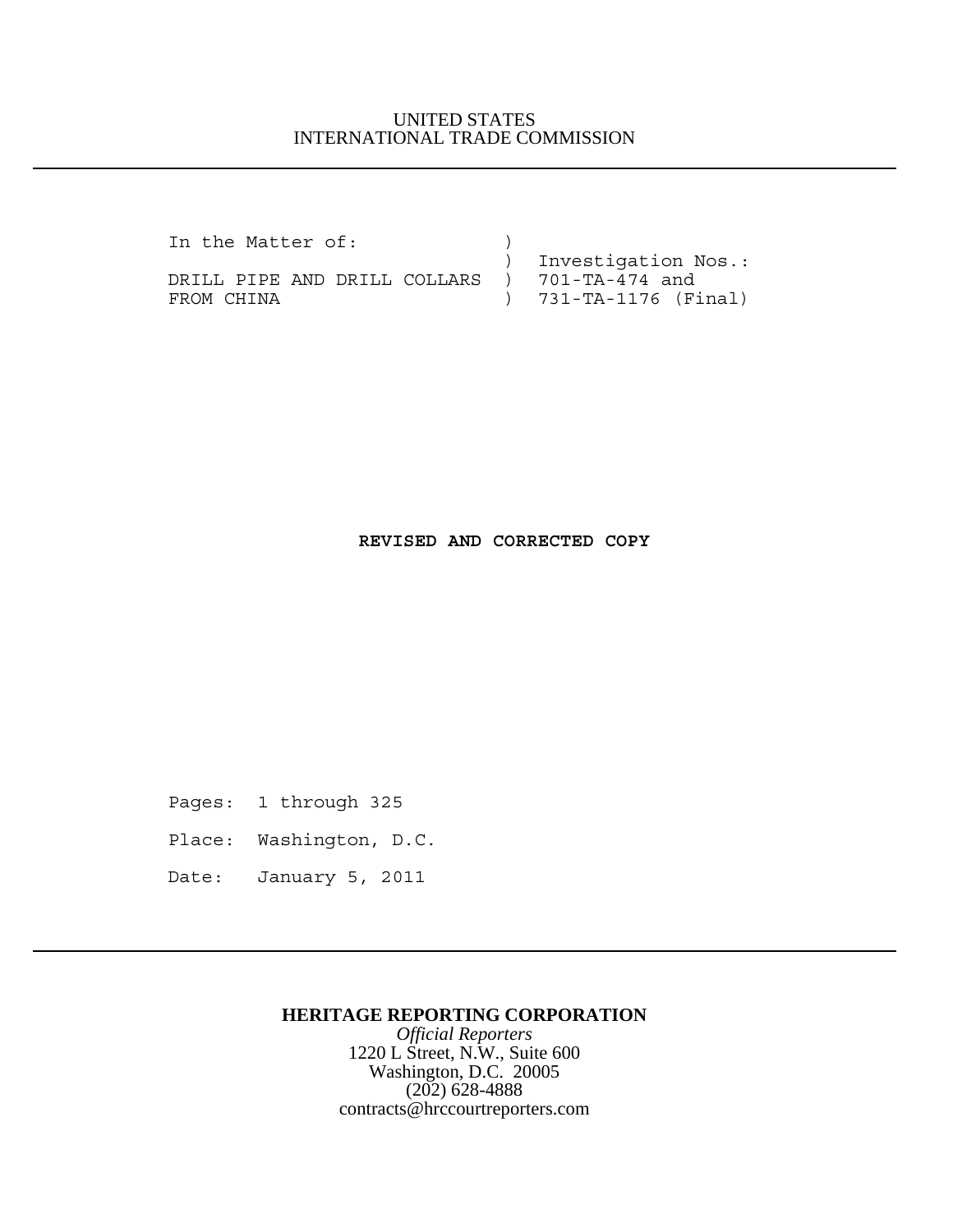THE UNITED STATES INTERNATIONAL TRADE COMMISSION

| In the Matter of:                                           |                                                  |
|-------------------------------------------------------------|--------------------------------------------------|
| DRILL PIPE AND DRILL COLLARS ) 701-TA-474 and<br>FROM CHINA | ) Investigation Nos.:<br>$) 731-TA-1176 (Final)$ |
|                                                             |                                                  |

Wednesday, January 5, 2011

Room No. 101 U.S. International Trade Commission 500 E Street, S.W. Washington, D.C.

The hearing commenced, pursuant to notice, at 9:30 a.m., before the Commissioners of the United States International Trade Commission, the Honorable DEANNA TANNER OKUN, Chairman, presiding.

APPEARANCES:

On behalf of the International Trade Commission:

Commissioners:

 DEANNA TANNER OKUN, CHAIRMAN IRVING A. WILLIAMSON, VICE CHAIRMAN CHARLOTTE R. LANE, COMMISSIONER DANIEL R. PEARSON, COMMISSIONER SHARA L. ARANOFF, COMMISSIONER DEAN A. PINKERT, COMMISSIONER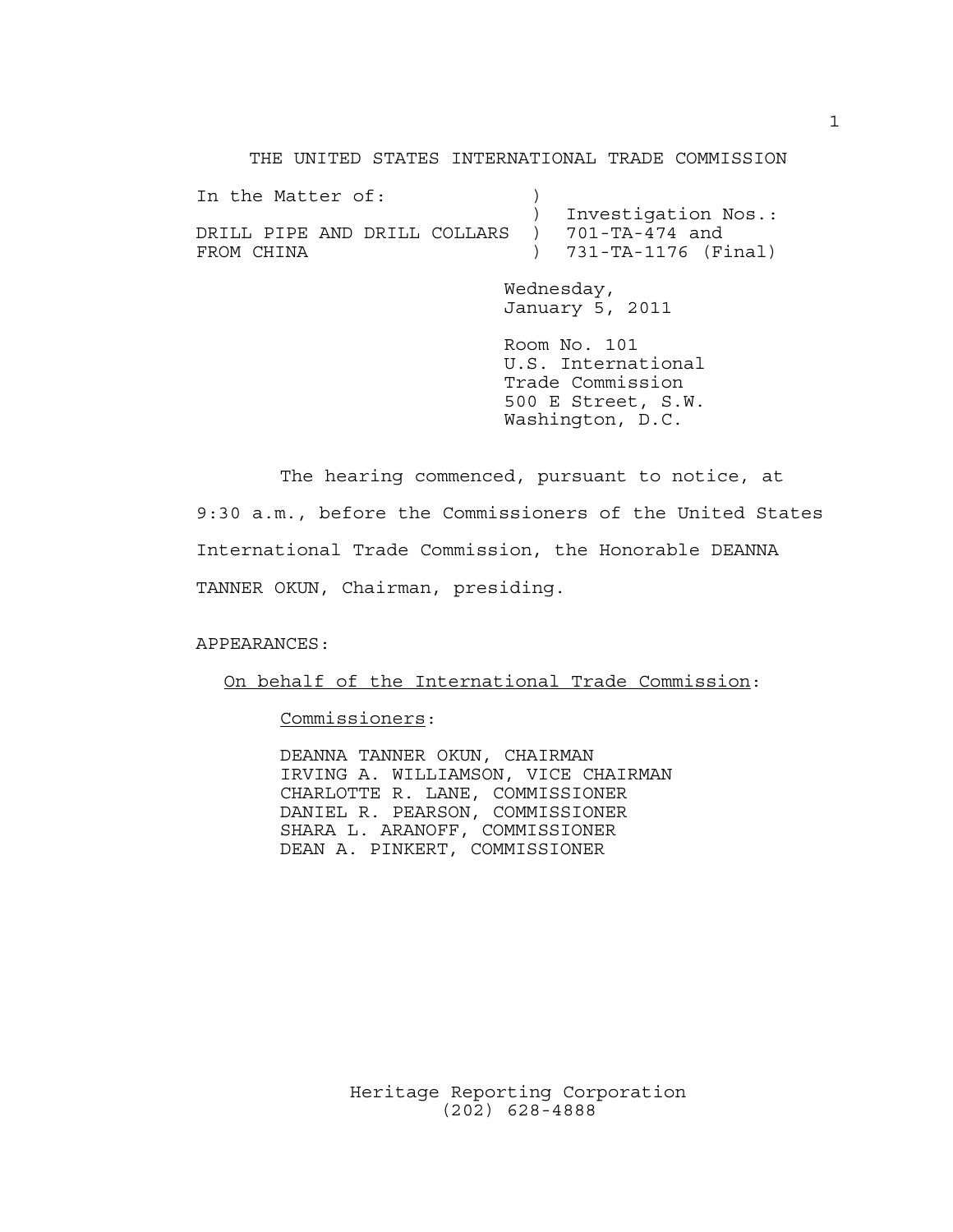Staff:

MARILYN R. ABBOTT, SECRETARY TO THE COMMISSION BILL BISHOP, HEARINGS AND MEETINGS COORDINATOR SHARON BELLAMY, HEARINGS AND MEETINGS ASSISTANT NATHANAEL COMLEY, INVESTIGATOR NORMAN VAN TOAI, INTERNATIONAL TRADE ANALYST AMELIA PREECE, ECONOMIST DAVID BOYLAND, ACCOUNTANT/AUDITOR MARY JANE ALVES, ATTORNEY DOUGLAS CORKRAN, SUPERVISORY INVESTIGATOR

Congressional Appearances:

THE HONORABLE PETER J. VISCLOSKY, U.S. Representative, 1st District, Indiana THE HONORABLE JASON ALTMIRE, U.S. Representative, 4th District, Pennsylvania THE HONORABLE GENE GREEN, U.S. Representative, 29th District, Texas

In Support of the Imposition of Antidumping and Countervailing Duty Orders:

On behalf of VAM Drilling USA, Texas Steel Conversion, Inc., Rotary Drilling Tools, TMK IPSCO and The United Steelworkers:

THOMAS M. CONWAY, Vice President, The United Steel Paper and Forestry, Rubber, Manufacturing, Energy, Allied Industrial and Service Workers International Union BERTRAND DE ROTALIER, Sales and Marketing Director, VAM Drilling DOUG FIELDS, President, VAM Drilling USA KEVIN PARKS, Vice President of Sales, VAM Drilling USA J. STEVE WILLIAMSON, Strategic Developments Director, VAM Drilling USA JIM BRAND, Product Manager, Texas Steel Conversion, Inc. KATHY RUTLEDGE, Vice President of Marketing and Business Development, Sunbelt Steel LLC SEALY MORRIS, President, Rotary Drilling Tools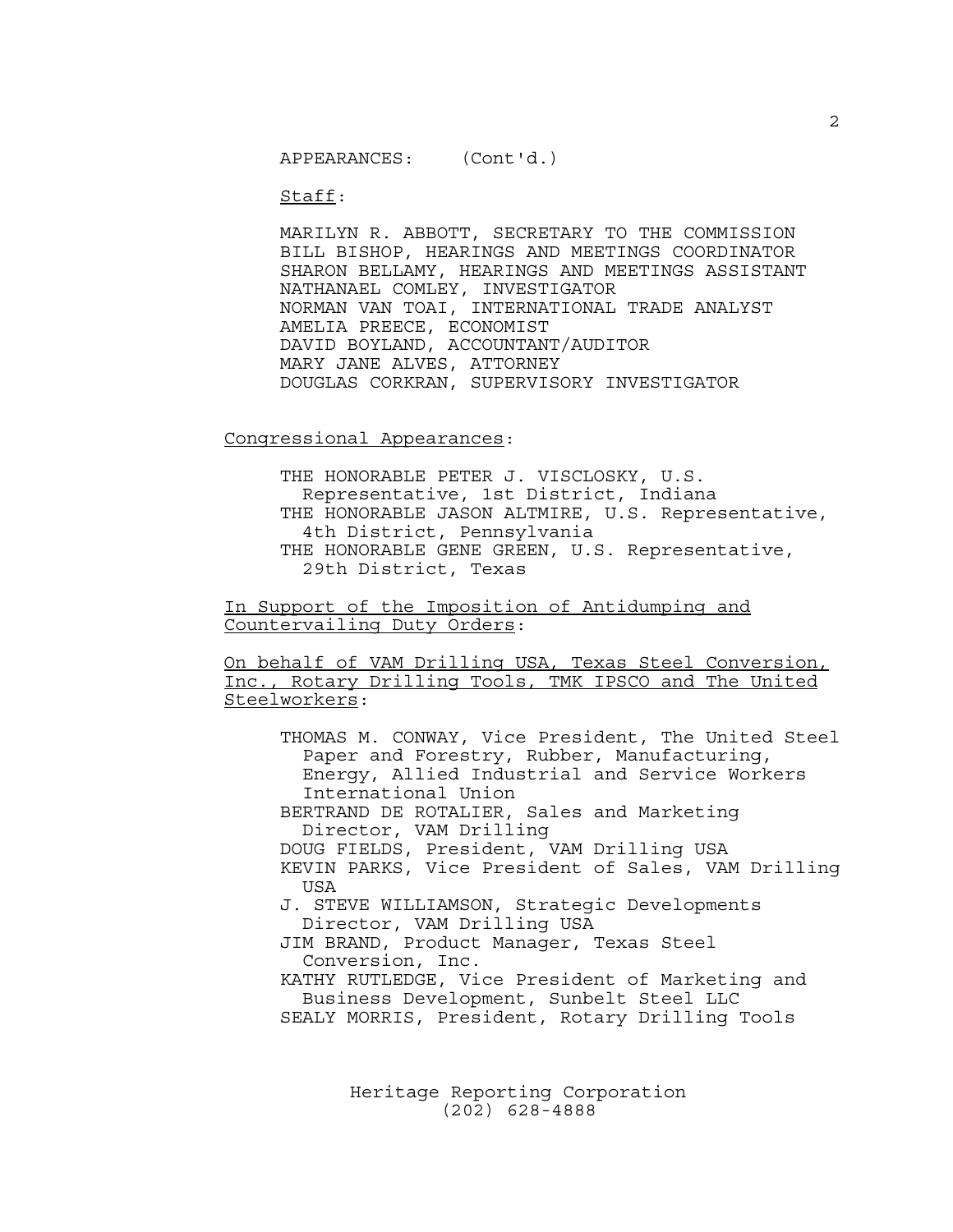On behalf of VAM Drilling USA, Texas Steel Conversion, Inc., Rotary Drilling Tools, TMK IPSCO and The United Steelworkers: (Cont'd.)

L. SCOTT BARNES, Vice President and Chief Commercial Officer, TMK IPSCO DR. ROBERT E. SCOTT, Senior International Economist, Economic Policy Institute

ROGER B. SCHAGRIN, Esquire JOHN W. BOHN, Esquire Schagrin Associates Washington, D.C.

On behalf of United States Steel Corporation:

SCOTT M. DORN, General Manager -- Tubular Marketing, U.S. Steel Tubular Products, United States Steel Corporation WILLIAM M. BUONO, Manager -- Market Analysis and Strategy, U.S. Steel Tubular Products, United States Steel Corporation

STEPHEN P. VAUGHN, Esquire Skadden, Arps, Slate, Meagher & Flom LLP Washington, D.C.

In Opposition to the Imposition of Antidumping and Countervailing Duty Orders:

On behalf of Downhole Pipe & Equipment, L.P. and Command Energy, Ltd.:

CHARLIE GARVEY, Chief Executive Officer, Command Energy Services, Ltd. JIM MOSTOWAY, Vice President of Product Control, Command Energy Services, Ltd. DAVID LESCO, General Manager, Downhole Pipe & Equipment, L.P. PATRICK MURPHY, Director of Sales & Marketing, DP-Master Manufacturing Co., Ltd. KITTY WU, Import & Export Manager, DP-Master Manufacturing Co., Ltd. BRUCE MALASHEVICH, President, Economic Consulting Services, LLC ALEXANDER COOK, Economist, Economic Consulting Services, LLC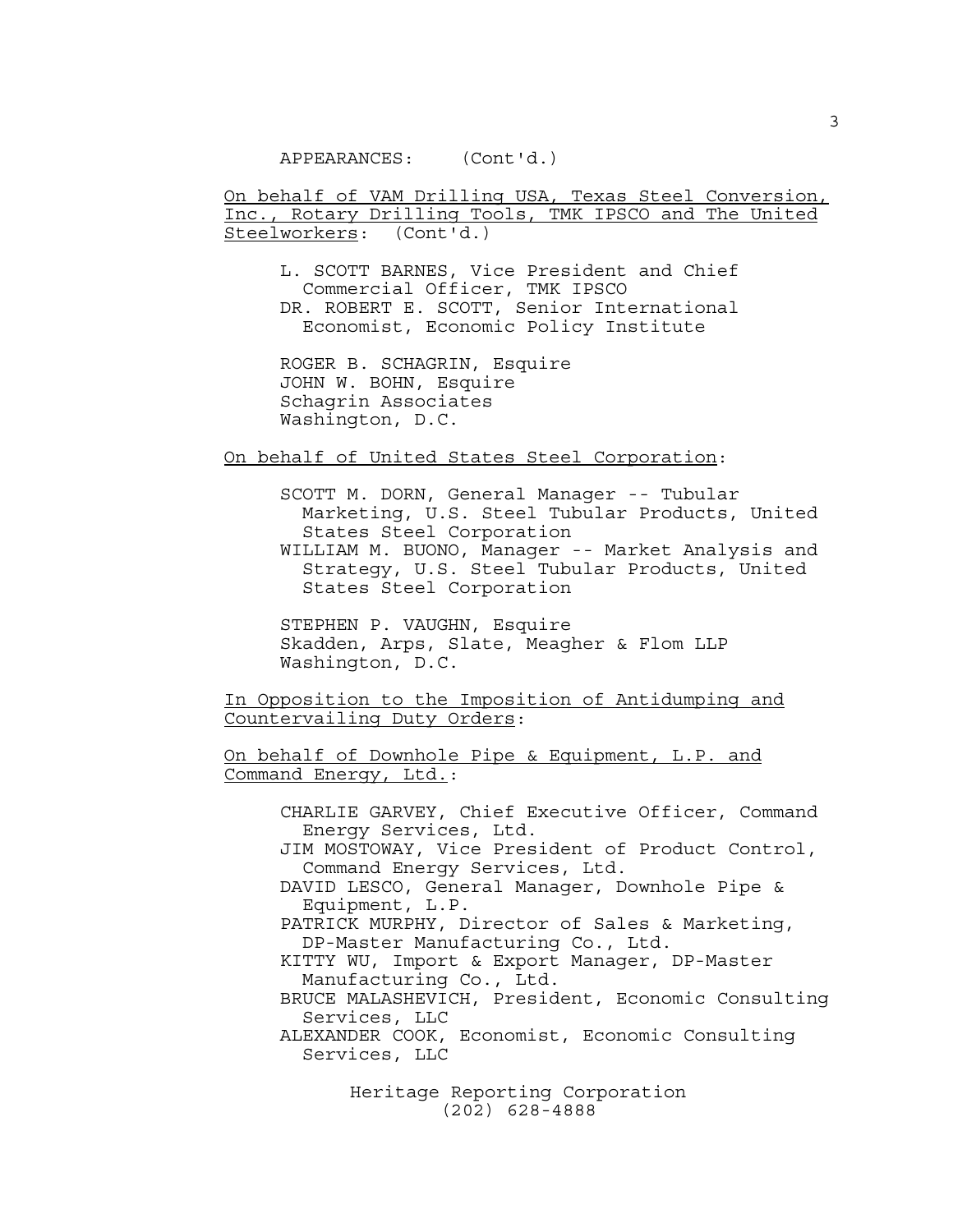APPEARANCES: (Cont'd.)

On behalf of Downhole Pipe & Equipment, L.P. and Command Energy, Ltd.: (Cont'd.)

> MARK B. LEHNARDT, Esquire Lehnardt & Lehnardt Liberty, Missouri

IRENE H. CHEN, Esquire Chen Law Group Washington, D.C.

MARK D. DAVIS, Esquire Davis & Leiman, P.C. Washington, D.C.

LEWIS E. LEIBOWITZ, Esquire Hogan Lovells USA LLC Washington, D.C.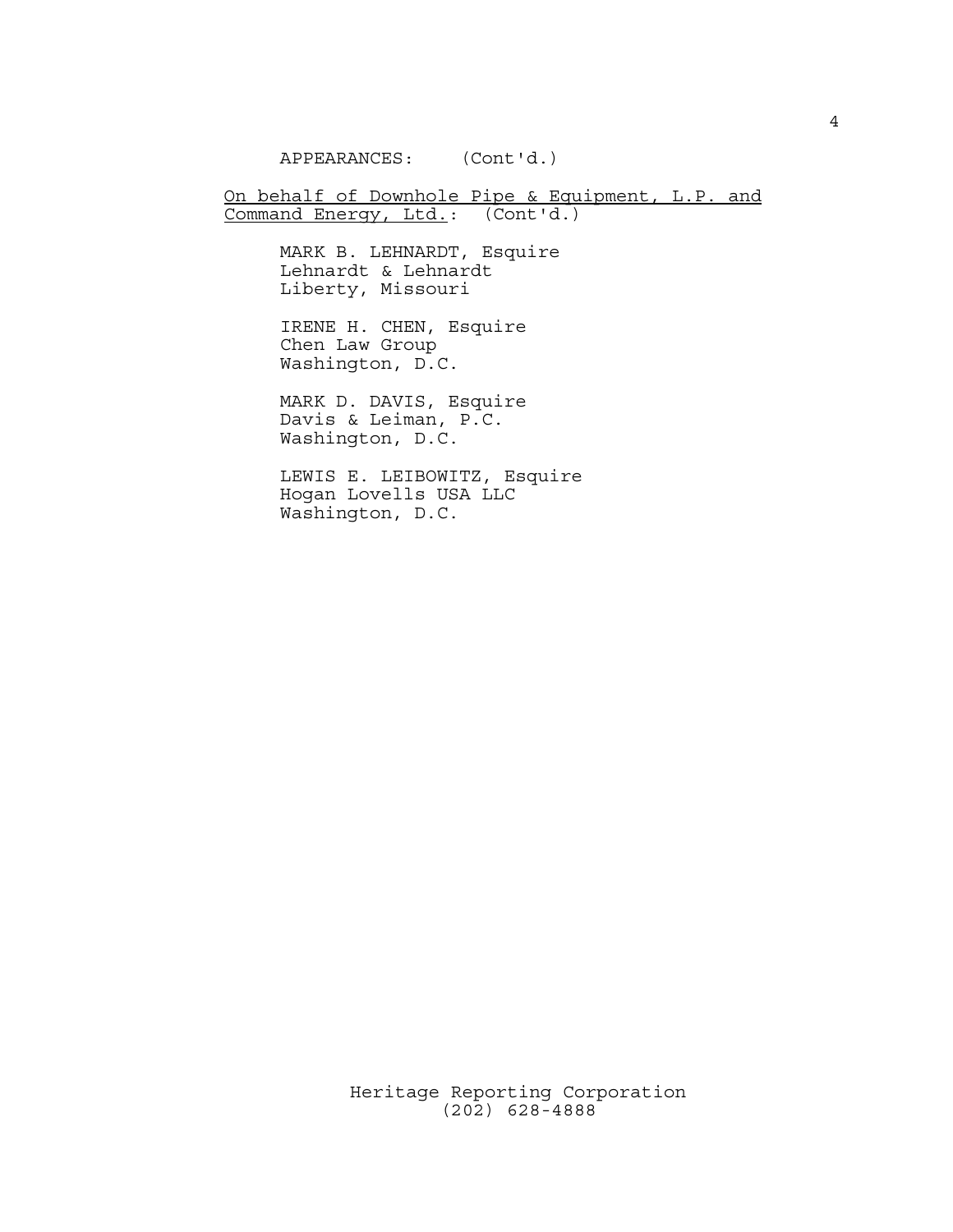# $\underline{\texttt{I}} \ \underline{\texttt{N}} \ \underline{\texttt{D}} \ \underline{\texttt{E}} \ \underline{\texttt{X}}$

5

| TESTIMONY OF THE HONORABLE PETER J. VISCLOSKY,<br>U.S. REPRESENTATIVE, 1ST DISTRICT, INDIANA                                                                                          | 9  |
|---------------------------------------------------------------------------------------------------------------------------------------------------------------------------------------|----|
| TESTIMONY OF THE HONORABLE GENE GREEN, U.S.<br>REPRESENTATIVE, 29TH DISTRICT, TEXAS                                                                                                   | 12 |
| TESTIMONY OF THE HONORABLE JASON ALTMIRE, U.S.<br>REPRESENTATIVE, 4TH DISTRICT, PENNSYLVANIA                                                                                          | 15 |
| OPENING STATEMENT OF ROGER B. SCHAGRIN, ESQUIRE,<br>SCHAGRIN ASSOCIATES                                                                                                               | 19 |
| OPENING STATEMENT OF IRENE H. CHEN, ESQUIRE,<br>CHEN LAW GROUP                                                                                                                        | 23 |
| TESTIMONY OF JOHN W. BOHN, ESQUIRE,<br>SCHAGRIN ASSOCIATES                                                                                                                            | 28 |
| TESTIMONY OF DOUG FIELDS, PRESIDENT, VAM<br>DRILLING USA                                                                                                                              | 32 |
| TESTIMONY OF JIM BRAND, PRODUCT MANAGER, TEXAS<br>STEEL CONVERSION, INC.                                                                                                              | 37 |
| TESTIMONY OF SEALY MORRIS, PRESIDENT, ROTARY<br>DRILLING TOOLS                                                                                                                        | 41 |
| TESTIMONY OF L. SCOTT BARNES, VICE PRESIDENT AND<br>CHIEF COMMERCIAL OFFICER, TMK IPSCO                                                                                               | 46 |
| TESTIMONY OF KATHY RUTLEDGE, VICE PRESIDENT OF<br>MARKETING AND BUSINESS DEVELOPMENT, SUNBELT STEEL                                                                                   | 50 |
| TESTIMONY OF SCOTT M. DORN, GENERAL MANAGER -<br>TUBULAR MARKETING, U.S. STEEL TUBULAR PRODUCTS,<br>UNITED STATES STEEL CORPORATION                                                   | 55 |
| TESTIMONY OF BERTRAND DE ROTALIER, SALES AND<br>MARKETING DIRECTOR, VAM DRILLING                                                                                                      | 57 |
| TESTIMONY OF THOMAS M. CONWAY, VICE PRESIDENT,<br>THE UNITED STEEL PAPER AND FORESTRY, RUBBER,<br>MANUFACTURING, ENERGY, ALLIED INDUSTRIAL AND<br>SERVICE WORKERS INTERNATIONAL UNION | 62 |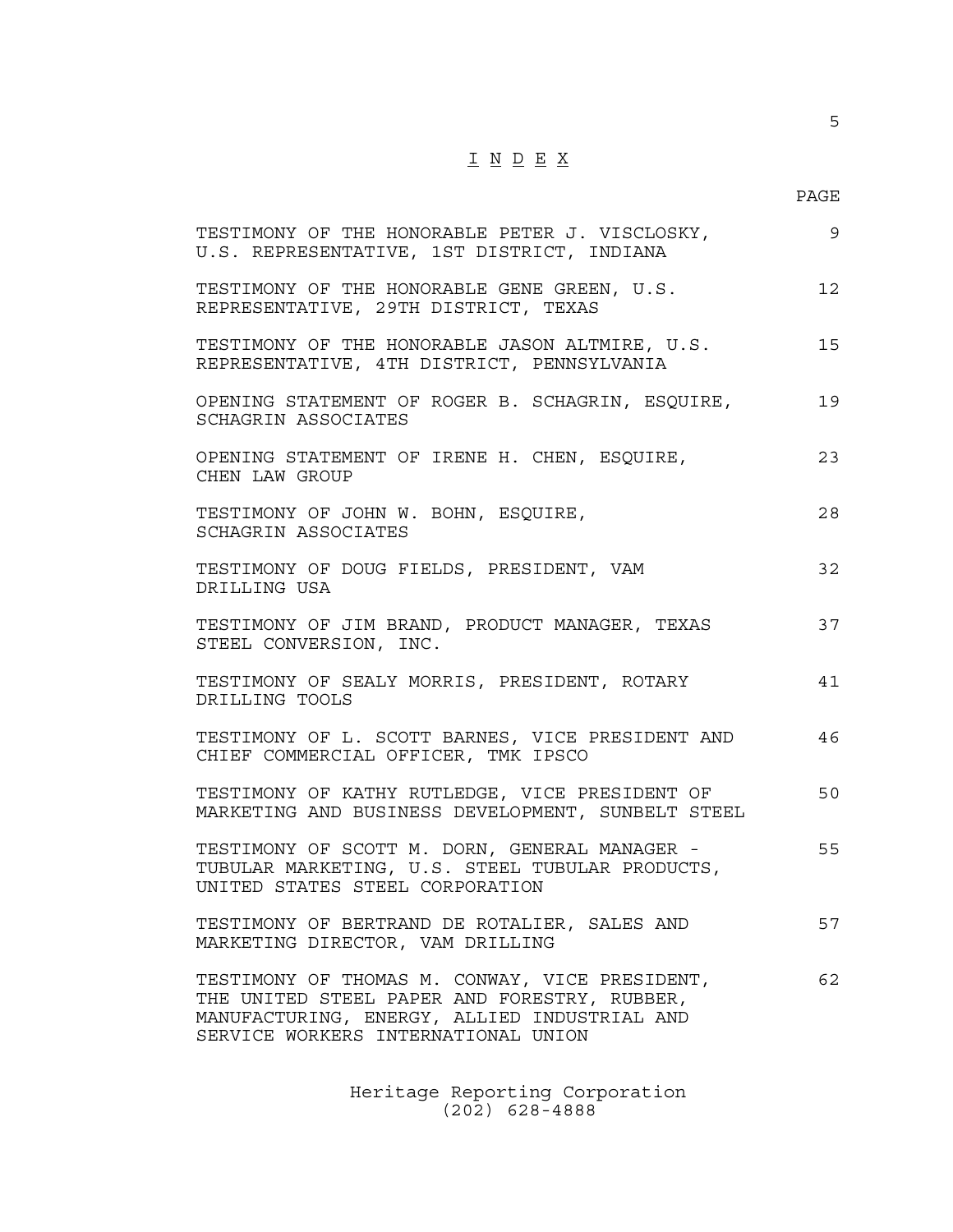# $\underline{\texttt{I}} \ \underline{\texttt{N}} \ \underline{\texttt{D}} \ \underline{\texttt{E}} \ \underline{\texttt{X}}$

6

| TESTIMONY OF DR. ROBERT E. SCOTT, SENIOR<br>INTERNATIONAL ECONOMIST, ECONOMIC POLICY<br><b>TNSTITUTE</b> | 66  |
|----------------------------------------------------------------------------------------------------------|-----|
| TESTIMONY OF ROGER B. SCHAGRIN, ESQUIRE,<br>SCHAGRIN ASSOCIATES                                          | 73  |
| TESTIMONY OF KEVIN PARKS, VICE PRESIDENT OF<br>SALES, VAM DRILLING USA                                   | 80  |
| TESTIMONY OF J. STEVE WILLIAMSON, STRATEGIC<br>DEVELOPMENTS DIRECTOR, VAM DRILLING USA                   | 81  |
| STEPHEN P. VAUGHN, ESQUIRE,<br>SKADDEN, ARPS, SLATE, MEAGHER & FLOM LLP                                  | 91  |
| TESTIMONY OF LEWIS E. LEIBOWITZ, ESQUIRE<br>HOGAN LOVELLS USA LLC                                        | 192 |
| PATRICK MURPHY, DIRECTOR OF SALES & MARKETING,<br>DP-MASTER MANUFACTURING CO., LTD.                      | 201 |
| KITTY WU, IMPORT & EXPORT MANAGER, DP-MASTER<br>MANUFACTURING CO., LTD.                                  | 209 |
| DAVID LESCO, GENERAL MANAGER, DOWNHOLE PIPE &<br>EOUIPMENT, L.P.                                         | 210 |
| CHARLIE GARVEY, CHIEF EXECUTIVE OFFICER, COMMAND<br>ENERGY SERVICES, LTD.                                | 217 |
| JIM MOSTOWAY, VICE PRESIDENT OF PRODUCT CONTROL,<br>COMMAND ENERGY SERVICES, LTD.                        | 222 |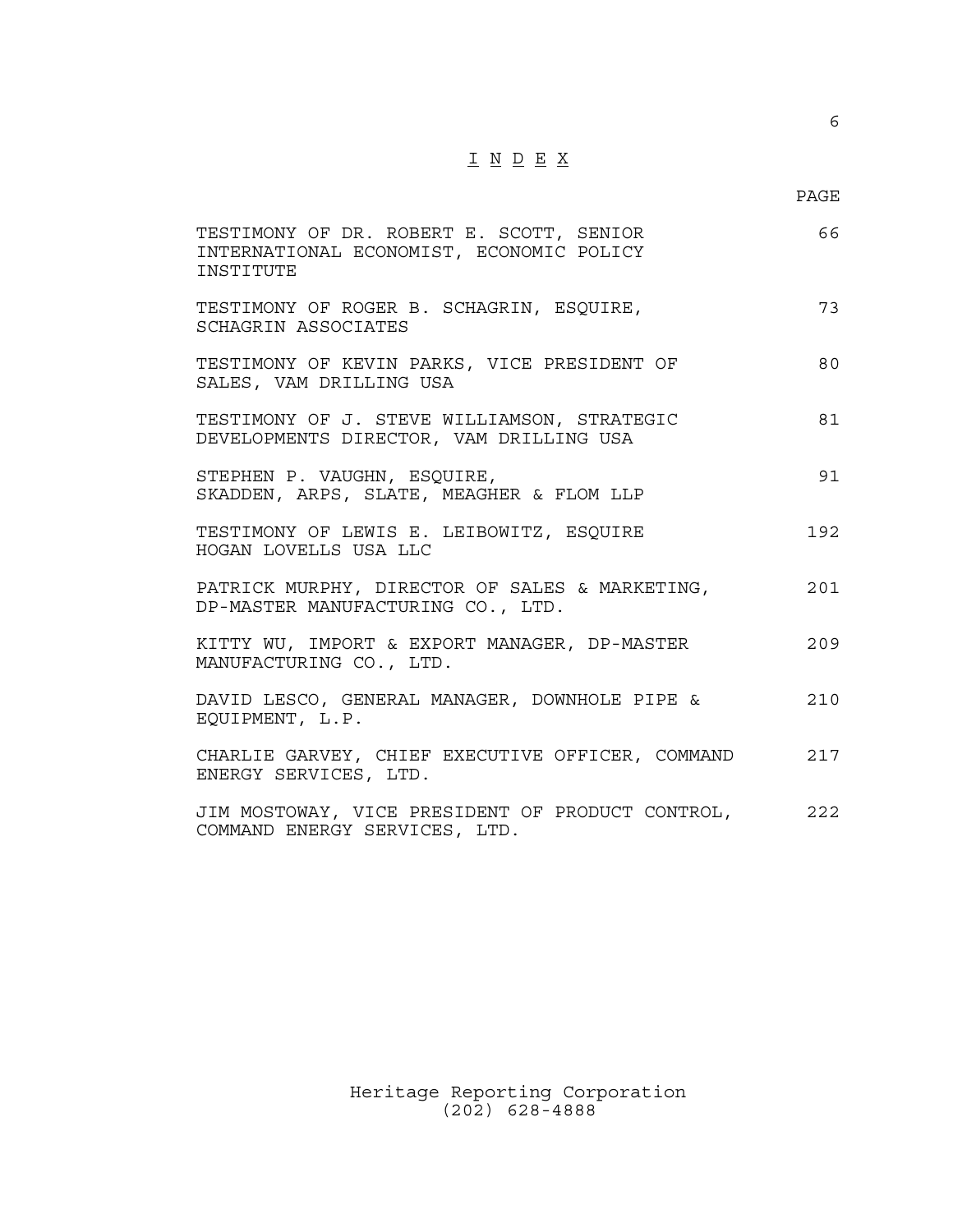## I N D E X

7

| TESTIMONY OF BRUCE MALASHEVICH, PRESIDENT,<br>ECONOMIC CONSULTING SERVICES, LLC | 226 |
|---------------------------------------------------------------------------------|-----|
| TESTIMONY OF MARK B. LEHNARDT, ESQUIRE,<br>LEHNARDT & LEHNARDT                  | 252 |
| CLOSING STATEMENT OF ROGER B. SCHAGRIN, ESQUIRE,<br>SCHAGRIN ASSOCIATES         | 311 |
| CLOSING STATEMENT OF LEWIS E. LEIBOWITZ, ESOUIRE,<br>HOGAN LOVELLS USA, LLC     | 317 |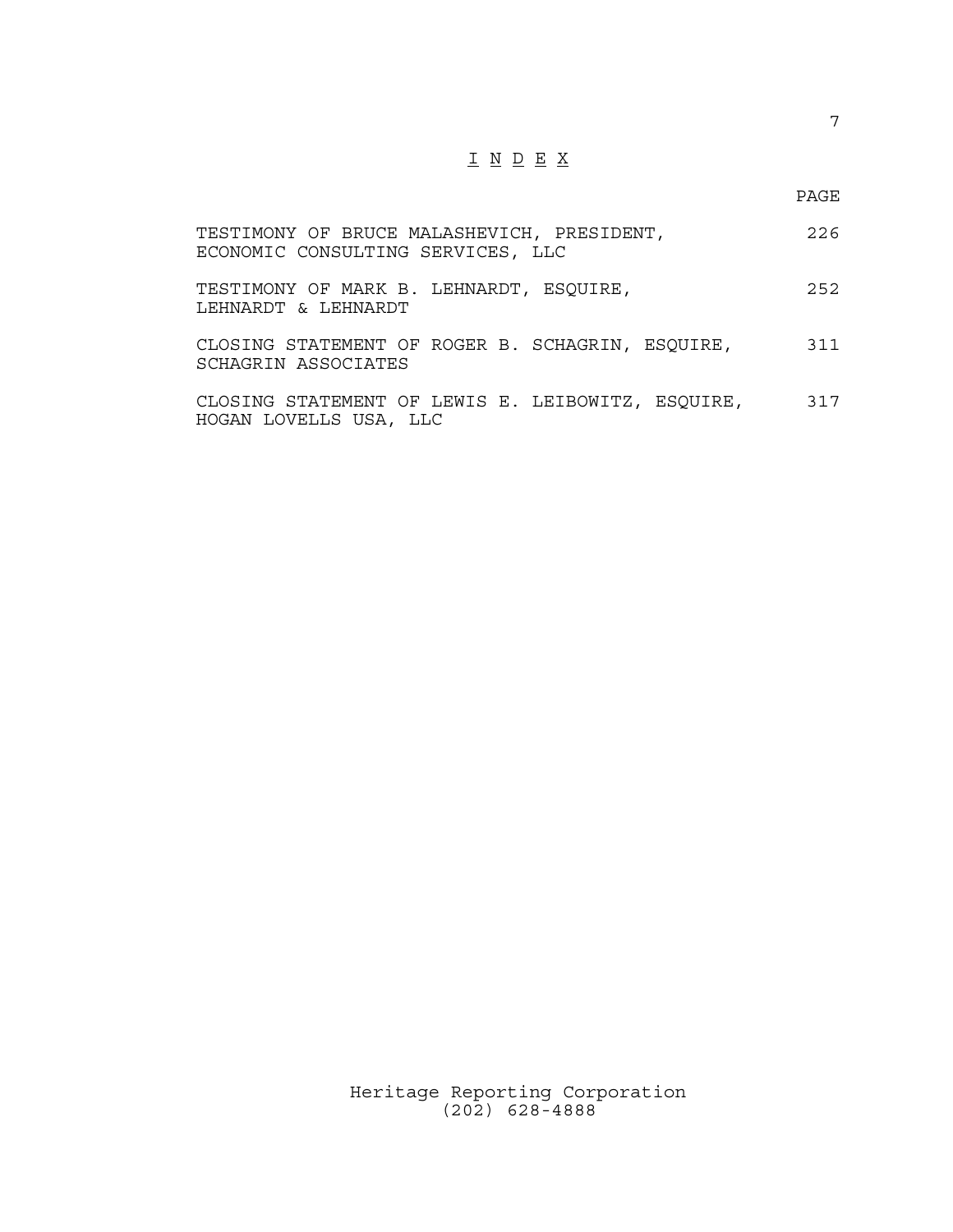| 1  | $\underline{P} \underline{R} \underline{O} \underline{C} \underline{E} \underline{E} \underline{D} \underline{I} \underline{N} \underline{G} \underline{S}$ |
|----|-------------------------------------------------------------------------------------------------------------------------------------------------------------|
| 2  | (9:30 a.m.)                                                                                                                                                 |
| 3  | CHAIRMAN OKUN: Good morning. On behalf of                                                                                                                   |
| 4  | the U.S. International Trade Commission I welcome you                                                                                                       |
| 5  | to this hearing on Investigation Nos. 701-TA-474 and                                                                                                        |
| 6  | 731-TA-1176 (Final) involving Drill Pipe and Drill                                                                                                          |
| 7  | Collars From China                                                                                                                                          |
| 8  | The purpose of these investigations is to                                                                                                                   |
| 9  | determine whether an industry in the United States is                                                                                                       |
| 10 | materially injured or threatened with material injury                                                                                                       |
| 11 | or the establishment of an industry in the United                                                                                                           |
| 12 | States is materially retarded by reason of subsidized                                                                                                       |
| 13 | and less than fair value imports of drill pipe and                                                                                                          |
| 14 | drill collars from China.                                                                                                                                   |
| 15 | Schedules setting forth the presentation of                                                                                                                 |
| 16 | this hearing, notices of investigation and transcript                                                                                                       |
| 17 | order forms are available at the public distribution                                                                                                        |
| 18 | table. All prepared testimony should be given to the                                                                                                        |
| 19 | Secretary. Please do not place testimony directly on                                                                                                        |
| 20 | the public distribution table.                                                                                                                              |
| 21 | All witnesses must be sworn in by the                                                                                                                       |
| 22 | Secretary before presenting testimony. I understand                                                                                                         |
| 23 | that parties are aware of the time allocations.<br>Any                                                                                                      |
| 24 | questions regarding the time allocations should be                                                                                                          |
| 25 | directed to the Secretary.                                                                                                                                  |
|    | Heritage Reporting Corporation<br>$(202)$ 628-4888                                                                                                          |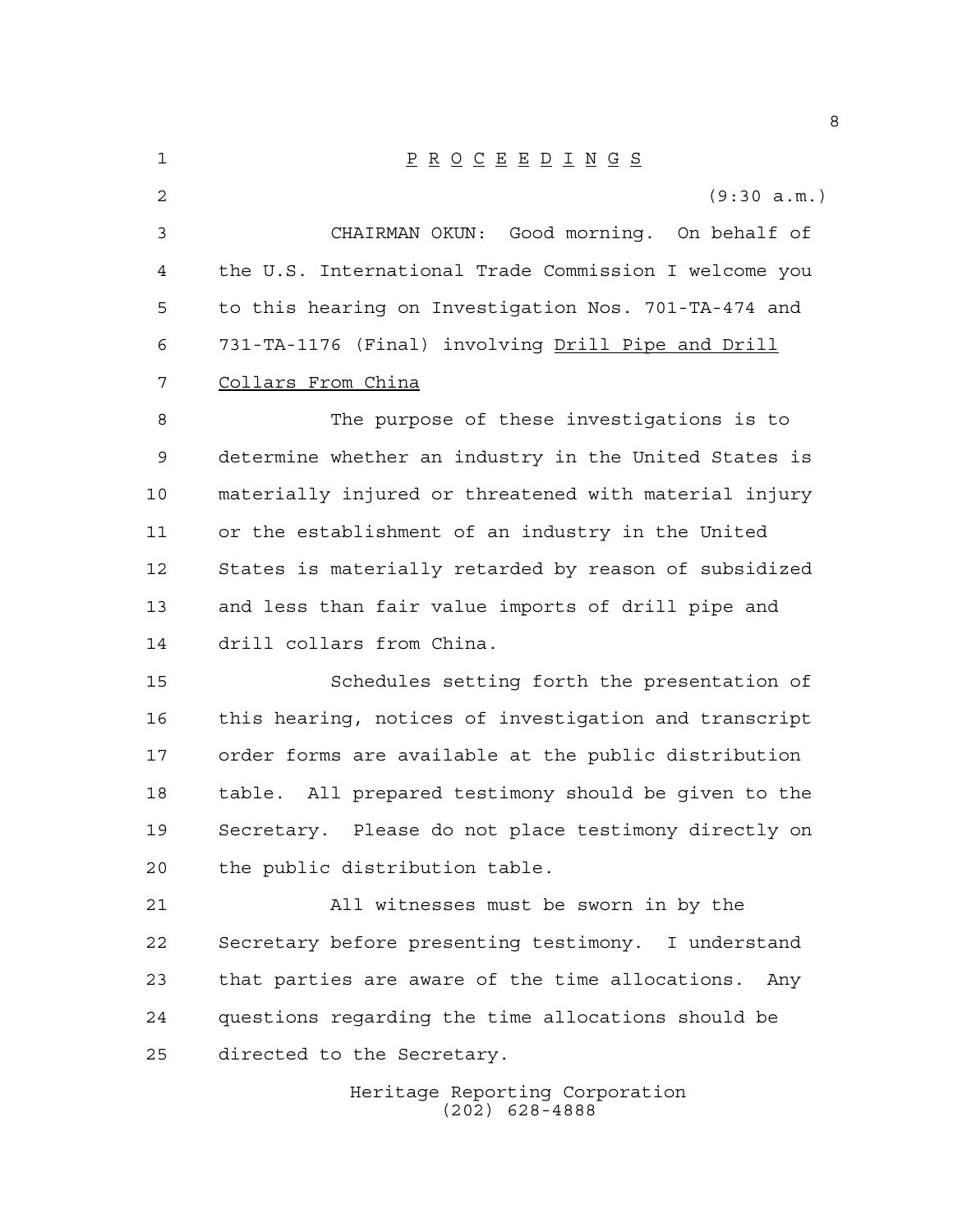Speakers are reminded not to refer in their remarks or answers to questions to business proprietary information. Please speak clearly into the microphone and state your name for the record for the benefit of the court reporter. Finally, if you'll be submitting documents that contain information you wish classified as business confidential your requests should comply with Commission Rule 201.6. Madam Secretary, are there any preliminary matters? MS. ABBOTT: Madam Chairman, all witnesses have been sworn in. (Witnesses sworn.) MS. ABBOTT: There are no other preliminary matters. CHAIRMAN OKUN: Thank you. Will you please announce our first congressional witness? MS. ABBOTT: Our first speaker is the Honorable Peter J. Visclosky, United States Representative, 1st District of Indiana. CHAIRMAN OKUN: Welcome back, Congressman. MR. VISCLOSKY: Madam Chair and members of the Commission, thank you very much. I do wish all of you a happy new year, as well as a successful and Heritage Reporting Corporation (202) 628-4888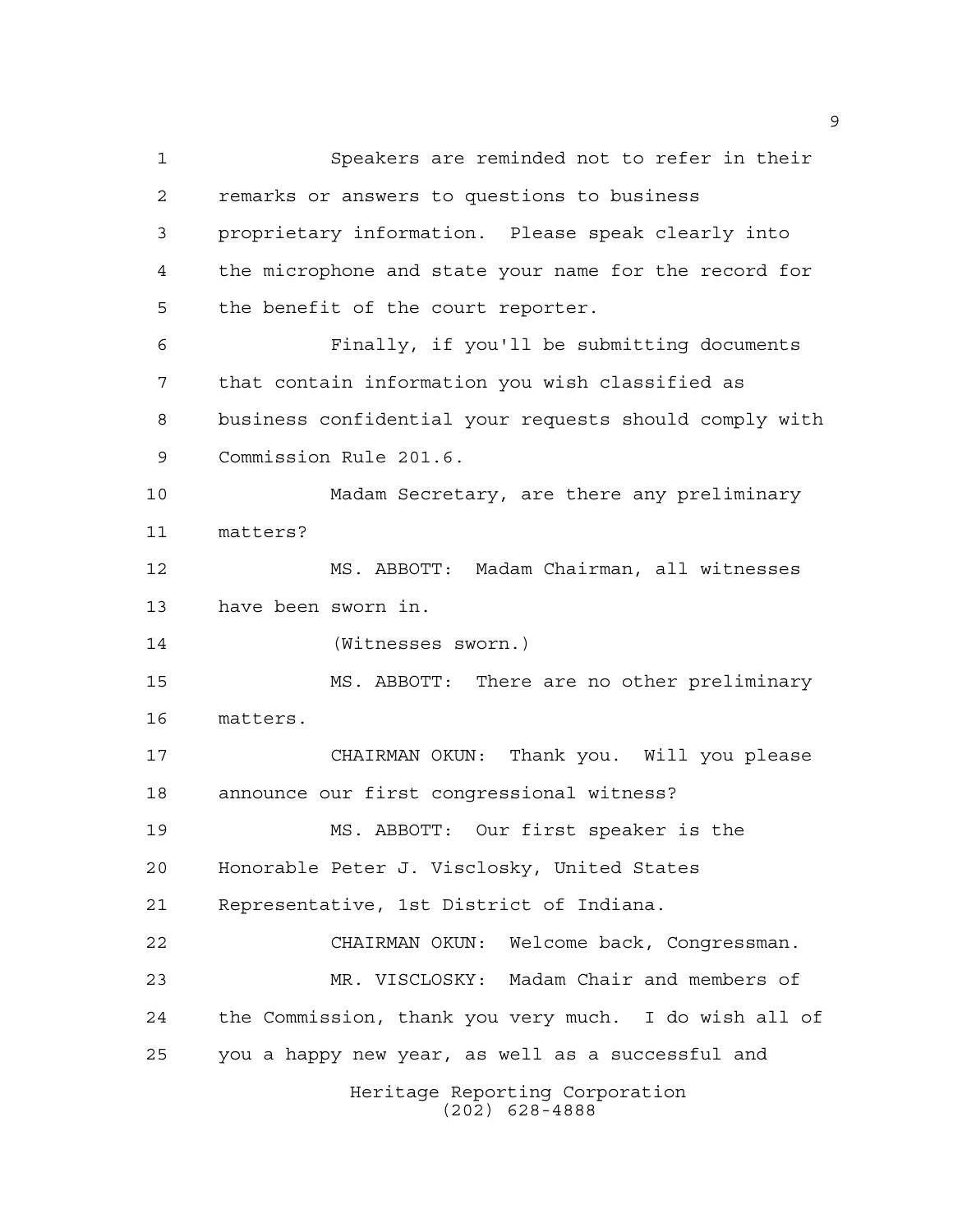productive new year, and as I often do on these occasions I thank you for tolerating my repeated appearances.

 This is a drill pipe case. Commerce made two determinations during the summer of this past year, and obviously you need to consider the factual basis under the law to make a determination as to whether or not injury occurred or not. Eight hundred and fourteen jobs were lost in this industry in states like Illinois, Pennsylvania and Texas between 2008 and 2010. My sense is the record will certainly establish that fact.

 The point I would want to make to you, and none of these businesses that are directly affected are in Indiana or the 1st Congressional District, is that I also am compelled to come before you again because I am concerned about that loss of jobs and the injury that has taken place now. I am very concerned about the loss of a knowledge base in this country looking ahead and do believe I have a responsibility as a Member of Congress to take that longer view.

 Last week in *Manufacturing Technology News* there was an article published about a recent speech given by Lawrence Summers, President Obama's departing Director of the National Economic Council. He stated

> Heritage Reporting Corporation (202) 628-4888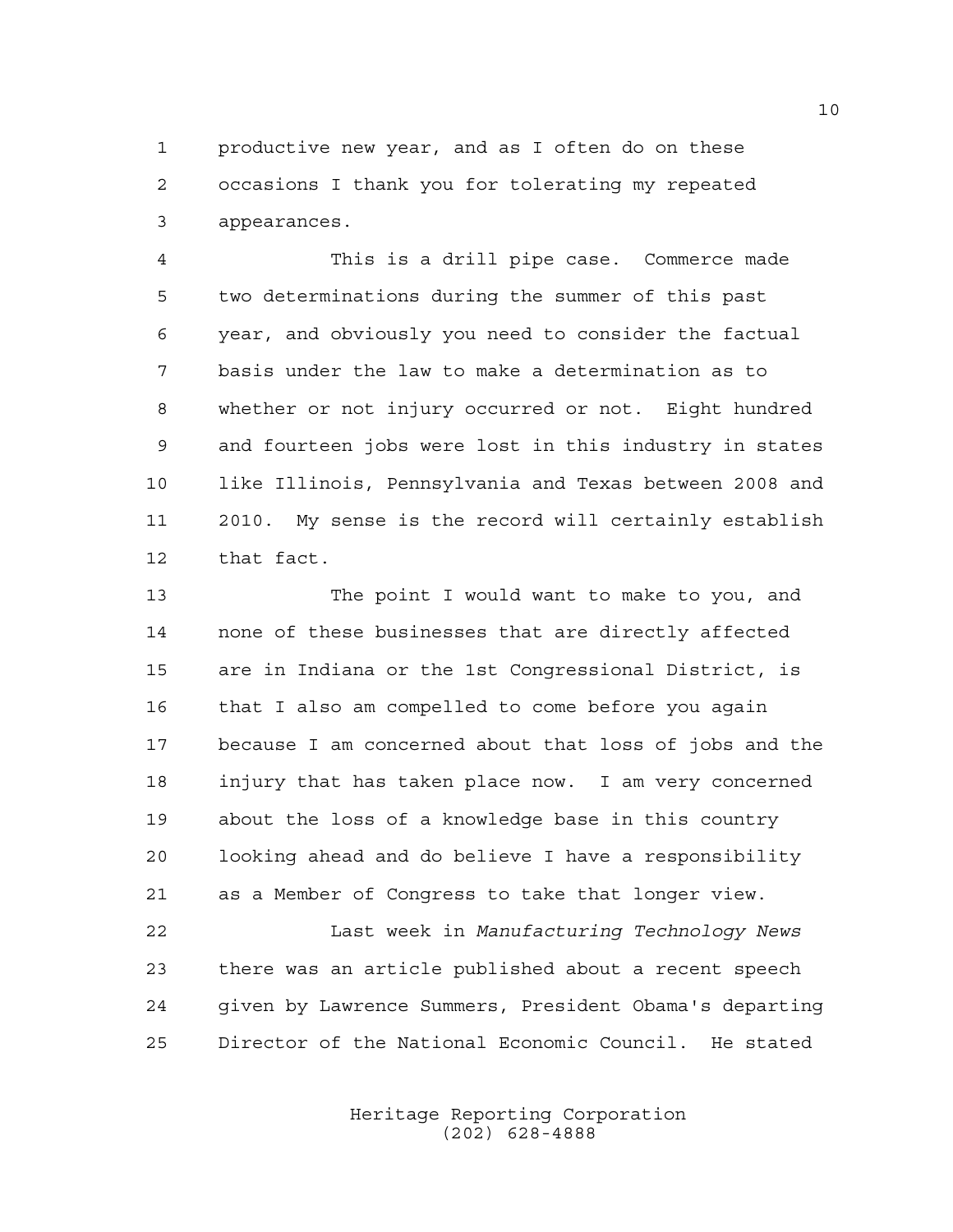that it is not necessary for the United States to domestically produce the goods that would be consumed by hundreds of millions of Americans. He argued that we are moving towards a knowledge and service-based economy and that there is no going back to the past.

 I made my notes for this hearing using this pen that was not assembled in the United States of America. It's a very prosaic item, but if the pens and the paper clips and the pads and the steel girders in our country are no longer manufactured in this country I am concerned that we will lose our manufacturing knowledge.

 And if we do not know how to manufacture goods, how to research and develop new ways to manufacture them better, how to maintain and service manufactured goods, that we will not have any foundation for a knowledge and service-based economy.

 So clearly you have the very immediate concern under the law, but I do think it pertains to the future knowledge base and economic base of our country, and again thank you for your always careful consideration of the facts and the law in this matter. CHAIRMAN OKUN: Thank you. Let me see if my colleagues have any questions.

(No response.)

Heritage Reporting Corporation (202) 628-4888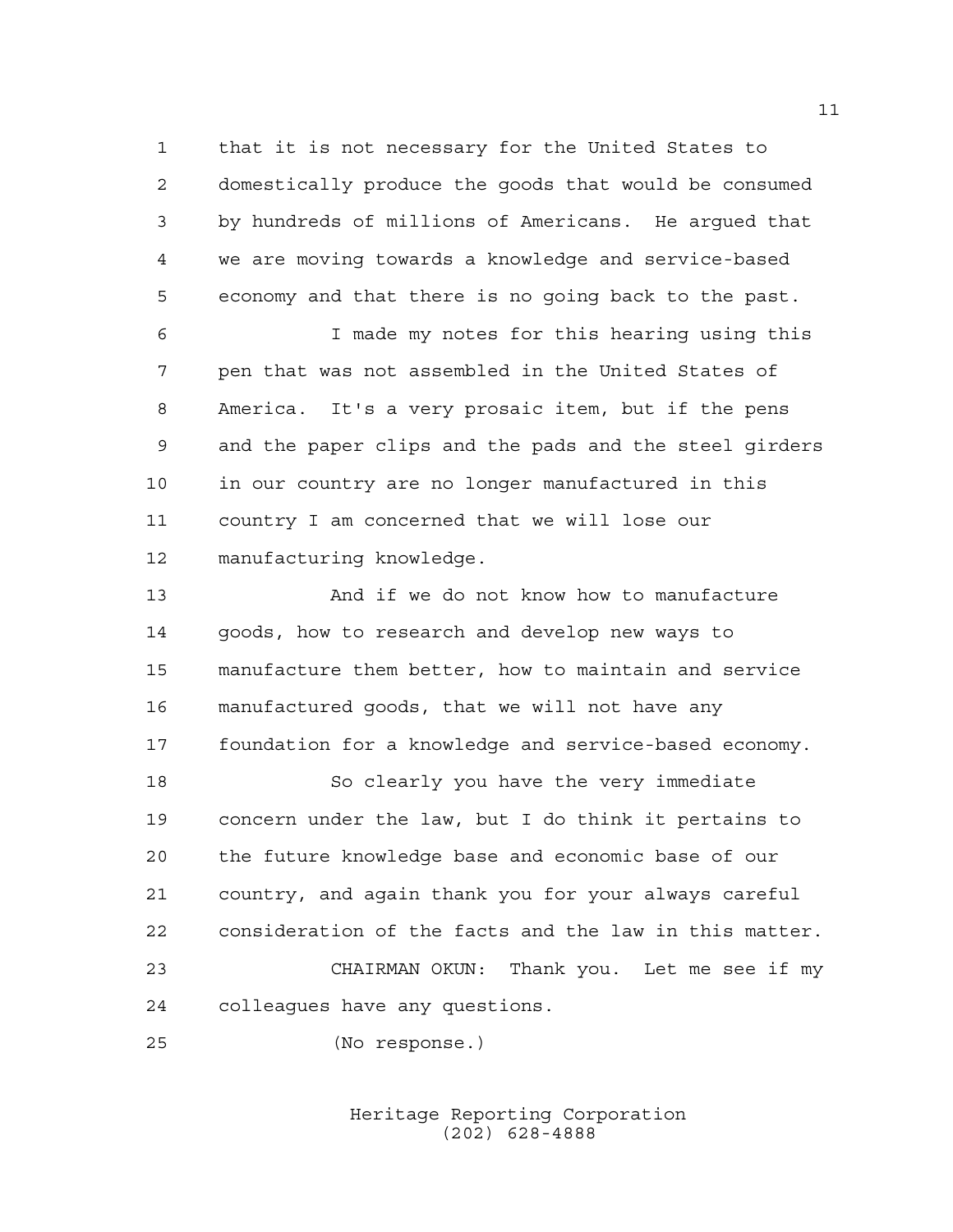CHAIRMAN OKUN: Thank you very much. MR. VISCLOSKY: Thank you very much. MS. ABBOTT: Our next speaker is the Honorable Gene Green, United States Representative, 29th District, Texas.

 CHAIRMAN OKUN: Welcome, Congressman. You may proceed.

 MR. GREEN: Good morning. First of all, thank you for allowing me to testify this morning, Chairman Okun and members of the Commission. My name is Gene Green, and I represent the 29th Congressional District in Texas. It's a very urban district in Houston. I have most of the petrochemical complex, the largest in the country, second largest in the world, but we also have the support industries.

 One of the Petitioners in this case, VAM Drilling, is located in my district and virtually all the U.S. producers of finished drill pipe and drill collars are located in the Houston area, and a lot of my constituents actually work not only at the refineries and chemical plants, but also at the industries that service those.

 Since VAM Drilling purchased Amsco in 2005, they put tens of millions of dollars in investment into new equipment and expanded capacities to improve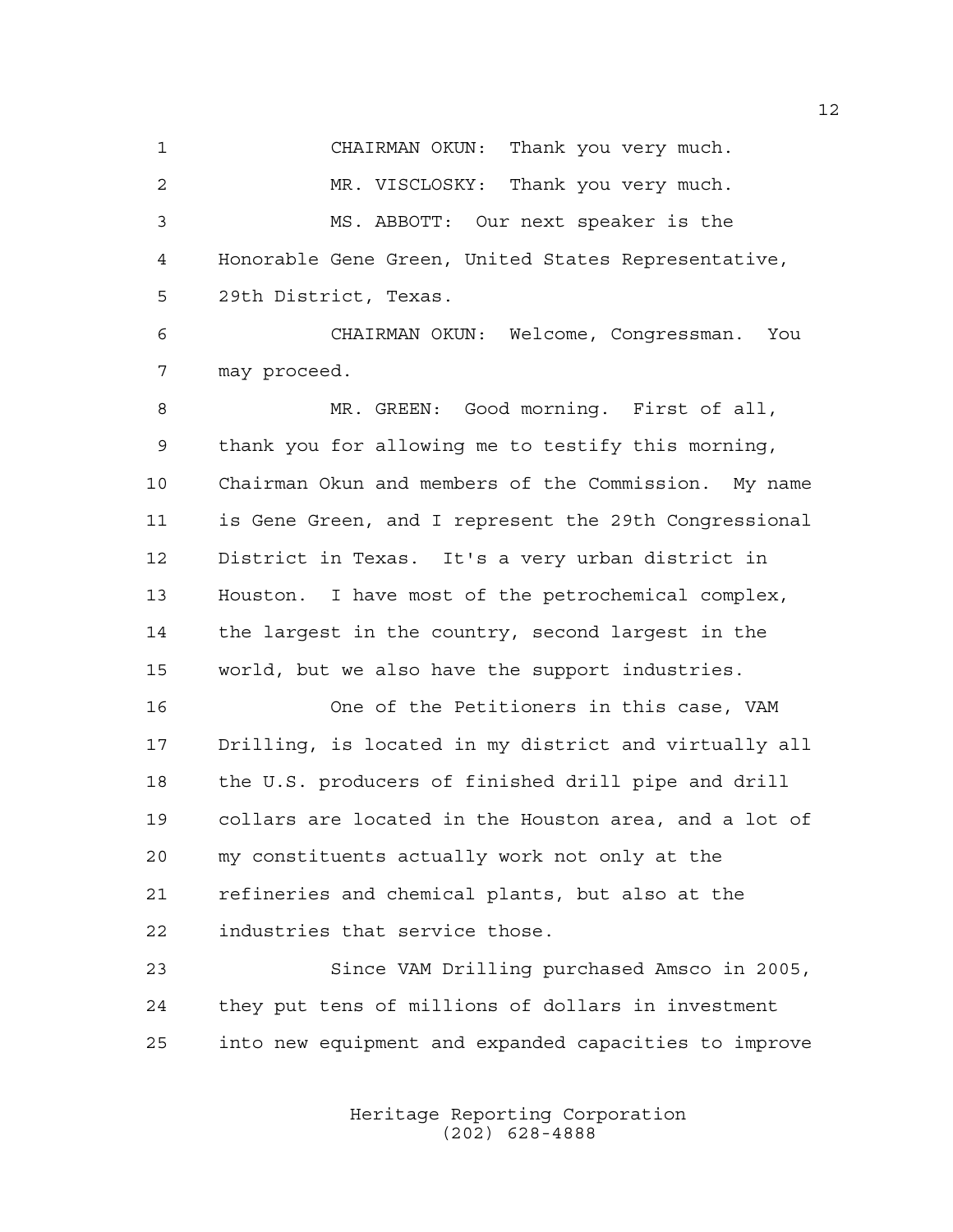quality and increase productivity. However, in spite of these investments and as a result of declining demand and increased imports from China, the company is forced to take periodic shutdowns and lay off about two-thirds of their employees.

 It's clear that massive Chinese overcapacity to produce drill pipe and drill collars have resulted in permanent shutdown of VAM Drilling's plant. Forty percent of the jobs in this industry have already been lost, and that is just the direct job losses, not including the jobs generated in the community to support those mills with services, transportation, as well as the local retail establishments.

 These are good, middle class jobs, jobs you can take pride in, jobs that Houston and other communities around our country cannot afford to lose. Over 200 permanent jobs are at risk of being lost in my district if VAM Drilling cannot compete with the underpriced Chinese drill pipes and collars.

 I've always been supportive of the energy and the domestic oil and gas industry. I serve on the House Energy and Commerce Committee and have consistently fought for legislation that would increase oil and gas production in the United States and lessen our dependence on imported foreign oil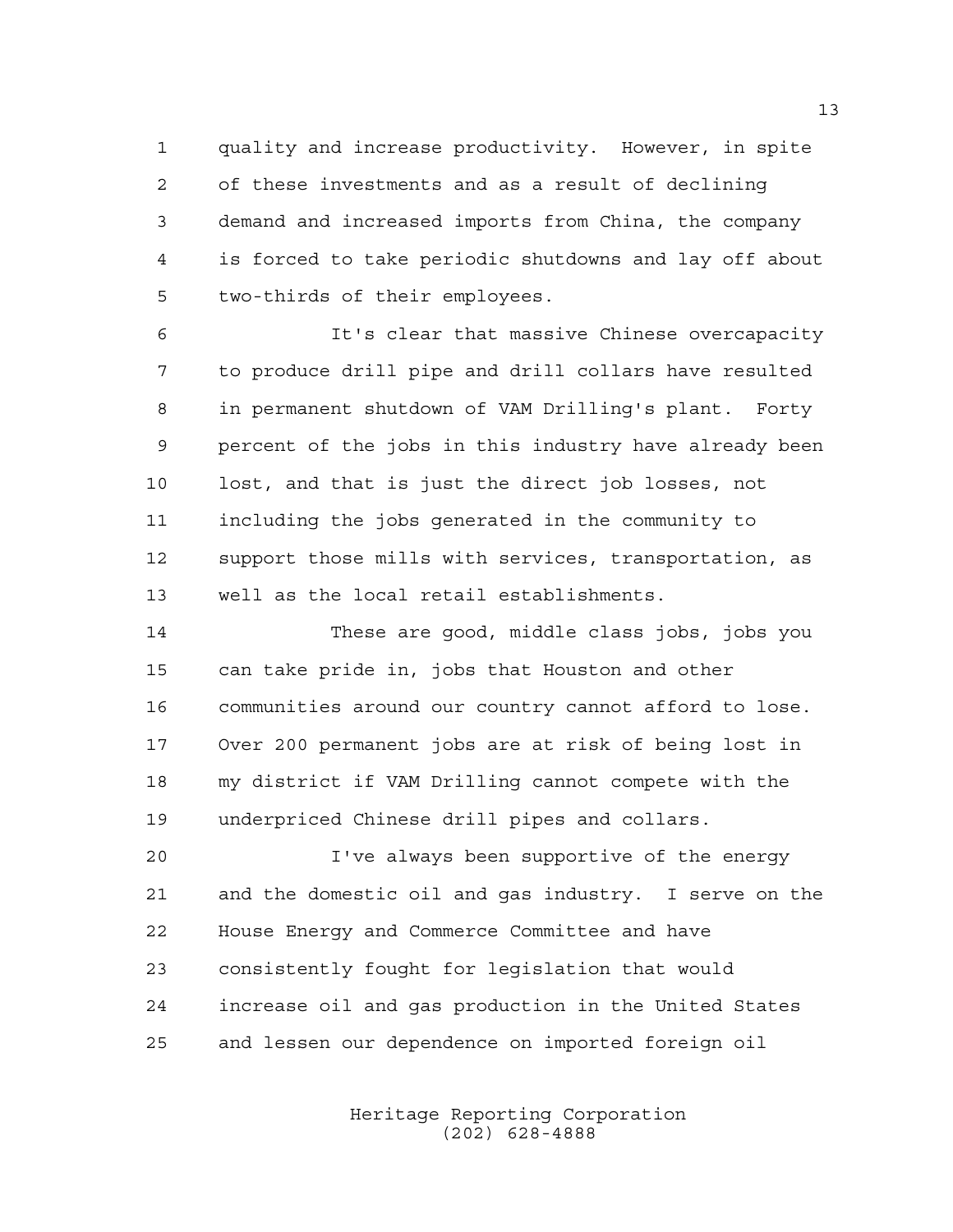often imported from companies that are much less friendly to the United States.

 If I thought for one minute that imposing duties in this case would create shortages for our oil and gas industry, I would not be here. However, reports from this very Commission and the information provided me by industry members show that this industry is operating at only one-third of its capacity utilization rate.

 The Department of Commerce found the entire Chinese drill pipe industry receives double digit subsidies from the Government of China, and that is not even including the currency manipulation which can provide additional subsidies on exports. They also found that most of the imports from China were sold at dumped prices.

 I'm deeply concerned that at the present depressed rates for the capacity utilization many of the producers like VAM in our district are at the tipping point. Making a negative determination and allowing influx of large quantities of newly unfairly traded products from China to come into a market that's already experiencing weak demand and high inventories could force most of the domestic industry out of business.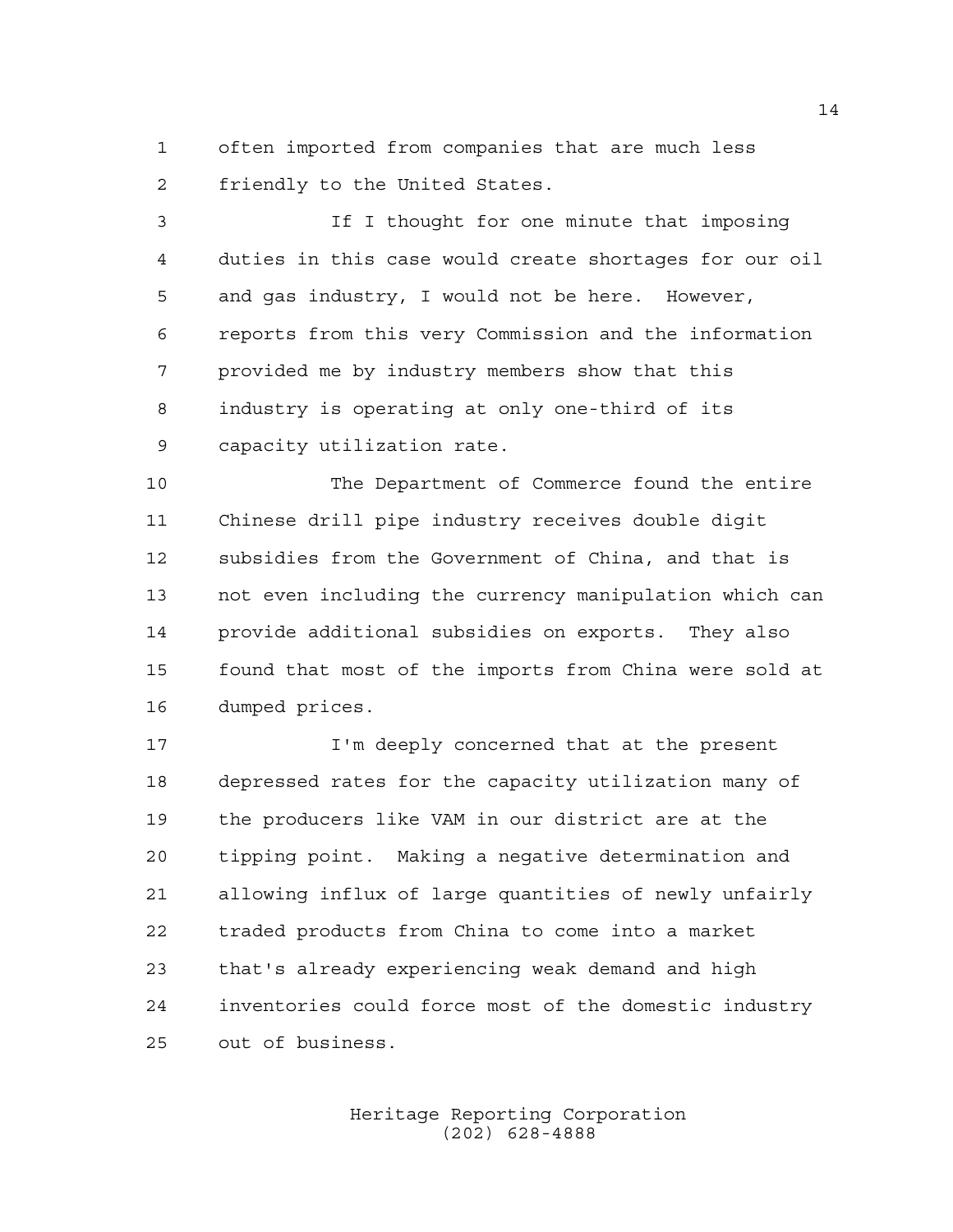I'm gravely concerned we might add to our dependence on foreign oil and the dependence on imported products that we need to drill for oil and gas in our own country. This is an unacceptable risk to our long-term energy and national security, and I ask that you review the record carefully and make an affirmative injury determination that would give the companies and workers making drill pipe and drill collars in Houston and around our country a chance to compete against Chinese imports on a level playing field. Again, thank you for the opportunity. I'll be glad to try and answer any questions. CHAIRMAN OKUN: Thank you. Do my colleagues have questions? (No response.) CHAIRMAN OKUN: Thank you very much for your testimony. MR. GREEN: Thank you. Thank you for your service. MS. ABBOTT: Our next speaker is the Honorable Jason Altmire, United States Representative, 4th District, Pennsylvania. CHAIRMAN OKUN: Welcome back, Congressman. MR. ALTMIRE: Good morning, Madam Chair and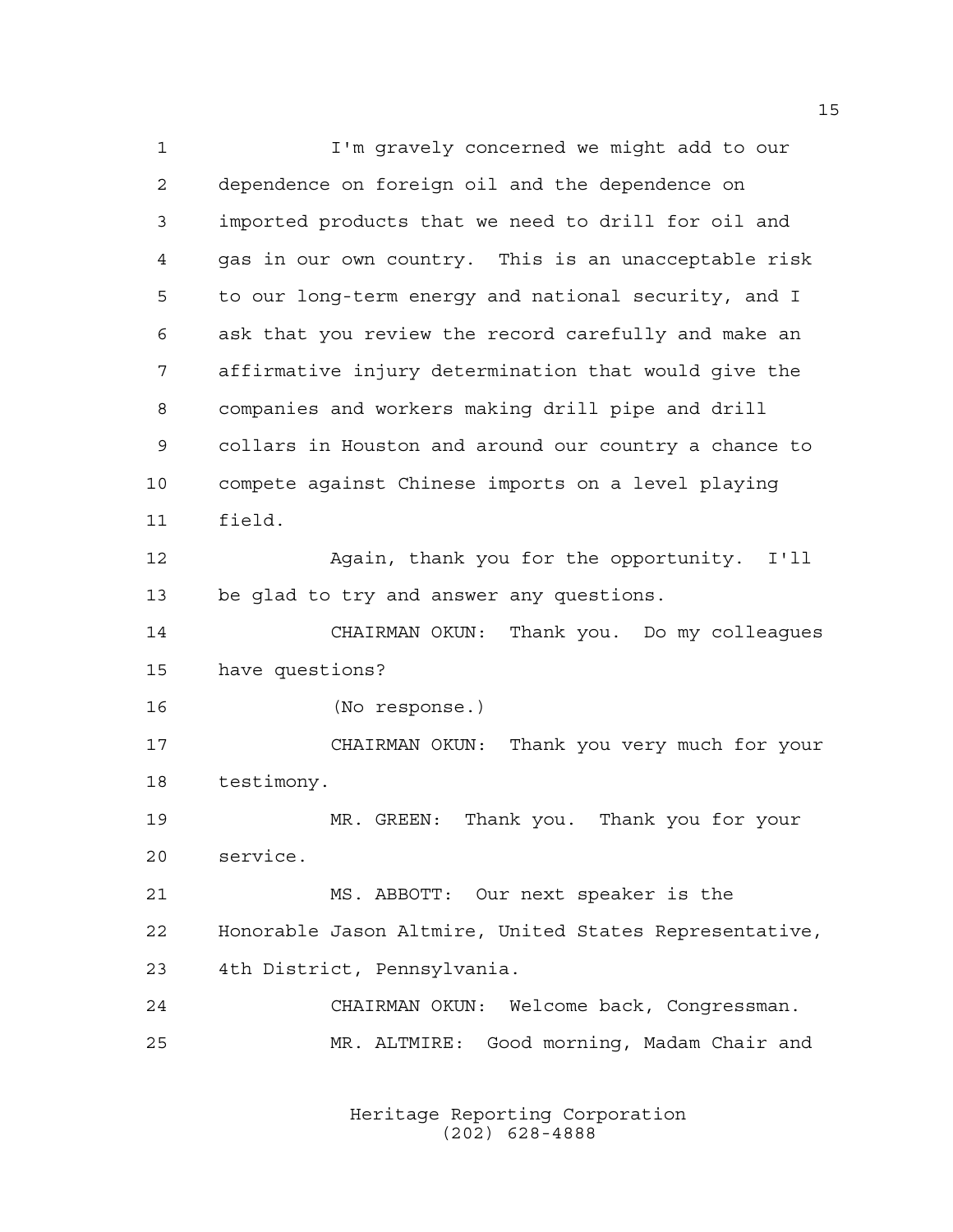members of the Commission. Thank you for allowing me the opportunity to testify today again regarding the imports of drill pipe collars and drill pipe from China.

 I'm proud to represent the 4th District of Pennsylvania, which, as you know, is just north of Pittsburgh where steel production has been a pillar of the economy for decades. I would like to begin by thanking the Commission for your past affirmative votes in the OCTG and Seamless Pipe cases against China, which we were here to testify and I'm very happy with the result.

 Many of my constituents, as you know, work in the steel industry producing high quality American steel products, and the relief provided by the enforcement of our trade laws has been a great economic benefit to the communities I represent and has allowed hundreds of workers to be rehired.

 The Koppel Steel Division of TMK IPSCO Tubular, one of the Petitioners today, has two operations in my district. Both of these plants and communities have directly benefitted from the recent ITC decisions on the OCTG and Seamless Pipe cases.

 In Koppel, Pennsylvania, TMK IPSCO has a steel melt shop in which scrap steel is melted, poured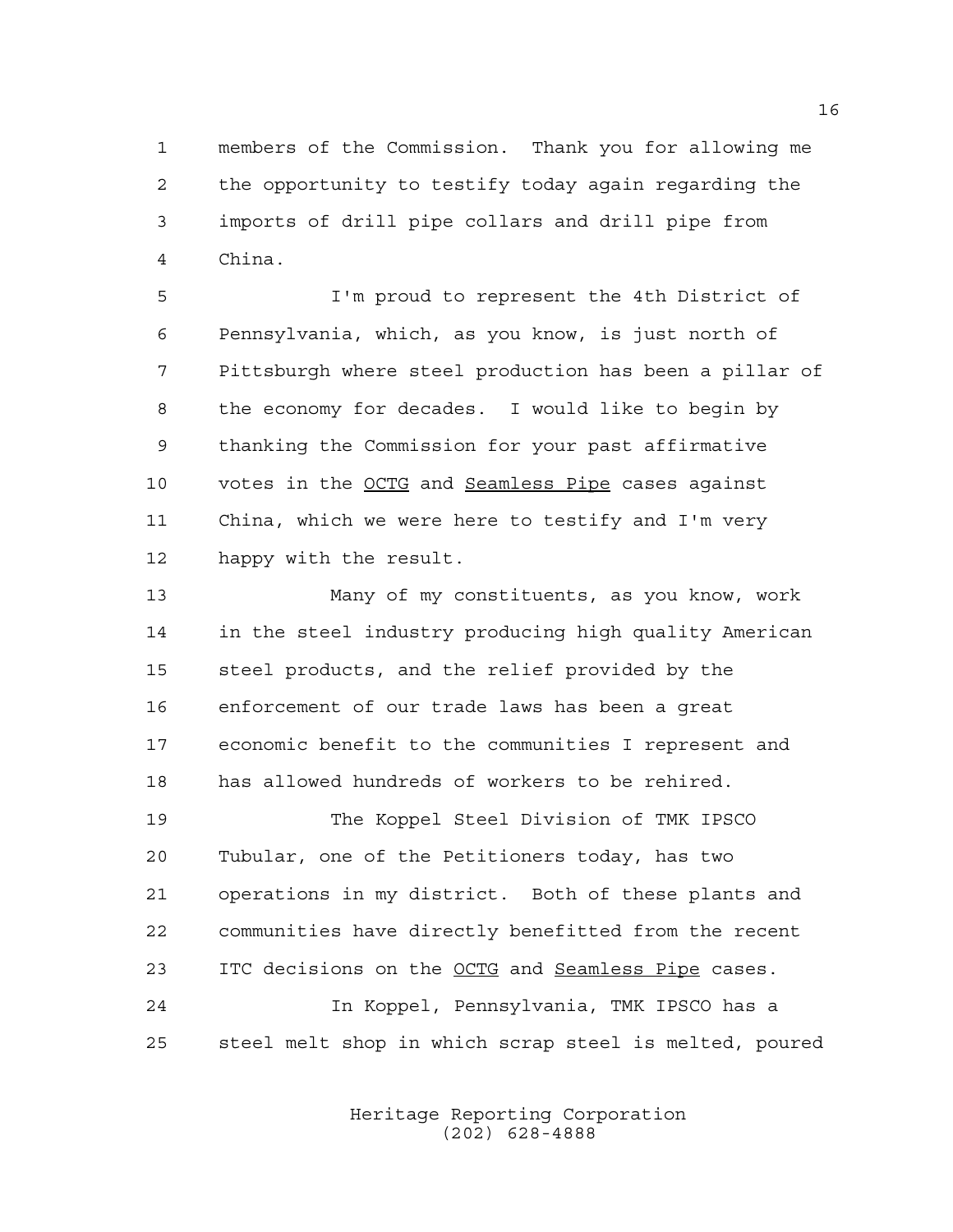and made into billets. The company also has a seamless pipe mill 10 miles away in Ambridge, Pennsylvania. As you'll hear today from the Petitioners, TMK IPSCO made substantial investments in their pipe mill in Ambridge specifically so they could produce two additional sizes of unfinished drill pipe.

 In 2007 and 2008, the company made very significant quantities of this product, but since then business has been taken away by unfairly traded Chinese imports of drill pipe. I know that American workers can produce the highest quality steel anywhere in the world, but we need a level playing field in order to continue to be the most competitive.

 Thanks in part to the recent affirmative decisions by the ITC, the enforcement of our trade laws, TMK IPSCO has recently opened a new custom threading facility just across the state line from my district in Brookfield, Ohio. One hundred workers, some of whom live in my district, have been hired to produce specialty threaded OCTG for use in drilling the Marcellus natural gas reserve.

 Exploration of Marcellus shale natural gas reserves offers an opportunity to create a large number of American jobs. I think it's only right that the products used for drilling for our natural

> Heritage Reporting Corporation (202) 628-4888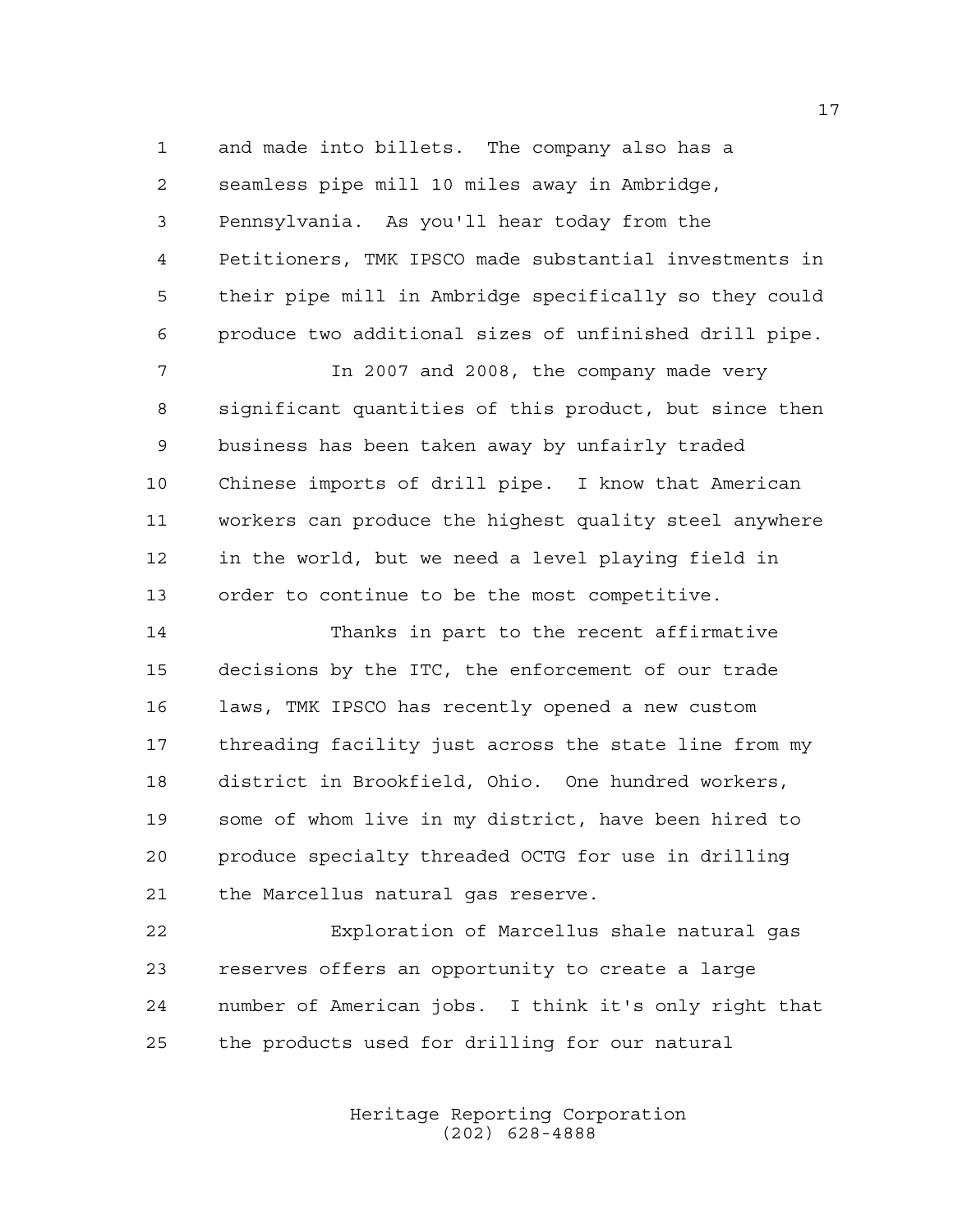resources are of the highest quality and made in America by American workers. Certainly the Chinese do not use American made products when they're drilling for oil and gas in their own country.

 As the 112th Congress begins today, I am confident that all of my colleagues will work and focus their attention on policies that will create jobs in the United States and enhance our nation's manufacturing sector. As you know, this is incredibly important because our country is running at over \$25 billion a month trade deficit in goods with China, so we have to vigorously enforce our trade laws by saying no to unfairly traded imports from China and yes to American jobs.

 So again I thank the Commission most importantly for your past efforts to enforce the trade laws which have benefitted my constituents in Pennsylvania. The same Chinese Government subsidies that hurt our OCTG and seamless pipe industries have caused the same injury and pose the same threat to the drill pipe industry, so I ask for the same considerations that you gave on the other issues and would take any questions at this time.

 CHAIRMAN OKUN: Thank you. Do my colleagues have questions for you?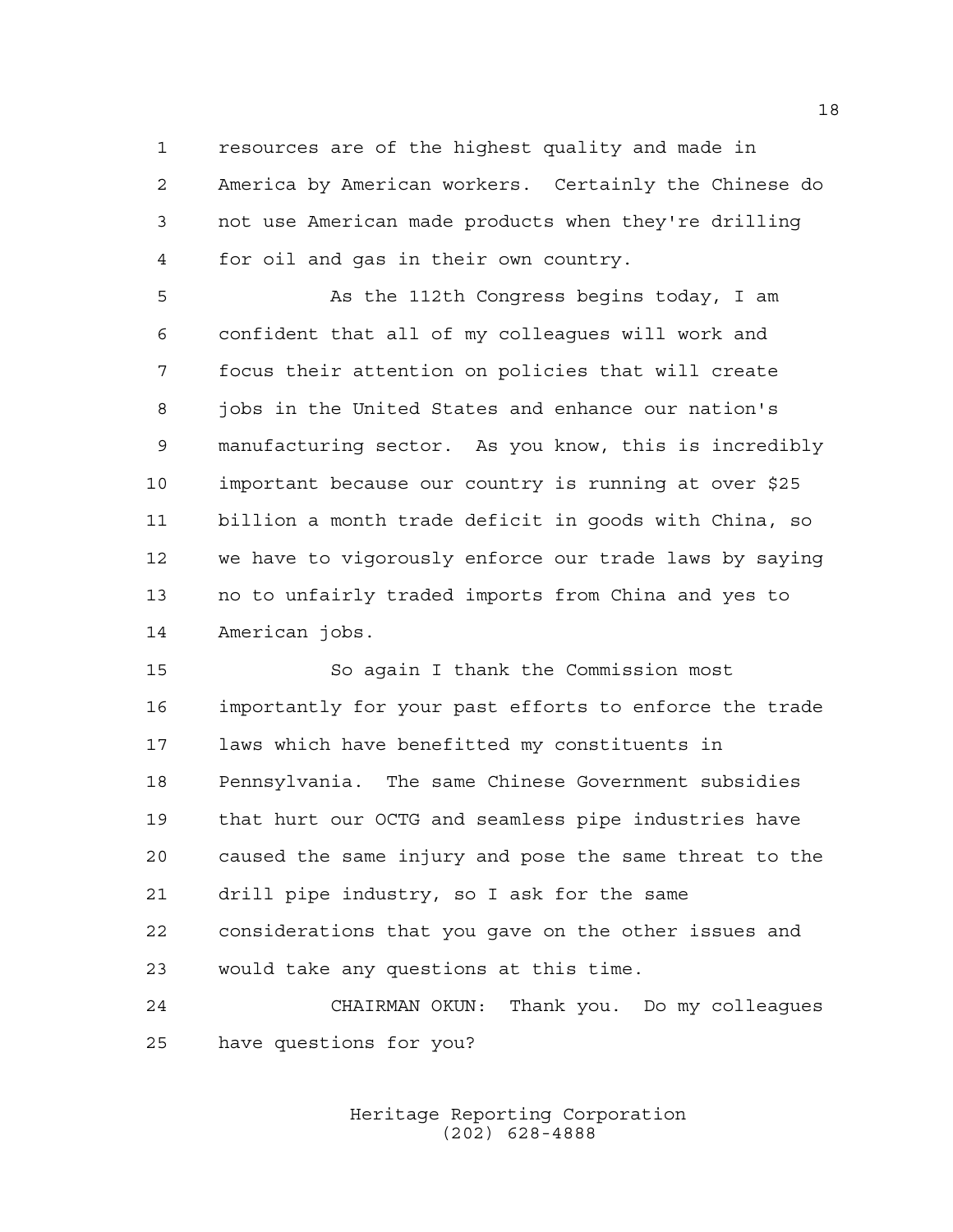(No response.)

 CHAIRMAN OKUN: Thank you again for your testimony.

 MS. ABBOTT: Opening remarks on behalf of Petitioners will be by Roger B. Schagrin of Schagrin Associates.

 CHAIRMAN OKUN: Good morning, Mr. Schagrin. MR. SCHAGRIN: Good morning, Chairman Okun, congratulations, Vice Chairman Williamson, and a happy and healthy new year to everyone at this wonderful Commission.

12 I have never been so happy to appear at a final injury investigation hearing as I am to appear in this one. The record before you is very different than the record in the preliminary phase of this investigation. This record necessitates both an affirmative finding of material injury by reason of unfairly traded imports of Chinese drill pipe and an affirmative critical circumstances determination.

 First, let me commend the staff for a great job in an extremely complex case. This case is my most complex case since Tin Mill Products From Japan in 2000. Chairman Okun, you were part of that case. It is also the last case I had before the ITC in which the credibility of Respondent witnesses was a major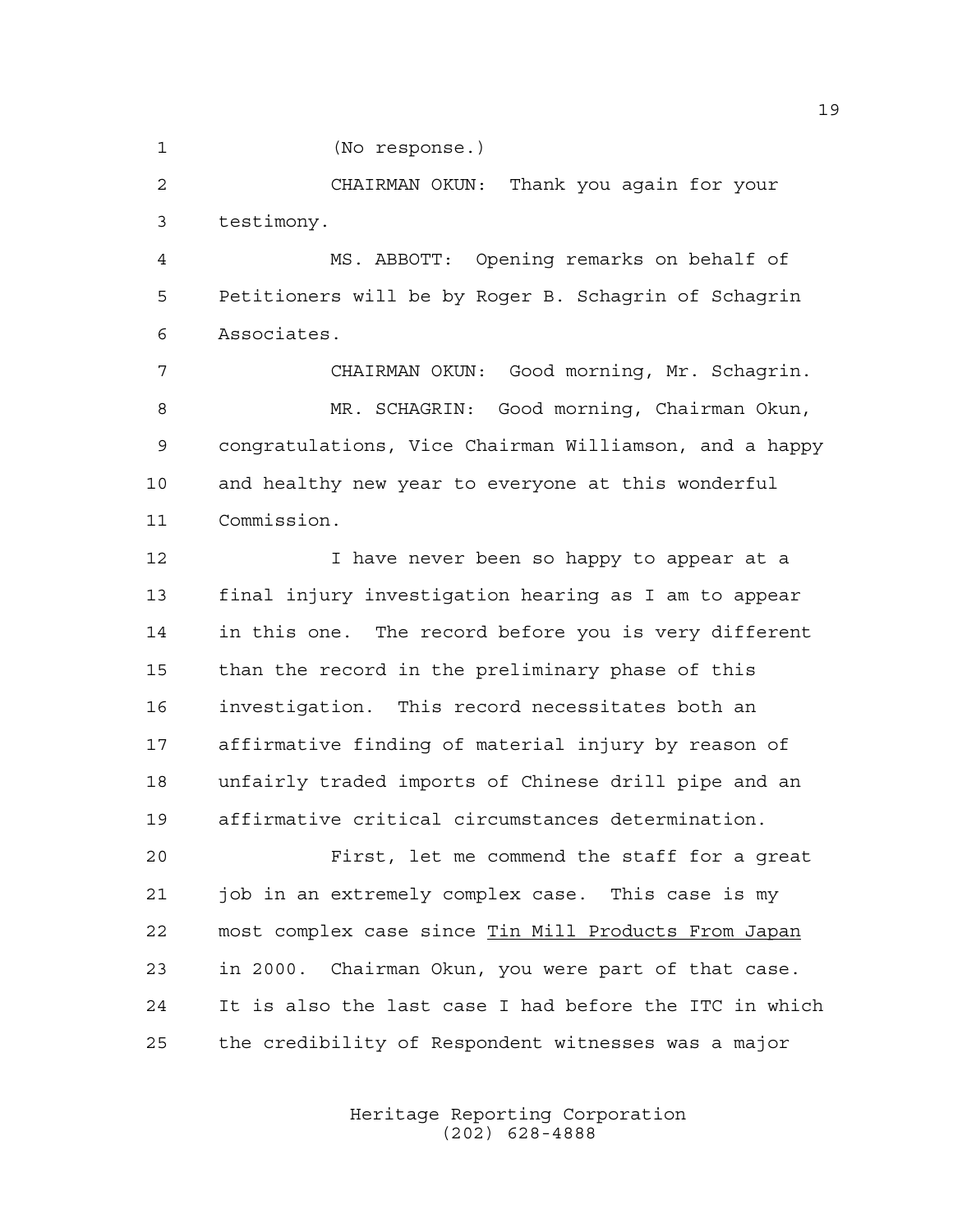issue.

 The similarities do not stop there. In that case, the biggest U.S. producers of tin mill products were not in the room. In this case, NOV Grant Prideco, far and away the largest producer of the domestic like product, is not present today. Ask yourselves why.

 NOV Grant Prideco has not one, but two drill pipe production facilities in China, one of which is a 10 joint venture with Tianjin Pipe Company, i.e. the Government of China. In addition, NOV has numerous Tuboscope plants in China which perform testing, plastic coating, hard banding and other drill pipe finishing services. Among these many Tuboscope plants in China, one is a joint venture with Drill Pipe.

 According to NOV's 2009 10-K, 73 percent of its sales are outside the United States. That is admirable. The company is hugely profitable. We are all proud of our U.S.-based multinational companies who are reporting all-time record profit levels, even while they are employing fewer and fewer Americans.

 The real question before this Commission is whether the rest of the U.S. industry producing subject drill pipe should be denied relief from unfairly traded imports from China and be put out of

> Heritage Reporting Corporation (202) 628-4888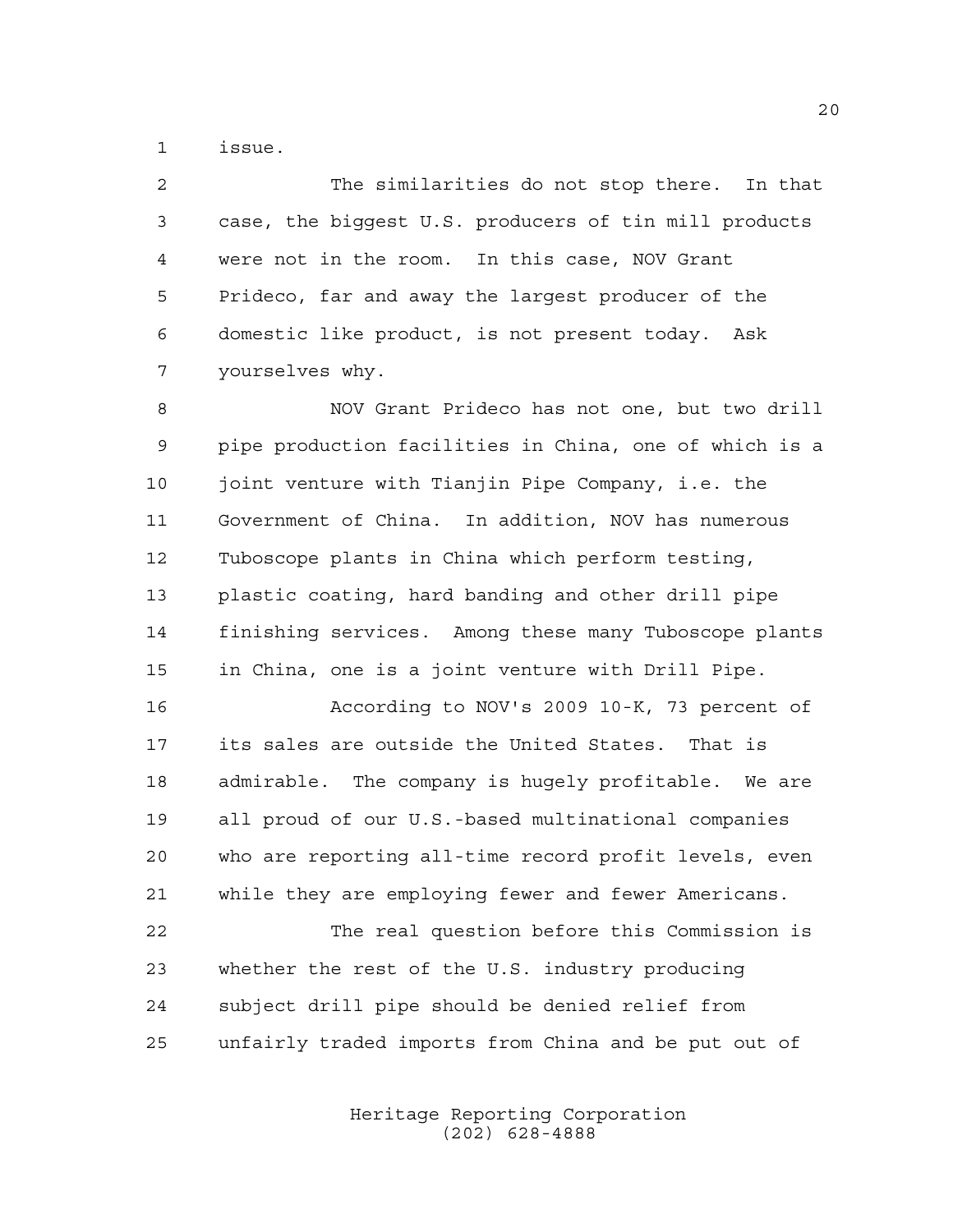business so that NOV Grant Prideco can continue exporting dumped and subsidized unfinished and finished drill pipe from China.

 Second, when you review the numbers in this final record you will see that pricing at the end of the POI has fallen to the lowest level of the POI, the pricing levels at which point domestic industry producers are either losing money or barely breaking even.

10 I will not stand before you today and deny the basic law of economics that declining demand has a negative effect on prices, nor will I sit back complacently as Respondents, their lawyers and economists attempt to mislead you by telling you that Chinese price offers, sales of Chinese drill pipe, trades of Chinese drill pipe, large inventories of low-priced Chinese drill pipe in China, Canada and the United States have had no material impact on declining U.S. market prices.

 Now, Mr. Leibowitz, who has added some gravitas to the Respondents' counsel table, is a pretty honest guy. He told the International Association of Drilling Contractors, the IADC, at the conference in May 2010, which I also attended, that the imposition of duties on Chinese pipe would force

> Heritage Reporting Corporation (202) 628-4888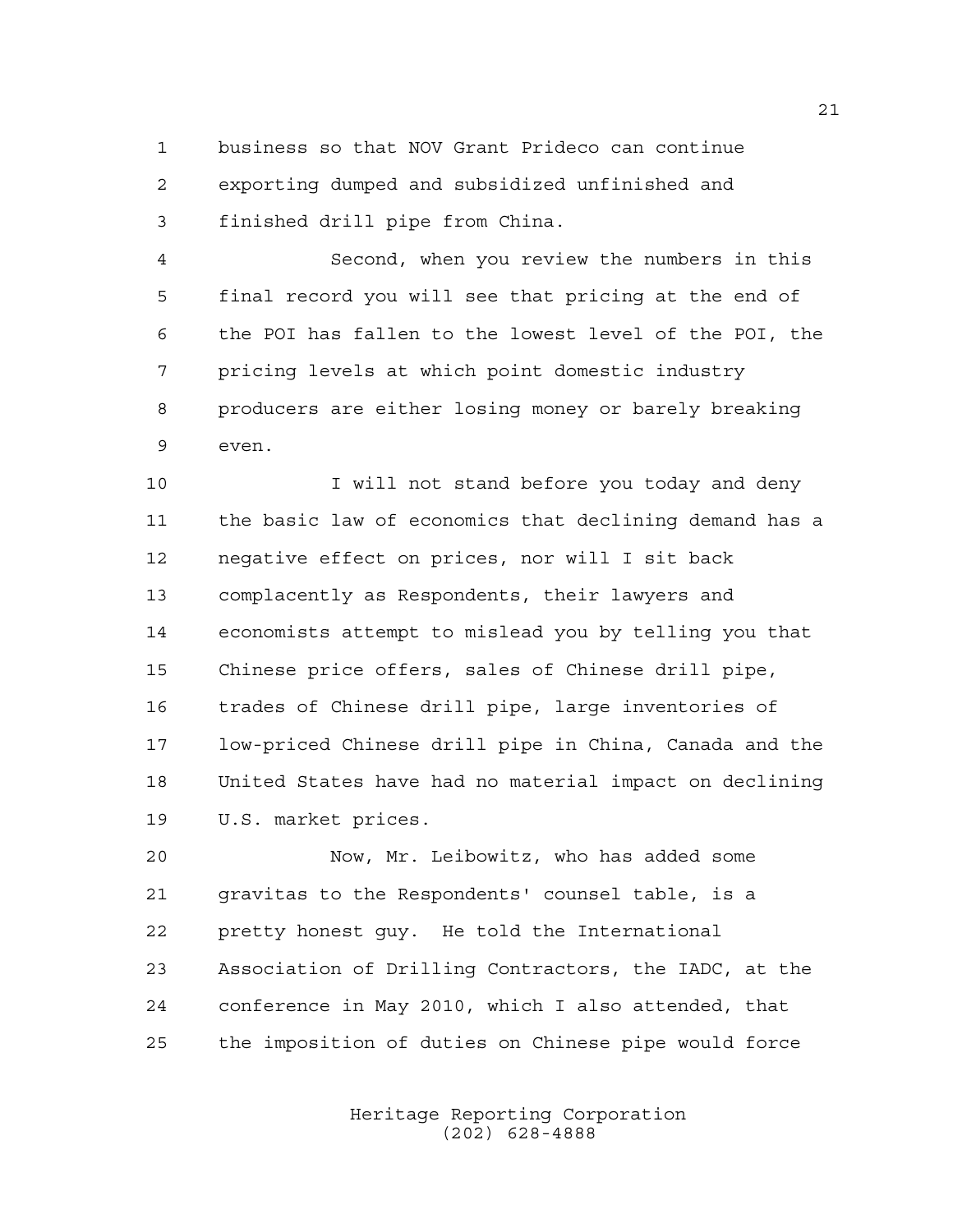IADC members to pay higher prices for domestic drill pipe. He got the causal relationship right, and I just hope that later today he does not try to retract or modify what was then a completely accurate assessment.

 This industry is in trouble, and demand is likely to remain weak for another year or two. It can survive until the next upturn when it can utilize all of its investments to adequately supply the U.S. market with drill pipe at prices that reflect supply and demand conditions and not the influence of unfair trade from China.

 Or you can force everyone in this industry but NOV Grant Prideco to throw the towel in now, to shut down their operations, to move to other countries, to fire current employees and not to rehire those employees who have been laid off. The choice is yours. It is a very stark choice between two alternatives.

 While the facts in this case clearly support an affirmative determination of injury and critical circumstances, if you decide to look at threat this Commission would have to suspend this belief to view this case any differently from OCTG and Seamless SLP cases in which you found massive Chinese overcapacity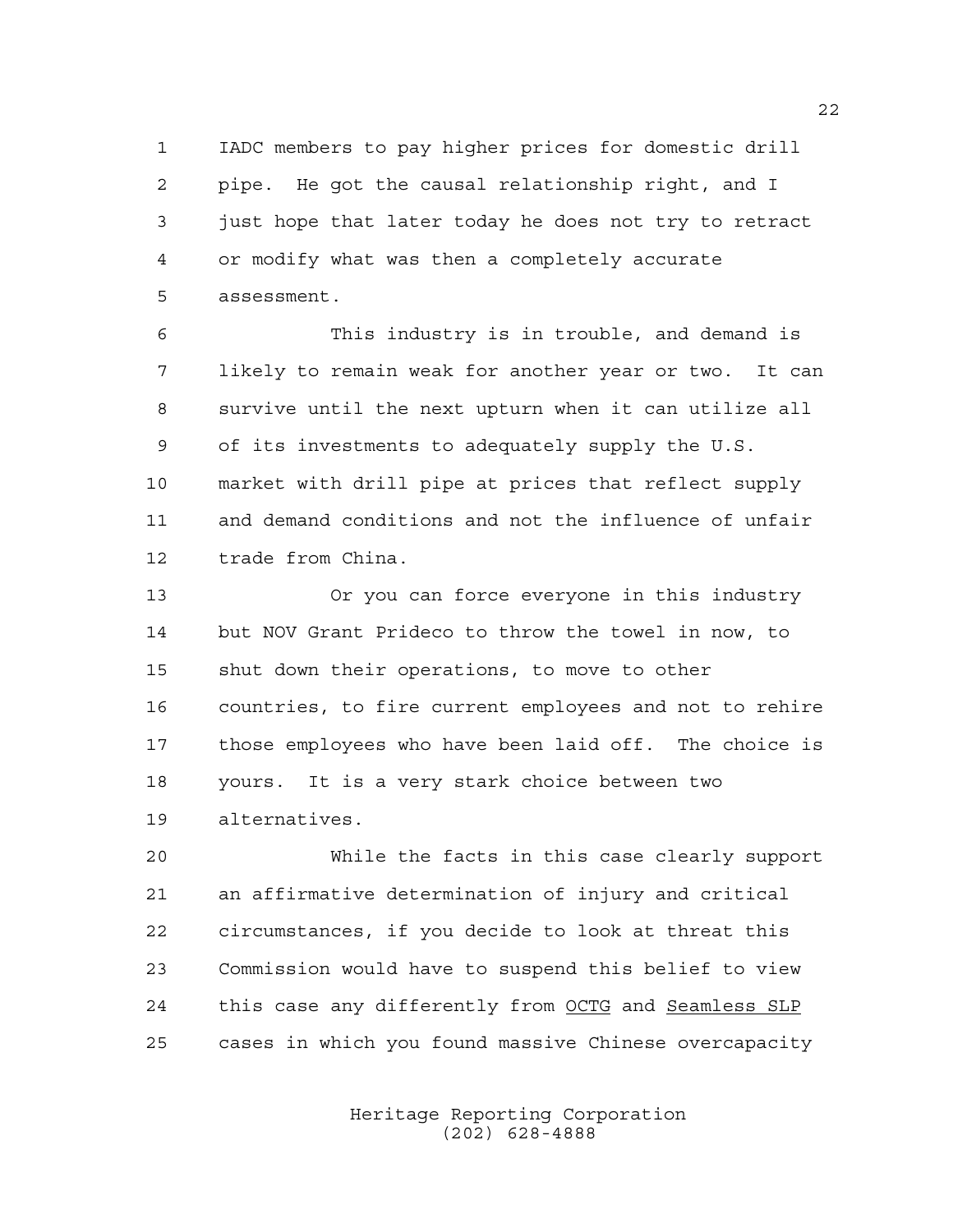would result in increased injury of unfairly traded exports to the U.S.

 There is even more overcapacity and an even greater need for the Chinese to produce drill pipe for export to the U.S. than there were for those products. In the end I am confident that this Commission will again make the right decision and make an affirmative injury or threat of injury determination. Thank you very much.

CHAIRMAN OKUN: Thank you.

 MS. ABBOTT: Opening remarks on behalf of Respondents will be by Irene H. Chen of the Chen Law Group.

 MS. CHEN: Good morning, Madam Chairman -- CHAIRMAN OKUN: Good morning, Ms. Chen. MS. CHEN: -- Commission members and Commission staff. Happy new year. My name is Irene Chen, and I'm very happy to be back here at the Commission.

 I represent Downhole Pipe & Equipment, LP and Command Energy Services, who are opposed to the imposition of antidumping and countervailing duties. I am joined here by my colleagues, Mark Lehnardt of Lehnardt & Lehnardt, Mark Davis of Davis & Leiman, Lewis Leibowitz of Hogan Lovells US LLP and Bruce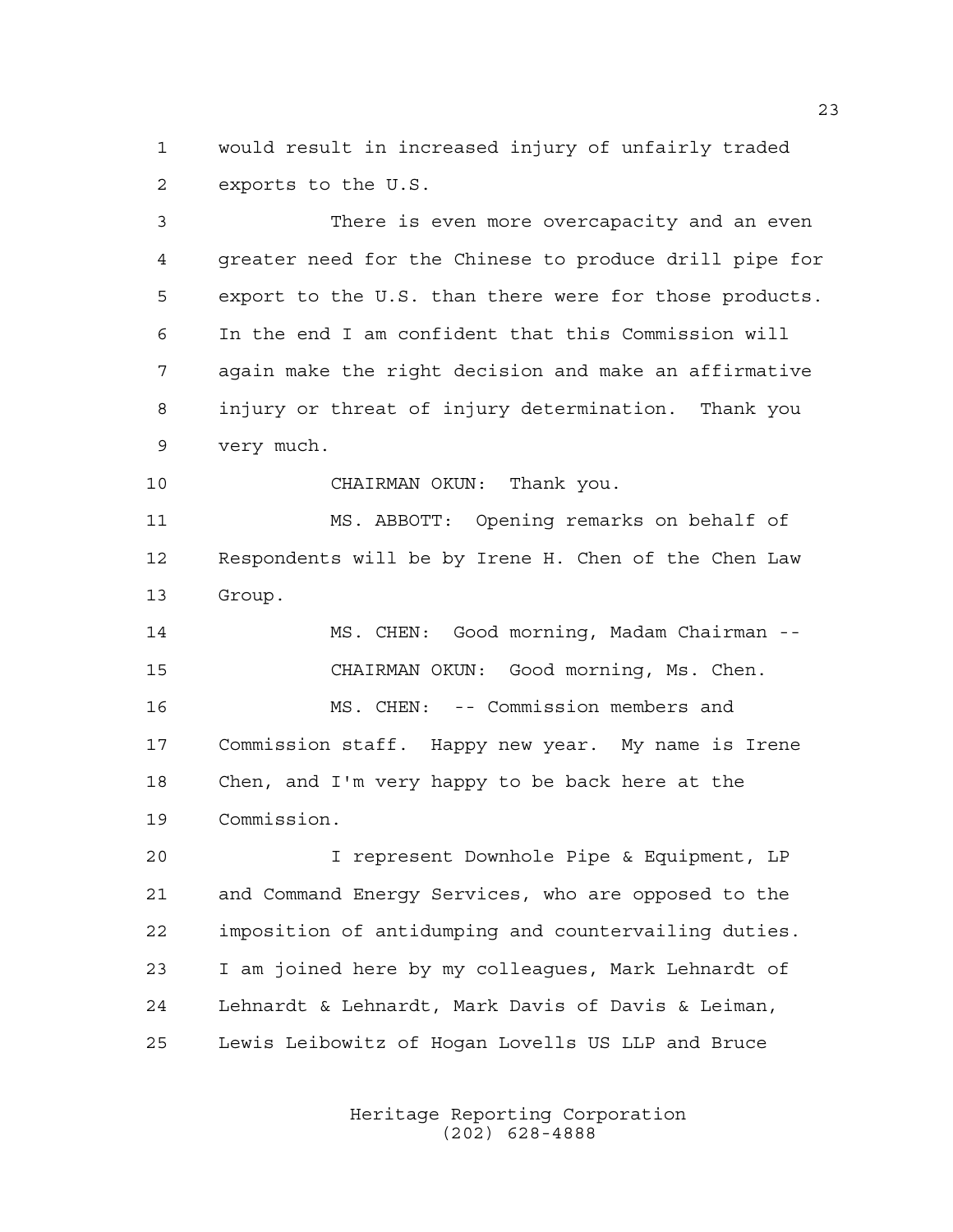Malashevich and Alex Cook of Economic Consulting Services.

 This is a very different case than what Mr. Schagrin has just portrayed to you. A negative final determination in this case is clearly warranted based on the facts on the record. First, we will demonstrate that there is no present material injury to the domestic industry.

 Second, there is no real and imminent threat of material injury by reason of subject imports. As the Commission unanimously recognized in the preliminary determination, subject imports did not cause material injury to the domestic industry.

 The Commission correctly cited the collapse in domestic demand beginning in the third quarter of 2008 when oil prices plunged as the reason for the domestic industry's declines. Despite the severe deterioration in demand, however, the domestic industry earned profits, made substantial capital investments and maintained dominant market share even through the 2008-2009 downturn. In fact, has there ever been an affirmative injury case where the domestic industry earned over 20 percent in operating income during a down year?

We will also demonstrate that the domestic

Heritage Reporting Corporation (202) 628-4888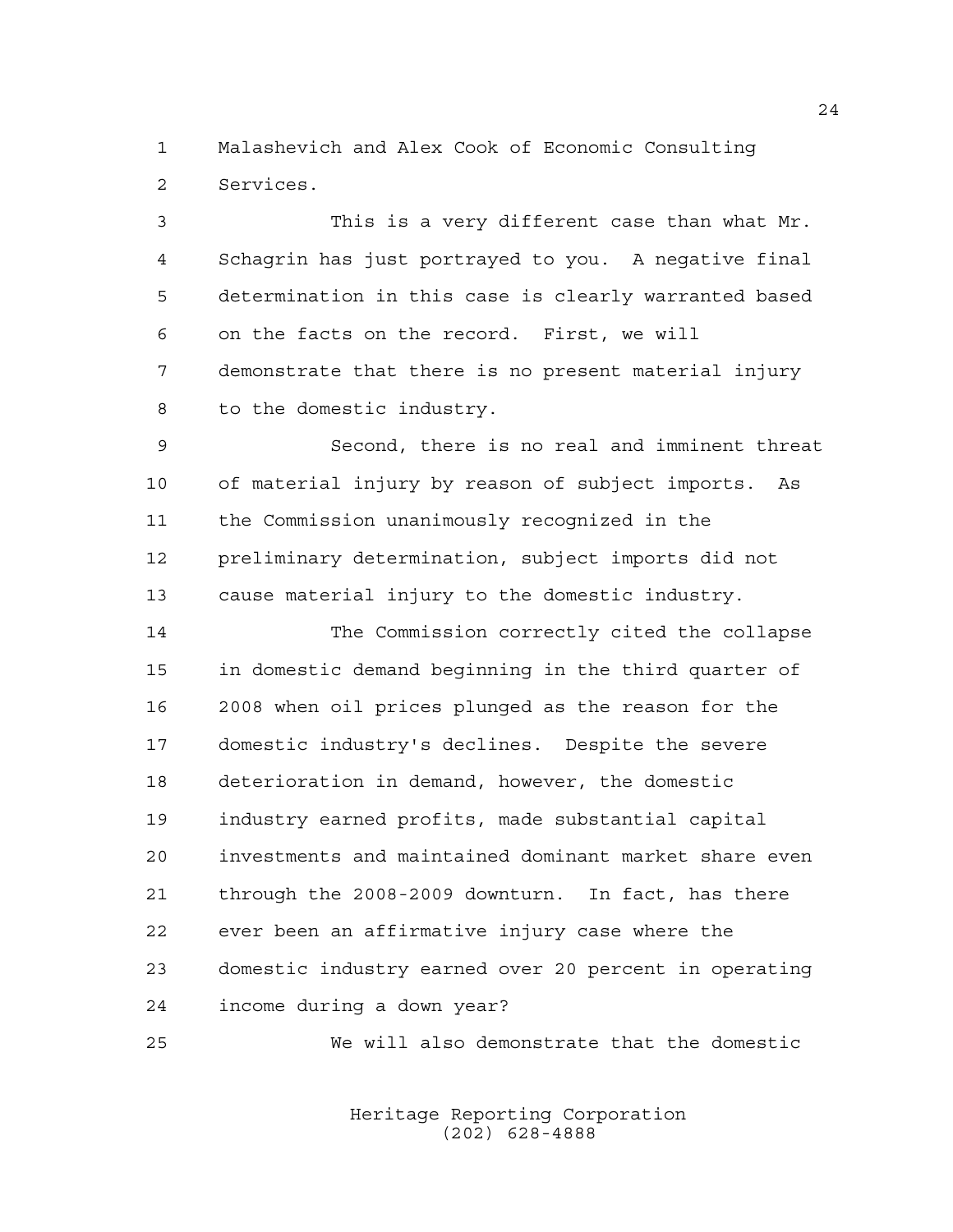industry is not faced with a real and imminent threat of material injury because demand for domestic like product is actually increasing and will continue to do so as long as oil prices continue to increase as they are almost universally predicted to do so.

 Demand for drill collar and drill pipe is strongly related to oil prices. Currently oil prices have topped \$90 a barrel, up from \$74 at the time of the preliminary determination. The Energy Information Administration and most other sources project that prices will continue to rise by some estimates surpassing \$100 a barrel in 2011. Domestic producers' order books, which move with oil prices, are filling up again and inventories have declined sharply.

 Now, Respondents contend that this case involves one domestic like product. We contend that this case involves one domestic like product, drill pipe and drill collars. Petitioners, however, advocate a mosaic of like products, arguing for a division into premium and nonpremium drill pipe.

 We appreciate that Petitioners have confirmed our view that subject imports do not compete with the highly profitable premium market segment, but premium drill pipe is not a separate domestic like product under Commission jurisprudence.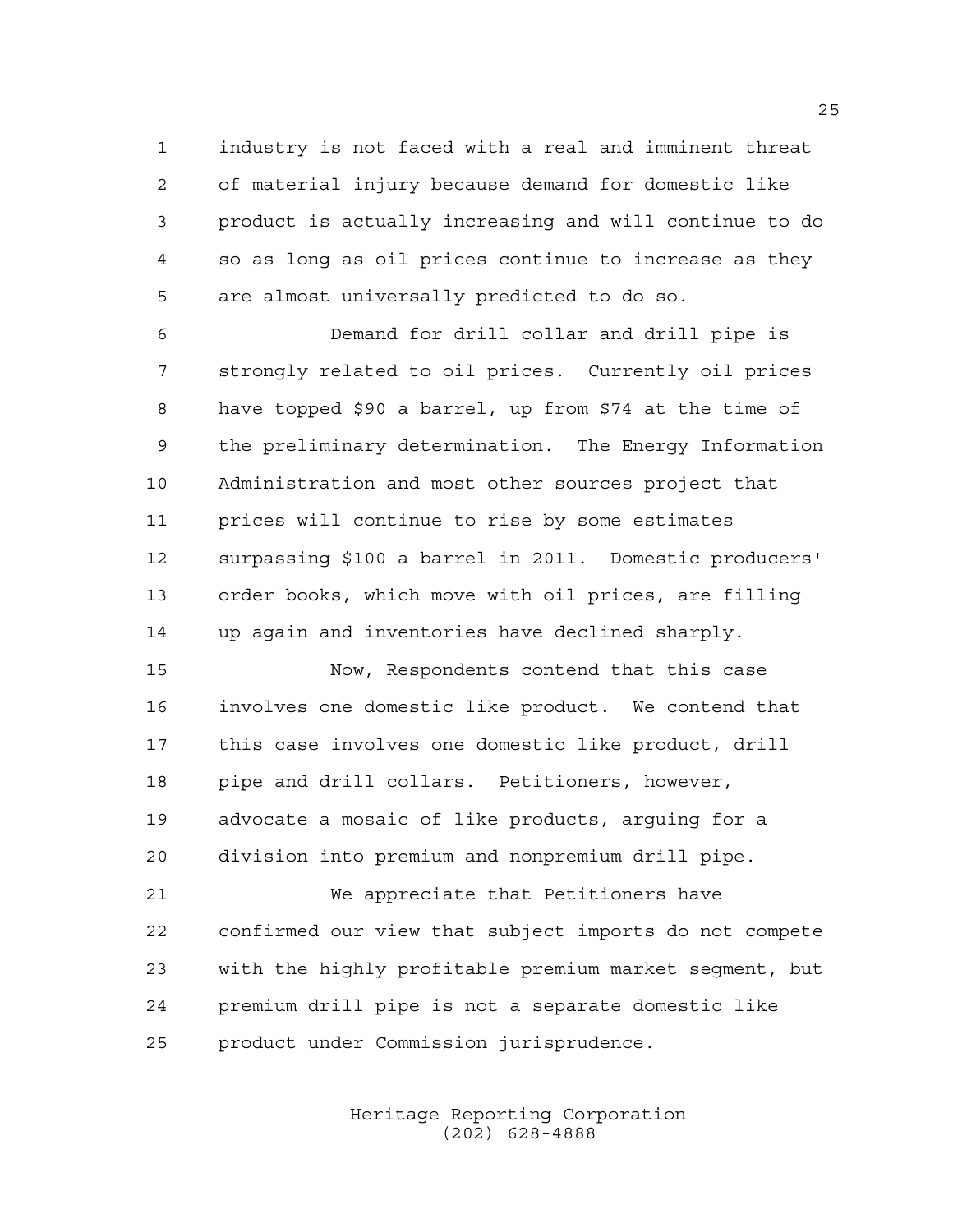In another admission of the weakness of their case, Petitioners ask the Commission to exclude NOV Grant Prideco, a significant producer of high end drill pipe, from the domestic industry. However, this exclusion would not be supported by Commission precedent, and it would fundamentally distort the Commission's threat of injury analysis.

 Because this is clearly a threat case, it is important to note that subject imports show imminent threat of a surge. Import volumes increased only once during the POI in response to a huge increase in demand in 2007 and 2008. When the market turned down as a result of the collapse of oil price and drilling, the domestic industry was able to increase their already dominant market share in the drill pipe and drill collar segments from 2008 to 2009.

 If Chinese producers were capable of taking market share by flooding the market with cheap imports and taking sales from the U.S. industry, this would have been the time. However, subject imports actually ceded market share to the industry during this period.

 The domestic industry business prospects are boosted by the vigorous growth in the premium segment of the market due to the global recovery and emerging market demand. During the preliminary phase staff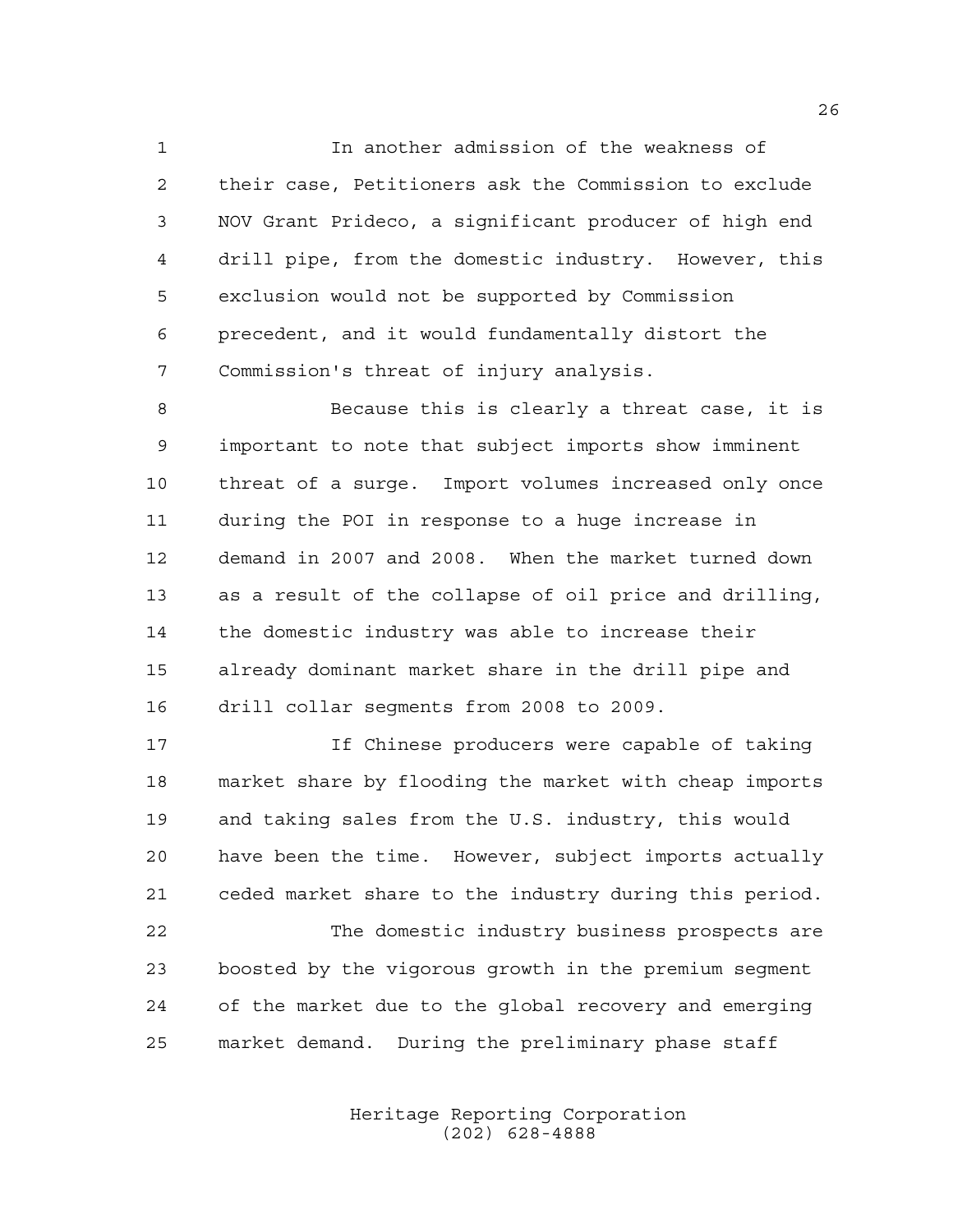conference, Petitioners testified that the U.S.

 industry has super API patented products sought by deep sea drillers worldwide and that this segment is dominated by NOV Grant Prideco.

 In fact, NOV Grant Prideco, a publicly traded company on the New York Stock Exchange, has been cited by numerous Wall Street analysts as a stock pick for this year because it will benefit from increased oil rig equipment spending, which is projected to hit its highest levels in 26 years. The Chinese industry, as Petitioners acknowledge, don't compete in this segment.

 Moreover, Petitioners have acknowledged in the preliminary phase that the U.S. producers made more sales of drill pipe, premium drill pipe, in the latter part of the POI resulting in a different product mix and higher prices for U.S. producers versus Chinese products.

 In conclusion, the record which the staff has diligently and painstakingly compiled shows a profitable domestic industry with strong prospects in higher quality segments that will continue to drive demand in the United States. There is no imminent threat of material injury by reason of subject imports. Thank you.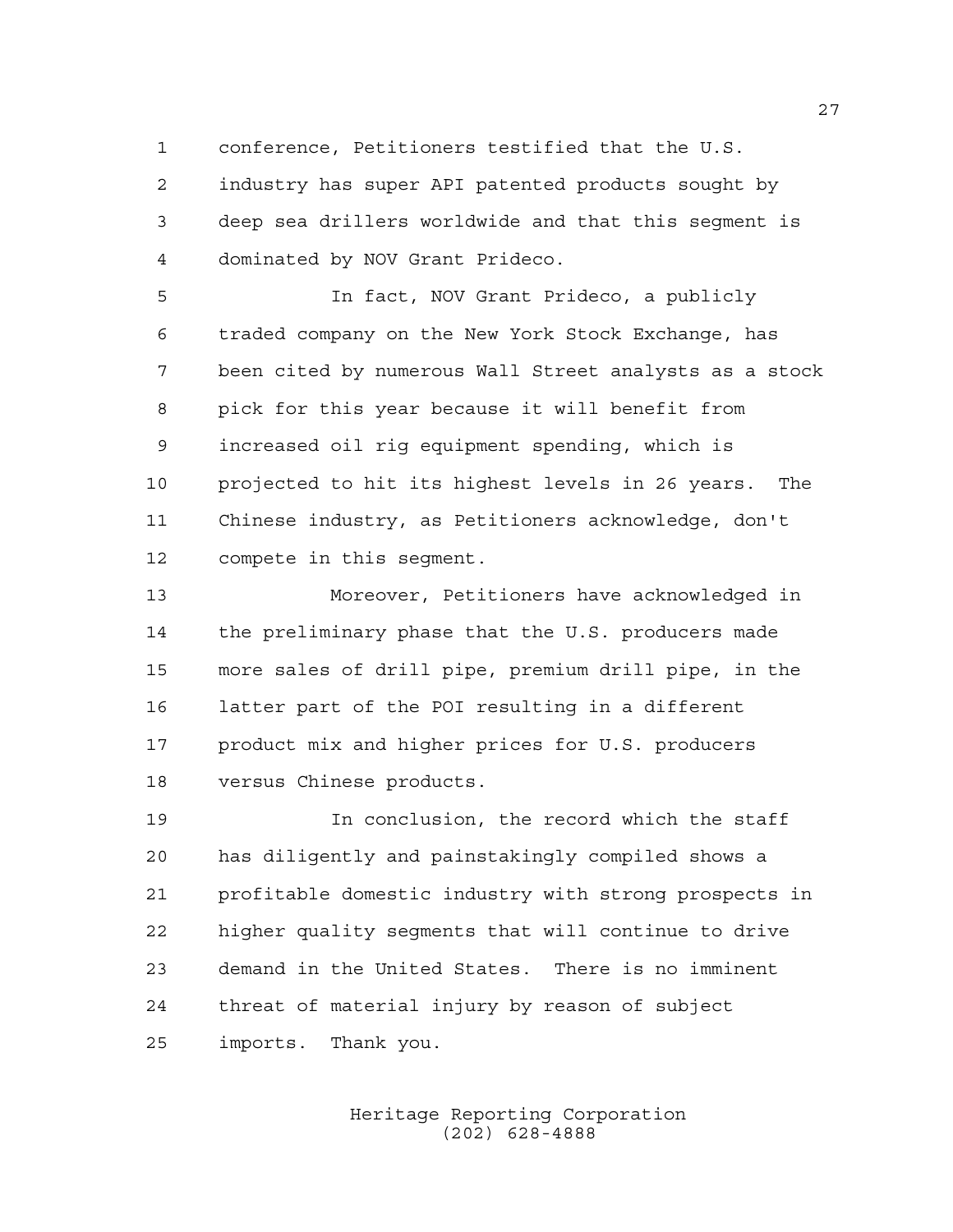CHAIRMAN OKUN: Thank you. MS. ABBOTT: Will the first panel in support of the imposition of antidumping and countervailing duty orders please come forward and take your places? (Pause.) CHAIRMAN OKUN: If you could just lean forward and make sure your microphone is on, please? 8 MR. BOHN: Very good. Good morning, Chairman Okun and members of the Commission. Petitioners' presentation will address four issues: First and last, Grant Prideco's interest in Chinese drill pipe production call for excluding it from the domestic industry; Second, importers' inexcusable misclassification of imports should not lead the Commission to rely on importers' questionnaire data; Third, most large U.S. drill pipe customers have already bought Chinese drill pipe; Fourth, at least one major Chinese drill pipe producer, Hilong, has announced it will enter the U.S. market at below market prices and has enough capacity even by itself to threaten the U.S. industry. At the staff conference Respondents claimed falsely that VAM Drilling had just bought Longbright, a Chinese drill pipe producer. Though their

> Heritage Reporting Corporation (202) 628-4888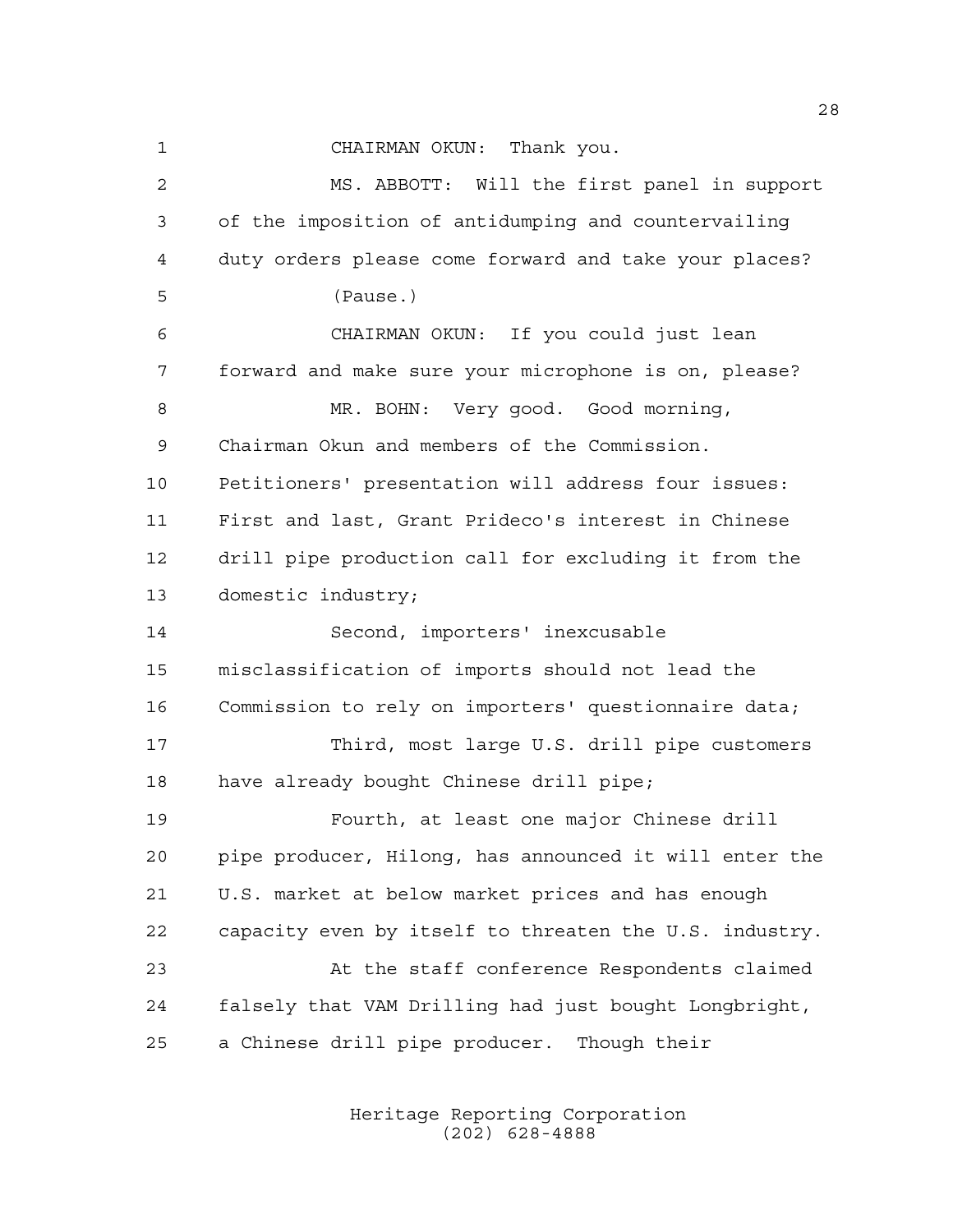allegation was untrue, we agree with their reasoning, and as Grant Prideco owns at least two Chinese producers the Commission should exclude it.

 Second, the HTS categories for drill pipe are very clear as shown here. Only drill pipe should enter in these categories, and drill pipe should enter in no other categories. There is no illegitimate excuse for all the misclassification that has occurred. Misclassification by importers should not lead the Commission to rely on data from importers' questionnaires.

 This case is distinct from Wire Decking From China where import data were unusable because imports entered in general basket categories. While drill collar imports do enter in basket categories, drill pipe imports do not. This case thus more resembles Steel Gratings From China in which the staff used official import statistics with appropriate corrections.

 In fact, importer questionnaire responses do not reliably indicate even general trends. This indexed graph compares responses by importers and foreign producers and Chinese export statistics. Note that Chinese statistics indicate that drill pipe exports to the United States remained above 2000

> Heritage Reporting Corporation (202) 628-4888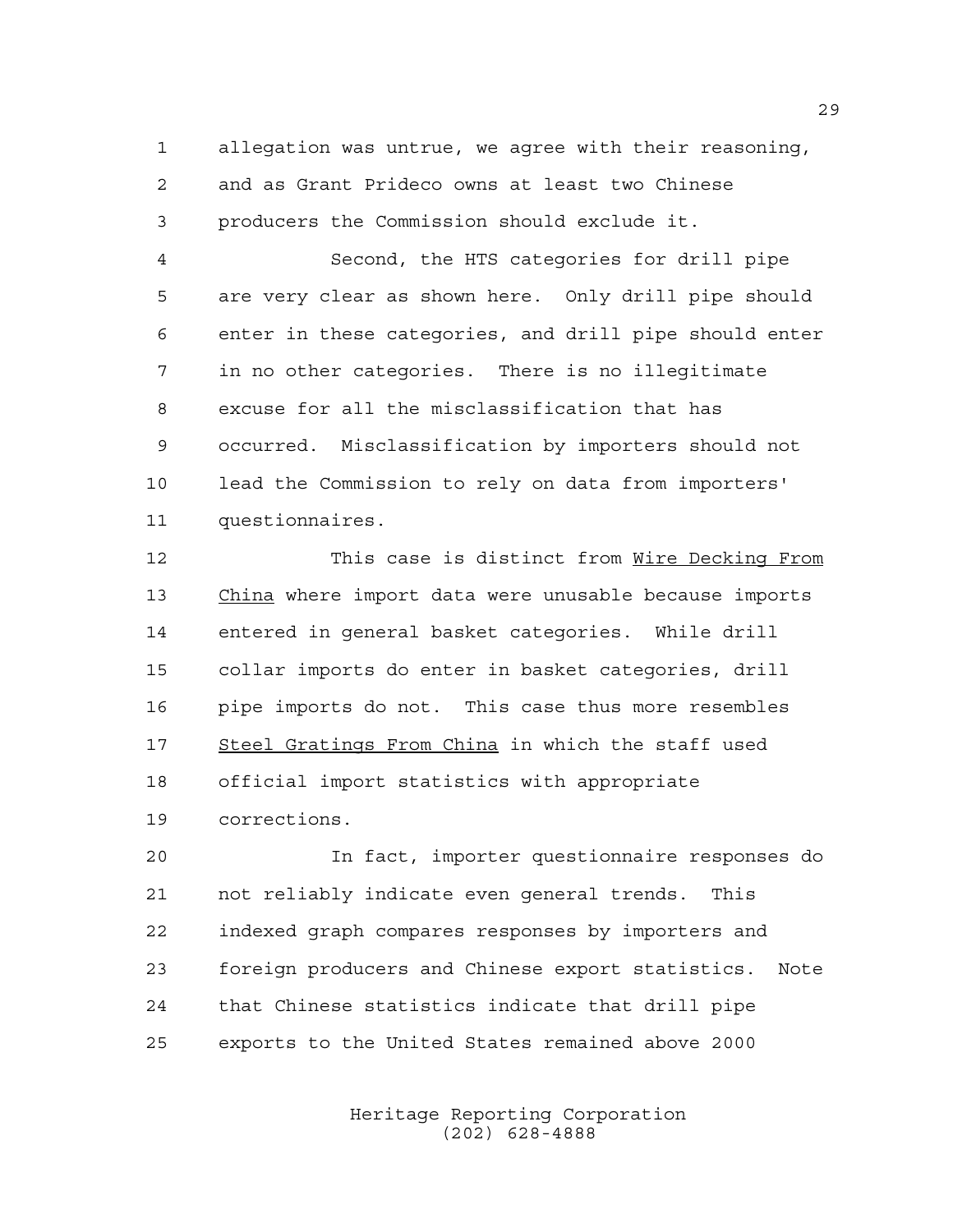levels throughout the POI.

| 2              | Third, contrary to Respondents' assertions,            |
|----------------|--------------------------------------------------------|
| $\mathbf{3}$   | most large drilling contractors already buy Chinese    |
| $\overline{4}$ | drill pipe. At the conference, Command's witness       |
| 5              | claimed that his company could not compete for         |
| 6              | business in 75 percent of the U.S. market, but based   |
| 7              | on Petitioners' own market intelligence six of the top |
| 8              | 11 drilling contractors, accounting for the majority   |
| 9              | of land drilling rigs marketed in the United States,   |
| 10             | have bought Chinese drill pipe. Seven of the 10 next   |
| 11             | largest have done so as well. Purchasers'              |
| 12             | questionnaire responses to the Commission similarly    |
| 13             | show that 17 out of 28 purchasers have bought Chinese  |
| 14             | drill pipe.                                            |

 Fourth, the staff report indicates that five of the 12 largest Chinese drill pipe producers have not responded to questionnaires. One of them is Hilong. Here's what its U.S. distributor, Birkin, had to say in an email in the second half of 2009:

 Our Chinese supplier, Hilong, is the largest drill pipe manufacturer in China. They produce 70,000 metric tons annually. We know the drill pipe market is completely saturated. However, with Hilong/ Birkin's top management's determination to become one of the major drill pipe suppliers in the U.S. market,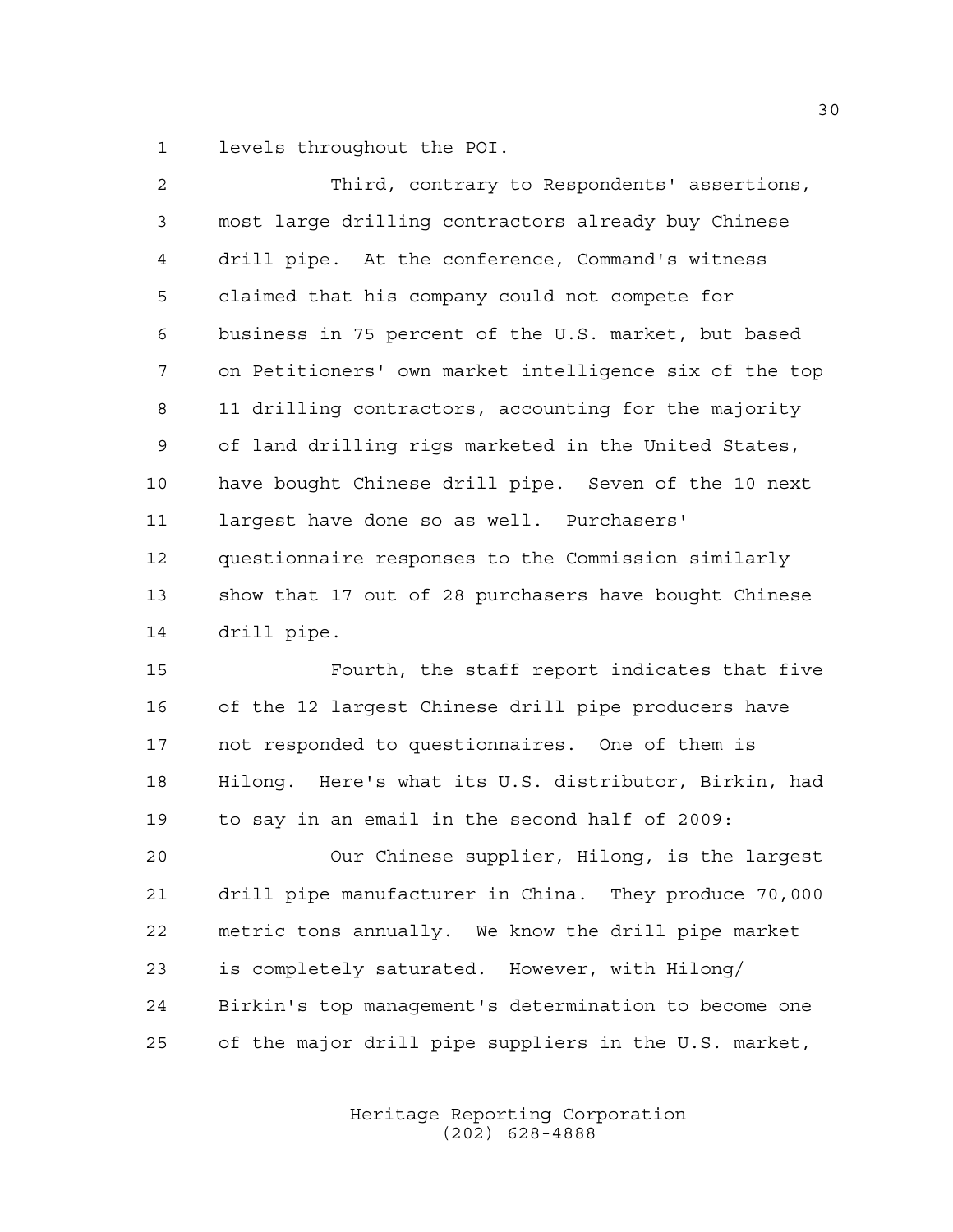we think it is a good time to contact our customers. In order to break into this market, Hilong/Birkin will offer under the market price for their premium drill pipe.

 Thus, Hilong has the capability to threaten the U.S. market all by itself and it is but one of many large Chinese drill pipe producers with available capacity, as Mr. de Rotalier will soon testify.

 Similarly, DP-Master, which at the last moment indicated it would attend the hearing, had a large drill pipe inventory in 2009. This photograph alone depicts at least 10,000 tons in DP-Master's warehouse.

 Finally, here is the U.S. drill pipe and collar industry today. It is heavily concentrated with a single dominant producer, Grant Prideco, and a large competitive fringe centered in Houston. In two years, with no relief this industry structure will be much simpler. As you will hear, only Grant Prideco will remain and perhaps Charles Machine, which makes drill pipe for construction, not oil drilling.

 And remember, Grant Prideco is a multinational firm that manufactures in China and elsewhere. Rather than buy or replace the other nine U.S. factories, it can invest in expanding its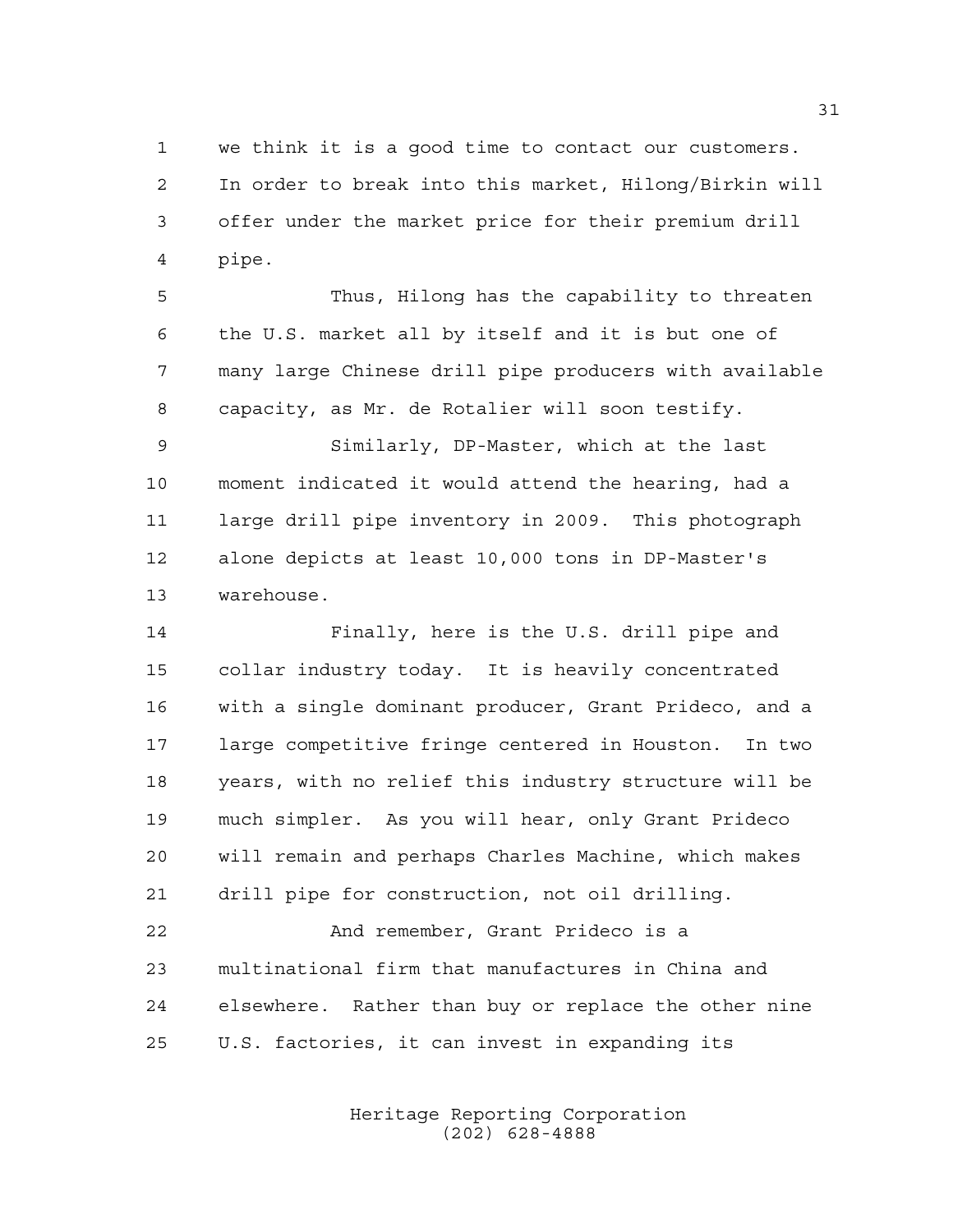subsidized Chinese capacity. Elimination of the smaller U.S. manufacturers in this industry, as in so many others, will only lead to further migration of production and jobs to China.

 MR. FIELDS: Good morning, Chairman Okun and members of the Commission. I am Doug Fields, president of VAM Drilling USA. I've been in the energy tubular industry for 24 years and have been president of VAM Drilling USA since November of 2008.

 I'm joined today by Kevin Parks, our Vice President of Sales, who has 31 years of experience in the drilling industry, and Steve Williamson, our Director of Strategic Development, with 39 years of experience in the drilling industry. Later you'll hear testimony from Bertrand de Rotalier of VAM Drilling in a special presentation on the Chinese drill pipe industry.

 VAM Drilling entered the drill pipe business in the United States when it purchased Amsco in October 2005. We have two welding lines in Houston, one of which we added in 2009. We produce standard weight drill pipe, heavy weight drill pipe and drill collars.

 In addition to the full range of API drill pipe products we produce, VAM Drilling USA also

> Heritage Reporting Corporation (202) 628-4888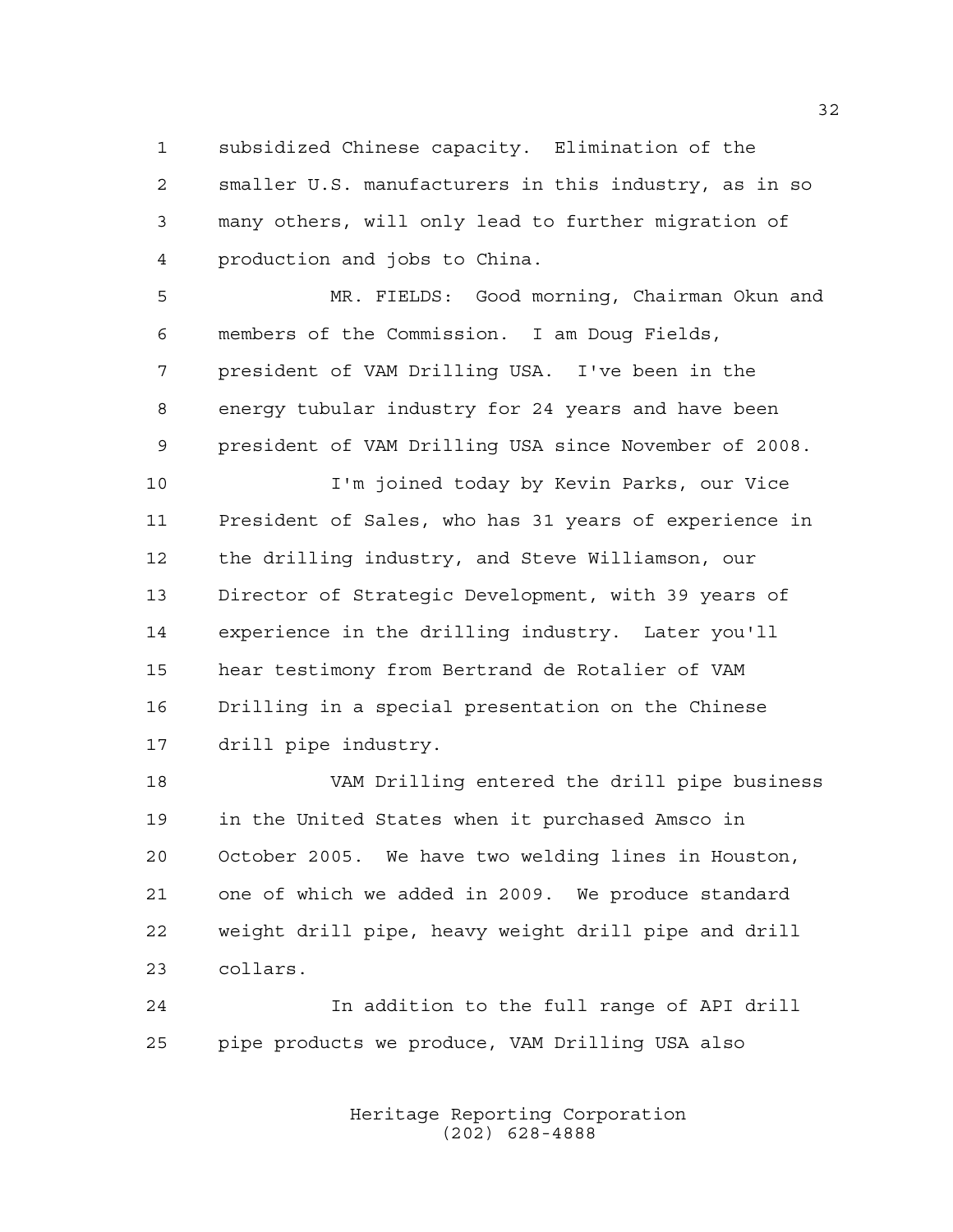produces premium drill pipe products, including proprietary grades and patented connections. We market these products completely separately from our API grade products, and they are generally used for offshore drilling and export markets.

 While we estimate premium drill pipe products represent only 15 percent of the U.S. market, they represent a substantial portion of the international market since roughly half of all drilling is offshore.

 In fact, due to the absolute devastation of the API grade drill pipe market by unfairly traded imports from China, VAM Drilling USA was extremely fortunate to book one major export order for premium drill pipe to a foreign, national owned oil company. That one order represented much of our 2010 production, and without that order we probably would have shuttered the facility while awaiting the outcome of this trade case.

 During the ITC staff conference, in the ITC's prehearing staff report which I reviewed and in the Respondents' prehearing brief I keep hearing and seeing the Respondents say that in 2008 lead times for domestic deliveries of drill pipe were 15 to 18 months. That is simply not true for VAM Drilling or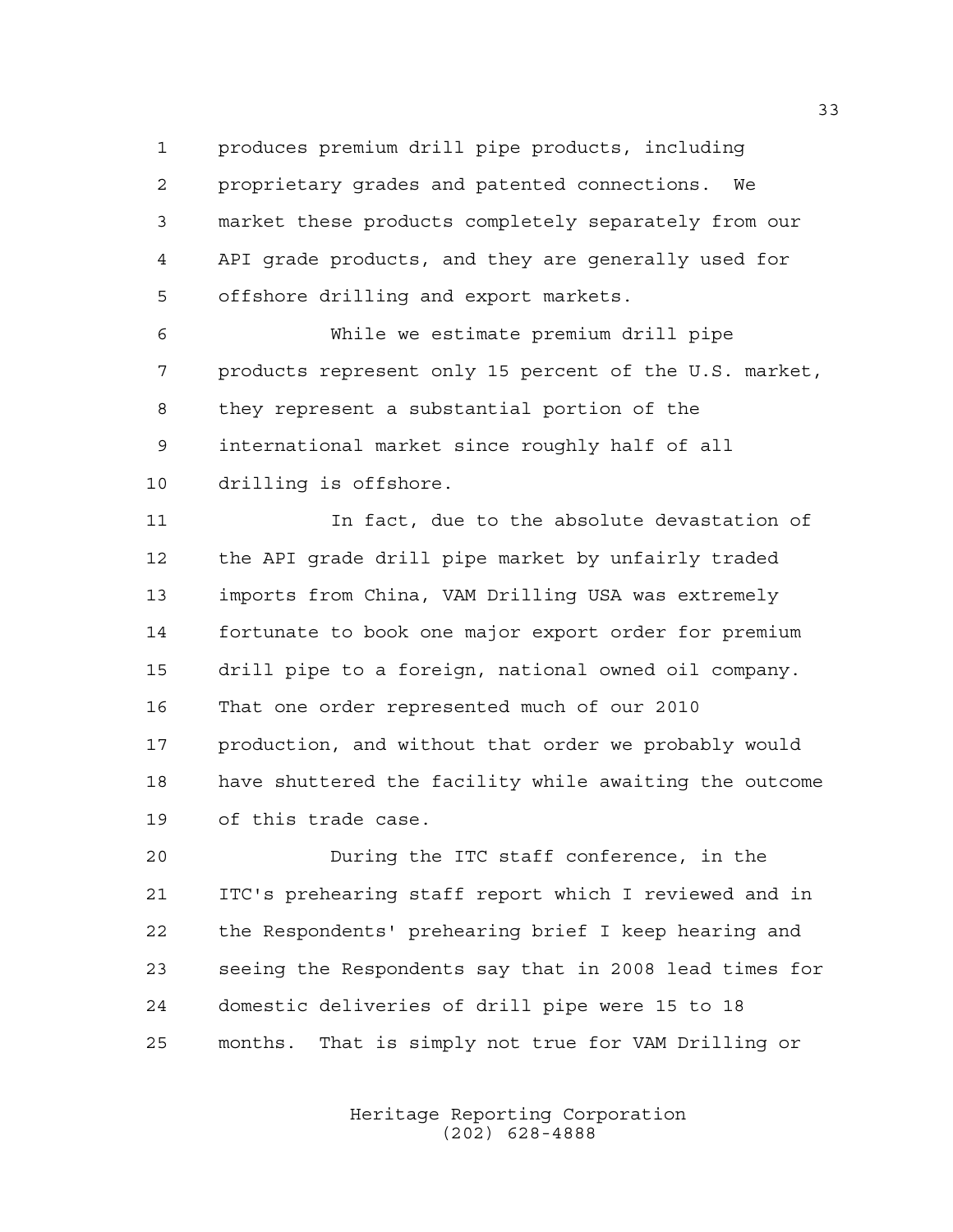for the industry.

| $\overline{a}$ | Data in the staff report shows the actual              |
|----------------|--------------------------------------------------------|
| 3              | industry lead times based on the questionnaire         |
| 4              | responses of all industry participants. What is        |
| 5              | amazing is that no one should know better than         |
| 6              | Command, which made this statement at the staff        |
| 7              | conference, that it is simply not true.                |
| 8              | In April of 2008, Command, which had just              |
| $\mathsf 9$    | decided to open up operations in the United States in  |
| 10             | addition to their operations in Canada, sought us out  |
| 11             | as a supplier. At that time our lead times were seven  |
| 12             | months, and they started shortening considerably later |
| 13             | that year. As the Commission can see from Exhibit 11   |
| 14             | in Petitioners' prehearing brief, VAM Drilling USA     |
| 15             | always delivered Command's orders within the promised  |
| 16             | timeframe and often much faster than promised.         |
| 17             | Unlike the allegations in the Respondents'             |
| 18             | prehearing brief that drill pipe producers treat large |
| 19             | customers better than small customers in terms of      |
| 20             | timeliness of delivery, our policy is to treat every   |
| 21             | order that comes in the door the same way on a first   |
| 22             | come first served basis with promised delivery at the  |
| 23             | time of order entry in the system.                     |
| 24             | We treated Command no better or no worse               |
| 25             | than smaller or larger customers. I can tell you that  |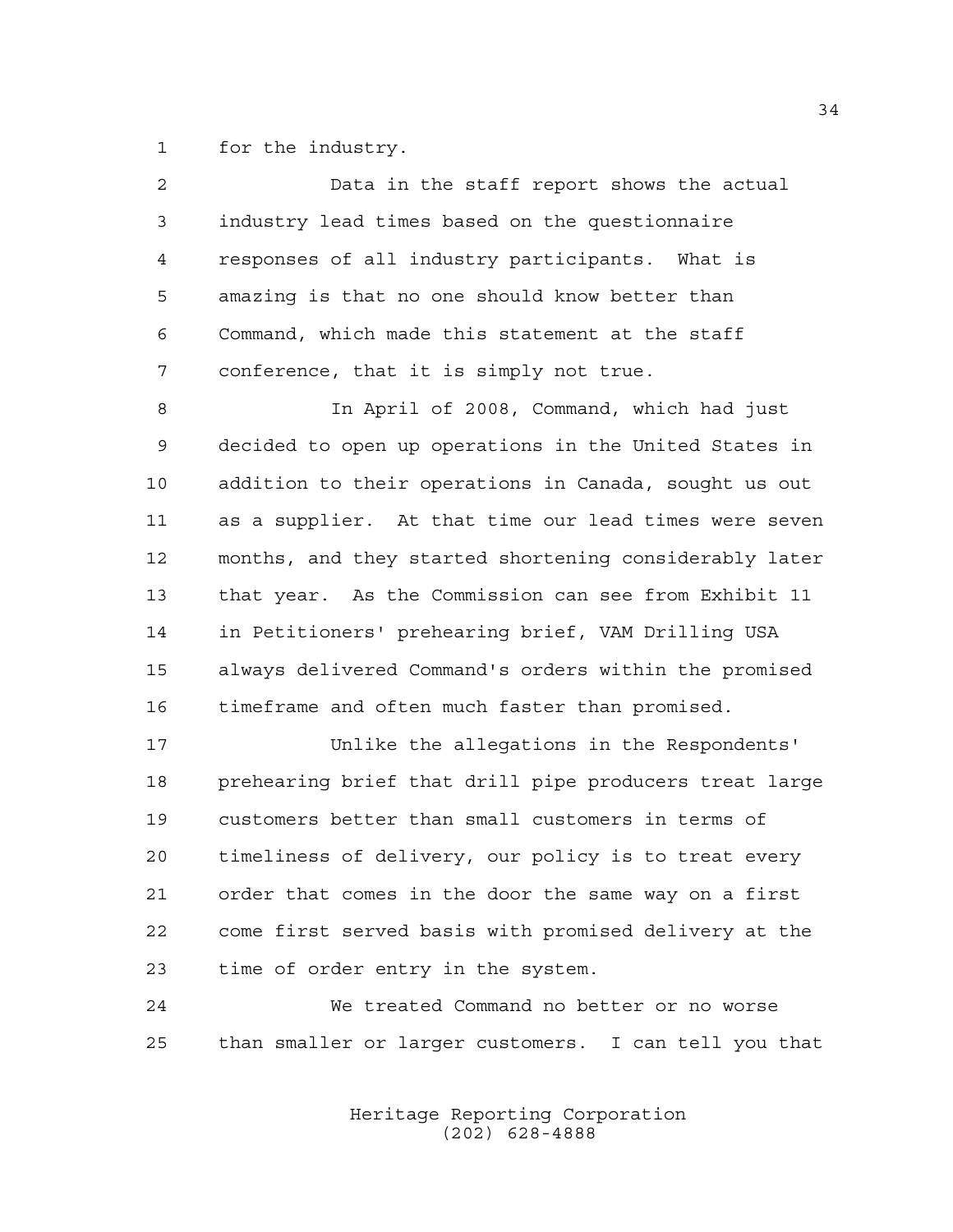since I've been president of VAM Drilling we

 unquestionably are overjoyed to get small orders from small drilling contractors.

 Neither Command nor any of Command's customers nor any of our drilling contractor customers ceased buying API drill pipe from VAM Drilling because of any excessively long lead times by VAM Drilling in mid 2008. I presume based on lead time data in the staff report the same is true for the other companies around this table. Command and many, if not most, of our other customers stopped buying API grade drill pipe from us because prices of dumped and subsidized Chinese drill pipe were lower than our prices.

14 The injury to our company is clear. We had three rounds of layoffs in 2009 because of Chinese underselling and large Chinese inventories of drill pipe continuing to this date. Prices of API grade drill pipe have become severely depressed and unprofitable.

 We do have some cause for hope. As the duties began to take effect in June of 2010, new imports of unfairly traded drill pipe from China ceased. Thus, inventories should begin to be worked down, and by later in 2011 or early 2012 we expect to see more demand for new drill strings.

> Heritage Reporting Corporation (202) 628-4888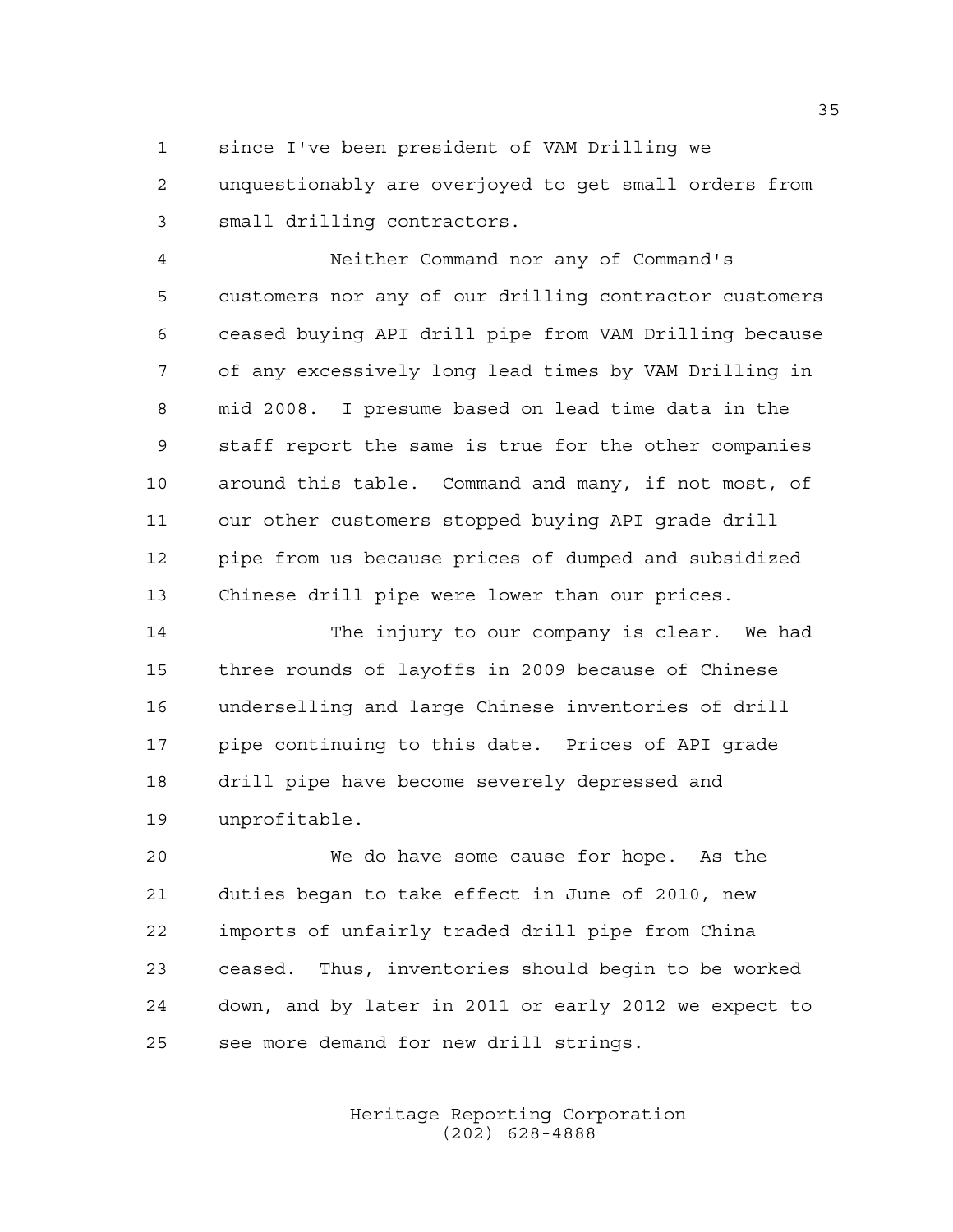Also, fortunately for our company, at the end of 2011 V&M Star's new seamless pipe mill in Youngstown, Ohio, will open, and our source of green tube for drill pipe will shift from Europe to Youngstown, Ohio, which will give us even shorter lead times.

 I know that you've dealt with our sister Vallourec companies like V&M Star. You should know that our company is extremely well managed, efficient and does not hesitate to invest in the local markets where we do business. Contrary to the Respondents' assertions at the preliminary conference, Vallourec did not purchase Longbright, one of the largest drill pipe producers in China, and our company has no investments in drill pipe production in China.

 Our parent company did make a minority investment in a Chinese OCTG producer called Tandao so that Vallourec could source Chinese OCTG for adding proprietary threads in a Vallourec plant in China to serve the Chinese market. As you know, all drilling in China is controlled by the Government of China, and these companies have a number of indigenous supply requirements that we thought could better be served through an investment in China.

However, a negative vote in this case would

Heritage Reporting Corporation (202) 628-4888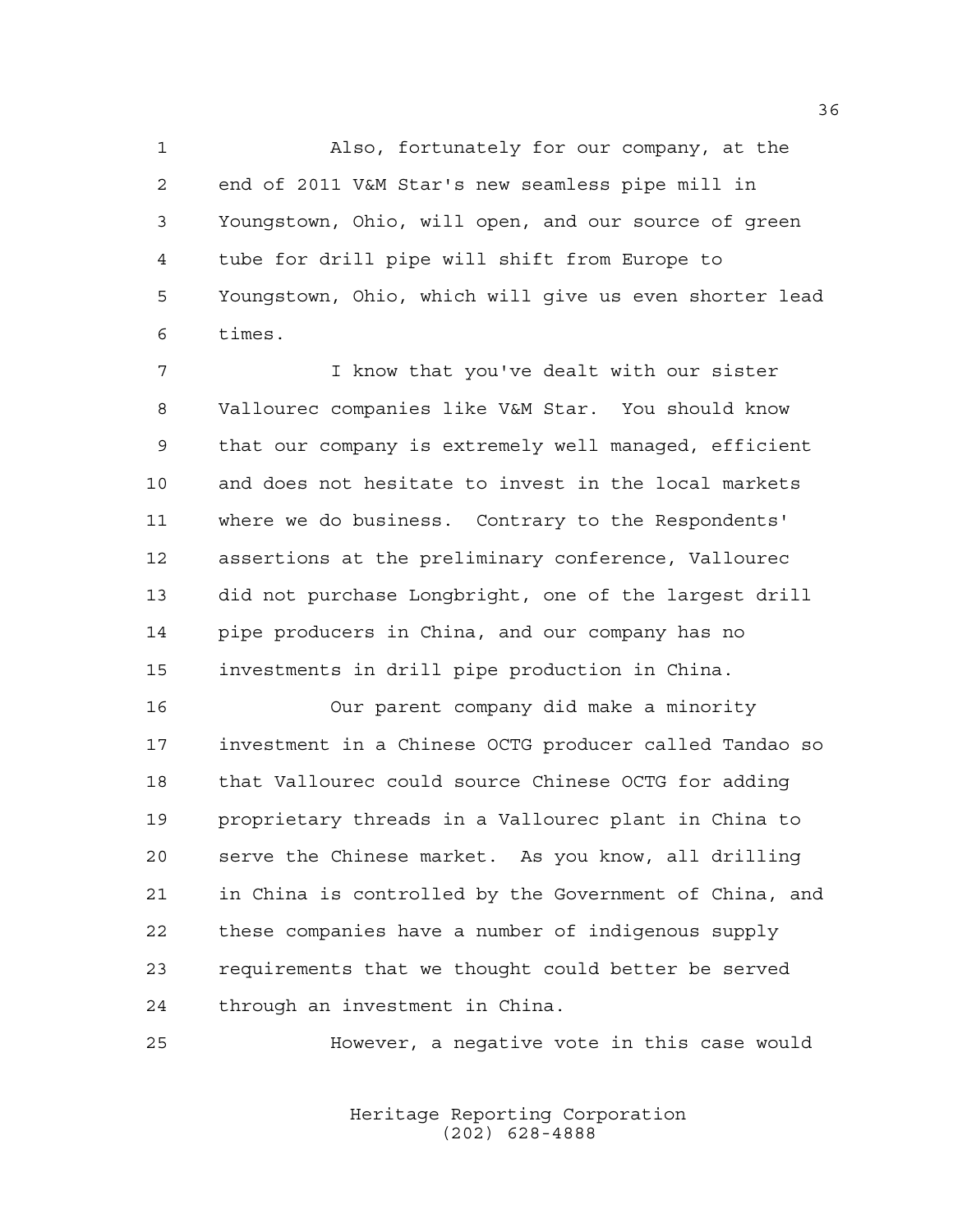shatter any cause for optimism. I have no doubt that making the U.S. market completely open to massive amounts of dumped and subsidized drill pipe from China would cause VAM Drilling to shutter our plant in Houston. It would not make economic sense to have a major investment of tens of millions of dollars in the United States' market only to supply premium grade products to the export market. VAM Drilling could do that from its other plants around the world.

 Our plant is in Houston to supply the largest API grade drill pipe market in the world, the United States. If we cannot do that then we'll not keep it open. Unlike the Government of China, which routinely subsidizes loss making operations, our parent company will not subsidize a loss making operation in Houston. On behalf of all our employees, I ask you to make an affirmative determination.

 MR. BRAND: Good morning, Chairman Okun and members of the Commission. I am Jim Brand, the Product Manager for Drill Pipe at Texas Steel Conversion. I have 36 years' experience in the energy tubular business, including the last 11 at Texas Steel Conversion.

 Texas Steel is a private, family-owned company that was founded in 1975 and began production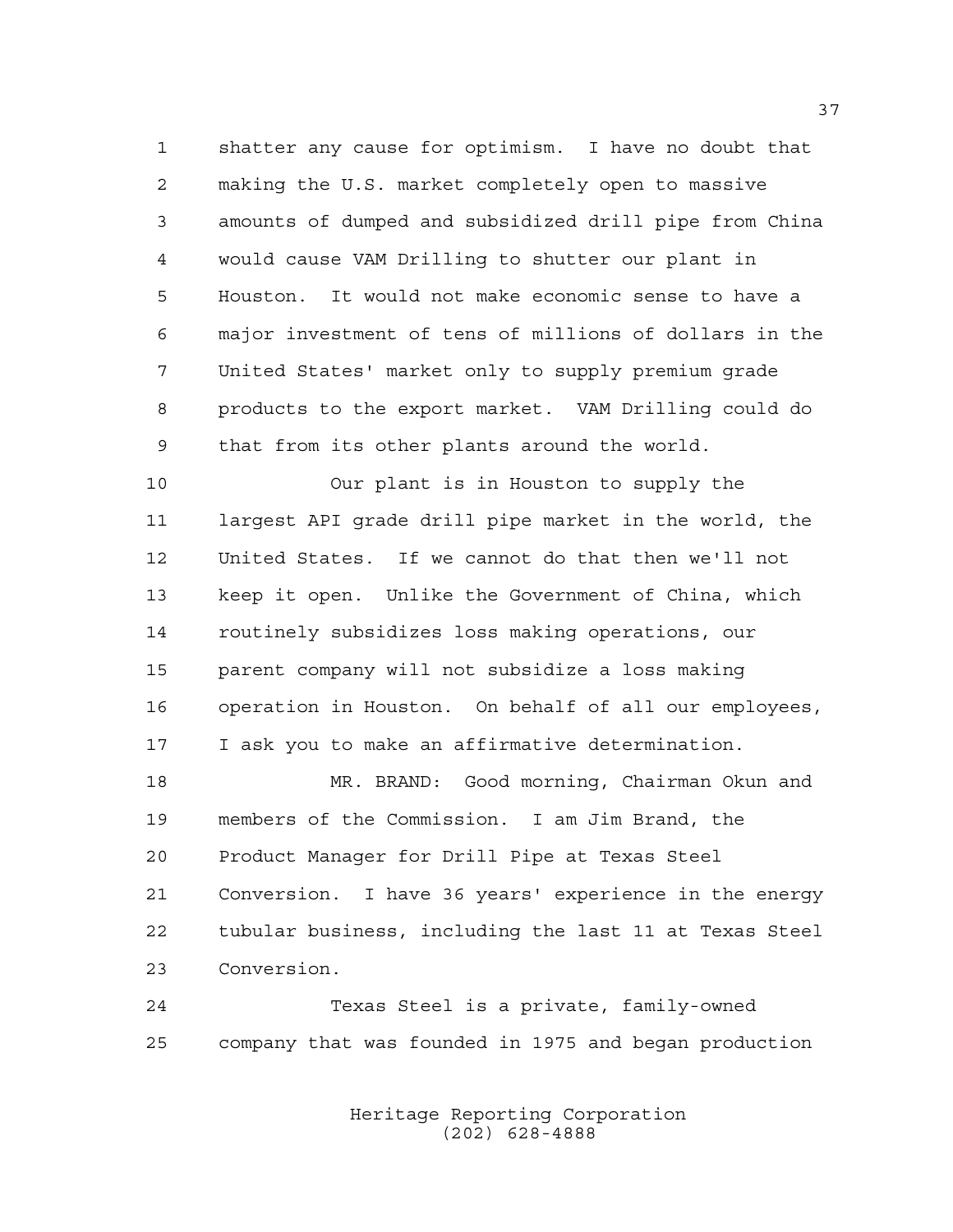of drill pipe in Houston in 2000. In 2006, we doubled our capacity by adding a second weld line and expanding our product range to larger sizes than we could make on our original line.

 From the time we started our drill pipe business we have had all of our marketing done by Smith International, which manufactured heavy-weight drill pipe and drill collars. This allowed Smith to offer a full line of drill stem products. Schlumberger closed on the acquisition of Smith International in late August 2010. On December 7, 2010, Schlumberger terminated our 10-year-old marketing agreement with Smith International.

 Schlumberger, like National Oilwell Varco, is a huge, multinational energy services company with significant operations in China. We assume that if you make a negative determination in this case, Schlumberger will begin selling Chinese drill pipe in the United States given the low dumped and subsidized prices of Chinese drill pipe and their massive overcapacity.

 I was surprised to sit in this room one year ago and hear Respondents say they could not sell to large drilling companies such as Patterson UTI, the second largest drilling contractor in the United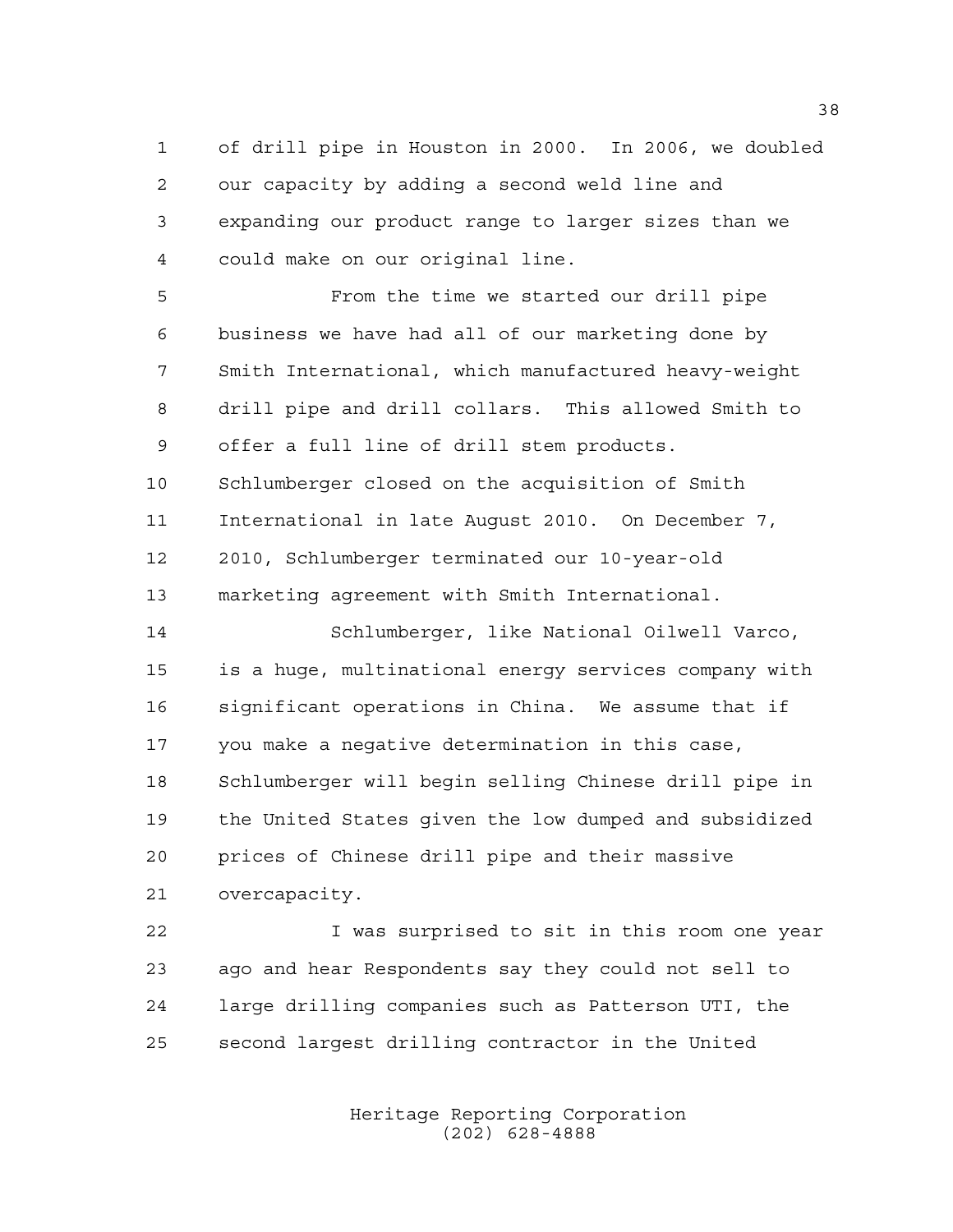States. In fact, Patterson UTI had been our largest customer by far over the six years from 2004 to 2009. We lost the Patterson UTI business in 2010 to Command, which sold them drill pipe at significantly less than our prices and literally traded them Chinese inventory for American inventory. We do not stock inventory at Texas Steel Conversion and cannot trade inventories with our customers. The loss of Patterson UTI business by itself contributed to the layoffs at our plant.

 Employment at our drill pipe facility is down by three-quarters. We have gone from running four shifts to running one shift today. Pricing has fallen to levels that are now at or below our cost of production. The trade cases against China are necessary to provide us a lifeline. To me, the benefits are already clear.

 For example, we recently entered orders for 75,000 feet of four-inch drill pipe from Command. This was our largest order for 2011 production thus far. They clearly bought this product because the imposition of trade duties prevented them from placing this order with Chinese suppliers subject to antidumping and countervailing duties.

We have no problem doing business with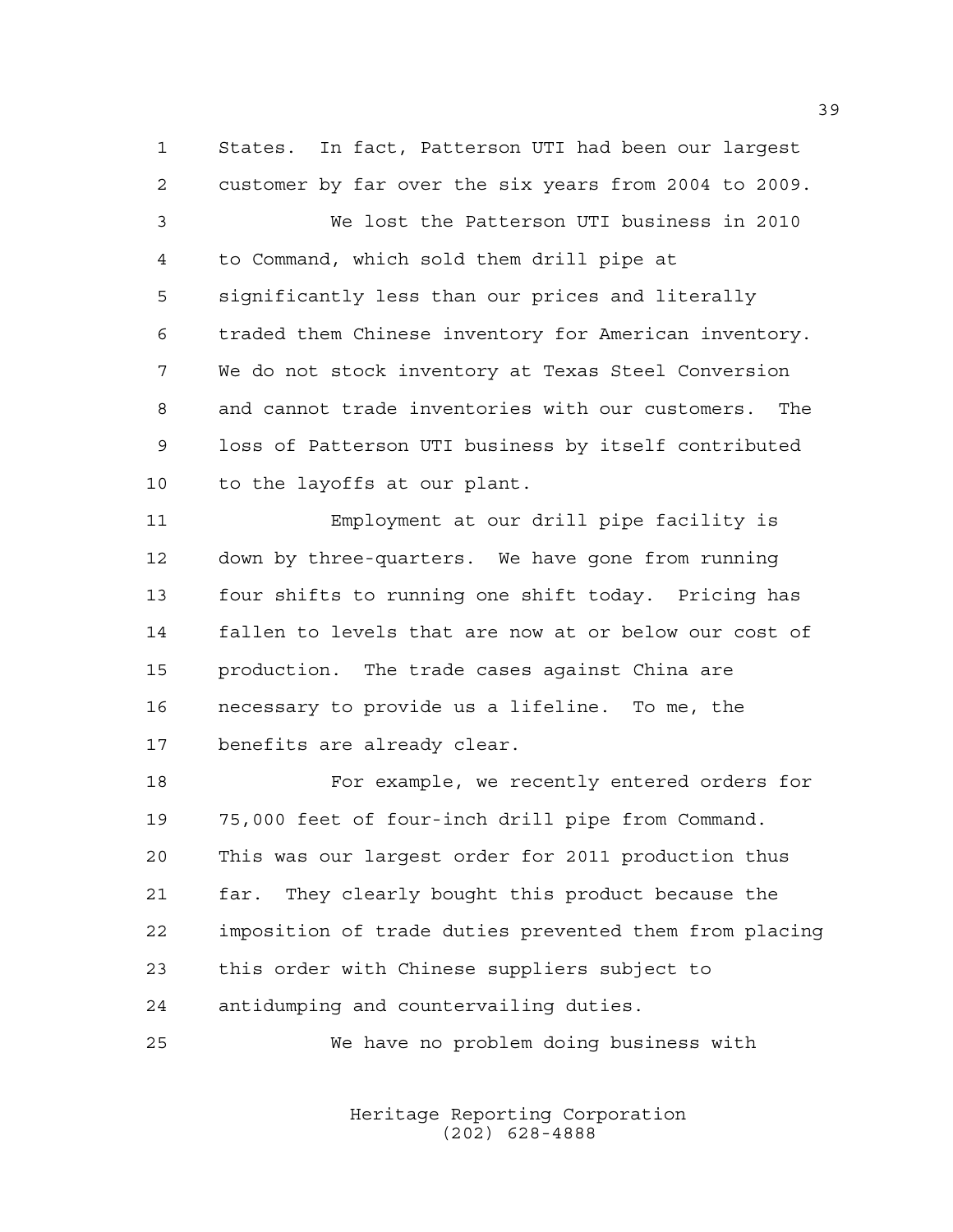Command or other distributors. We are happy to sell to big customers like Patterson UTI, but we are also happy when Smith took orders from small drilling contractors with only a few rigs. This happened often, and smaller companies represent the majority of our customers.

 At this point, our company is laying the future. We have 11 years and tens of millions of dollars of investments into the drill pipe industry. I am very happy that the Commission came and visited our plant, and I think you would agree that we have an efficient plant and a dedicated, productive group of employees. We do not look forward to having to compete in the future against a company that has marketed our products for a decade.

 I guess in these cases it comes down to who you want to believe. I want to believe that the U.S. Government is going to enforce the laws against unfairly traded imports and that we can bring our workforce at Texas Steel Conversion back up from the one shift to four shifts once the market recovers.

 On the other hand, if you believe the other side and make a negative determination then I am positive that Texas Steel Conversion cannot compete with unfairly traded imports from China and that we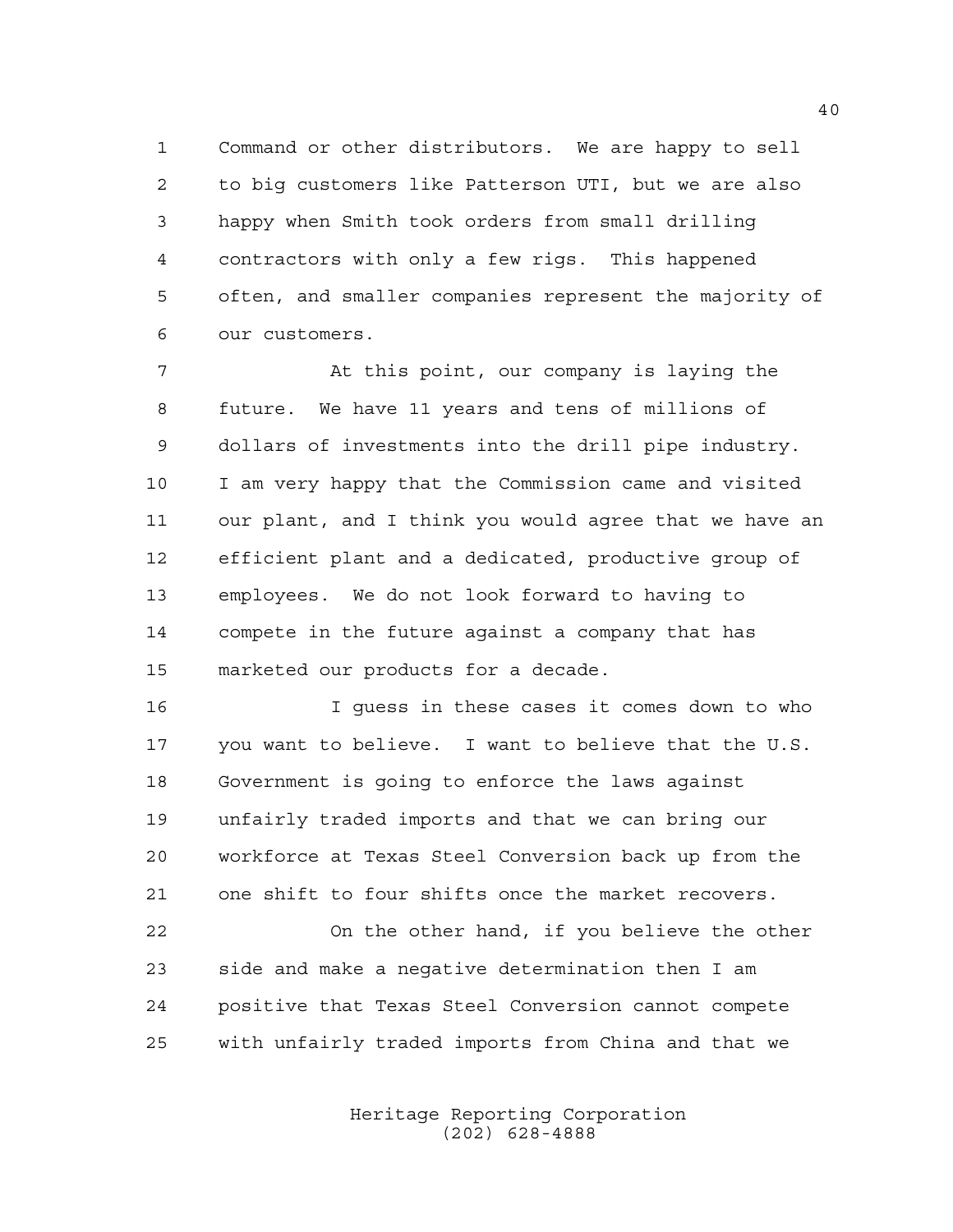will lay off the remaining shift of employees still working in the plant and cease drill pipe production.

 I ask you not to let that happen. These are good people at our plant and they deserve to have the laws enforced. Thank you.

 MR. MORRIS: Good morning, Chairman and members of the Commission. My name is Sealy Morris, and I am the partner and president of Rotary Drilling Tools, which we call RDT. We come from a third generation of family and associates in making and inventing these products.

 My father and I co-founded Prideco, which later became Grant Prideco. In 2006, myself and other investors decided to start RDT because we thought there would be growth in demand for drill pipe and other downhole tools in the United States. We installed all new equipment made in the U.S. when we started, and we began producing drill pipe, heavy weight and drill collars.

 We turned out to be correct about our forecast for increased demand and believe that our contribution to the growth of the domestic industry capacity helped us serve the growth in American drill pipe demand. In fact, the combination of our company's new capacity and that of several other

> Heritage Reporting Corporation (202) 628-4888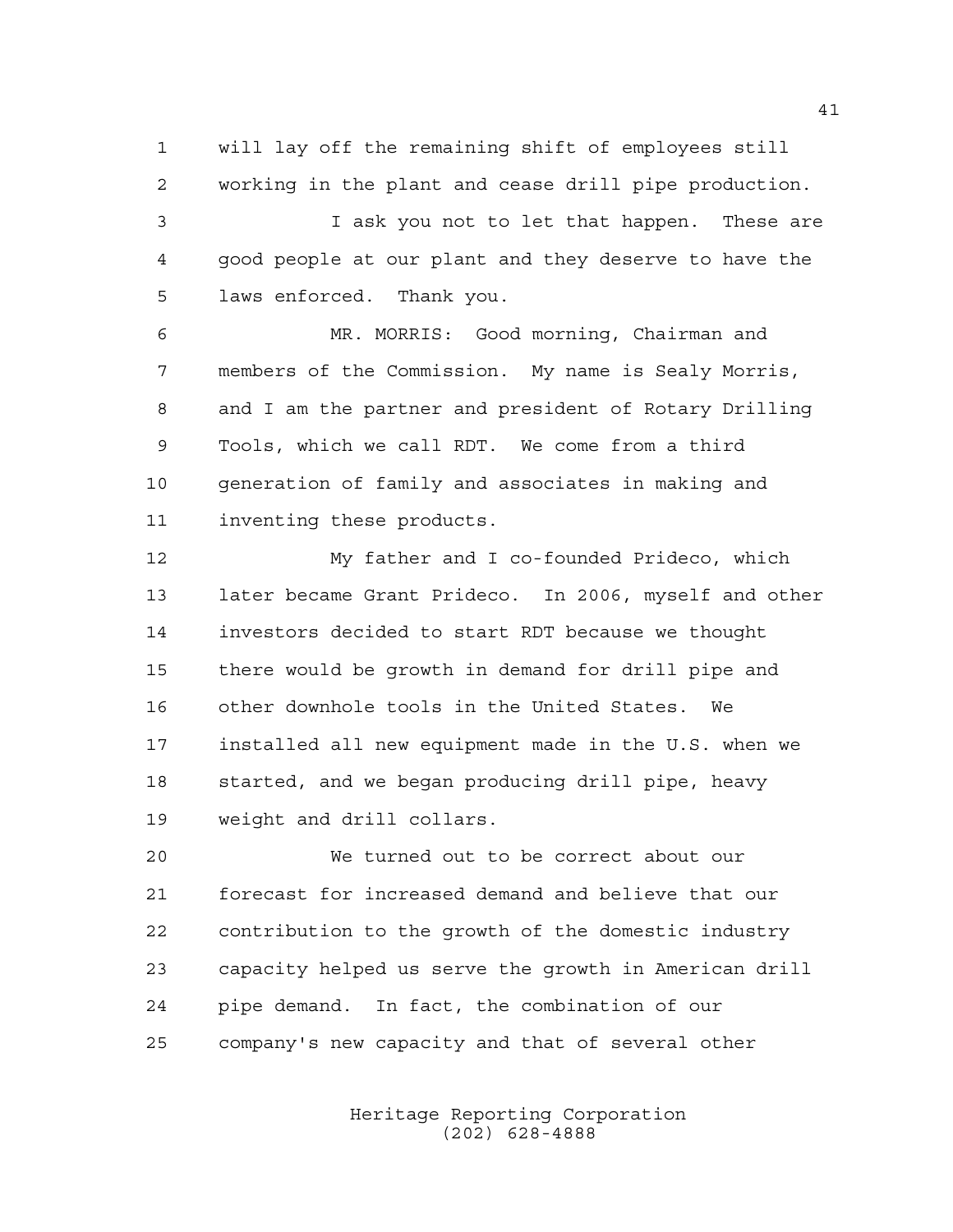domestic producers meant that there was never a need for unfair traded Chinese imports from China. We also became a major exporter of drill pipe in the Western Hemisphere.

 All of these products we produce -- drill pipe, heavy weight drill pipe and drill collars -- get used together, and I don't know any other way to drill an oil and gas well without these. The United States is the largest market in the world for drill stem products and is why I'm glad we're a U.S. manufacturer based in the U.S.

 However, the increase in dumped and subsidized Chinese drill pipe has had a devastating effect on our business and our growth plan for serving the U.S. industry. In 2008, we placed an order for a second weld line and a new upsetter, but the surge of imports from China and the massive inventory buildup of these products in the U.S. led us to delay the delivery of these pieces of equipment as long as possible.

 Finally the equipment suppliers told us we needed to put up or lose our deposit. We paid for the rest of the weld line and took delivery. However, we have been unable to use the equipment thanks to the Chinese. Even after we spent almost \$11 million on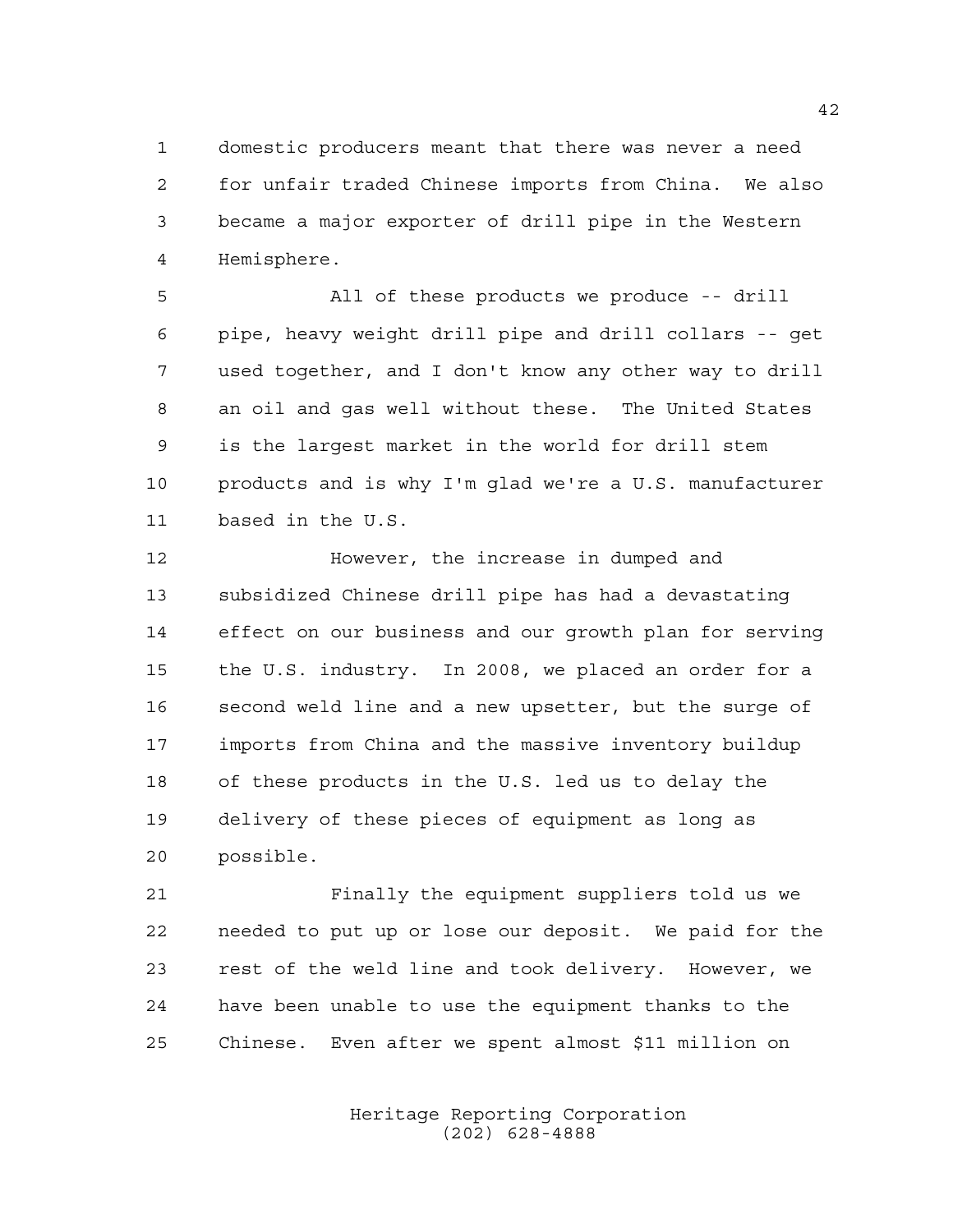capital equipment, that money is out the door with no return, just interest expense.

 As we stated, my family and associates have been in the downhole drilling tool business our entire lives and have helped to invent and manufacture most all the common drilling tools used today. We know just about all the drilling company executives that are out there, but none of these friends of mine in the industry would step up and testify here today.

 That is because for a drilling contractor the drill stem is the most expensive part outside the drilling rig. From the biggest company to the smallest, these guys are as cheap as they get and want the cheapest prices they can get. That is why every customer we have just has been hounding our sales 16 force every day with information on how cheap they can buy Chinese pipe already in inventory in the U.S.

 You've got to believe they would feel a lot different today if Chinese contractors were offering rates at 20 percent below cost. Last year one of our biggest customers asked us to quote a very, very large order. However, instead of paying us to make the product in 60 to 90 days, they bought inventory on the ground from Hilong and Longbright at 25 percent than our lowest final prices. The Hilong and Longbright

> Heritage Reporting Corporation (202) 628-4888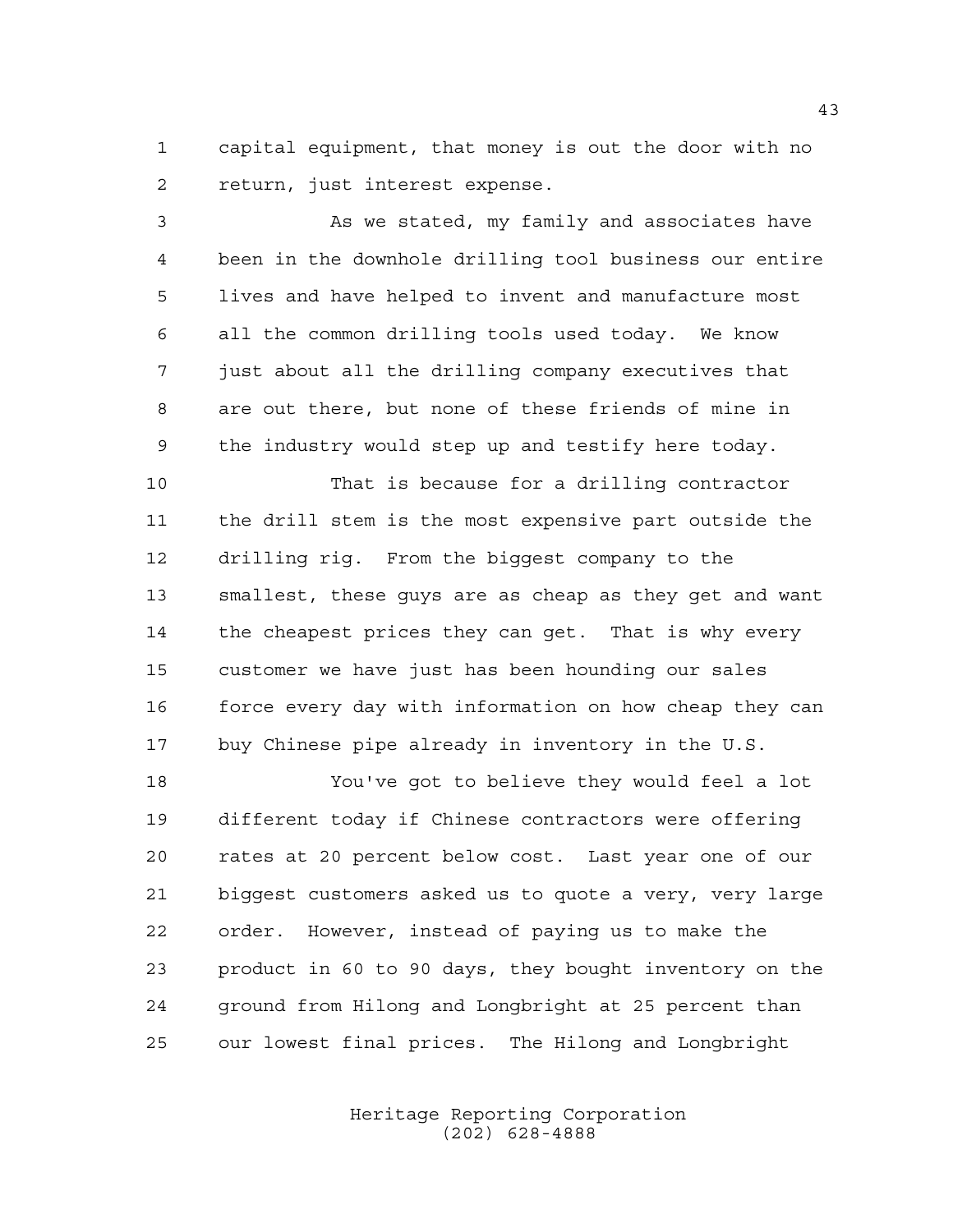distributors aren't even here today, but they're just as bad as the rest.

 Our company does not produce for inventory, and we're not going to start producing for inventory to start trading pipe that we manufacture for customers' surplus inventory of different sizes we don't manufacture. We pay good money for Grade 2s, tool joints and bar stock and don't have the financing to build up the inventory in order to trade with customers.

 These importers and distributors can only make those kind of deals because they get subsidized and dumped products from China. I can tell you without a doubt that our system has worked fine for drill pipe customers and drill pipe producers alike 16 for at least three generations and don't know of one case where a rig couldn't go to work due to lack of pipe.

 The new system these guys want to introduce into the U.S. marketplace depends upon the Chinese Government's subsidies to the Chinese producers that flow through to American distributors. Our government cannot afford to subsidize me. In any case, I don't want any subsidies.

I told you that we started Prideco and left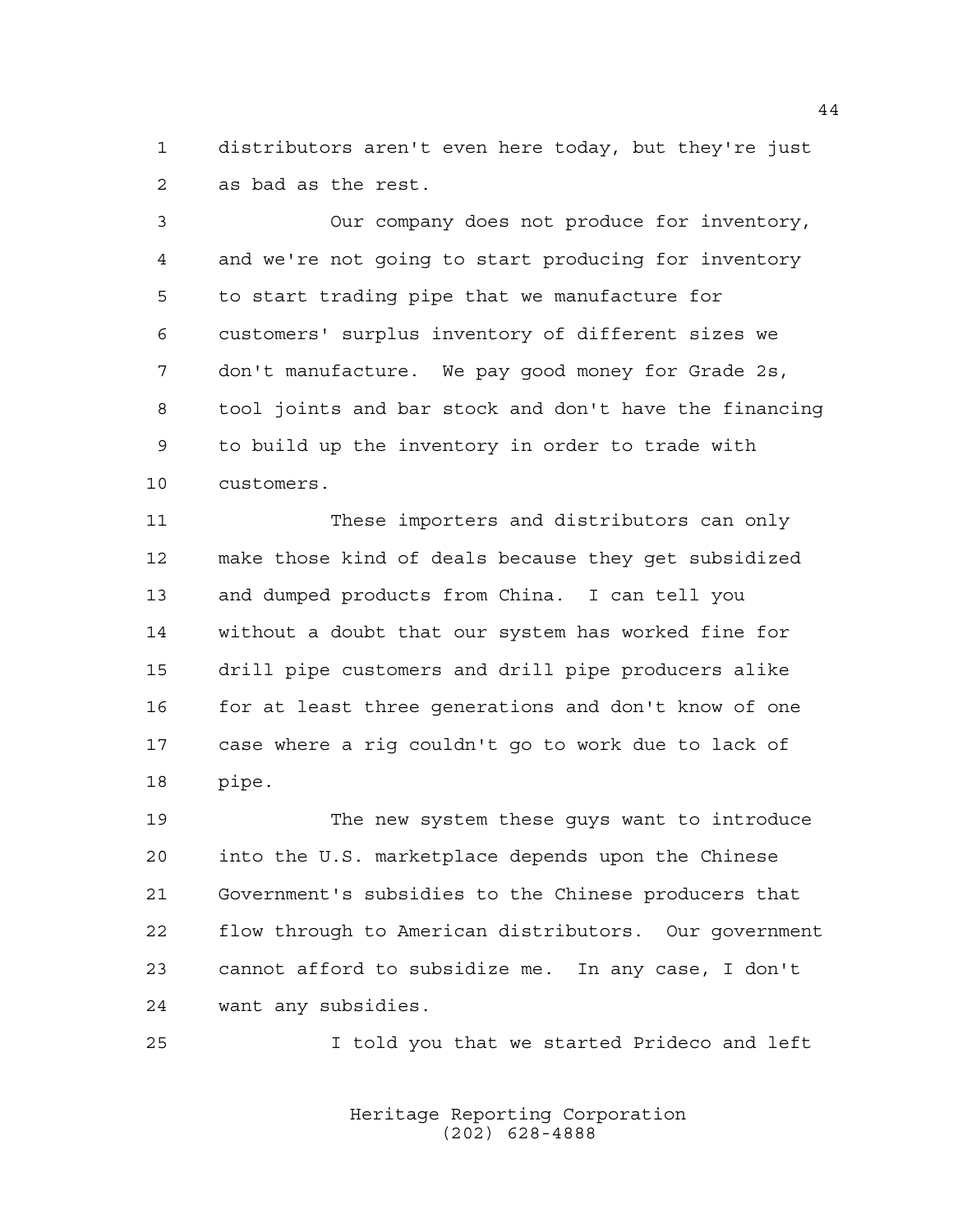soon after it came Grant Prideco. We still have a lot of friends from those old days who are at Grant, and I know these folks are committed to the plant we built and ran in Navasota and the people that work there. I also know that NOV is a giant, international company that could care less whether they make things in Texas and/or China.

 They care about how many dollars per share of profits they can report each quarter. What would happen in the future if NOV decided to sell to the Chinese once the rest of us have moved overseas or reduced our U.S. capacity?

 If you give the U.S. industry relief from dumping and subsidized Chinese products, RDT is going to install and operate the second weld line and the new upsetter sometime this year. If you do not grant us relief then RDT will maintain a service business in the U.S., but we will move all of our new and already utilized production equipment offshore. I suspect that if the United States Government doesn't want manufacturing jobs in the U.S. I can find a Latin American government that will want these jobs.

 Look, I am sure you can tell I am a proud Texan and a man of my bond and probably the largest employer in Beasley, Texas, but I cannot continue to

> Heritage Reporting Corporation (202) 628-4888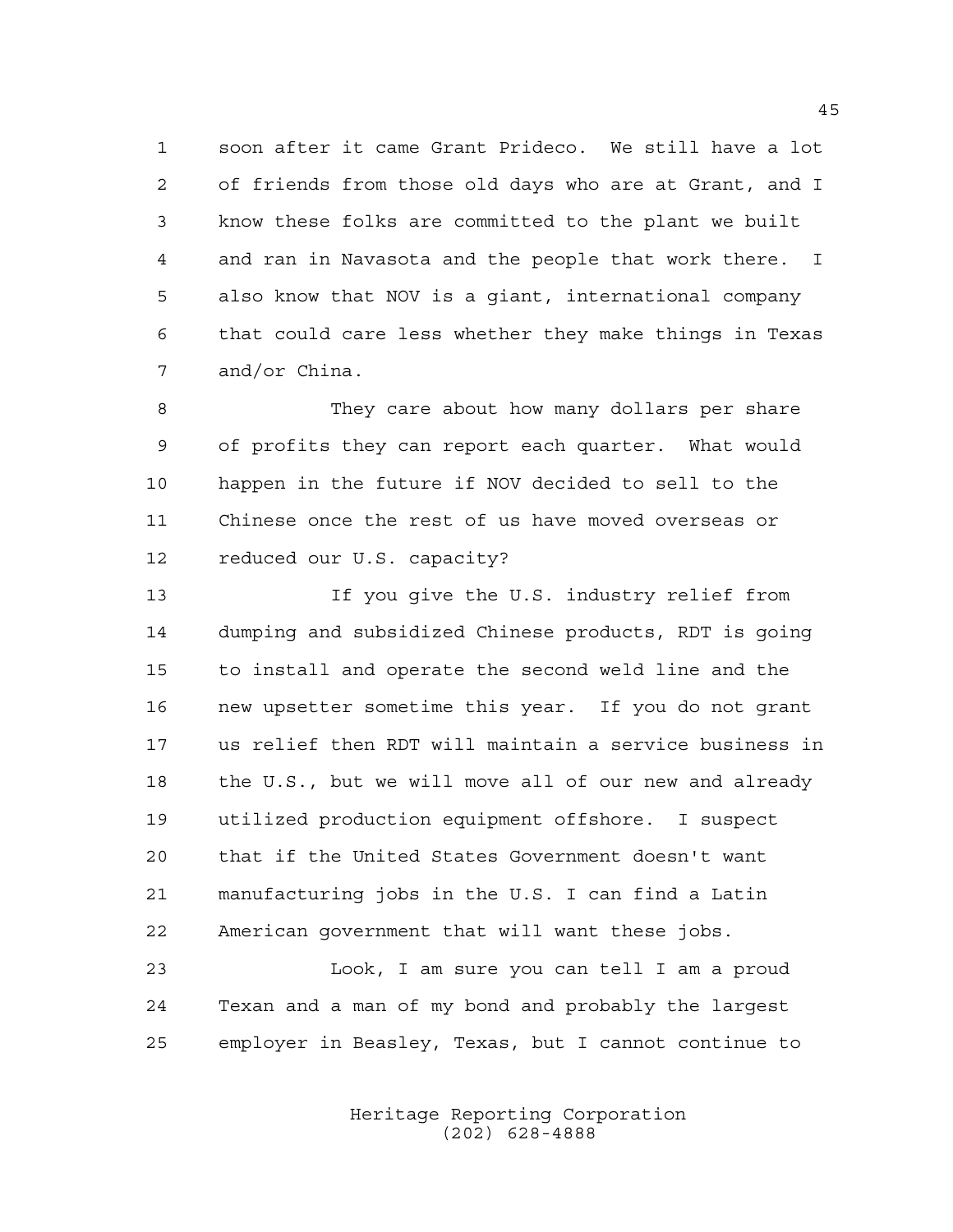lose money competing against dumped and subsidized imports from China, and I ask you with the deepest sincerity to give us relief. Thank you.

 MR. BARNES: Good morning, Chairman Okun and members of the Commission. I am Scott Barnes, Vice President and Chief Commercial Officer for TMK IPSCO. I have been in the steel industry for over 30 years, and I've been with TMK IPSCO or its predecessors for 25 years.

 First let me begin by thanking the Commission for your affirmative votes in the OCTG and Seamless Pipe cases, two other cases in which TMK IPSCO was a significant producer and in which I testified.

 These cases were critically important to our company because unfortunately China has subsidized massive overcapacity for the production of all types of seamless pipe and tube products, including OCTG, seamless standard line pressure pipe and the seamless unfinished drill pipe we produce and the finished drill pipe produced by our U.S. customers.

 TMK IPSCO produces steel billets at our melt shop located in Koppel, Pennsylvania, after which we rotary pierce those billets into Grade 2s for drill pipe at our seamless tube mill very nearby in

> Heritage Reporting Corporation (202) 628-4888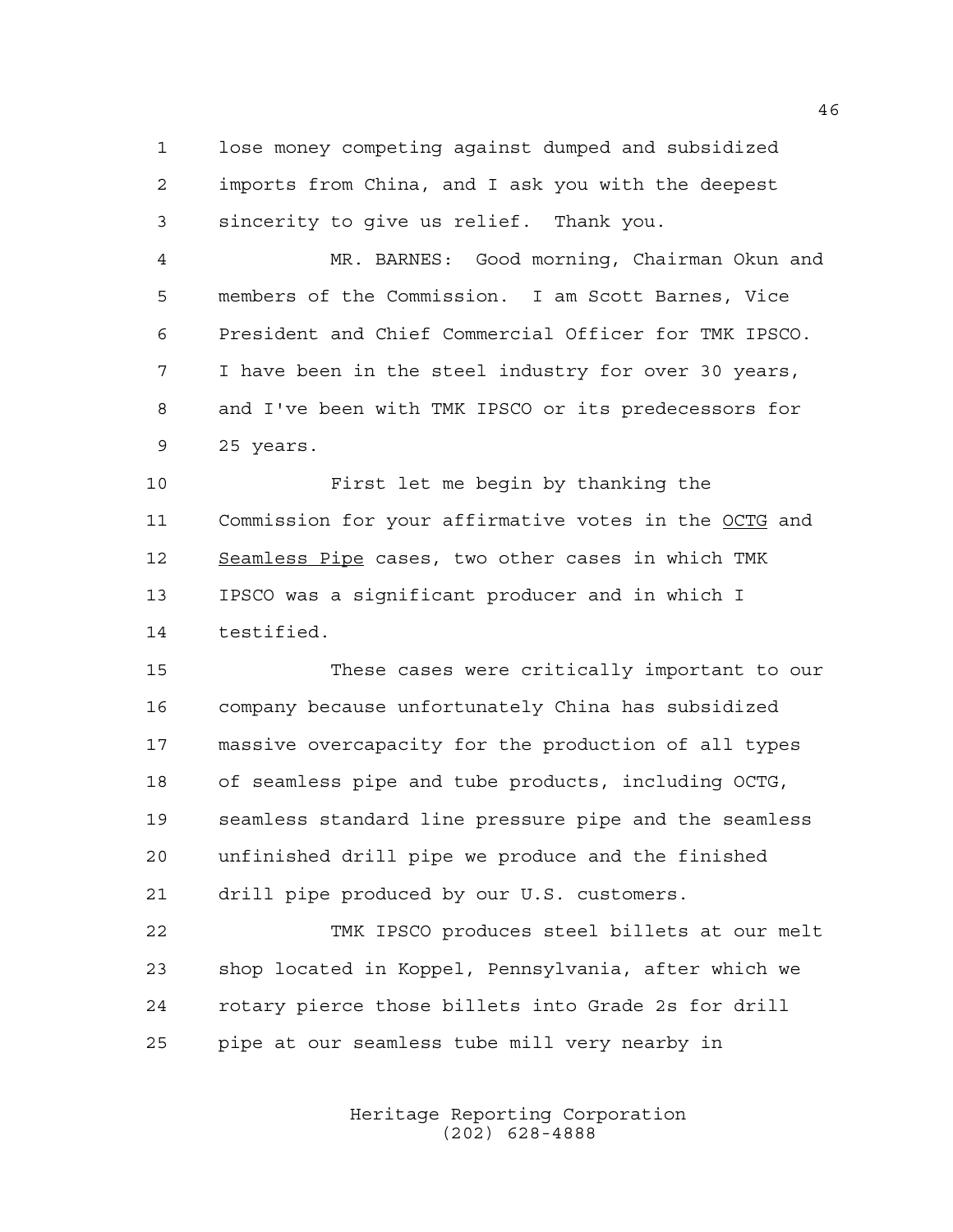Ambridge, Pennsylvania.

| $\overline{2}$ | Though TMK IPSCO has had numerous ownership            |
|----------------|--------------------------------------------------------|
| $\mathfrak{Z}$ | changes over the past several years, our executive     |
| 4              | management has stayed remarkably consistent.           |
| 5              | Fortunately, all of our owners have had the strong     |
| 6              | commitment to reinvest in this very capital intensive  |
| 7              | industry.                                              |
| 8              | We have made significant investments in our            |
| 9              | steel mill in Koppel, and we completed a major capital |
| 10             | investment in early 2008 in our Ambridge seamless pipe |
| 11             | plant that both increased our capacity and allowed us  |
| 12             | to expand our green tube size range to include the     |
| 13             | larger diameters. We can now produce from two and      |
| 14             | three-eighths inch outside diameter to five and a half |
| 15             | inch outside diameter.                                 |
| 16             | Green tube for drill pipe is a very high               |
| 17             | value product requiring special alloy chemistries at   |
| 18             | the melt shop and extremely tight wall thickness       |
| 19             | tolerances in quality testing prior to shipment to our |
| 20             | customers in order for them to meet the stringent API  |
| 21             | and customer requirements for finished drill pipe.     |
| 22             | At the same time we were expanding our                 |
| 23             | capacity and size range to make green tube for drill   |
| 24             | pipe, the U.S. finished drill pipe market saw a        |
| 25             | significant expansion of new drill pipe processors who |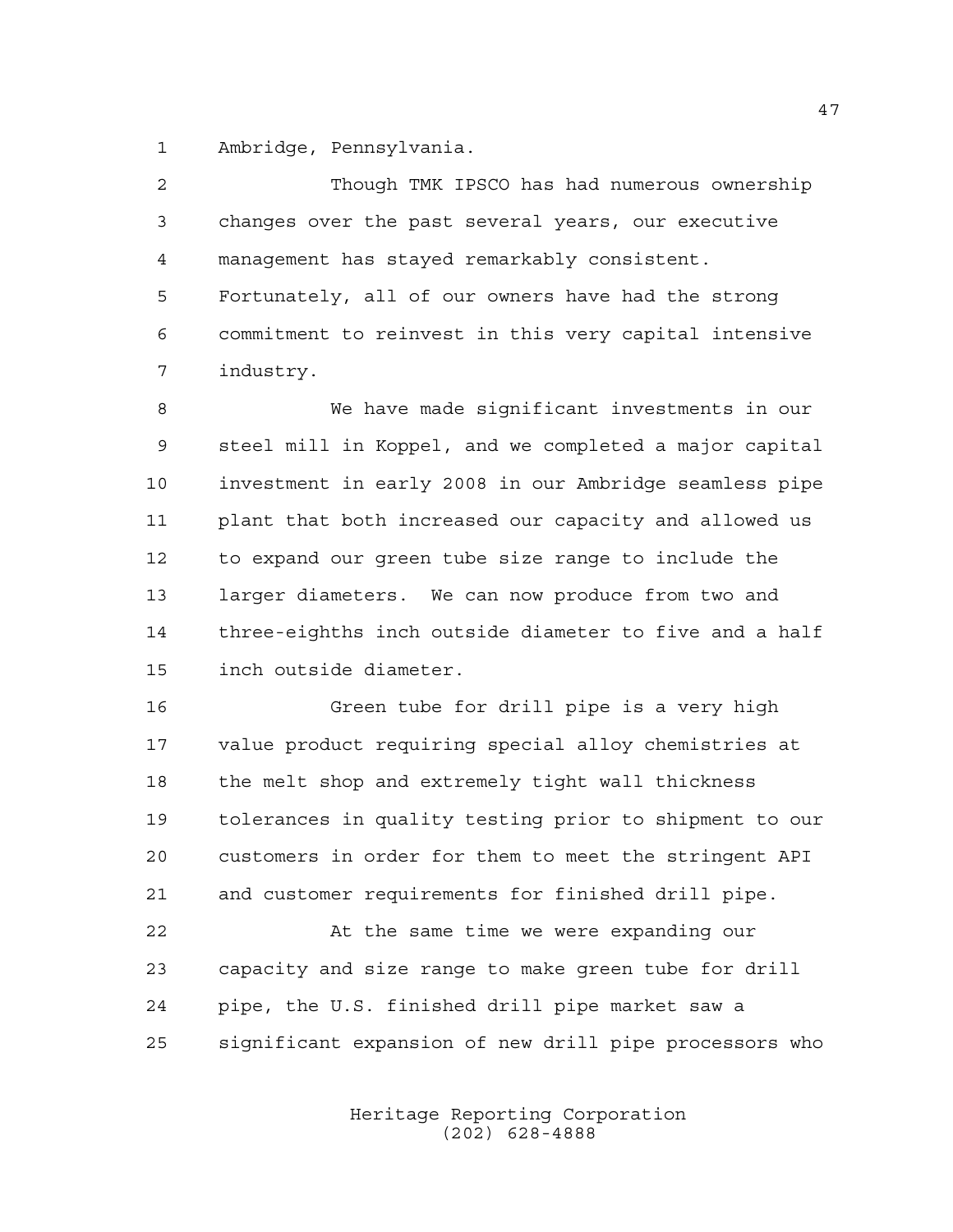required green tube for drill pipe from companies like ourselves and our competitor, U.S. Steel. These new companies included Rotary Drilling Tools, Superior Drill Pipe and Tube Technologies.

 In addition to these new companies, other firms such as Texas Steel Conversion and Daios Tubular also expanded their capacity. This was fortunate for TMK IPSCO because the largest U.S. drill pipe producer, NOV Grant Prideco, already has a joint venture to produce green tube in Austria with Voest Alpine and a joint venture to produce green tube in China with our perennial, heavily subsidized nemesis, Tianjin Pipe Company, or better known as TPCO. Therefore, NOV were no longer going to source as much of our products.

 Given all the new capacity for finishing drill pipe that came on in 2006 and after, it is not surprising that our sales of green tube increased significantly and that the U.S. finished drill pipe industry was able to supply the growing needs of the U.S. drilling industry.

 In fact, your staff report shows at Table C-2 that the U.S. industry producing finished drill pipe increased its capacity in each year from 2007 through 2009, but never operated at more than 80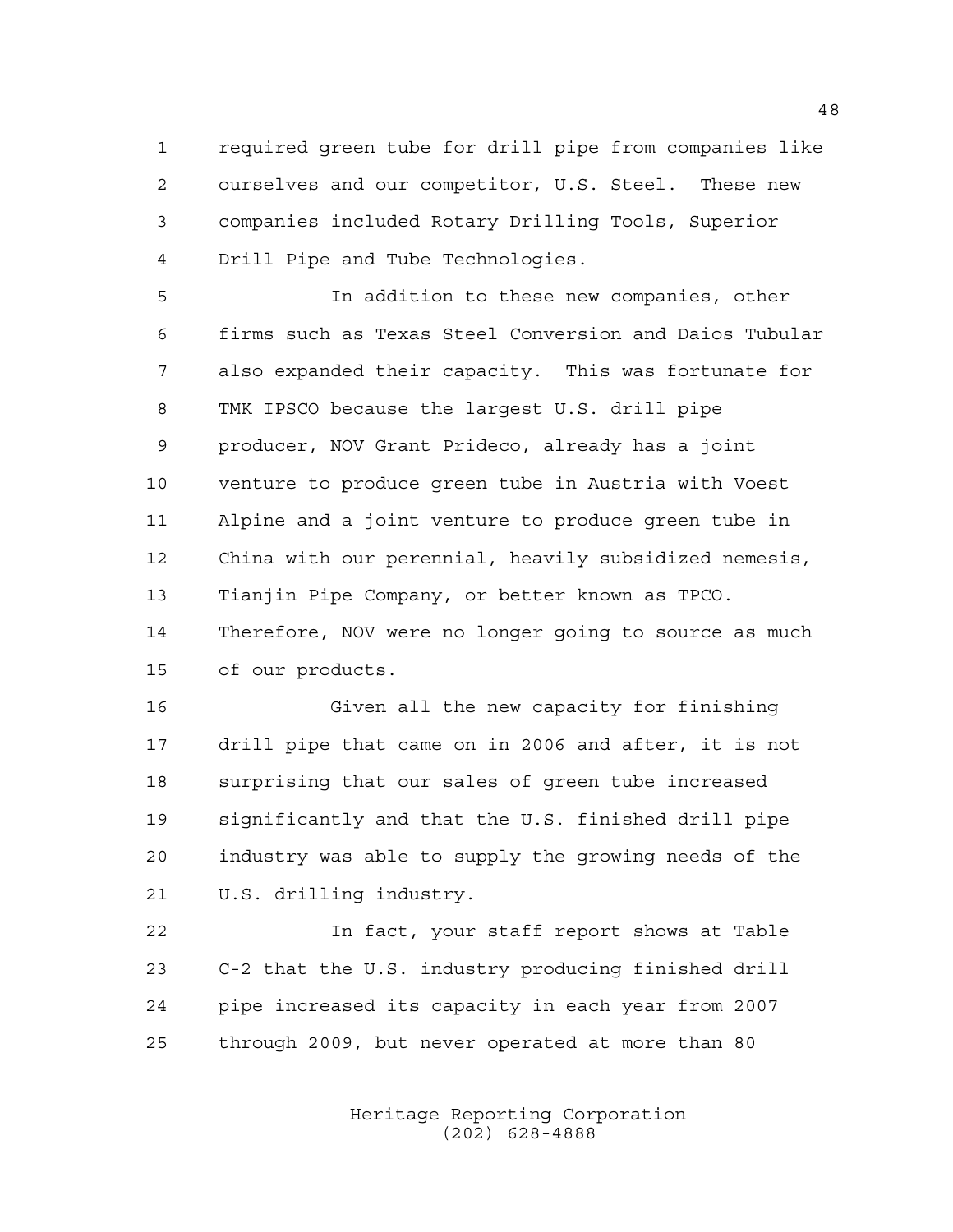percent capacity utilization rates before capacity utilization plummeted to less than 40 percent in 2009 and 2010.

 Capacity utilization for the unfinished drill pipe industry was significantly lower in those years and then our sales almost completely disappeared in 2009 and 2010. My sales team reported our green tube customers basically told them that a combination of declining demand and increased low priced imports of finished drill pipe from China meant that our customers did not need our products.

 You can tell from our questionnaire response data in 2007 and 2008 that unfinished drill pipe was a very important and very profitable product for TMK IPSCO. We work very closely with these customers, and green tube is a very important complement to our OCTG product line.

 Since I know how important green tube for drill pipe is to TMK IPSCO, I know the same analysis must apply to our Chinese competitors. Shipping either green tube for drill pipe or finished drill pipe to the United States is another way for OCTG producers in China to operate their seamless pipe mills and continue exports to the United States after the unfair trade duties were imposed against imports

> Heritage Reporting Corporation (202) 628-4888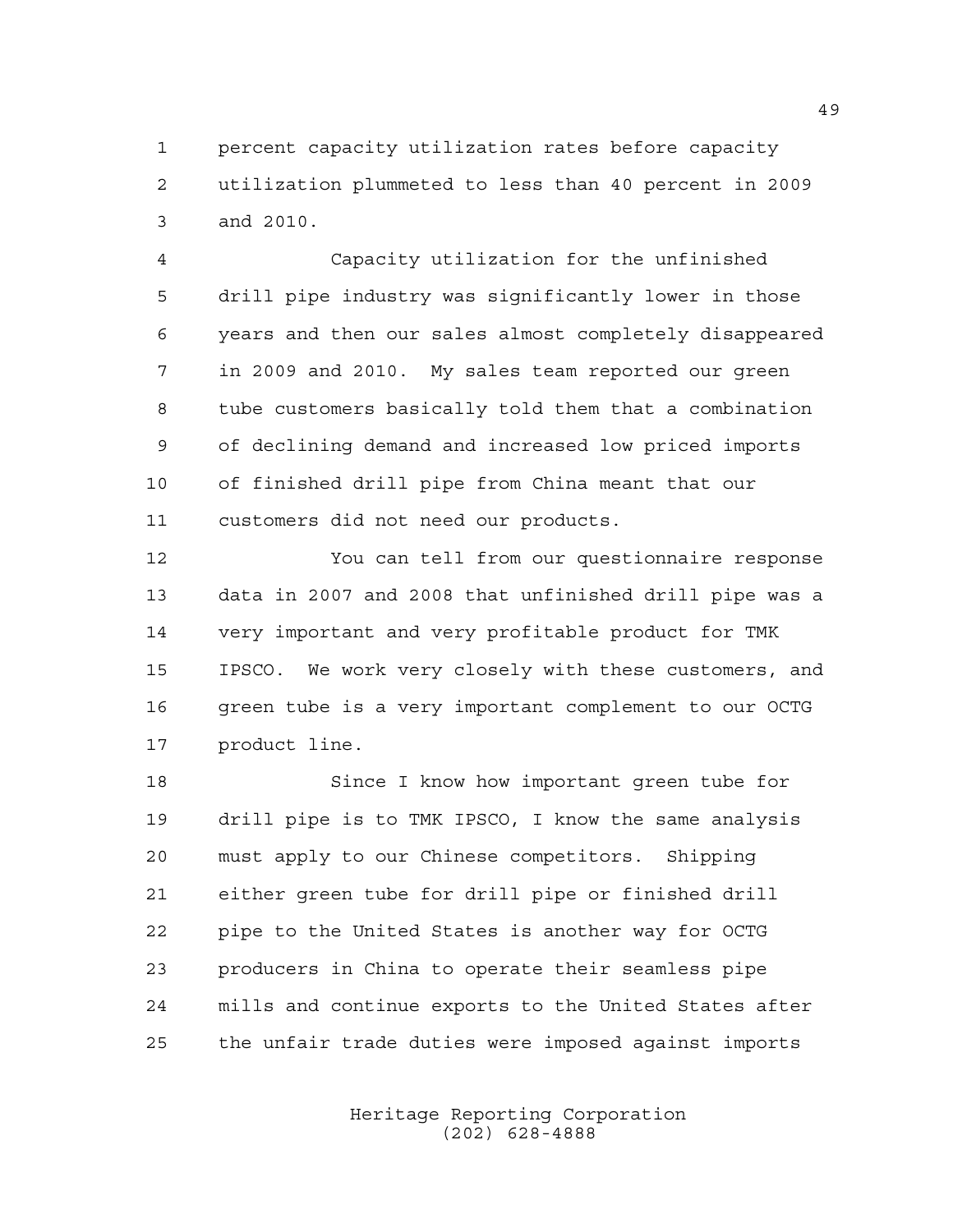from China on OCTG and seamless standard line and pressure pipe.

 In conclusion, unfinished drill pipe is an important product for TMK IPSCO, and that is why we are a Petitioner in this case. We want to employ more people at our melt shop in Koppel and our seamless pipe mill in Ambridge than we can just by producing OCTG and seamless SLP. We want to be able to service all the energy tubular needs of the U.S. energy industry.

 In conclusion, I'm here to ask you to make an affirmative determination of injury and grant relief against unfairly traded drill pipe from China on behalf of all of our valued employees in Ambridge and the Koppel facilities. Thank you.

 MS. RUTLEDGE: Good morning, Chairman Okun and members of the Commission. I'm Kathy Rutledge, Vice President of Marketing and Business Development for Sunbelt Steel Texas. I've been in the drill collar and energy products industry for 35 years.

 I began my career with Drillco, the predecessor to Smith International, in 1975. I have been with Sunbelt since 1998. I am one of three active owners of the company, along with a fourth financial partner.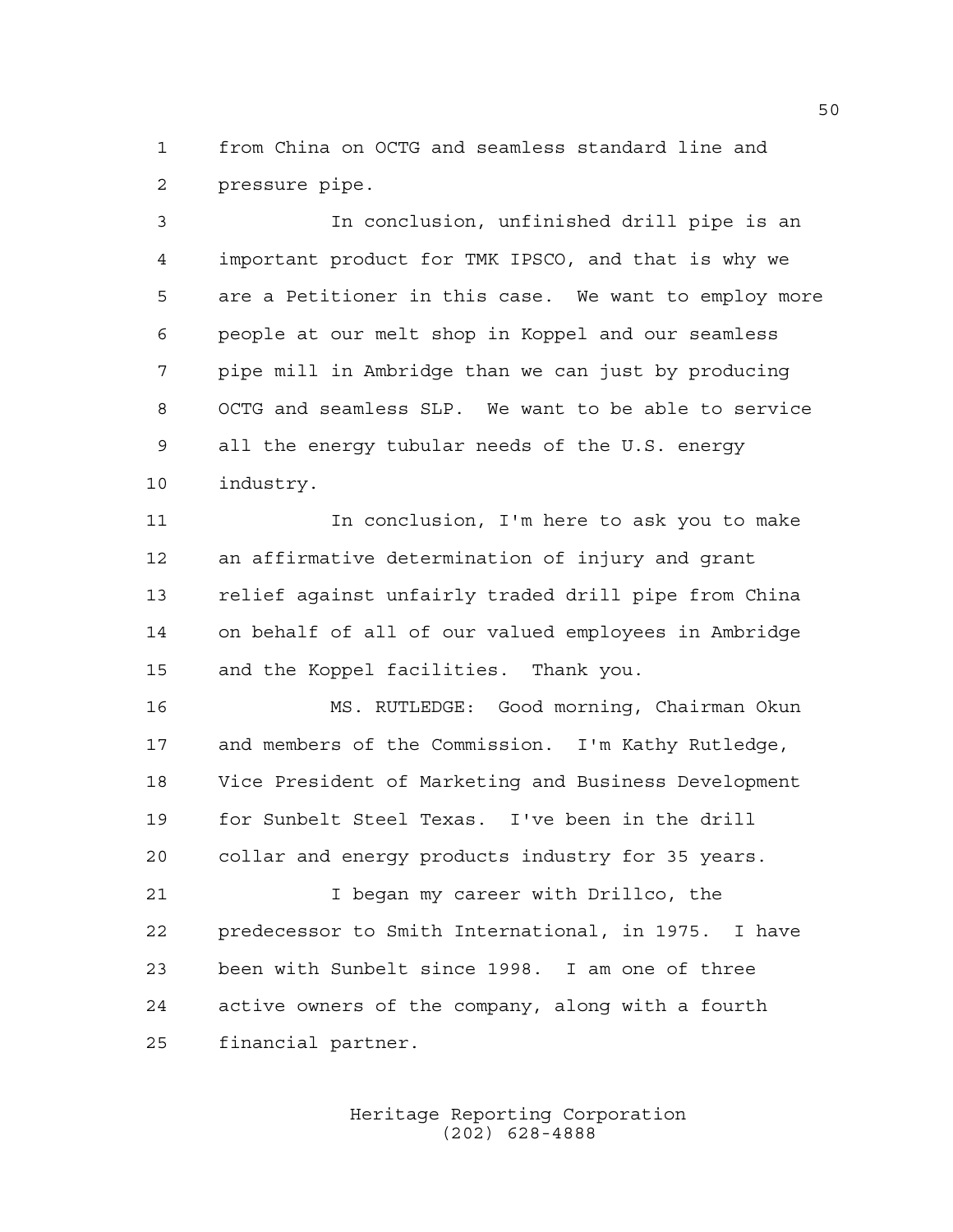Sunbelt began operations in 1986 as an alloy bar distributor. In 2000, we made our initial investment in trepan equipment. This equipment allowed us to begin to participate in the drill collar market. After a short learning curve, we added additional machinery that enabled drill collars to become a very important part of Sunbelt's business.

 In early 2008, we made two major machinery investments to be used specifically for drill collars. One was a double-end trepanner, and the other is a spiral milling machine. The addition of these machines enabled us to employ local craftsmen to design and install the equipment, addition of employees and investment of nearly \$1.3 million, which is a substantial investment for a company the size of Sunbelt.

 Utilization on these two machines is currently only 20 percent. With the rig count continuing to rise in 2010, our expectation was that the drill collar business would be much, much better by now. We know the Chinese steel brought into this country in 2008 through early 2010 is the primary reason that our drill collar business has not risen comparably to the rise in the rig count.

Additionally, we have postponed the addition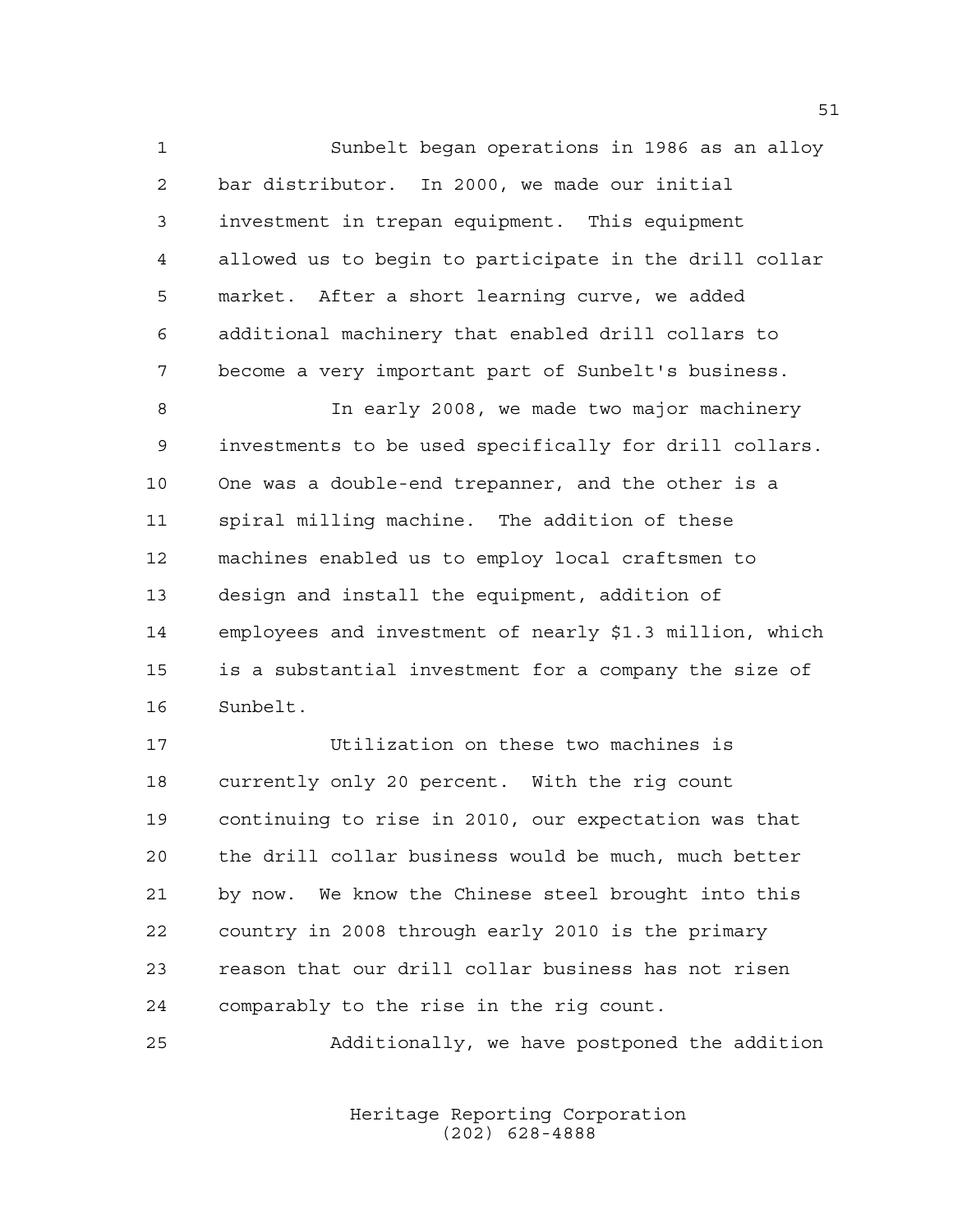of equipment and personnel that would allow us to machine API connections on drill collars due to the increase of imported Chinese steel and our resulting loss of profit.

 We sell unfinished drill collars to other drill collar producers or to other distributors or end users who then can have the API licensed machine connections added. We also sell finished drill collars to end users, and we contract out the machining of these connections prior to delivery of the finished collar to the customer.

 We had experiences with Command Energy that were similar to those discussed previously by Mr. Fields. Command was a significant drill collar customer of ours in 2007, and in 2008 the drill collar sales to them declined significantly. Then Command stopped completely purchasing drill collars from Sunbelt in 2009.

 As a comparison, the average rig count for 2007 and 2010 is close, but our drill collar sales to Command Energy for 2007 were over six times higher than they were in 2010. This is indicative of what is happening all over this market.

 Because we are an alloy bar distributor and alloy bars are our feedstock for drill collars, we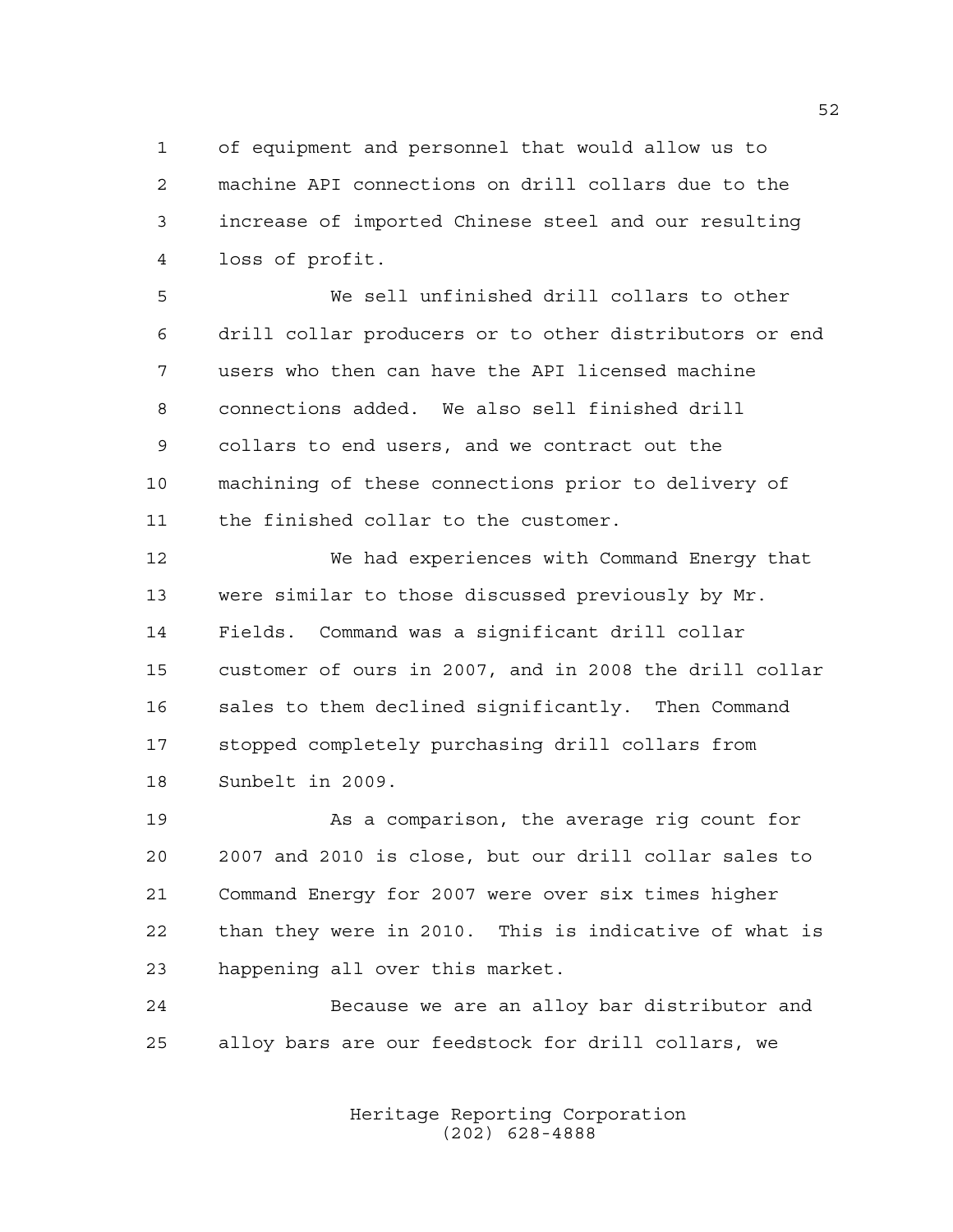believe we have the shortest lead times in the

 industry. No company can import collars made in China and shipped to the United States in less time than we can produce the product.

 However, what we do know through feedback from customers is that Chinese drill collars delivered to the U.S. were and are being sold at much lower prices than we could offer.

 Speaking of our customers, we've sold drill collars to some of the largest U.S. drilling contractors and to the smallest U.S. drilling contractors, as well as to various distributors. We have also sold semi-finished collars to many of the companies testifying here today.

 Our drill collar sales volume in 2009 and 2010 is roughly half the volume sold in 2007 and 2008. And even worse than the loss of volume has been the pressure on prices. We continue to constantly hear from customers about cheap Chinese drill collar prices, and we consequently have lowered our prices to try and compete.

 This has not worked because there is just too much disparity in pricing. We would have to lose money on each sale to compete with Chinese pricing. After being very profitable in 2007 and the first half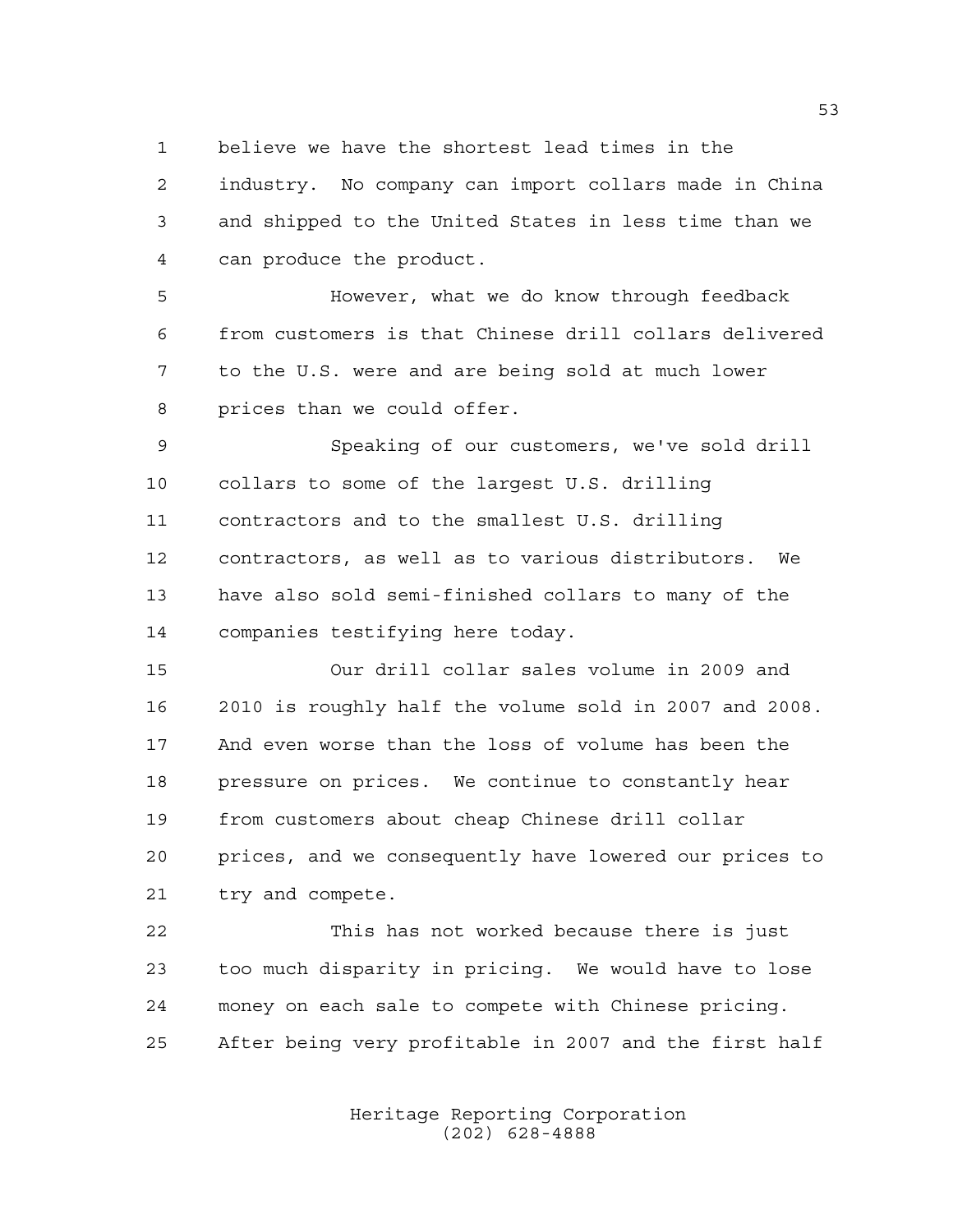of 2008, prices have fallen to unprofitable levels and we lost money in our drill collar business in both 2009 and 2010.

 Remember, our utilization on the two machines that I mentioned earlier is down to 20 percent for 2010. We had to lay off three-quarters of our workforce producing drill collars. I did most of those firings personally. I sat across the table from one young man working for our company whose wife was pregnant and had to tell him within 30 days he would lose his job and his means of family support. That was the most difficult thing that I have done in my 35 years in business.

14 I would love to rehire those people we laid off. I know that if you allow Chinese drill collars to continue to be unfairly imported into the U.S. market we will have to shut down our drill collar business and I will have to lay off the remaining drill collar employees.

 Additionally, we're hampered with the older drill collar inventory that has a lower borrowing base with our financial institution. We cannot grow our business if we cannot continually turn our inventory. Since we are restricted from borrowing against the older material in stock, our drill collar inventory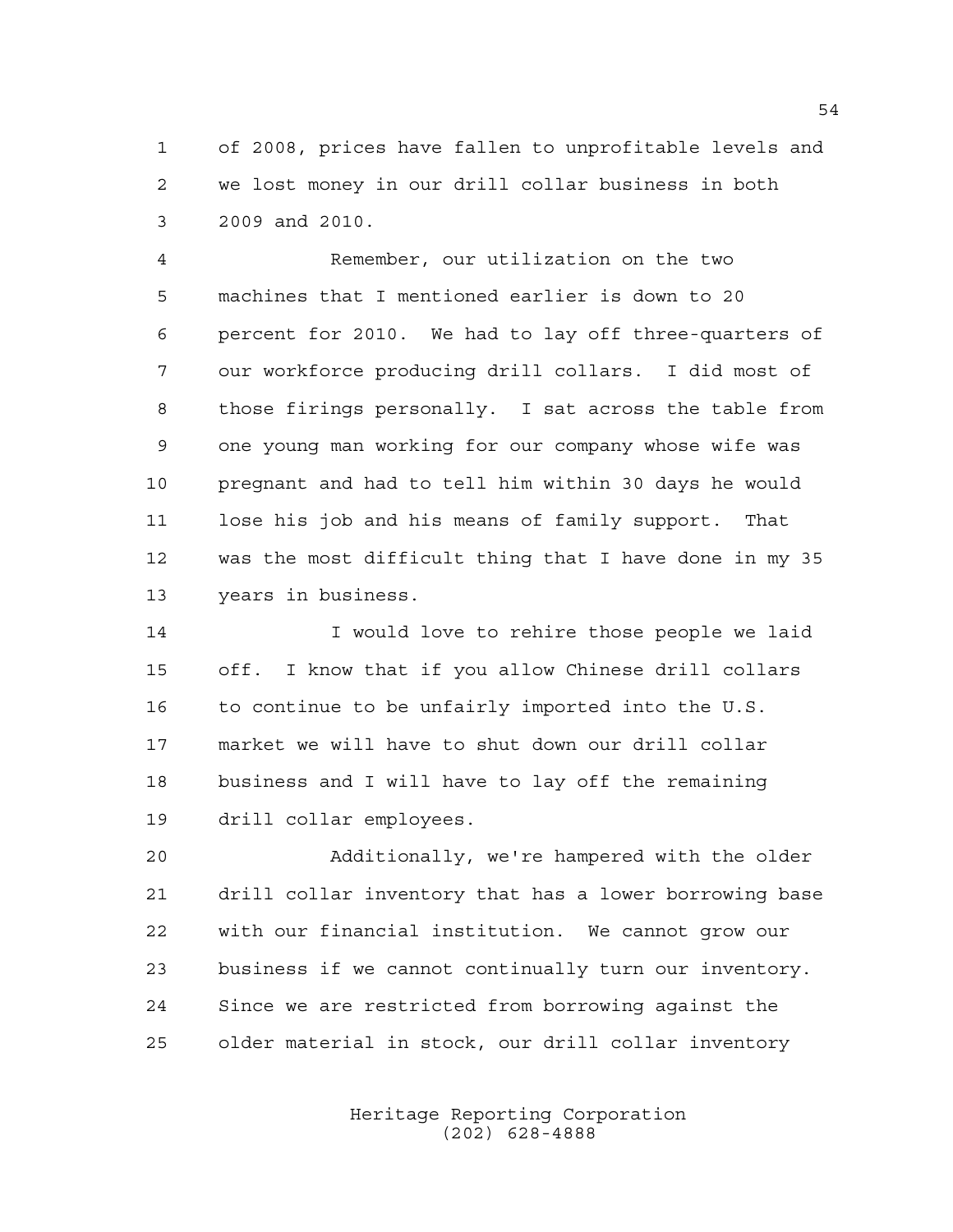has aged beyond normal because we have not been able to compete against the lower priced Chinese steel, which is still very plentiful in the United States. As an example, we have one customer in the Wyoming area that still has hundreds of brand new Chinese collars on the ground.

 Let me close by telling you that Sunbelt Steel is a great company. Manufacturing companies like Sunbelt are the heartbeat of America. I am proud to be an owner and a senior executive of the company. I know that we can compete on a level playing field.

 I also know that we are committed to making investments in machinery and creating American manufacturing jobs and growing our business to serve the energy drilling market, provided we are allowed to do business on a level playing field. Otherwise we'll be forced to close our drill collar manufacturing facility, losing even more American jobs.

 I thank you for the opportunity to appear here today and tell you personally about the injury that Sunbelt has suffered.

 MR. DORN: Good morning, Commissioners. My name is Scott Dorn, and I am the General Manager of Tubular Marketing for U.S. Steel Tubular Products. U.S. Steel makes unfinished drill pipe at its

> Heritage Reporting Corporation (202) 628-4888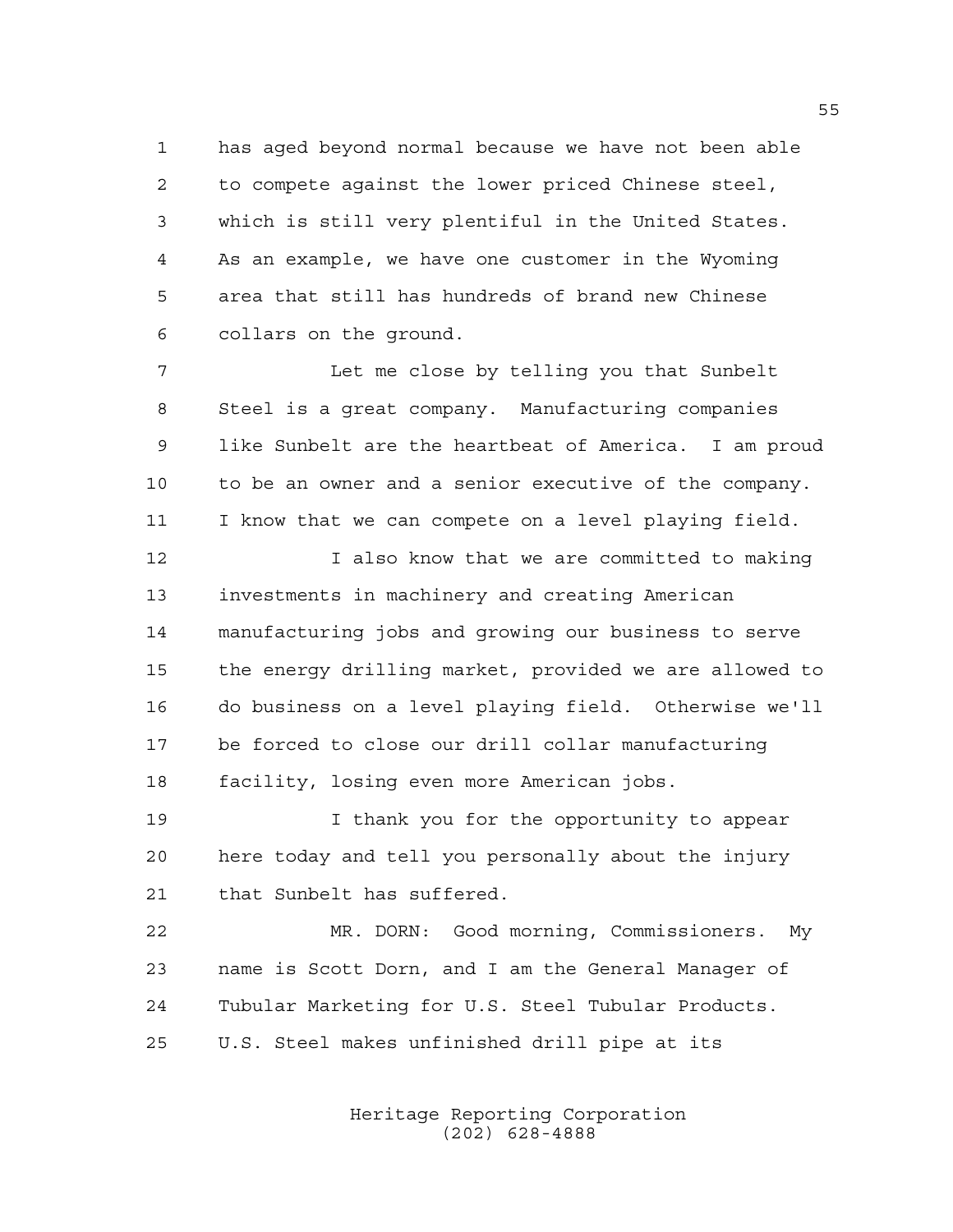facilities in Fairfield, Alabama, and Lorain, Ohio.

 We support the claim for relief in this case and would like to make a few brief points for the Commission. First, for some time now U.S. Steel has been very concerned about the explosive growth of China's capacity to make seamless tubular products such as unfinished drill pipe.

 In recent cases involving OCTG and seamless standard line and pressure pipe, we showed how Chinese subsidies and China's determination to build an enormous tubular industry resulted in far more capacity than market conditions warranted. In each of those cases, the Commission agreed with us that this capacity represented a threat to domestic producers, and we thank you for the crucial relief you have provided us.

 But we also make unfinished steel pipe on the same mills used to produce OCTG and seamless standard line and pressure pipe, and we are certain that many Chinese mills can do the same. The orders on OCTG and seamless standard line and pressure pipe will give Chinese mills a compelling incentive to shift as much unfinished drill pipe to this market as possible.

Second, while we do not make finished drill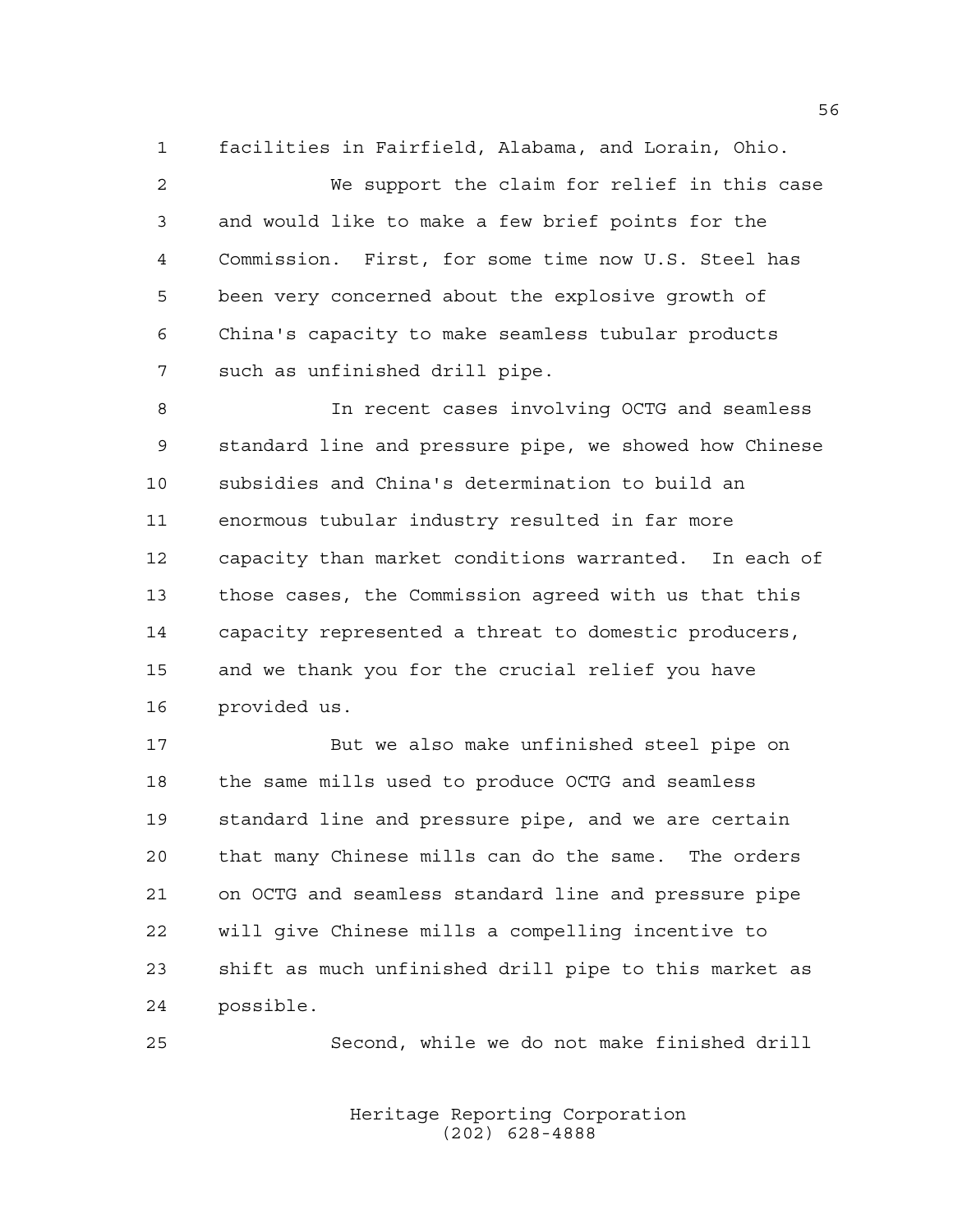pipe, dumped and subsidized imports of finished drill pipe hurt us because they hurt our customers. When unfairly traded imports of finished drill pipe enter this market, American producers of finished drill pipe, the same companies that buy our unfinished drill pipe, lose sales. As a result, those companies are forced to cut production, thereby lowering demand for our product.

 Third, we can't afford to lose any more sales to unfair trade. Our mill at Lorain that makes unfinished drill pipe was shut down during much of 2009 and is still only operating with a single shift. Indeed, poor market conditions forced us to idle this mill or to operate it at levels of less than a full shift throughout the last quarter of 2010.

 Under these circumstances, we need to sell as much unfinished drill pipe as possible, and we are gravely concerned about what could happen if Chinese mills trade in this market unfairly. For all of those reasons, we urge the Commission to grant relief. Thank you very much for the opportunity to testify.

 MR. DE ROTALIER: Good morning, Chairman Okun and members of the Commission. For the record, my name is Bertrand de Rotalier, and I am the Vice President for Marketing and Sales for VAM Drilling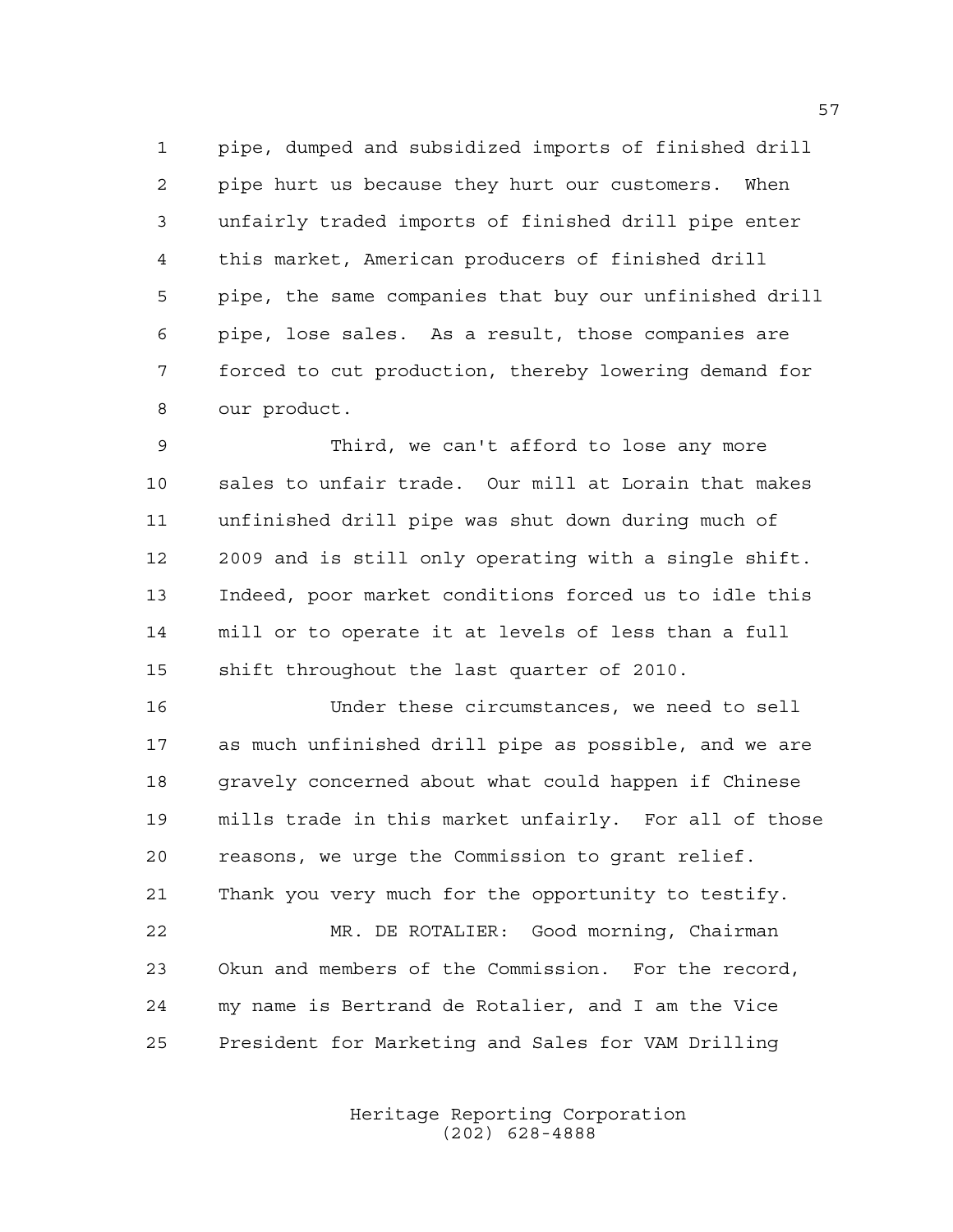based in Paris.

| $\overline{2}$ | I am responsible for all of our sales and             |
|----------------|-------------------------------------------------------|
| 3              | marketing worldwide from our different business units |
| $\overline{4}$ | in Europe, the Middle East, South America and the     |
| 5              | United States. I have 10 years of experience in the   |
| 6              | energy tubular business, and I was the head of the    |
| 7              | Vallourec office in China from 2002 to 2008. During   |
| 8              | my time in China, I became very well acquainted with  |
| 9              | the Chinese drill pipe and drill collar industry and  |
| 10             | visited many of the new Chinese mills.                |
| 11             | These first slides, Nos. 1 and 2, provide a           |
| 12             | list of all present API licensed drill pipe producers |
| 13             | in China, the number of inertial welding lines they   |
| 14             | have in service and the estimated total tonnage       |
| 15             | capacity for drill pipes, as well as drill collars in |
| 16             | the next slide. Most of the largest Chinese drill     |
| 17             | pipe producers also produce drill collars.            |
| 18             | Finally, the chart indicates the status of            |
| 19             | these producers as to whether they are qualified      |
| 20             | suppliers to the Chinese Government's own drilling    |
| 21             | companies which control drilling in China.            |
| 22             | First, about three-quarters of present                |
| 23             | Chinese capacity has come on line in just about three |
| 24             | years. There has been a startling increase in         |
| 25             | capacity.                                             |
|                |                                                       |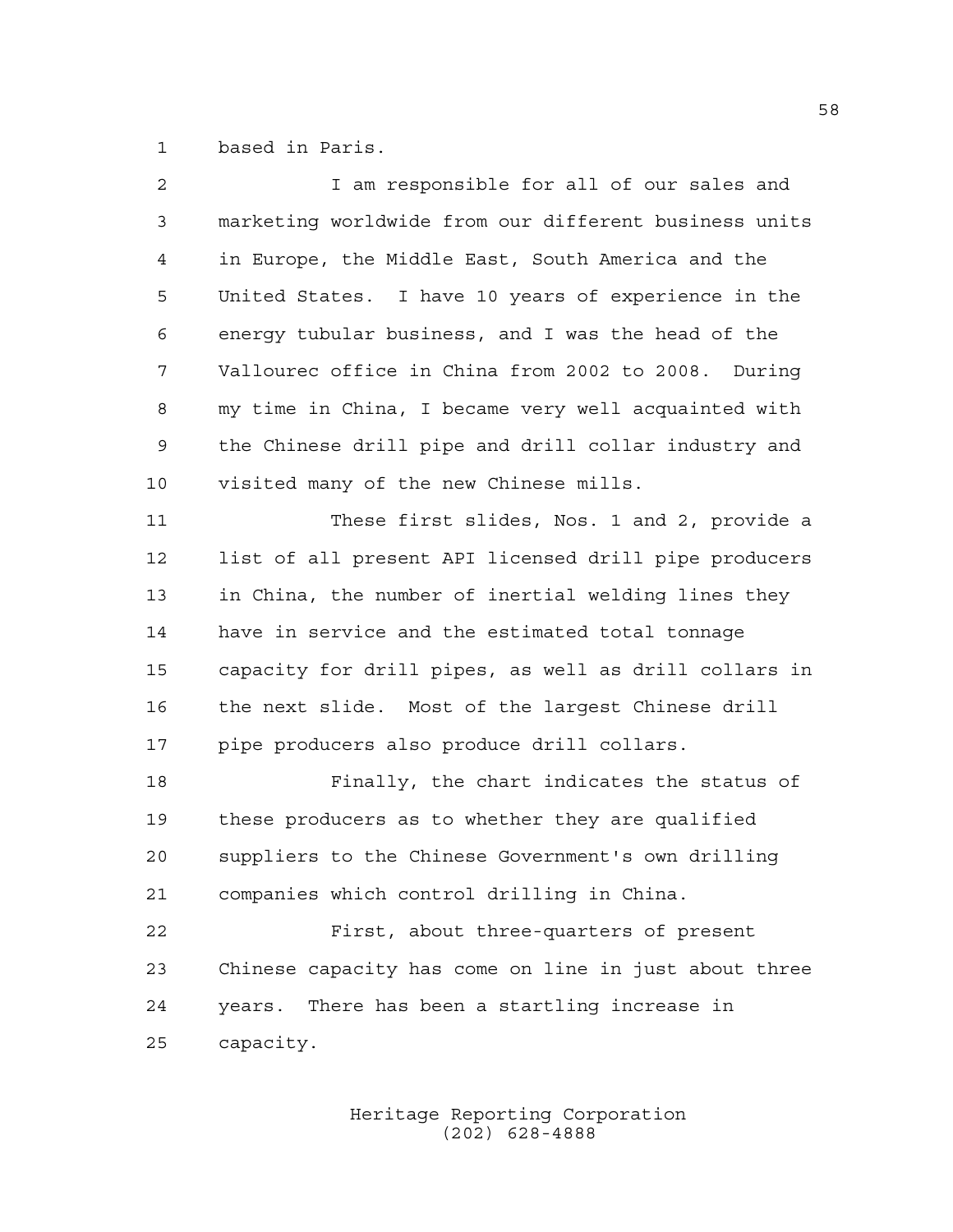Second, Chinese state-owned companies control virtually all drilling in China, and they purchase drill pipe and drill collars generally twice a year at meetings with qualified suppliers. Thus, all the drill pipe producers who are not on the list must essentially export all of their products.

 Third, China is similar to the United States and unlike most of the rest of the world in that over 90 percent of the rigs are land-based rigs which depends on API grade drill pipe. Most of the drill pipe provided to CNOC for offshore drilling is premium product provided by the Grant Pride Corporation in China.

 Demand for drill pipe and drill collars is a function of three factors: The number of rigs being used since every rig needs a drill string, the capacity utilization rate of the drilling rigs since drill strings can be borrowed from stacked rigs, and the wells drilled, which influences the wear out rate for drill strings, which are normally replaced every two to three years.

 The next chart shows the number of rigs and the footage drilled in the main market of the world. This information is based on Spears reports, which are acknowledged to be the highest level of expertise in

> Heritage Reporting Corporation (202) 628-4888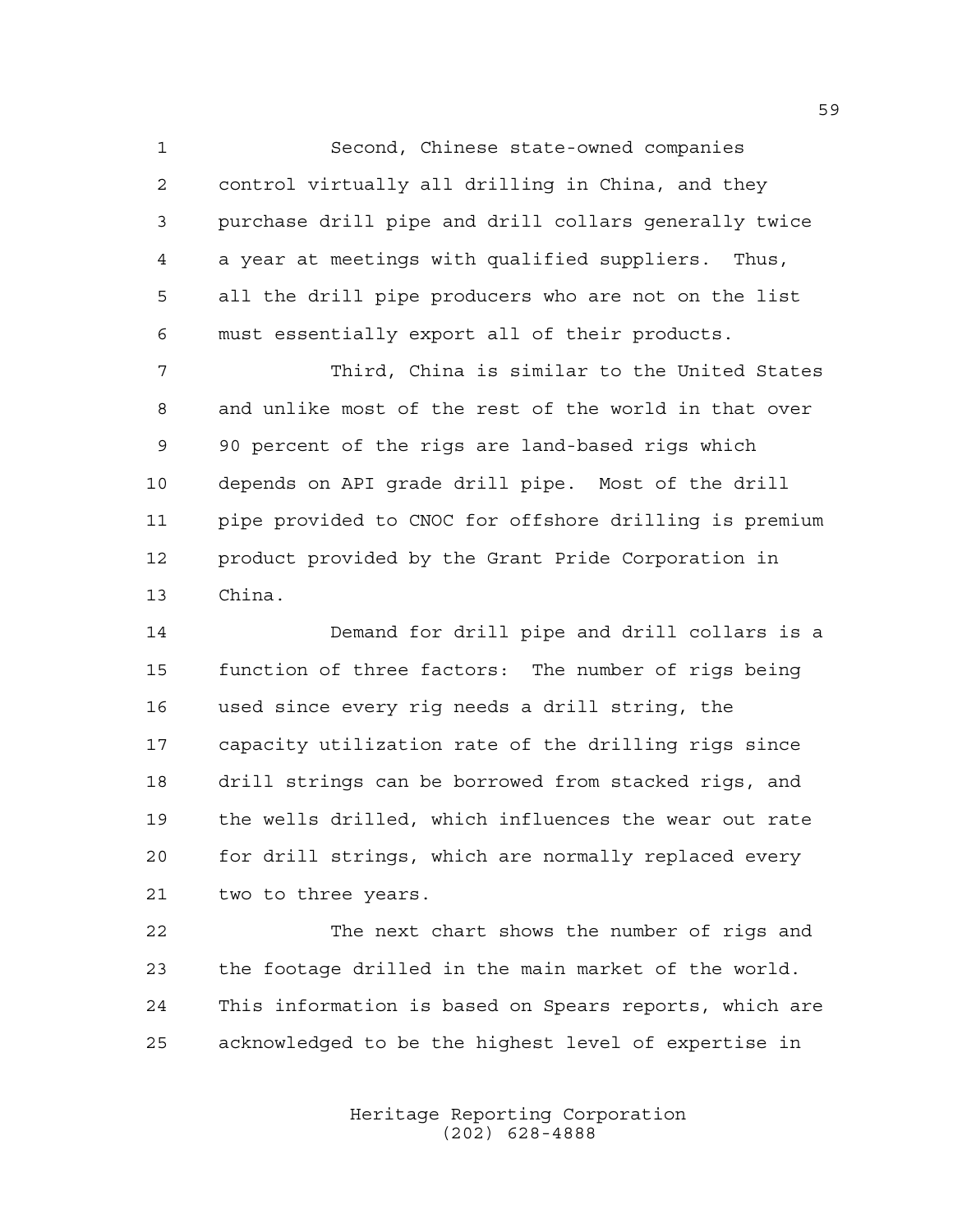the world on this issue.

| $\overline{a}$ | As you can see, the United States still                |
|----------------|--------------------------------------------------------|
| 3              | leads the world in both the number of rigs operating   |
| 4              | and even more so by the amount of footage drilled      |
| 5              | because the U.S. drilling industry is the most         |
| 6              | efficient in the world. China and Russia each are      |
| 7              | about half the size of the U.S. and then are followed  |
| 8              | by Canada, the rest of Asia and the rest of the world, |
| $\mathsf 9$    | including Africa, the Middle East and South America.   |
| 10             | Based on this information, the next slides             |
| 11             | show our estimates for 2010 and 2011 of total drill    |
| 12             | pipe and drill collar consumption by region and for    |
| 13             | the world. As can be seen, Chinese capacity of over    |
| 14             | 650,000 tons is at least four to five times estimated  |
| 15             | Chinese consumption and is more than world             |
| 16             | consumption.                                           |
| 17             | Based on our trend intelligence in China, a            |
| 18             | large number of the newest Chinese drill pipe          |
| 19             | producers are either completely idle or are producing  |
| 20             | drill pipe such for inventory. The rest of the         |
| 21             | Chinese industry is utilizing at best one-third to     |
| 22             | one-half their capacity.                               |
| 23             | Two further comments. Even though prices               |
| 24             | for API grade drill pipe in the U.S. have fallen by    |
| 25             | approximately one-third between 2008 and the beginning |
|                |                                                        |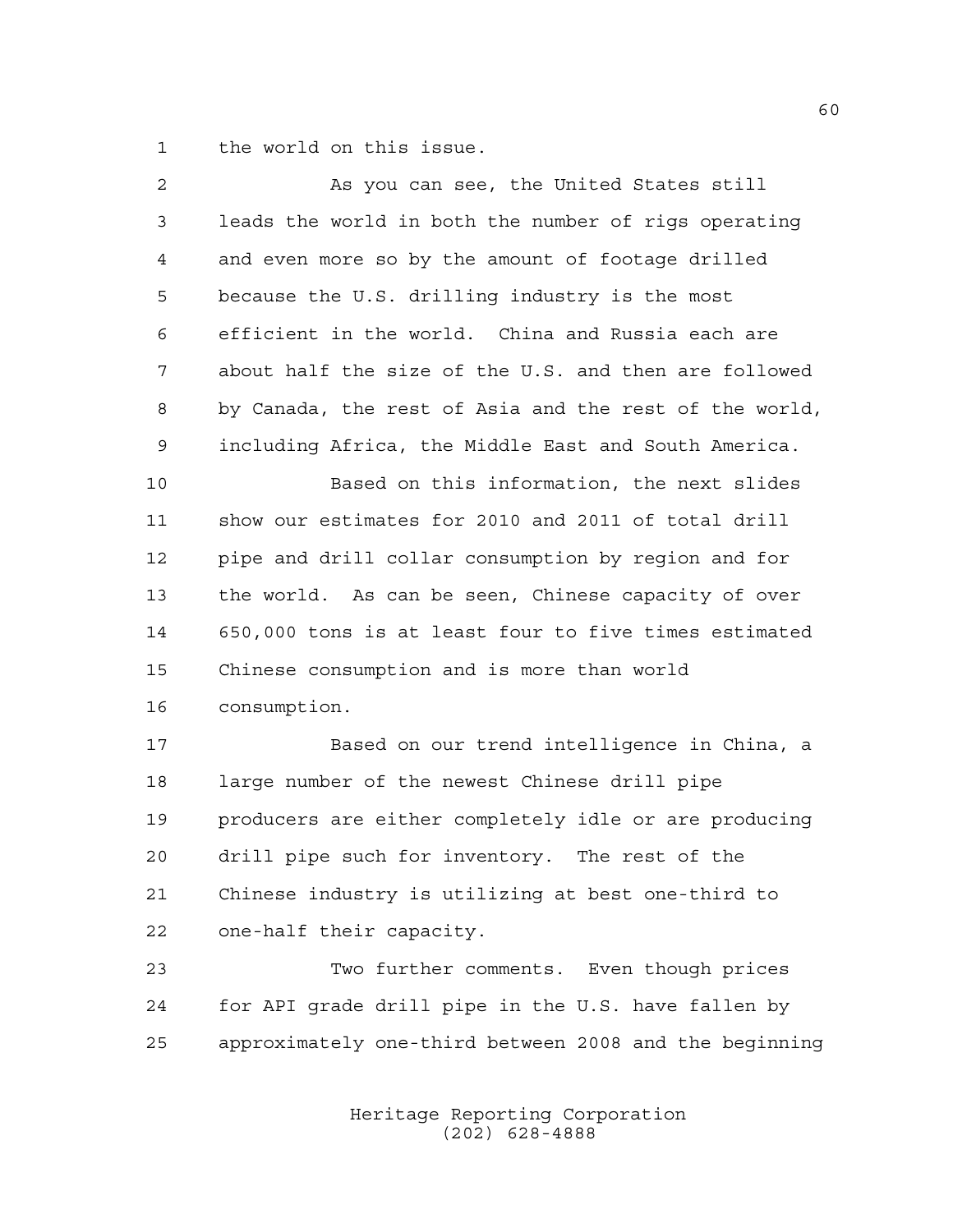of 2011, the U.S. still has attractive prices for API grades compared to the world markets.

 Prices in China and Russia are lower than prices in the U.S. The Russian market, which is dominated by state-owned oil and gas companies, tends to favor domestic production, and Russian mills have recently increased total capacity. This, combined with tariff and nontariff barriers in Russia, will certainly limit Chinese exports to these markets.

 Many other markets in the world are focused on offshore drilling with approximately 800 offshore rigs operating outside the United States. These offshore rigs require premium or patented products which Chinese mills have yet to demonstrate an ability to supply.

 In conclusion, massive Chinese overcapacity for API grade drill pipes and drill collars is clearly targeted toward the U.S. markets. Chinese mills also lost exports because of the 17 percent VAT rebate incentive. Given the modest levels of current forecasted U.S. demand, the U.S. industry is itself in an overcapacity situation.

 As my colleague, Doug Fields, has already stated, VAM Drilling does not believe that a substantial investment in the best equipment and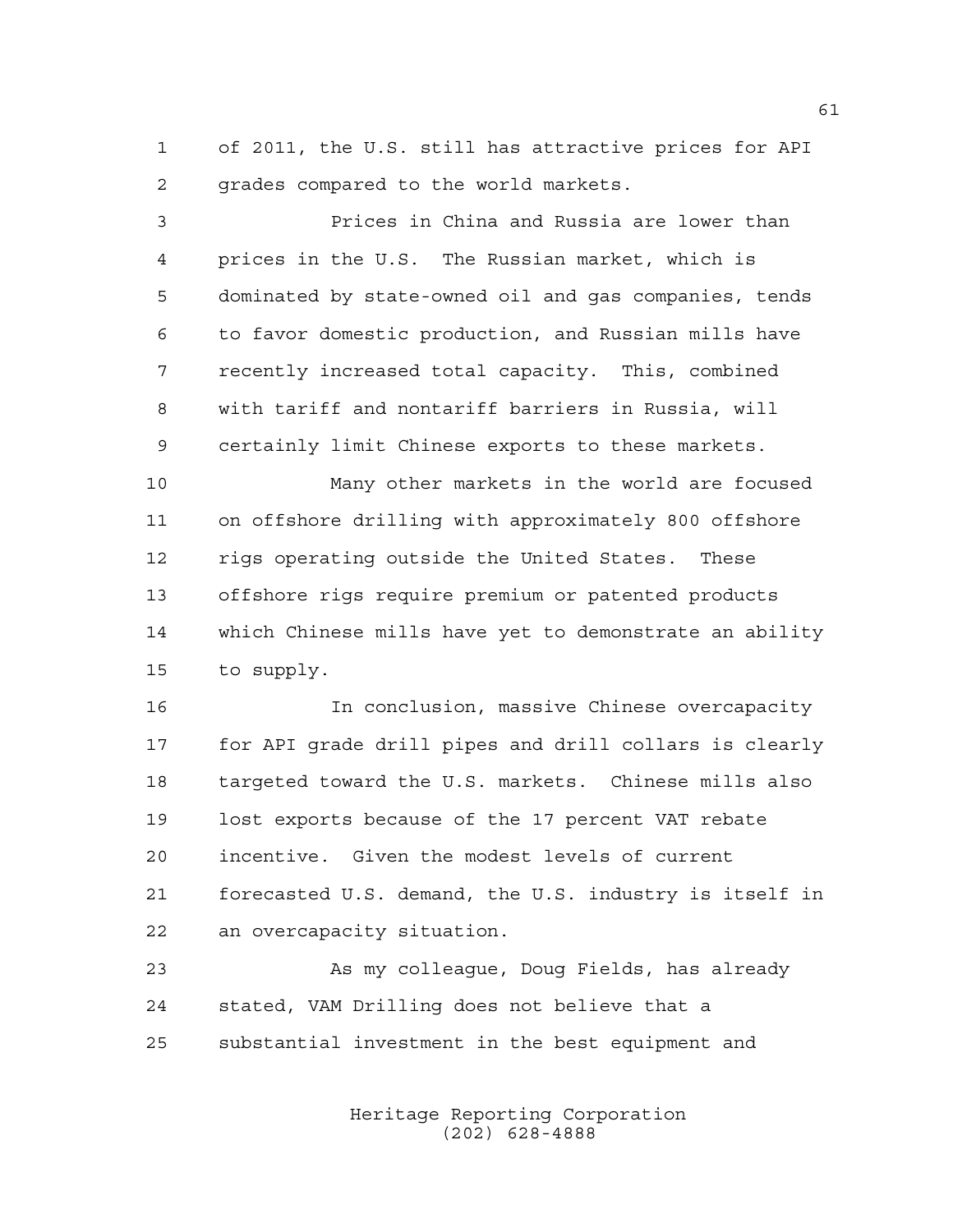people in the U.S. market can continue to be viable in the face of unfairly traded competition from massively subsidized and -- import competition from China. Thank you very much.

 MR. CONWAY: Good morning, Chairman Okun, Vice Chairman and members of the Commission. My name is Tom Conway. I'm Vice President of the United Steel Workers, the largest industrial union in North America. We represent workers in a wide range of industrial sectors, including steel and including workers in the drill pipe industry working at U.S. Steel, TMK IPSCO and Timken.

 As you're aware, each of these companies produce drill pipe or drill collar or both. In addition, all three companies are integrated so in essence the jobs at stake include not only the jobs on the pipe mill, including producing green tube or the 18 jobs at the bar mills producing drill collar, but also the jobs at the facilities downstream produced through all steel inputs.

 And even though we're in the second year of a formal economic recovery, the domestic steel industry is limping along at only about a 70 percent capacity utilization. That translates to a good number of USW workers/members continue to be laid off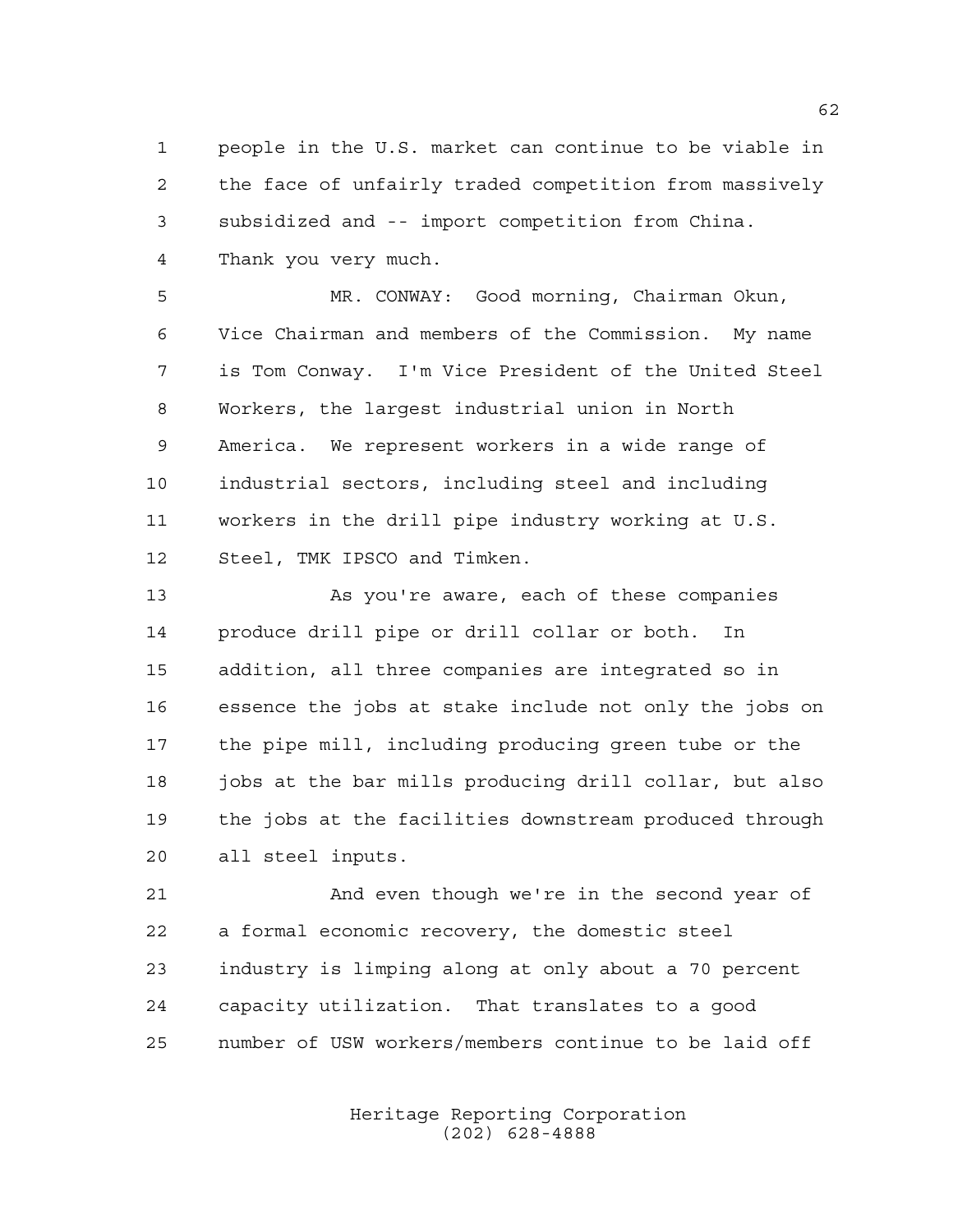or working reduced hours.

| $\overline{2}$ | In fact, at the Lorain, Ohio, steel making             |
|----------------|--------------------------------------------------------|
| 3              | facility there was a week-long shutdown in October of  |
| 4              | last year and last month extra down times occurring    |
| 5              | beyond the normal year-end scheduled maintenance.      |
| 6              | That Lorain plant is where unfinished drill            |
| 7              | pipe would be produced for our domestic drill pipe     |
| 8              | makers except that the drill pipe industry matters are |
| 9              | even worse. The capacity utilization for unfinished    |
| 10             | drill pipe is at 22 percent, and the capacity          |
| 11             | utilization rate for finished drill pipe is at 33      |
| 12             | percent.                                               |
| 13             | My understanding is that about 600 workers             |
| 14             | or about 40 percent of the entire workforce at         |
| 15             | finished drill pipe facilities have been laid off and  |
| 16             | more than 100 workers or 75 percent of our entire      |
| 17             | workforce making unfinished drill pipe have been laid  |
| 18             | off. We still have USW workers on layoff at these      |
| 19             | companies.                                             |
| 20             | Currently the drill pipe industry and its              |
| 21             | workforce, including the USW members, cannot survive   |
| 22             | very long with such each capacity operating rates.     |

being imposed to address the dumping and subsidization

But that's what would happen if drill pipe from China

continues to enter the U.S. market without duties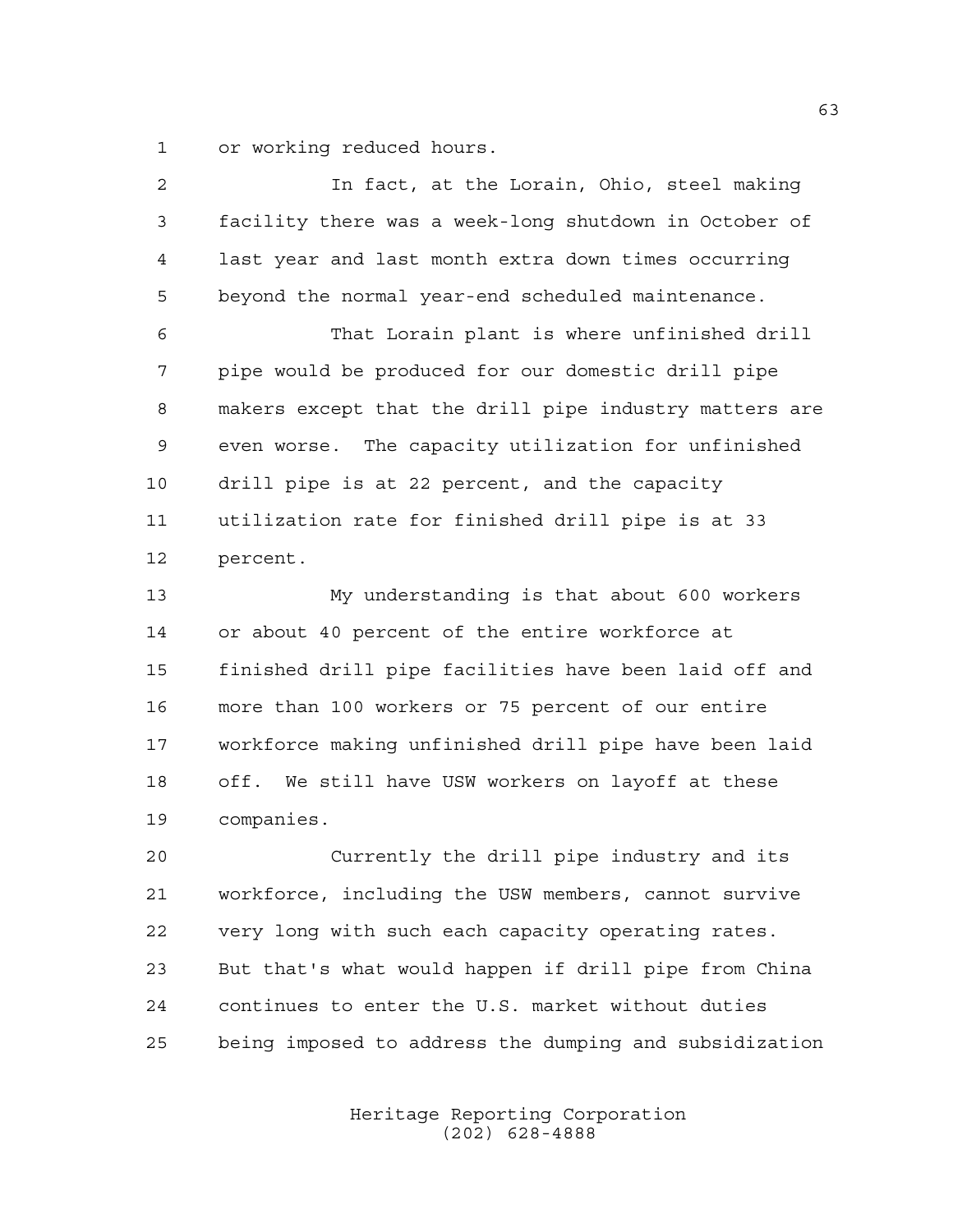that's causing this sector harm and the threat of harm. Indeed, this will happen because the imports of drill pipe from China are being subsidized and sold at dumped prices into the U.S. market.

 These imports benefit tremendously from massive government subsidization. For example, the Chinese drill pipe producers receive imports from state-owned enterprises for less than adequate compensation, below market rate loans from Chinese Government-owned banks and tax incentives for drill pipe exporters.

 Clearly the negative impact of such unfair trade practices have resulted in serious economic difficulties for domestic drill pipe producers, not the least of which are the worker layoffs, including our members.

17 As we've stated in many, many previous hearings before this Commission, U.S. workers -- in particular USW members -- are forced to endure the brunt of China's unfairly subsidized and dumped imports, so it's extremely important that the U.S. Government vigorously enforce our nation's trade laws against unfairly traded imports.

 As you've heard today, there's a non USW company, V&M Star, who apparently will be investing in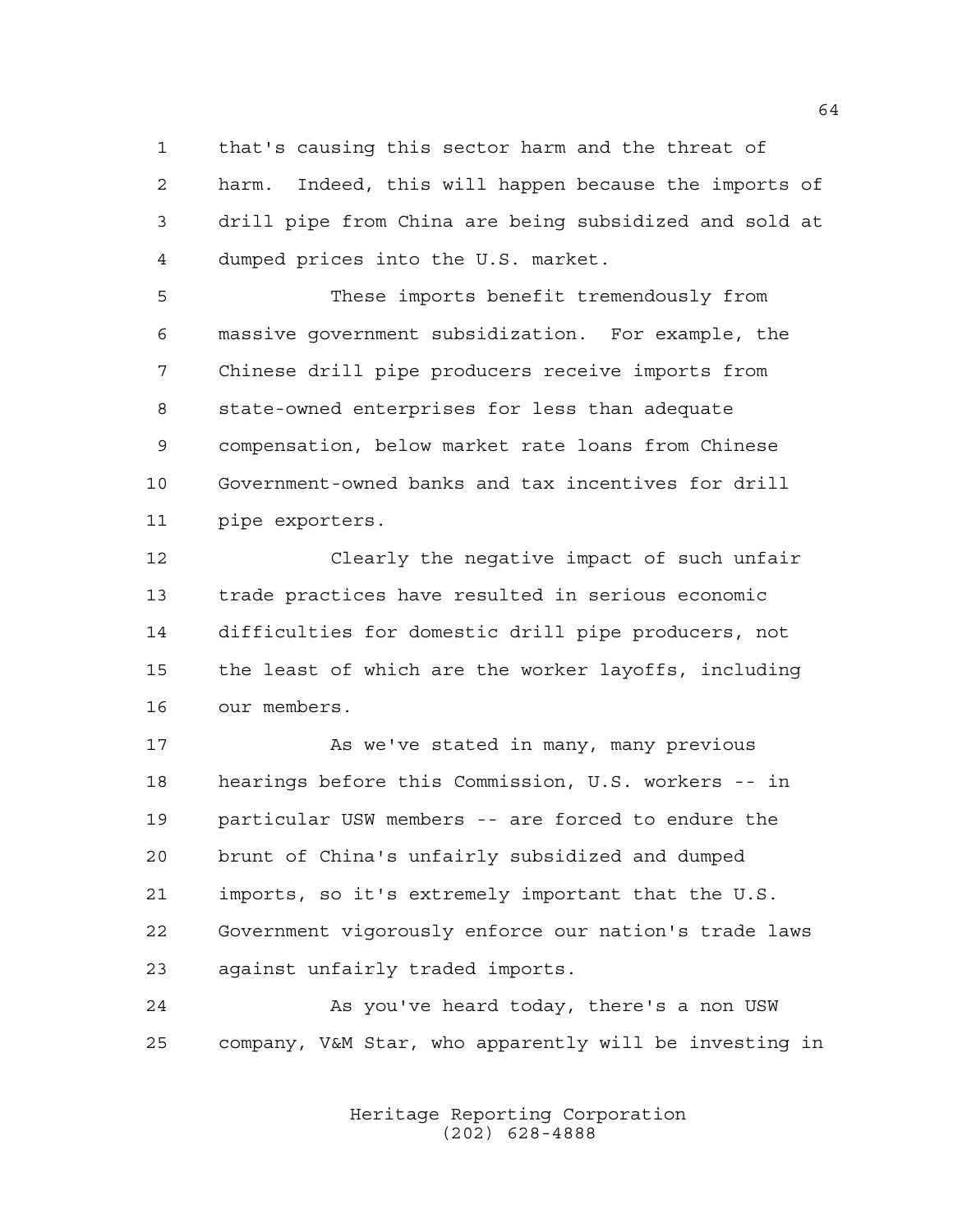a new plant in Youngstown. That should create additional jobs, provided trade relief is granted in this case.

 The new plant would also support construction jobs and benefit the surrounding community in a lot of concrete ways that USW is in favor of regardless of whether those workers are represented by our union or not, although we plan to get to that in due course as well.

 While this story is all too familiar to our members, the negative consequence of unfairly traded imports is devastating to all manufacturing workers who have to suffer the consequences of lost jobs, plant shutdowns and especially in an economic circumstance where over two million manufacturing jobs have been lost during this latest economic crash and over six million manufacturing jobs have been lost in the last decade.

 As our union has stated to you in many other hearings, the enforcement by the Commission of our trade remedies has often become our last line of defense in this continuing fight against the terrible consequences that rain down on our members, our communities, from unfairly traded imports of goods like drill pipe.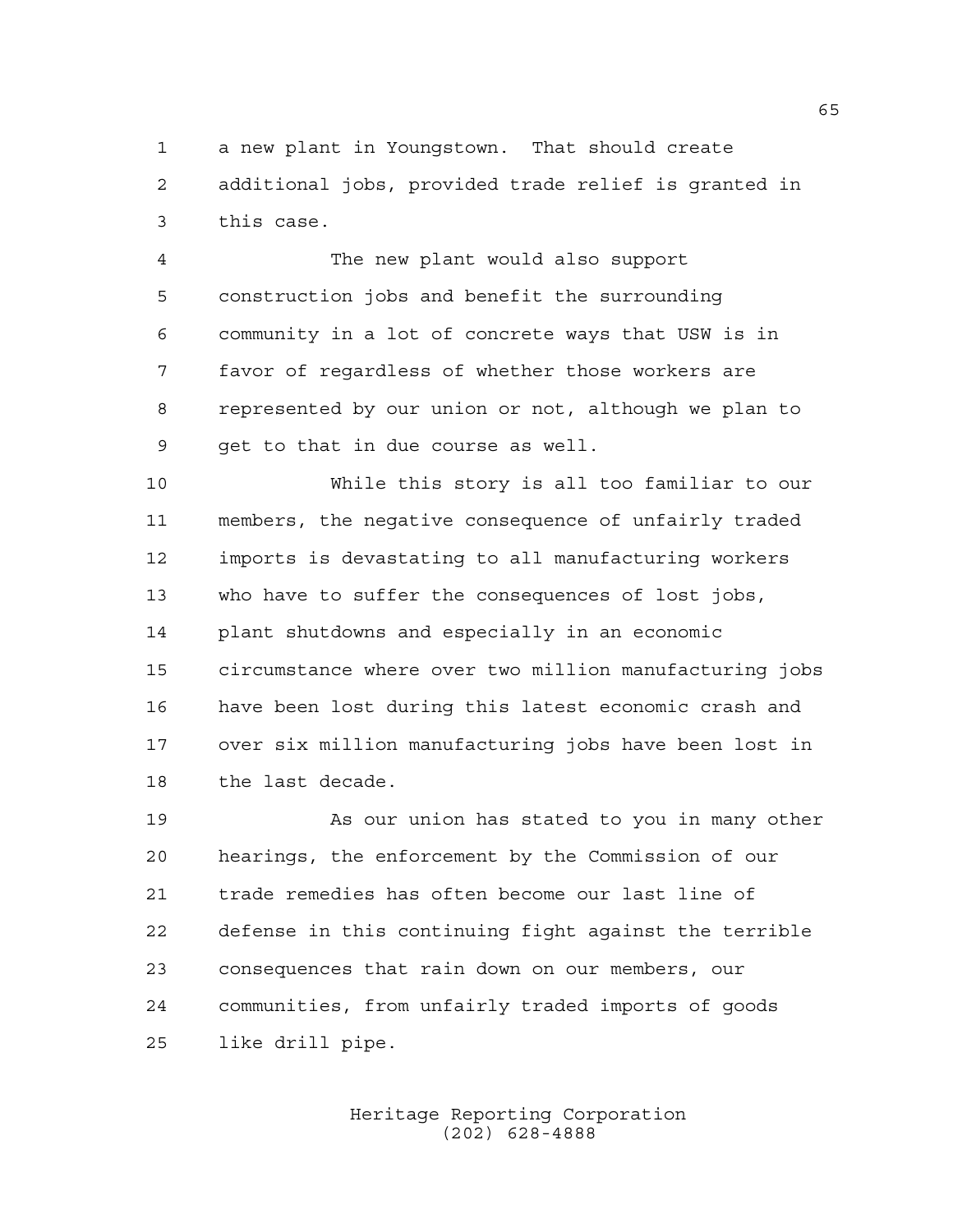Our union is going to continue to be here in this fight and at the front of it on behalf of our members and all American workers who deserve the ability to compete on a level playing field in the United States without the growing and dangerous intervention of the Chinese Government providing its producers and exporters a huge, unfair advantage in our market.

 On behalf of USW members making drill pipe and drill collar and based on an ample record of evidence, I would ask the Commission to make an affirmative determination of injury that would help put both USW members, as well as Americans, back to work. Thank you.

 MR. SCOTT: Good morning, Chairman Okun and members of the Commission. My name is Robert Scott, and I'm a senior economist at the Economic Policy Institute. The Petitioners have asked me to review several economic issues in this investigation.

 For budget reasons I did not prepare a written economic analysis to our prehearing brief. However, I would be happy to answer your questions on my analysis during this hearing and to provide additional information in the posthearing submission. When doing any economic analysis, an

> Heritage Reporting Corporation (202) 628-4888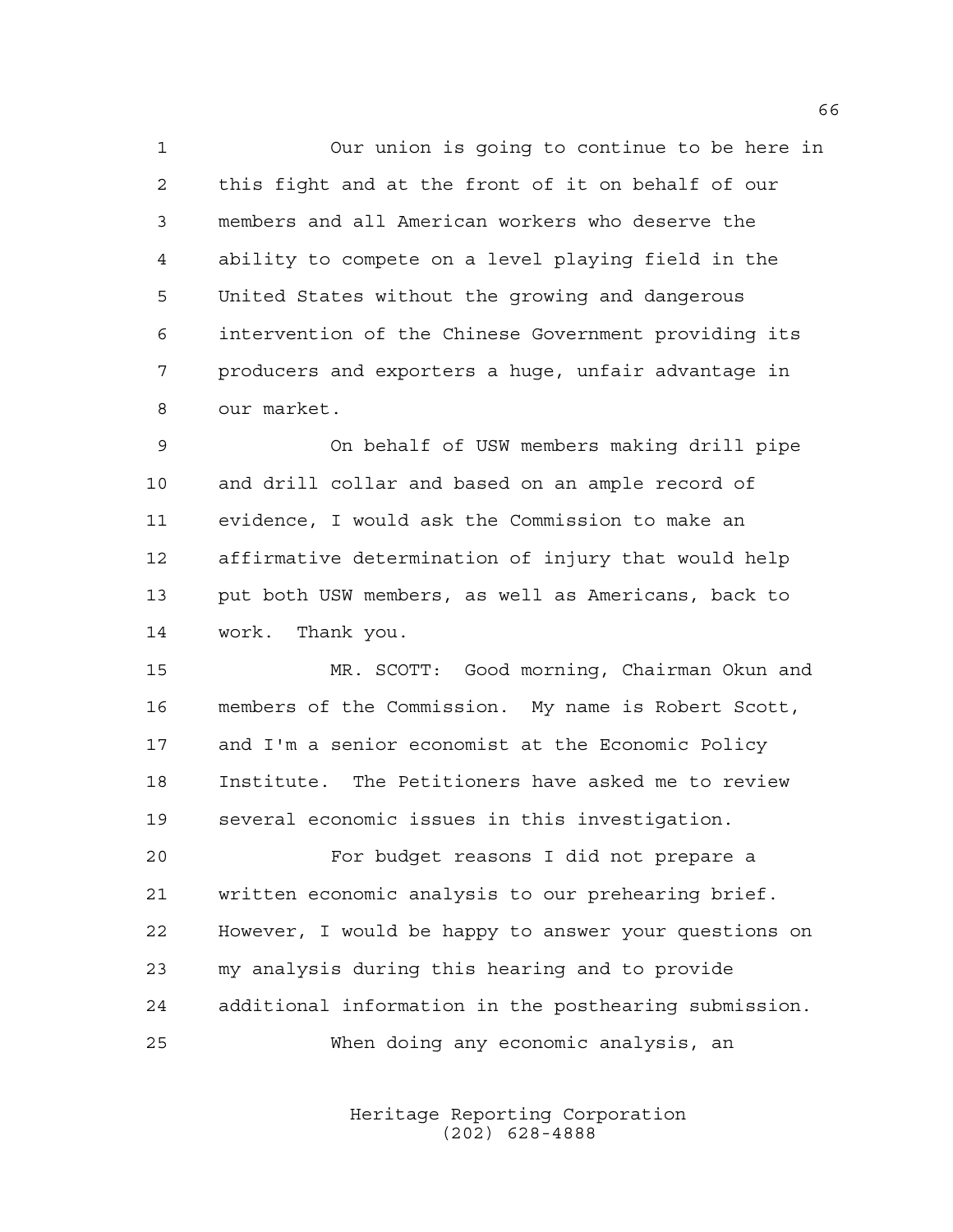economist likes to broaden the sample database rather than relying on a narrow sampler set. The goal here is to increase the number of observations from a statistical point of view and to gain a deeper understanding of the structure of the markets involved.

 Therefore, in addition to reviewing the prehearing staff report data in this investigation, I also carefully reviewed two final determinations rendered by this Commission in 2010 in the Oil Country Tubular Goods From China case and the Seamless Carbon 12 and Alloy Standard Line and Pressure Pipe From China case.

 I have worked in past investigations and sunset reviews of these products before the Commission, though I did not participate in the two recent China cases. Thus, I know from past experience, as does this Commission, that there certainly are similarities between these seamless tubular products and drill pipe, as well as some differences.

 First of all, these products are used in energy markets for drilling, exploration, transportation or refining of energy products. Second, these products are all made to American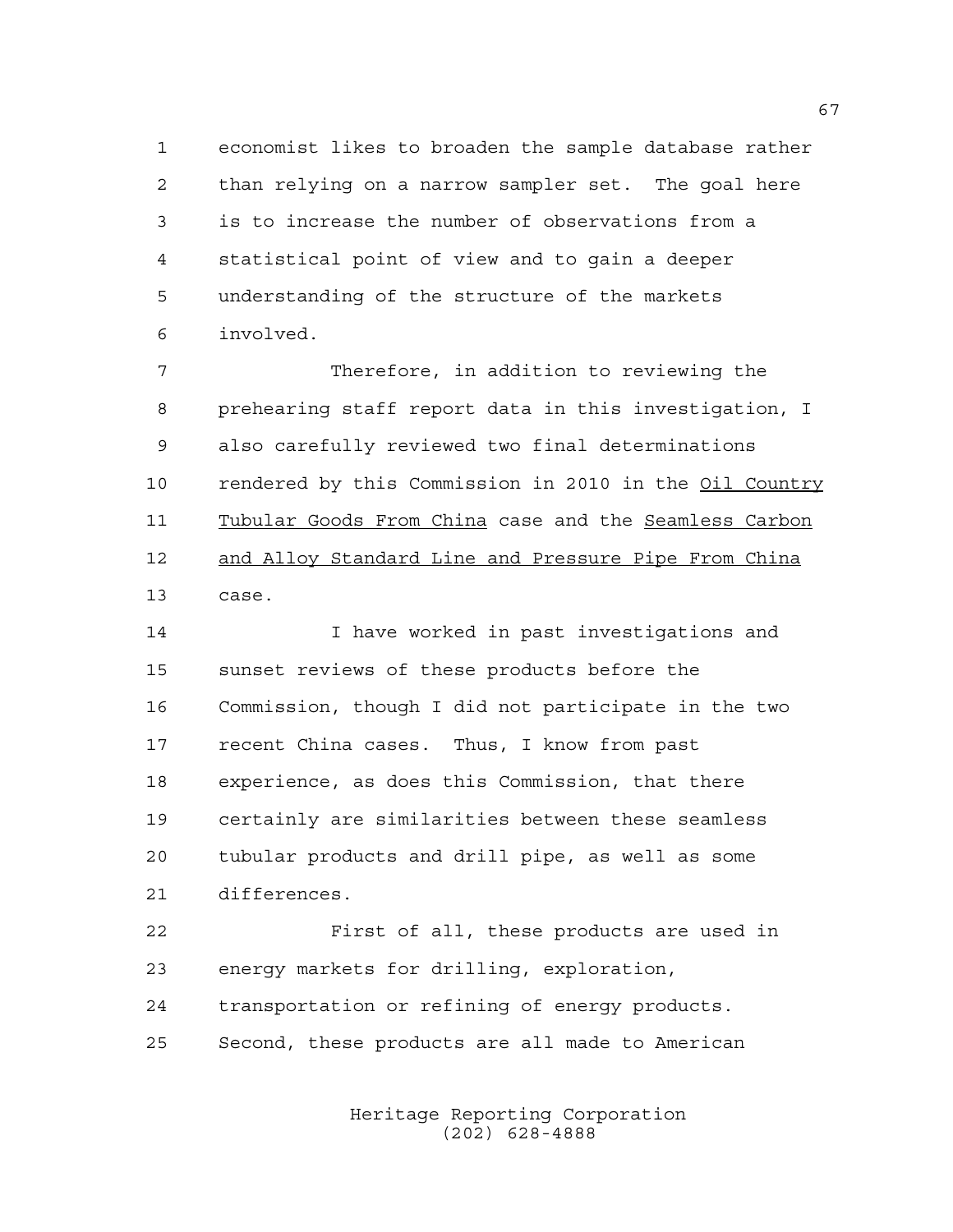Petroleum Institute specifications, which allows you to depend on API licensed products from any country. Third, most of these products start on the seamless mills of integrated steel mills.

 For these reasons, the Commission found in both the OCTG and the Seamless cases that domestic and imported products were interchangeable commodity products. I would conclude, based on the information in the drill pipe staff report, that the same is true of drill pipe products except for the premium products which are made to greater than API specifications, usually to patented and proprietary specifications.

 Turning to pricing, in both the OCTG and 14 Seamless cases the degree of underselling closely correlated to the difference between the unit values reported and domestic shipments. In seamless, domestic underselling averaged 37.7 percent and the differences in unit values ranged from 40 to 55 percent.

 Similarly, in OCTG while the Commission did not report on the percentage of underselling, underselling did occur in over 94 percent of observations and the unit values of Chinese OCTG consistently fell 30 to 50 percent below those of domestic unit values.

> Heritage Reporting Corporation (202) 628-4888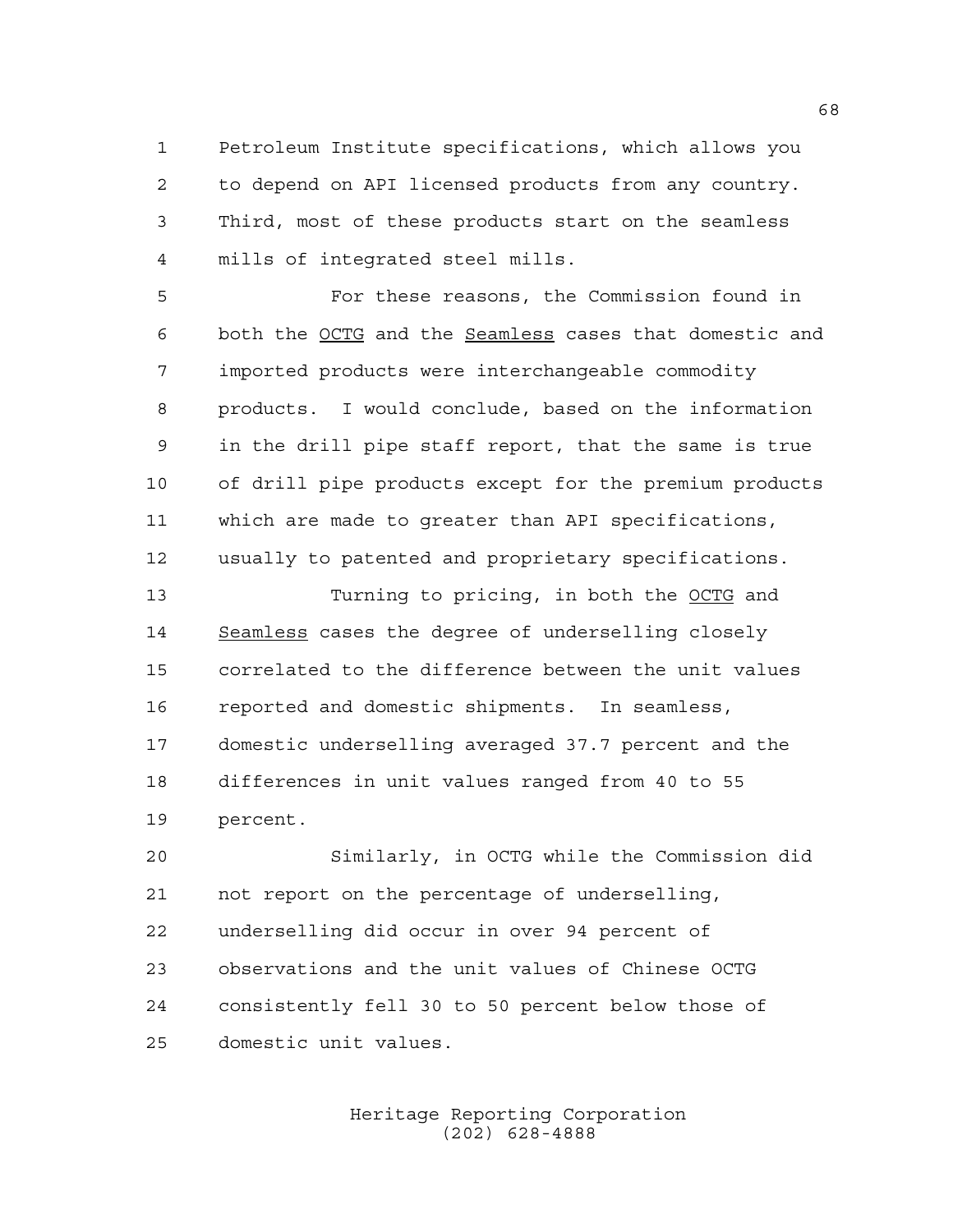In this case, in contrast, these same relationships do not hold true. Your public information in Table C-6 shows average import unit values for Chinese products were substantially below the average unit values of U.S. like products.

 Chinese imports began at \$1,000 a ton or 20 percent less than the average unit values of U.S. producers' domestic shipments in 2007 and then increased to a difference of \$1,700 a ton or 30 percent under domestic AUVs in the first half of 2010. Even when premium products are removed and the analysis is done only for nonpremium products, there is still a consistent and growing underpricing of Chinese imports compared to domestic unit value.

 But unlike the Seamless and OCTG cases, the price comparison summary in this case in Table V-9 does not show the same pattern except in the first half of 2010. In fact, in this case the Commission found that a significant majority of comparisons of prices for Chinese drill pipe and drill collars were higher than comparable domestic prices.

 As an economist, I want to explain why there could be a difference in these correlations across the sale of products that are all made to API specifications, so I examined websites of the firms

> Heritage Reporting Corporation (202) 628-4888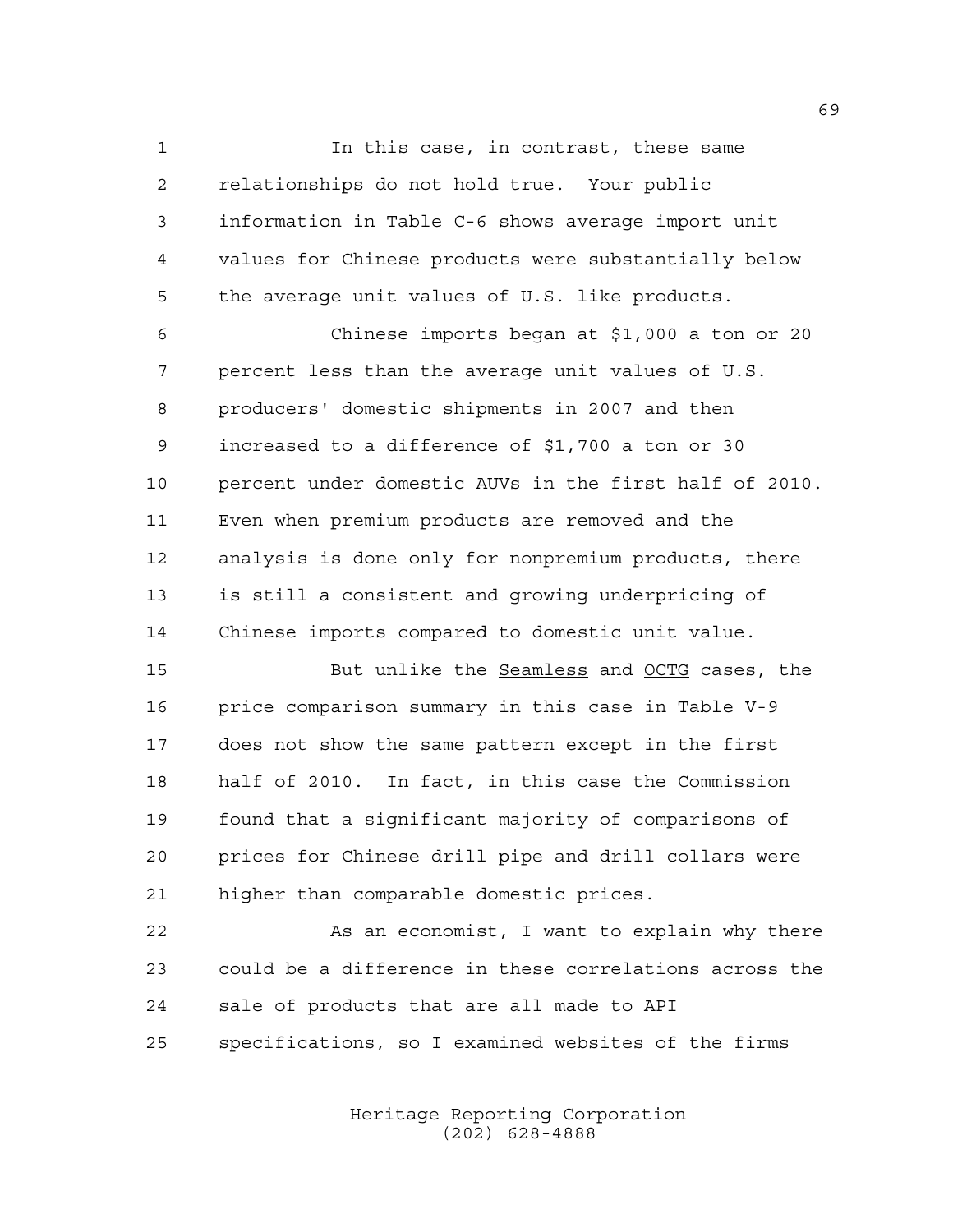listed as importers in the Seamless and OCTG cases and found that most were trading companies, often the same in both cases.

 In this case, in contrast, two major distributors, Command and Downhole, testified that they were the major importers of drill pipe from China. Obviously trading companies who would sell on behalf of Chinese producers to the same distributors or end users as the domestic industry generally take very small markups.

 On the other hand, distributors would tend to take a higher markup than a trading company because they maintain inventories and sell to different market segments. I believe you have some information on the relevant distributor markups in the Confidential Exhibit 1 of Petitioners' prehearing brief.

 Most important, as you've already heard, in 2008 and 2009 Command, which I understand is both a distributor and an importer of Chinese pipe, was a major customer of VAM Drilling. This crystallizes the price comparison problem.

 Essentially the Commission has in its price comparison mix sales by a major domestic producer to a distributor being compared to the same distributor's selling prices of Chinese imports to other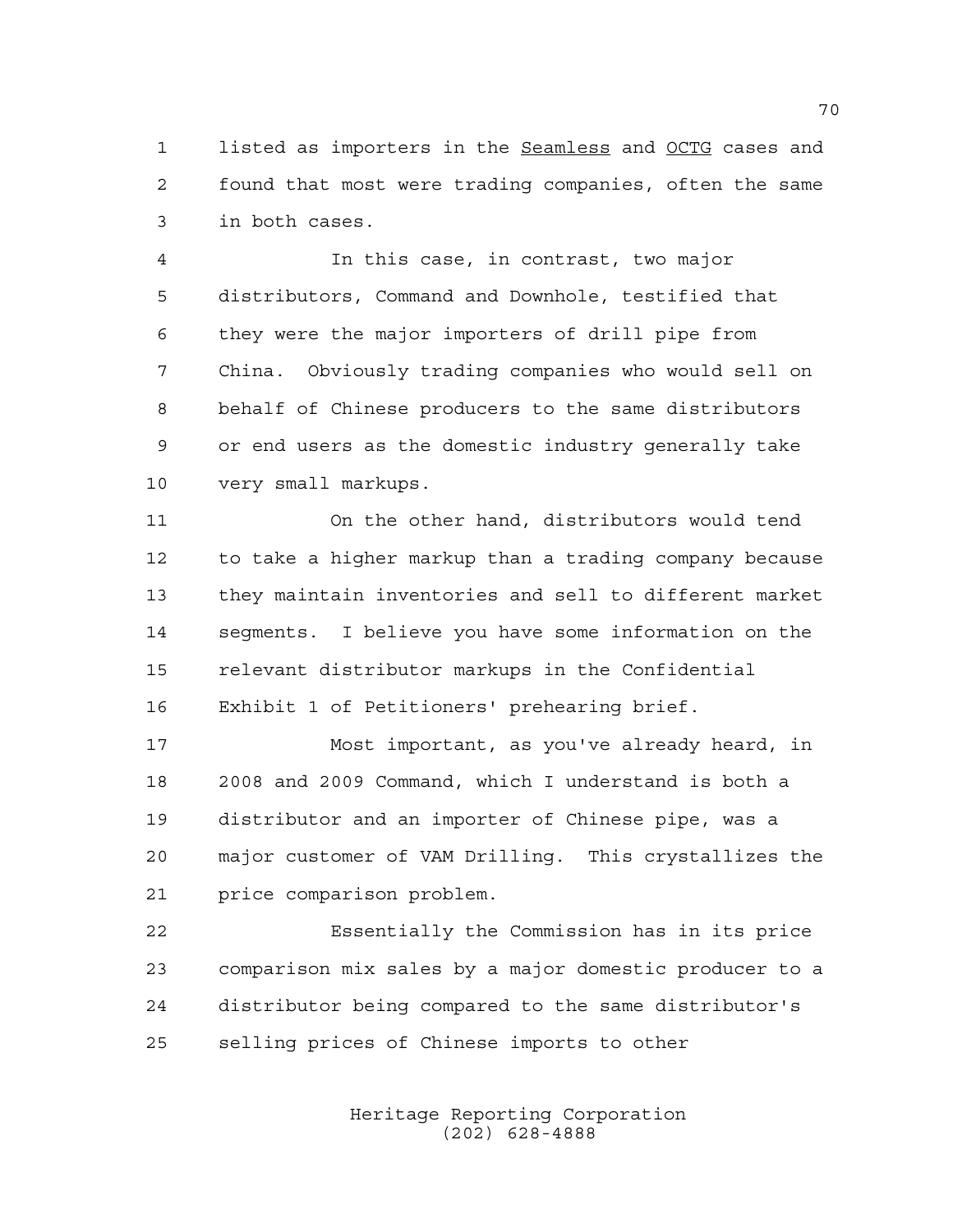distributors or end users. Obviously that distributor has not reported any of its selling prices of the domestic product it purchased to the Commission.

 So from a level of trade perspective the Commission seems to be comparing import prices that include a distributor's markup with the U.S. producer's wholesale prices for the like product sold to end users and distributors. Therefore, I conclude that the import unit value information better compares like for like sales by Chinese producers and by U.S. producers to either end users or distributors.

12 12 I have also reviewed the drill pipe industry data for purposes of analyzing the material impact of Chinese imports on the domestic industry. First, it is clear that the decline in consumption of over 50 percent between 2007 and 2009 and for the 14 percent fall between the first half of 2009 and 2010 had a significant impact on the quantity of domestic production. However, the growth in the market share of Chinese imports which is understated in the staff reports also had a material impact on volume, and the more important impact of Chinese imports was on pricing. For all those customers purchasing API grade products who had a choice between purchasing Chinese product and domestic products the availability of

> Heritage Reporting Corporation (202) 628-4888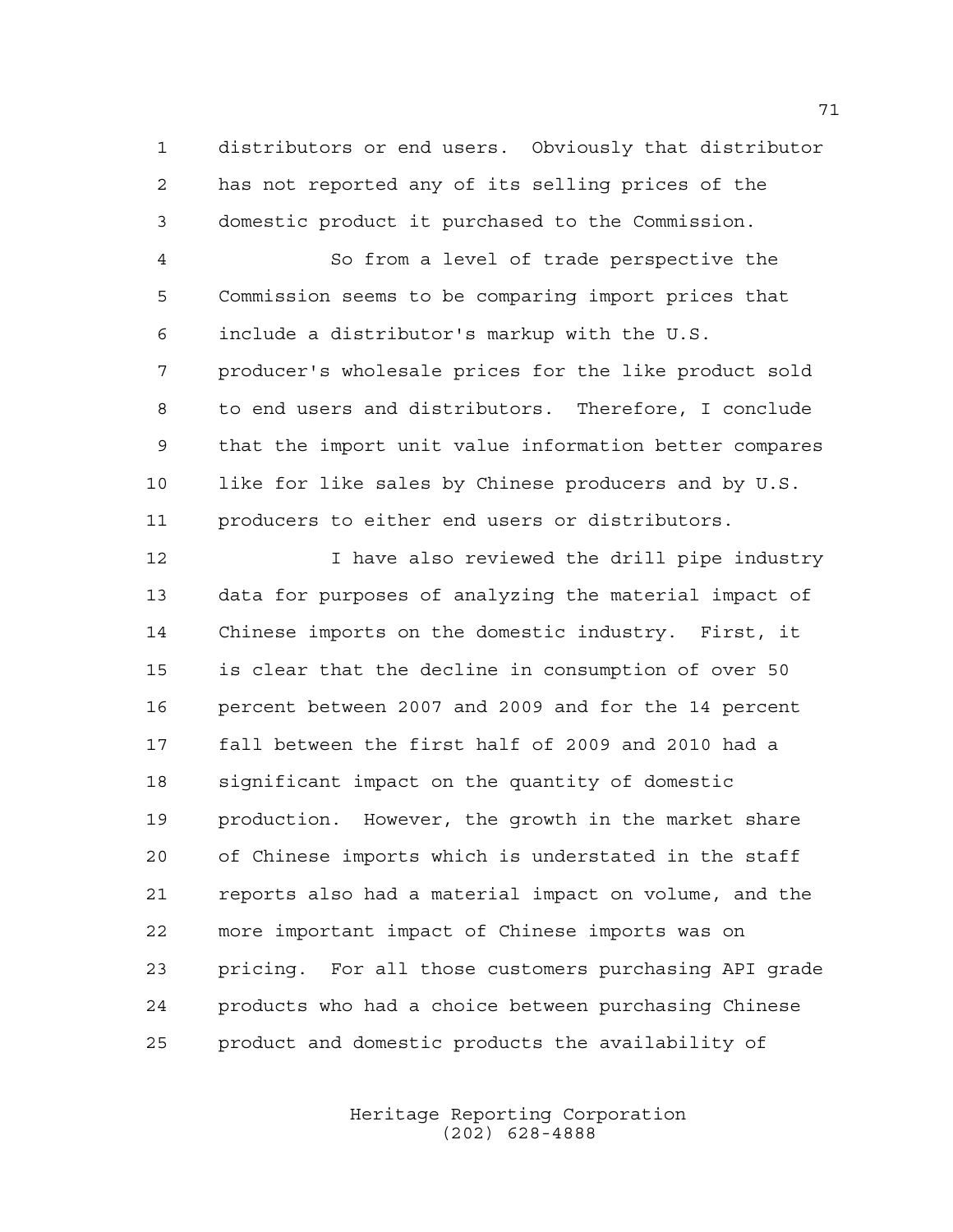Chinese products, which was usually lower priced according to the import unit value data, forced the domestic industry to lower prices to maintain sales volume. The average unit value of U.S. producers' domestic shipments fell 19.3 percent between the first half of 2009 and 2010.

 Certainly given that in both 2009 and the first half of 2010 the domestic industry could easily, very easily supply the entire U.S. market the inescapable conclusion is that imports from China has had a material adverse impact on the condition of the domestic industry.

 And on a final comment on threat. The Respondent's prehearing brief claims that the high oil prices and an increase in the rate count in the first half of 2010 could seal the domestic industry from any increased imports from China. However, oil price and rig count numbers do not correlate well to demand for a drill pipe.

 For example, reported consumption of finished drill pipes and collars declined by 14 percent, even as the price of oil and rig counts were both increasing significantly in 2010. The lack of correlation here is tied to significant inventory quantities held in the United States market by users,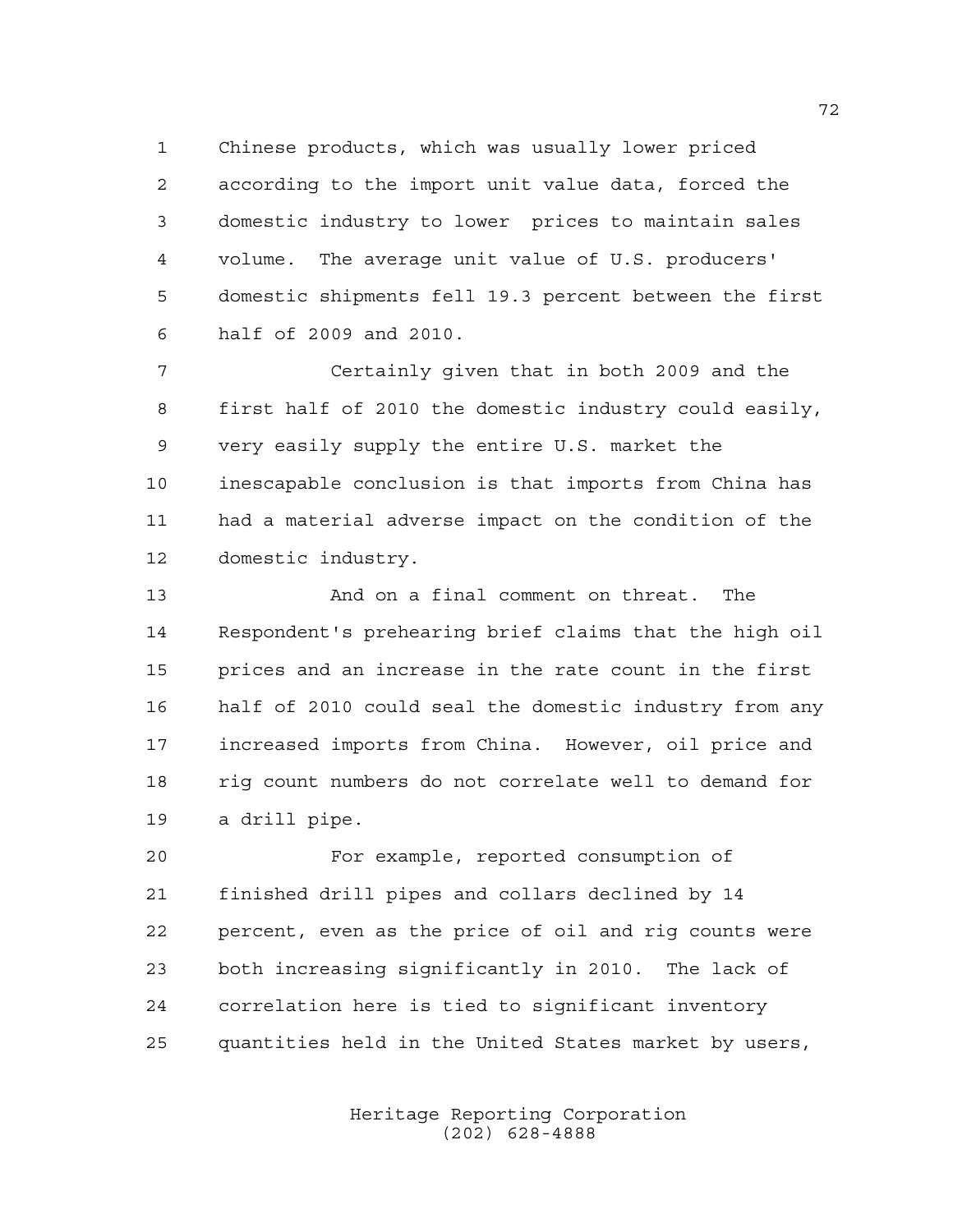importers and domestic producers compared with consumption levels.

 Furthermore, the average wellhead price of natural gas has fallen steadily throughout 2010, which will likely suppress rig counts in the future, putting further downward pressure on the demand for drill pipe and collars. Thus the domestic industry lacks any imminent spike from the continued and renewed injurious imports from China. Thank you.

 MR. SCHAGRIN: That concludes our presentation. We'd be happy to answer your questions. CHAIRMAN OKUN: Well, thank you. Before we begin our questions let me take a moment to thank all the witnesses for appearing here today, in particular, all of you who have traveled from your businesses to help answer our question and complete the record, so we thank you very much.

 Before we begin questions, I also wanted to note on behalf of Commissioner Pearson, who had intended to be here today, that he, unfortunately, had to attend a funeral in Minnesota. He has prepared questions. To the extent that they are not asked by my colleagues, there may be additional questions that he will submit for the record, and I start the questions this morning.

> Heritage Reporting Corporation (202) 628-4888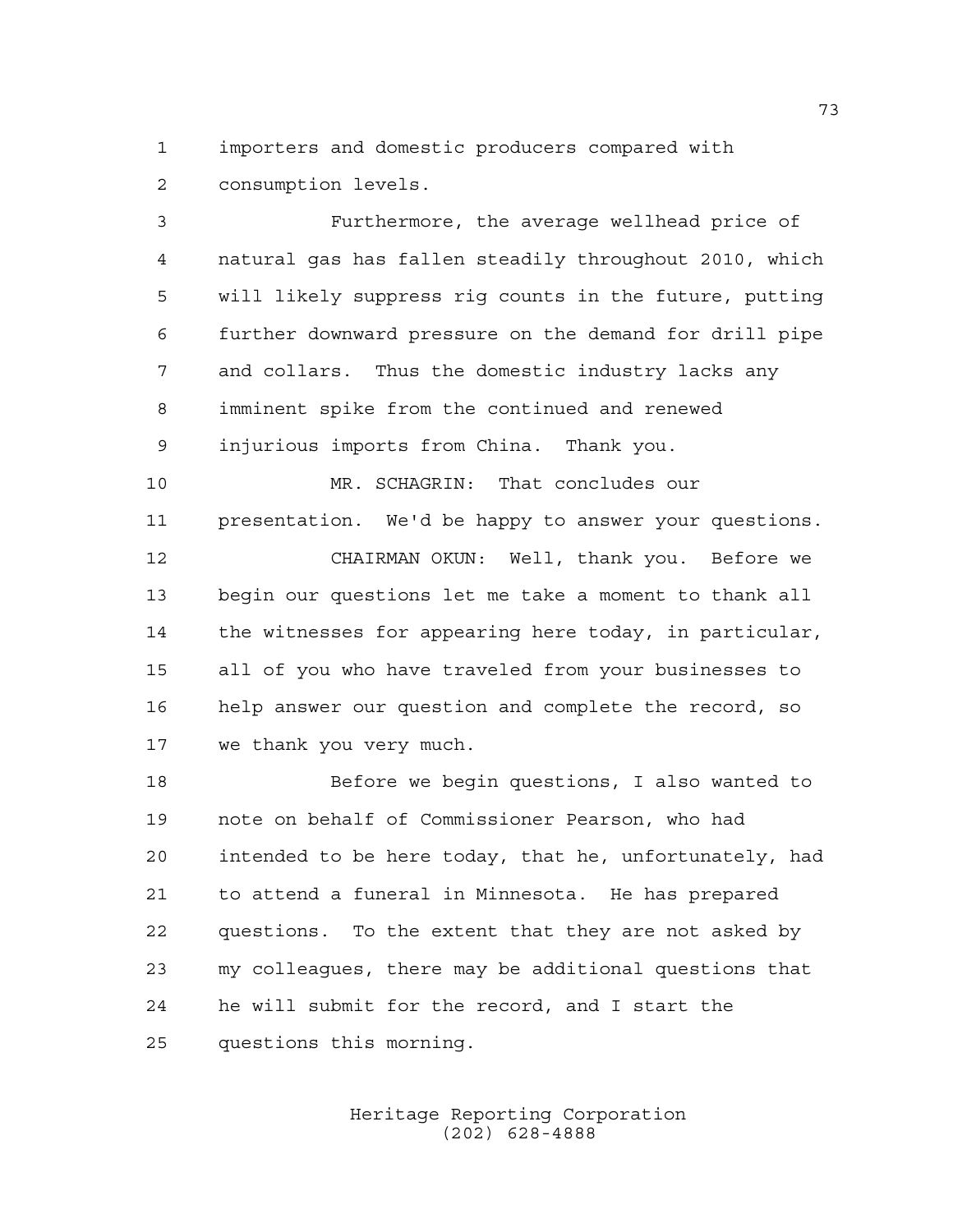So, I think, Mr. Schagrin, I'll start I guess where your panel started with respect to how the Commission evaluates pipes from Grant Prideco, and let me ask this question first. Is there anything in the record that indicates that we have not had full cooperation from Grant Prideco?

 MR. SCHAGRIN: You have information in the record that demonstrates that Grant Prideco has submitted all of the requested questionnaires. I will supplement in the posthearing briefs information that I am aware of from staff about the situation that occurred with their verifications. As you know, normally the Commission staff verifies the largest U.S. producers, and that did not occur in this case.

 I also know, via the rumor mills, that that company chose to seek assistance from counsel, which is everyone's opportunity. Being around this ball 18 game as long as I have been, you know who appears before you regularly at this Commission, and there is some people who swing both ways. There is people like myself that only counsel domestic producers who seek relief, and there is other counsel who routinely counsel companies who oppose relief, and I'll let you draw your own conclusion there, and I can supplement that in our posthearing brief.

> Heritage Reporting Corporation (202) 628-4888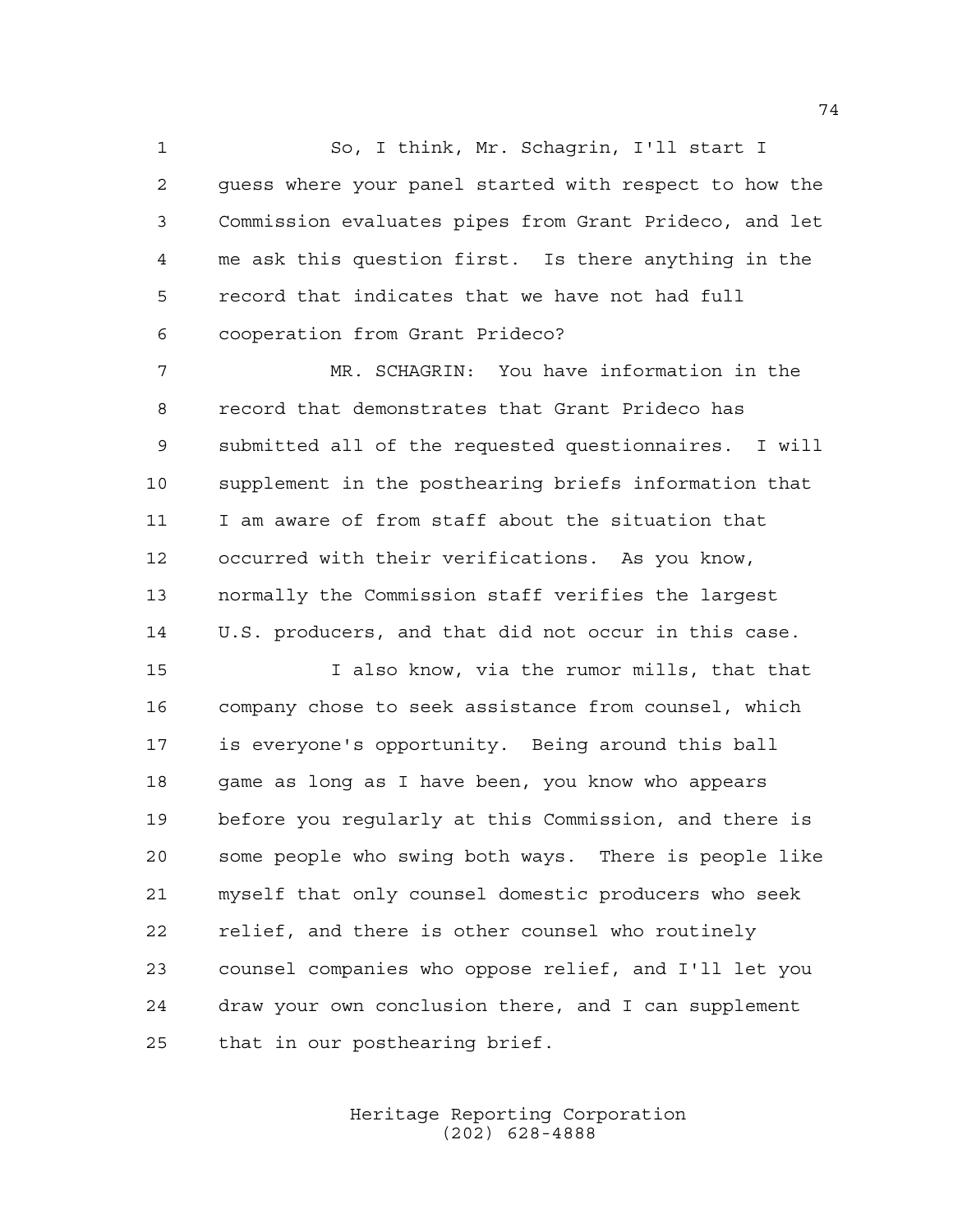CHAIRMAN OKUN: If you have any information specific to lack of cooperation, I would be happy to see that in the posthearing brief.

 Now with respect to the related-party analysis, as you know the Commission did not exclude Grant Prideco in its preliminary determinations. I am read your brief and your arguments with respect to Grant Prideco, but I guess my question -- a couple of questions for you.

 One, you didn't cite any cases where you found similar circumstances with respect to a domestic producer with similar rig fields of imports to production where the Commission excluded a company from the domestic industry, and I wondered if you had found any since you filed the brief?

 MR. SCHAGRIN: Well, to be honest having read every single case that this Commission has opined on the issue of whether or not a party should be included or excluded, I would note that it's difficult to attempt to draw comparisons to the Commission's decisions as to the percentage of imports or exports of the related parties to the decisions you have made because the data for each company, when you're rendering a decision company by company, is always confidential. It's always asterisked.

> Heritage Reporting Corporation (202) 628-4888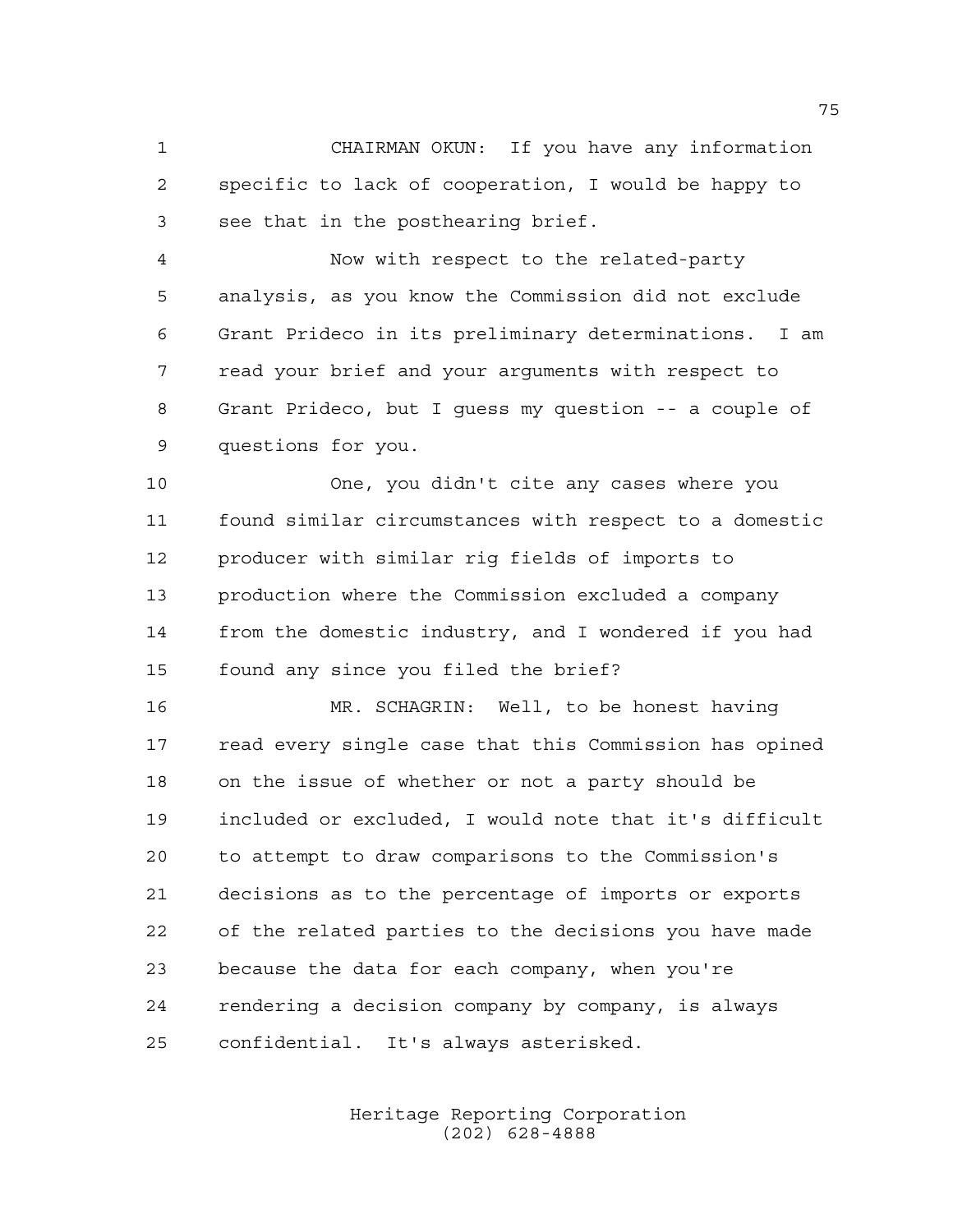You know, sometimes I have a sense of where those asterisks are, sometimes I know like I read, I noticed that Commissioner Pinkert in a recision decision on laminated hardwood floors noted the allied minerals case. You know, that was a case that was my case, brown aluminum oxide from China, and which you did exclude a member of the domestic industry. I can read the court case, I can read the decision. I know what's in the asterisk, but, you know, I've got to wash that out of my head. That's the way we do things her.

 So, I mean, even when they are my cases I can't comment on them, and when they are not my cases I can't comment on them. I would make this -- of course, we also studied the -- you know, as the court cases say, the statute is plain, it's very discretionary. The commission may exclude a domestic producer that's a related party. Basically all you get in the report language is references to the fact that it would be appropriate to exclude them when the benefit of the related party exporter imports, grants a substantial benefit to the producer.

 In looking at that you have tended most to focus on the relationship between the volume of the related parties imports to their production. I would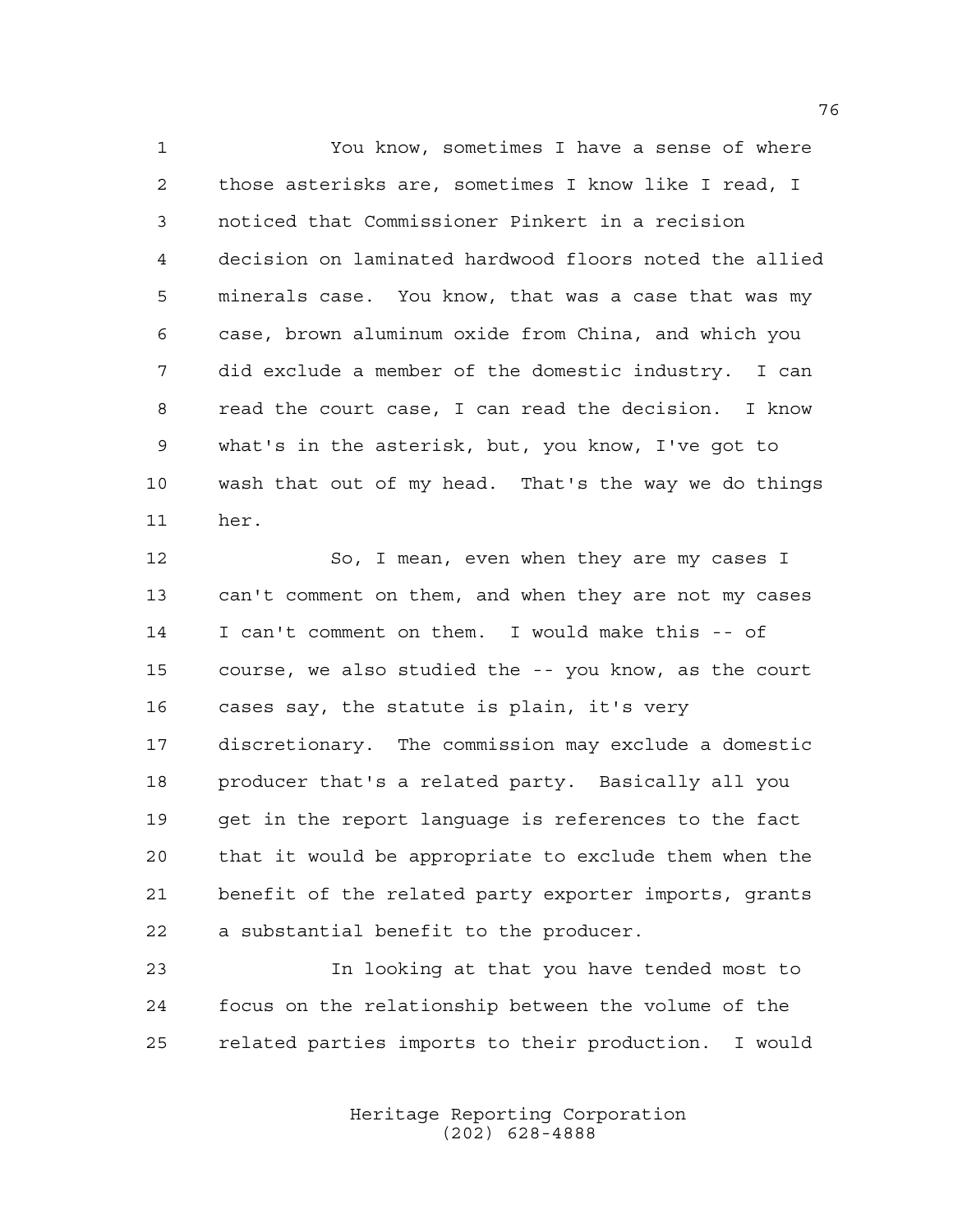point out, first, that in this case I think it's extremely critical, it's a matter of public record that NOV Grant Prideco is an exporter from China. They are listed in the staff report in Section 7 of both unfinished and finished drill pipe. I think it is critical that this Commission take both of those volumes into account in its analysis.

 I would also say looking at a dictionary definition of the word "substantial", most dictionaries start with substantial being equal to material; not being equal to significant, but being equal to material. Certainly this Commission is very well aware of the definitions of material. We've been through this forever. I'm not going to try to act like Bob Whiteiser or John Greenwald and say, I was there when Congress, you know, wrote those words, and so I know what they meant, but I think it's pretty clear that Congress didn't intend it to be a very high standard in the congressional, you know, report language of being unsubstantial.

 I would say in this case the levels that you are discussing, if you were to see them in terms of import market share or other types of items, that you would find them material.

Then, finally, I think given your discretion

Heritage Reporting Corporation (202) 628-4888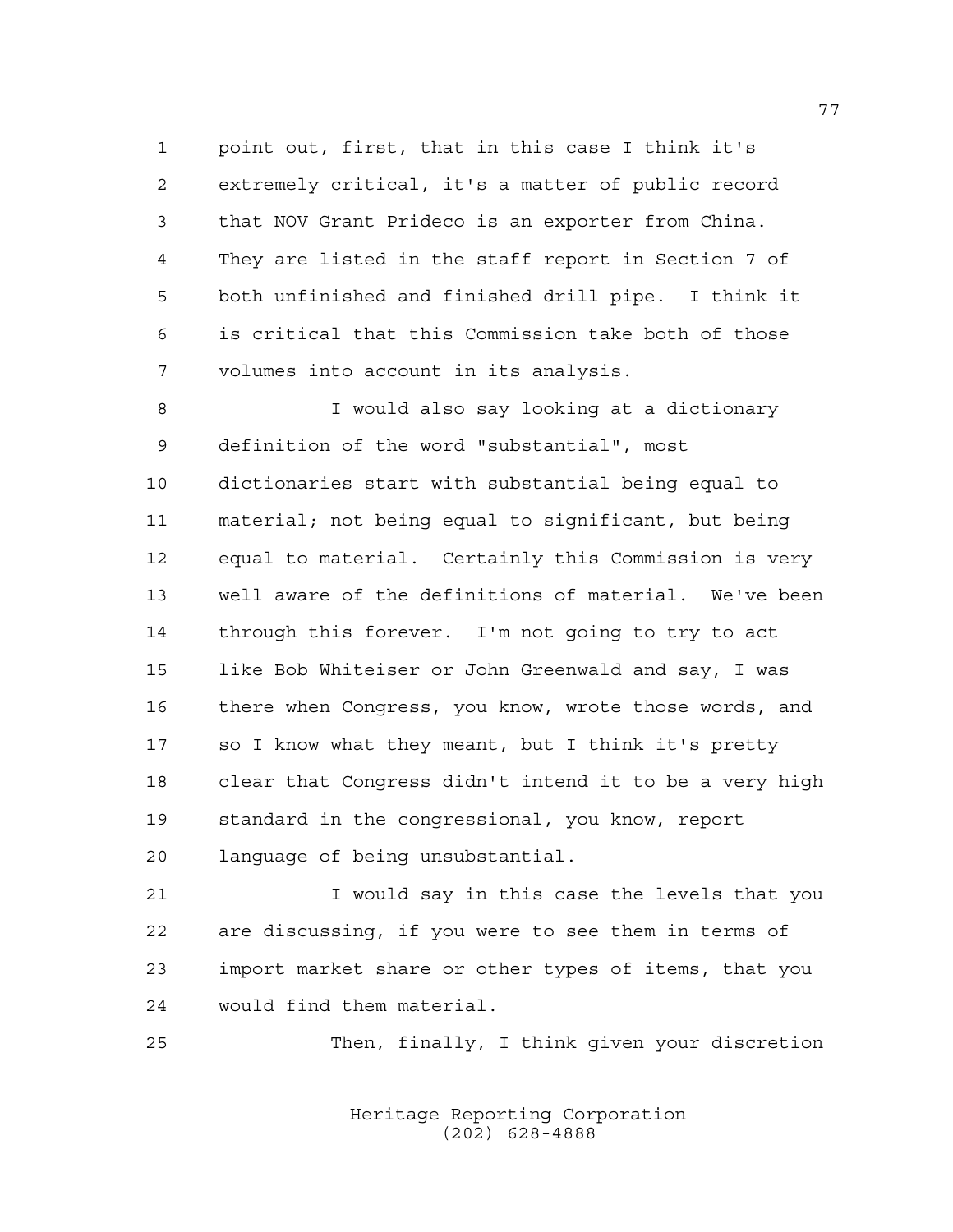and given the fact that the world is changing, this is not the same world as when the Commission started making these types of decisions 25 or 30 years ago. Now we have most multi-national U.S.-based companies putting plants into China. I think you can broaden your views and your priorities. I know you've always looked at is the producer for whom exclusion is sought a petitioner or not. Clearly in this case the answer is no, they are not a petitioner.

 I think you can further broaden your views, and you can hear this from other members of the panel, a company as long and sophisticated as National Oilwell Varco can make a decision in every case. It's all about dollars and cents for publicly traded companies. Will their bottom line be increased more by the imposition of duties or by the non-imposition of duties?

 Their facilities in China is now subject to 429 percent dumping duty. I think that has probably led the company, which is why they are not here today, to make a rational business decision that National Oilwell Varco's profits and reported profits per share will be better served by a negative determination at this Commission than by a positive determination. CHAIRMAN OKUN: And on that, Mr. Schagrin,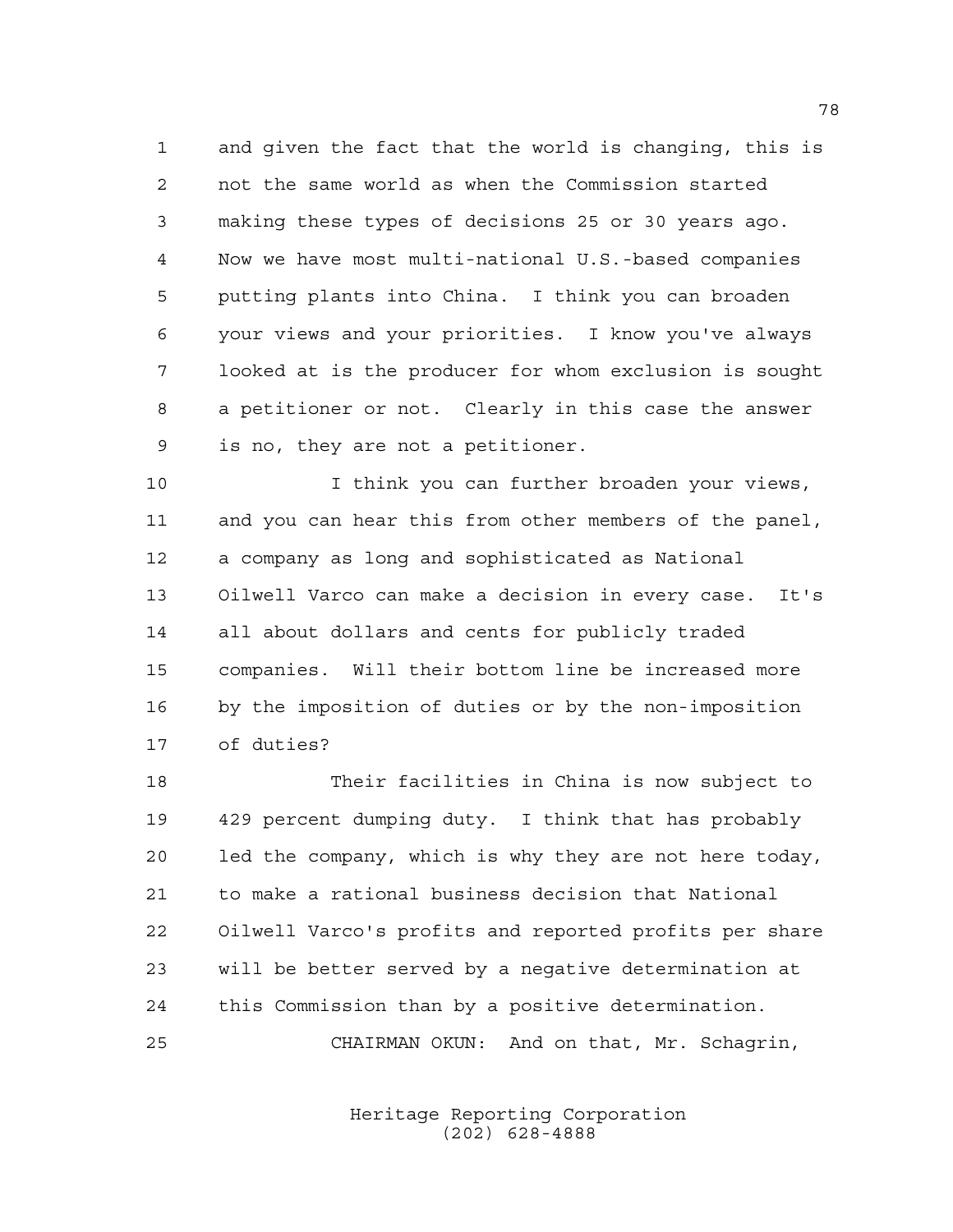if you could just help me on that because, again in going through your brief, I'm just trying to understand this, and I think you described it here as taking a broader view of the statute, whether you're including in that benefit of them operating in China versus exports or imports coming into the United States. I mean, I sense that in your brief that you're saying because their operations in China do better, would be doing better if they don't ruffle feathers, that you would be asking us to take that into account. Is that an accurate portrayal?

 MR. SCHAGRIN: That is correct, Chairman Okun.

CHAIRMAN OKUN: Okay.

 MR. SCHAGRIN: I think you can in this day and age take a company's views of their operations in China and how much they decide they can profit from operating those Chinese operations at high utilization levels in order to export into the U.S. into account as you do your analysis.

 CHAIRMAN OKUN: Okay. Let me just turn to the producers. Just in terms of competition in the market, is it something -- you have spoken about Grant Prideco, but is it -- I guess my question would be is there anything about the market that's going on that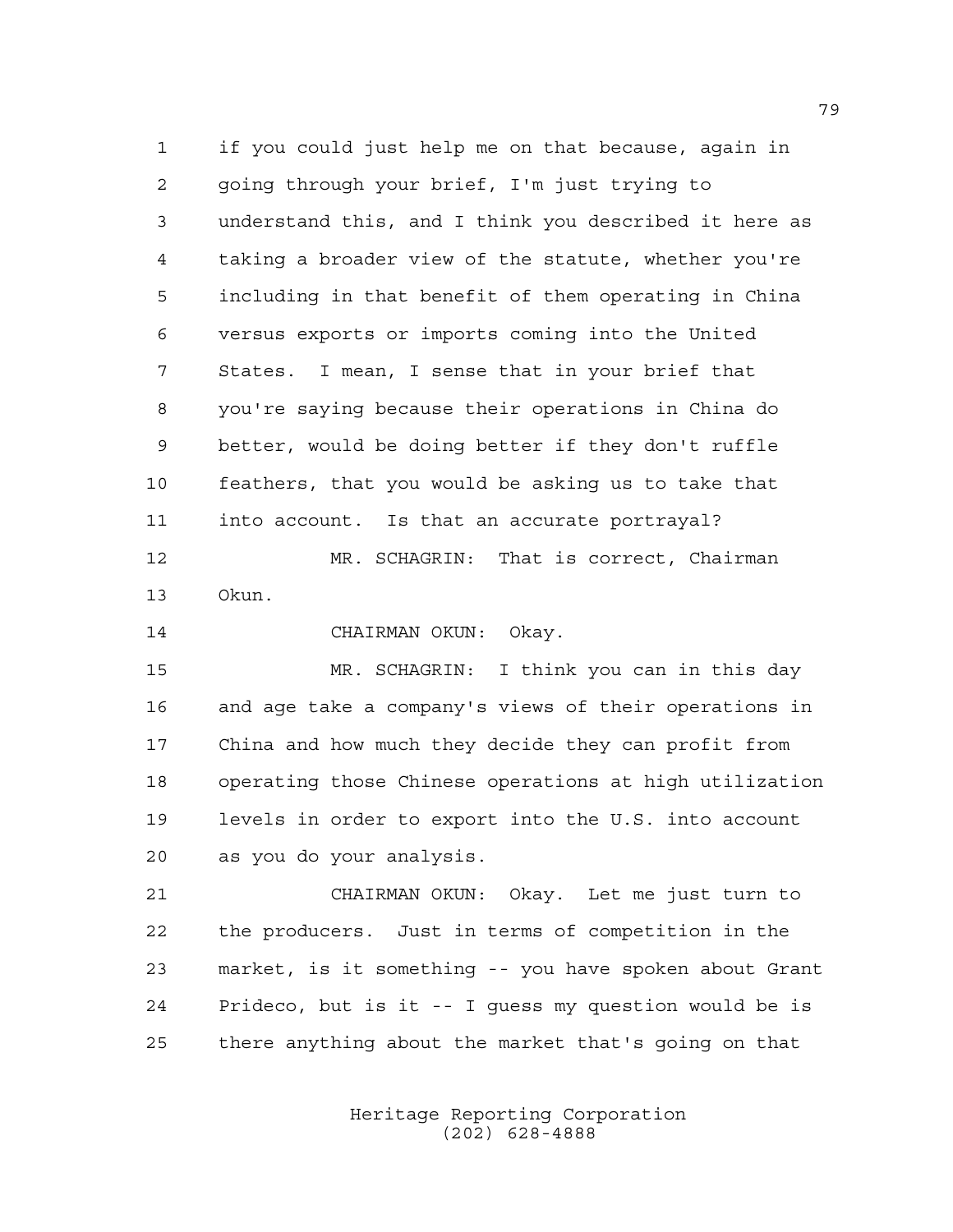gives you the impression that they benefit from their relationship to your disadvantage with respect to your customers? Mr. Morris?

 MR. MORRIS: Yes, I can make a comment on that. They do bring in finished and unfinished drill pipe to sell to whoever they want to in this country if that's what you're asking.

 CHAIRMAN OKUN: I'm asking if the product that they bring in from China is displacing your sales.

MR. MORRIS: Yes, it is.

 CHAIRMAN OKUN: And did you give examples of that in your submissions?

 MR. MILLER: I don't have any specifics to say. I don't.

 CHAIRMAN OKUN: Do others have comments on that? My red light has come on.

 MR. PARKS: It's more of the competition being Chinese-driving pricings has brought our prices down 35 to 40 percent in the last two years. I had a meeting in May of 2008 that I was told that landed Chinese price for 4.5 and for 5 inch was at the low to mid thirties, which is below our cost, and we could not compete in that type of market.

CHAIRMAN OKUN: And this was Grant Prideco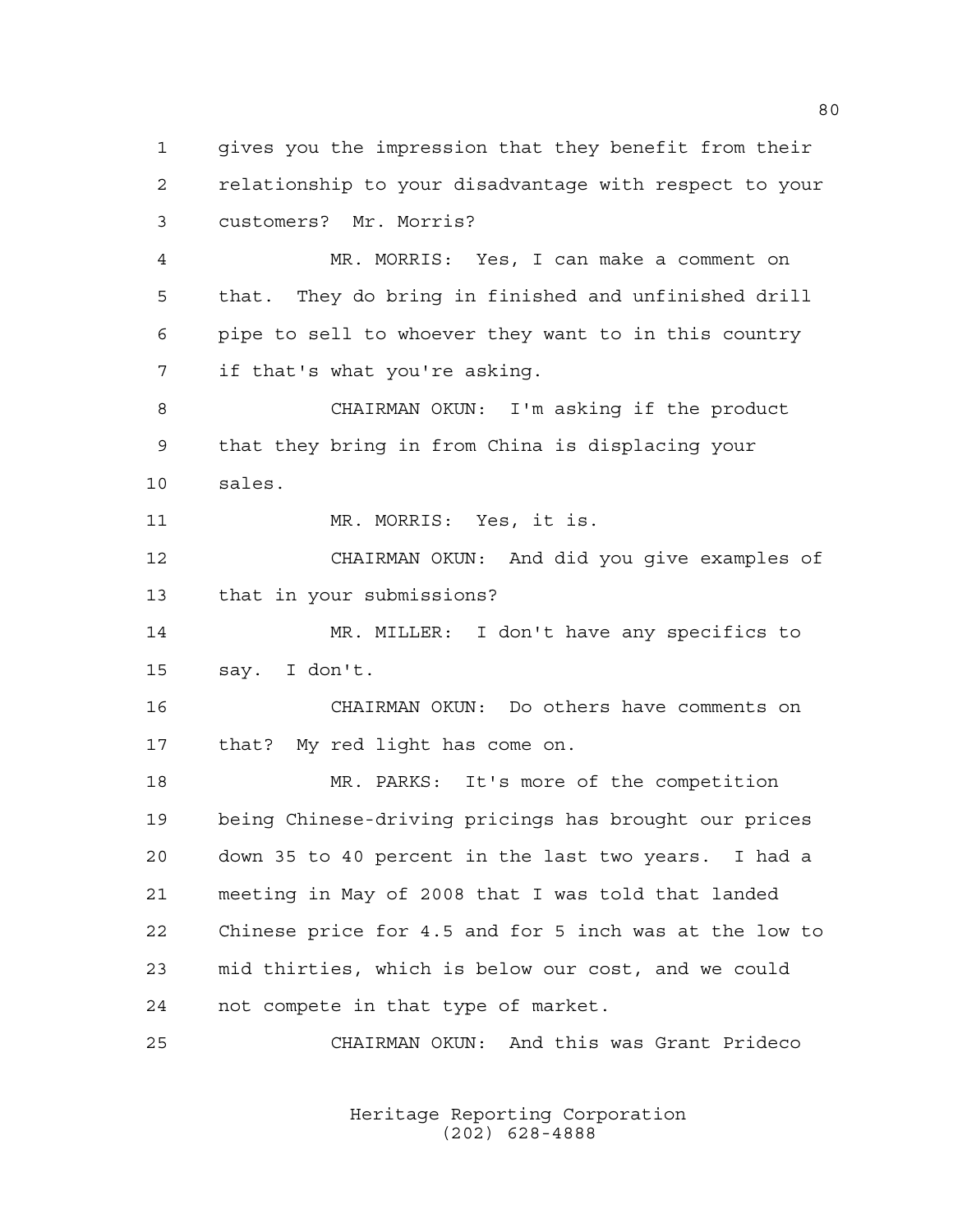product?

 MR. PARKS: It was Chinese product. CHAIRMAN OKUN: My red light has come on. I may come back with some specifics on that because I know some folks up here may have some comments, but I'll come back. Thank you very much. Vice Chairman Williamson. VICE CHAIRMAN WILLIAMSON: Thank you, Madam Chairman, and I, too, want to express my appreciation to the witnesses for their testimony, and maybe I might want to go further on this conversation. Mr. Parks, you're talking about unfinished drill pipe coming in from China that was undercutting  $14 - -$  MR. PARKS: No, sir. I'm talking about finished drill pipe, hard coated, it was landed which was shipped into Texas in the low \$30 range, which is below our cost. VICE CHAIRMAN WILLIAMSON: Okay, thanks. Now, is there -- MR. FIELDS: If I could just make a comment? VICE CHAIRMAN WILLIAMSON: Sure. MR. FIELDS: You know, it was said earlier that the domestic industry at a 20 percent profit range. We've got most of the domestic industry sitting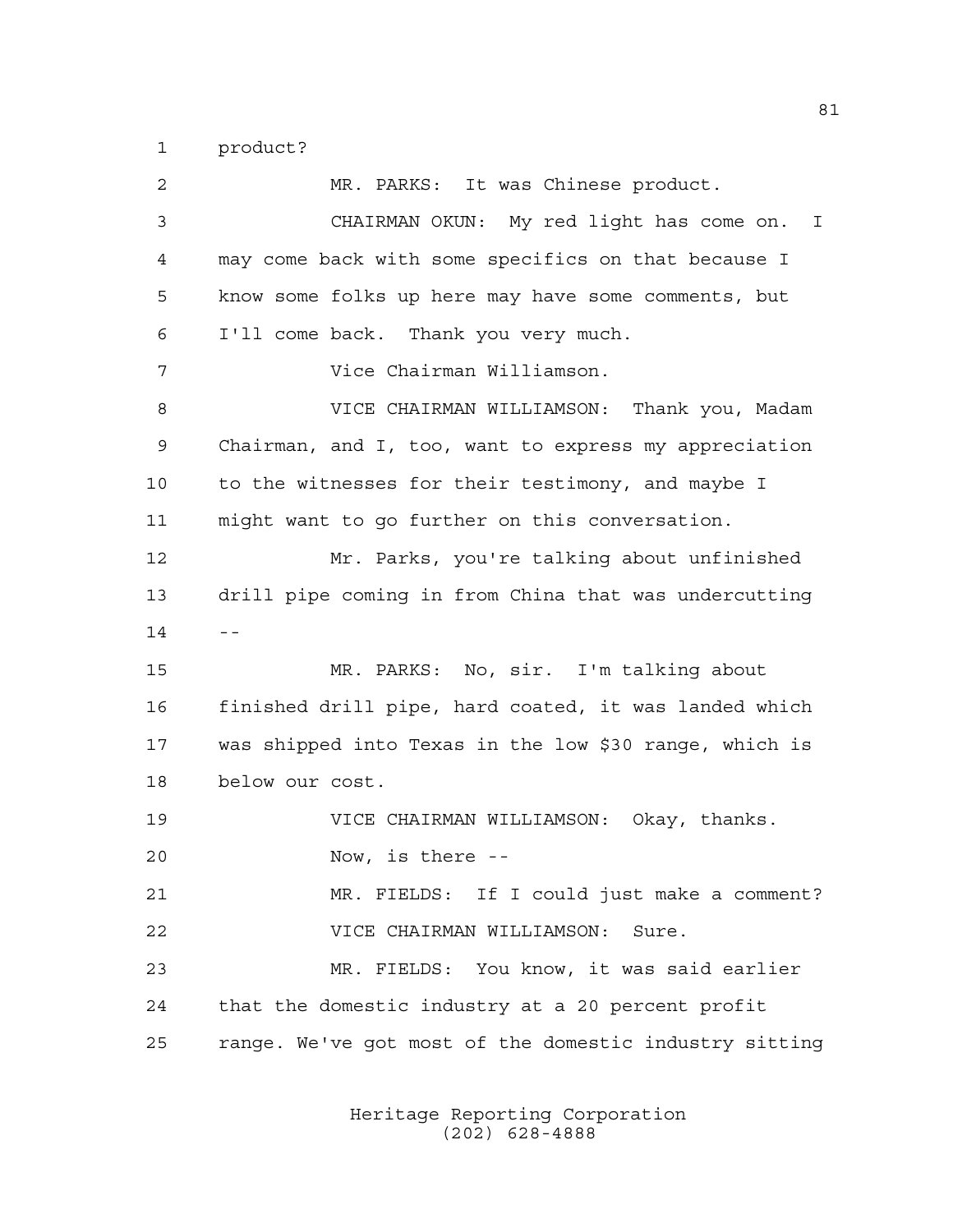here, all but one basically. I can tell you that's not where we're at. So where is it coming from? We don't have access to NOV's -- what they are paying for the raw materials, but I mean, there has got to be -- that's got to be part of this equation.

 VICE CHAIRMAN WILLIAMSON: Okay, thank you. Mr. Fields, I think it was you that said that you actually -- sales that you would have made to Grant Prideco of unfinished drill pipe you lost because they were bringing in finished drill pipe from China, unfinished from China. Was that correct? I don't know to what extent --

 MR. BARNES: Scott Barnes with TMK IPSCO. VICE CHAIRMAN WILLIAMSON: Yes, go ahead.

 MR. BARNES: Commissioner Williamson, we ran into the situation in two issues. One is that Grant Prideco, NOV Grant Prideco has a joint venture with Dalpine which supplies unfinished green tube for drill pipe, but also in my testimony I mention that they had these two welding lines over in China. One is right next door to TCPO.

 VICE CHAIRMAN WILLIAMSON: Okay. Well, I don't know whether in posthearing it's more appropriate. I thought I was seeing some -- someone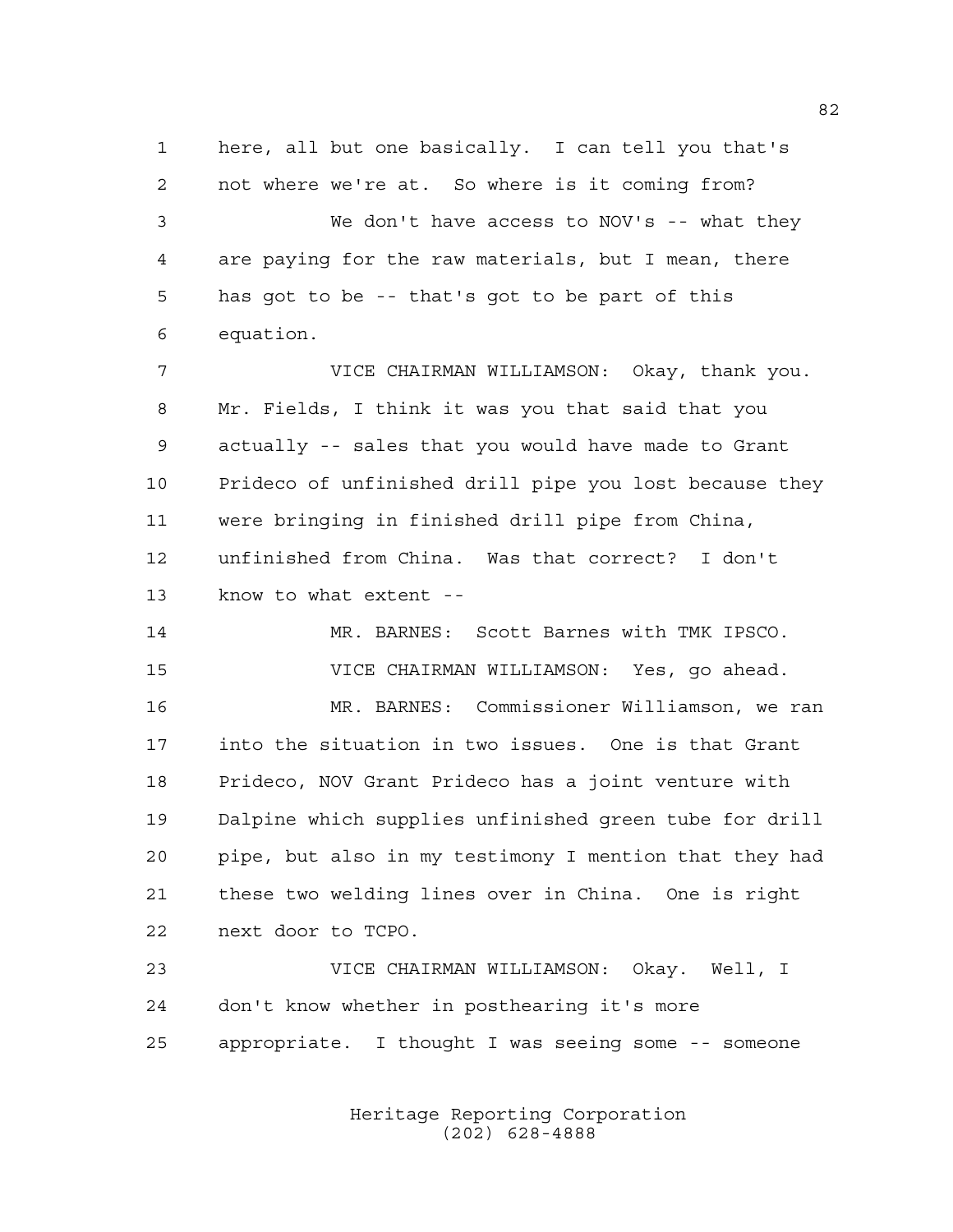had said that domestic producers of unfinished pipe were being hurt by imports of unfinished pipe from China.

 MR. SCHAGRIN: I believe that was in both Scott Barnes' and I believe Mr. Dorn's testimony, that they are competing with unfinished drill pipes from China overall that can come into the U.S. market. VICE CHAIRMAN WILLIAMSON: Yes. MR. SCHAGRIN: And separately they are competing with unfinished drill pipe from Austria and China that Grant Prideco brings in from their respective joint ventures. I think it's important to point out, and maybe Mr. de Rotalier will tell you, would like to point out in terms of the worldwide competition that, you know, a company like NOV Grant Prideco, they are not going to necessarily tell their customers at the time that orders are taken whether the unfinished product that that product is going to be produced from is going to be produced from is going to be made in Austria or China, either of their joint ventures. They are not necessarily going to tell them the sources of their finished product. What the customer wants is API grade products, and knows that a company like NOV Grant Prideco is going to stand behind it.

> Heritage Reporting Corporation (202) 628-4888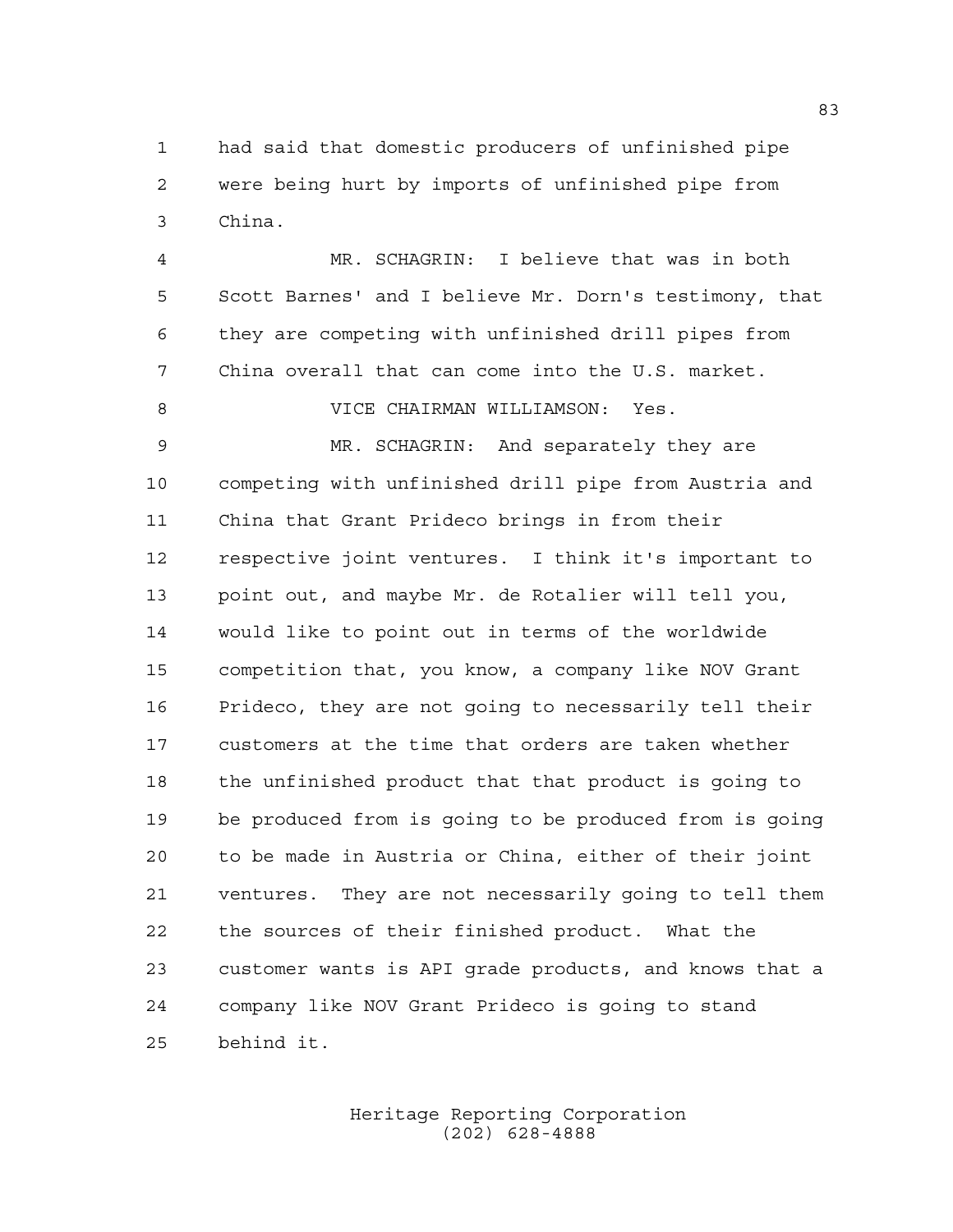So, whether it's made in the United States, Singapore, China, the Middle East, wherever Grand Prideco has an operation, they are a U.S. customer, for that matter they are a worldwide customer, doesn't care where the product is made. They want presumably NOV Grant Prideco product made to a certain grade. VICE CHAIRMAN WILLIAMSON: But what we're trying to do is distinguish between the subject and non-subject imports, and I'm strictly asking about unfinished, and what impact that is having on the domestic industry; whether the producers of the finished or unfinished here, and that's the clarification I was trying to get from this. MR. SCHAGRIN: And that's what we're trying to answer, Vice Chairman Williamson. VICE CHAIRMAN WILLIAMSON: Okay. CHAIRMAN OKUN: I'm just pointing out that it's easier for us to do it confidentially -- VICE CHAIRMAN WILLIAMSON: Okay. MR. SCHAGRIN: -- in the briefs, but it's not that these folks don't know it, as Mr. Morris testified that he was, you know, seeing Grant Prideco unfinished, finished product. He's aware of it. He obviously has lots of connections at the company because he used to work there, but I think the reason

> Heritage Reporting Corporation (202) 628-4888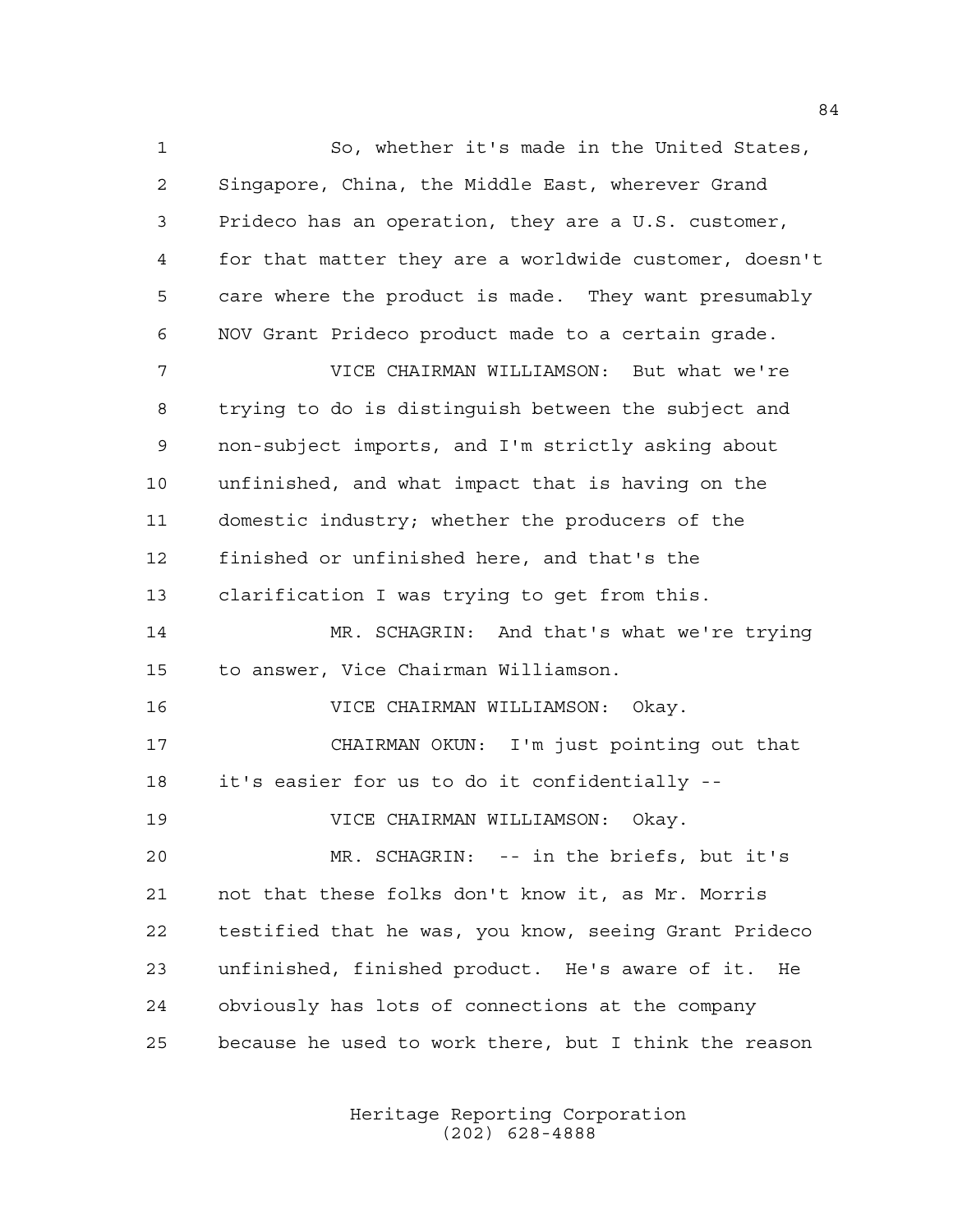I was trying to point out that for the other U.S. producers they know when they are competing with NOV Grant Prideco. They don't always know -- in fact, they probably rarely know where NOV Grant Prideco's products are coming from. VICE CHAIRMAN WILLIAMSON: Okay. MR. SCHAGRIN: And that why we're just

 trying to illustrate to you that's one of the reasons you are probably getting some difficulty in getting the answers to your questions is that it's not very easy for them to know --

VICE CHAIRMAN WILLIAMSON: Okay.

 MR. SCHAGRIN: -- the origin of the Grant Prideco product.

 VICE CHAIRMAN WILLIAMSON: To the extent you are able in posthearing to address this because it would increase our understanding of what's going on.

 MR. SCHAGRIN: We will certainly do more in the posthearing on this issue.

 VICE CHAIRMAN WILLIAMSON: Okay, good. Thank you.

 Mr. Conway, in listening to the producers and yourself testify it seems to me that -- to what extent is the impact of the subject imports on the domestic industry seeing more in the number of workers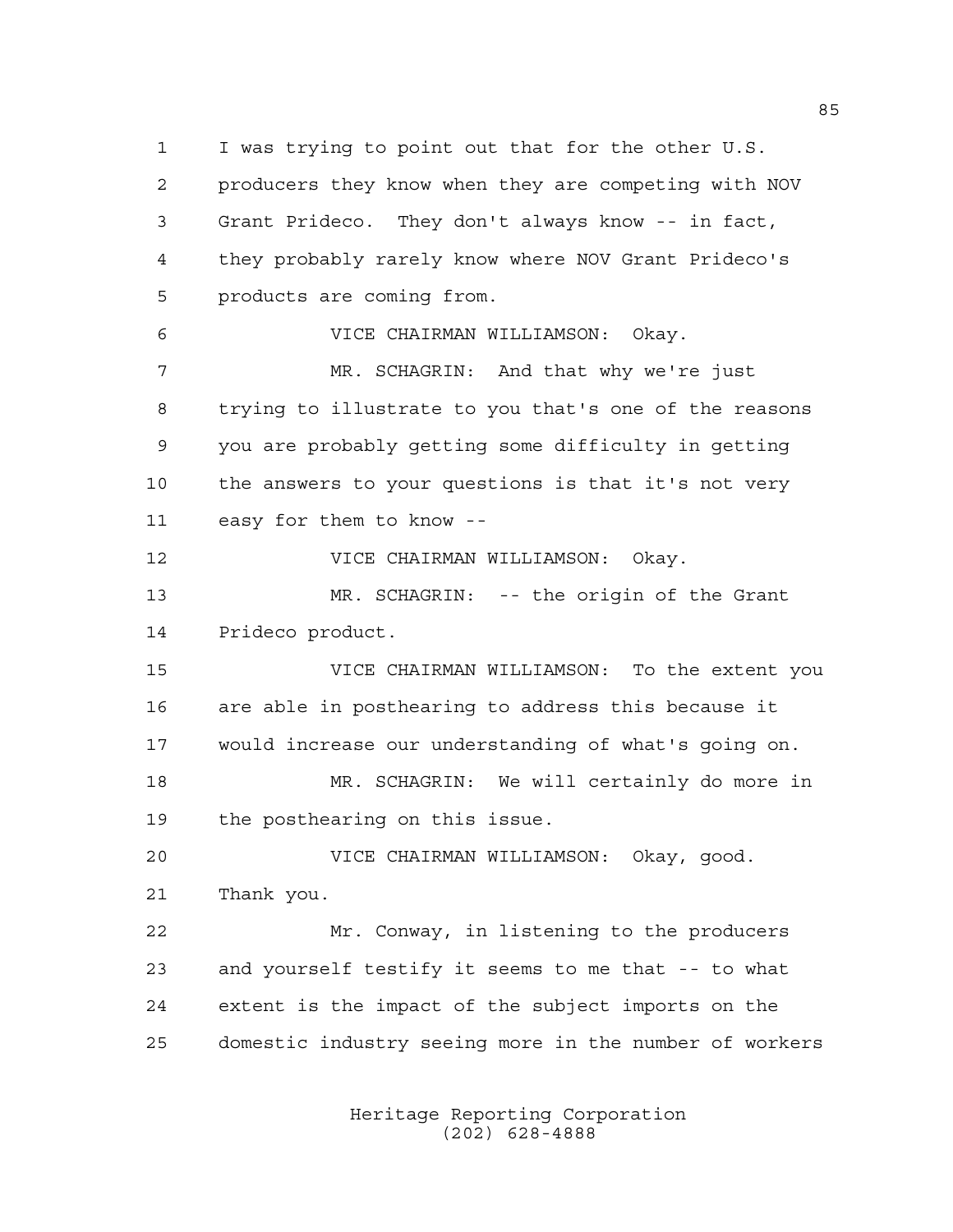that are off as opposed to profitability and things like that?

 Now, some of this may have to be addressed posthearing, but --

 MR. CONWAY: I think if we can answer some at posthearing -- it has to do both with hours worked on the mill and we had reduced workforce, but the profitability is important to us, particularly say, for example, our Lorain mill because part of the way that I now have to deal with retiree healthcare coming through that the effect of a trade, is that I have these VEBA accounts, and I have a profit of say swinging on the profits of these companies and I take the future healthcare both for the current retirees and the future actives, so it's not that I just have a concern in numbers working in the mill. Profits are important to me because I'm taking a rake on that to pay for the healthcare of those retirees that are out there now and the people who will walk into retirement.

 VICE CHAIRMAN WILLIAMSON: Okay. I can understand that. I was just trying to get at the -- and so when you think about the impact, what is the most dramatic impacts of the imports, subject imports as well getting that.

> Heritage Reporting Corporation (202) 628-4888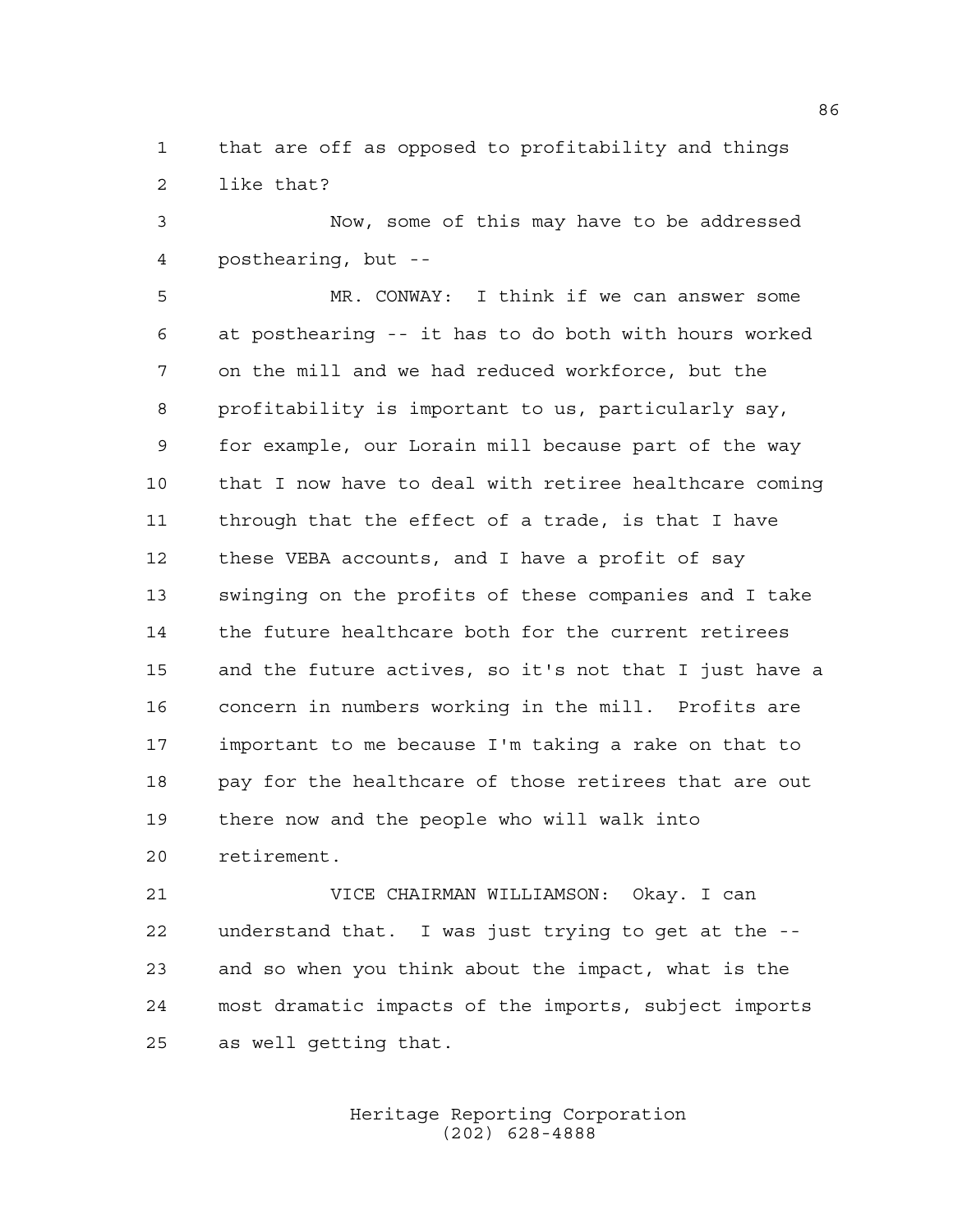MR. CONWAY: Well, it's in both. VICE CHAIRMAN WILLIAMSON: Yes. MR. CONWAY: Look, it's nice when they're doing well and there is a lot of profits, and there is piece of profit sharing at the end of the year, that's nice. Our guys would much rather be working all year long rather than sit around hoping that the company scores big and we get a decent check. So it's really about hours worked on the mill and being able to get through this last quarter in Lorain has just been a mess. So it's time on the mill making product that we ought to be making, not trying to compete against the Chinese product. I don't know if that directly answers you or you want more in posthearing. VICE CHAIRMAN WILLIAMSON: Okay. Maybe more in posthearing and particularly when you think about the company that you propose that we excluded, it might be helpful.

 MR. SCHAGRIN: We will provide more basically, and the other thing that I didn't get a chance to mention to Chairman Okun is that, you know, it's kind of interesting the way the Commission considers the issue of will inclusion or exclusion skew the data. That seems to be one of the criteria. Now, I look at -- once again I tend to refer

> Heritage Reporting Corporation (202) 628-4888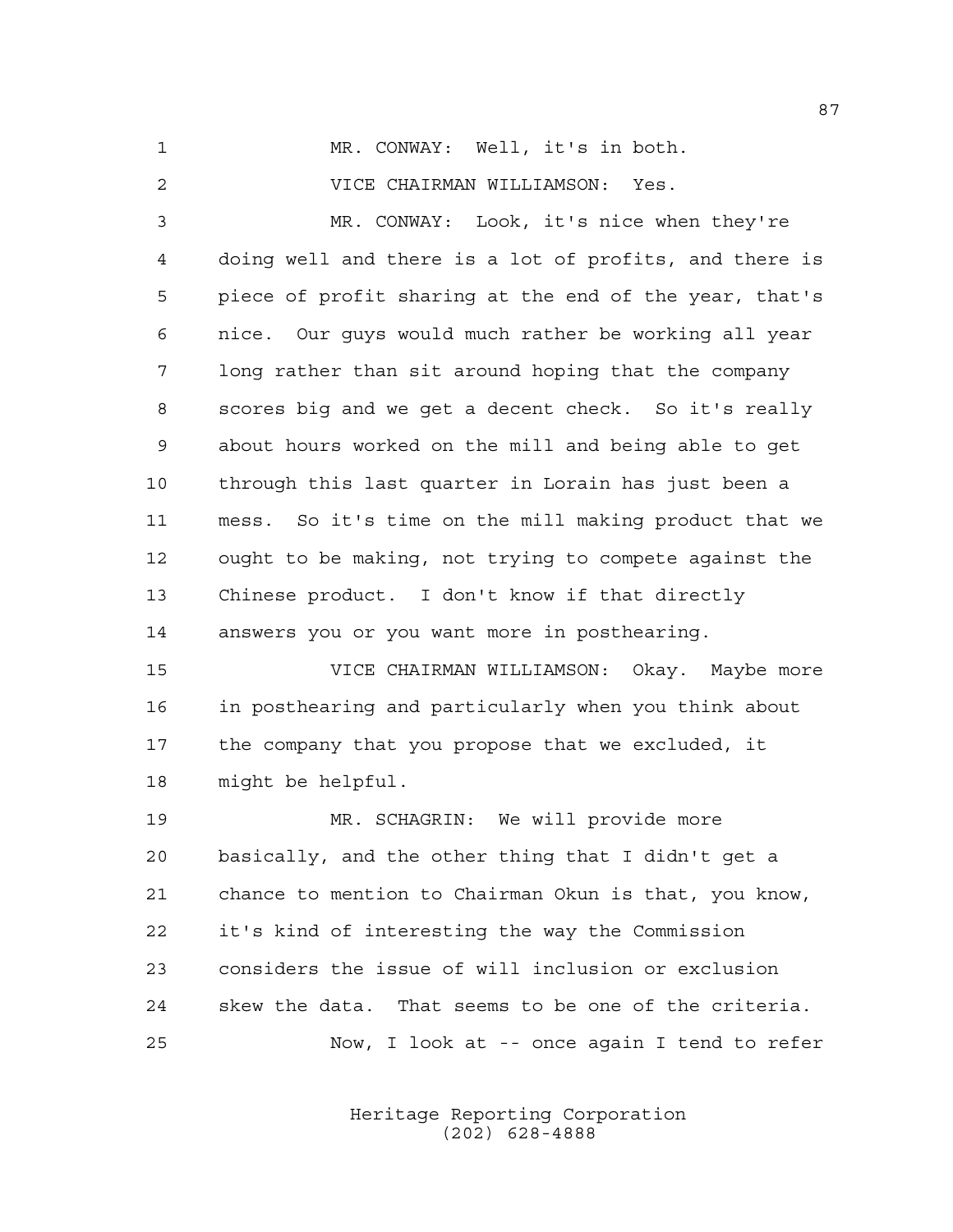to dictionaries because I'm assuming, of course,

 significantly in one direction or another, and I get a sense, once again it's most asterisks, but I get a sense that skew is always looked at as well, does this make things, you know, worse, and I think, you know, here to me I can't imagine any case where the numbers could vary more widely with or without someone and thus meet the criteria square on of skewing the data.

 And so what we'll address in the posthearing, I think we address that in our prehearing, it's probably showed you some of the charts, but this is an industry, and I think you heard the testimony from these folks, everyone at this table is doing miserably from both an employment picture and a profit picture. I mean, these companies are -- these are honest people. I've never met more honest people in my career.

 When they are telling you that they are on the verge of going out of business and shutting down, they are. How do you square six or seven industry members saying we are doing so badly, we're on the verge of going out of business with industry-wide profits margins of over 20 percent?

 I've never been involved in any other case like that in my entire career, and I think that tells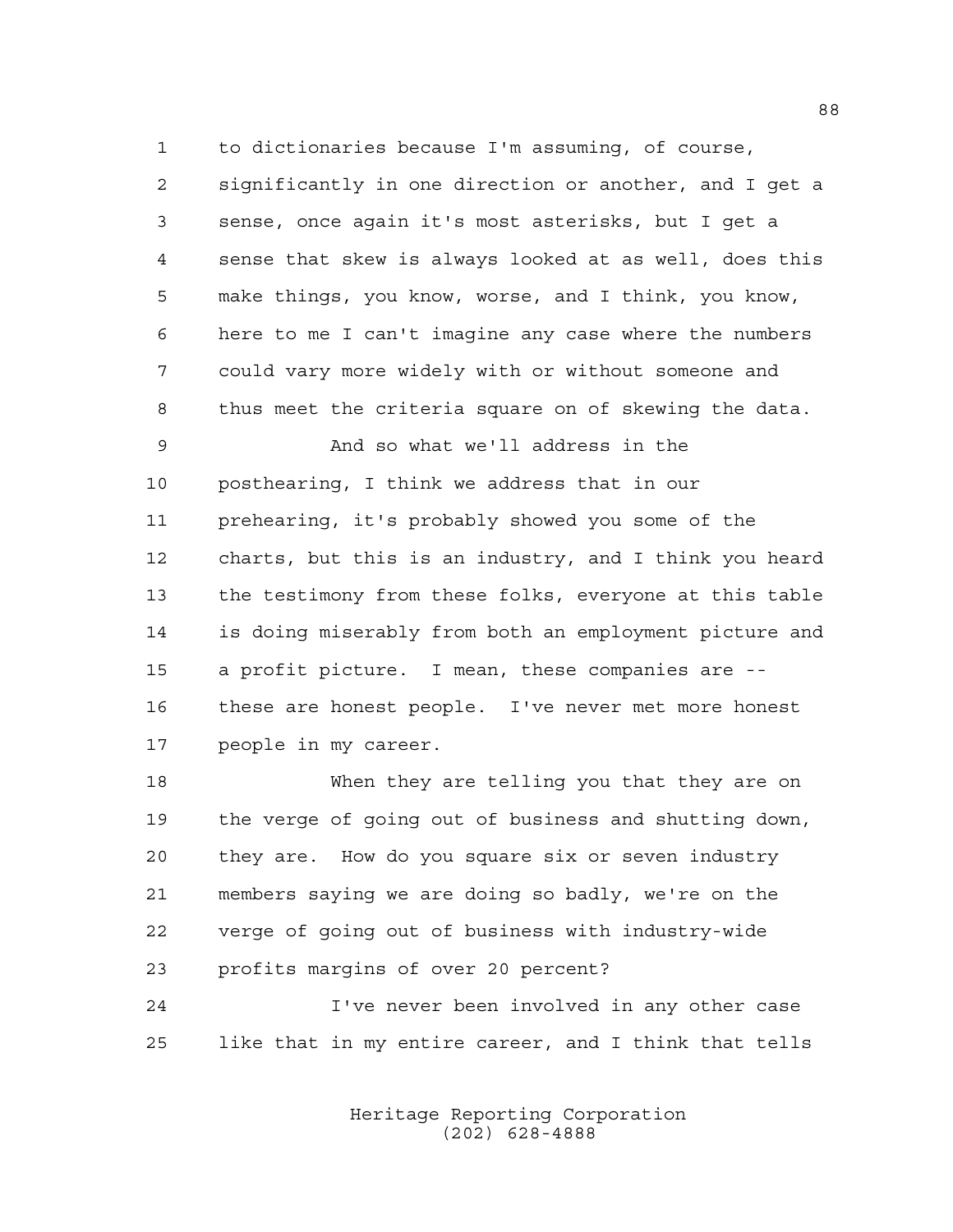a lot of the story. These folks have a high correlation, as Dr. Scott and Mr. Malashevich would say, between their employment problems and their profit problems that don't seem to quite be the same industry-wide. We will discuss this further in posthearing.

 VICE CHAIRMAN WILLIAMSON: Okay. Thank you, and my time has expired.

 CHAIRMAN OKUN: Commissioner Lane. COMMISSIONER LANE: Good morning and welcome to this hearing. It's an interesting hearing and I'm sure it's going to get more interesting as the day goes on.

 Mr. Conway, let me start with you. What steps, if any, is your union taking to prevent further layoffs?

 MR. CONWAY: Typically when we start into a down period we'll do sort of share the work and so everybody will reduce themselves to 32 hours, and the first thing that goes is overtime. Then we'll cutback for awhile. And then it's just sort of on a week-by- week thing. We monitor it. Sometimes if it looks like it's going to be protracted and drug out, you know, you come to a point where you make a decision, well, you've got to get some of the shop back on 40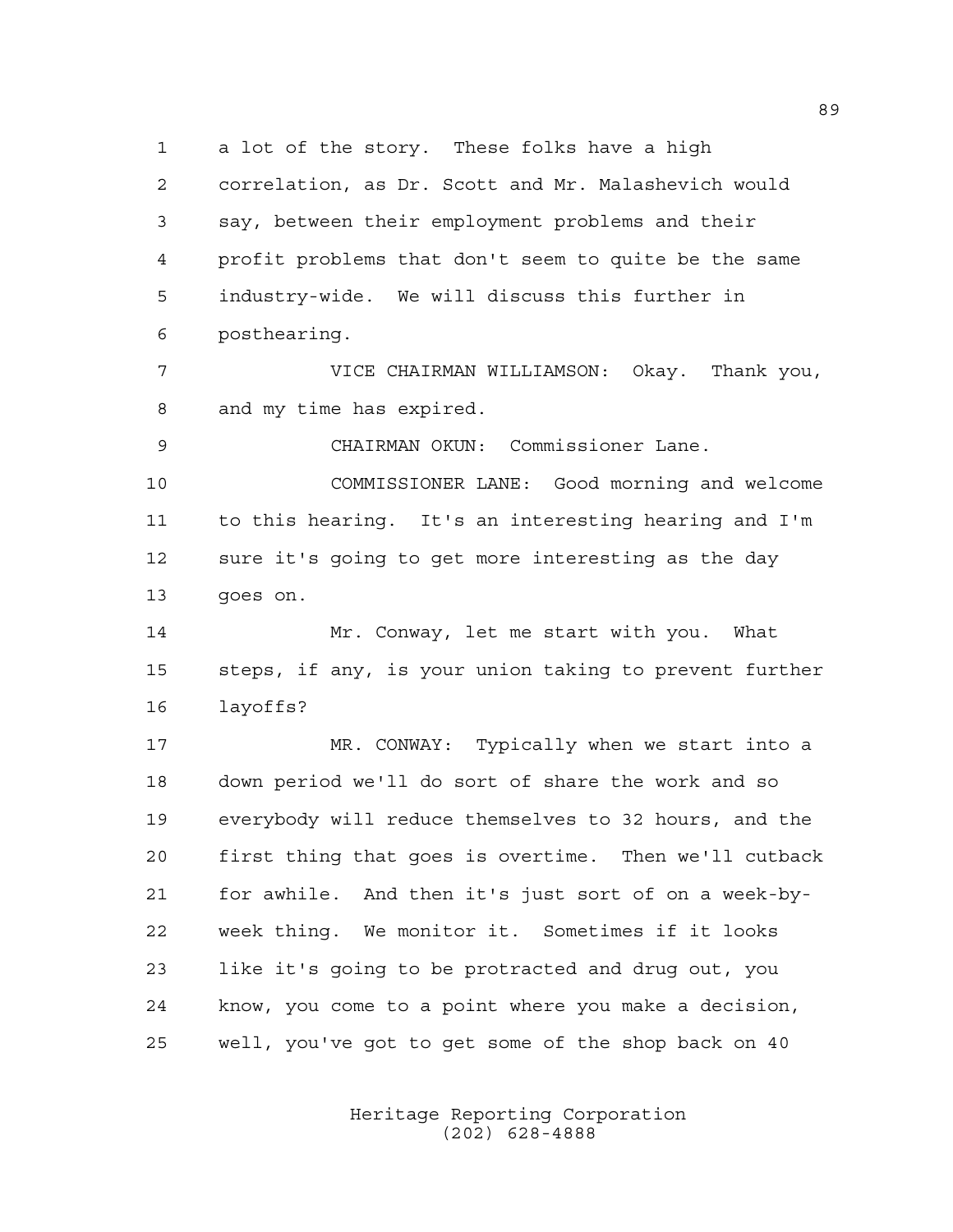hours, some people just can't exist, and we begin to lose junior people off of the bottom. We lose skills.

 This is an industry now, steel isn't what it was 20 years ago where you could almost come out of the industry with a high school diploma and go to work, get a job. Now the entry level requirements are more. People are coming in with the equivalent of associate degrees, some technical background, and so losing that junior segment of the workforce is a big deal in almost everyone of these accomplishments, and we'll try not to do that. We'll try to hang onto it as long as we can, but you know, eventually when you're running at these levels of capacity you just don't have work, and you -- as you heard in earlier testimony, you know, families get wrecked at times. I mean really get wrecked.

 This young man is out there trying to figure out how to pay for a baby. It is going on throughout these industries. It's just systematically being picked apart by the Chinese.

 So, you know, we deal with it on a day-to- day, week-to-week basis and hope that the market comes back or that you guys will rule like you did in OTC and turned things around, and give us again some relief based on a chance to fight.

> Heritage Reporting Corporation (202) 628-4888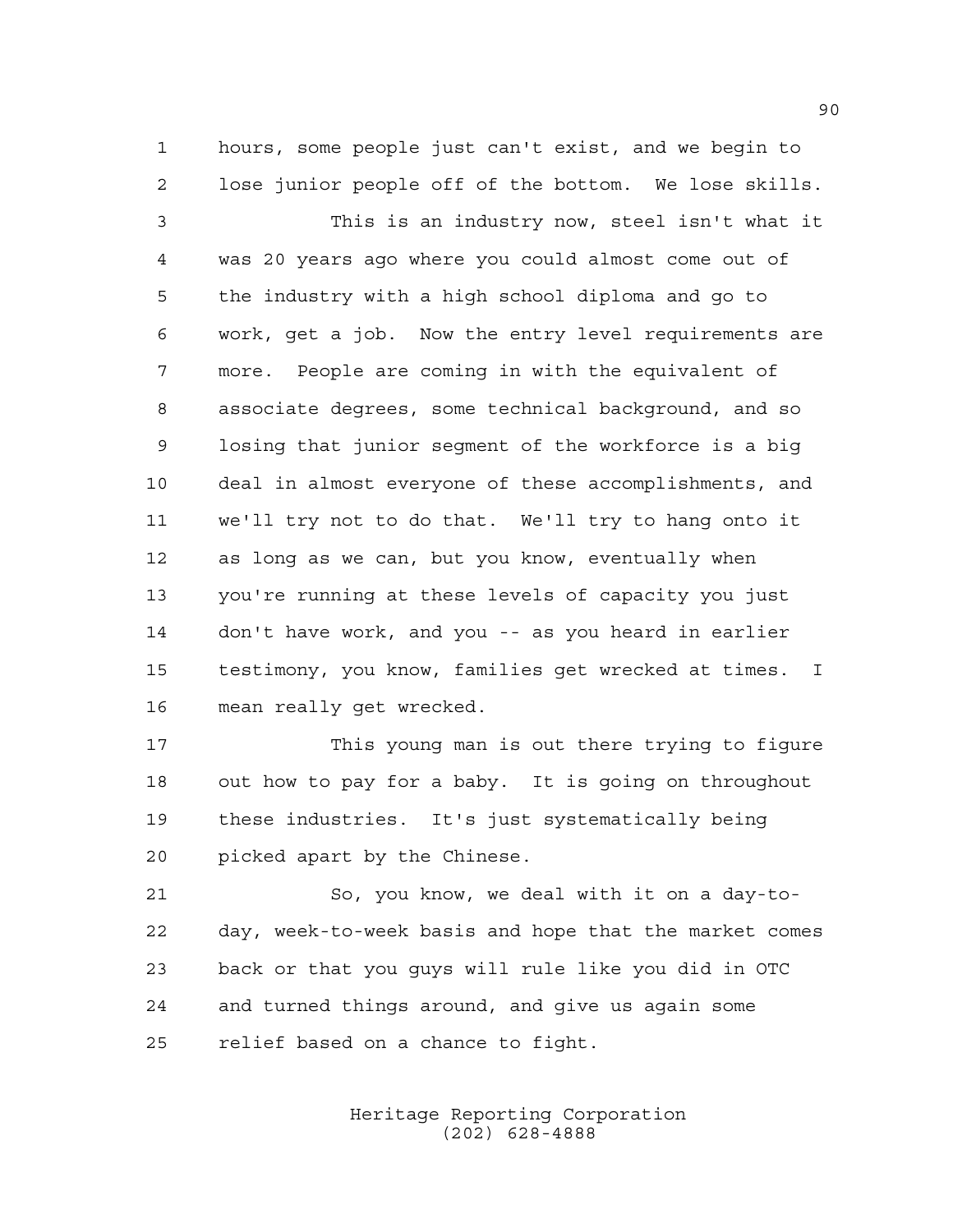So, one of the things I'll go back to Lorain and tell them is we're counting on you guy. Do the right thing here. COMMISSIONER LANE: Okay, thank you. MR. FIELDS: If I could just add. COMMISSIONER LANE: Yes. MR. FIELDS: Even though we're not unionized just to reenforce, we've seen the same thing: layoffs, cutback to 32 hours. We had furloughs for the whole management team as well which I think we've seen industry-wide also of three weeks. So union or not, we've seen the same impact. COMMISSIONER LANE: Okay, thank you. My next question is for U.S. Steel. What is your position on the domestic-like product issues? MR. VAUGHN: Commissioner Lane, as you know COMMISSIONER LANE: Is this Mr. Vaughn. MR. VAUGHN: Yes, this is Stephen Vaughn. I'm sorry. COMMISSIONER LANE: Okay. MR. VAUGHN: Commissioner Lane, Stephen Vaughn, U.S. Steel. 24 As you know in your brief we did not take a formal position on the like product issues that have

> Heritage Reporting Corporation (202) 628-4888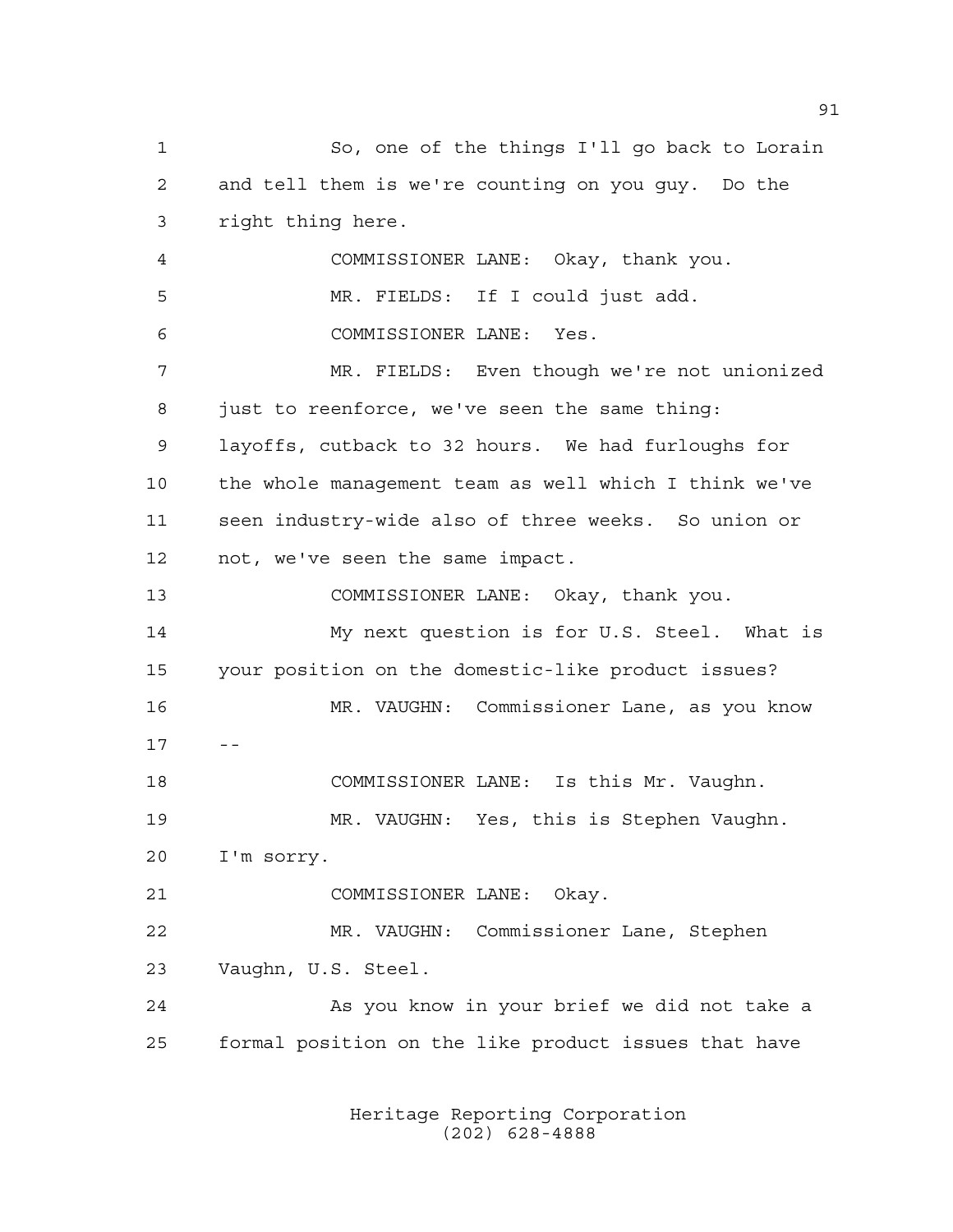been presented.

 COMMISSIONER LANE: Right, that's why I'm asking you.

 MR. VAUGHN: We are reviewing the issues and if we think we have something helpful to add in the posthearing we will do so.

 COMMISSIONER LANE: Okay, thank you. Now, Mr. Schagrin, let's assume a case in which there is one domestic-like product including finished, unfinished, green tube, and premium, and a domestic industry that includes Grant Prideco. What is your argument for why this Commission should go affirmative present injury or threat under those facts?

 MR. SCHAGRIN: Okay. Under those facts? I think you should make an affirmative present injury determination and an affirmative critical circumstances determination based on the domestic industry's loss of market share, their reduced production and shipments as well as the severe price pressures they have been under, and I think that the Commission can differentiate and can say, and we see a number of members of the industry that are either losing money or are just breaking even.

So, we have significant underselling. We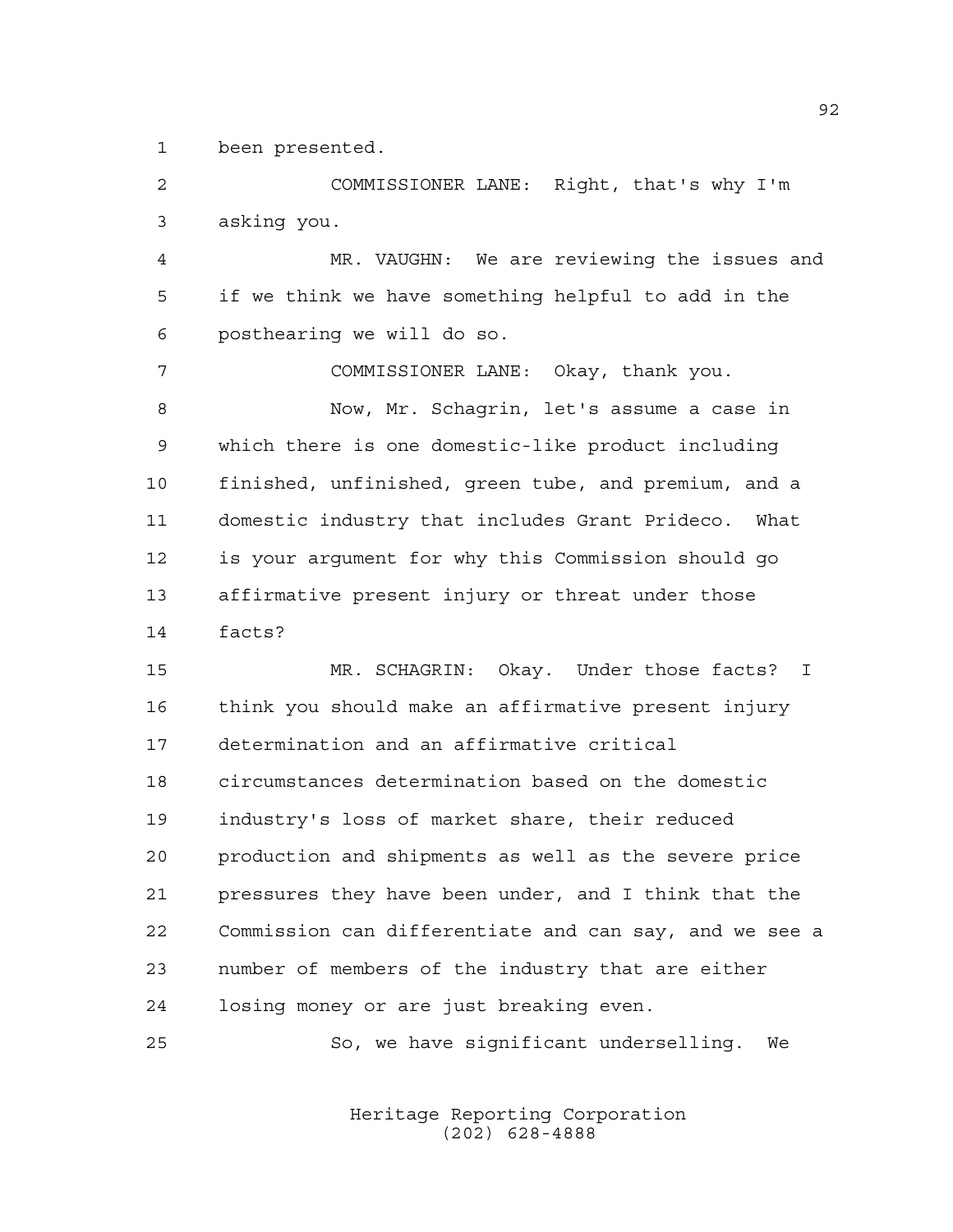have raised our issues as to underselling, and we have tremendous price pressures. We don't believe, as was argued by Respondents, that, oh, the prices just fell because the costs fell. We don't think that is accurate on an industry-wide basis, and we'll have more about that in our posthearing brief.

 So, it's your classic case. You have increasing import market share. As we've already stated to you, we think that import market share is understated and we think as the staff and ourselves put more and more work into this you're going to see more and more imports, and then we have all of the -- primarily the volume effects, and I'm very well aware from the U.S. Steel line of cases, the CSC, as well as the Nippon case, that this Commission need not find in order to meet the material injury standard both pricing, profit and volume effect. Under the statute a finding of any of them is sufficient to support injury, so that's the present injury.

 So to the threat of injury, clearly much of the industry is vulnerable. Demand has remained weak. In spite of the increase in the rig count and oil prices actual demand, apparent consumption of this product was down 14 percent in the first half of this year. Inventories, and you have information on

> Heritage Reporting Corporation (202) 628-4888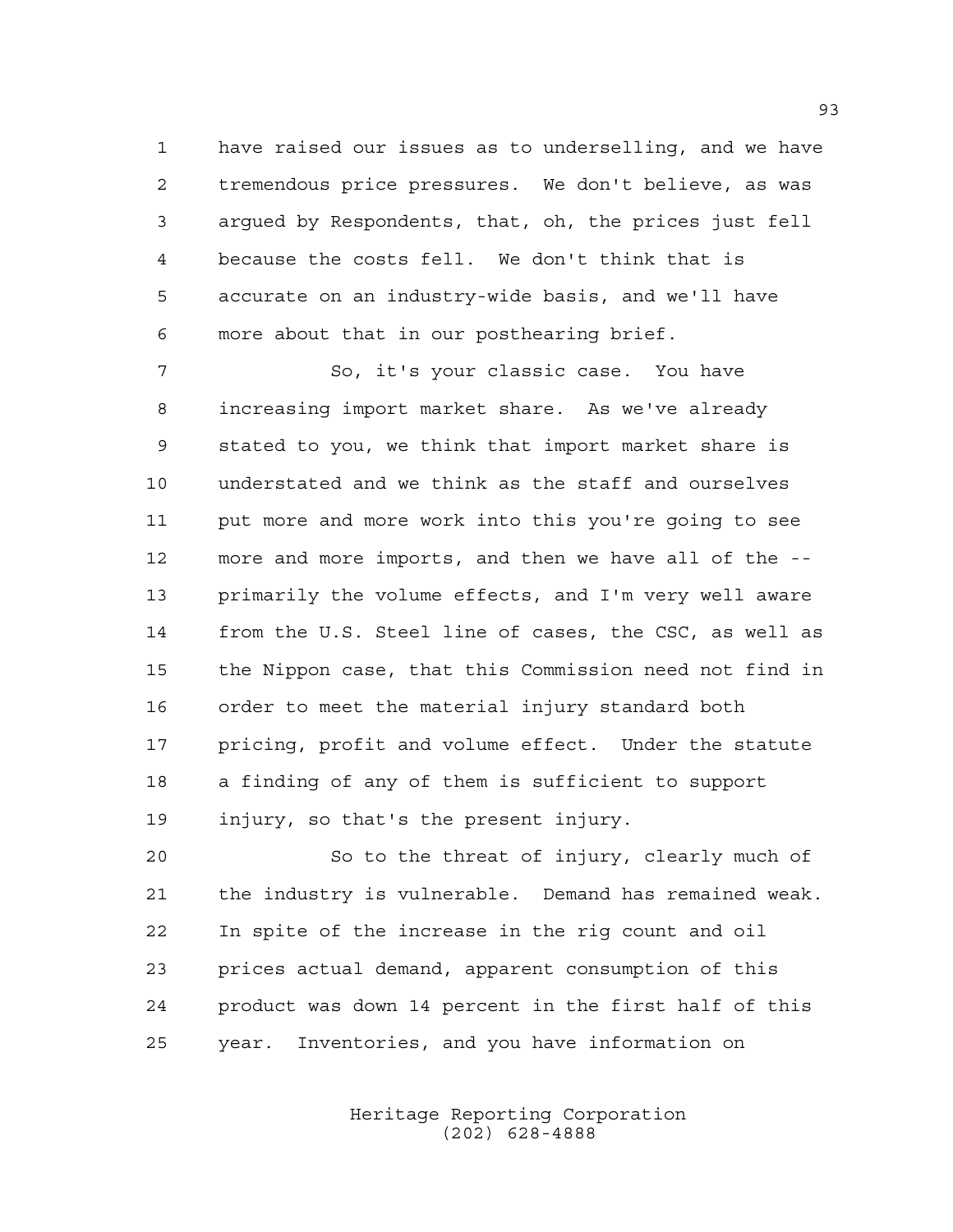inventories from multiple sources, inventories held by end users are astronomical compared to what the drilling levels are currently and where they were back in 2008. Inventories of subject products are high. Inventories of product in China are huge, and we're going to give you more information on that in our posthearing, and this is going to be the market for the Chinese.

 What's a little bit different here than even the OCTD and seamless pipe case is that most of the Chinese capacity has been added during the POI. They tripled their capacity just in the last three years. A lot of these mills were just starting up last year. They didn't have a chance, because we filed a case in December of '09, to crack into the U.S. market. They are going to want to come here now. They are not even qualified to sell in their own market. They have to export. They are not qualified by the China national oil companies.

 Why wouldn't they come to the U.S. if they offer lower prices, Command Downhole and 20 others like them, not to mention large and small drilling contractors will buy their products. The threat is real and it is very imminent given the massive Chinese overcapacities, and there are other opportunities for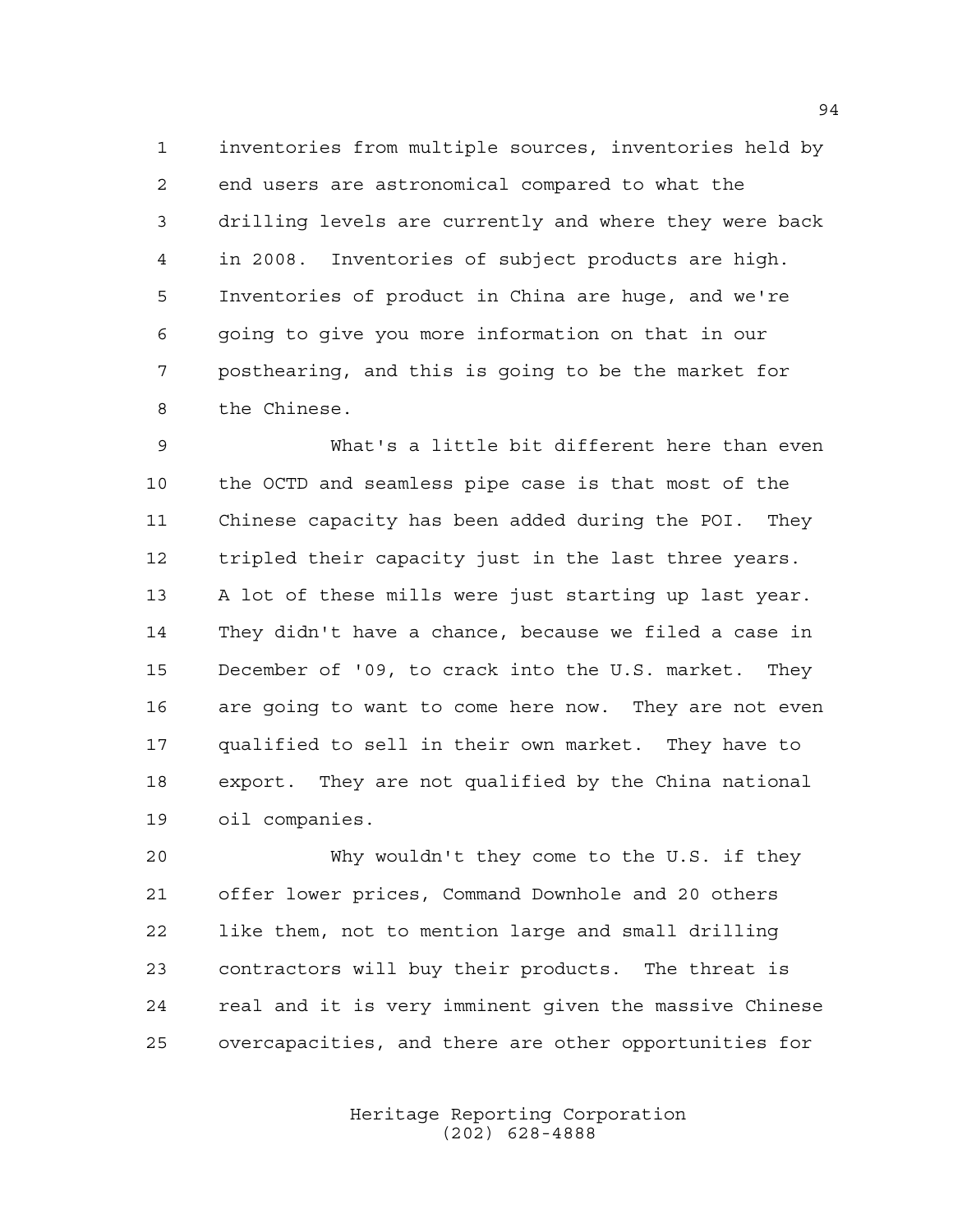sales. So that's the case in a nutshell.

 COMMISSIONER LANE: And are you going to be arguing posthearing brief the pricing issues that we should be relying upon averaging values rather than the pricing data for the products that we have in our hearing report right now?

 MR. SCHAGRIN: Yes, absolutely, Commissioner Lane. We're going to argue that because one of the things the Commission has looked at in the past is when you have these problems, and don't forget at the preliminary stages of this investigation we had pricing on a per ton basis, and it turned out that no one could agree on how you translated prices which in this case are only quoted either by foot or by joints, no one could give you the same basis, and we looked at that in the final, and finally in discussions with the staff economists said, well, just throw that out because in the final you have both by ton and by foot, and as soon as you enter data in the computer you could see everyone was using a different conversion factor.

 So now you've improved on that by getting it NC and you can see the growth of underselling in the first half of 2010. But as Dr. Scott said, clearly there is some big level of trade issues here as to how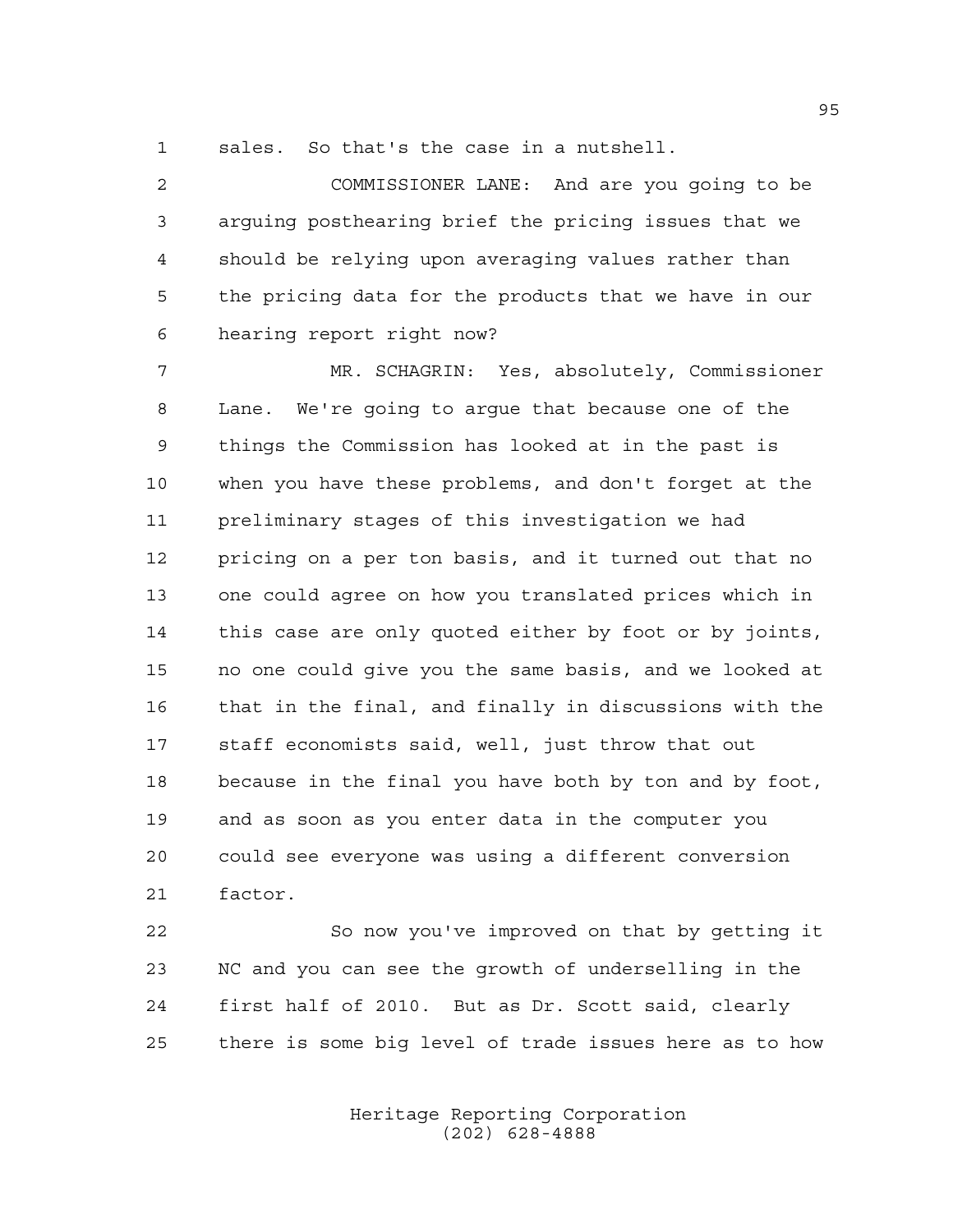you gather the pricing, and the question is, is there a difference in product mix between the domestic and the foreign product?

 Well, they say, well, there is because of premium. Well, you have separate data on premium thankfully, so once you look at non-premiums there is no differences in product mix.

 Finally, I would make the suggestion. You know, in that tin mill case, and I just read Nippon again because we had to file some comments with you all this week on our remand in another case, I had occasion to read Nippon. You know, the then Chairman of the Commission asked the tin mill customers, okay, there is this argument about when you talk to whom. So I want all of your record, I went and had meetings with everybody.

 Well, in this case Command has testified we didn't buy Chinese because their price was cheaper. You know, we have all these other reasons. Well, we now have, and we didn't know it at the preliminary stage, we now have VAM Drilling's information. They submitted it publicly in a court suit in Harris County, Texas. All their sales to Command in 2008 and 2009, they were substantial, Command told them, as Kevin Parks testified, we can buy Chinese cheaper.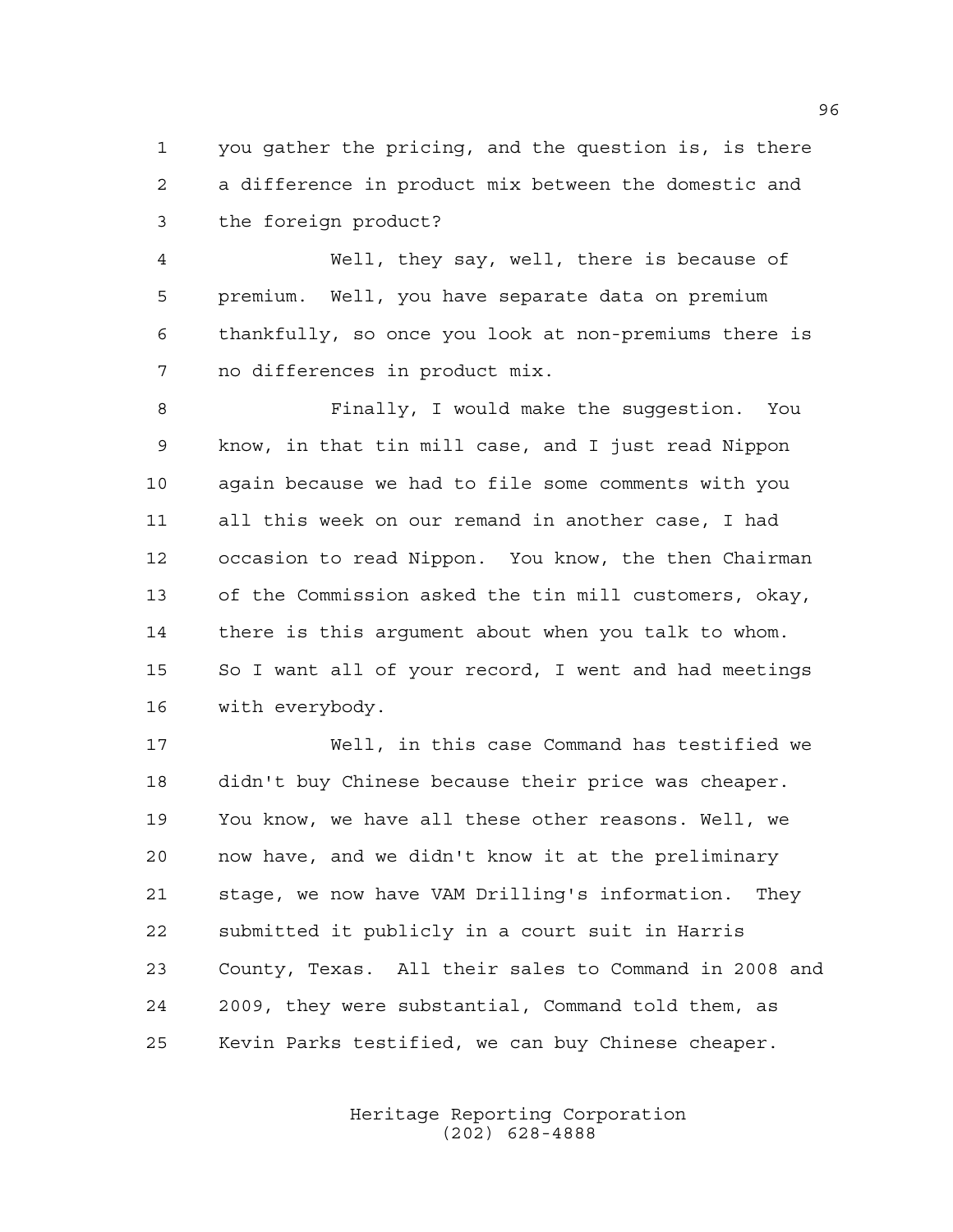That's what he told the companies.

| $\mathbf{2}$ | So why don't you all ask Command and                   |
|--------------|--------------------------------------------------------|
| 3            | Downhole and Drill Pipe Masters, and I'll finish       |
| 4            | because I'll wrap it up, to give you their purchase    |
| 5            | orders in 2008 and 2009, and then you can compare      |
| 6            | apples to apples the prices that VAM Drilling was      |
| 7            | charging them and the prices they were paying for      |
| 8            | Chinese. I think you will find that their story of     |
| 9            | all these other reasons other than price for buying    |
| 10           | Chinese just don't wash.                               |
| 11           | Thank you, Commissioner Lane.                          |
| 12           | COMMISSIONER LANE: Okay, thank you, Mr.                |
| 13           | Schagrin.                                              |
| 14           | CHAIRMAN OKUN: Commissioner Aranoff.                   |
| 15           | COMMISSIONER ARANOFF: Thank you, Madam                 |
| 16           | Chairman, and I join my colleagues in welcoming all    |
| 17           | the witnesses here today. I want to actually pick up   |
| 18           | where Commissioner Lane left off with some pricing     |
| 19           | questions, and go to this issue of level trade.        |
| 20           | My understanding is we didn't do anything              |
| 21           | different with the price comparisons in this case than |
| 22           | we usually do, and the prices that we usually look at  |
| 23           | are the sale to the first customer in the United       |
| 24           | If purchasers like Downhole and Command are<br>States. |
| 25           | getting let's say a great deal on importing products   |
|              |                                                        |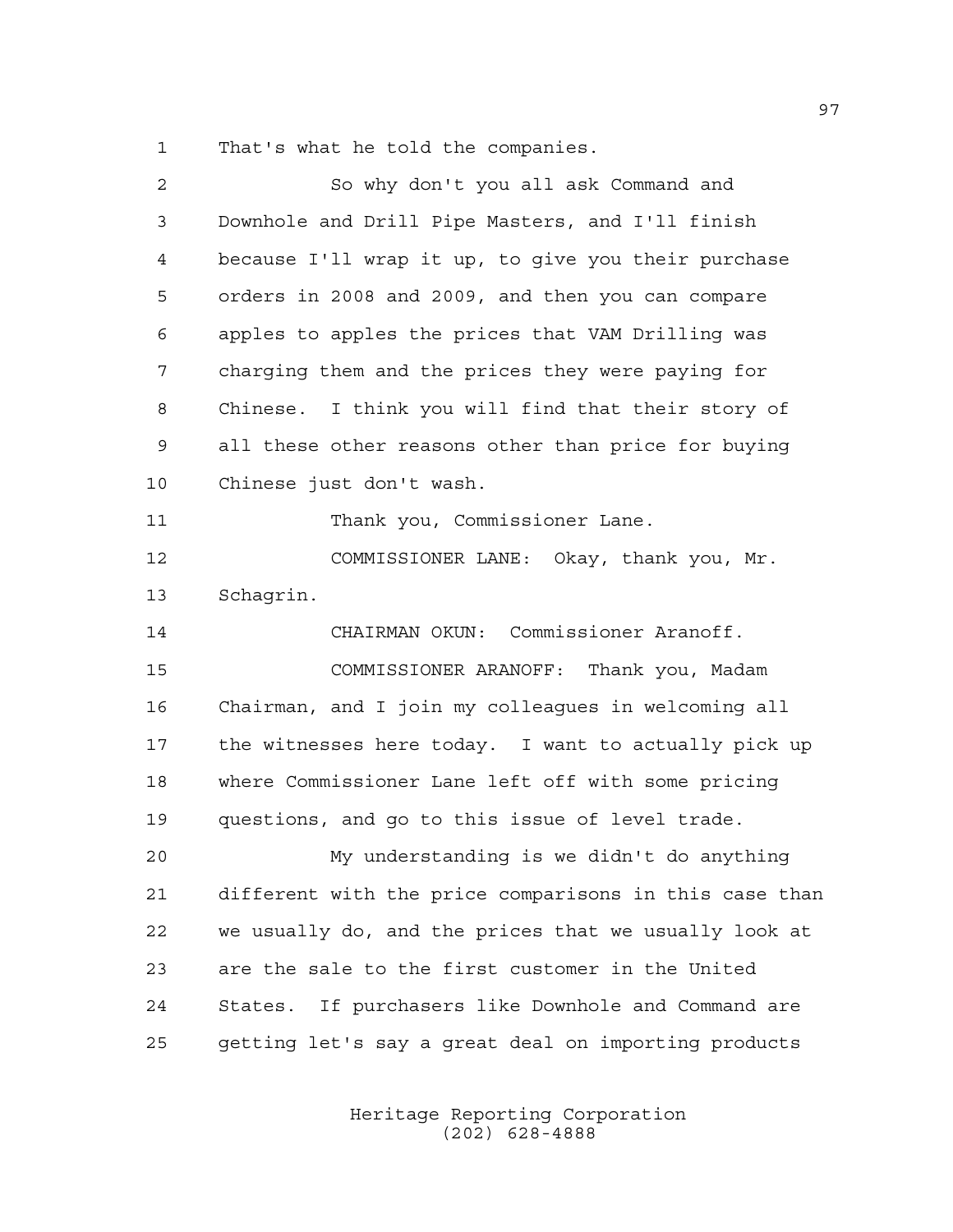from China and then marking it up and selling it to their customers, and we're looking at a comparison at the pipe pool by the next customer, why should it matter whether the price coming in from China is very low?

 The purchasers ultimately who are buying the product and who have to make a decision about who they are going to buy it from, and that's why I'm having trouble understanding why this issue creates a problem with our data.

 CHAIRMAN OKUN: I'll let Dr. Scott add as well. I think really two issues. One is the fact that the most appropriate point of comparison is at the purchasers. There is no doubt about that. When they want to buy an API grade drill pipe, are they 16 going to get it less expensive when they buy Chinese or domestic?

 Now, your preliminary staff report at the preliminary stage as you saw was almost totally overwhelming overselling. So at that IADC luncheon that I referenced earlier, which Mr. Leibowitz and I were both at, I put in a chart that was a simple summary of this Commission's findings in the preliminary staff report, and there were about 250-300 people at that luncheon that everybody, I guess, that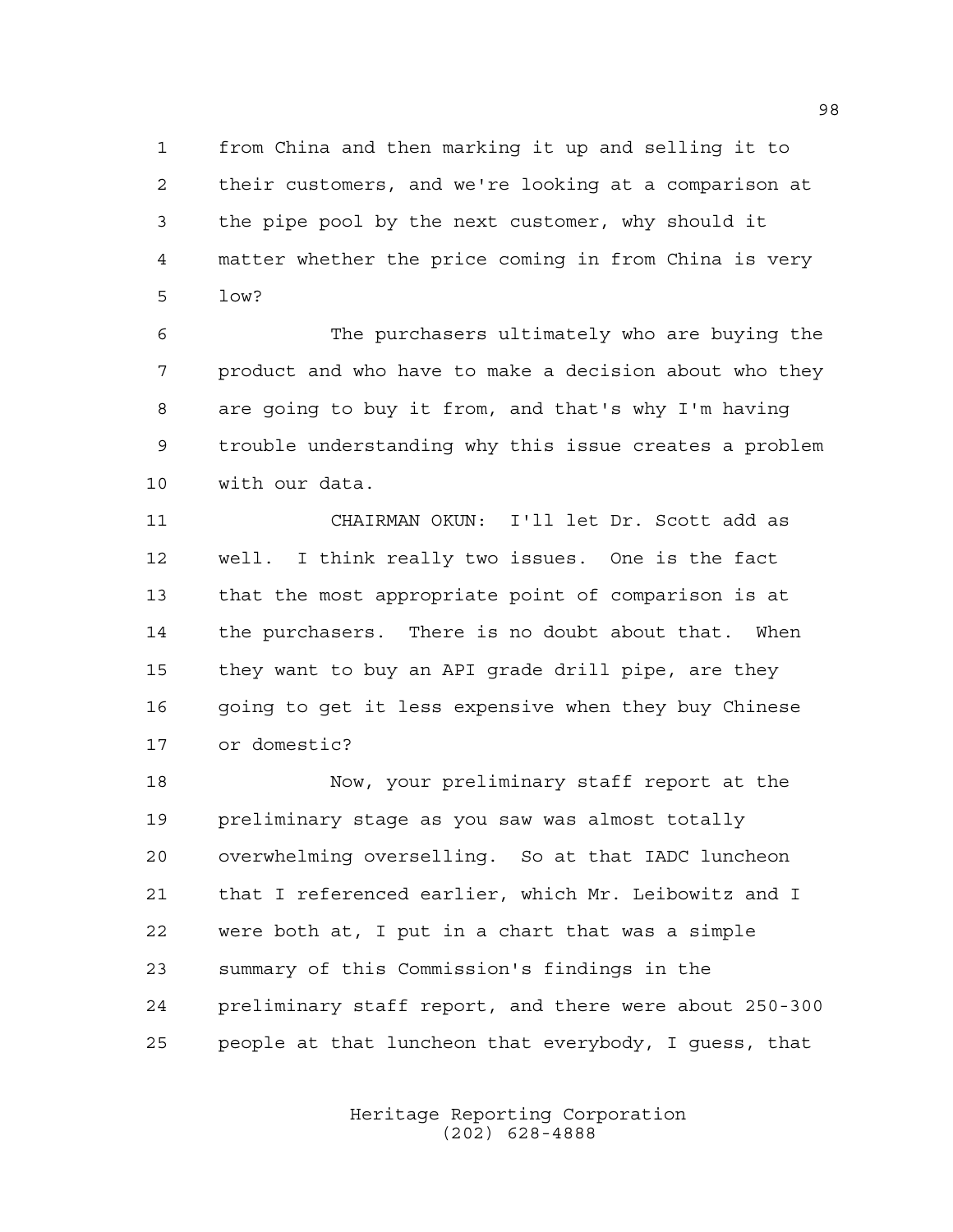runs drilling contractors, it's a pretty big

 organization, and I asked them because I enjoy reality checks, I know I live in Washington, D.C., I know I practice for government agencies, but I enjoy reality checks. So I asked them how many of you in this audience are the purchasers for your companies of drill pipe. About 75 people raised their hands.

8 I then said, before I put the slide up and I'll give you the slide in the posthearing, these are the ITC findings. How many of you agree that Chinese drill pipe is sold at higher prices than domestic drill pipe three-quarters of the time at a premium of 17 percent? No one raised their hands.

 So the reality check was for the purchaser none of them agreed with the results of the pricing data, and that's the most important point. I think both you, Commissioner, and I agree at the purchaser level.

 So, secondly, I would say when you say what does it matter what the Chinese are selling for -- oh, I wanted to point out, you do have in this staff report because the question was asked in the report, if you buy domestic, Chinese or both who usually offers you the lowest price? That's in the staff report. You've compilated that.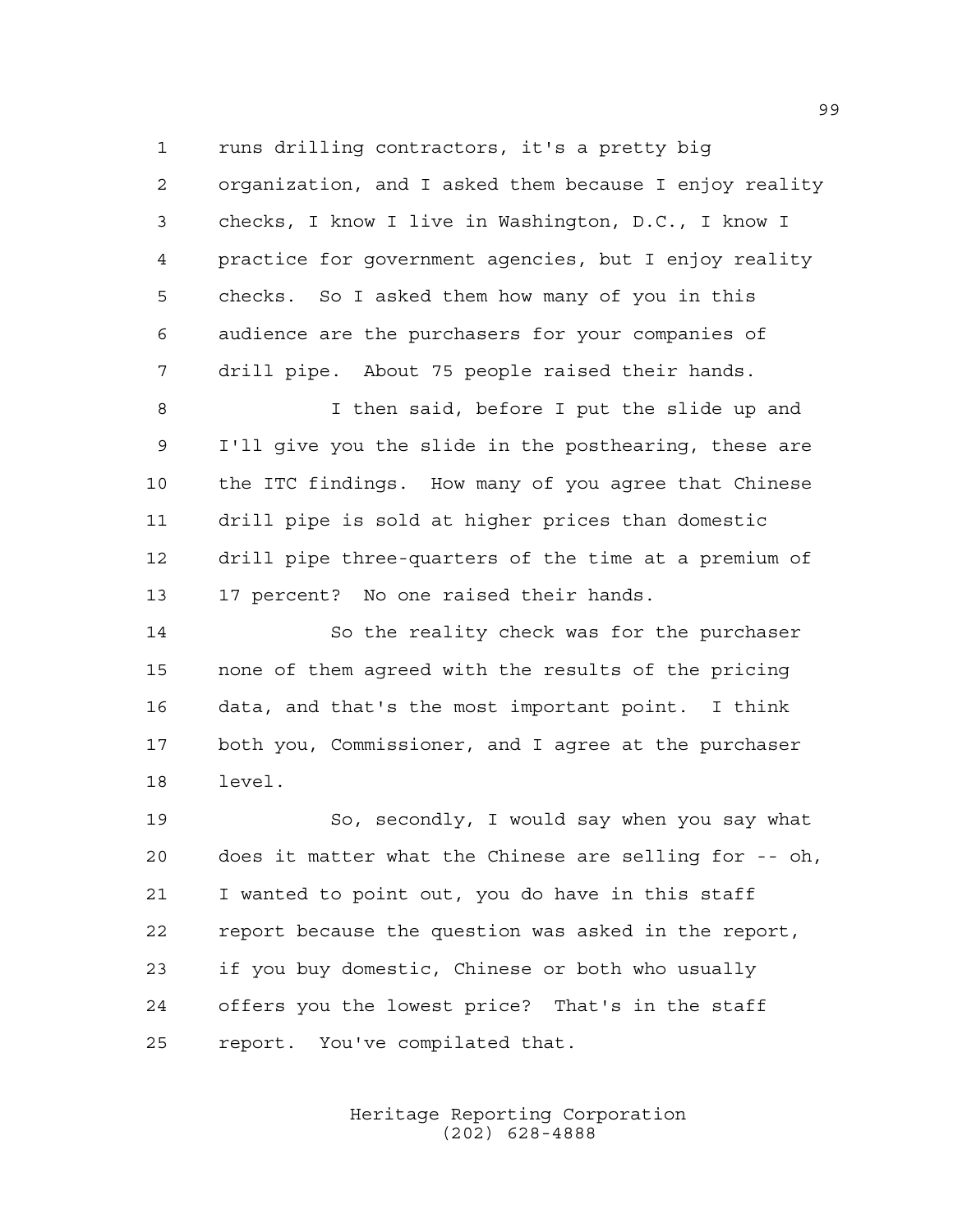For people who bought either just Chinese or Chinese and domestic, virtually all of them said the Chinese price is lower. So at the purchaser level in a purchaser response purchasers are saying most of the time the Chinese offer is the lower price.

 Now back to your initial question. Why should we care if the Chinese are selling a thousand to 15 hundred dollars a ton less than domestic producers sell to either distributors or drilling contractors if we only care about the price? After all, it's just distributor markup.

**I** would arque that you need to care because of the potential to threat. If the Chinese industry is willing to sell for a thousand dollars a ton on a delivered basis less than domestic producers, and that's what your information shows in your Table C-6, then all the distributors have to do is cut their margins and they can keep selling Chinese. Why would they -- until their margin goes negative why would they want to buy domestic instead of buying Chinese?

 So that central threat argument, I mean, will we have more imports? Well, if they are willing to sell at a thousand dollars a ton less, what does it matter how much the distributor markup is if the distributors tend to be the biggest importers?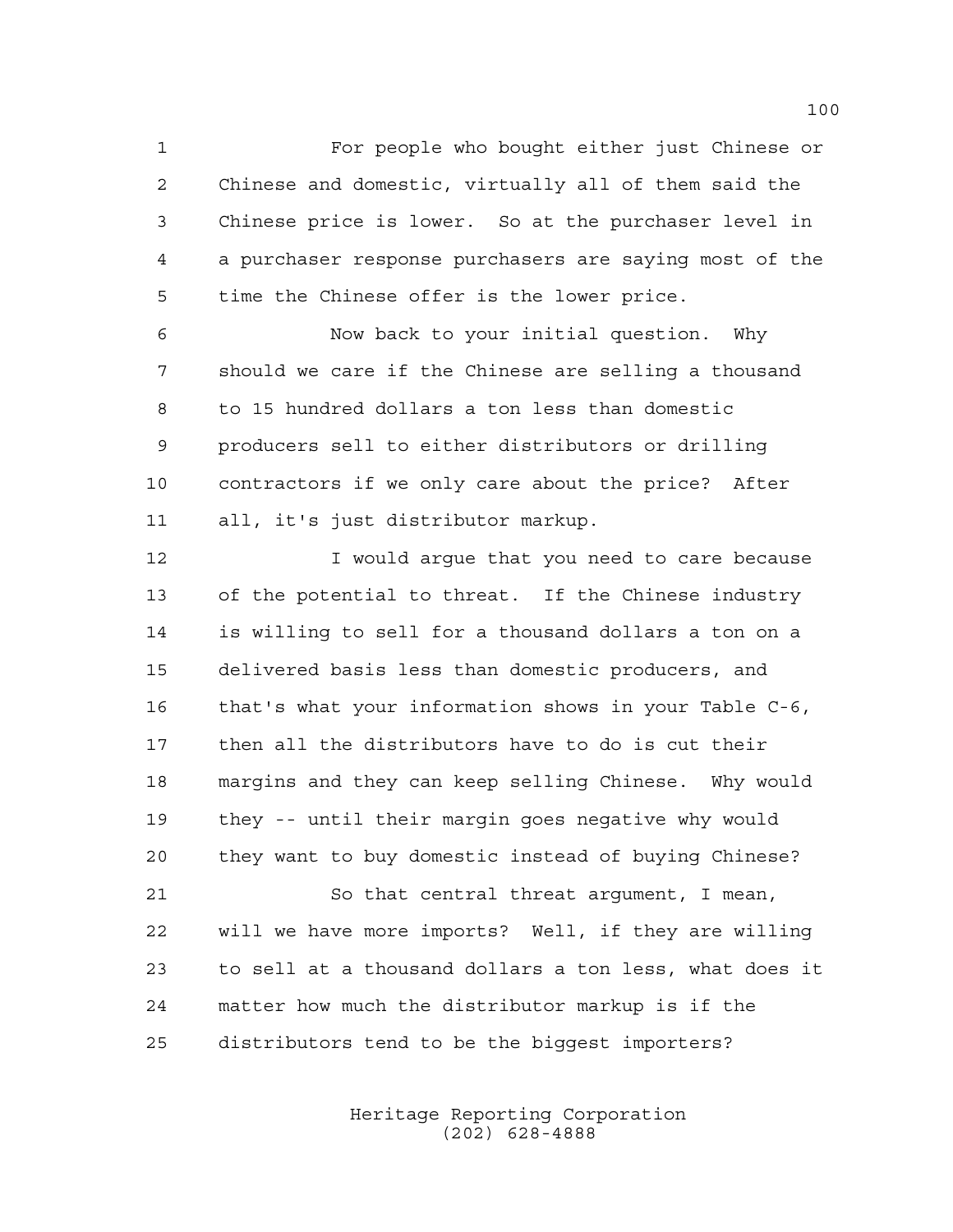I will as Dr. Scott if he has something to add. COMMISSION ARANOFF: Microphone, please.

 MR. SCOTT: I turned it off. Pardon me. I just have two points.

 First, the goal here should be to compare like for like sale, if you want wholesale or equivalent to plant gate sale, and that would be the price paid by the purchaser from the domestic manufacturer or the price paid by these distributors to the Chinese firms at the point of import. That's the comparable point in the level of trade.

 The second point I would note is that there is data in the record that suggests that over time the share of sales of the Chinese producers that went directly to the end users increased fairly dramatically, and correspondingly the underselling also increased dramatically. So when you take out that middleman the underselling does tend to increase over time, so it tends to, I think, confirm the point that we're making.

 COMMISSIONER ARANOFF: Okay. Now the Respondents argue in their brief that the reason why you see that increase in underselling in the price comparison data at the end of the period is because of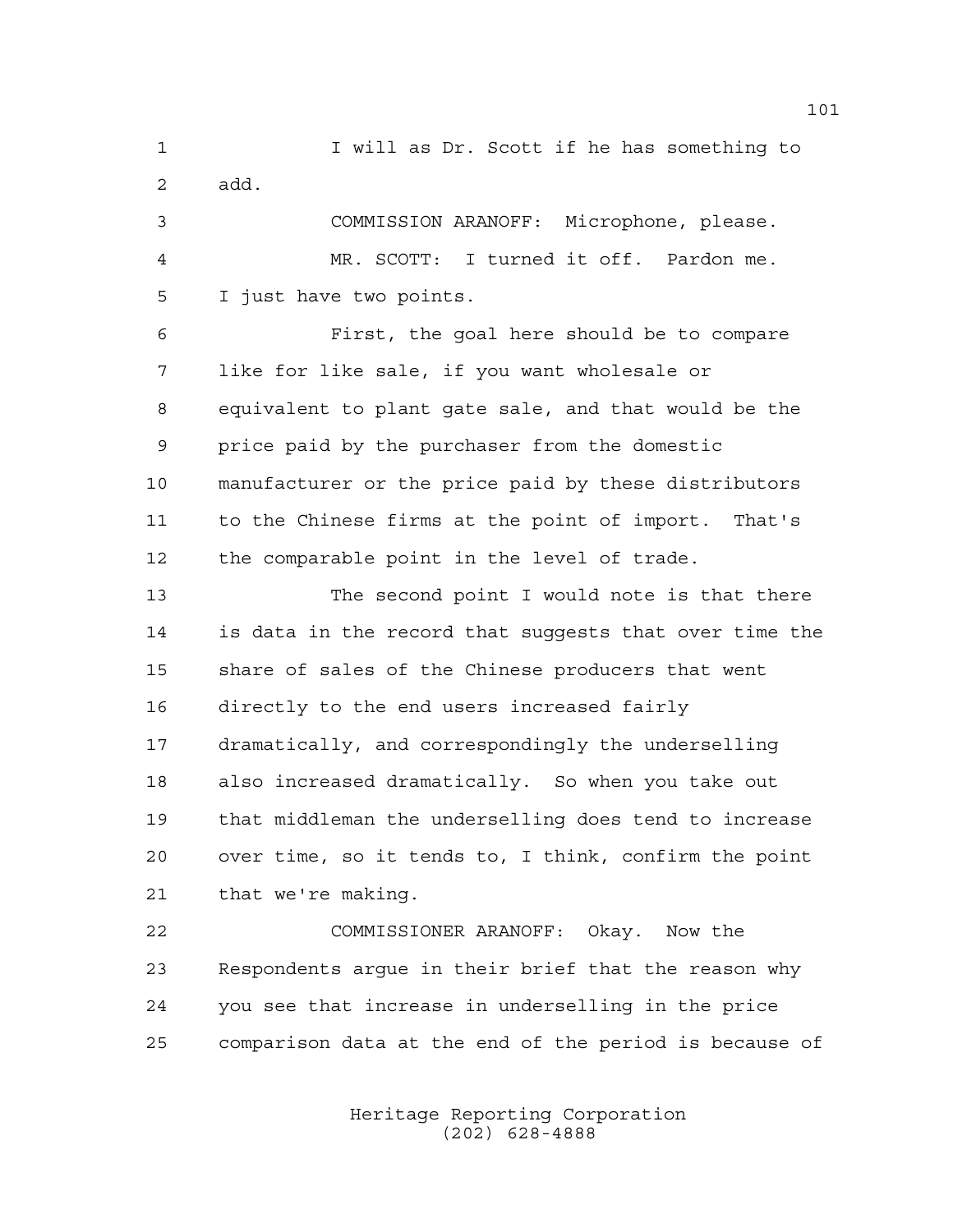a change in product mix by the domestic industry towards the higher percentages premium product.

 Dr. Scott, do you have a response to that? MR. SCOTT: My understanding is that the underselling comparisons are like-for-like product. You get identical products you do price comparisons on. That's why you chose that procedure.

 MR. SCHAGRIN: Commissioner Aranoff, I would just tell you that that is just one of maybe a dozen, I'm trying not to count too high today, absolutely completely false statement made by Respondents in their brief. You can ask Mr. Fields. I think you could ask NOV Grant Prideco. The pricing product information didn't call for premium connections.

 I know for a fact that VAN Drilling, which is one of the two major producers of premium products in this industry did not include a single pricing product with a premium connection or a premium product in any of their pricing. It would have been just unfair to add something that had a 50 percent increase. Then you would always see underselling. COMMISSIONER ARANOFF: Yes. MR. SCHAGRIN: You would have had underselling in 2007 if we had jerked around. We are honest people unlike the Respondents.

> Heritage Reporting Corporation (202) 628-4888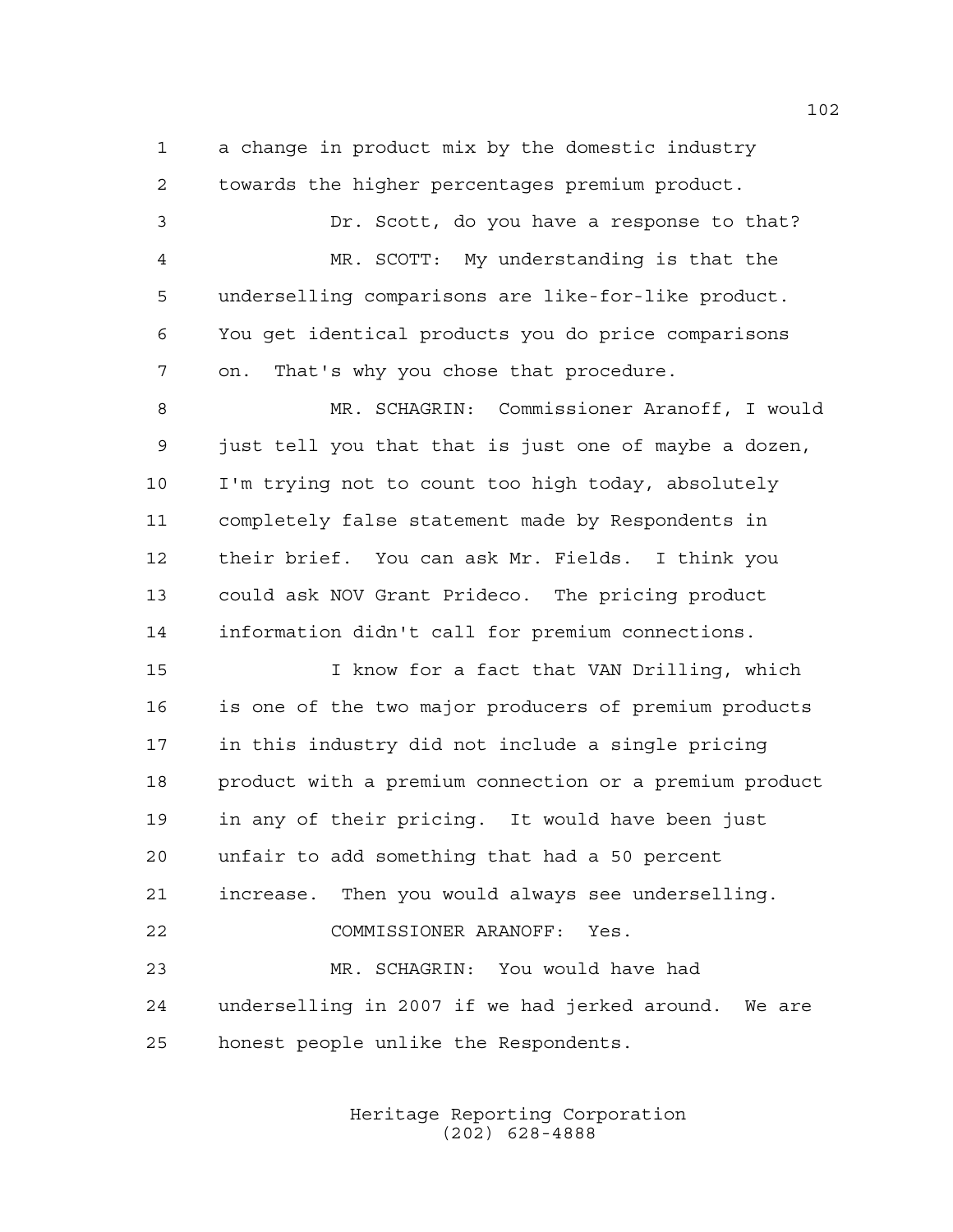Do you want to add anything, Doug, on this? MR. FIELDS: No, other than I agree. It was laid out clearly the connections, and it's API products,and API is API. It doesn't matter if it's Chinese or from one of us. COMMISSIONER ARANOFF: Okay. That was my

 understanding as to the way that the products were, but the staff tells me that there may have been some ambiguity about the collections, that you may have been able to include premium connections in the definitions that we had but not --

MR. FIELDS: No.

 COMMISSIONER ARANOFF: -- any other aspects of premium products.

 MR. SCHAGRIN: If there were any ambiguity, then unlike some other folks we would ask questions. The staff is available. We're not just going to play with the data.

 To the extent that one could look at things and say there is some ambiguity, that's possible, but responsible people as they are doing their questionnaires if they find ambiguity, they would ask the staff. I can tell you with certainty that it's not in VAM Drilling. I would just assume the same for NOV Grant Prideco, but obviously that question might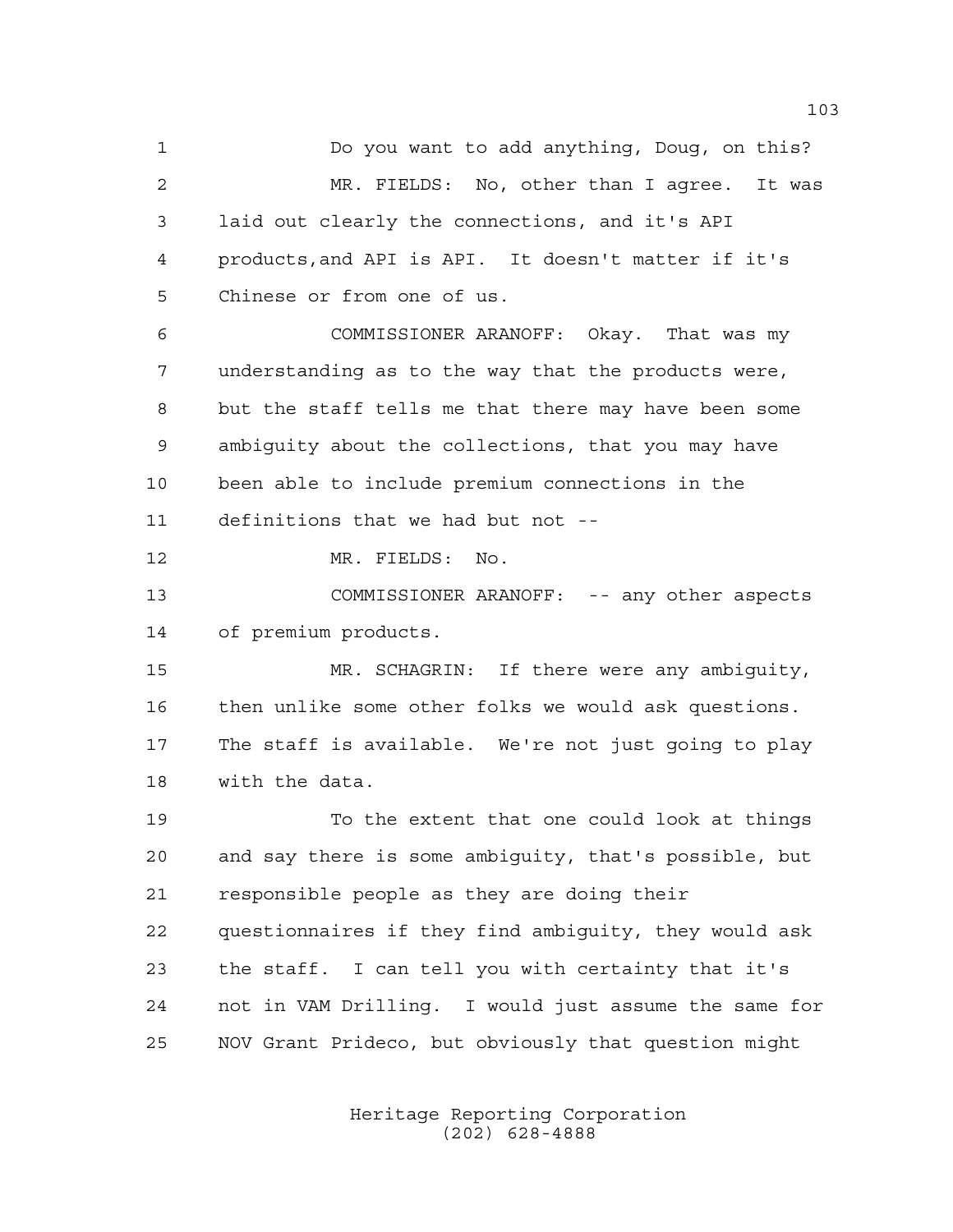have to be asked by staff of NOV Grant Prideco.

 COMMISSIONER ARANOFF: Okay. Let me turn to another question while I still have time, and this one is about inventories.

 Given that domestic producers typically produce products to order, why is there so much product inventory? How did it get there? Does this reflect canceled orders when demand went down in the market or what are we seeing?

 MR. SCHAGRIN: We should probably address that in our posthearing brief, but some of a lot of the other data problems you have in this case goes back to some of the first questions, I think. You can ask these folks about their inventory levels. Maybe we can go around.

 COMMISSIONER ARANOFF: Well, I guess I would ask all of the producers who are here to confirm that you don't typically produce product for inventory or hold anything except for, you know, work in progress as inventory.

 MR. FIELDS: Yes. I mean, I can speak for VAM Drilling. No, we do not have a stock of finished good inventory. That's just not the case.

COMMISSIONER ARANOFF: Would anybody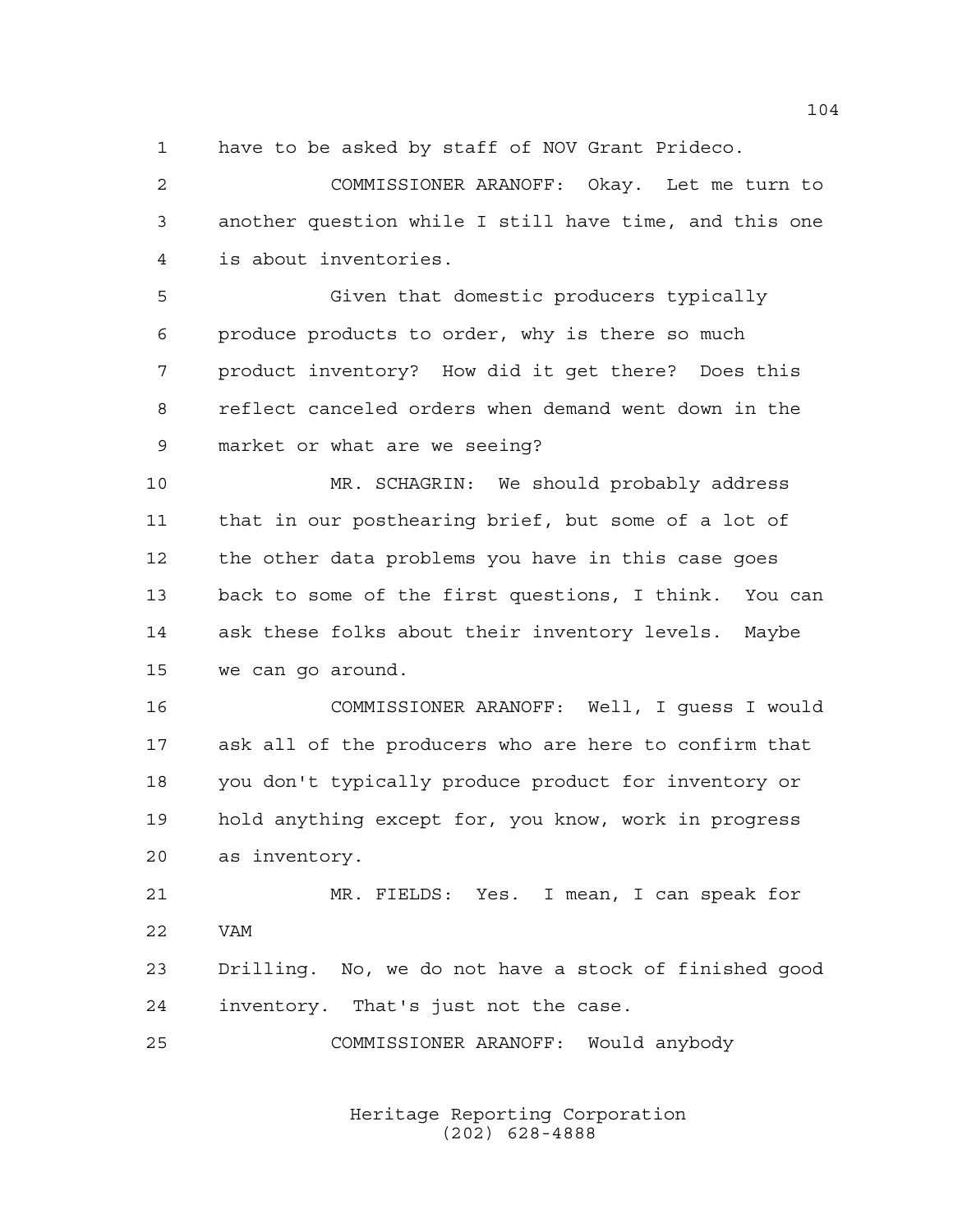disagree with that? Mr. Brand?

| 2  | MR. BRAND: I'd like to weigh in here.                  |
|----|--------------------------------------------------------|
| 3  | Texas Still Conversion has never produced an order of  |
| 4  | pipe, especially to put into our inventory. We only    |
| 5  | produce to customer orders, and the orders are         |
| 6  | significantly different in requirements from customer  |
| 7  | to customer. To try to guess what a final customer     |
| 8  | might want for us would be very expense, and it would  |
| 9  | put us in a distributor situation actually, and we're  |
| 10 | not a distributor or a manufacture.                    |
| 11 | COMMISSIONER ARANOFF: Right. Now given                 |
| 12 | that, you know, and given that the demand for this     |
| 13 | product fell off so suddenly at the end of 2008, did   |
| 14 | customers cancel orders that ended up in inventory for |
| 15 | you?                                                   |
| 16 | MR. BRAND: All of our marketing has been               |
| 17 | done in the past by Smith International, and Smith is  |
| 18 | selling to end users as non-cancellation clauses in    |
| 19 | all of the contracts. We order materials based on      |
| 20 | those customer orders to Smith, and cannot afford to   |
| 21 | risk having orders canceled and having excessive raw   |
| 22 | material in our inventory.                             |
| 23 | Having said that, if Smith had been allowed            |

 to be here to testify, I believe they would have told you that there were very minimal cancellation, maybe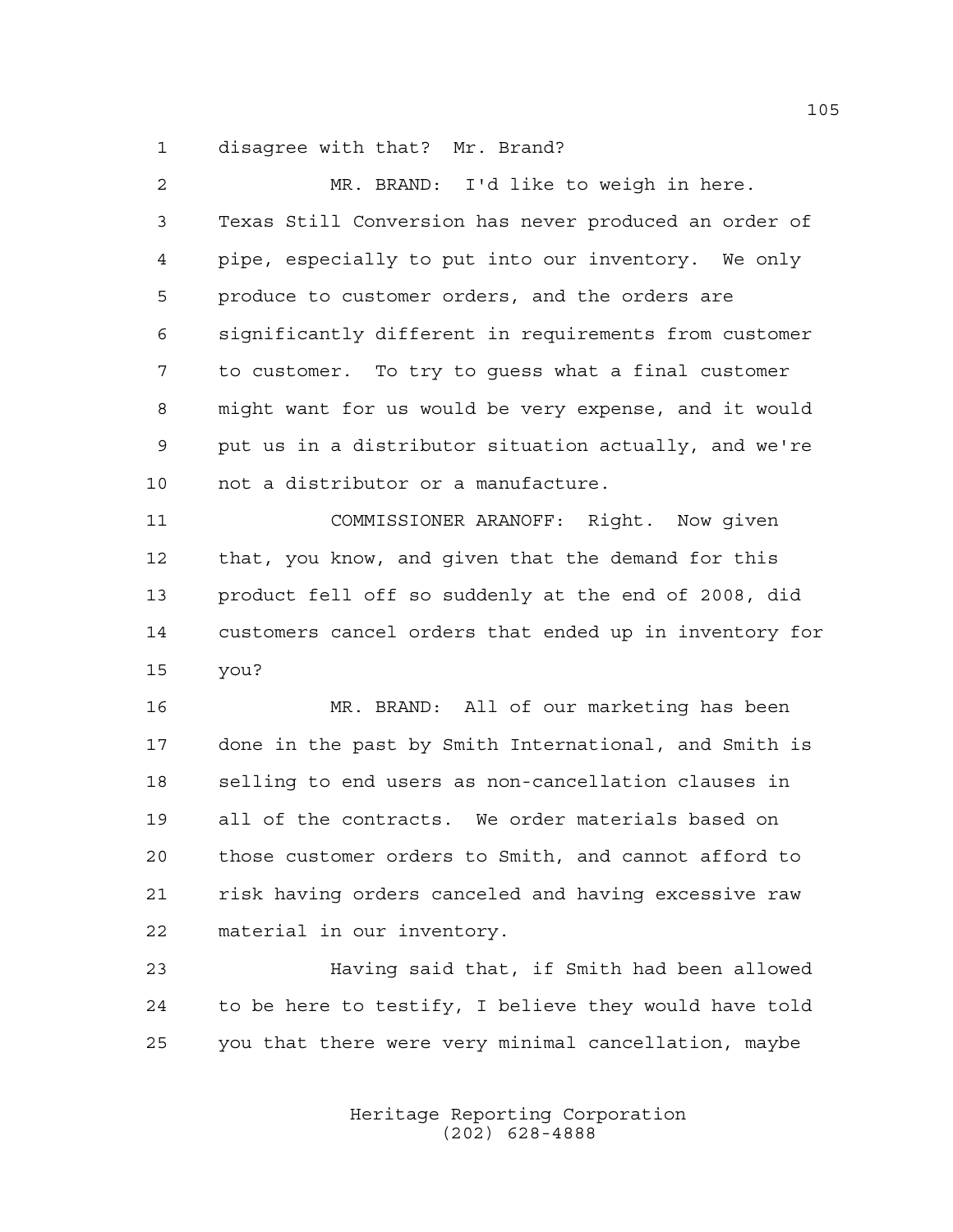two or three would be my recollection, wherein the customers say, well, if you don't allow me to cancel, I'll simply not pay you, and you can force me into bankruptcy if you would like, fine, and let it go. So no.

 COMMISSIONER ARANOFF: Okay. All right. My time is up but for posthearing if anyone wants to add any detail, I'm looking for where inventory reported by domestic producers came from, how they got there, and whether there was, you know, anything related to order cancellations that affect it because that's the only explanation that I can think of.

 MR. FIELDS: We did have some orders canceled. You know, it's a similar situation. It was a matter of either we allow the cancellation or we're not going to get paid for the material anyway, so we did have some orders canceled by those guys.

 COMMISSIONER ARANOFF: Okay. All right. Well, I appreciate that and I will look forward to reading some additional information.

Thank you, Madam Chairman.

 CHAIRMAN OKUN: Commissioner Pinkert. COMMISSIONER PINKERT: Thank you, Madam Chairman, and I thank all of you for being here today to help us understand what's happening and what's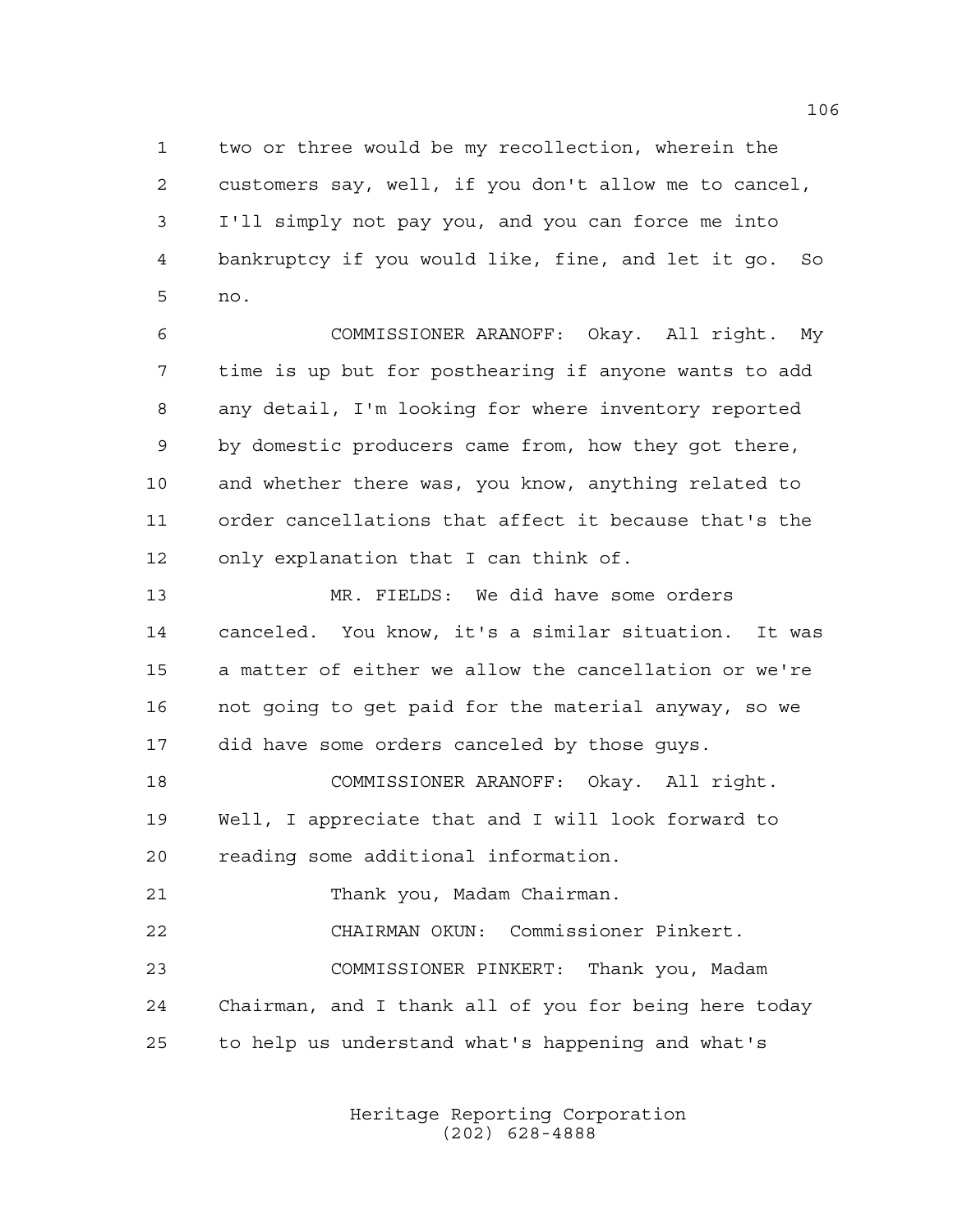likely to happen in this industry.

| I want to begin with the question for Mr.              |
|--------------------------------------------------------|
| Conway. I see that he's left the room. Okay, well,     |
| then I'll ask you, Mr. Schagrin, the question.         |
| MR. SCHAGRIN: We can also get information.             |
| I knew that he was going to have to leave early. I     |
| thought he may get through one round, and then I would |
| let you all know that.                                 |
| CHAIRMAN OKUN: Yes, Mr. Schagrin, in the               |
| future, please, remind him that he needs to let us     |
| know before he leaves the panel.                       |
| MR. SCHAGRIN: It is my fault. He did let               |
| me know and I failed to let you know in a timely       |
| manner.                                                |
| COMMISSIONER PINKERT: All right. Well,                 |
| perhaps you can answer this one. I'm just trying to    |
| get a clarification on his testimony. Is it the case   |
| that the domestic industry for finished products       |
| includes some unionized producers?                     |
| MR. SCHAGRIN: That I can answer.<br>The                |
| answer is no.                                          |
| COMMISSIONER PINKERT: It does not.                     |
| MR. SCHAGRIN: Finished. I should probably              |
| clarify in the posthearing brief. I think it differs   |
|                                                        |
|                                                        |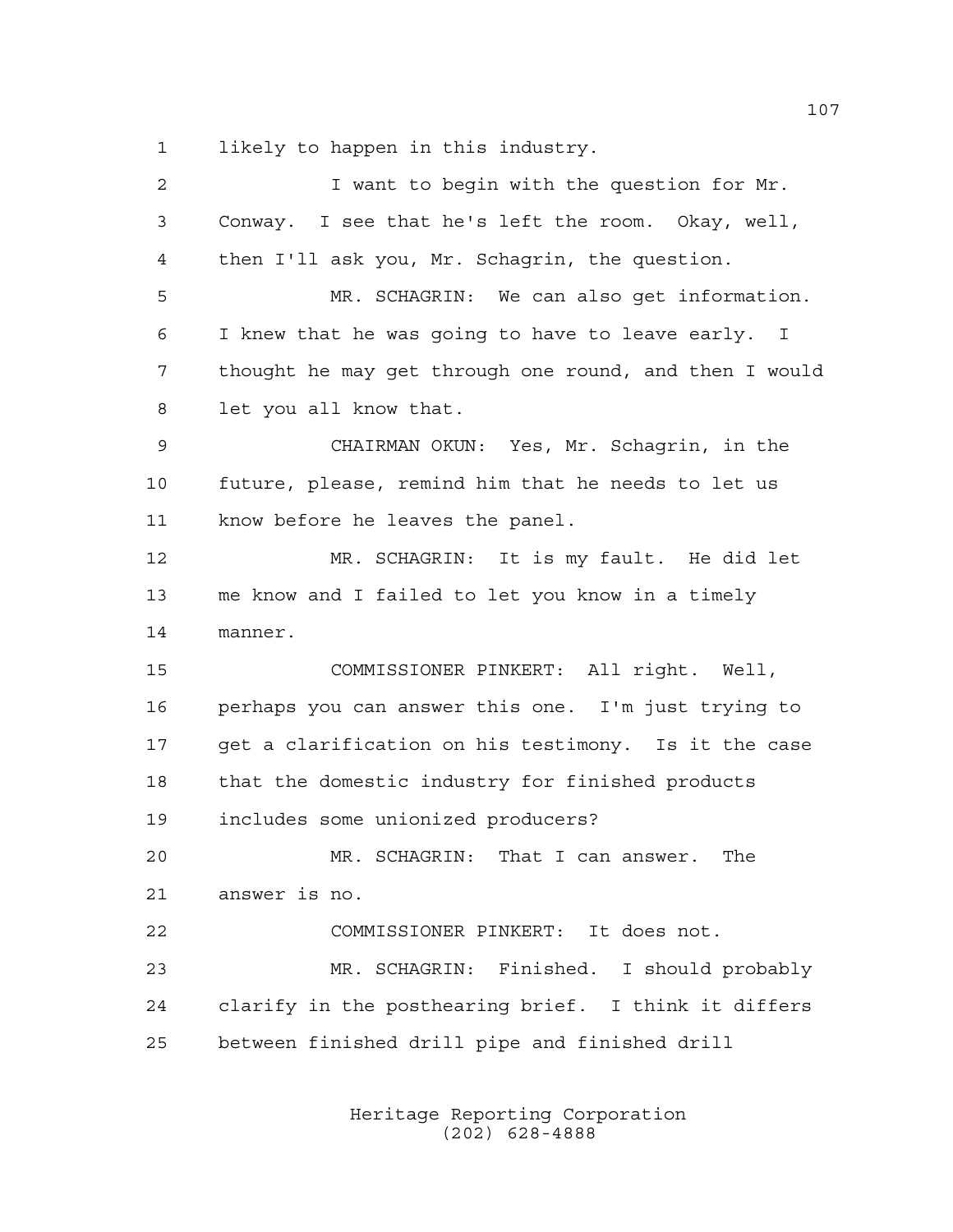collars, and because the possibility if APO, let me respond further in the posthearing brief if I could, Commissioner Pinker.

 COMMISSIONER PINKERT: Thank you. That would be helpful.

 Now, concerning the semi-finished product analysis that was performed in the preliminary determination, to what degree should we emphasize whether the finished and the semi-finished product are sold into different markets?

 MR. SCHAGRIN: I don't think you should overemphasize that given the cases on semi-finished products. I think you usually -- the most important of the number of factors is is the semi-finished product dedicated to the finished product.

 Here, the only use of the semi-finished product is in the finished product. It's clearly a fact that the finished product cannot be used in drilling well until it's finished, but given that, and you've had that in other products, for example, in uranium, you couldn't use the product in nuclear facilities until it underwent its final enrichment stage, and yet you found under the semi-finished products analysis that they were all along the same lines.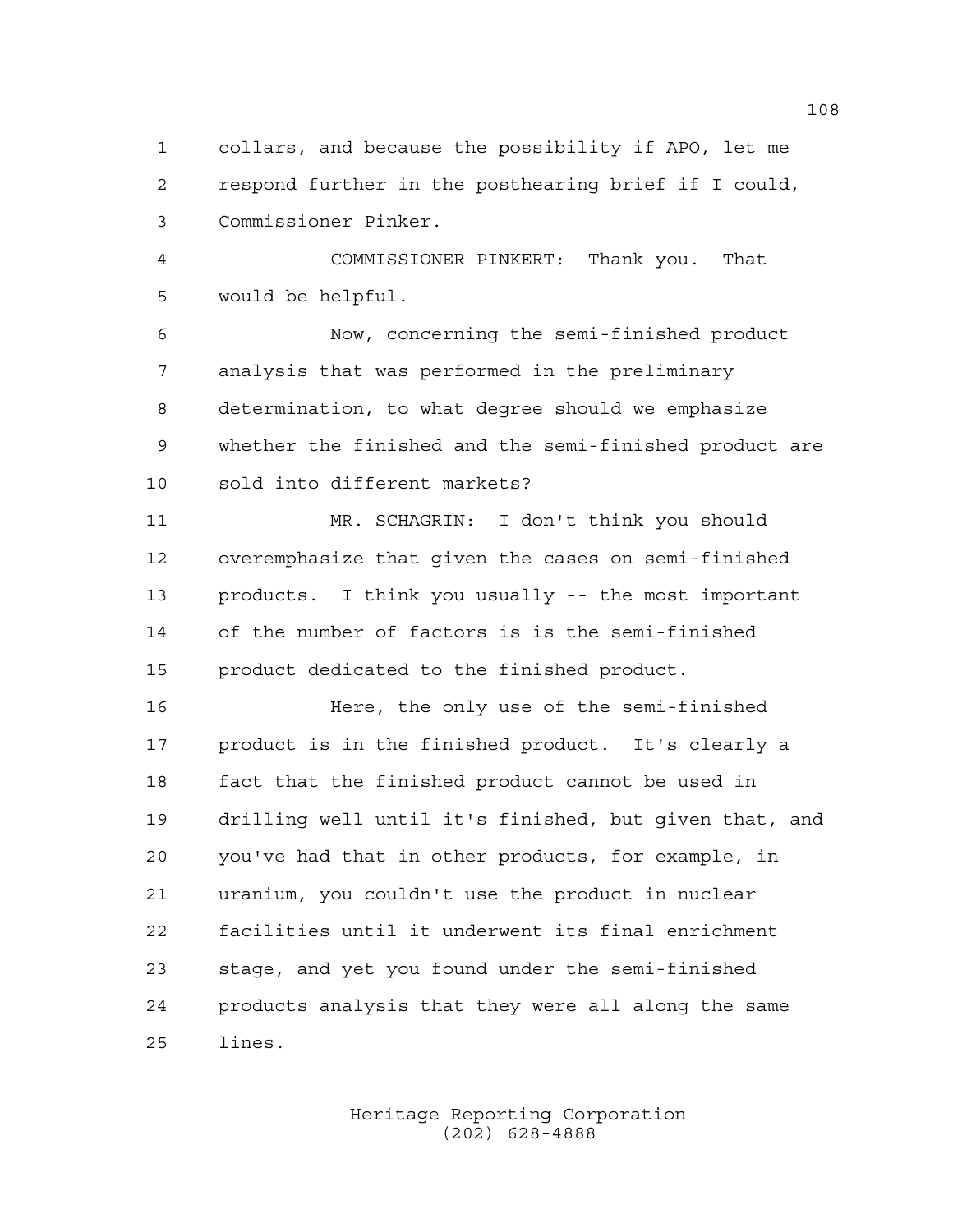And so I think that it. I have read the semi-finished product cases where you haven't used the semi-finished product. It was largely like in catfish where you found, well, 55 percent of the semi-finished products use the finished products. You know, if you prefer whole catfish to the filet catfish, so a lot of it was going -- even though they were all eventually being eaten, it was just the opposite of what you think. There the distribution channels were similar. One went through a fileter, the other went, let's say, directly to a fish market. Whether the catfish was cooked whole or filet first, it was all eaten as catfish. But you said, gee, it's not dedicated to the folks who were fileting the catfish, so it's a separate industry.

 So clearly here one of the factors counting against inclusion is you can't use the product at all until it's completely finished. Don't forget there is about -- between the semi-finished products and the finished is about 15 steps. You could almost apply that as all those 15 steps, you can't put it in the whole until the very last step is completed.

 So I think on balance here the key is that the semi-finished product is clearly dedicated to a specific order from the finished drill pipe producer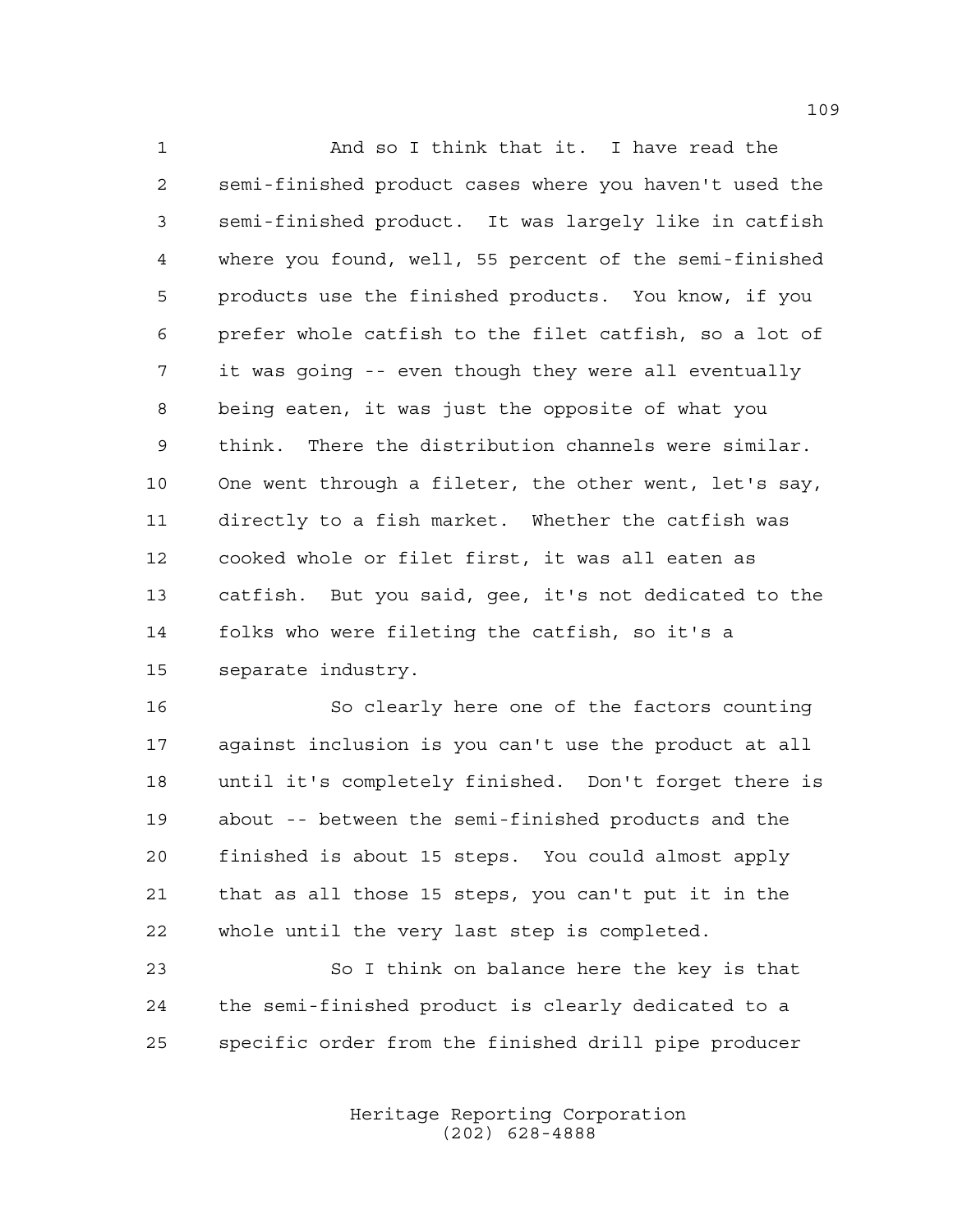to be made into finished drill pipe.

| 2               | COMMISSIONER PINKERT: Staying with that               |
|-----------------|-------------------------------------------------------|
| $\mathfrak{Z}$  | similar finished analysis, I note that one of the     |
| $\overline{4}$  | factors we look at is whether there has been a        |
| 5               | substantial transformation, and given your experience |
| 6               | in this area that you talked about a little bit today |
| 7               | I assume that you know that that's also a Customs     |
| 8               | term. Should we be viewing that factor in terms of    |
| -9              | the way that Customs would use substantial            |
| 10              | transformation, or should we be viewing it            |
| 11 <sub>1</sub> | differently?                                          |
| 12              | MR. SCHAGRIN: I think you can view it the             |

 way Customs does, but it was subsumed in your last question and my last answer because it happens that the product can't be utilized until the tool joint is added. That's the only way the end user can do it, and maybe not surprisingly given the way the Customs rulings are based on change in name, character and use, Customs determined a long time ago that adding the tool joints was the substantial transformation because they said between the unfinished product and the finished product with the tool joint, forget the other stuff, but basically the addition of the tool joint that makes this a different product in terms of name, character and use. So it's very similar to the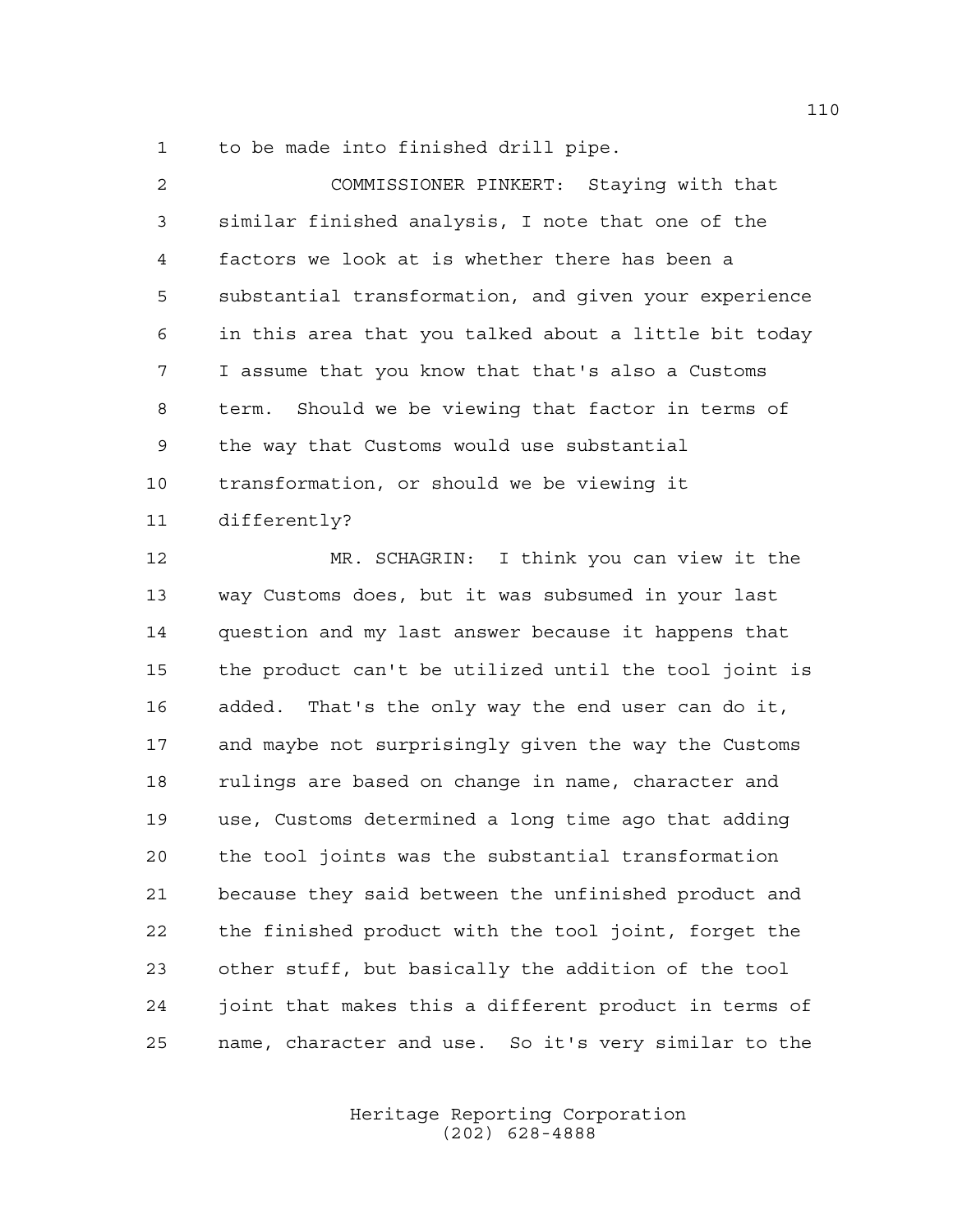end user's perception of I can only use this when it's got the tool joint attached, and Customs looks at it and says, that's where the substantial transformation takes place, when the tool joints attached. So they are really pretty much the same question.

COMMISSIONER PINKERT: Thank you.

 Now I have a couple of questions that are focused on the unfinished products, and my first one has to do with subject import market share in 2009. What was going on in the market in 2009 that caused the movement in subject import market share for the unfinished product?

 MR. SCHAGRIN: My view of that is I have to answer that question. There is a very specific answer but it's confidential, and so if I can have your permission, I would like to answer in the posthearing brief.

 COMMISSIONER PINKERT: Absolutely. Thank you.

 Now staying with the unfinished product, was there price suppression in 2009 given the movement in unit cost of goods sold that's indicated in our report?

 MR. BARNES: Scott Barnes with TMK IPSCO. The issue we had in 2009 was we just stopped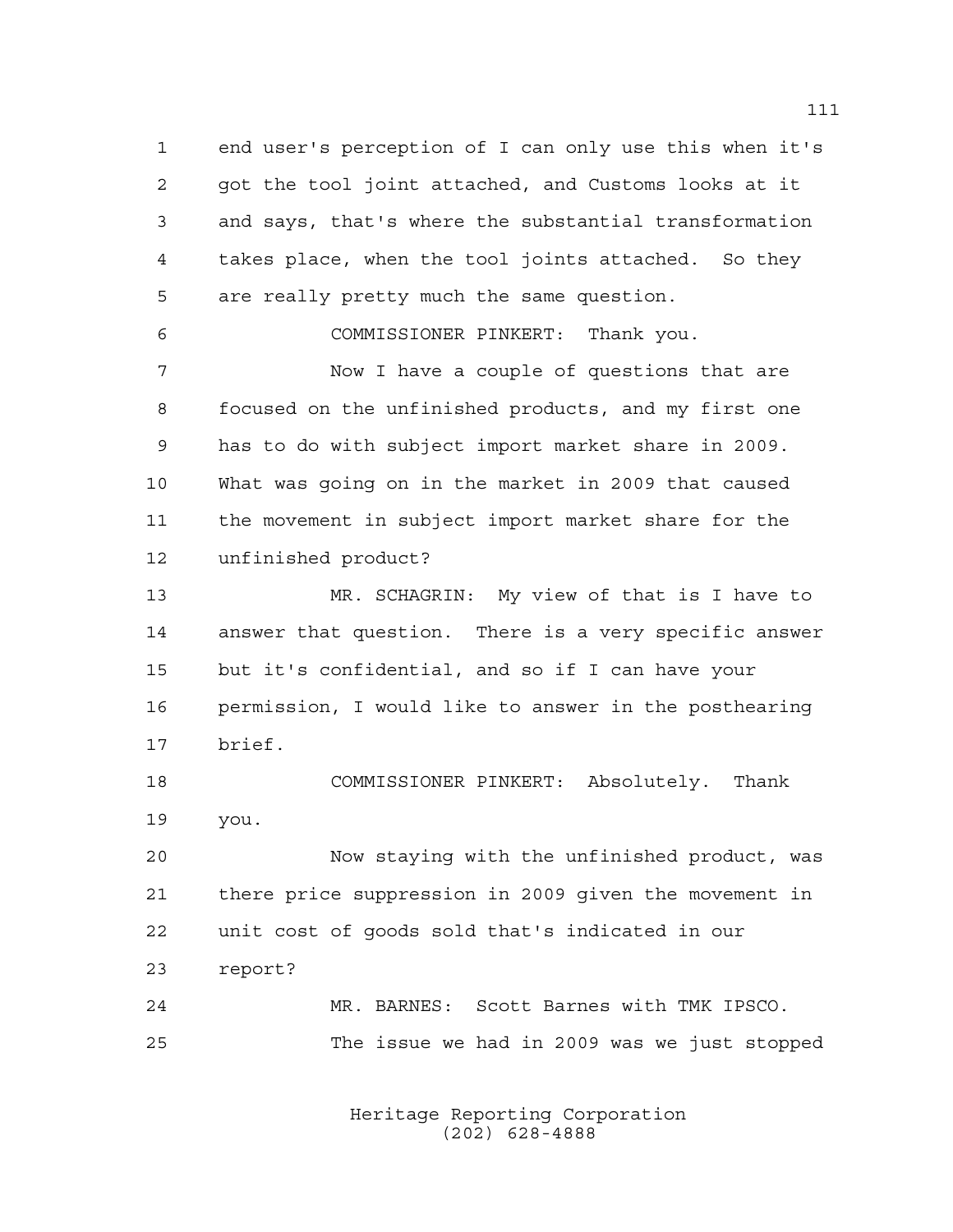getting -- the phone stopped ringing. And as I testified, our customers who some of them are here at this table basically, you know, told us that, you know, there was an ample supply of inventory of Chinese pipe at low prices, and they didn't need our products.

 So we couldn't have sold it at any price, and it's part of the record in our submission that our prices basically did not seal our suppression in 2009 because they were carryover -- the few orders that we had were carryovers from 2008, and we filled those orders in the first quarters and didn't have any beyond that. So I can't really comment anymore than that about price suppression.

 MR. SCHAGRIN: Commissioner Pinkert, I would add and I can characterize, obviously, directly from Mr. Barnes that similar, and we saw this in both OCTG and seamless line pipe as well, that because 2009 was so poor on the demand side you see maybe an increase in average unit values, but that's because most of the deliveries for the year were early in the year and they were carryover for 2008 orders.

 I think by the time you see orders begin occurring again first half of '10, you can see the big price suppression that's occurring.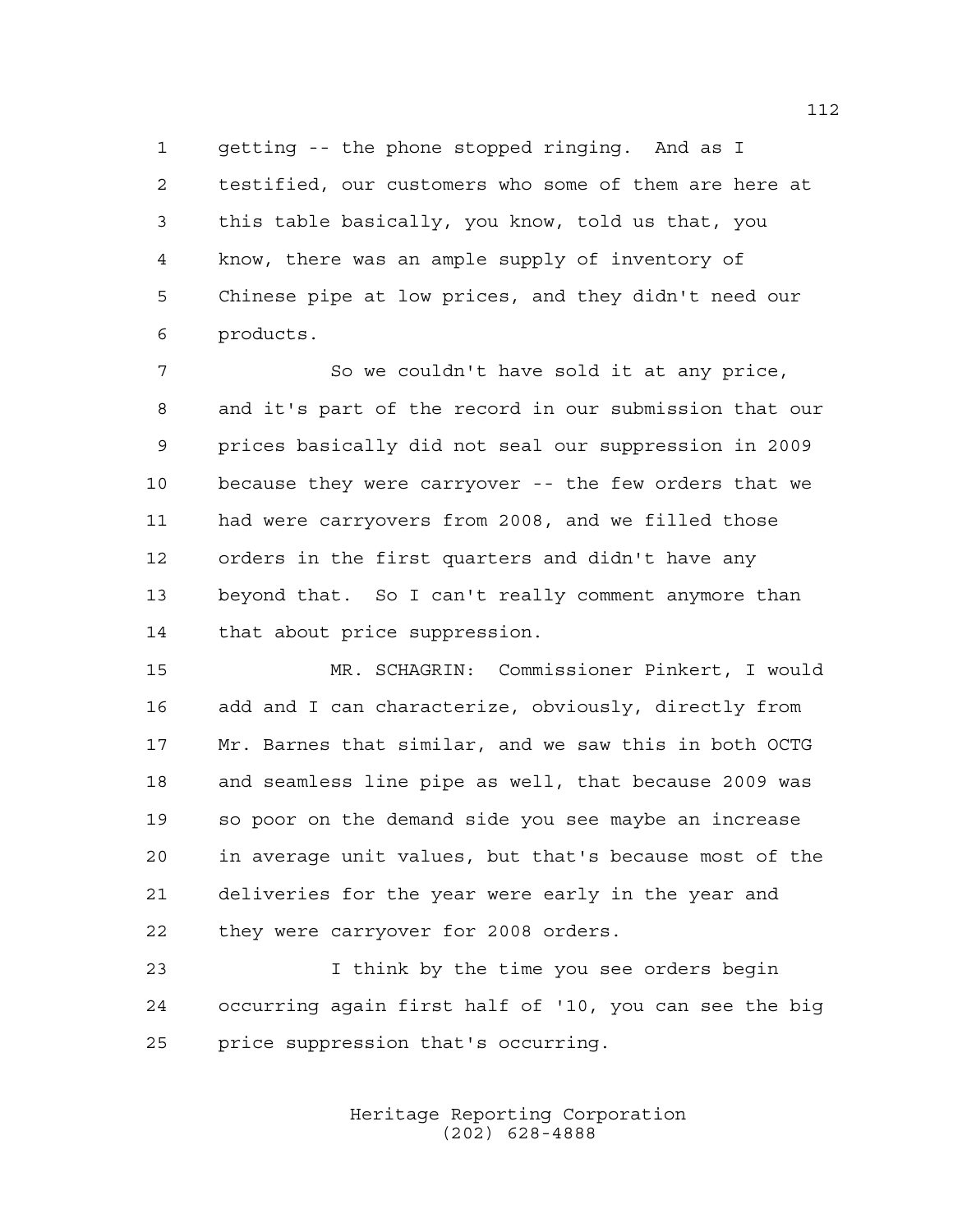COMMISSIONER PINKERT: Mr. Vaughn? MR. DORN: Scott Dorn, U.S. Steel. I concur with what both Mr. Schagrin and Mr. Barnes said, that 2009 was largely influenced by the first quarter shipments, that there were, as he pointed out, carryover from 2008, and there just was such a significant drop off in demand it's really hard to point out where there was an impact to the price at that point because demand had dropped off so significantly. COMMISSIONER PINKERT: One more question about the unfinished products. What is the relationship between subject and non-subject imports of the non-finished products? Are they sort of inversely correlated or what conclusion should we draw about that relationship? MR. SCHAGRIN: Probably answer this more fully in the posthearing brief given the proprietary nature of different companies' relationships with suppliers, and I think I'll leave that analysis for that because it's so company-specific in terms of the sourcing of the unfinished product and the relationship between unfinished subject and non-subject being fairly company-specific. So I'll do

that in the post-hearing brief, Commissioner Pinker.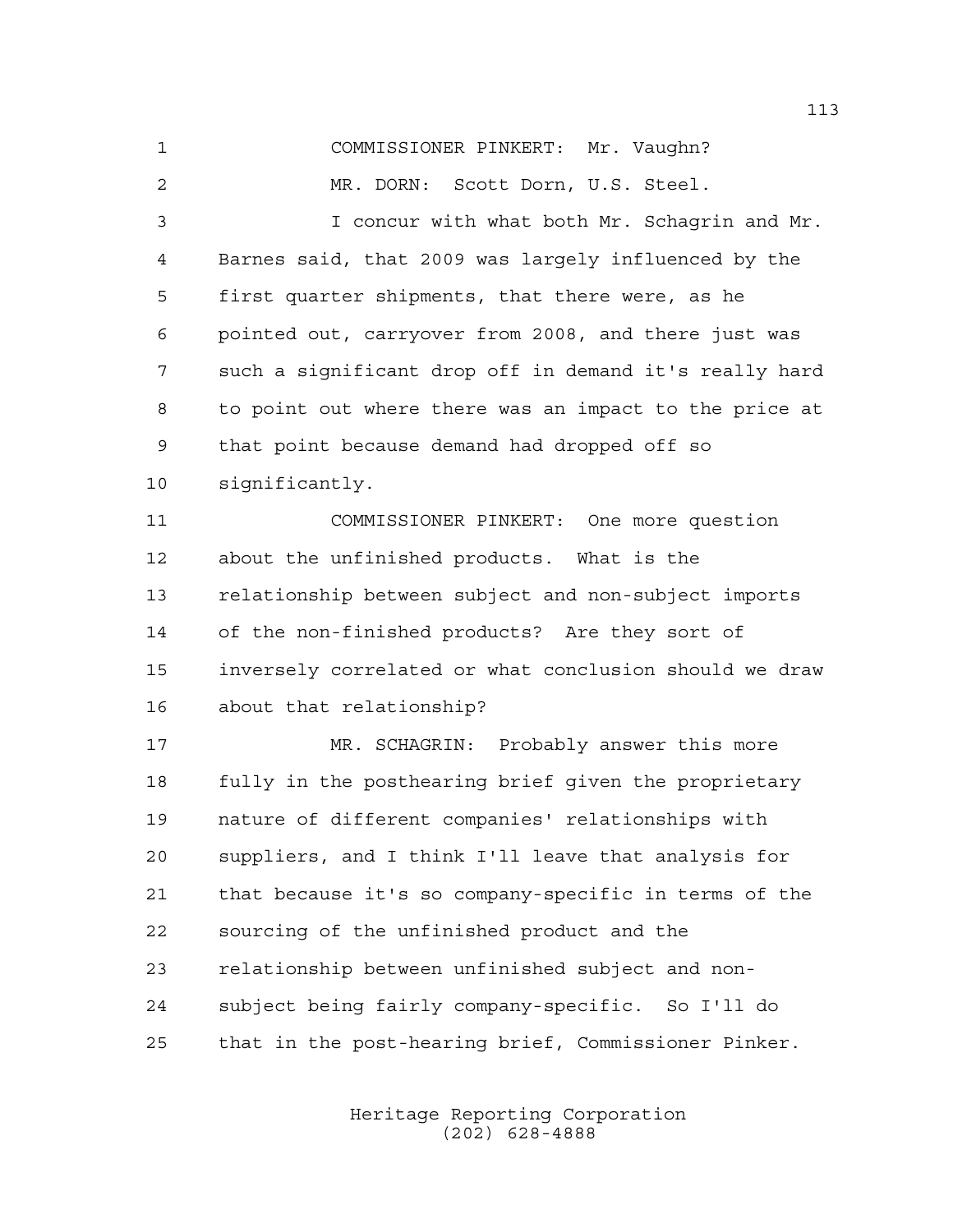COMMISSIONER PINKERT: Thank you.

 Mr. Vaughn, do you have any comment on that issue?

 MR. VAUGHN: Again, because so much of the -- Stephen Vaughn, U.S. Steel. Because so much of the import data in the record is APO, I'm also not in a position to answer that at the hearing. We will take a look at that and see if there is any comments we want to make in the posthearing.

 COMMISSIONER PINKERT: Thank you. Thank you, Madam Chairman.

 CHAIRMAN OKUN: Thank you. I have some more demand questions and I think I'll start with you, Mr. de Rotalier from VAM. I very much appreciate your overhead, any information you had supplied in the brief with respect to demand worldwide, and consumption trends.

 One question I had is, and obviously there is Spears has very good industry data, is the data in these charts, and I haven't gone back to the brief to see if it's different, are these -- does Spears have updated data from what you have in these charts? MR. DE ROTALIER: The data is exactly. The results, the markets data which I provided and the maps are exactly the results of the September data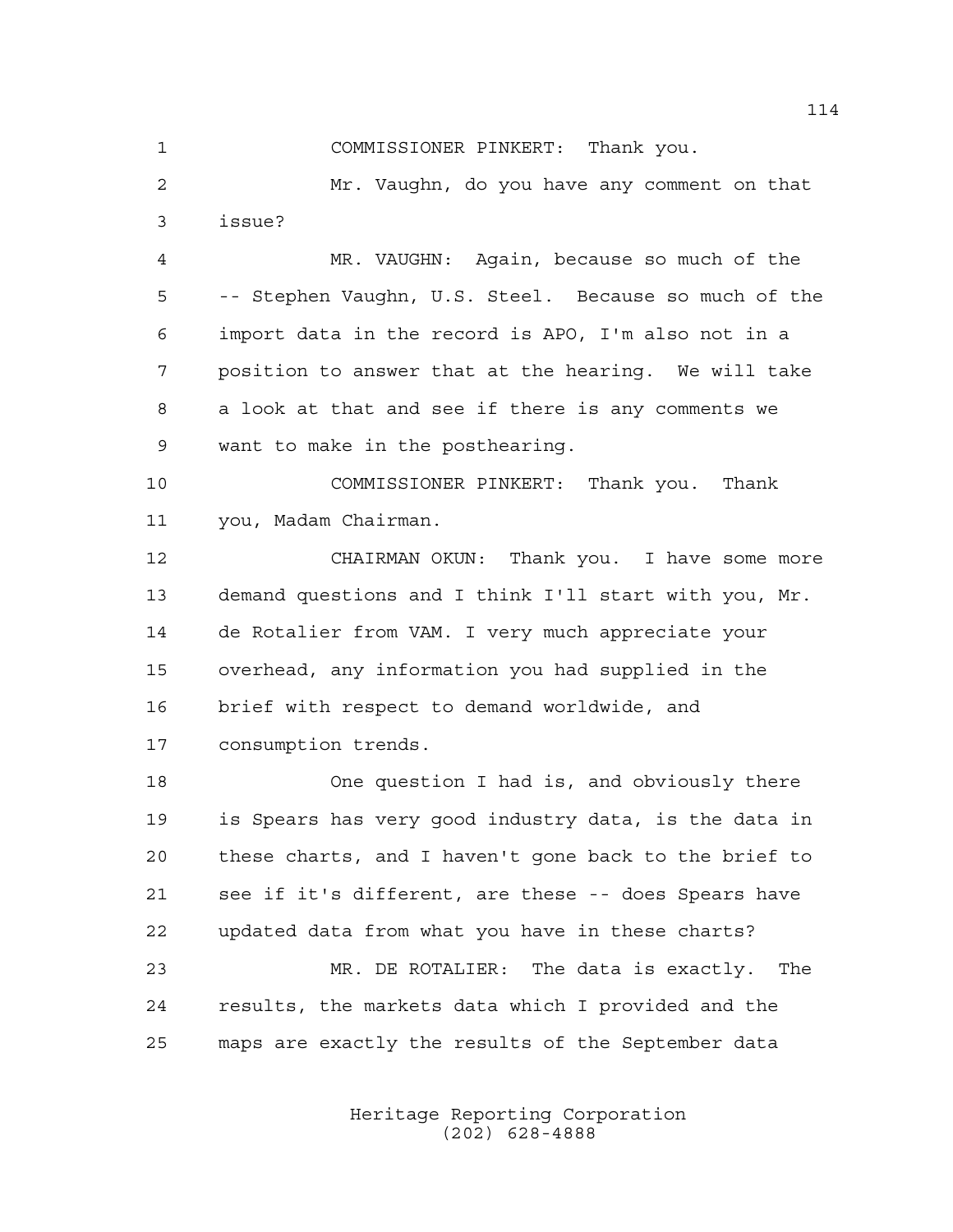from Spears DPO publication. They have recently published the December one, but I'm sorry we didn't have time to update that, but there are some slight changes which are not significant, but there are some slight changes. A bit better for the U.S. and about the same for the Chinese markets, so it's not changing significantly.

 CHAIRMAN OKUN: Okay. Well, just for purposes of completeness of the record if you could supply those posthearing.

 MR. DE ROTALIER: Yes, we will. CHAIRMAN OKUN: The update, I would appreciate that. And then with respect to the information that you provided on drill pipe capacity in China, and I appreciate the fact that you are giving us firsthand information having toured many of these plants, in terms of the information on which companies are qualified by CMPC and the other Chinese national oil companies, is that published somewhere? I mean, are you basing that on verifiable information that we could look at I guess is my question? MR. DE ROTALIER: This is really public information. Everybody in China -- every actor in China knows who is also listed in the system of CNPC Sinopec. So it's official information, so you can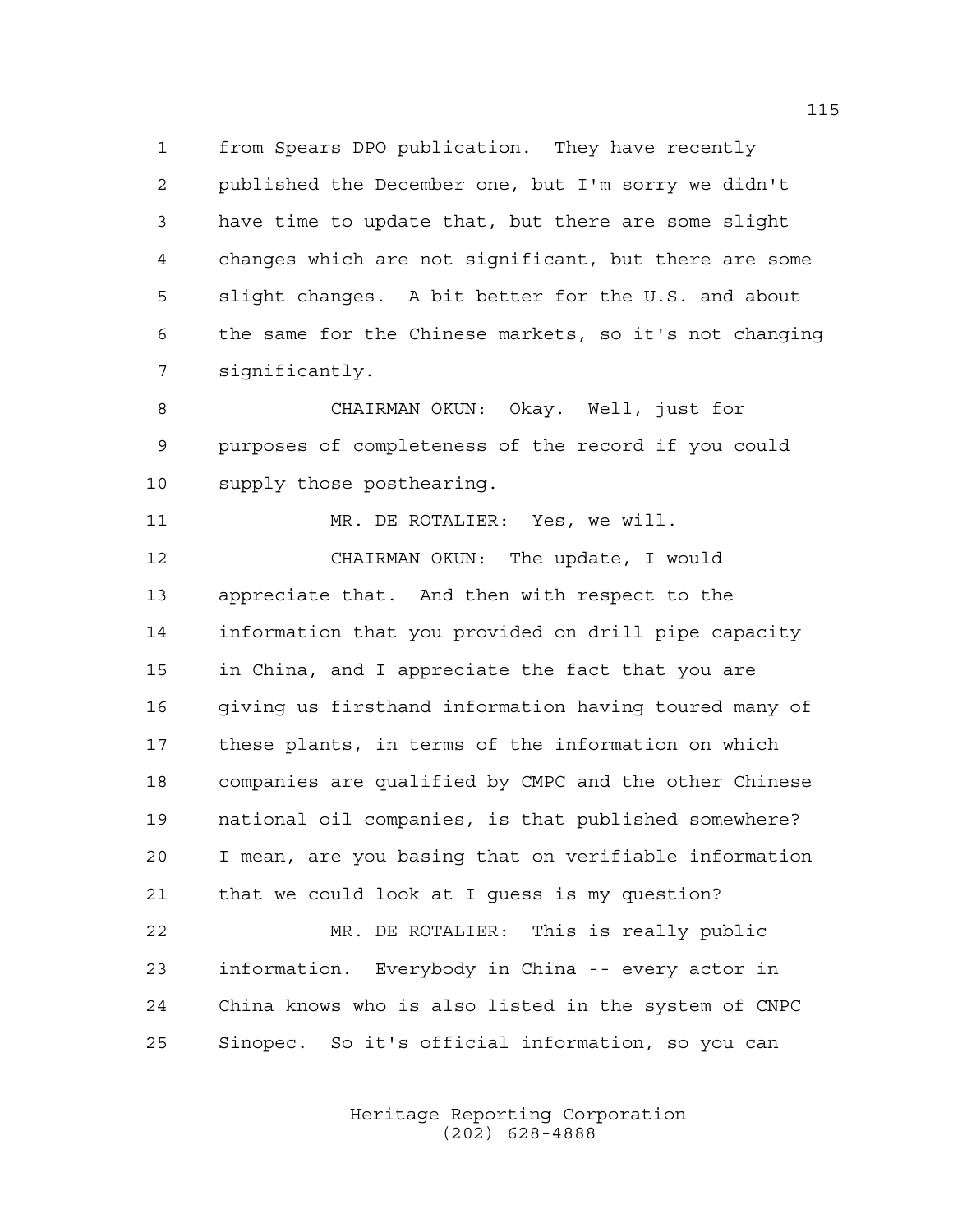have access to this information.

| $\overline{a}$ | CHAIRMAN OKUN: That was my question. Thank             |
|----------------|--------------------------------------------------------|
| 3              | you. And then with respect to the type of product      |
| 4              | being produced, we haven't spent a lot of time on      |
| 5              | premium versus non-premium product. Does China have    |
| 6              | the capacity to produce premium product? And I         |
| 7              | understand they're not selling it in the United        |
| 8              | States. But do they have the capacity, and are they    |
| $\mathsf 9$    | selling it in China?                                   |
| 10             | I mean, I think, as I understand it, there             |
| 11             | is a distinction between China having mostly land      |
| 12             | rigs, where you don't need this, versus the United     |
| 13             | States and many of the other growing markets, where    |
| 14             | you're using shale or deep water, where you need a     |
| 15             | premium product. Is that an accurate distinction?      |
| 16             | MR. DE ROTALIER: The largest proportion of             |
| 17             | the consumption of drilling product in China is API,   |
| 18             | by far. China has also some growing wells which are    |
| 19             | getting complicated, where they also need some premium |
| 20             | products, or I would say some non-API products.<br>And |
| 21             | some of these manufacturers, Chinese manufacturers,    |
| 22             | can provide some premium products. But the acceptance  |
| 23             | is still relatively limited on a worldwide basis, and  |
|                |                                                        |

which is supplying premium products in China is Grant

even in China, meaning that today the major actor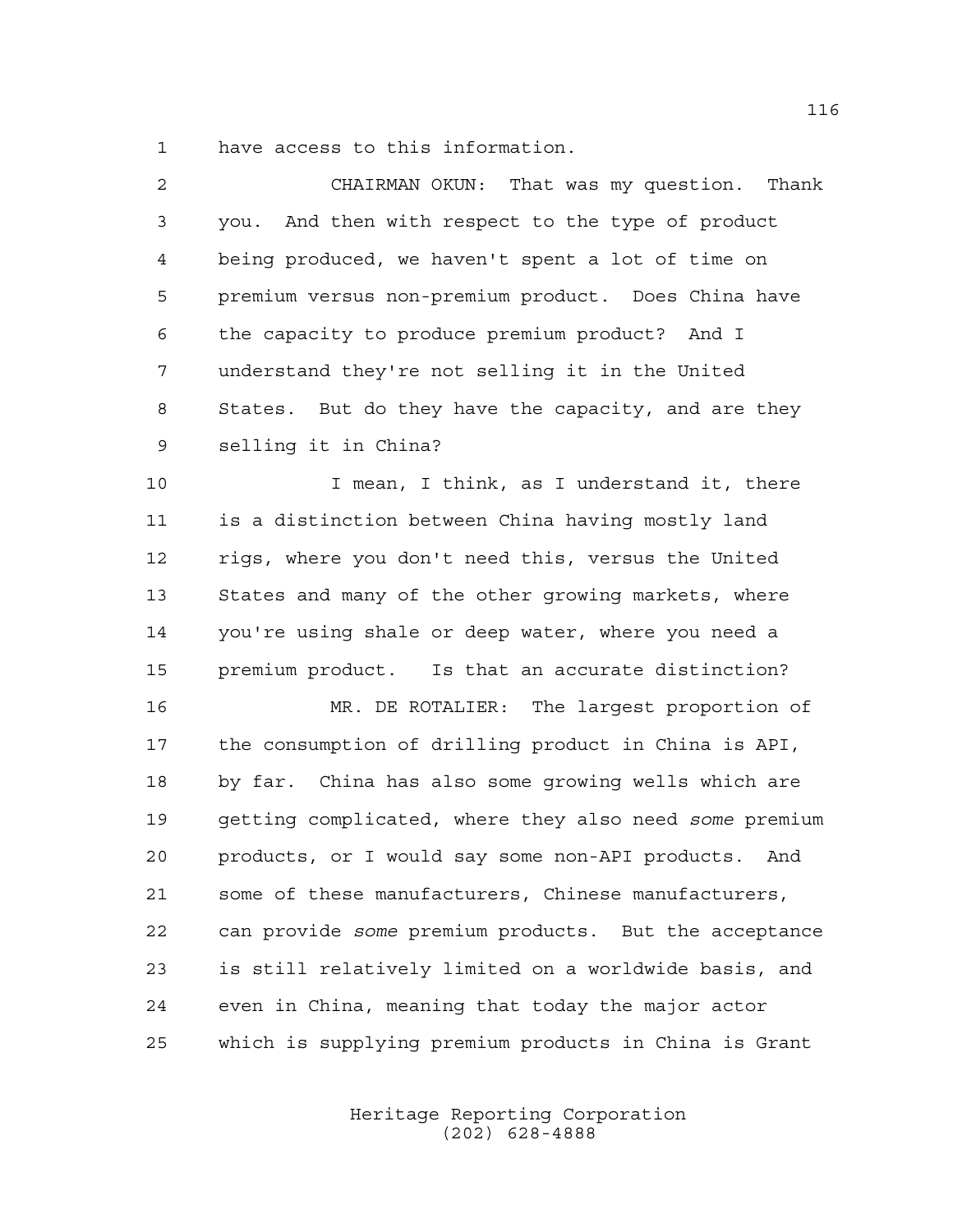Prideco, actually, who is there with their plant in China.

 CHAIRMAN OKUN: Okay. I appreciate that information. And then, Mr. Schagrin, I wanted to go back to you with respect to your reality check on the purchases and just, you know, just trying to understand again what we have on our record versus your purchases at your luncheon. Our public record shows that in terms of purchaser perceptions of this market, 25 purchases are reported on price leaders and U.S. producers for the firms most commonly mentioned, including NOV Grant Prideco, Smith, and VAM. Two Chinese producers, DP Masters and Hilong, were also mentioned.

 And then with respect to the question which I understand you asked at the luncheon, I think our record is much more mixed in what the purchasers said, 13 of 33 saying that the Chinese product had been offered at the lowest price, 11 reporting U.S. prices were lower. Two reported U.S. and non-subject prices were lowest, and seven gave other responses.

 So again, just in terms of what we're looking at, it seems like a much more mixed record. MR. SCHAGRIN: We're looking at the same thing. That's at least good news. Obviously -- and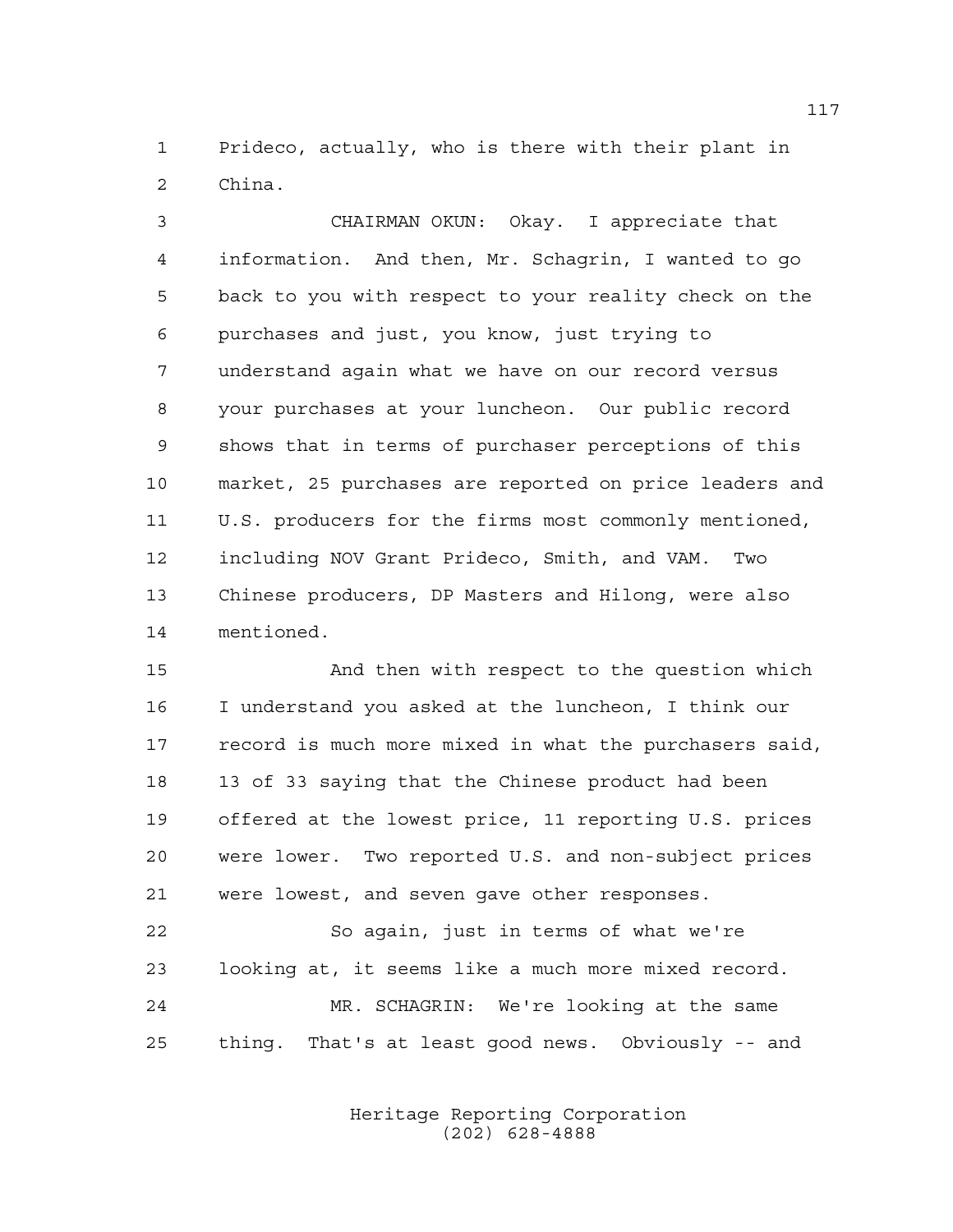we've gone through this in past cases -- the question about price leadership often refers to those who raise prices as well as lower prices. So, I mean, the fact that the largest producer in the world, Grant Prideco, would most often be called the price leader is no surprise. I'm sure in purchasers' minds, except for maybe a few big ones who can get large quantity discounts, the perception is probably that Grant Prideco's price leadership would be on the way up.

 What I was referring to before, Chairman Okun, in my answer to Commissioner Aranoff is not just the overall data, which you just went through, but when you dissect that and also compare it to the information on how many purchasers had bought Chinese, you would see that while 13 purchasers said that the Chinese offered the lowest prices, that would be 13 of 17 the 17 who reported buying Chinese.

 And I think that's why I said to Commissioner Aranoff that, you know, it's like you have a subset. You had a number of purchasers, which we admit, in the purchaser responses, I think 11 or 12, who didn't buy any Chinese product. For them, if they answered the question, they would say, the lowest price came from the domestic producer; I don't even buy any Chinese. For the ones who bought Chinese,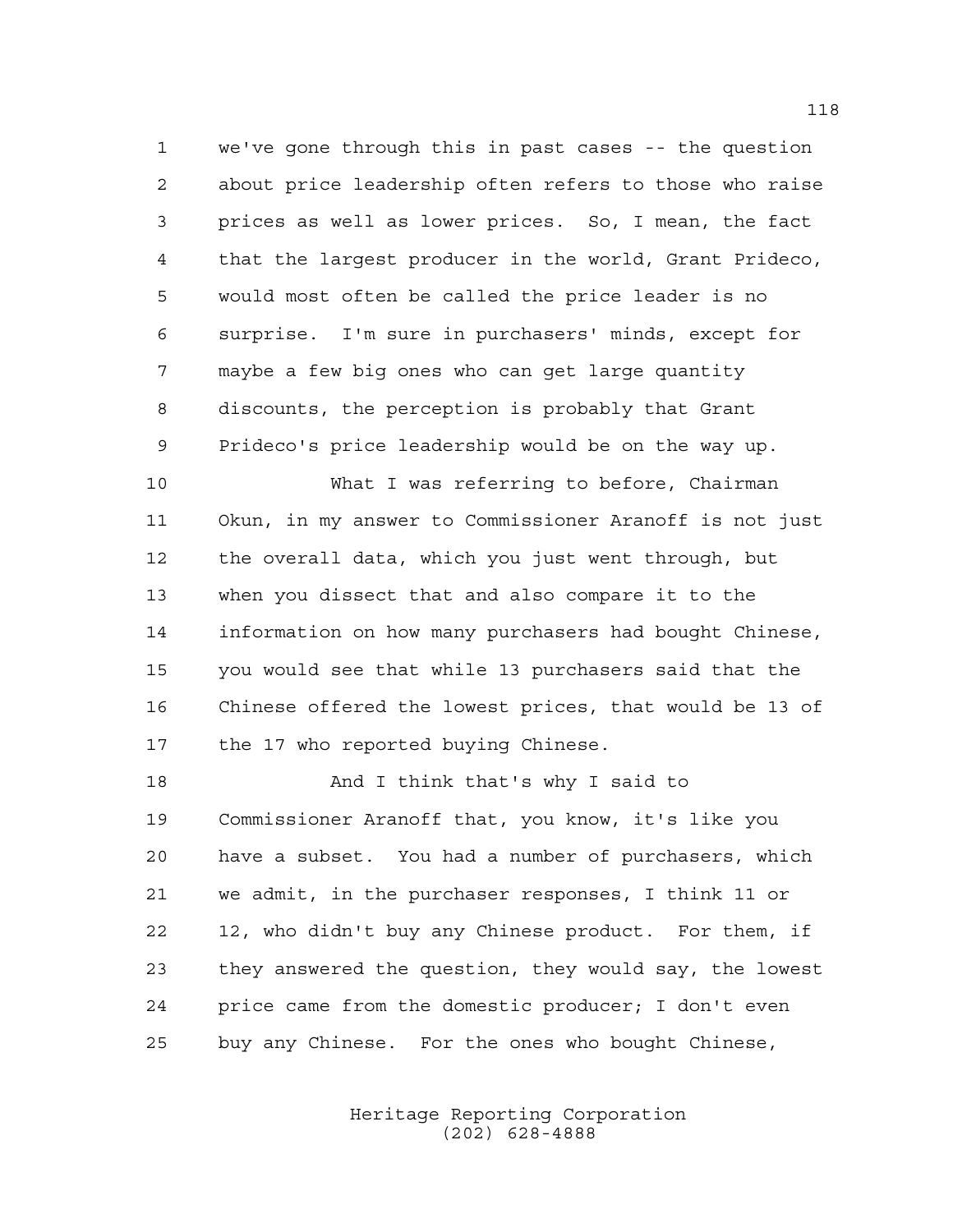overwhelmingly, like 13 out of 17, they said, the Chinese offered us the lowest price.

 And so I was making the point that those who buy Chinese say they buy it because it has cheaper prices. And if you looked at the overall underselling until 2010, you'd say, nobody ever -- I mean, that's actually the Respondent's argument. Nobody ever buys Chinese because of price. They can't get domestic, or we're good guys, or the domestic guys won't sell them. That was all a fabrication, which makes me wonder about the accuracy of some of the data. You know, once people start fabricating, I really --

 CHAIRMAN OKUN: Mr. Schagrin, for me it's very important, and I'll just state it just for me personally, that all your allegations -- I know you've tried to do this -- but you back them up as opposed to have an argument about the veracity of counsels who come before us often. And again, the credibility of witnesses is important, and so I take your point for that. But the personal representation of lawyers I could do without.

 MR. SCHAGRIN: I apologize. I wasn't at that time trying -- I was talking about the quality of the data.

CHAIRMAN OKUN: Right. I actually wasn't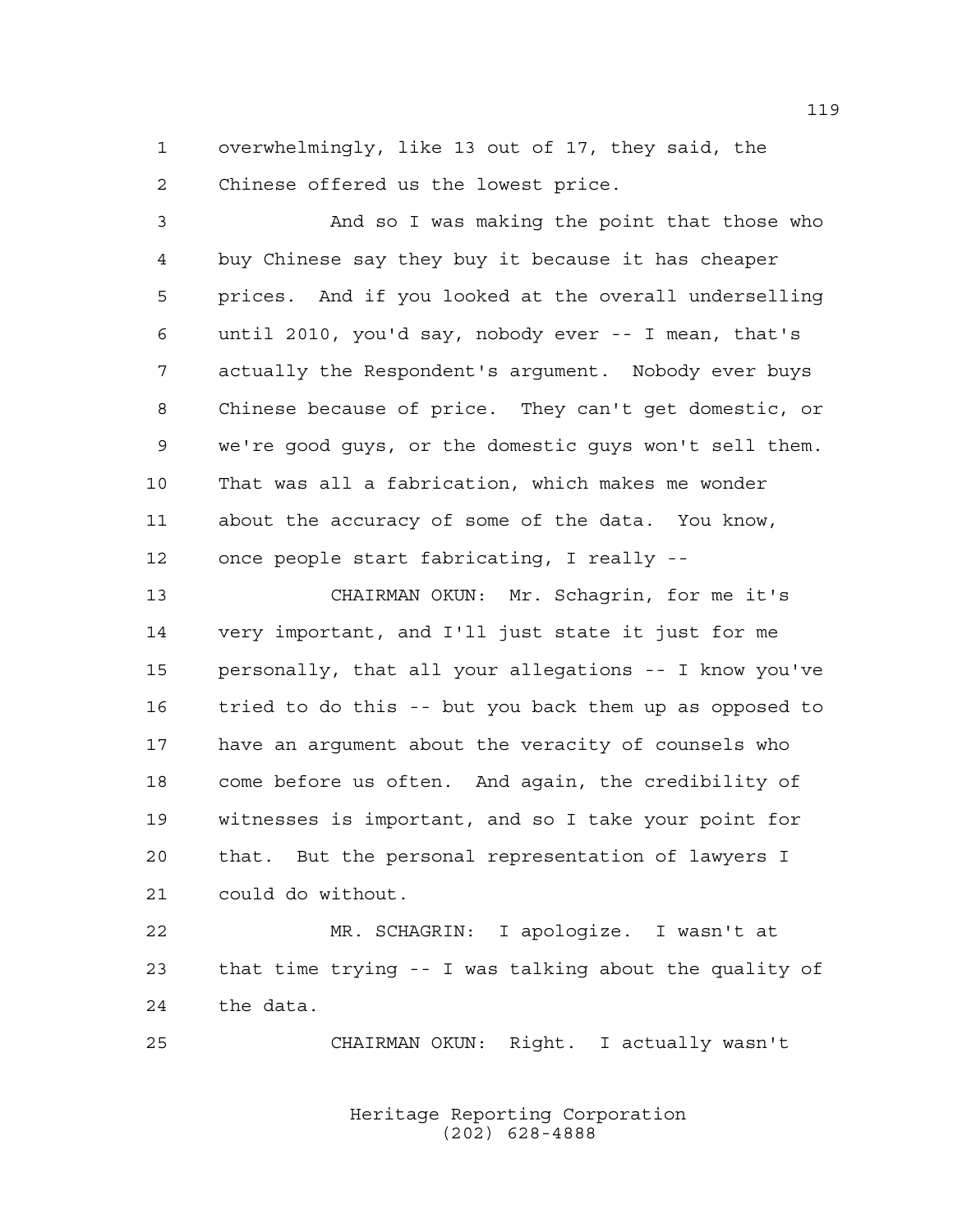thinking about -- I was thinking of several others you made earlier, when I reminded myself that I was going to say something, so --

 MR. SCHAGRIN: I apologize. But obviously, I'm a pretty known commodity at this Commission. If you can't tell that somebody who spent 30 years practicing is troubled severely by the fact that at our ports we have fraud occurring that I could never have imagined -- and like you, I was in this room on 9/11, a day none of us will ever forget. And to me, the amount of fraud occurring at the ports is just directly related to the changes that our country had to make after 9/11 to shift massive Customs resources away from trade enforcement to anti-terrorism. And I applaud that and all the actions they've taken successfully.

 And then, of course, in a lot of cases -- and you read the final determinations -- we see Commerce making findings that they receive fraudulent documents. And those are in the Commerce final determinations. So I sometimes --

 CHAIRMAN OKUN: I mean, I'm not taking issue at all. I mean, I think that is a relevant -- (Simultaneous discussion) MR. SCHAGRIN: My biggest worry having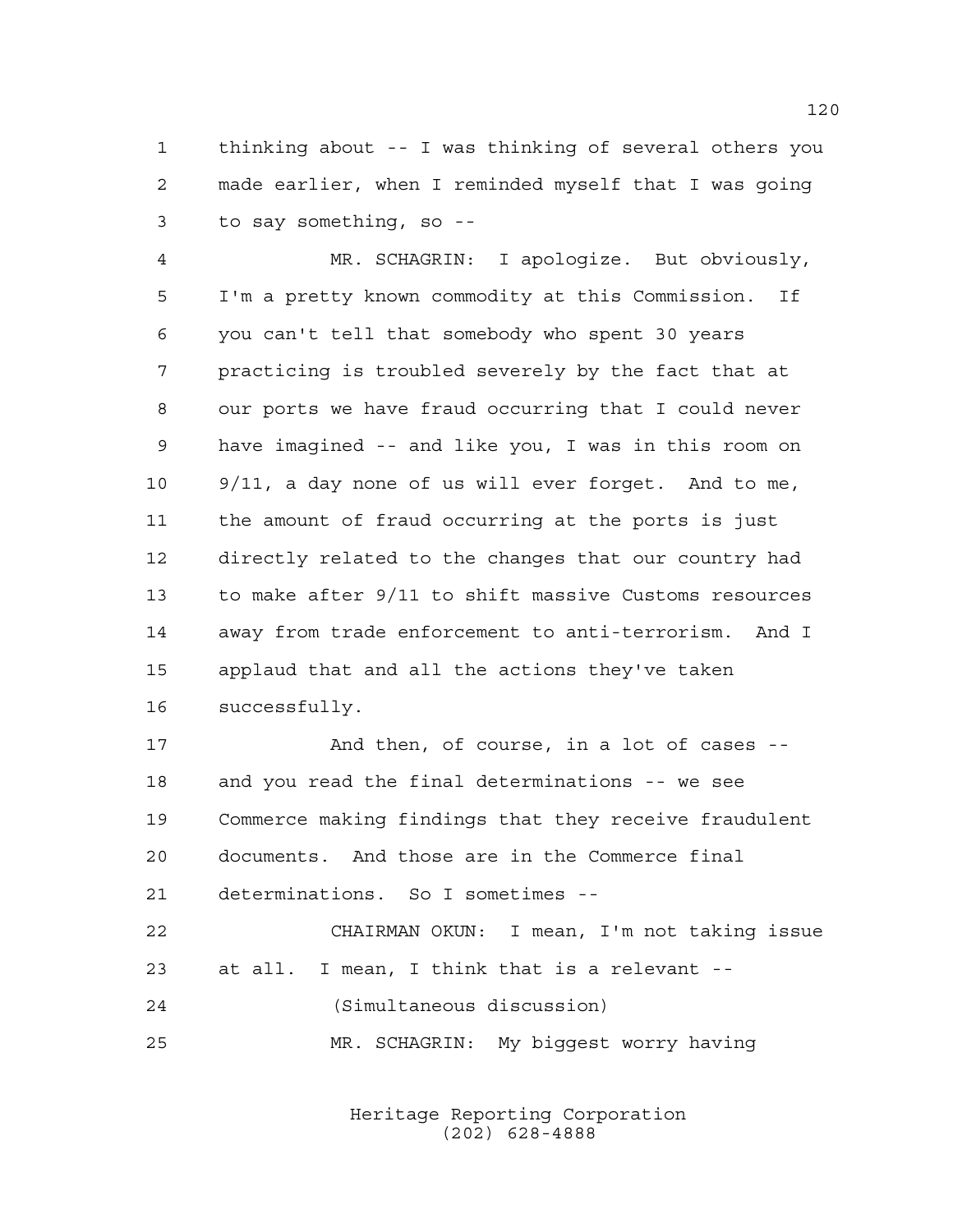practiced here is are you -- Customs hasn't been able to deal with it. It's a resource issue. Commerce has had a lot of difficulty. In most of the cases where Commerce has found fraud, we, the counsel, have been the ones -- and that was the case in OCTG, where I spent sleepless night after sleepless night figuring out how to prove to the Department of Commerce, which has already verified everything was truthful, that clearly these were fraudulent documents.

 I didn't go to law school to be a detective. I went to become an attorney. I'm just worried -- and it only makes sense. If people are willing to commit criminal Customs fraud, if they're willing to file fraudulent documents to Commerce, they will be willing to do it here. I'm just very concerned that can this Commission make the changes necessary in this new environment, which all of us should gravely dislike -- and I know all of you are devoted to the sanctity of this Commission as much as I am. But I think going forward, if there is going to be more cases, you're going to have to change the way investigations are done. You need 10 more accountants like David. I mean, it's just going to change dramatically. And that's what I'm really trying to get

> Heritage Reporting Corporation (202) 628-4888

through. I really am seriously troubled by the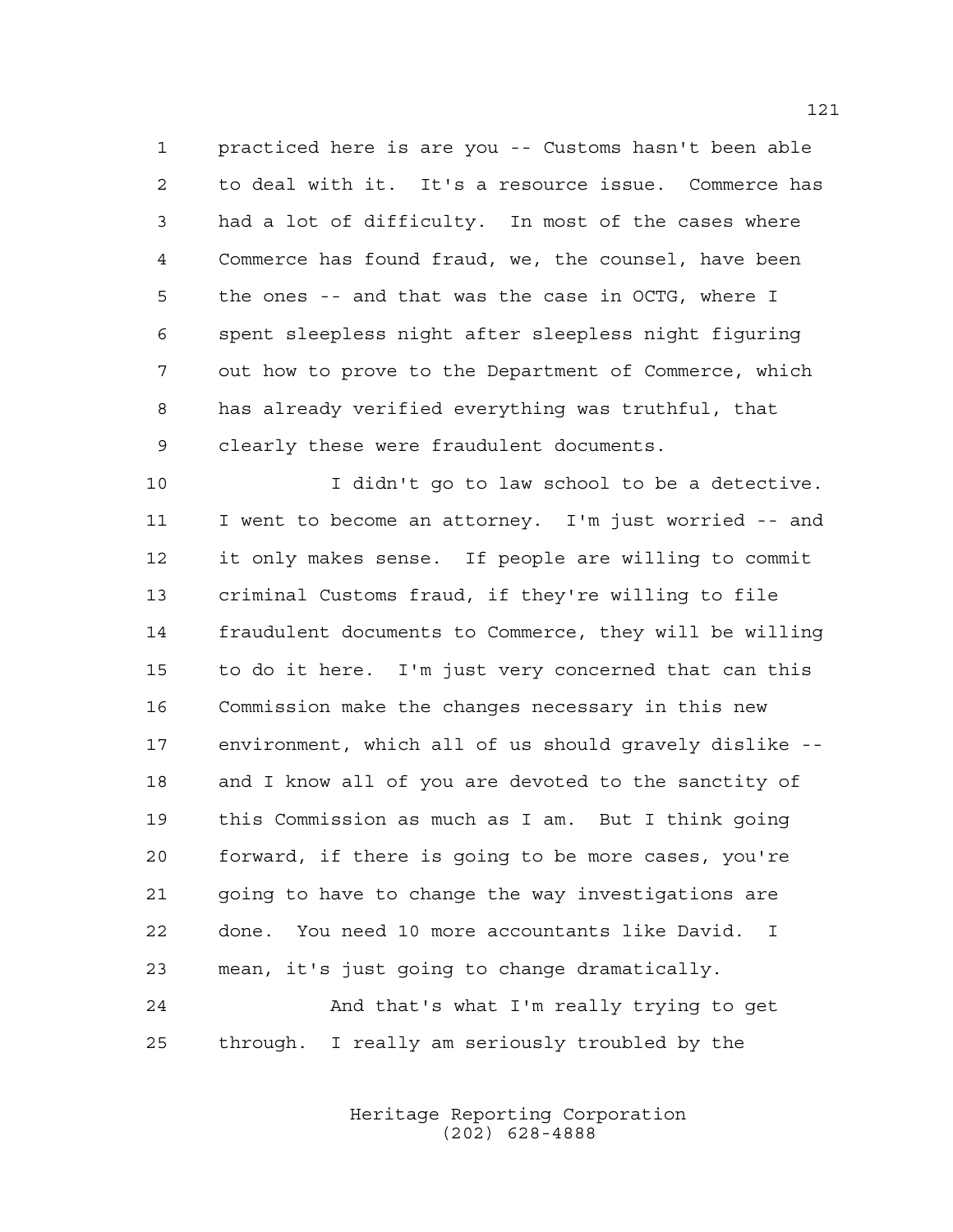direction that things are taking. And I read -- my specific comments, I think, were mostly in the brief. But --

 CHAIRMAN OKUN: Well, I think on that I would just encourage you to continue, as I know you have done, and as all the producers sitting here have done, which is to continue to work with our staff, who I think is -- they'll have time to work through this record, and we'll continue to do so to get the final report to make sure that the Commission does have the best information available. So we will look forward to all of that.

 And I've actually used up all my time, so Vice Chairman Williamson.

 VICE CHAIRMAN WILLIAMSON: Okay. Thank you, Madame Chairman. Turning to a different subject, figures 2-4 and 2-5 of the staff report show a divergence in the trend of oil and natural gas prices over the last several months. Do you know why these diversions occur, and is it likely to continue?

 MR. MORRIS: It's basically a supply issue. We've gotten very good at drilling these natural gas wells, and we basically have over-produced. And so that depressed the price. With the accident in the Gulf of Mexico, where almost half of our oil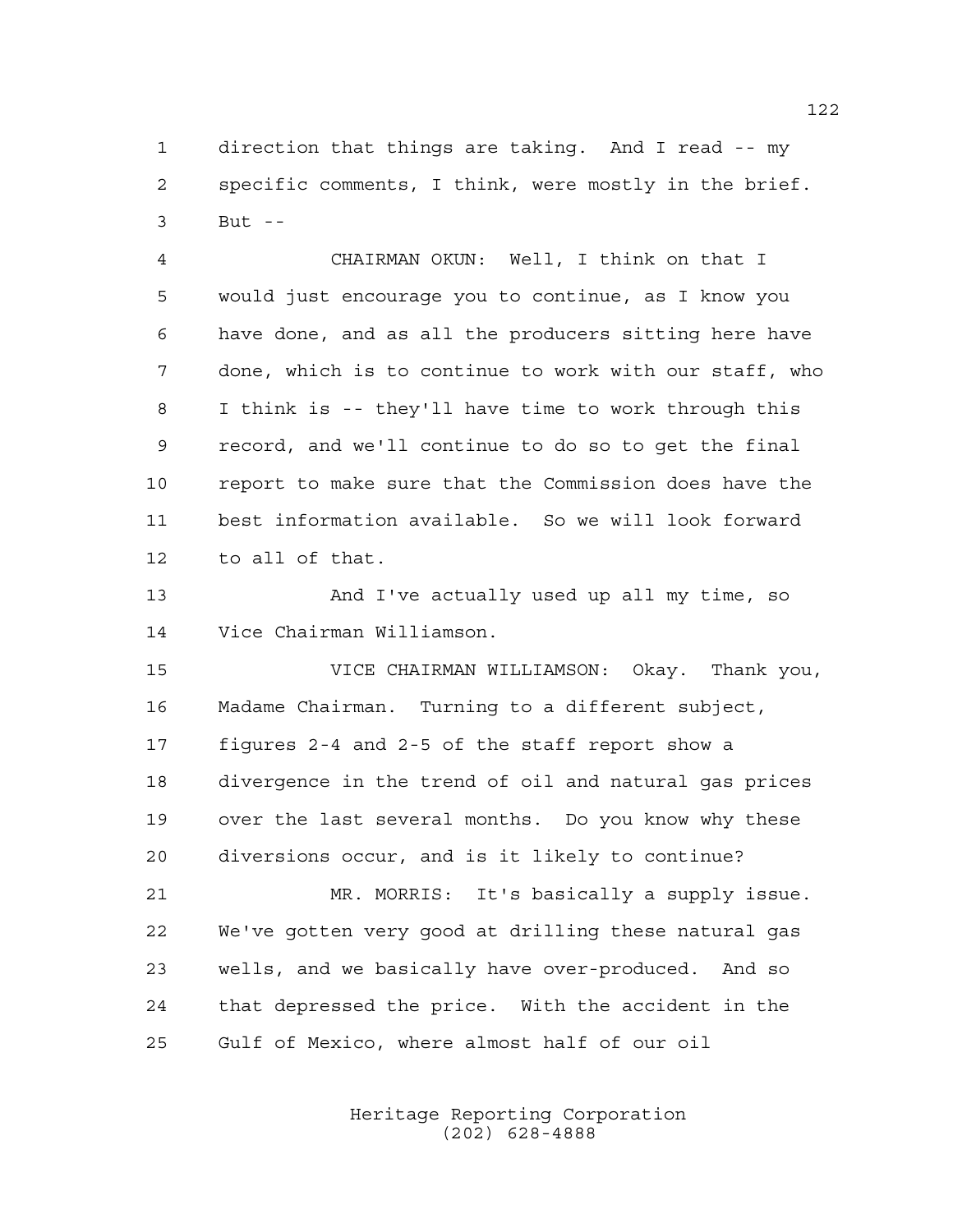production comes from, it has pretty much been shut down. It has driven the price of oil back up. We have very mature oil fields in this country, and have pretty much found all of our oil reserves in the U.S. So that basically is what causes the prices to fluctuate. It's a supply and demand issue. VICE CHAIRMAN WILLIAMSON: So you assume that is why the oil price is going up. MR. MORRIS: And the gas prices are going down. We basically have too much supply. VICE CHAIRMAN WILLIAMSON: Okay. MR. SCHAGRIN: Commissioner Williamson? VICE CHAIRMAN WILLIAMSON: Yes. MR. SCHAGRIN: I'll point out the final edition of *The Wall Street Journal* for last year, they have something talking about how basically everything was going up, commodity prices, and the one commodity that dropped the most in the entire year 2010 was natural gas, which was down 22 percent. And we obviously just -- unlike oil, which is traded throughout the world, natural gas is mostly brought up for the U.S. market. I mean, some day we may do LNG as an export. It's hard to believe because just five years ago, we were in some of the hearings here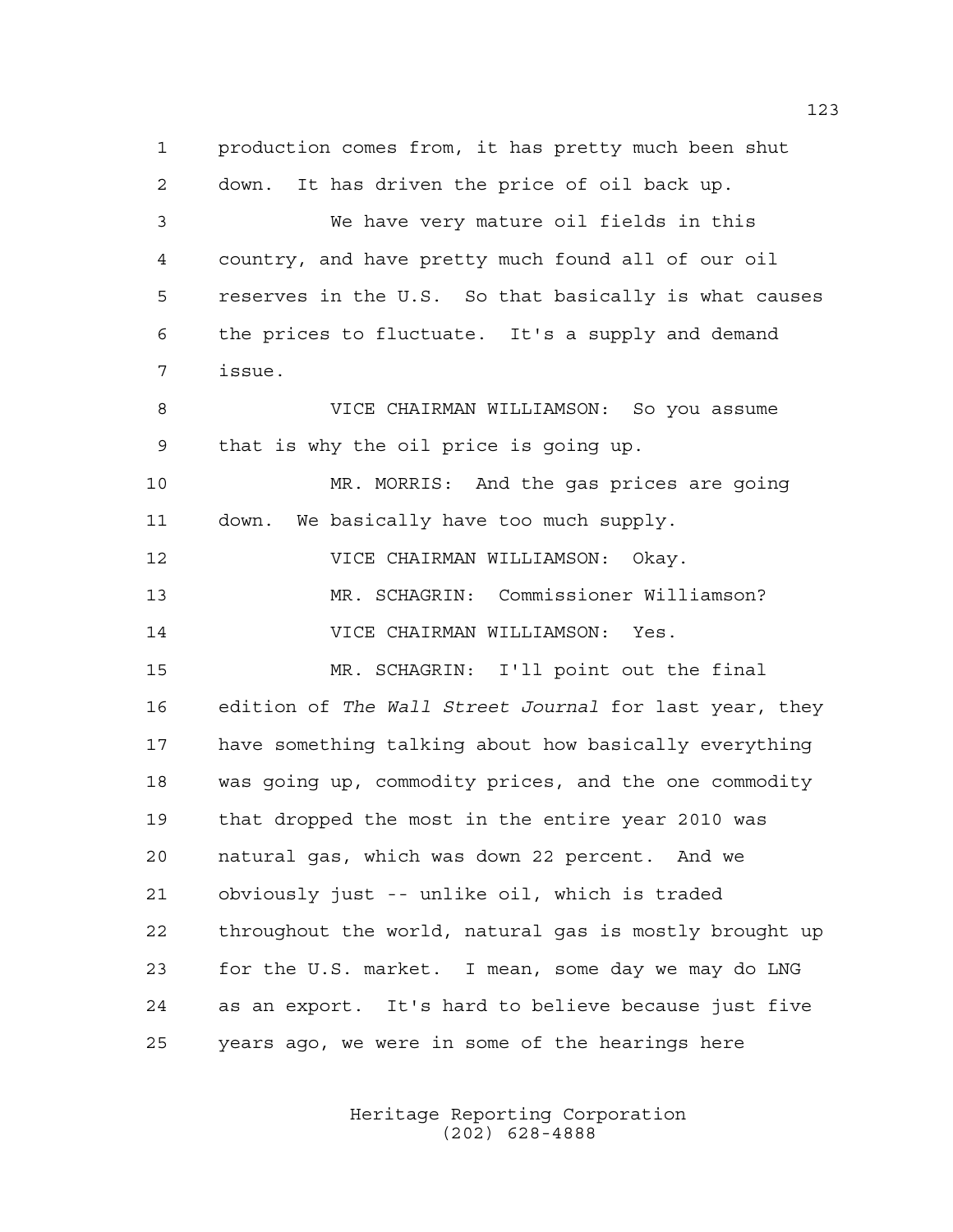talking about how big LNG imports in the United States would be, what a change, because of these discoveries of gas.

 But our own demand -- I don't know about you all. I'm tired of freezing every winter. I mean, we're creating a lot of the demand by just heating. Our demand for industrial is way down for natural gas. So overall, gas demand in the United States has been flat to down over the last five years, and these gas discoveries have increased supply dramatically, which is why natural gas prices are falling.

 VICE CHAIRMAN WILLIAMSON: Okay. And I'm sorry. It looks like you're also saying there is not going to be much change in that situation. In other words, gas is not going to pick up.

 MR. MORRIS: Our belief is that natural gas 17 prices will be stable for the next four years.

 VICE CHAIRMAN WILLIAMSON: Okay. And I guess what are the implications of that for the demand for drill pipe?

 MR. MORRIS: The rigs. The rigs are going to go down because they're not going to need to drill as much for gas, and there will be a shift to oil-well drilling.

VICE CHAIRMAN WILLIAMSON: Okay. And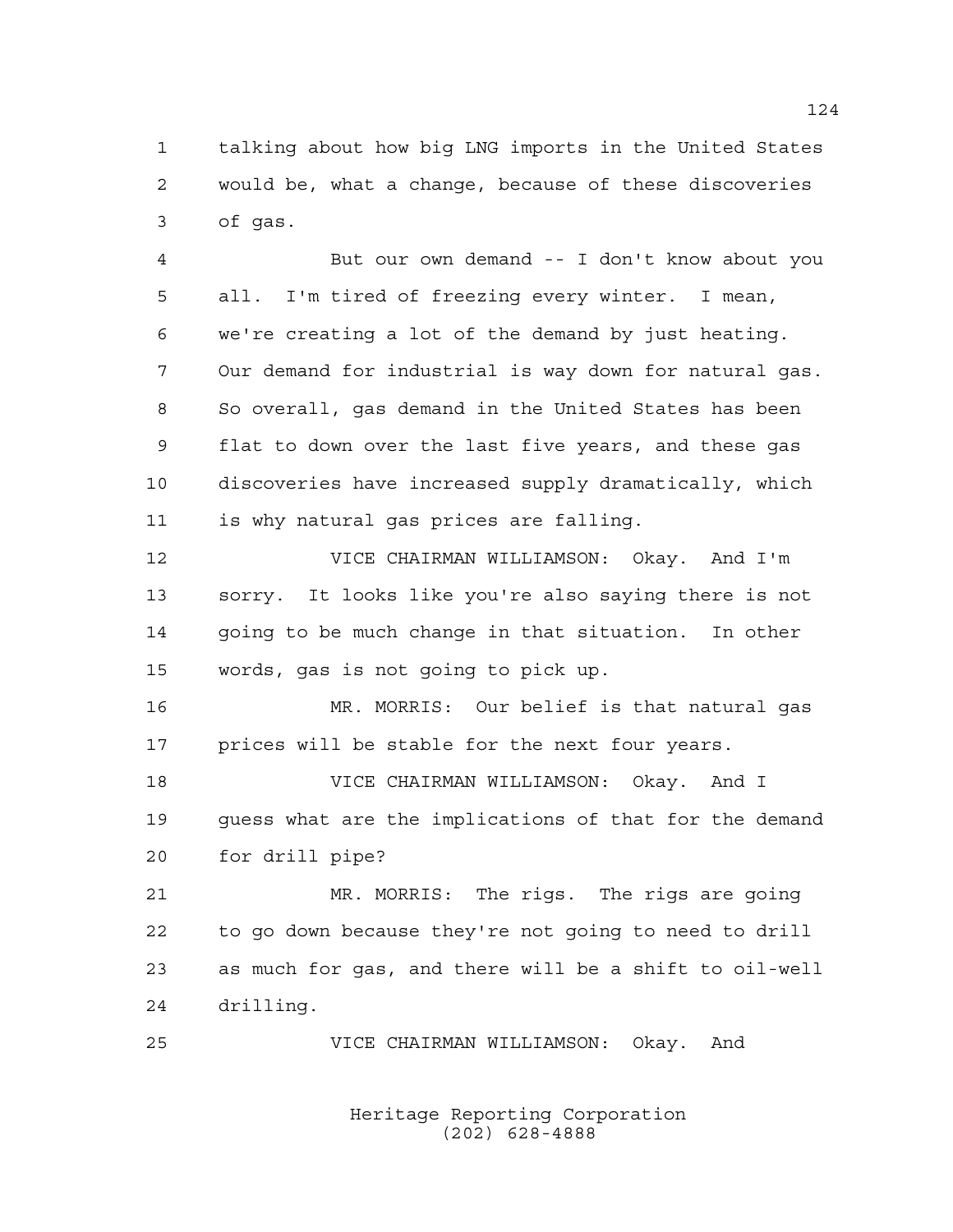thinking about the oil spill, what implications does that have for demand, the Deepwater Horizon spill?

 MR. PARKS: I think the spill has cut obviously the Gulf of Mexico production, which was averaging 17 to 18 percent of our oil production for the U.S. But now the legislation has put in unique characteristics and increasing demand to further intervention to the Gulf of Mexico.

 A lot of the rig count in the U.S. has improved technologies, so you don't need as many drilling rigs to produce the product of oil and gas. In the shale play, drilling rigs can hit a pay zone in 3 to 11 days, where two years ago it was taking 15 to 30 days. So the efficiencies and the technology of the drilling rig and drill string components have improved production to the U.S. market.

 MR. MORRIS: That's why you can see in the data that even though we don't have the rig count that we had or did have, we're actually drilling the same amount of footage. We've gotten very efficient and very good at what we do.

 I will say that last year was the first year since 1991 that we have been able to stop the decline rate in the Gulf of Mexico, first time. And now with the new legislation and restrictions in the Gulf, I

> Heritage Reporting Corporation (202) 628-4888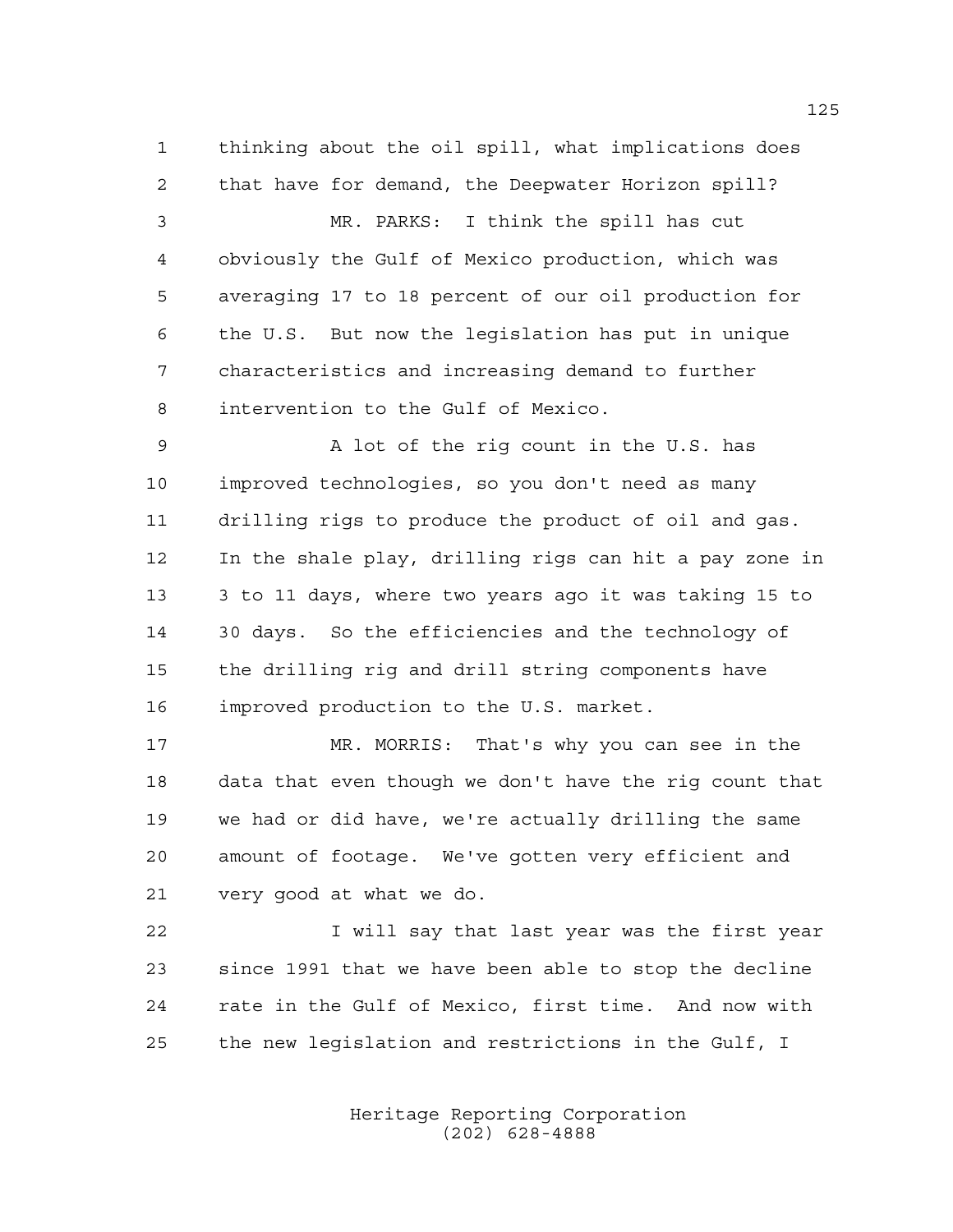don't believe that we'll ever be able to correct that again.

 VICE CHAIRMAN WILLIAMSON: When you say stop the decline, you mean decline in production in the Gulf? MR. MORRIS: That's right, correct. VICE CHAIRMAN WILLIAMSON: Okay. MR. FIELDS: Maybe just add one comment. There is a difference between the offshore drilling rigs. When you're onshore and the rig count goes down, they're generally stacked. But offshore, they 12 just -- they change locations. They go to offshore Africa. They go to other parts of the world. They continue to operate, but they leave the Gulf. Then you just see the rig count go down in the Gulf. VICE CHAIRMAN WILLIAMSON: Okay. MR. FIELDS: But they still continue to operate, just other parts of the world. Then it becomes -- you know, they still continue to consume drill pipe products in other parts of the world. VICE CHAIRMAN WILLIAMSON: Okay. So the demand for domestic and produced drill pipe, unless it is going to be exported -- MR. FIELDS: Would reduce, that's correct. Yeah, when your offshore rig count in the U.S. goes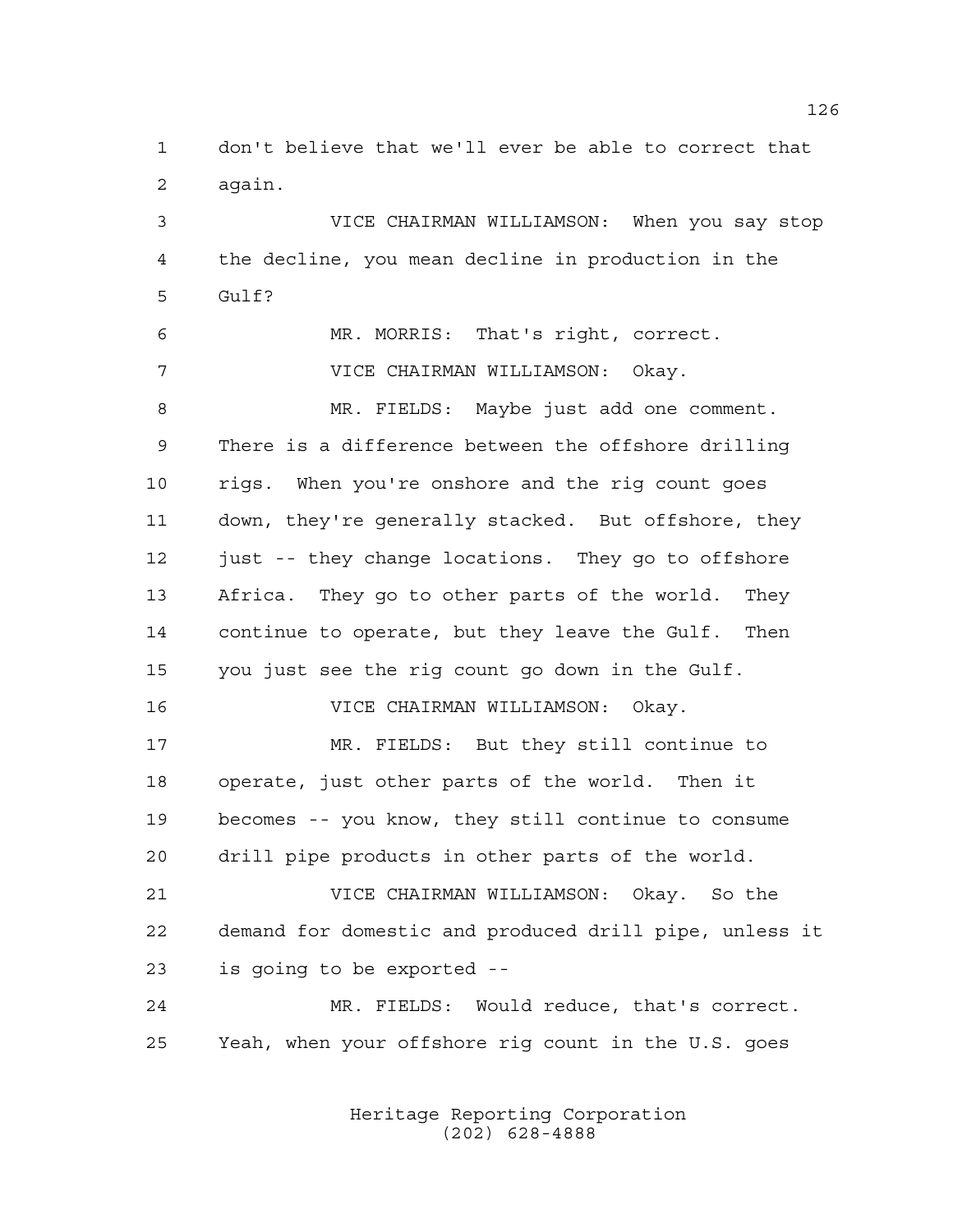down, and it goes up in Africa, there is going to be less pipe produced here potentially, and produced at another location closer by.

 VICE CHAIRMAN WILLIAMSON: Yes. I'm sorry. Mr. Barnes?

 MR. BARNES: Scott Barnes with TMK IPSCO. Just to maybe add another vantage point to this oil and gas price outlook, I agree with what Mr. Morris has said regarding the production capacity for natural gas as further suppressing the pricing factor. The oil pricing as well is one that has improved. And what we anticipate as the rigs that are directed towards gas is going to decline because the economic incentive to drill for gas decreases, it will be offset somewhat by an increase in drilling for oil.

 Now, the issue here is that drilling for oil -- I agree with the comment that it is a more mature industry as far as the various oil well basins in the United States. And because the price of oil is now forecast to be in the \$80 per barrel range, it provides the economic incentive to go back into these more mature fields and to drill some more there. But these are conventional wells. And what I mean by conventional, they're more vertical, and the amount of tubular that is required to drill these wells is not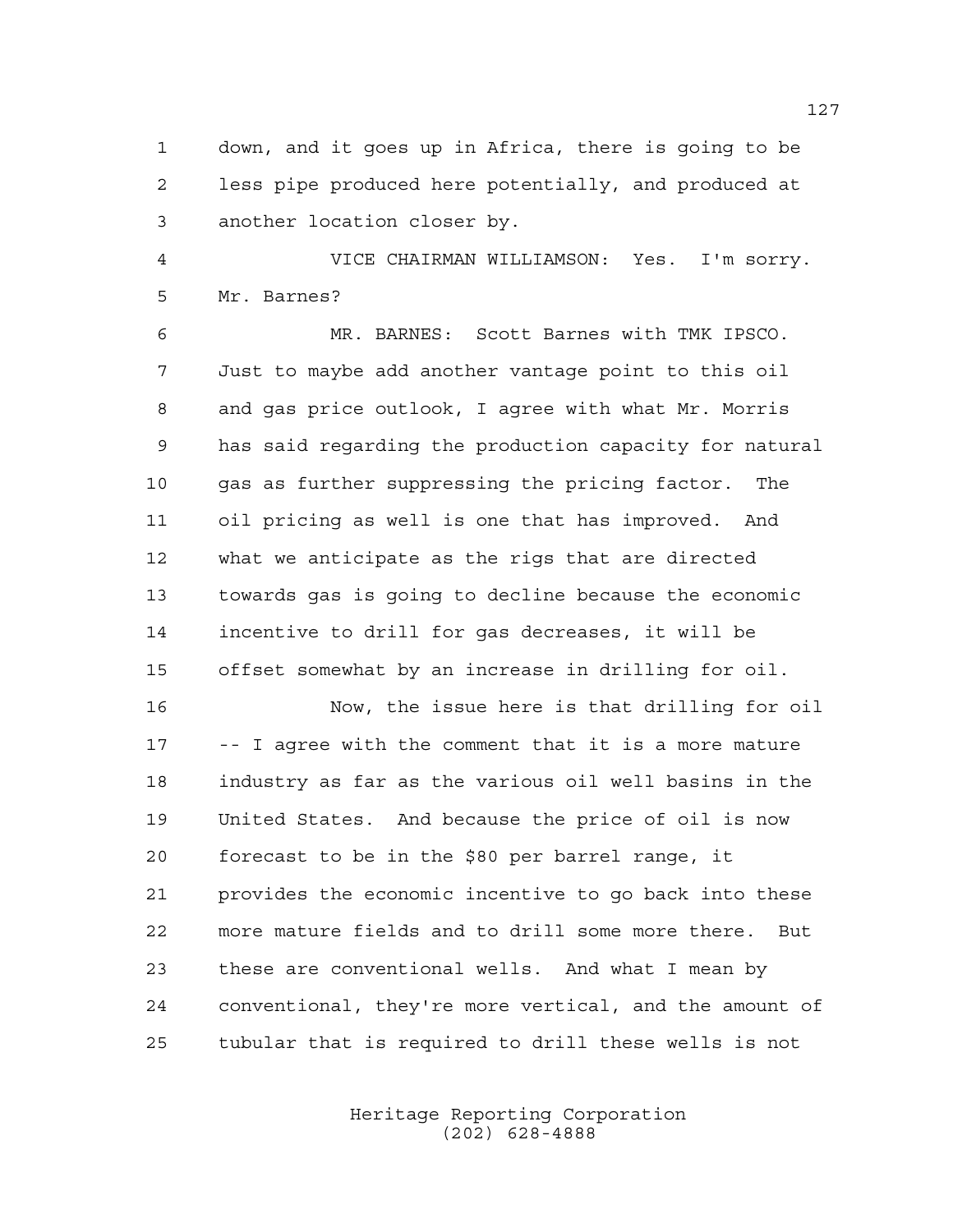as intensive from a tonnage standpoint as the horizontal wells in the shale plays.

 And likewise, it's not as demanding an environment on drill pipes because you don't go through the compression and torque and tension that you do when you go around the 90-degree bend in the long, lateral reaches that you see in a lot of these unconventional drillings for the shale plays, which further exacerbates the situation on demand for tubulars because drill pipe strings won't wear out as frequently as we go back to a more conventional drilling environment.

 I hope maybe that adds a little more clarity to some of the --

 VICE CHAIRMAN WILLIAMSON: Okay. So in other words, even with higher oil prices, you're not going to see the same increase in demand for drill pipe, and you won't see the same relatively high demand for premium verus regular.

 MR. BARNES: That's correct. That's my point. And the outlook for -- as the other gentleman had mentioned -- that we see and a lot of the analysts see for the price of gas going forward is that we're going to see, because of the amount of gas that has been produced so far, and the number of wells that

> Heritage Reporting Corporation (202) 628-4888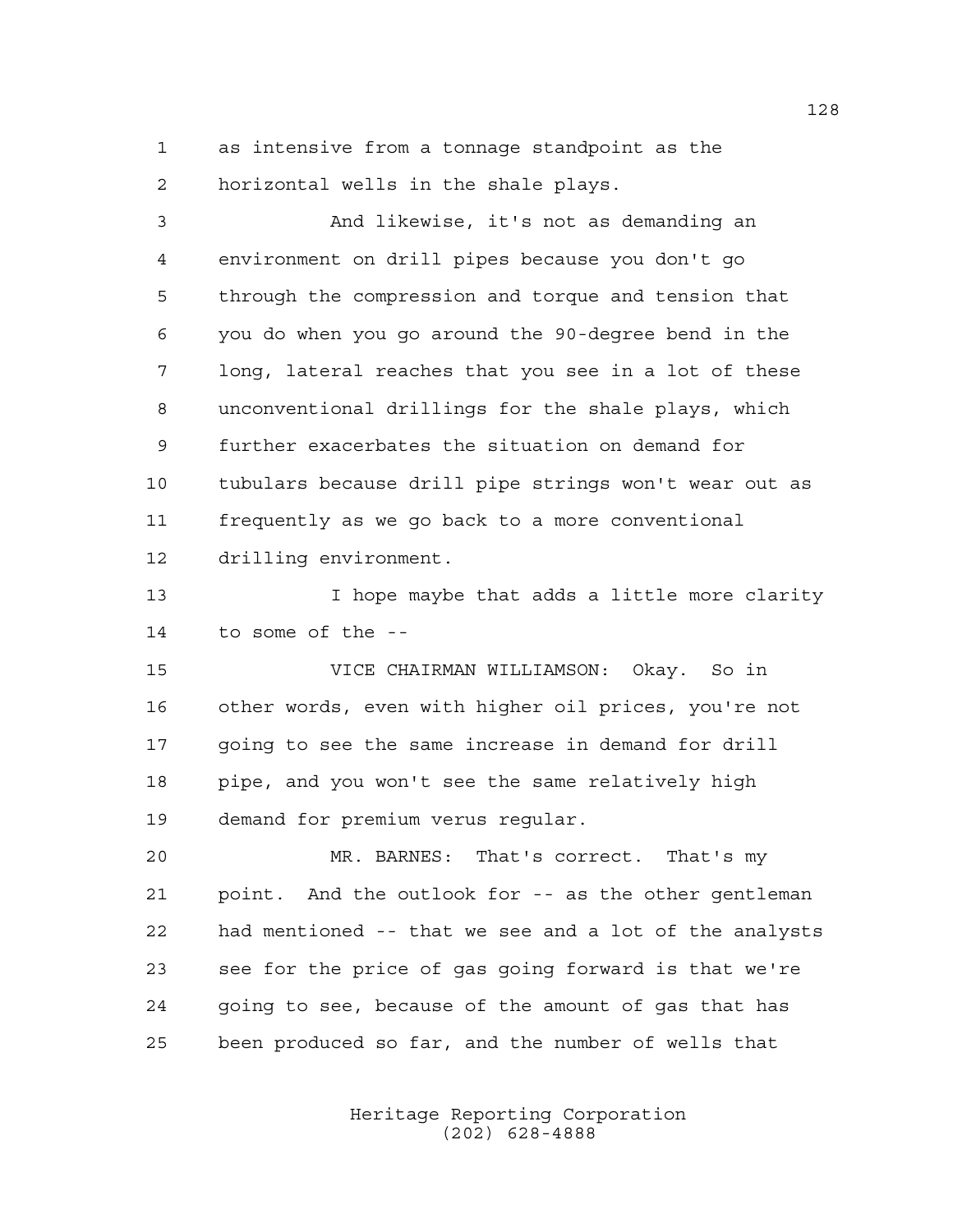still need to be completed, because the industry and the infrastructure has not caught up with this flurry of activity on the fracturing and completion stage, that more gas will come into the marketplace over the next year or so and continue to have this ample supply of gas, until such time that a) the economy begins to pick up and the industrial consumption of that segment for energy returns, or we see through out energy policies a movement more towards gas-fired utilities for electric power generation as they begin to retire these aging coal plant facilities, and we see a transfer from one fuel source to the next.

 And most folks that we see who make these projections in different companies like Wood MacKenzie and other analysts refer to that 2013 at the earliest, more like 2015, before we'll begin to see, you know, a pickup in the natural gas prices.

 VICE CHAIRMAN WILLIAMSON: Okay. Thank you for those answers. My time is going to be running out shortly, so thank you.

 CHAIRMAN OKUN: Commissioner Lane. COMMISSIONER LANE: Thank you. Mr. Schagrin, I have some questions about your inquiry at Commerce on the scope issue of OCTG. Would you explain why you did not tell us in your prehearing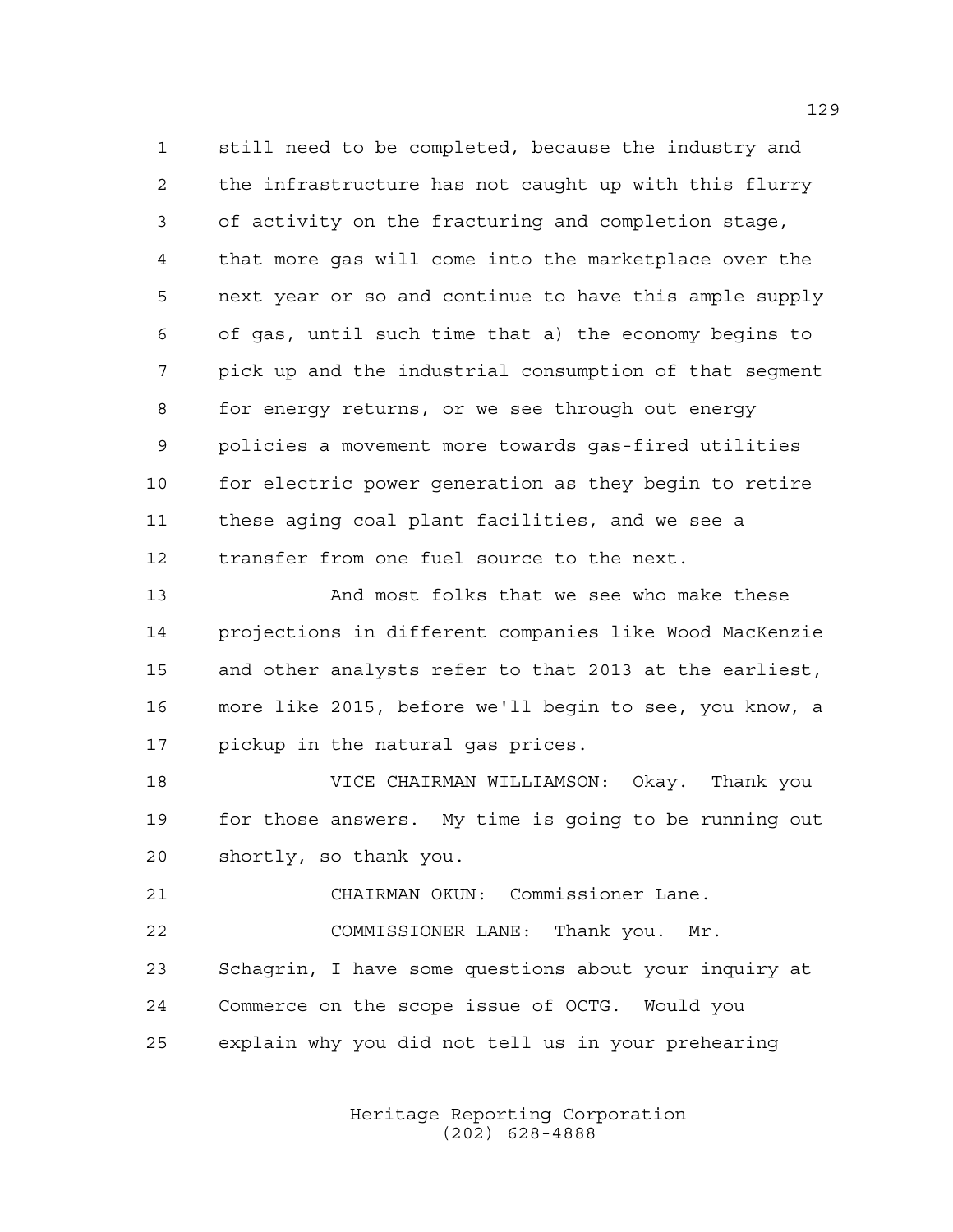brief about your arguments before Commerce in the OCTG scope inquiry that green tube for drill pipe is already included in the OCTG orders?

 MR. SCHAGRIN: First, I was quite confident, even at the time we filed our prehearing brief, that a little -- let's call it wrong turn by the Department of Commerce in the preliminary antidumping duty determination, which I think caught me and everyone else by a great deal of surprise -- I would presume this Commission as well because you're so familiar with the OCTG case. I was quite confident it would be corrected in Commerce Department's final determination, which it was yesterday, which has completely mooted the issue.

 Now, as counsel to TMK IPSCO in the OCTG case -- leave this case aside -- when Commerce Department said, to just total shock, awe, and amazement, that they believe that green tube was already covered in the OCTG case, particularly Mr. Barnes thought it would be prudent to cover all bases, given the cost of these cases, and one never knows what the outcomes will be. And even though I said, based on my learned opinion, that having participated in the OCTG cases, having worked with TMK IPSCO -- which I know and Mr. Barnes would tell you. It's not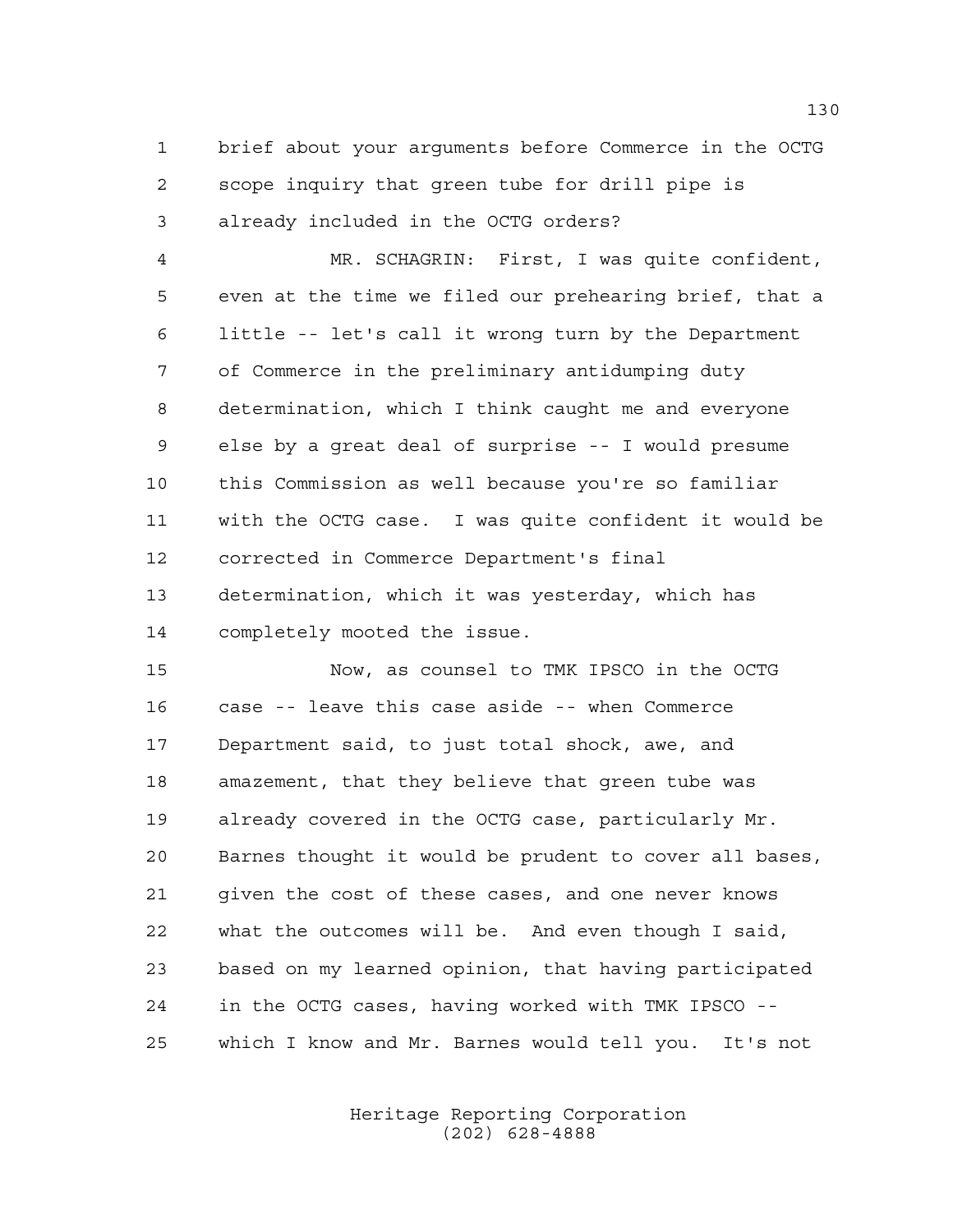confidential information. They included no data on their green tube for drill pipe in the OCTG case. To my knowledge, neither did any of the other members of the U.S. industry.

 It was never an issue here before the Commission. I think the Commission's like product analysis made it clear it wasn't included in your analysis in that case. As a matter of law, that means it couldn't be included. But we had to do it. Now we'll withdraw that request because it's moot, given the Commerce Department determination. Didn't have a chance to do it yesterday afternoon and today, but we'll do it as soon as we can.

 It also brings to mind, Commissioner Lane -- and I know I'm getting on some maybe sensitive ground, given Chairman Okun's recent remarks.

 COMMISSIONER LANE: Well, and I want to warn you, too, that I have a rule that I do not like all your disparaging other lawyers. So please be careful. MR. SCHAGRIN: Okay. I did wonder from the beginning of this case why the Respondent's counsel

 was so insistent from I think their first filing at the Department of Commerce that green tube was in the OCTG case and not in this case, because if I looked at their clients, Command and Downhole, they wouldn't be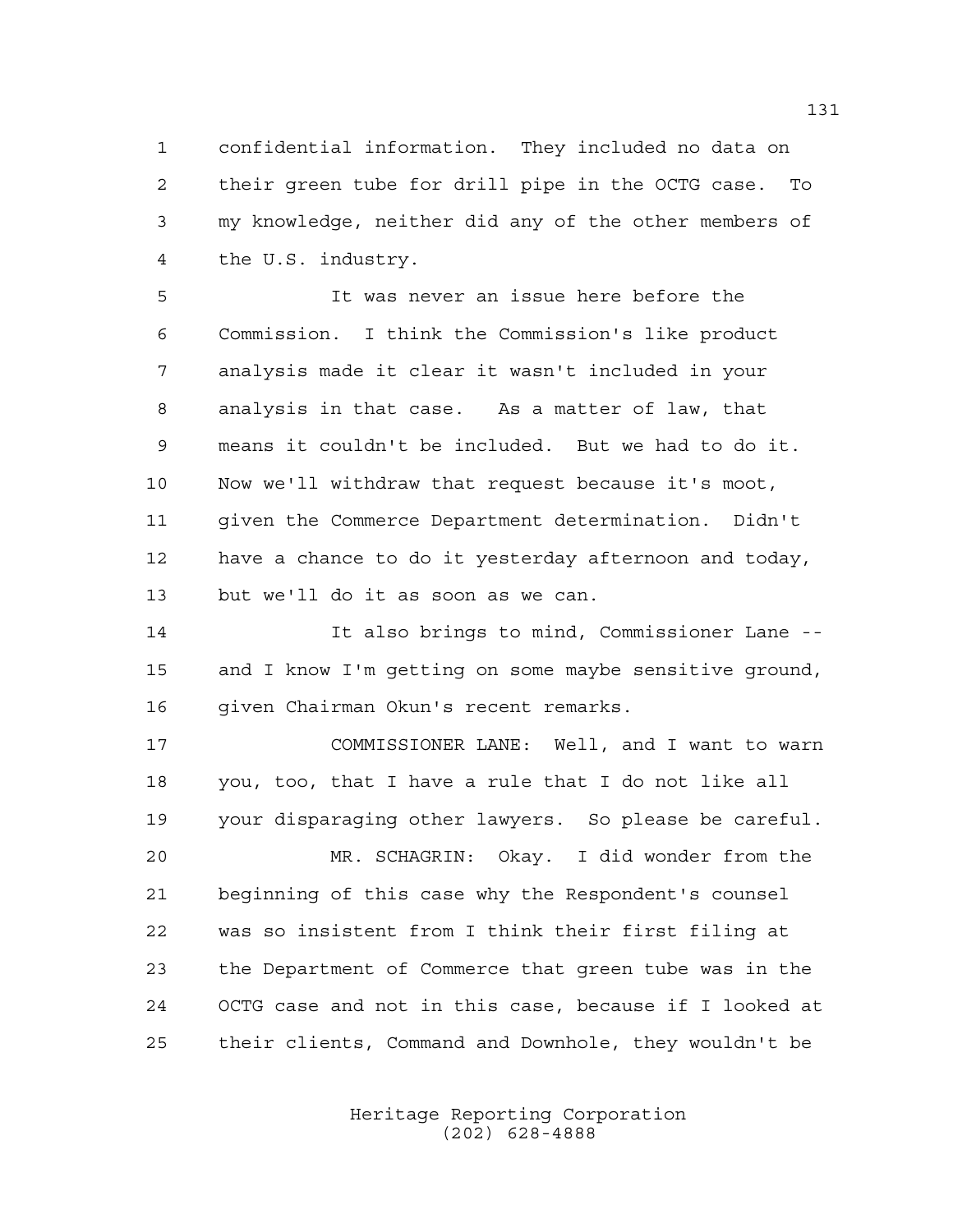folks who could use green tube. They don't have inertia welding equipment to add toll joints in order to serve the markets they serve.

 I looked at their client at Commerce, Drill Pipe Masters. They don't have a steel mill which makes green tube, so they couldn't be an unfinished drill pipe exporter. So I just wondered. Now, of course, they made big issues of it here. And I think the purpose was to convince you that because it's acknowledged that green tube and finished products arrive in this -- often in the same HGS categories. Whether they should or not is a different issue, but they often do -- that you shouldn't use any import data, but just should rely on their data. And that's another just troublesome aspect as we go forward because we know we're going to see increasing problems with import data as to how you're going to process cases here.

 I know we'll work through it. You have a very diligent staff. But I somehow in my own mind, you know, wonder what the connections were there.

 COMMISSIONER LANE: Okay. But you are not saying that you need green tube in this case to make a finished product.

MR. SCHAGRIN: Oh, yes, we are. You do need

Heritage Reporting Corporation (202) 628-4888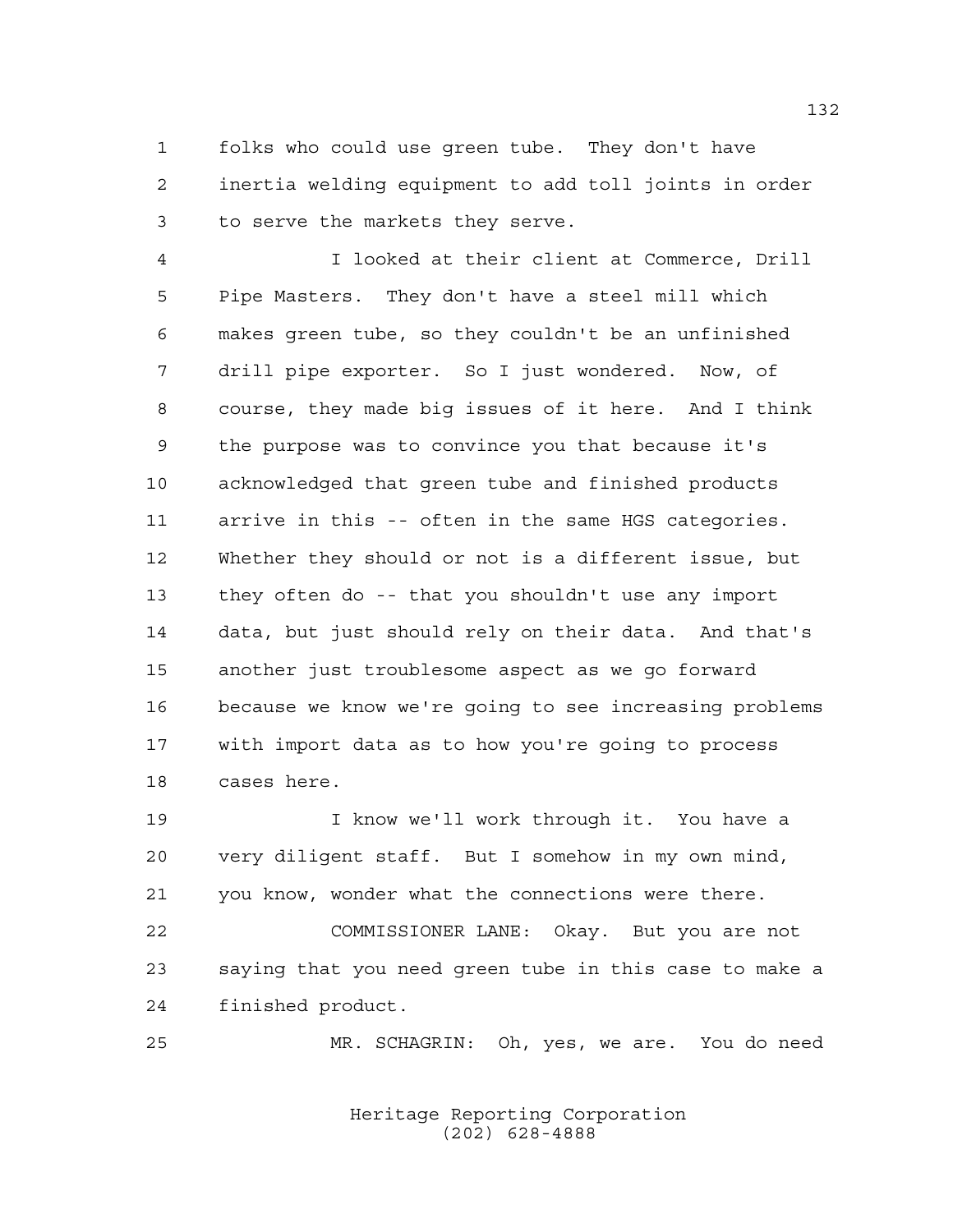unfinished drill pipe in order to make finished drill pipe. And now that we have Commerce's determination, it's clear that the green tube for drill pipe is included in this scope, and by virtue of exclusion, that means it's not included in the scope of the OCTG case.

 COMMISSIONER LANE: Okay, okay. Thank you. I want to ask you some questions -- somebody some questions about premium versus non-premium. And as far as pricing, at what point, if any, would prices for non-premium drill pipe need to reach for end users typically preferring premium drill pipe to opt for the non-premium drill pipe?

 MR. FIELDS: Yeah. It's -- I mean, others can add, but -- I'm Doug Fields. The wells that are drilled as premium are different than the wells that are drilled with the API products. And it's more of a well environment that drives you to that decision. So it's not a matter so much of price, that if it gets below, I can switch away from the premium. As Bertrand mentioned earlier, some of the demanding aspects of the well.

 COMMISSIONER LANE: Can premium and conventional drill pipe be used in the same applications, and the only difference being that the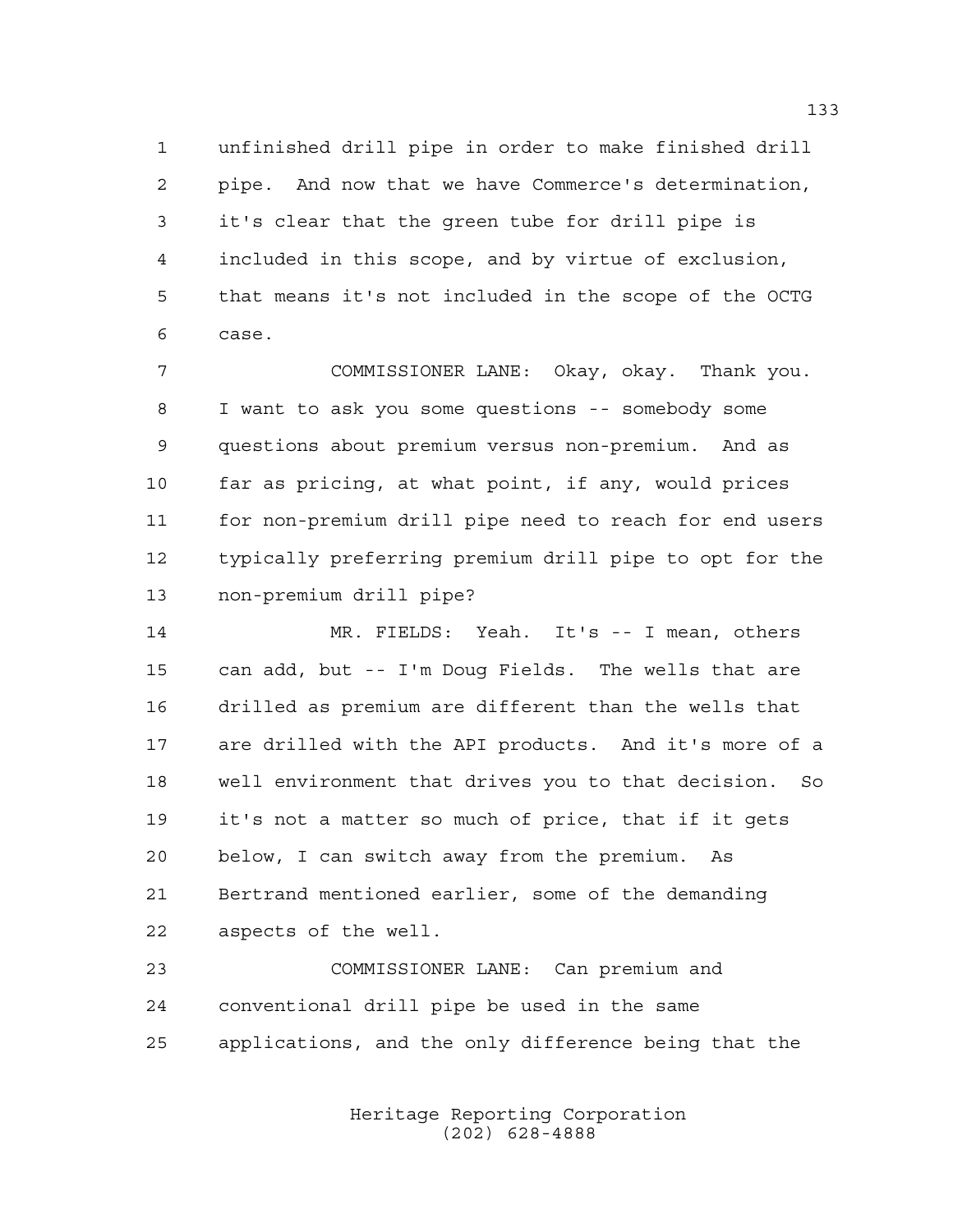premium would last longer and perhaps be better, but that the conventional could be used?

 MR. FIELDS: No. Usually premium is more when you're looking at an environment of big deviations, long links. Offshore, where safety is even a higher concern than some of the conventional onshore drilling, would drive you to those premium connections. It's not a matter that they wear longer. COMMISSIONER LANE: Okay, thank you. Dr. Scott, I have a question for you. What would have been the impact of the downturn that began in late 2008 for this industry if the Chinese product had not entered the U.S. market? And given the long lead times reported in 2007, wouldn't other imports have replaced the Chinese imports at that time? MR. SCOTT: I think there is no question that the downturn in 2008 and 2009 would have reduced the demand for domestic like product, with or without the subject imports in this case. On the question of the lead times, I believe the record in the case and what we've established in our briefs shows that this allegation of long lead times was in fact not correct. There was nothing to support that allegation. I think Roger may have more

to add on that point. He looked at that more closely.

Heritage Reporting Corporation (202) 628-4888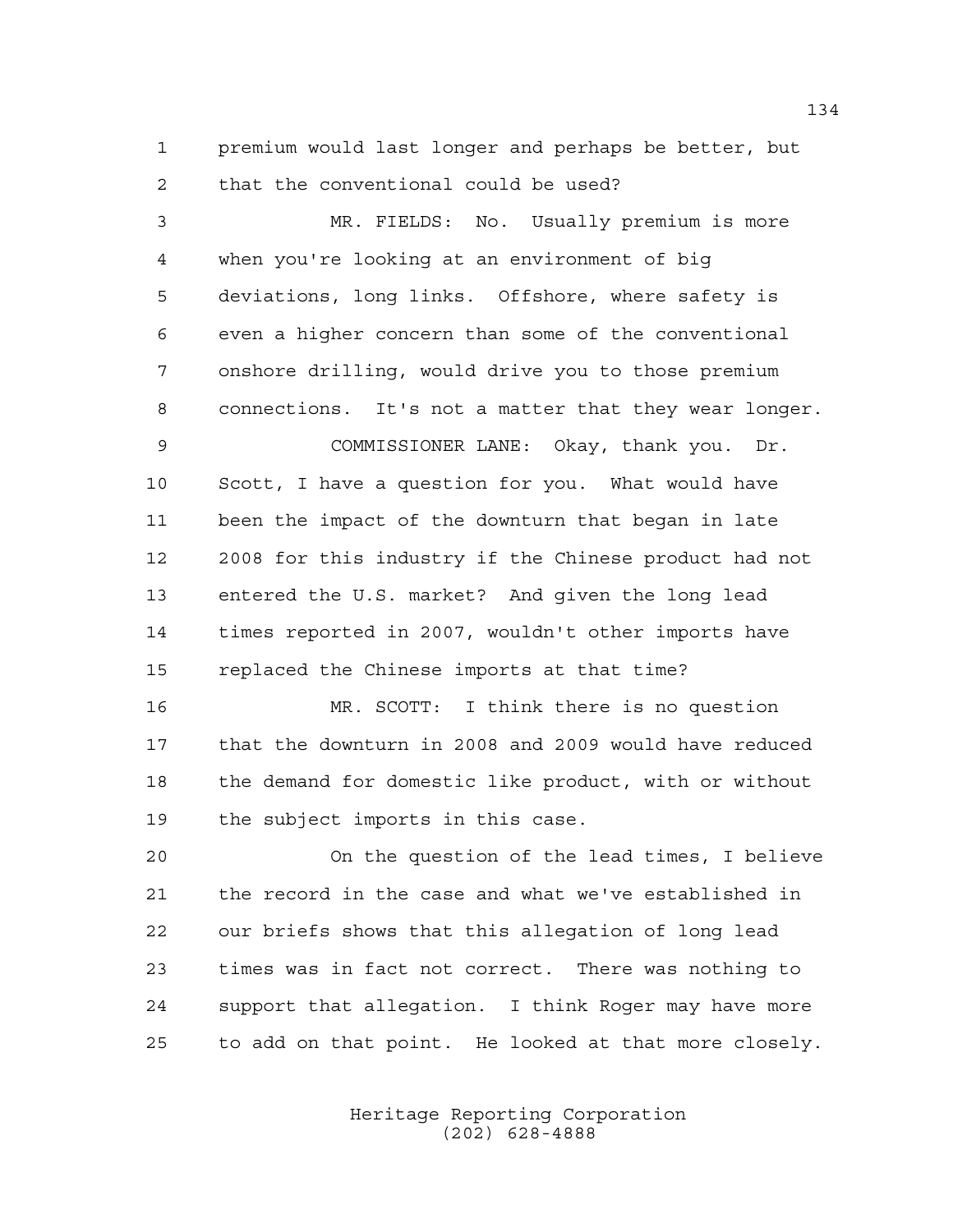MR. SCHAGRIN: The only thing I would add as to lead time, Commissioner Lane, is that your own staff report, which was an aggregation of data from all of the importers and all of the domestic producers, showed that in '07, there was about a 30- to 45-day longer lead time in domestic than for subject imports, and by '08, '09, and the first half of '10, domestic lead times were shorter than the lead times for imports.

 COMMISSIONER LANE: Well, Dr. Scott and Mr. Schagrin, would the impact on the domestic industry have been different on the bottom line during the downturn had the Chinese product not been in the market?

 MR. SCHAGRIN: Yes, clearly it would be, Commissioner Lane. The impact -- and I think you heard this in the testimonies today, that there was a great deal of pricing impact by the Chinese imports on domestic prices. And I believe that in the tables -- they had everything here, but instead of spending a lot of time finding it, in the staff's variance analysis, that you will see that the effect of decreasing prices on what was roughly a \$200 million decline industry profits, that most of it, particularly between the first half of '09 and the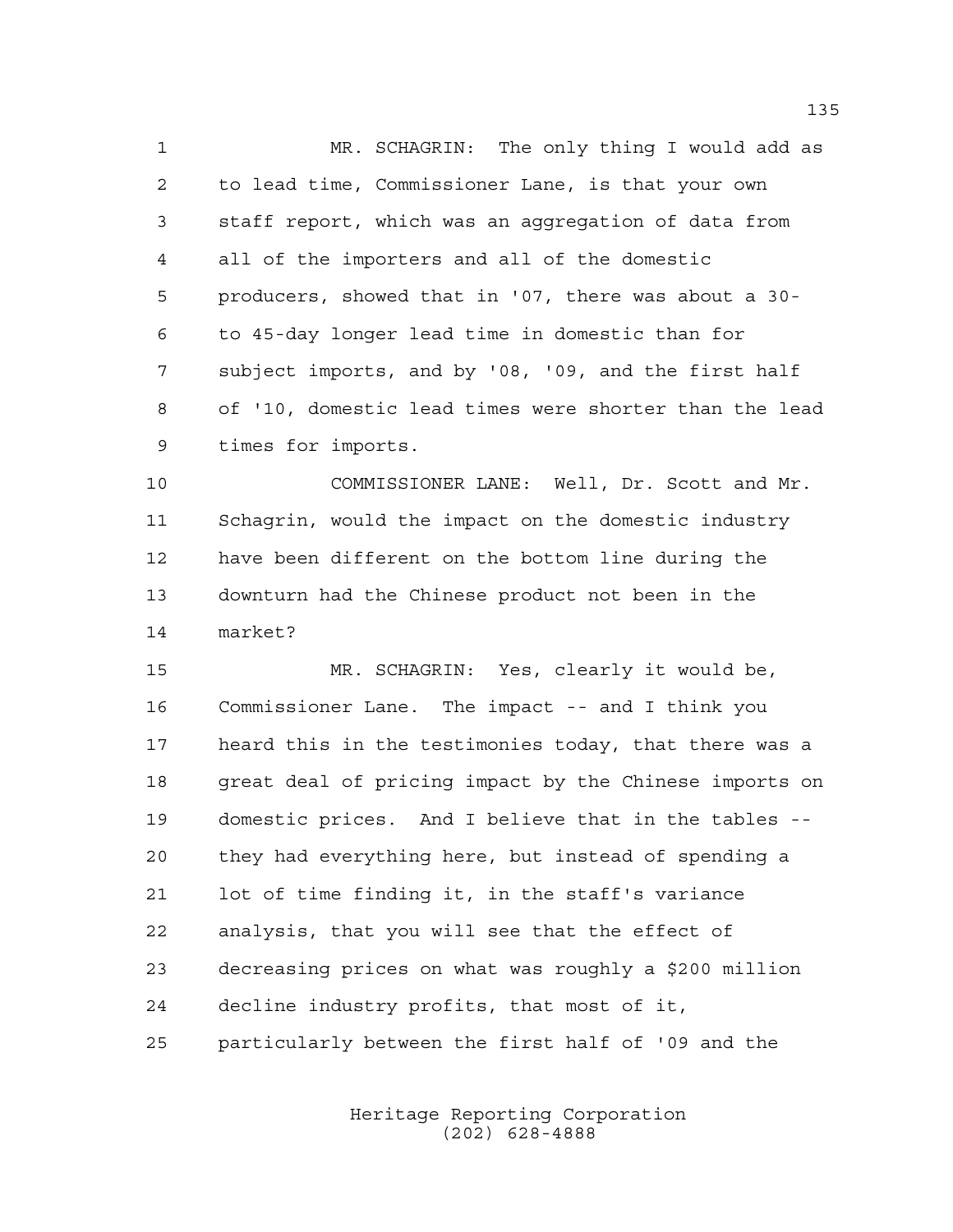first half of '10 that came from the decline in prices was much more severe than the effect of volume decline for the industry.

 COMMISSIONER LANE: Okay, thank you. Thank you, Madame Chair.

 CHAIRMAN OKUN: Commissioner Aranoff. COMMISSIONER ARANOFF: Thank you, Madame Chairman. One of the arguments that you make in your brief at some length is that even at the tightest part of the market, the domestic industry had capacity available, and that subject imports were not pulled into the market by a lack of supply. And so I wanted to ask some of the producers of finished drill pipe who are here, can you explain to me, if you have got your plants up and operating at, say, 70 or 80 percent of the capacity that you reported, what does it take to get up to 90 or 100 percent? Do you just need orders? Do you need to hire workers? Do you need more welding capacity? What makes that difference, if those orders were to come in?

 MR. MORRIS: It's both. You need the orders, and then you need to hire people to come back to make the product. There is not a lack of welding capacity in this country at all. I mean, there is plenty of then finishing capacity. So all we would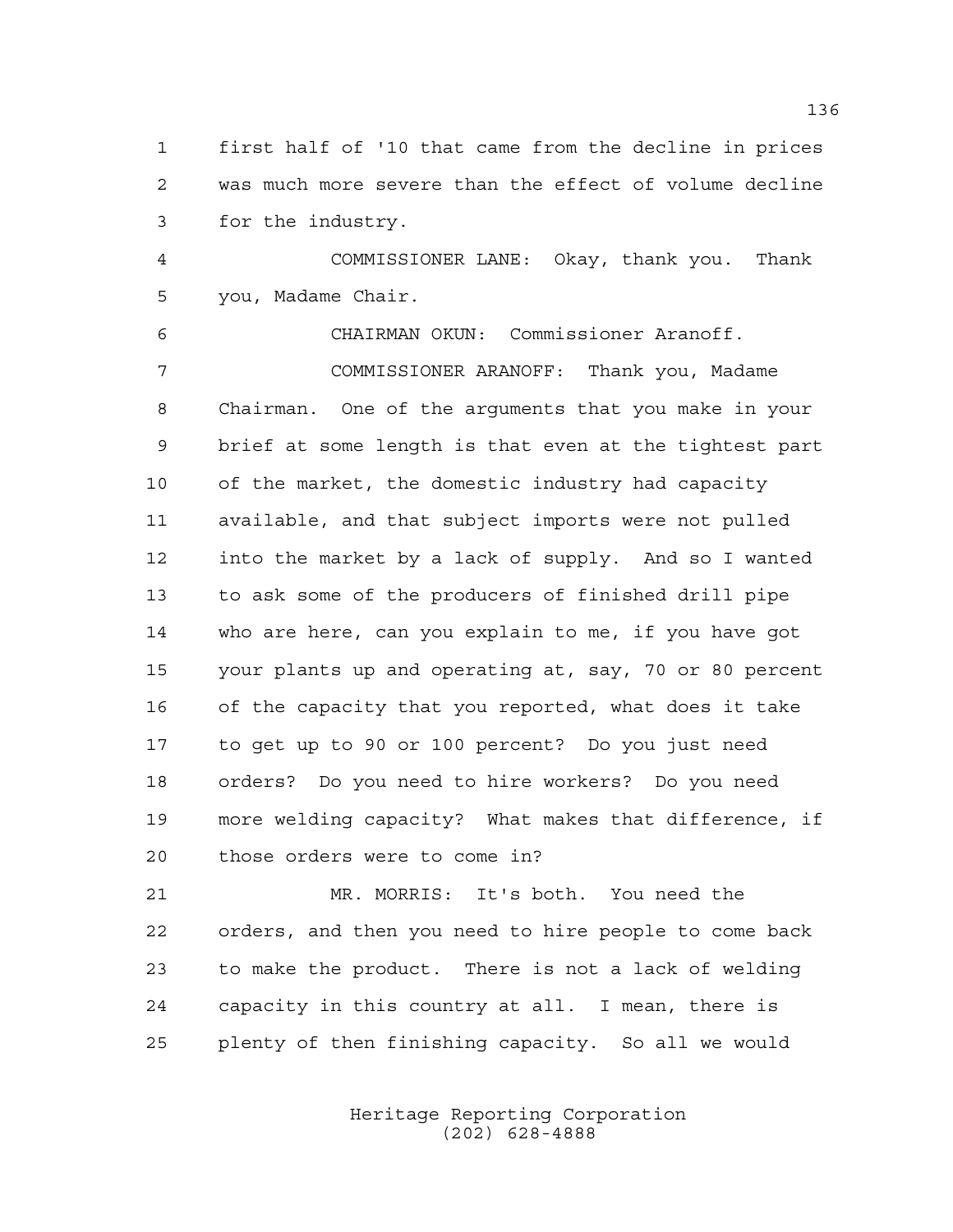need to do is get orders and hire people back.

 COMMISSIONER ARANOFF: Okay. And so if you're operating at 70, 80 percent of capacity utilization, and you want to, I presume, bring on another shift in order to get up to the highest capacity utilization that you can achieve, how long a process is that to find people and bring them on and train them and get them up to speed? Is that the slowest piece of the puzzle? MR. FIELDS: Well, for us it can generally

 take probably two to three months. When we cut back, and we have these layoffs, and we have to lose people, we generally try and keep the higher skilled lathe operators so that it's a little bit easier to ramp back up when we finally do get some orders.

 COMMISSIONER ARANOFF: Okay. And I understand that if you're going from 20 or 40 percent capacity utilization up to 60 or 70, you're bringing back people who you've laid off. But when you're going from 70 or 80 percent up closer to 100 percent, you're not talking about people you've laid off that you're bringing back, right? You're talking about having to go out and find fresh people. I mean, is that a correct understanding?

MR. FIELDS: Yes, yeah. You hire people,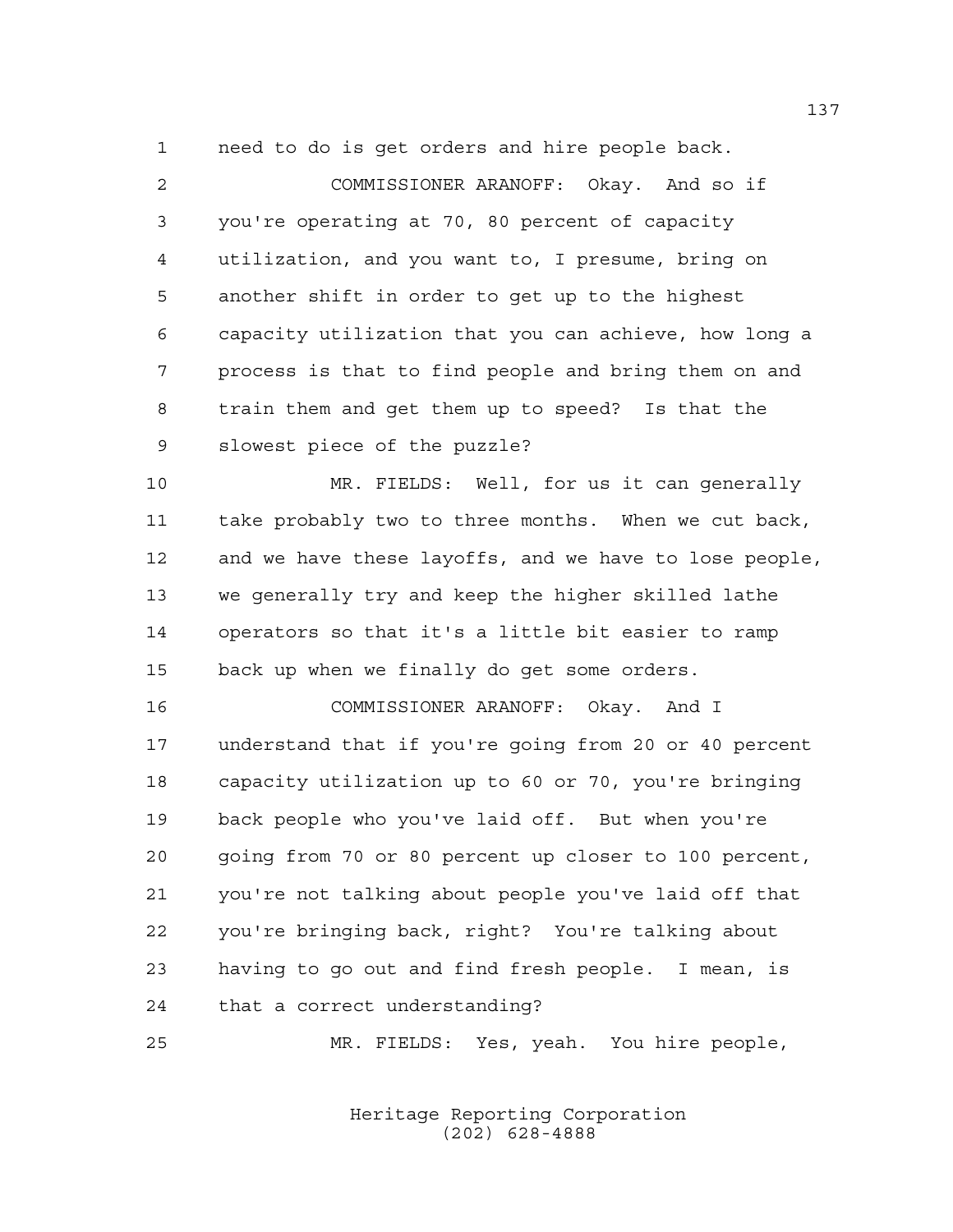bring them in, and train them. But we're looking at two or three months.

 COMMISSIONER ARANOFF: Okay, okay. MR. MORRIS: Yeah. Typically, what we would do, like we're running at basically 50 percent capacity right now. We would split the shift. We would take the highly skilled workers and put them with the unskilled, and divide them. COMMISSIONER ARANOFF: Okay. And so my other question about capacity utilization is in order to achieve, you know, 100 percent or near 100 percent capacity utilization, do you have to be running a particular product mix? Is there like an ideal mix that allows you to achieve the capacity utilization that high? Or really can any order coming in the door can do the job? MR. MORRIS: Typically, the capacity in these facilities can make all these products. So the mix does matter. But it doesn't necessarily have to be one or the other product. All the products run through the same plant. So it doesn't necessarily

 have to be a product. The machine can make all of them.

 COMMISSIONER ARANOFF: Okay, okay. Mr. Barnes, did you want to add something?

> Heritage Reporting Corporation (202) 628-4888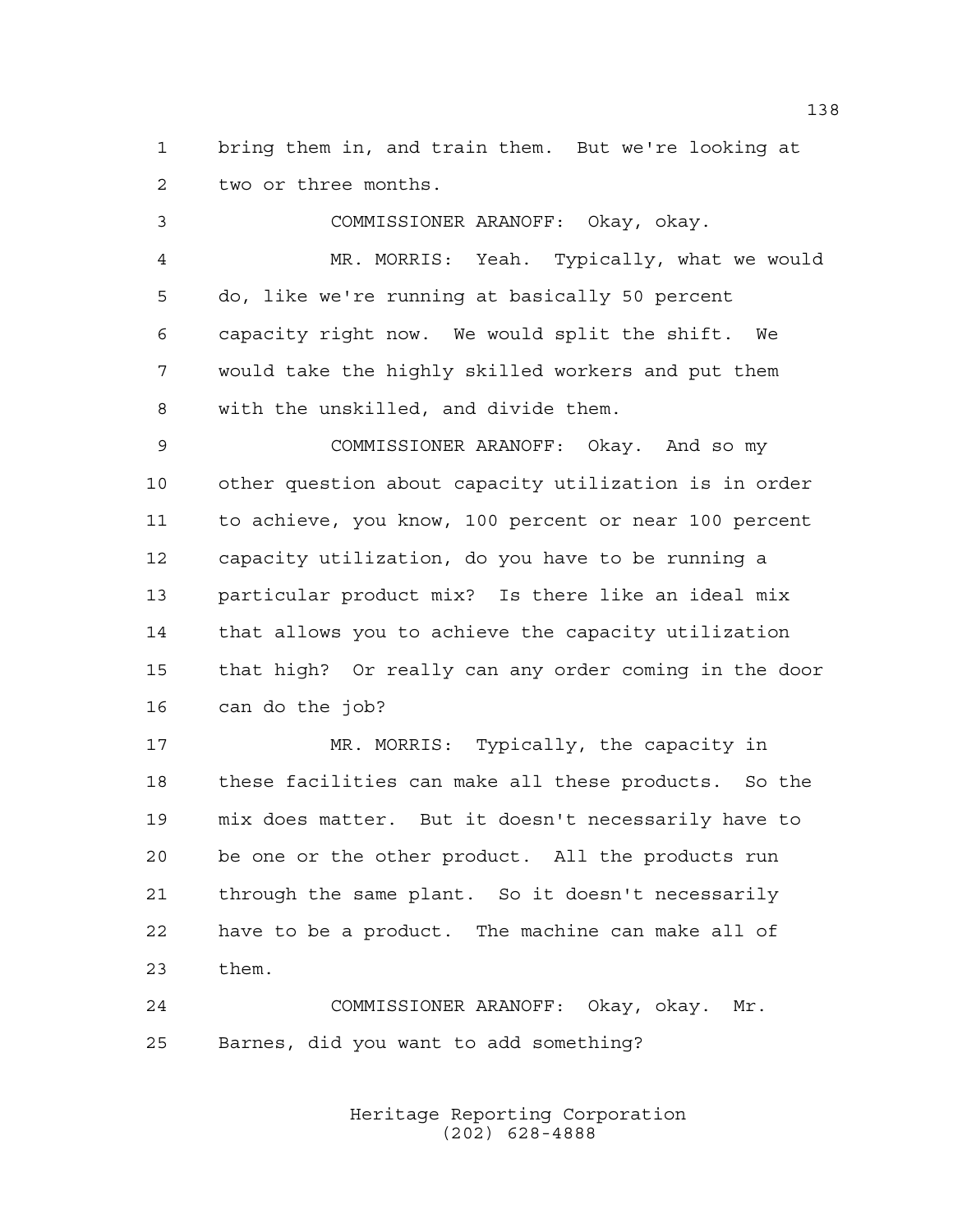MR. BARNES: I would only make it -- Scott Barnes with TMK IPSCO. I would only make a comment as a supplier of unfinished drill pipe that it's the number of hours that you're running that determines your utilization of your equipment. The equipment can only run 24 hours a day. So you get up to that number of hours, you're at capacity. What can change is the quantity output based upon the product mix. And there you can see some variation.

 COMMISSIONER ARANOFF: Okay. I appreciate that clarification. And as long as you're here, Mr. Barnes, going back to the discussion of how the industry has claimed that there has always been available capacity, even at the tightest part of the market, one producer of unfinished drill pipe did concede that it had trouble meeting demand at the peak of the market, and was limiting volumes to some customers. Wouldn't that have put a constraint on the ability of a finished drill pipe producer to accept orders, even though that finished drill pipe producer had available finishing capacity? And if anybody wants to address that -- Mr. Brand?

 MR. BRAND: I'd like to say that in the peak of demand for finished drill pipe that we never experienced an inability to supply the finished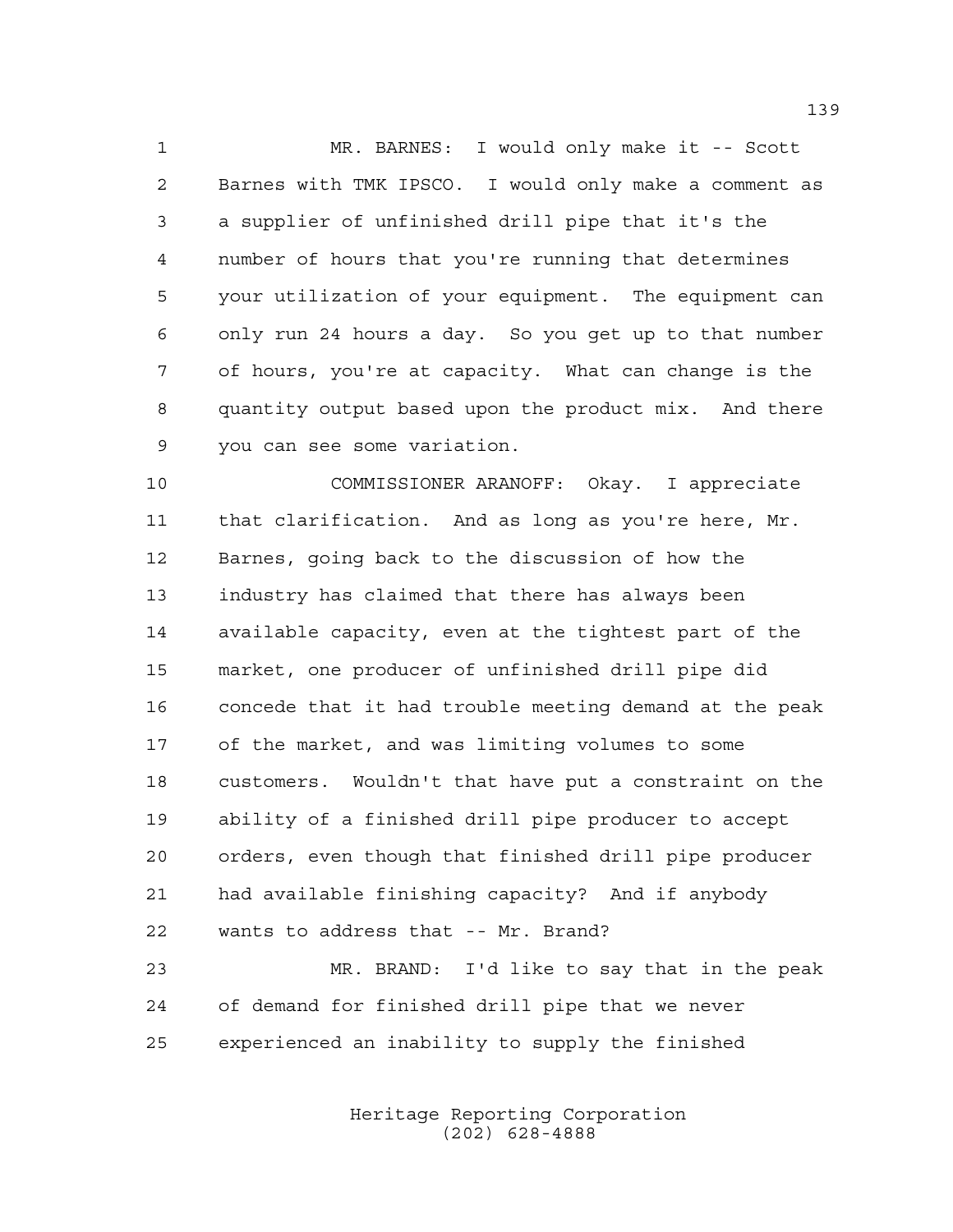product because of our lack of ability to source the green tube. And maybe one individual mill or source may have had a problem keeping up with the demand, but there are plenty of mills that can be a source of supply of green tube for finished drill pipe.

 COMMISSIONER ARANOFF: Okay. I'll move on if no one else wants to comment on that.

 MR. FIELDS: Just one thing to add. The bridge, if there is a delay or an issue with the supplier, we do carry a stock of green tube as well. So that plays into this.

 MR. BRAND: I would add that we do the same. We do keep an inventory of green tube, unlike finished inventory, which we do not.

 COMMISSIONER ARANOFF: Okay. Well, maybe you could tell us post-hearing about how many days or months or whatever measure it is of green tube you tend to keep on hand. And if that is different back in 2007 and early 2008 than it is now, that would probably be helpful to know as well. Thanks.

21 Let me turn to another inventory question. Mr. Schagrin, you argued that the dissenting commissioners from the preliminary phase of the investigation -- at least this is how I understand your argument, so correct me if I'm wrong --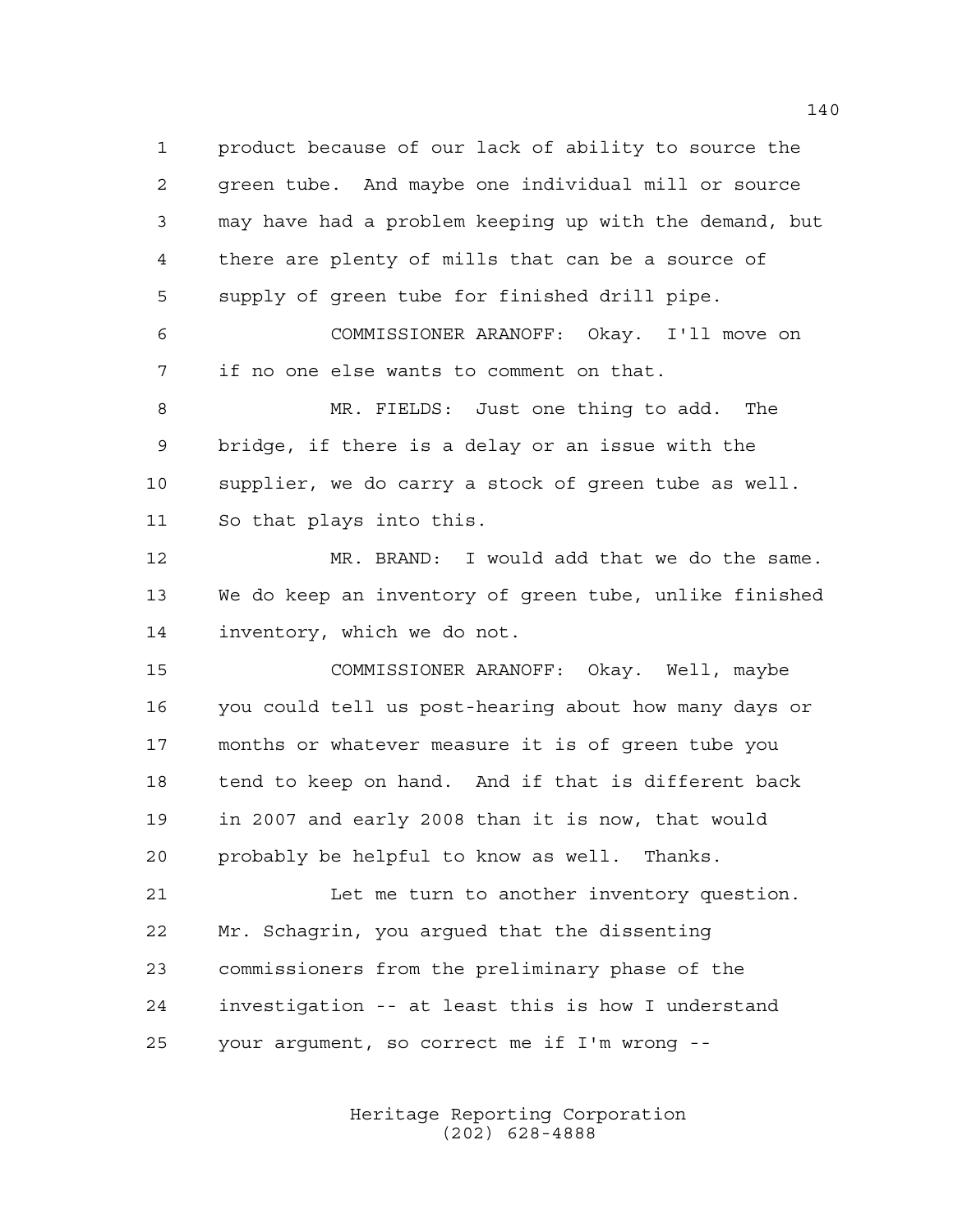misinterpreted the statute by finding that the existence of inventories of subject imports would deter future imports. And I understood you to suggest that the existence of inventories of subject products can only be weighed in support of an affirmative finding, and not the opposite.

 If that's correct, would it be your contention in this case that even if the Commission found that no new subject imports were likely to enter the U.S. market in the imminent future, that the Commission could still make an affirmative threat determination based on the existence of substantial inventories of subject product already present in the United States?

 MR. SCHAGRIN: Most certainly. I don't -- and, you know, obviously, maybe other counsel don't do this. You know, no one takes issue with any commissioner lightly, and I understand that. But in reading the statute and having participated somewhat in some of the 1988 changes which really told the Commission, more so as to injury than as to threat, that the Commission had to at least address all the statutory factors, because you may remember that prior to that, there were at least one, maybe a couple of commissioners that said, well, we just have to

> Heritage Reporting Corporation (202) 628-4888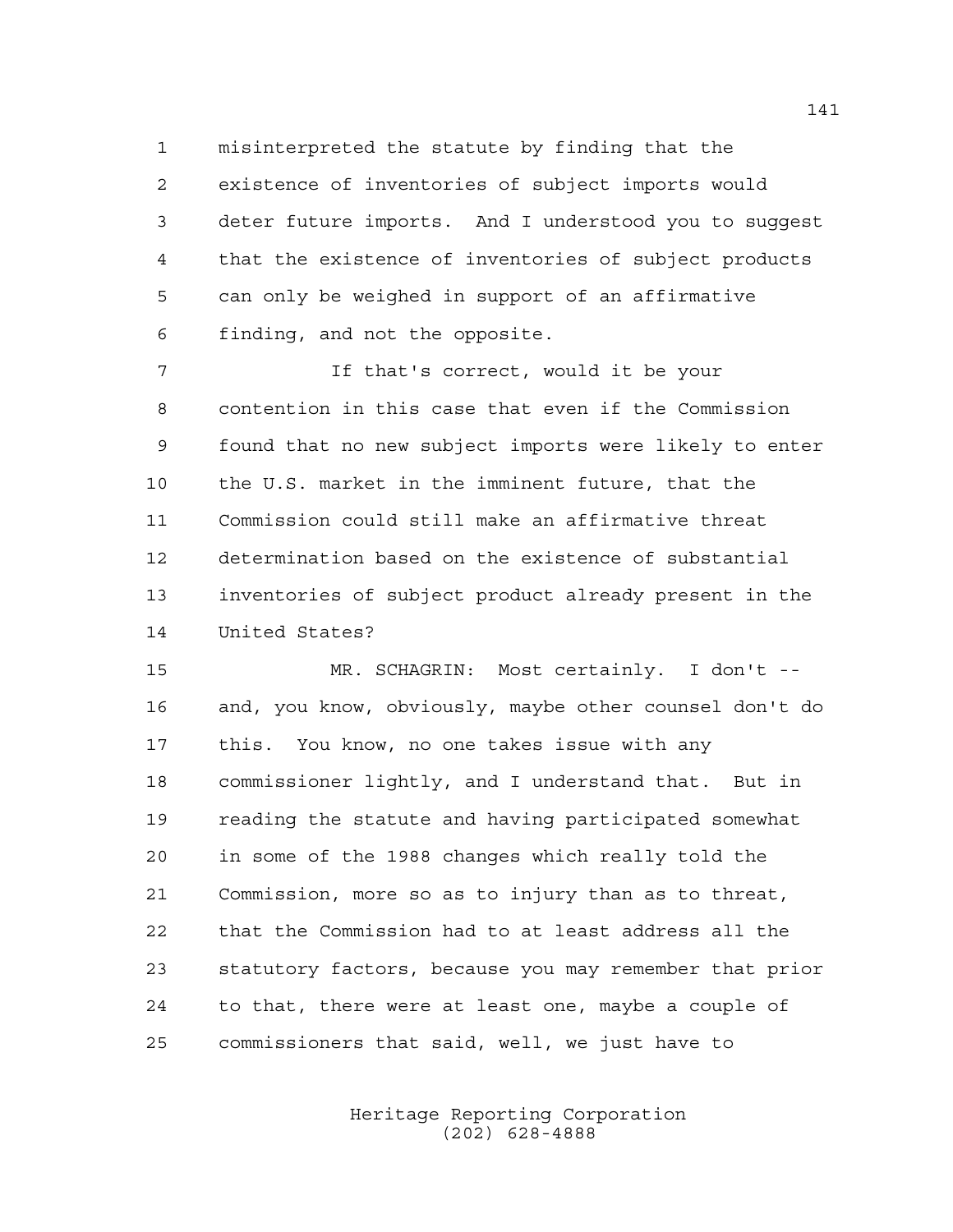determine material injury, and we can come up with our own factors. And Congress decided to put language in saying you have to consider all of them.

 The same thing with threat. You've got a list of factors, and the statute says, these are factors for you to consider. You have a huge amount of discretion in your consideration. But we think each of those threat factors is something you have to consider in determining whether there is a threat of injury. And the item as to -- and I have my statute here, but I'll do it from memory -- as to inventories is inventories of subject imports. And that doesn't matter, in our view, and I think we've had discussion in other cases, whether the inventories or in the subject country, the inventory is in the United States, or the inventories are somewhere else.

 But they are clearly inventories of subject imports. And we didn't think that the idea that there is a lot of subject inventories here could actually shield the domestic industry from the threat of injury. I mean, in other words, we just thought -- and this goes to your question -- if there is a lot of imports here, and they're unfairly traded, even if there are no new imports, then those unfairly traded subject imports can threaten the domestic industry.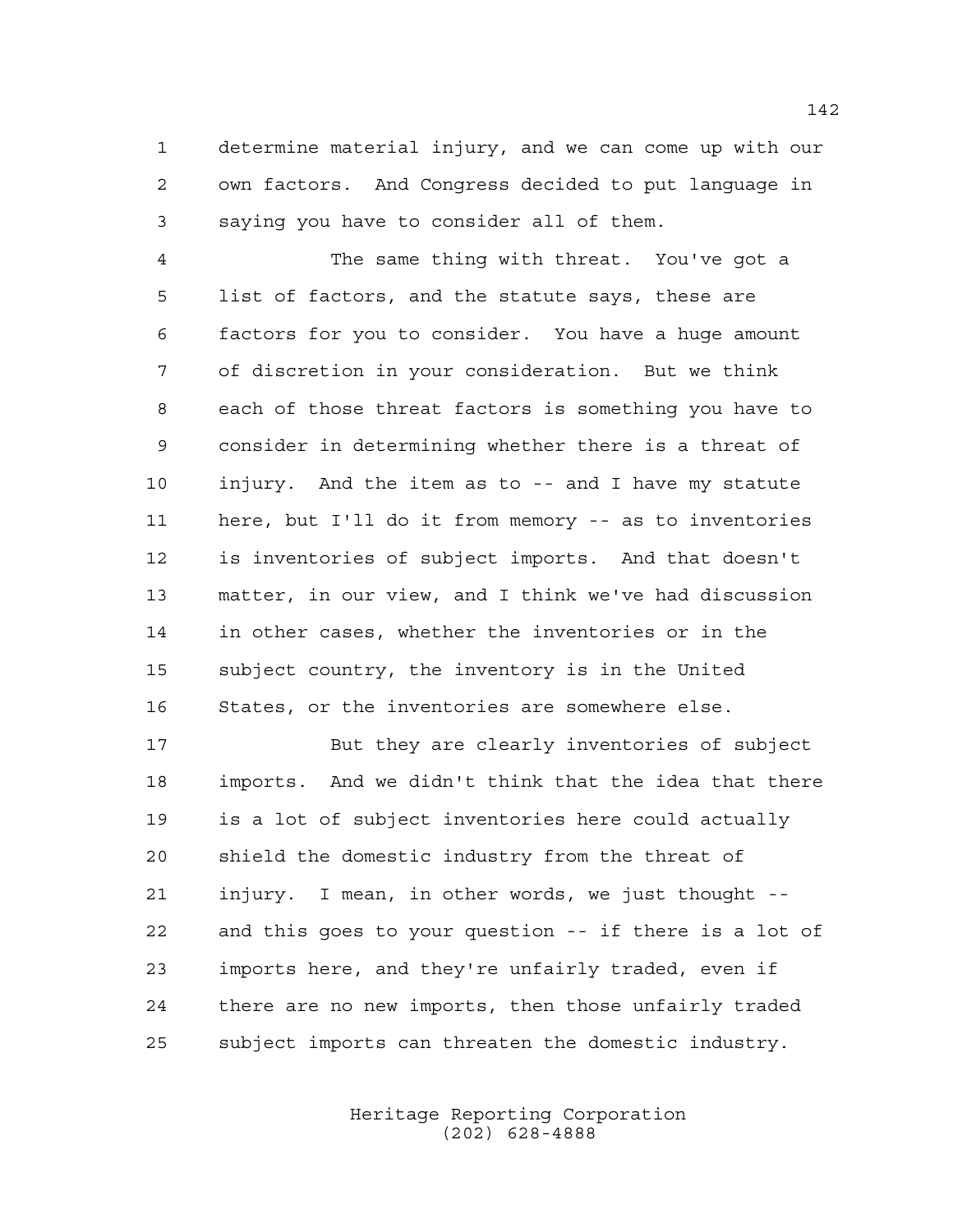And that's why, I mean, our -- I think a pretty plain reading of the statutory threat factors is that each of the factors be considered in how they would support a threat determination.

 But to say, well, there is tens of thousands of tons that already arrived here. They beat the imposition of duties, let's say, you know, in critical circumstances determinations. But now we won't consider them. In fact, they shield the industry from injury because now there is unlikely to be further imports. We just didn't look at the statute as being able to turn the same factor both ways. Whether it is a reason in support and has substantial evidence to support an affirmative determination, then that's within your discretion.

 But we didn't think it was quite within your discretion to say, the existence of tens of thousands of tons of subject inventories in the United States means that -- that in itself means that there can't be threat. So that's our view, that you certainly could make the determination, as you posited, that if there is not going to be future imports, but inventories of subject imports are high here, that the industry is threatened by reason of the sales of what the Department of Commerce has determined were unfairly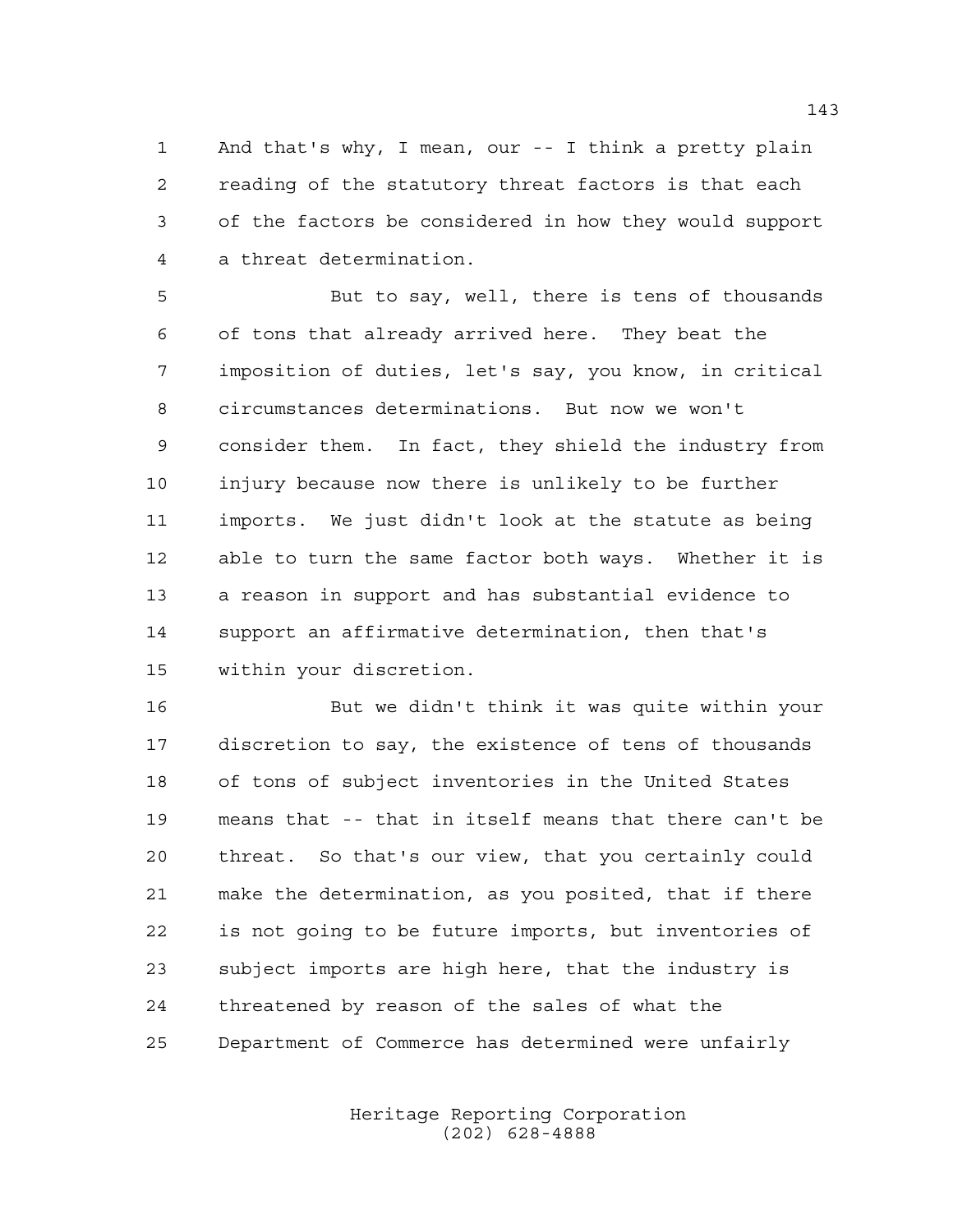traded imports.

 COMMISSIONER ARANOFF: Okay. I appreciate that answer.

 MR. SCHAGRIN: Okay, thank you. COMMISSIONER ARANOFF: Thank you, Madame Chairman.

 CHAIRMAN OKUN: Commissioner Pinkert. COMMISSIONER PINKERT: Thank you, Madame Chairman. Now, in the last round, I asked a few questions about the unfinished products. I want to ask a few questions now about the finished products. In particular, as you know, the petitions in this case were filed on New Years Eve, 2009. Why didn't the domestic industry producing the finished products perform better in the first six months of 2010, given the filing of the petition?

 MR. SCHAGRIN: Statistically, it's because there was an import surge combined with lack of demand. And I think for purposes of looking at that import surge, the most appropriate time period -- and don't forget, for those making a negative determination, there was reasoning that there wasn't going to be an increase in imports. But clearly, you saw between the second half of 2009 and the first half of '10 a very significant increase in imports,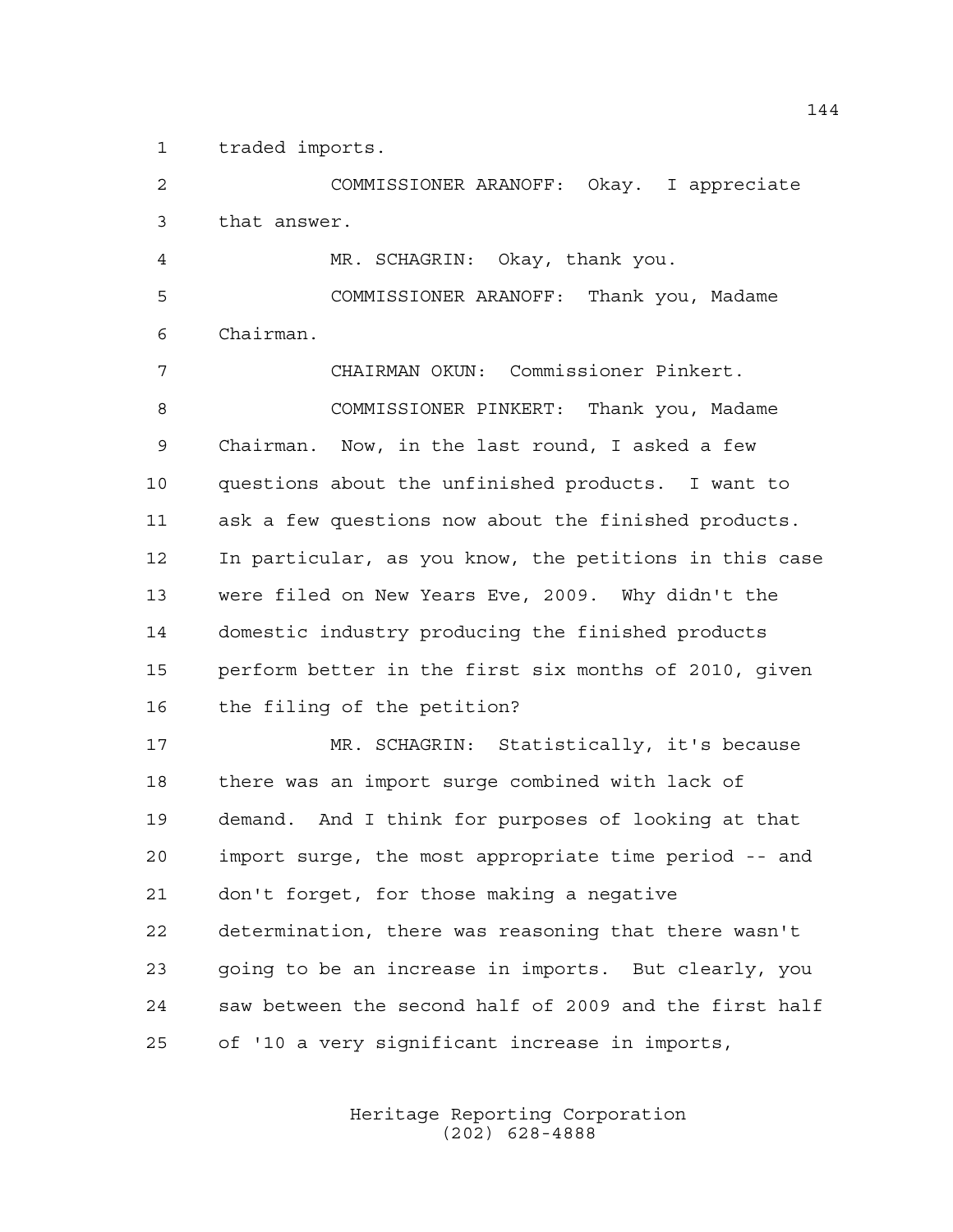particularly relative to continued weakening demand, because demand for API-grade product continued to fall, given the high inventory levels at purchasers, their own inventories, the drilling contractors' inventories of domestic products, inventories of imported products.

 So it was a combination. I think that explains why in fact there was continued deterioration of the industry, not improvement. It's all related to critical circumstances.

COMMISSIONER PINKERT: Mr. Fields?

 MR. FIELDS: I would just add that there was a backlog that existed before the filing that carried over. And then once that evaporated, then you saw the real impact.

 COMMISSIONER PINKERT: Thank you. Is there a comment from the back row? No. Now, turning the clock back to 2008, between 2007 and 2008, we saw an increase in subject import market share. Why didn't the industry do worse in 2008? In other words, this is the opposite of my question about the first six months of 2010. Why didn't it do worse in 2008, given that increase in subject import market share?

 MR. SCHAGRIN: Probably the same answer that Mr. Fields gave. There was a lag, and so the imports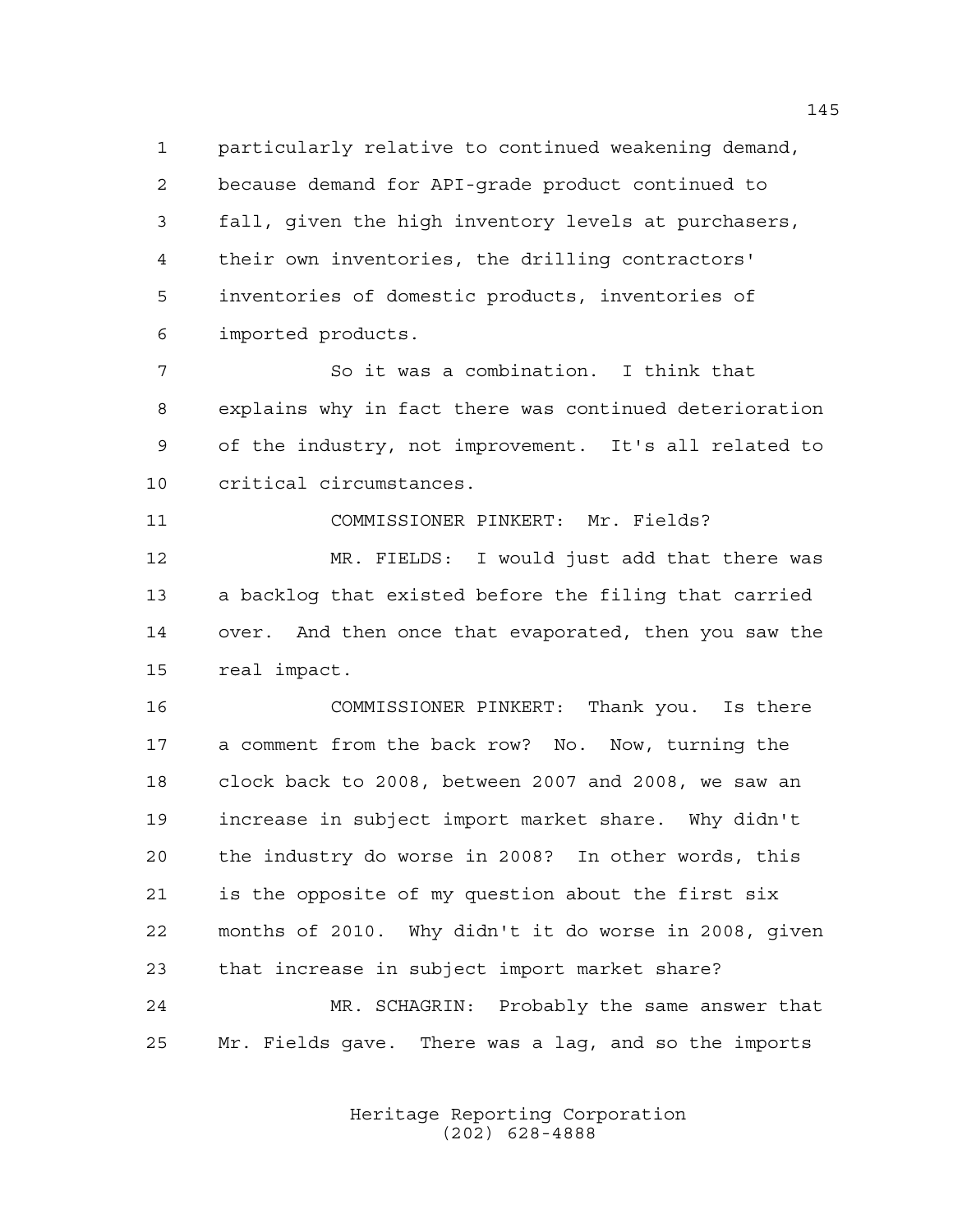that were coming in had less of an effect in 2008 because -- and I think if you look at the order book information, Commissioner Pinkert, you could say that through the middle of 2008, order books were very strong for this industry. And given the acknowledged 90- to 120- to 150-day lead times, a strong order book in June of 2008 is going to carry you through to the end of the year.

 So the arriving imports had a lag impact on the domestic industry. It is what, in tandem with the declining demand, really hammered the industry's order books. And to be fair to Respondents, who did make a point in their opening statement an order book, and it is connected to your first question about '09-'10 -- now, because you actually have order book information through September 30th, now once again on that lag basis, we're seeing order books improve again. So as there is less Chinese imports coming into the market, because our preliminary release started on June 6th, we're finally starting to see some improvement on a looking-forward basis. I think that was in several of the witness's testimonies about the fact they're taking orders. I think Mr. Brand just said their largest order so far this year was from Command. And yet that hasn't been, you know, produced yet. It will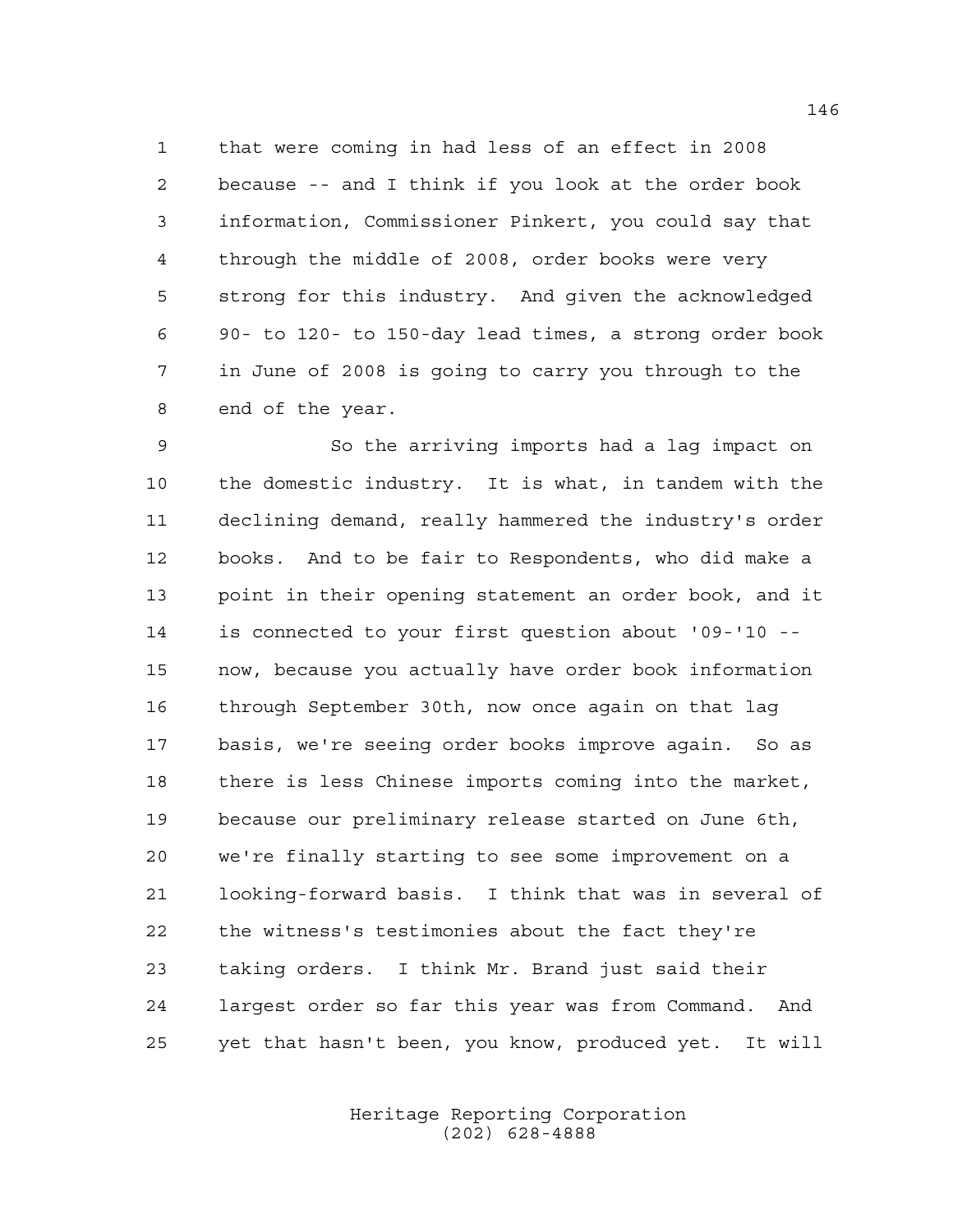be, I guess, over the next 120 days or so.

 So once again, I think it's all about lag. COMMISSIONER PINKERT: Mr. Fields, do you want to add to your answer? This concerns the finished products again, but why they didn't do worse in 2008, given the situation with the subject imports. MR. FIELDS: You know, as we've said, we've got a strong order book that's carrying us through 2008. So imports come in, they land on the shore, they're stacked up ready to sell off. But we don't really see the full impact until we've delivered those products that we've got in our backlog, and we're starting -- we're battling to gain new orders, and the backlog begins to drop and drop as we're out there losing business. But you don't really see the impact on production and on sales until reach the point where you're making those shipments, and that can -- I mean, there can be a time lag in there.

 COMMISSIONER PINKERT: Thank you. Now, back in interim 2010 for a moment, and again staying with the finished product, what happened to demand for the finished product between interim 2009 and interim 2010, and what is the best measure of what happened to demand between interim 2009 and interim 2010? MR. MORRIS: Basically, the demand and the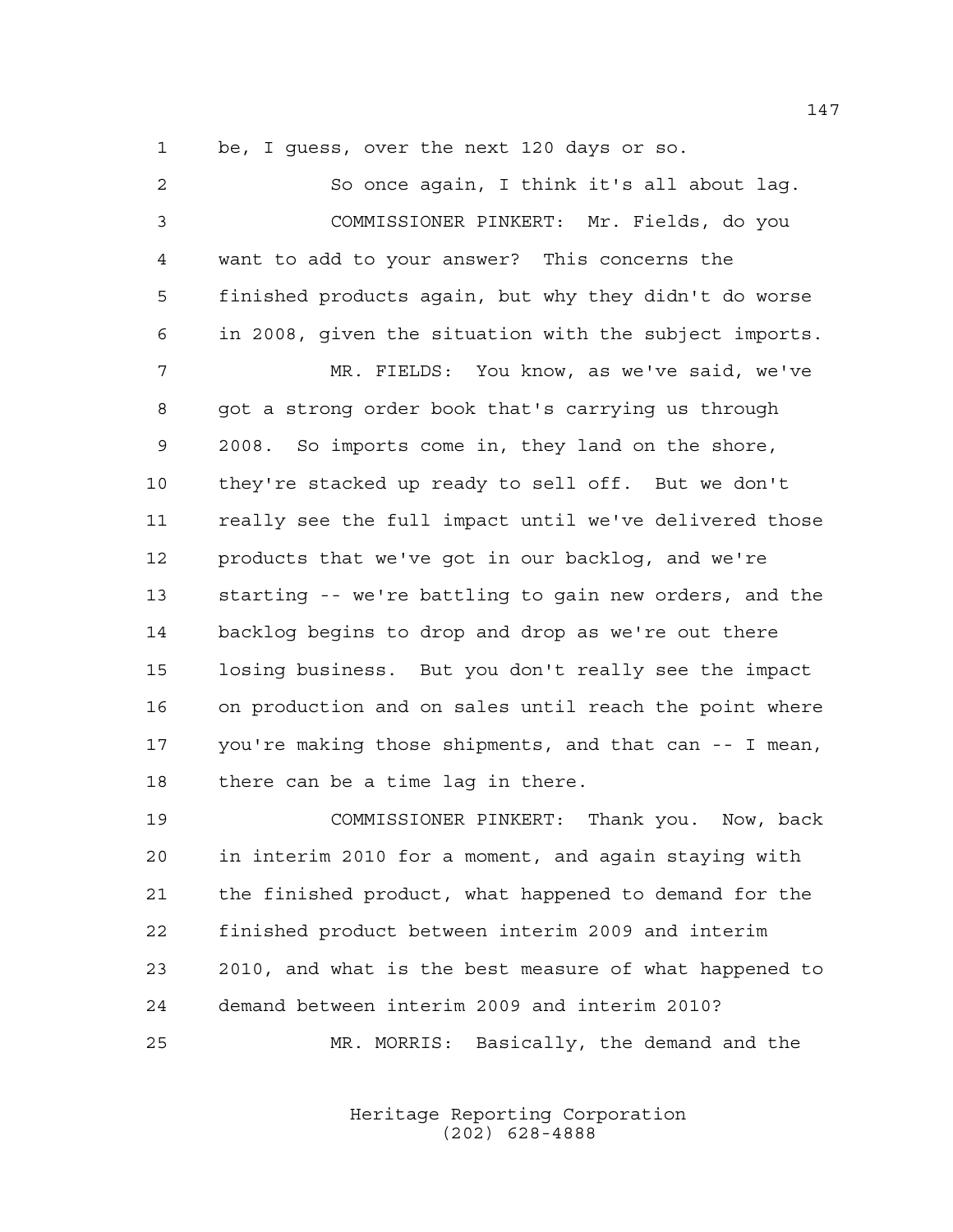products -- we don't only just compete with the Chinese and other manufacturers, but we compete with our customers' own inventories. So when you go from having 2,200 rigs down to 800 rigs, you've got -- basically, half the rigs got pipe that they basically will cannibalize off of the rigs that aren't working. So there is a period that goes on there where the customers basically stop buying pipe, and they'll just use the pipe off the rigs that they're not currently running, as is the case today.

 So until they wear the pipe out, then the demand will start coming back.

 MR. SCHAGRIN: And I would add, Commissioner Pinkert, we gave you some rig data information in our prehearing brief that showed that even as of -- I believe it was from late November or early December -- the capacity utilization rates for the drilling in the rigs was in the mid-60s. So we've been talking a lot about capacity utilization rates. Imagine for them, you know, when do they want to buy more product? Well, they don't want to buy more product when one- third of their rig isn't being utilized because it's cheaper for them to borrow than it is to buy. It doesn't make sense to buy new product when you can borrow.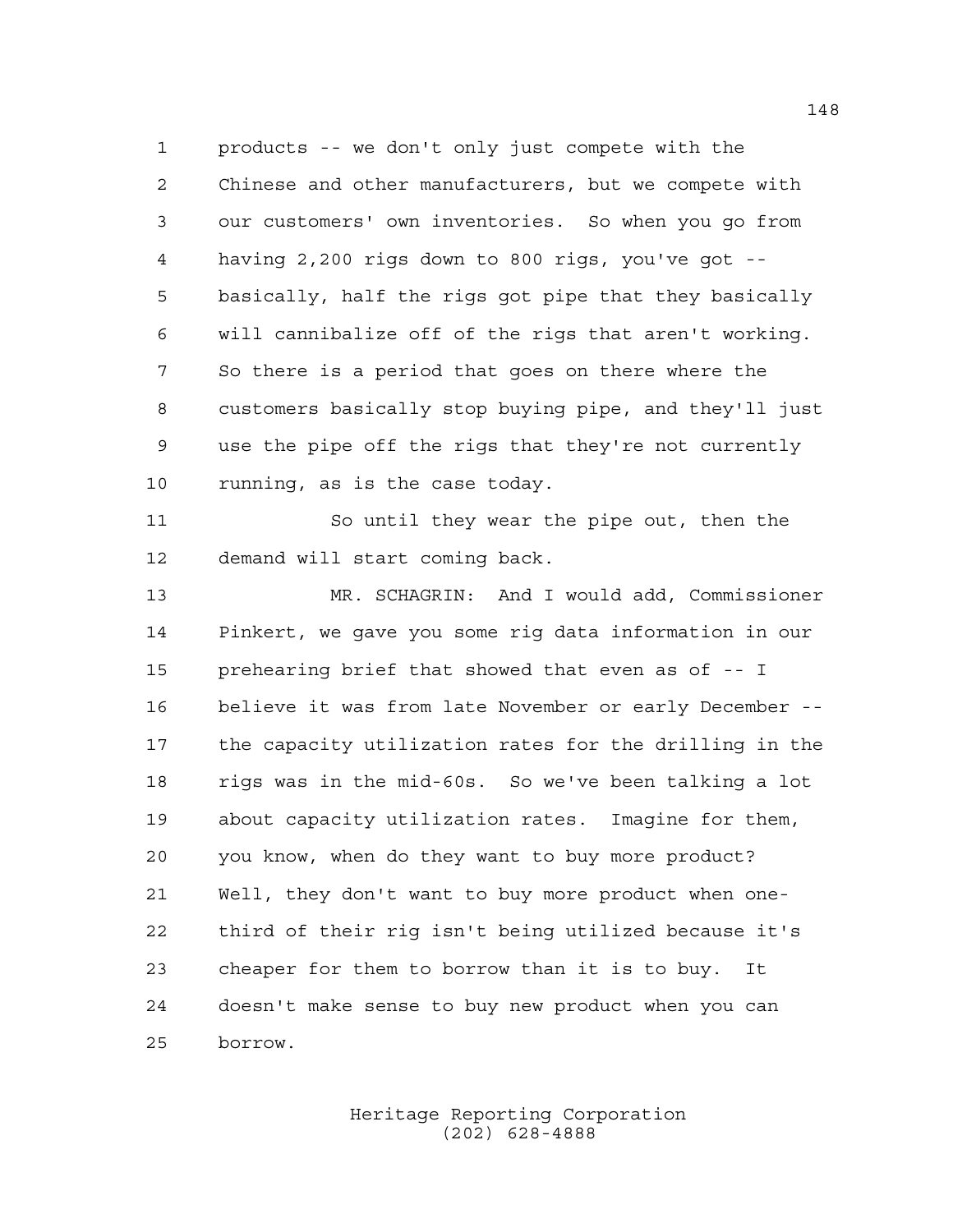And talking to these drillers at these luncheons, I said, boy, the rig count has gone from 800 to 1,700. Aren't you guys going to be buying a lot of new drill pipe? They said, if we thought it'd go from 1,700 to 2,500, we'd buy a lot more drill pipe. But there is 3,000 rigs. We're not going to make -- one of the biggest guys told me -- I couldn't get him to even just give an affidavit here, and I said, you don't have to take a position in the case, 10 just tell the facts. He said they may not be buying any new drill strings until 2014, and they're like the fourth or fifth largest drilling contractor in the United States, because he said, I'm at a two-thirds utilization. If I thought I'd get to 85 percent, I'd better buy some new strings.

 But I see -- and this is what all the commentators are saying -- I see things flattening at the current rig count for the next couple of years. So these drill strings are expensive. When you put together 5-, 6-, 8,000 feet of this with a drill pipe, the heavyweight drill pipe, and the drill collar, and they're going to borrow from their existing rigs until things change.

 So the best indicator of demand, I think, real demand, for the subject product is the apparent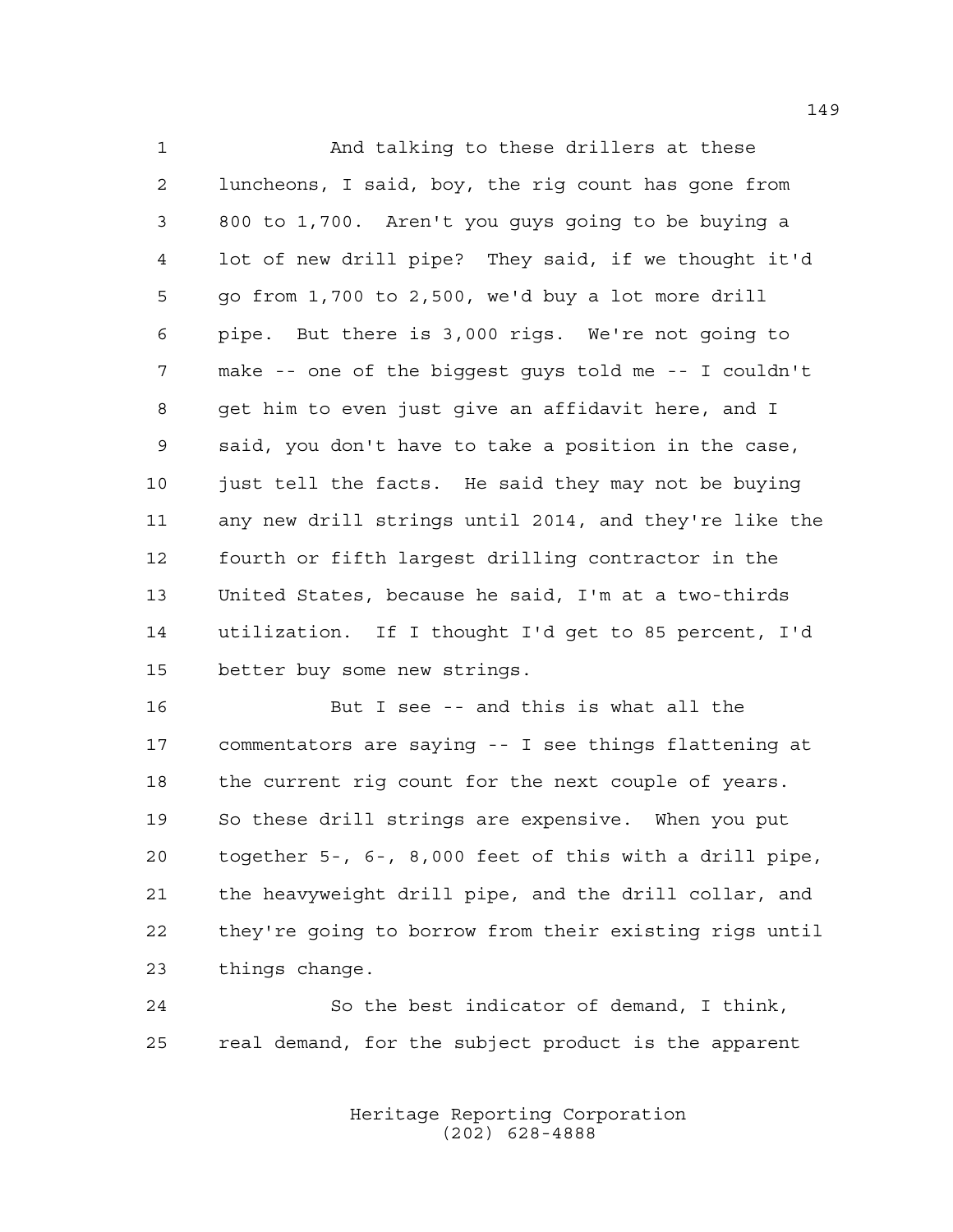consumption data that you have, which shows that in spite of an increase in the price of oil, and despite of an increase in the rig count in 2010, apparent consumption of the subject products fell by 14 percent in the first half of '10. And I think the biggest impact on that is the inventories.

MR. SCOTT: Can I --

8 COMMISSIONER PINKERT: Dr. Scott.

 MR. SCOTT: -- just add to that? You have to add in the fact that in the same time, the unit value of domestic shipments fell by I think 19 percent. So revenues actually fell 30 percent. And so it was a combined effect of both the price and the volume falling.

 COMMISSIONER PINKERT: Well, staying with you, Dr. Scott, you noticed, I'm sure, my question about why the domestic industry producing the finished product didn't perform better in the first six months of 2010. Is that a function of demand, or is that a function of something else?

 MR. SCOTT: I think it's a function of the demand for the actual product, which, as Roger has mentioned, is a function not just of the rate count, but also of the inventories of pipe, both by the users as well as by the distributors in this industry.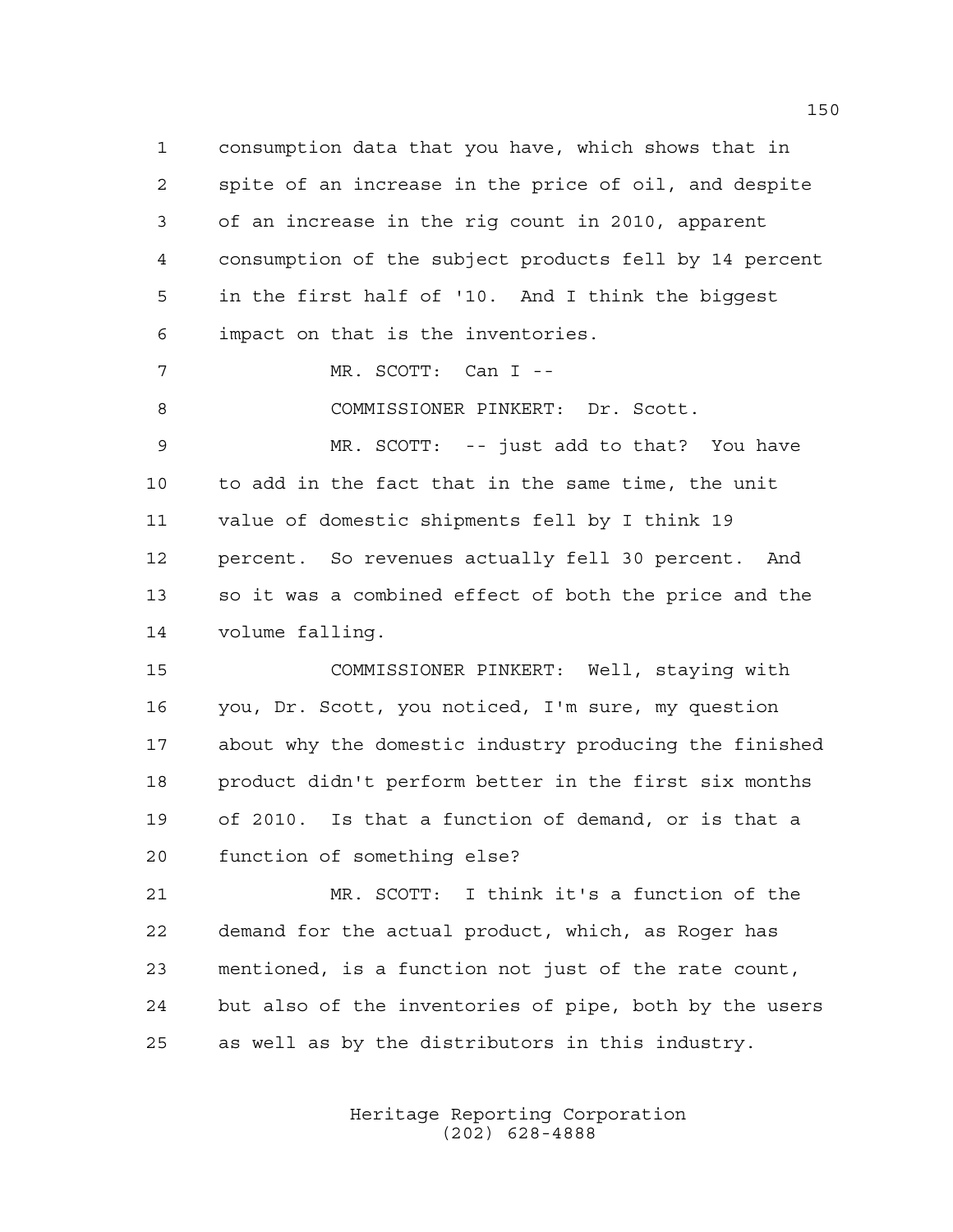MR. SCHAGRIN: And a function of subject import competition because that had a price depressing effect. But as I said in my opening comment, you know, no one is going to have credibility before this Commission if you come before all of you learned commissioners and you try to deny the basic facts of economics. There is no question that when demand falls, you're going to perform worse. And your difficult job in many of these cases is trying to determine not so much how much was the impact of the fall in demand affecting the industry versus how much was the impact of subject imports.

 I read the statute as saying you don't have to weigh those causes. But you do have to determine was there still a material impact of the subject imports, in addition to what the laws of economics tell us had to be an impact of the fall in demand, because the fall in demand -- the laws of supply and demand are inviolate. There is always going to be an impact. The question is was there also a material impact, and we believe, based on this record, that there was.

 COMMISSIONER PINKERT: Thank you. Thank you, Madame Chairman. But I would add, Dr. Scott, if you could provide in the post-hearing your analysis of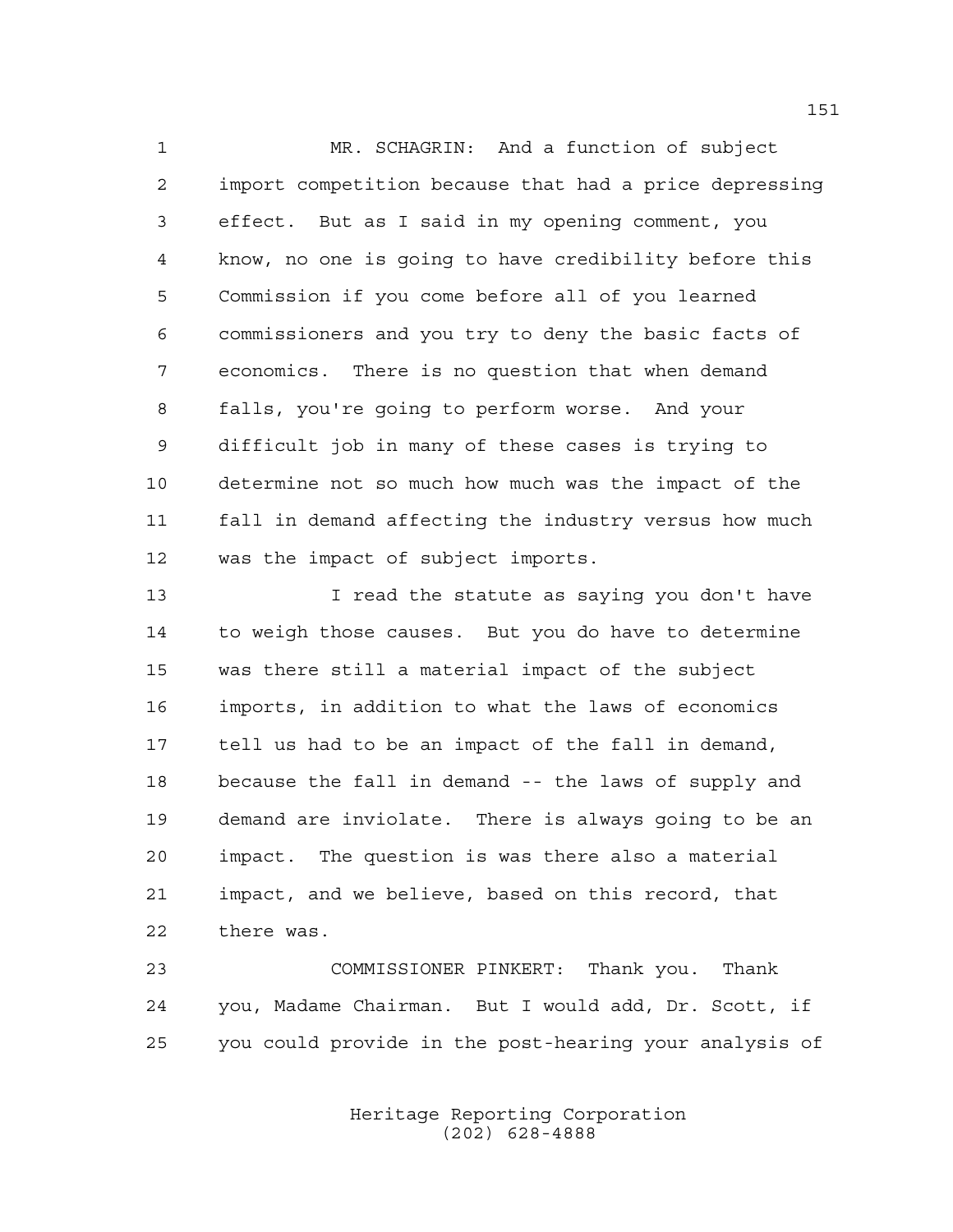why the industry for finished products didn't do better in interim 2010, as might be expected from the filing of the petition, that would be very helpful. MR. SCOTT: I'd be happy to. Thank you. COMMISSIONER PINKERT: Thank you. Thank you, Madame Chairman.

 CHAIRMAN OKUN: Thank you. Let's see. Mr. de Rotalier, let me ask you -- and it just follows on the discussion that was just occurring with respect to demand and what effect the actual consumption is based on, even though rig counts are growing, that we haven't seen this big bump up in the U.S. Do you think that is specific to what is going on in the United States, either because of a moratorium or anything -- the Deepwater moratorium or anything else? In other words, do you see globally the same phenomenon for this product when we look at rig counts?

 MR. DE ROTALIER: The way the market is evolving is the same worldwide. It's as we have described it. It's related, of course, to the recounts, to the potential cannibalizing by the stacked rigs. It's the same everywhere. I mean, the market is changing in the same way everywhere. Now, if the market is in the same mood everywhere, I would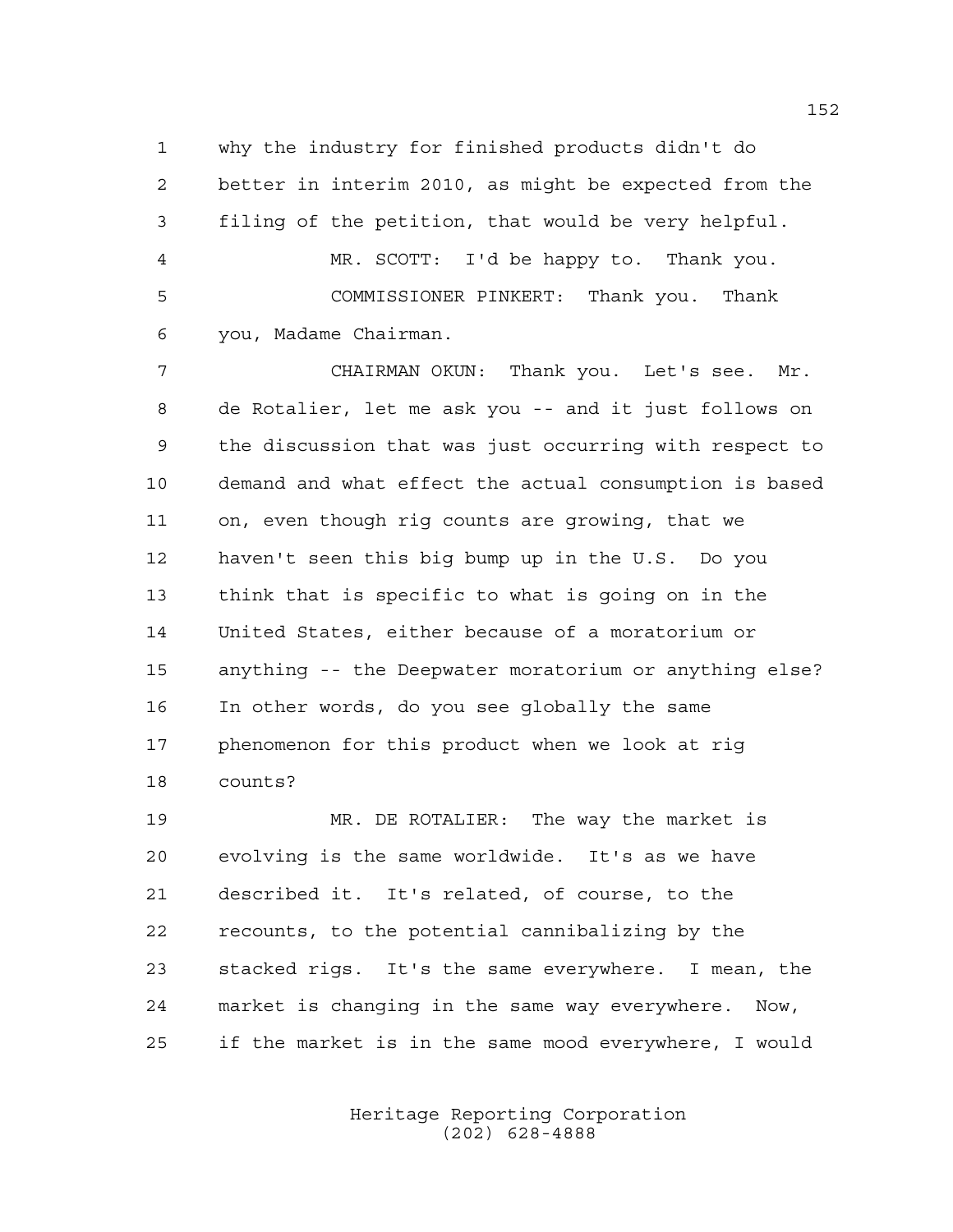say that if I look at the global picture which I'm drawing, the U.S. is so critical. It's one-third of the world market.

 What is happening in the U.S. is very important to us, I mean. And if I look at the other two big markets, which are Russia and China, we can't sell in China. I mean, China needs a lot of API products, but it's from the API market which is supplied by Chinese suppliers. We don't have access to these API markets, which is big. And Russia, similar. It's similar. I mean, Russia is a market which is supplied by Russian suppliers, also an API market, very competitive. We don't have access to these markets.

 So what remains to us are the other markets, or I would say the premium markets, where we are trying to do well as far as on drilling in the offshore, in South America, in Europe, in Africa. But we are in a niche market. I mean, it's niche. It's not big compared to the rest of the API market.

 So and this -- maybe I'm going to be beyond what you're asking. But these premium markets, we could serve it with only one plant worldwide. We don't need to have plants in the U.S. We could have the plant in the U.S. supplying worldwide at premium,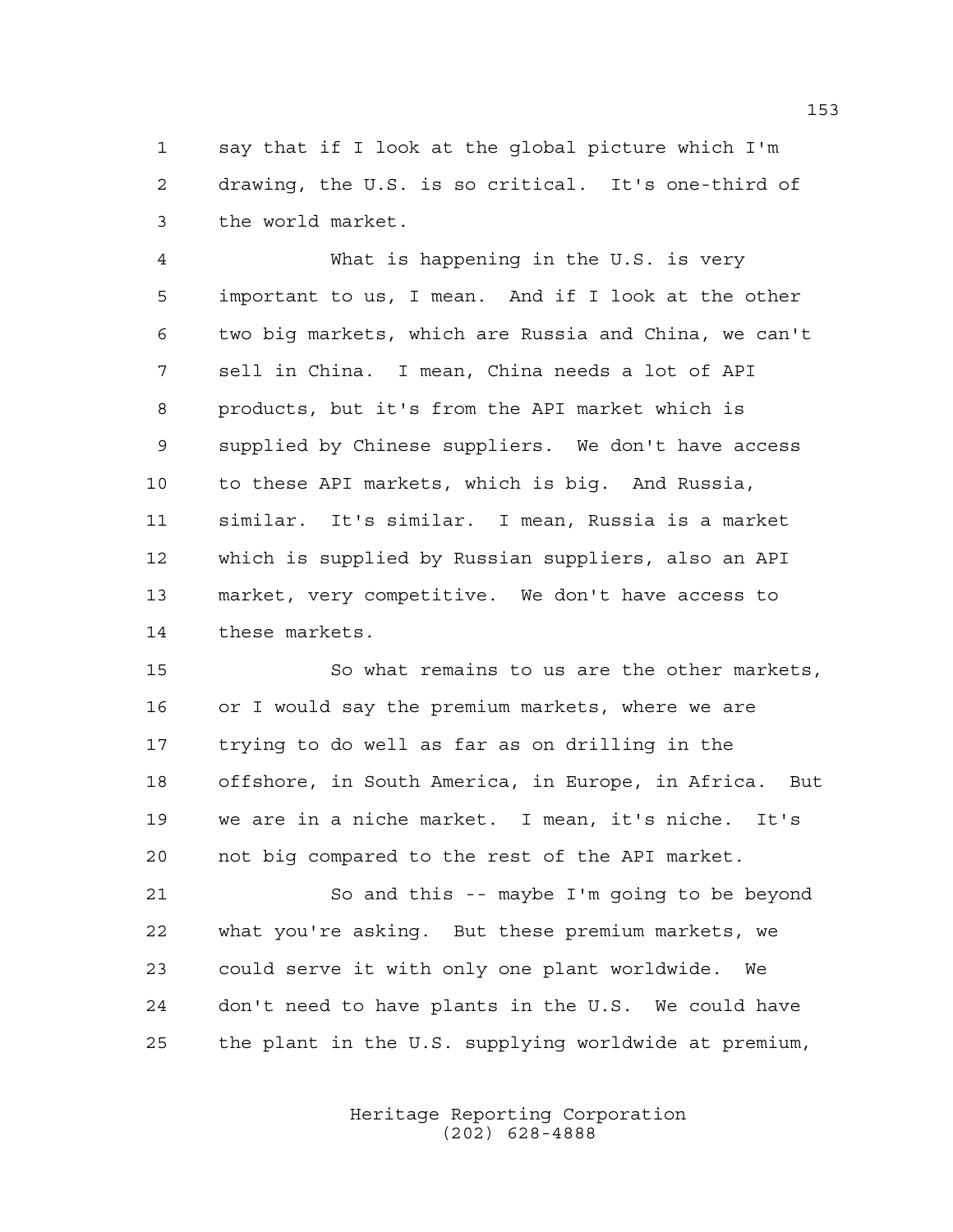or in Europe, or the Middle East, but we don't need so many plants as we have today.

 So what the Chinese are doing now on the U.S. market actually is that -- the current situation is that they are massively offering their aggressive prices to some distributors, like NAM and anybody, and they'll be able to take all the shares in the API markets. I mean, these products are fully interchangeable. It's clear that if there is no protection tomorrow, it will be very hard for us in the U.S.

 CHAIRMAN OKUN: And then I think leading prices over, you know, any two week period, about oil or gas, is, you know, the volatile market. So I'm not saying that this is any different. But I was curious you had a chance to look at the recent Barclays' report on investment in oil and natural gas exploration worldwide that was reflected in a *Wall Street Journal* article on Wednesday, December 29th.

 MR. DE ROTALIER: Yes. We know that the E&P exploration and production expenses are on the high. However, I mean, keep in mind also that our business is also very much related also to the utilization ratio of the equipment. And two years ago or three years ago, we had very utilization ratios. I mean,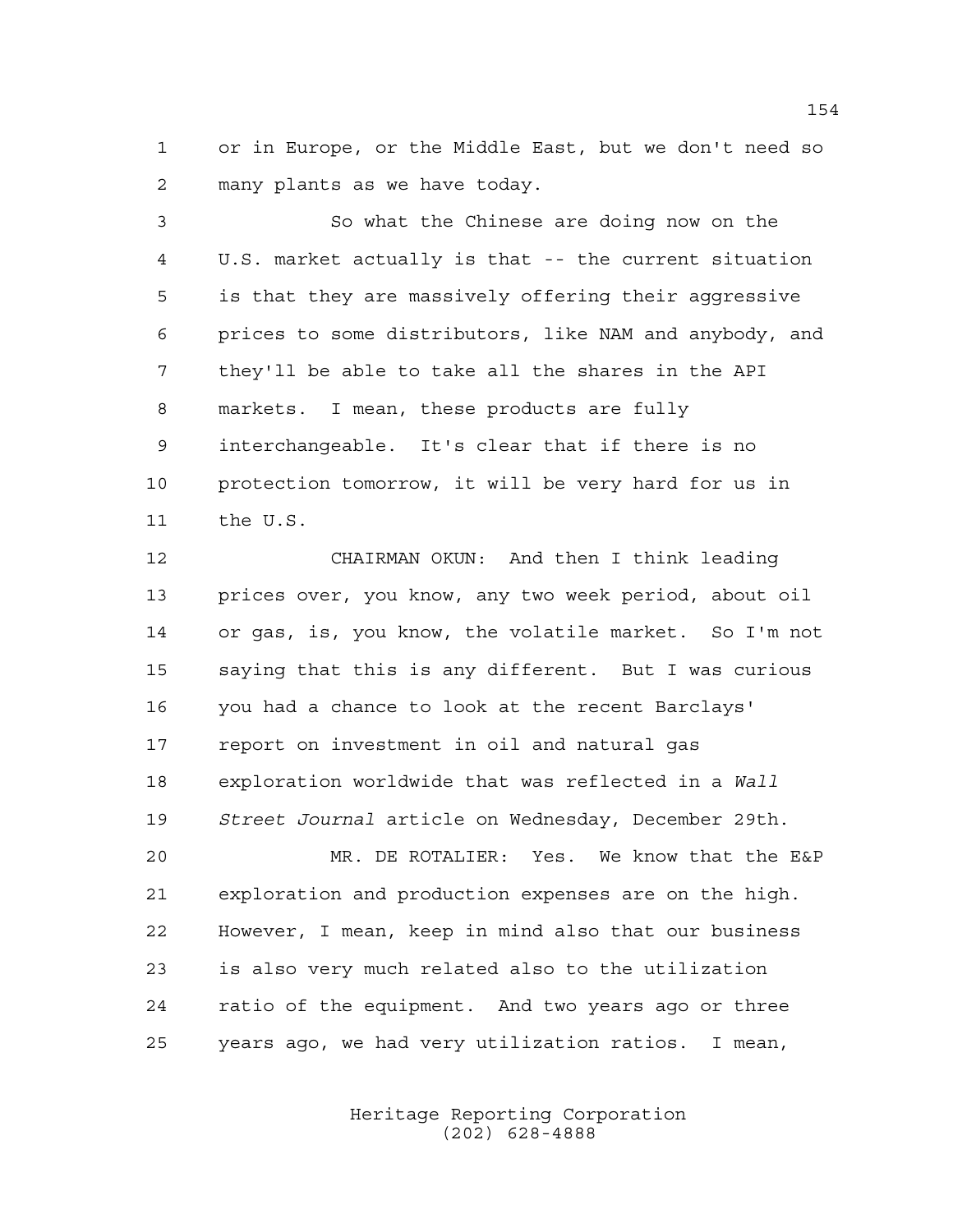they were -- specifically for the U.S., it was -- there were more than 3,000 rigs which were operating, probably not that far, but 2,000 -- more than 2,000 rigs which were operating. And here today we are still at 1,600, something like that.

 So you can have a lot of rigs which are stacked and which have inventory. On top of that, you had all these Chinese inventories which has come on the ground here. We're not going to see as far as drill pipe business is concerned significant improvement this year. I'm not expecting significant improvement of the market this year. It will probably get better. I hope so. But it's not going to be of significance.

 CHAIRMAN OKUN: Okay. I appreciate -- Mr. Schagrin, yes.

 MR. SCHAGRIN: No surprise, I also read that article, and very interested in the energy literature. And I figured that I would probably see it in the Respondent's post-hearing brief, or it would be brought up at the hearing. And what I took out of it is that with high oil prices -- and that's where most of the drilling in the rest of the world -- in the U.S., we're still about 60/40 gas to oil. But when oil prices get up to \$90 a barrel, and with some of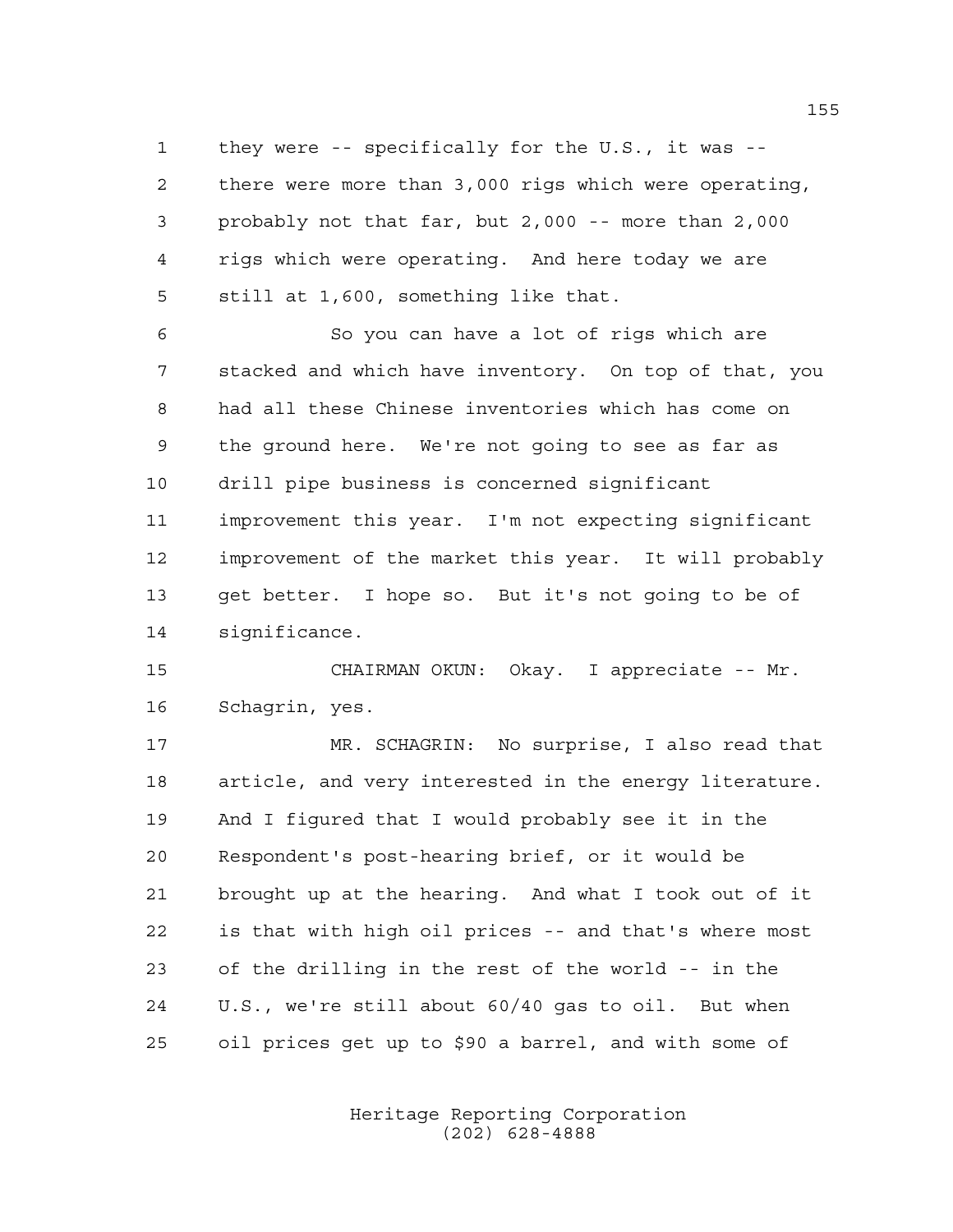these significant offshore finds, people are going to put money into it. And one of the reasons the amount of E&P is going to be higher is attractive is because of the very high price of oil.

 But it has to be higher because -- and I think Petrobras was specifically listed as the single largest increase, and that's because they're going to be drilling in those salt flats. It's in something like 20,000 feet of water. I think it's going to be about the biggest -- the deepest commercial drilling in the world. And lot of the additional drilling is in deep waters off of Africa.

 They're making some big finds, and they're in areas -- the new big finds are in areas where it is real expensive to drill. So how much more premium drill pipe will be needed in relation to those expenses, I don't know, because, you know, just the cost of building the rigs and everything for that deep offshore drilling, it's an expensive proposition. Hopefully, they're produce more oil for the wells. We would like to see oil prices come down, I think, no offense to all my colleagues who, you know, might see them high. But I think, personally, is oil goes back to \$140 a barrel, it's not good for the U.S. economy. It's a major tax on us.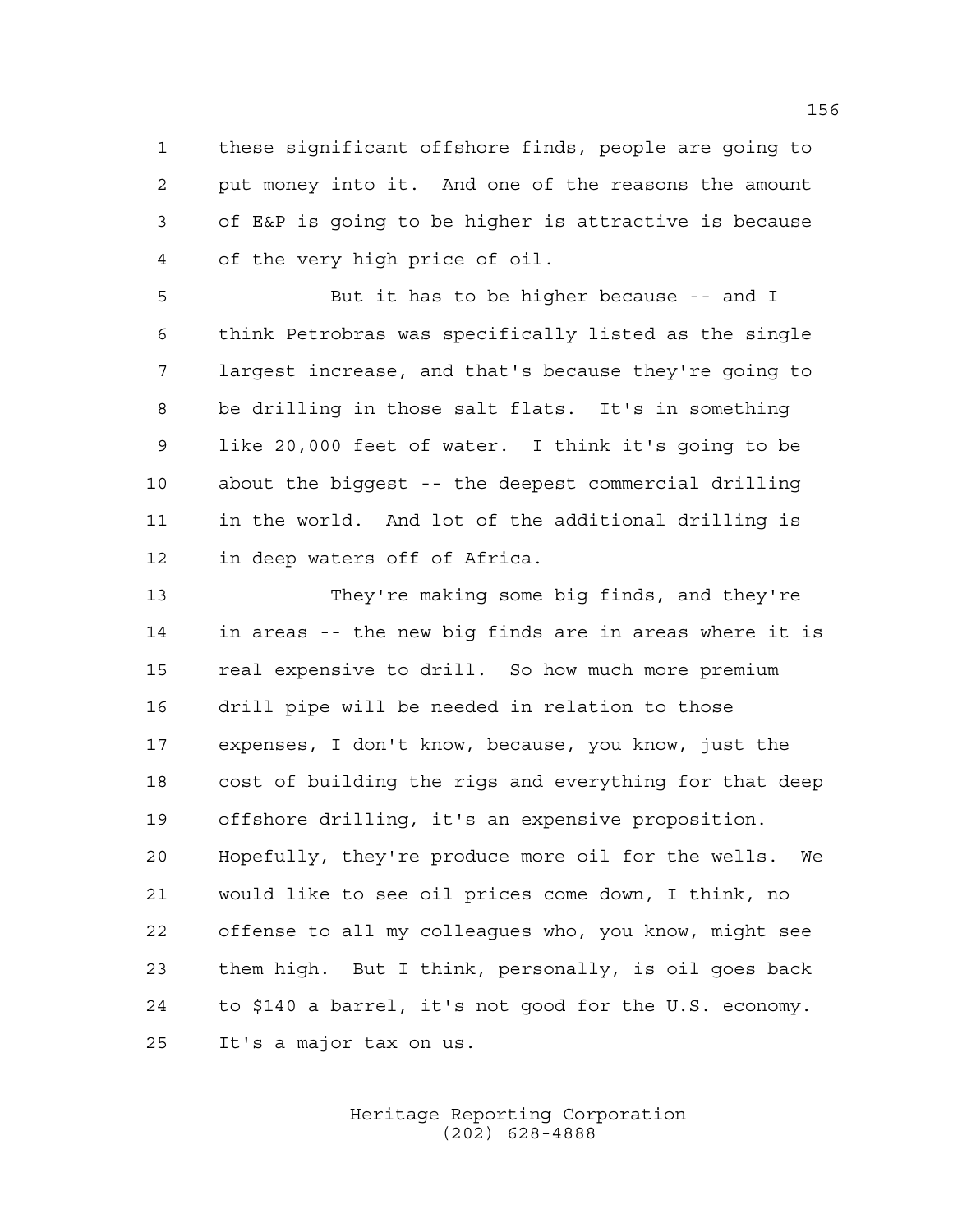But most of that additional monies are clearly being spent outside the United States for very expensive offshore oil drilling.

 CHAIRMAN OKUN: Thank you. I appreciate all those comments. Now, turning to some of Commissioner Pearson's questions, Mr. Schagrin, I wanted to, after looking at your arguments in the brief, ask you about whether you were still asking the Commission to rely on official import statistics, data coverage, rather than on the importer questionnaire data.

 MR. SCHAGRIN: Yes, very much so. And it's not just for this case. As I say, I have deep respect for all the commissioners and for Mr. Corkran, who is probably the hardest working government employee I've known for the past 20 years. I am troubled in two respects greatly about shifting away from fixing import data and relying on importer questionnaires.

 First is its effect on cases that are occurring in terms of are you getting the right data, and how are you incentivizing people to come in and say, well, the import data is bad, so just rely on us. I think that's troublesome. And secondly, over a long term, we hope that given the very high trade deficits with China and the problems that Mr. Conway talked about with manufacturing employment, that there might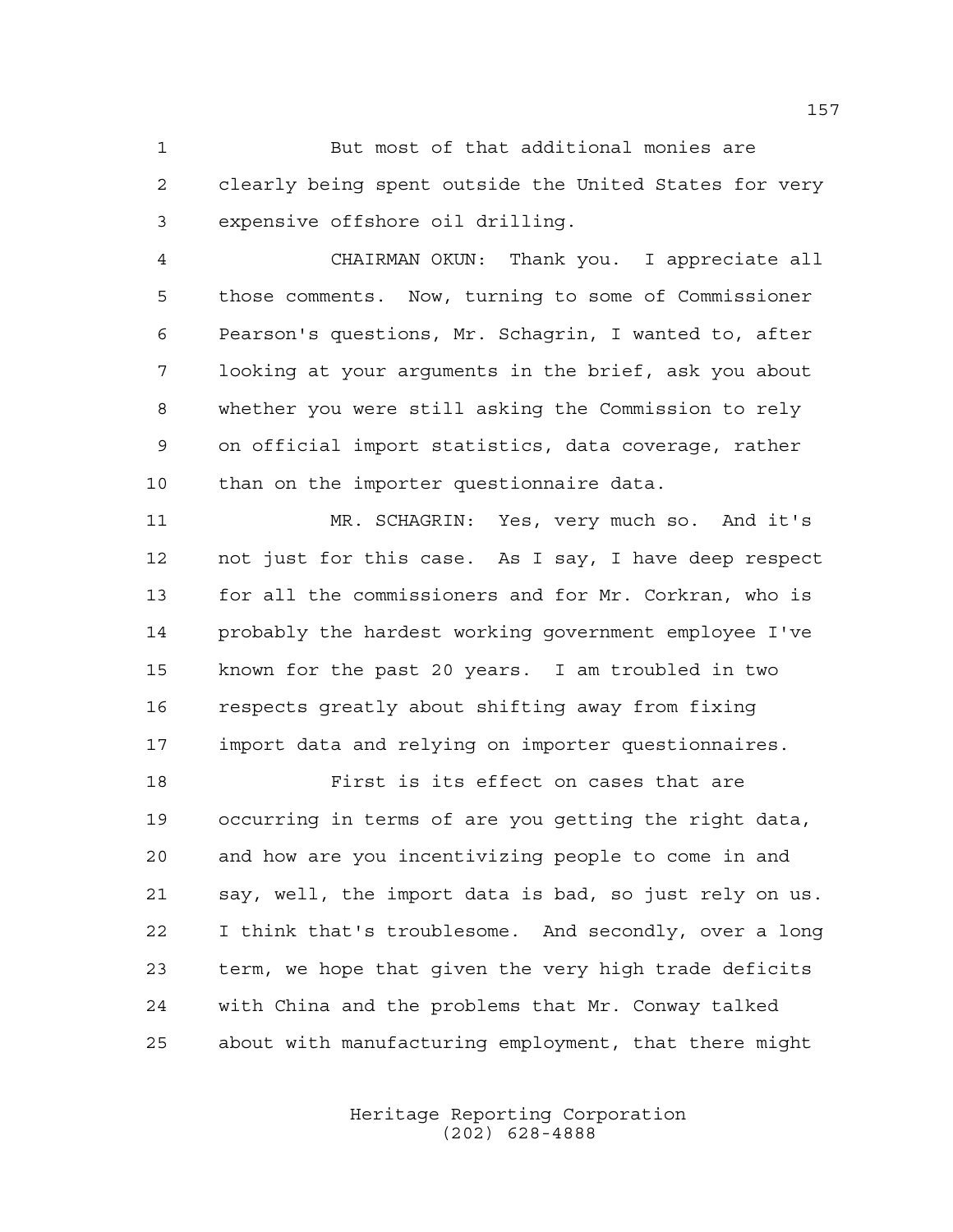be more cases in the future. And yet if a client comes to you, hypothetically, and he says, I looked on the ITC website. I make product X. I looked on the ITC's website, and I got the data, and I can see that imports from China have increased dramatically in the HTS category for the product I'm making. I've heard of your reputation, and I'd like you to give me a quote on how much it would cost to investigate whether we could bring dumping and subsidy cases against these imports.

 All of this, and the trade bar is supposed to say, well, it won't cost you 50 grand; it will cost you 150 grand for us to investigate it because you can't rely on that data on the ITC's website, even though the only product you make is specifically delineated in one HTS category, because I'm going to have to get the import data and the PIERS data, and I'm going to have to have people look at that for the past three years and interim periods to figure out what imports really are, or how much has been mischaracterized, because as I think I told you earlier, what is happening in the ports of these countries is -- it's just sad. And I think it behooves this Commission -- and the good thing about this Commission is it's run by the commissioners and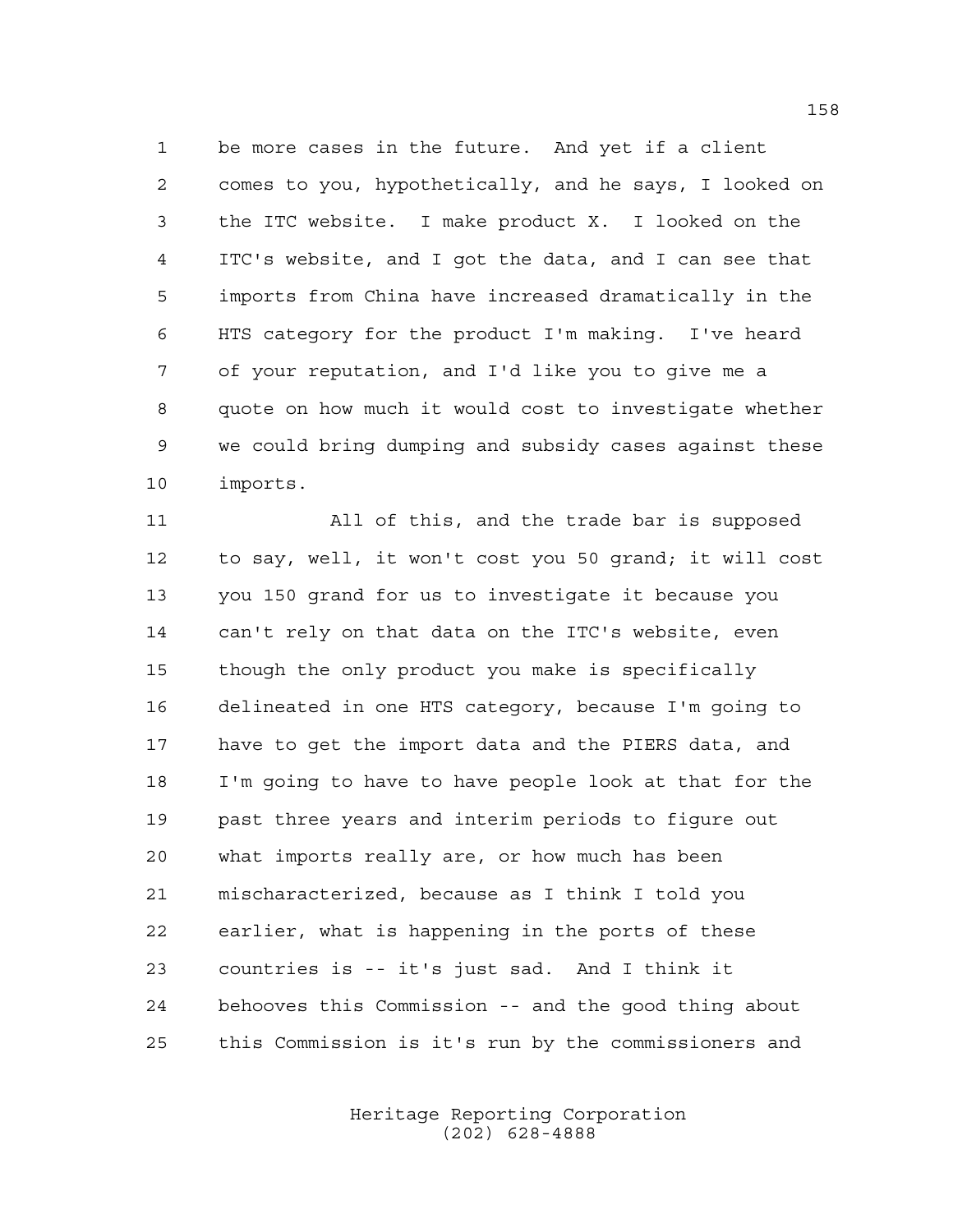the staff -- to think of not just this case, but to think of the future of this great institution and say, boy, where we have this symmetry, overlap between scope and HTS categories -- and here we have 90, 95 percent of the product should come into seven HTSs. Those HTS say drill pipe, or drill pipe with tool joints. Only drill collars don't.

8 And I know that, you know, in the chapter 83, drill pipe with tool joints attached, you get value information, and it's quantities not in tons. I was noting yesterday's were leased by the Department of Commerce in their press release. They said, these are the values. They recognized it. They said, these are the values of imports. They could certainly look at import shares by looking at value as well as volume.

 But the answer to the question -- I know Commissioner Pearson will believe the answer is a resounding yes -- we strongly believe that this Commission, both in this case and for all future cases, is better served by doing as you did in steel grading, fixing bad import data -- but it's only bad for a few months here or there -- than relying only on importer questionnaires.

CHAIRMAN OKUN: Okay. Then for post-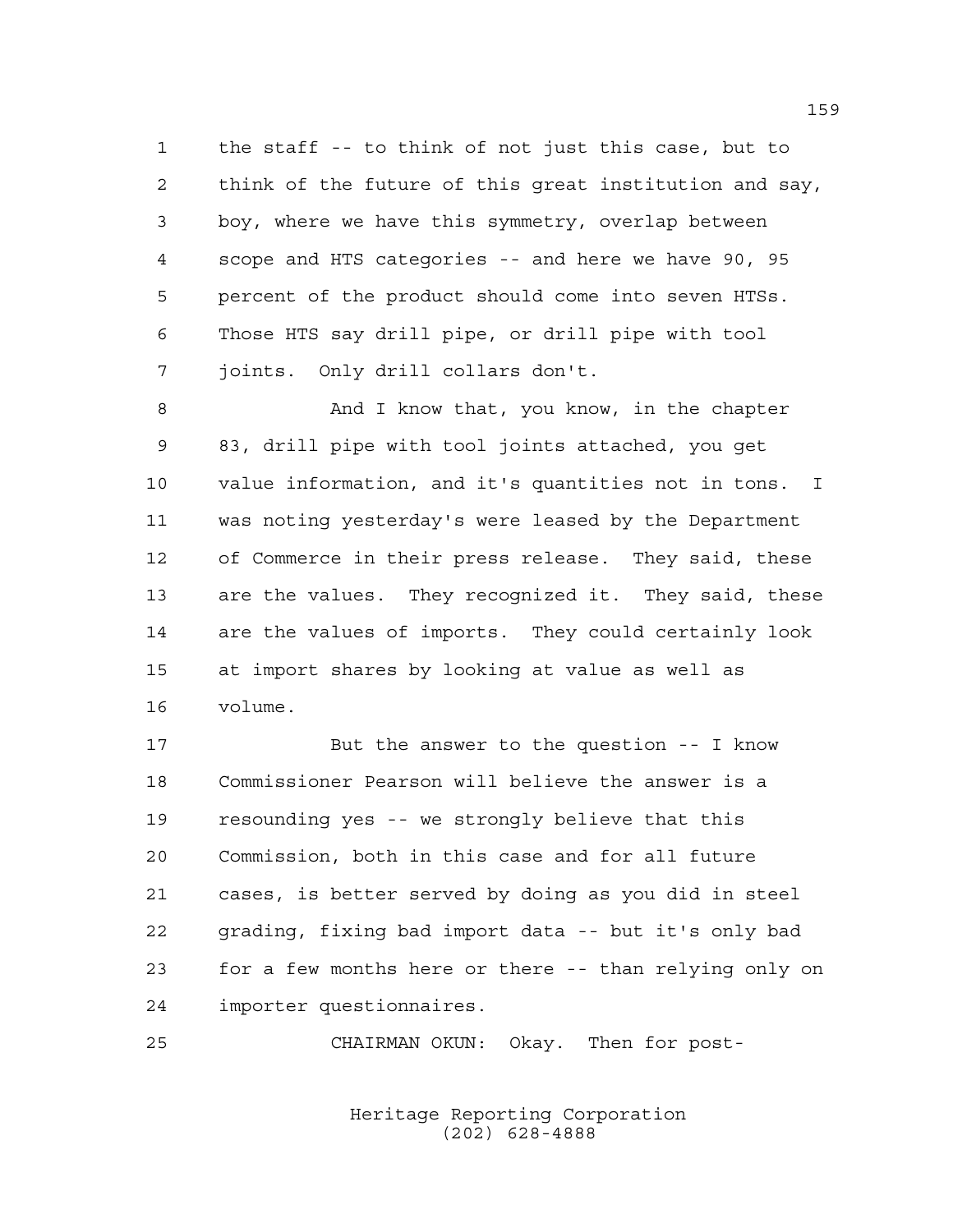hearing, I know you've read the staff report and you've read the footnotes on staff going through their comfort level with the different data and the HTS numbers. Just for post-hearing, if you can make sure and respond to if you think there are any errors in what the staff has said in those footnotes in terms of the specifics, just so that I'm clear on that, and so that Commissioner Pearson is as well.

 MR. SCHAGRIN: And just to get on the record for him since he'll be reading and not seeing my face -- and I extend my condolences to whatever funeral he has to attend, and to him as particularly the family member. But we will do that and go through each footnote in the post-hearing brief.

 CHAIRMAN OKUN: Okay. Thank you. Vice Chairman Williamson.

 VICE CHAIRMAN WILLIAMSON: Thank you, Madame Chairman. Just a few additional questions. Mr. Brand, you talked about the fact that I guess Schlumberger bought Smith, and that has changed your relationship with them. And I didn't quite understand what was the implications of that change. I think you were sort of saying it's going to make things worse for you because Schlumberger was a worldwide company for China. But I didn't quite fully understand the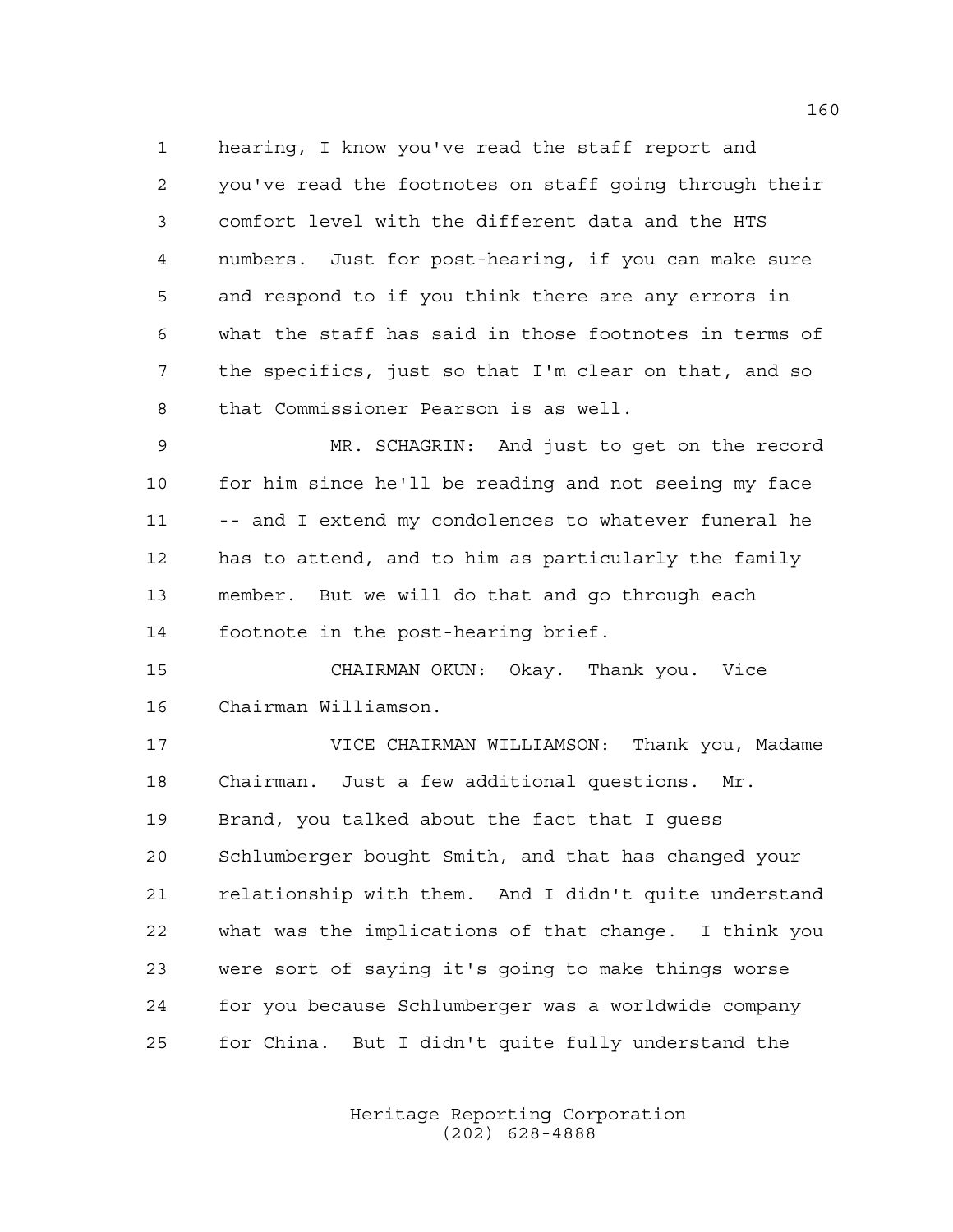implications of it.

 MR. BRAND: I believe that Schlumberger could become a large supplier of Chinese drill pipe in the United States. VICE CHAIRMAN WILLIAMSON: Finished or -- MR. BRAND: Of finished drill pipe, that I would be competing against my former partner. They have significant -- Schlumberger has significant operations in China. They have purchased Chinese drill pipe, unlike Smith. And I have no evidence or proof that this will happen, but it seems a logical extension. VICE CHAIRMAN WILLIAMSON: Okay. So that in a sense is kind of a threat to your future. MR. BRAND: It's a potential threat that I feel is likely. VICE CHAIRMAN WILLIAMSON: Okay. Thank you for that clarification. MR. SCHAGRIN: Can I just add, Commissioner? VICE CHAIRMAN WILLIAMSON: Sure. MR. SCHAGRIN: Just to elucidate a little bit. One of the, I think, items supporting Mr. Brand's concerns in that area -- and we really haven't talked, probably thankfully, about drill pipe and drill collar-like product issues. But maybe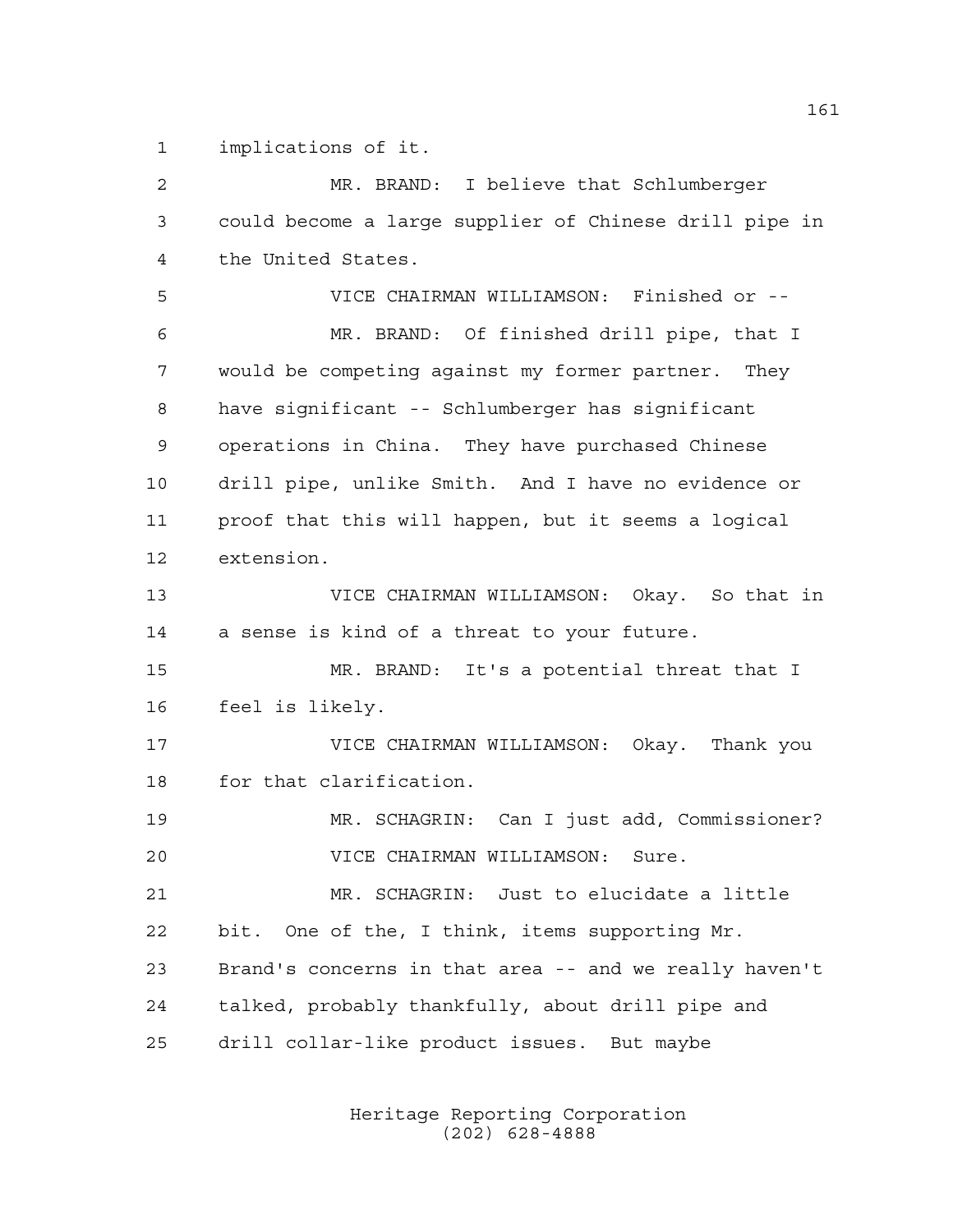Commissioner Pinkert will get to this next.

 But, you know, all these companies, some of them make all three products, drill pipe, heavyweight, and drill collar together, such as VAM Drilling, NOV Grant Prideco, RDT. In the case of Texas steel conversion, they made the standard weight drill pipe, marketed through Smith, which made the heavyweight and the drill collar.

VICE CHAIRMAN WILLIAMSON: Okay.

 MR. SCHAGRIN: And that's the sense, because that's the way most people go to market. So I think one of his concerns since Smith has been marketing the entire package for the last 11 or so years is that now that Schlumberger owns them, they own these production facilities, they can make heavyweight and drill collar. It wouldn't make sense for them to go to market without the standard weight drill pipe, which is the biggest portion of it. So if they're not going to link up with another domestic producer, and they have all these Chinese operations, why wouldn't they go to market with lower cost, subsidized, dumped Chinese drill pipe along with their heavyweight and drill collars.

 So I just want to add that, that it's that connection of the three products that gives, I think,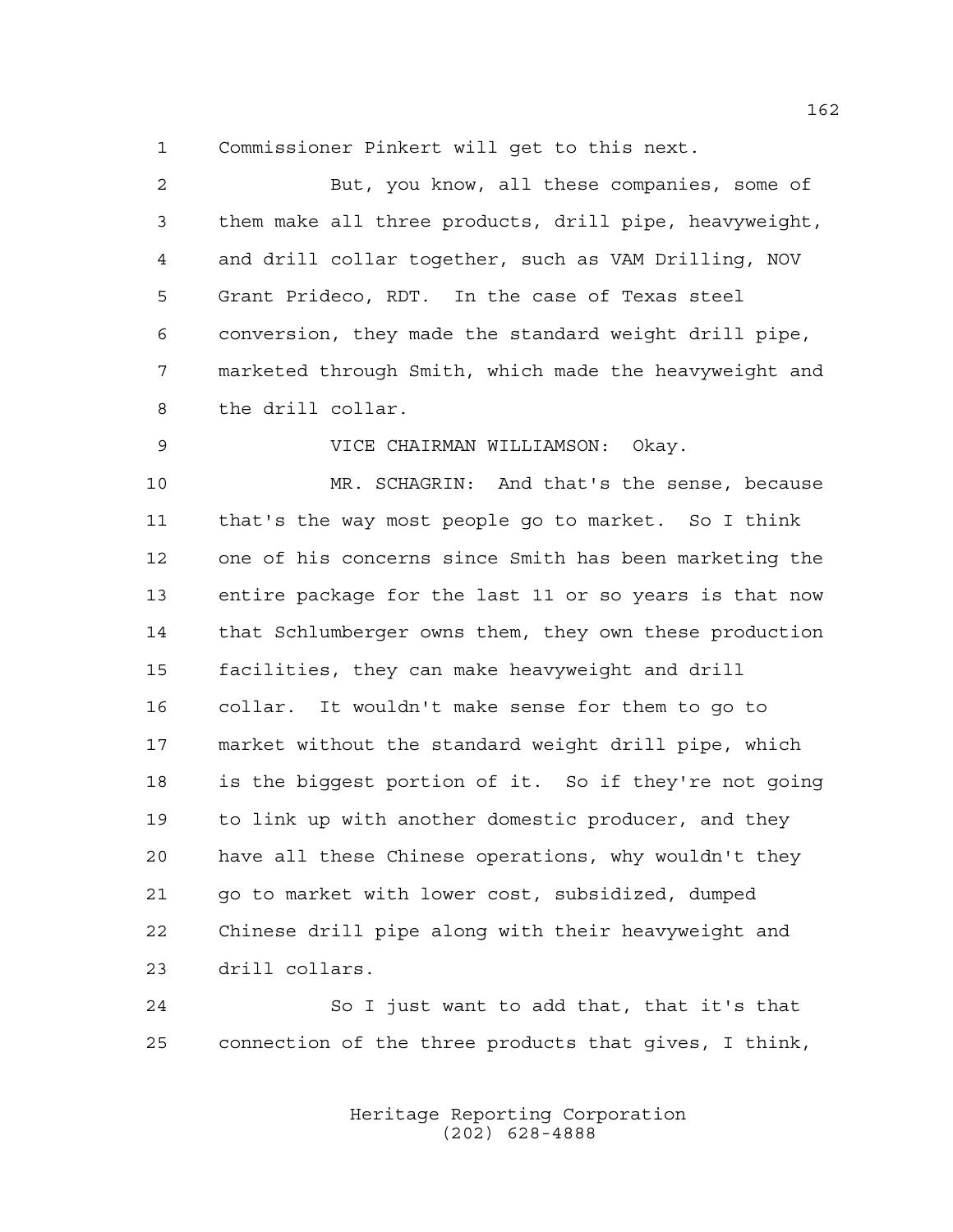a great deal of the factual grounding for Mr. Brand's concerns.

 VICE CHAIRMAN WILLIAMSON: Okay. MR. BRAND: That was well stated, and I agree with that completely. VICE CHAIRMAN WILLIAMSON: Thank you. Thank you very much for that. Should the Commission look at each of the sub-products separately data-wise, or can we do any aggregation of them? For example, should we look to combine finished drill pipe and unfinished drill pipe, like in table C-6? And should we be looking at unfinished drill pipe and -- I'm sorry. Should we be looking at finished drill pipe and finished drill collars together, as in C-6, or unfinished drill pipe and unfinished drill collars, like in C-5? In other words, can we aggregate any of this stuff, or should we keep everything separate? MR. SCHAGRIN: I think you can aggregate it.

 It's all part of the same like product. I recognize it's difficult. I recognize we went through these issues before in the original drill pipe case against Japan. It seems most appropriate to aggregate all of the financial and employment data because when you get to production and in terms of computing market shares,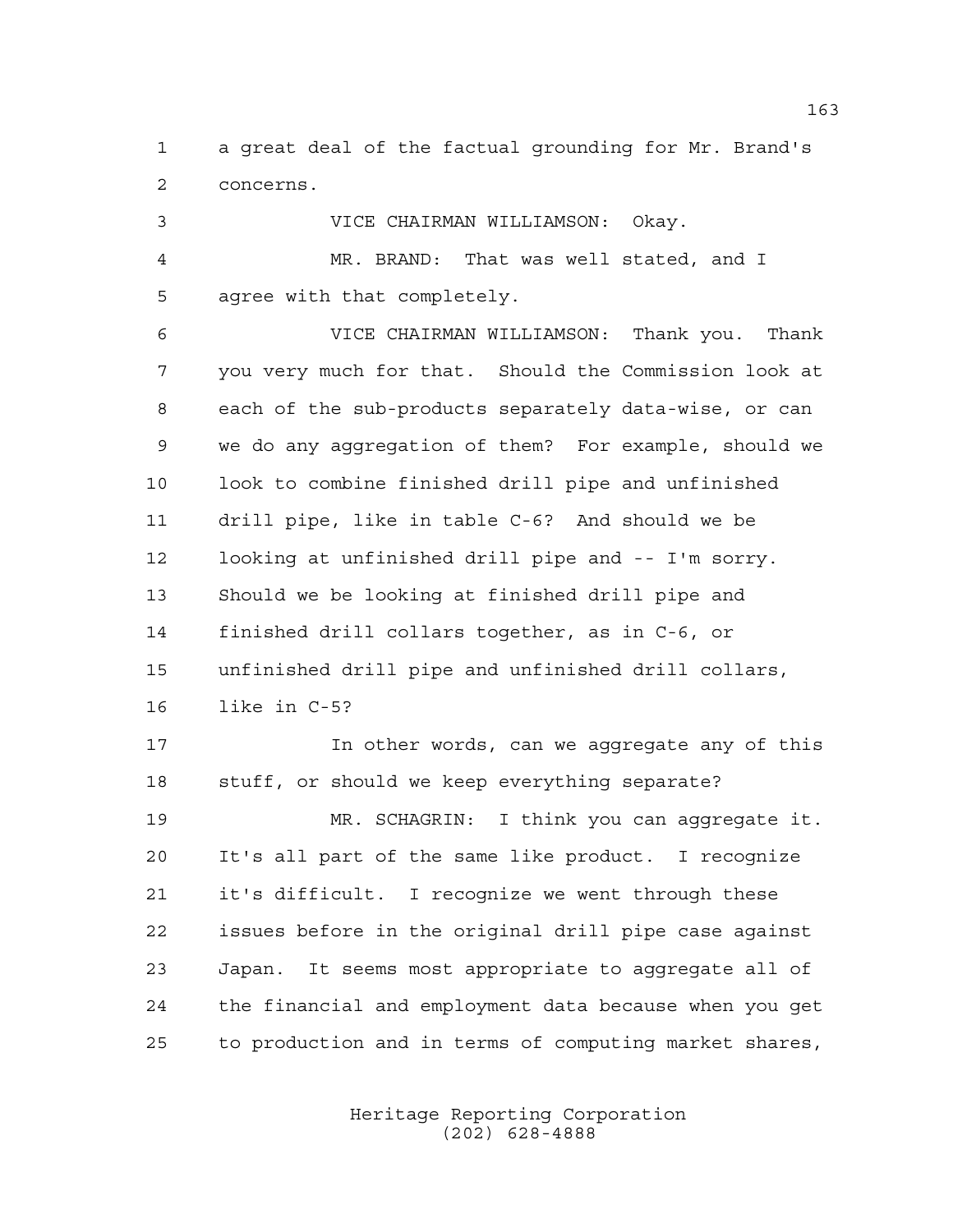and it is some extra work, you obviously have to ensure against double counting. You don't want to count as total tons of consumption the unfinished and the finished together.

 So for that aspect of figuring out total apparent consumption, you'll likely just have to back out the volumes of unfinished, both subject, non- subject, and domestic. I think in terms of looking at injury, clearly the Commission has to look at subject imports of unfinished. So you can still do that, looking at values of products, looking at the tons of those imports, and then looking at the domestic industry and just doing the extra work necessary to prevent the double counting.

 It's like a lot of things in life. Nobody said it would be easy, but that's what we recommend. If you find one single like product, that you use all these tables. And right now, I think you have about seven different sets of tables, and maybe the staff can manage to put together what I would call the big table with everything. That would be our recommendation.

 VICE CHAIRMAN WILLIAMSON: Okay. And maybe post-hearing you might suggest what we should be finding when we do that.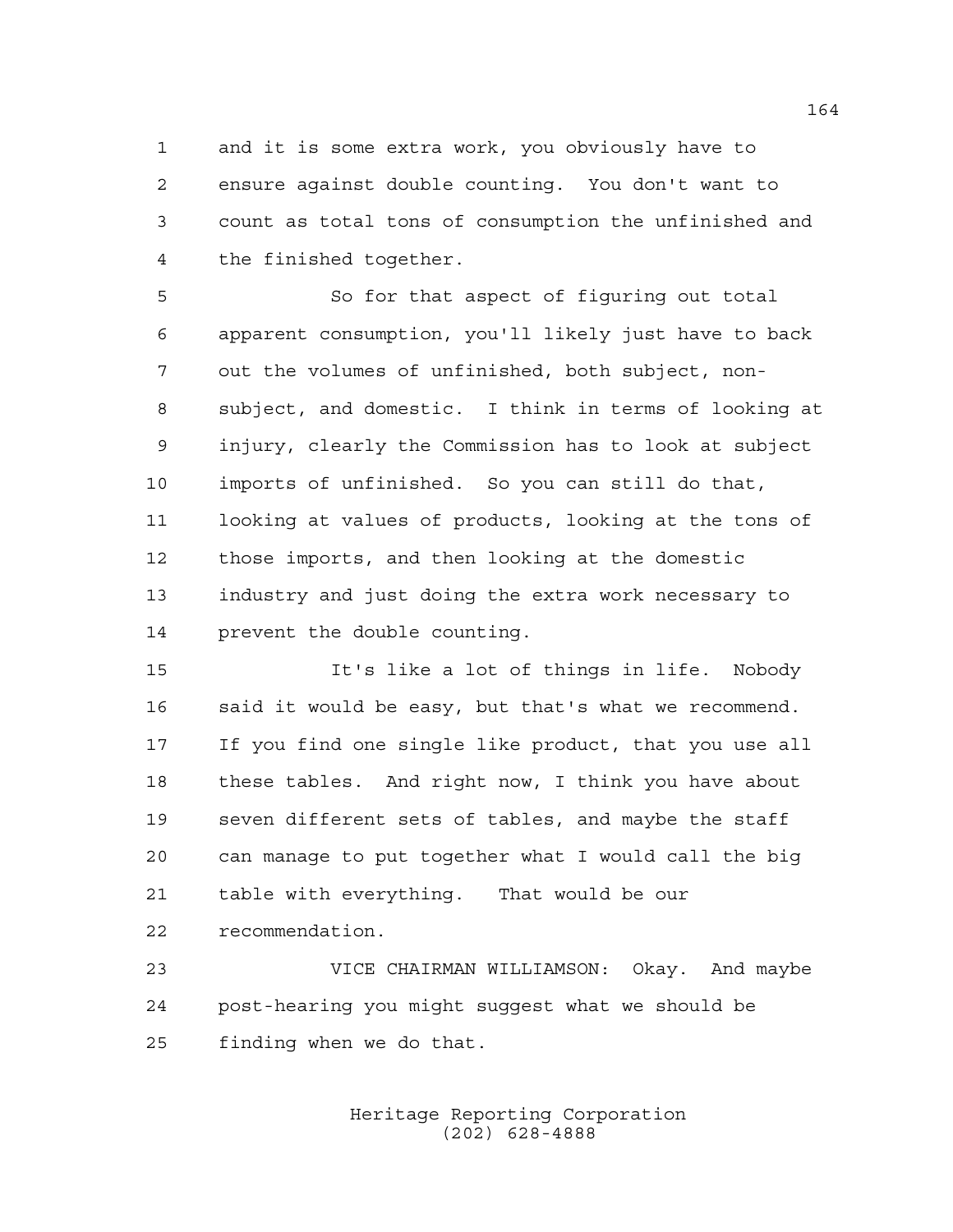MR. SCHAGRIN: Yeah. Well, we think you should be finding injury or threat of injury. VICE CHAIRMAN WILLIAMSON: And why. MR. SCHAGRIN: Or so. Yeah. And we'll tell you why as well. You know, and then to be honest, because finished drill pipe and finished drill collar is so much of the industry, it's not going to change things. It's not going to change the trends. It's more a matter of how you address the fact of having one like product, including semi-finished. And once again, I've been trying to divine from the other cases with semi-finished products how that worked out, and largely because of a lot of the asterisks sometimes it's very difficult to see sometimes, you know, how the data tables worked out in those other semi- finished products because of, you know, so much information being asterisked out. But I've been trying to divine it. And so

 we'll certainly make suggestions in our post-hearing brief, Vice Chairman Williamson.

 VICE CHAIRMAN WILLIAMSON: Okay. Thank you. The record contains some evidence of transactions which include the seller taking you to inventory drill pipe from the buyer. And I'm wondering if you can describe how these transactions work, how common they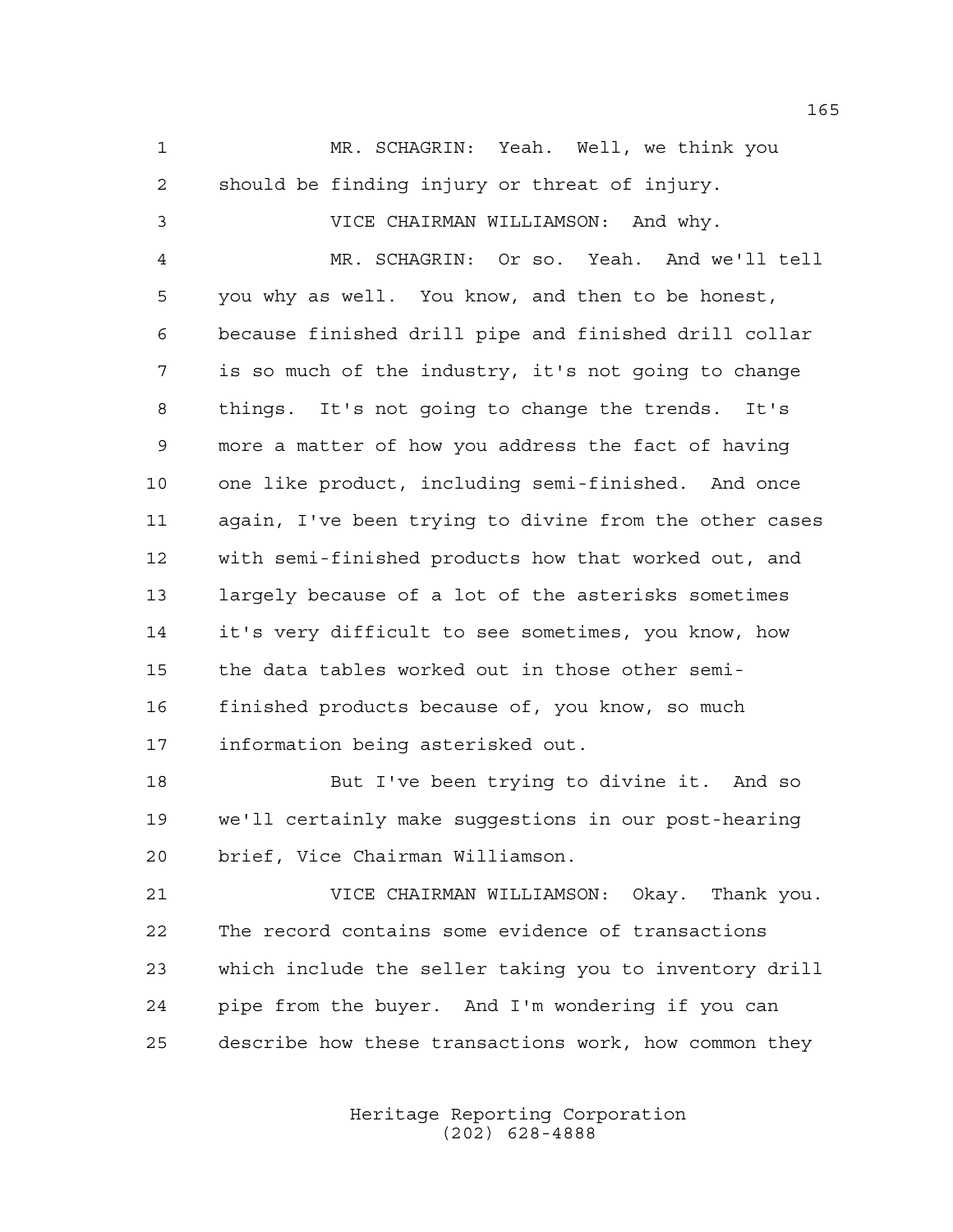are, and how we should evaluate them. I don't think there has been too much discussion of that this morning.

 MR. MORRIS: Well, typically, when a contractor -- he'll get an oversupply of a different size of pipe, and some of these wells require a different size of pipe than he would like to trade, where he has an excessive inventory for what he actually needs. And so -- which is the case with these horizontal wells right now. The size of pipe has gone from four and a half to four inch. So they have an oversupply of four and a half pipe that they want to get rid of, so that they don't have to come up with anymore capital to buy more pipes. Then they'll try to trade. That's typically how it works.

 VICE CHAIRMAN WILLIAMSON: Okay. Now, are we seeing more of that or less of that type of transaction now than, say, maybe a couple of years ago? Is there a trend now?

 MR. MORRIS: Yes, because of the trends in the wells being drilled, yes, that is correct.

 VICE CHAIRMAN WILLIAMSON: Okay, thank you. Mr. Fields?

 MR. FIELDS: I'd just add for VAM Drilling, we're not trading or taking back off-sizes. That's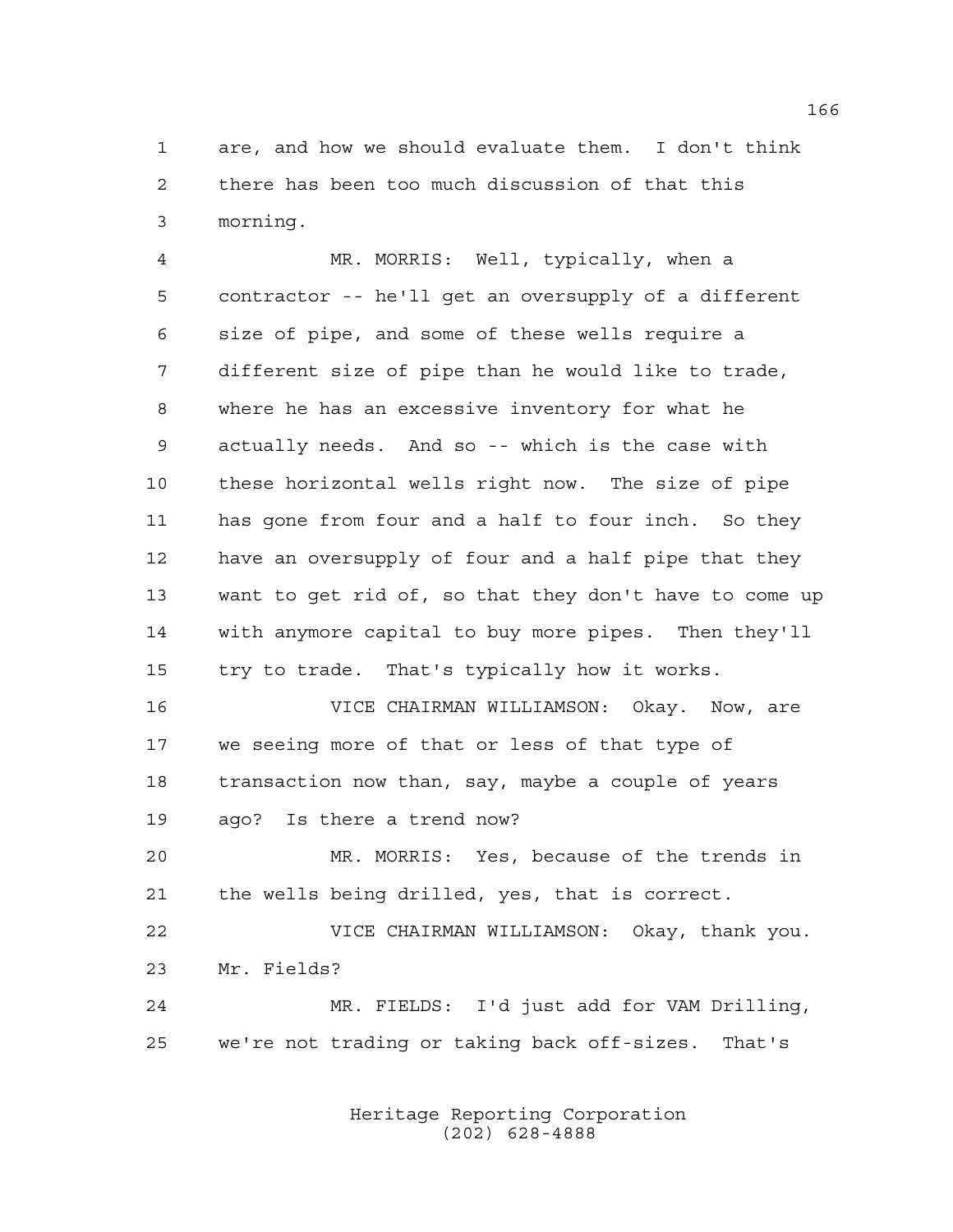just not something that we do. I think it's pretty rare, a pretty rare occurrence, and we haven't done any of that.

 VICE CHAIRMAN WILLIAMSON: Okay. MR. BRAND: I would add that we've done none, and we haven't been approached. There is an interest by the contractors to do this, where it's possible. But we've not been agreeable to doing it. We don't carry finished inventory.

 VICE CHAIRMAN WILLIAMSON: Okay. Mr. Morris?

 MR. MORRIS: I'd just add, because you don't want to take pipe back in that you didn't make, and then sell somebody else's brand. So it's very difficult for any of us manufacturers to take somebody else's pipe in on trade.

 VICE CHAIRMAN WILLIAMSON: Okay, good. Ms. Rutledge, is that also true for collars, I was wondering?

 MS. RUTLEDGE: That is absolutely true for collars. We would not trade with any of our customers. But we don't keep any finished inventory on the ground anyway. That's true for collars as well.

VICE CHAIRMAN WILLIAMSON: Okay, thank you.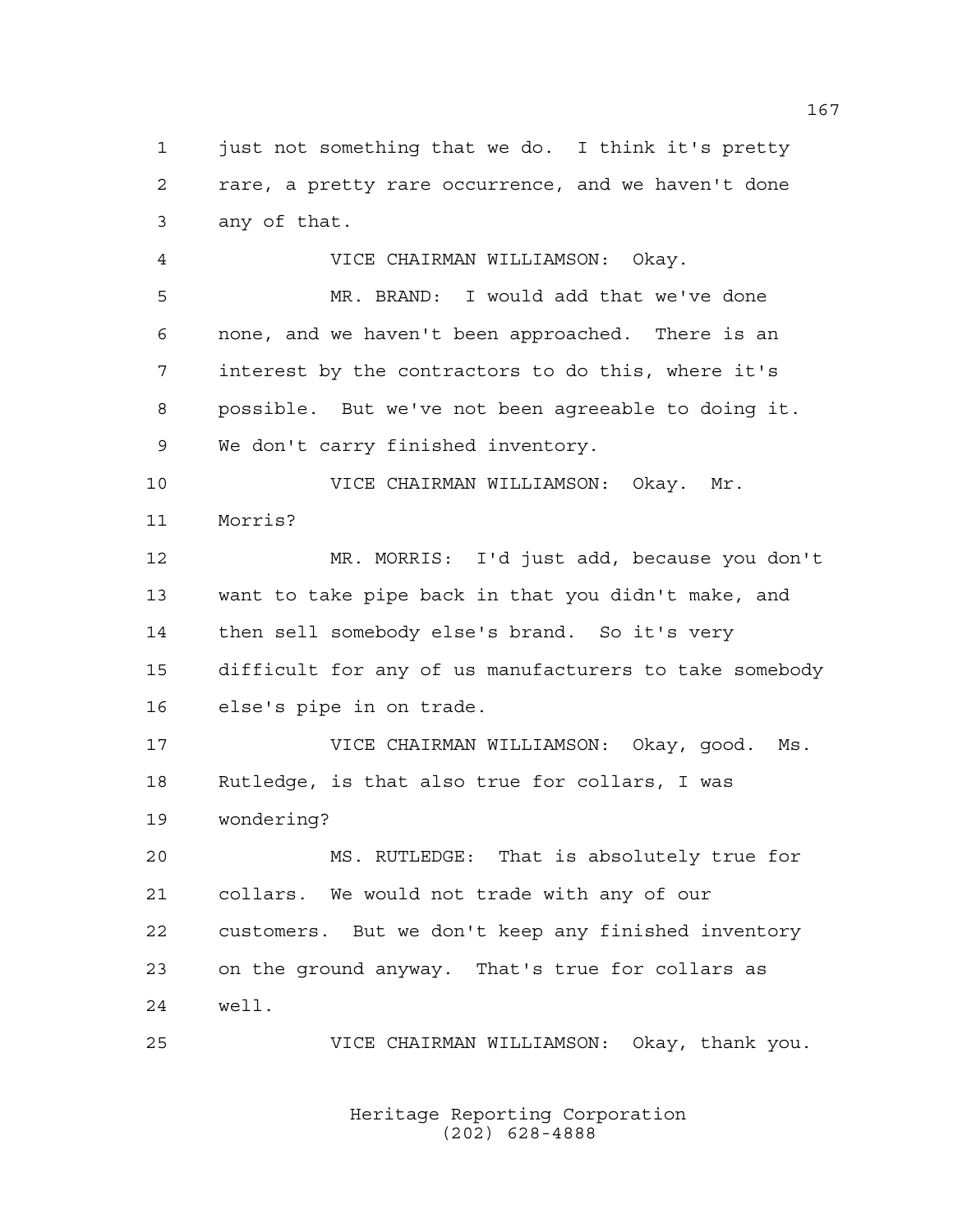Petitioners have claimed their pricing data gives undue weight to heavyweight drill pipe and drill collars because these products are a small share of the overall market. And I was wondering -- this may be for post-hearing. What is the approximate tonnage share of the drill market that consists of standard drill pipe, heavyweight drill pipe, and drill collar? MR. PARKS: I would say that the overall market -- a good rule of thumb is approximately 80 percent of our sales are drill pipe, and 20 percent are collars and heavyweight. There has been a swing into more heavyweight being sold than drill collars the last three to five years because of the horizontal drilling instead of vertical. But it's always a rule of thumb of 80/20. VICE CHAIRMAN WILLIAMSON: Okay, good. Thank you. Okay. And my time has expired, and I want to thank all the witnesses for their testimony. Thank you.

CHAIRMAN OKUN: Commissioner Lane.

COMMISSIONER LANE: Thank you. Mr.

 Schagrin, do you have updated data beyond June 2010 that you can provide the Commission?

 MR. SCHAGRIN: As to the domestic industry, no, we don't have anything beyond the domestic

> Heritage Reporting Corporation (202) 628-4888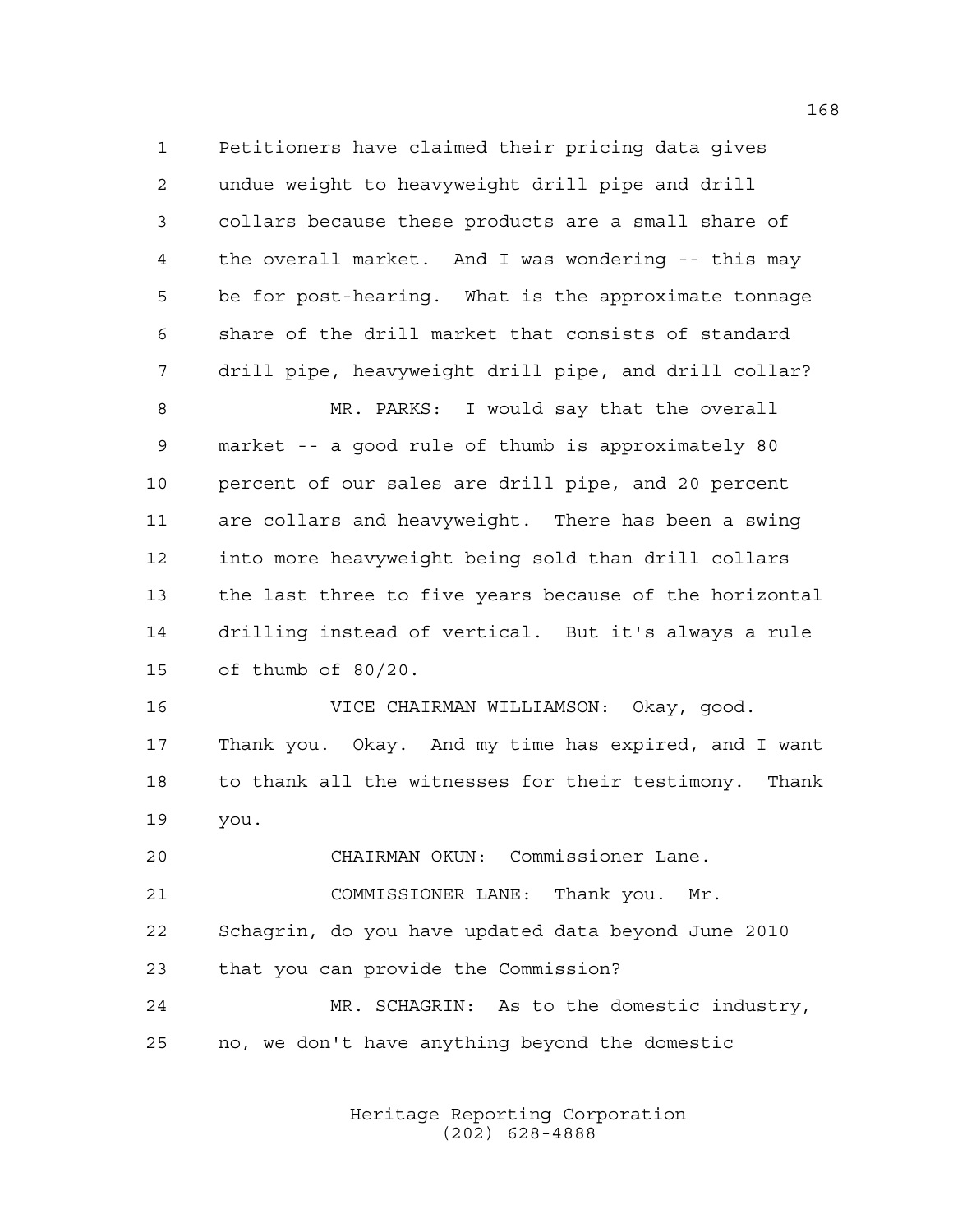producer's questionnaire responses. We haven't endeavored to. I guess the only item in the questionnaire that went beyond June of 2010 was that the Respondents were asked for their September 30th order books. I think I can certainly say, because I look at the import data every month, there it does not appear to have been any reported imports from China since June 10, which is not surprising, given the imposition of the preliminary countervailing duties on June 6th.

11 And the only other thing that we have, not in terms of imports of domestic producer data, but as I think Mr. de Rotalier said to Chairman Okun, in terms of some of the forecasts, we have some more updates in --

 COMMISSIONER LANE: Do you have any operating income information beyond June of 2010? MR. SCHAGRIN: No, we don't. I guess for some of these -- we're right at the beginning of January. I guess for some of these, you know, third quarter they would already have, and fourth quarter they'd probably just be putting together.

 COMMISSIONER LANE: Well, could you provide for the record post-hearing the third quarter information?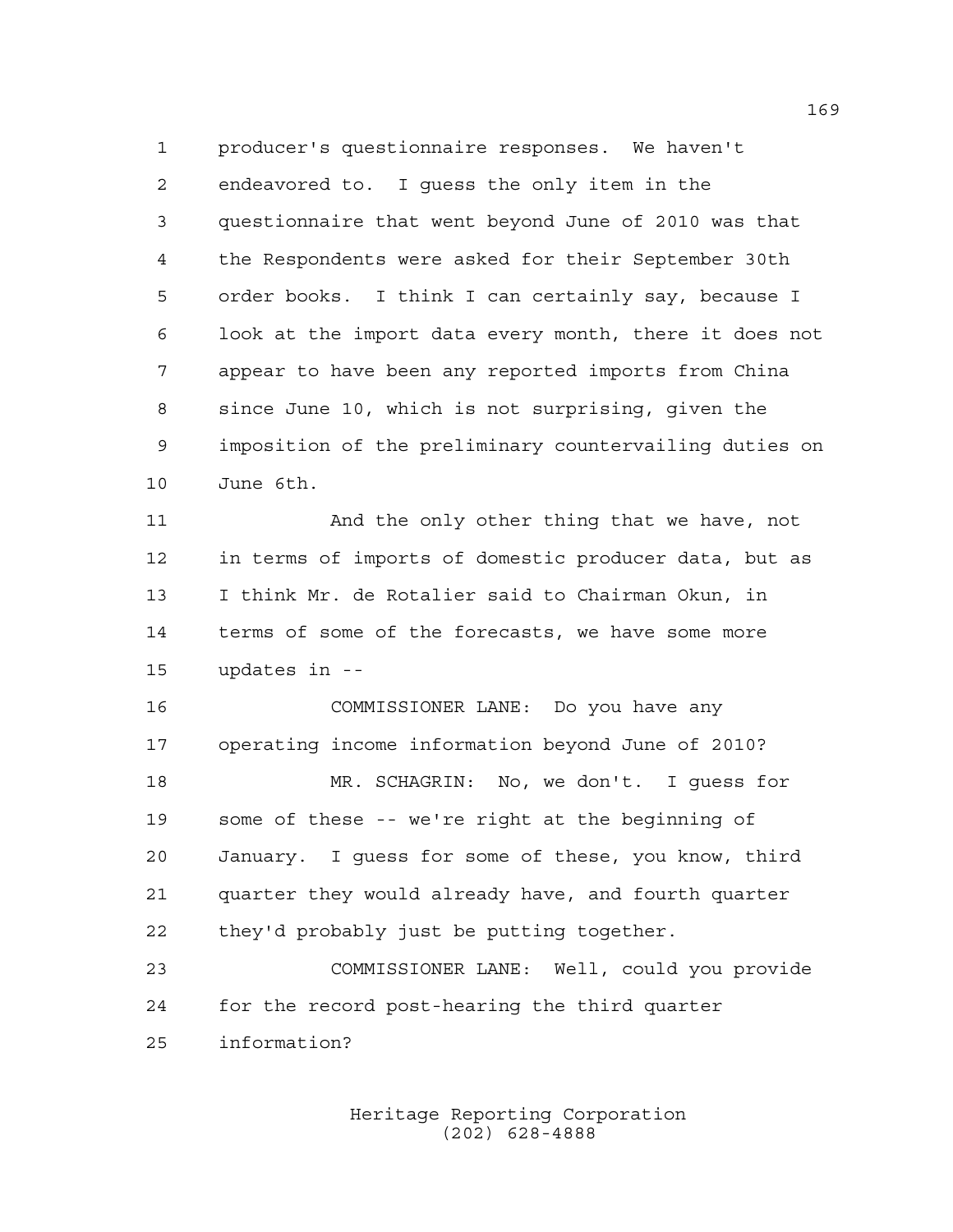MR. SCHAGRIN: Sure. I think we can. Do you all think we can get it to you within a week? Yes, we will provide in our post-hearing for the Petitioners we're representing -- I'll ask Ms. Rutledge if she can provide things. She is not a member of our Petitioner group, but she was kind enough to be a witness today. But we'll certainly ask if she can provide it. But for the Petitioners, we'll provide our third quarter 2010 financial data. COMMISSIONER LANE: Okay. This afternoon, I am -- okay. I'm sorry. I didn't hear you. MR. SCHAGRIN: Mr. Barnes said as they're closing out the end of the year, it will be difficult for them. But I will endeavor to work. I'm friends with his accountant there and worked on it for many years, and I'll do my best, Commissioner Lane, to

 squeeze something out of them, out of each of the Petitioners.

 COMMISSIONER LANE: Okay, thank you. I am sure that this afternoon we're going to hear lots of argument from the Respondents on why this is a negative case, one of which is how could the Commission go affirmative in light of the fact that the industry as a whole appears to be doing well. How would you like to respond to that?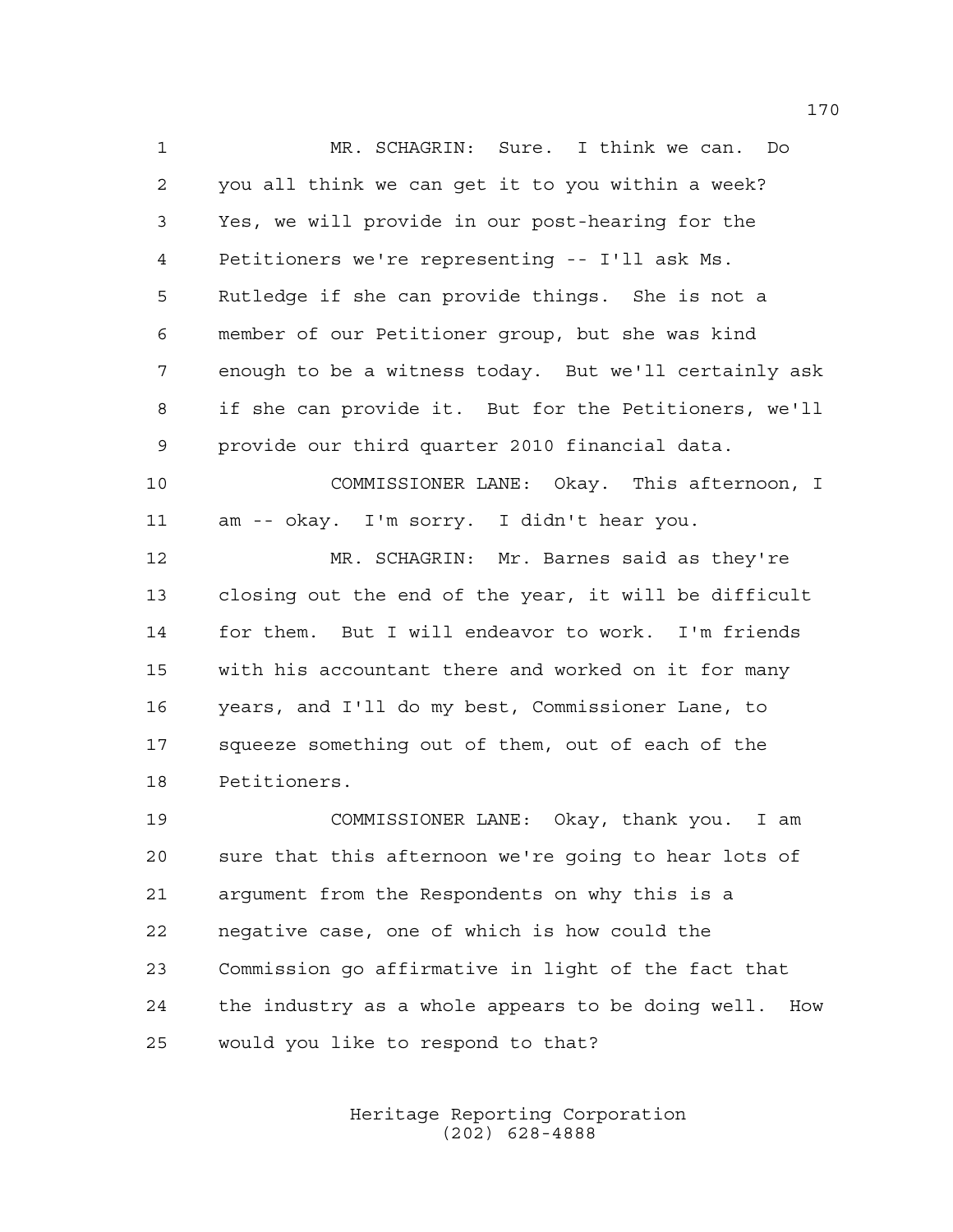MR. SCHAGRIN: Two responses. One, of course, we have made argument, we think with very good foundations, for the exclusion of Grant Prideco. And I would doubt the Respondents would even want to take on the arguments of this industry not being injured without Grant Prideco. You can invite them to do so or not. So that's the first thing that we would say.

 And secondly, even if you look at this domestic industry, including them, I believe this Commission has the discretion, broad discretion, as looking at the conditions of competition in the industry for you to take a look at this industry and say there are really differences if you do not include Grant Prideco between various members in the industry, and that as a condition of competition, if so much of the industry is on the verge of collapse by reason of unfairly traded imports and the threat of the massive over-capacity that Mr. de Rotalier has spoke of, that you can find this industry to be both injured, and you can certainly find that they would be threatened with injury even in their present condition.

 I do believe in Seamless SLP that the Respondents made the same arguments as the threat given double digit profit margins of the domestic industry, and, Commissioner Lane, you found present

> Heritage Reporting Corporation (202) 628-4888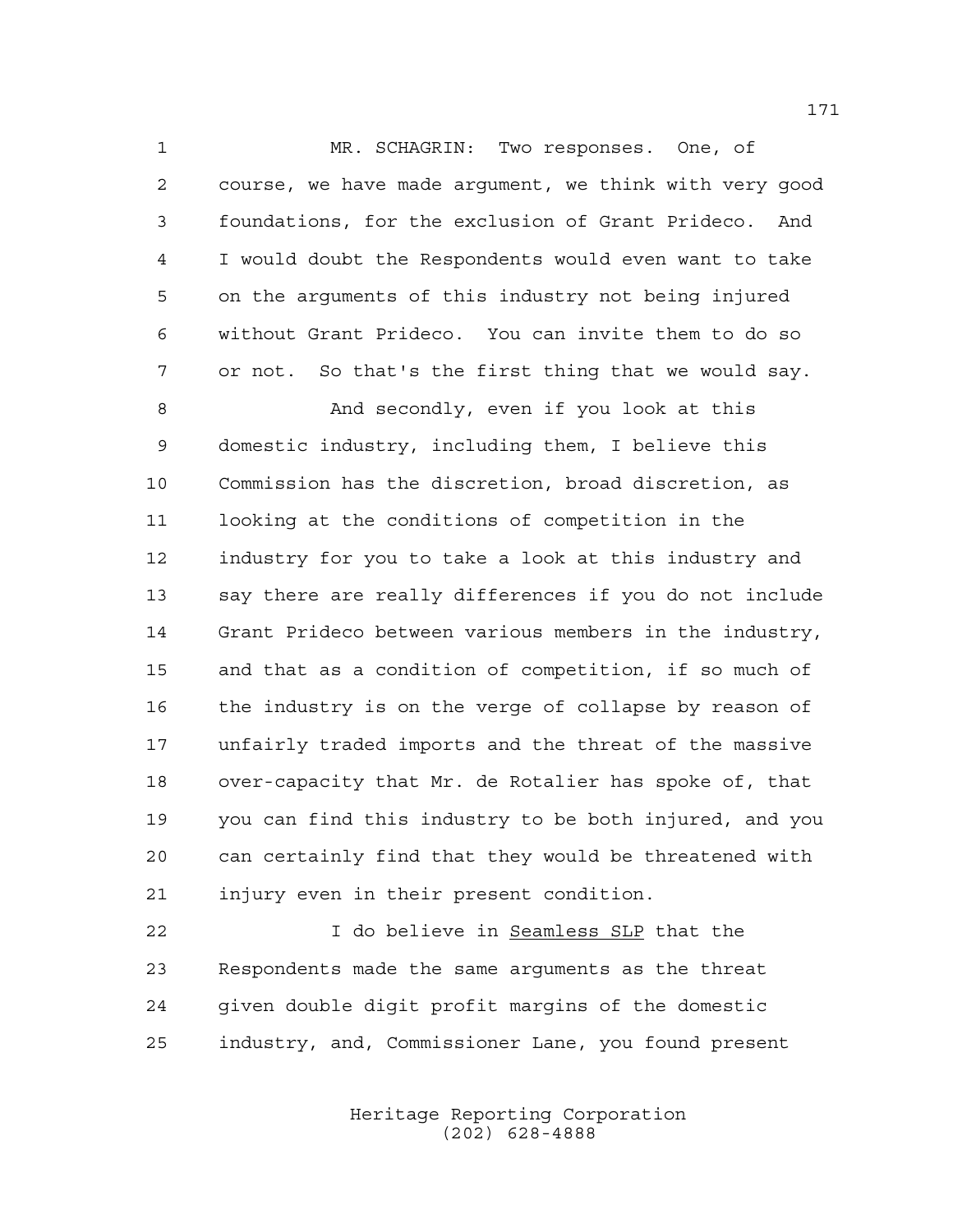injury, and all of your colleagues found threat, notwithstanding very significant profits margins, but very poor other conditions.

 Finally, I would say they're focusing on profit margins, but if you look at the table, the reduction in profits because of the lack of volumes and the decrease in prices is pretty overwhelming. It's a fall from about \$450 million to something on the order of 50 to \$100 million.

 COMMISSIONER LANE: So, Mr. Schagrin, you would make the argument that a reduction in profit and a trending downward, if it's linked to imports, is injury.

 MR. SCHAGRIN: Yes, I would, because in the end, for all the business people around this table, Ms. Rutledge, Mr. Brand, VAM Drilling, or Mr. Morris, you can't go to the bank with profit margins. Banks want to see cash flow and profit. You need money to buy equipment. You need money to pay employees. So making 20 percent of \$100,000 is nowhere near as good as making 10 percent of \$10 million. And that's why I think this Commission should also look at the trends in profits as well as the trends in profit margins. COMMISSIONER LANE: Okay. Let's go to another domestic product issue. If the Commission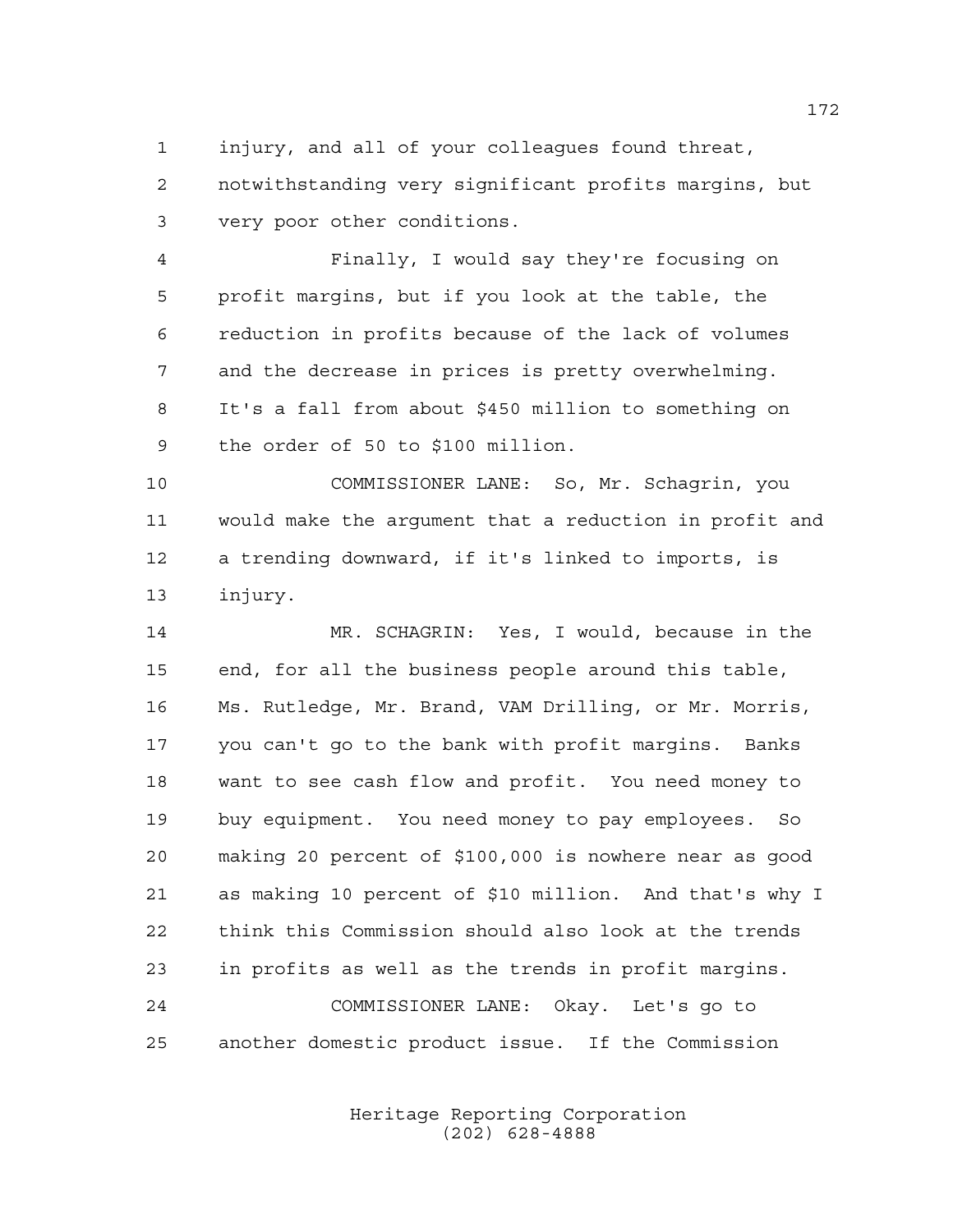found that there were two like products, premium and conventional, are you then arguing that the Commission should go affirmative on both or affirmative on conventional and negative on premium?

 MR. SCHAGRIN: We think in terms of injury, the record is clear that we would ask for injury as to conventional, and not argue that there is any injury with respect to premium, because there has been so few, if any, imports of premium, and probably with respect to threat, as to what Mr. de Rotalier said, that, you know, NOV Grant Prideco has plants in China where they can make premium because they own the patents. They can make their premiums anywhere they so desire.

 But the other Chinese producers are not up the curve to compete with VAM Drilling and NOV Grant Prideco in the premium products. And really, for this market -- and it's not surprising the way trade is done. It's only about 10 percent, and it's falling all the time, given our bans on offshore drilling. So even though your data would show, gee, there still looks like there is a lot of domestic shipments of premium products, my understanding is the big international offshore drilling companies, many of which are based in the United States, like Diamond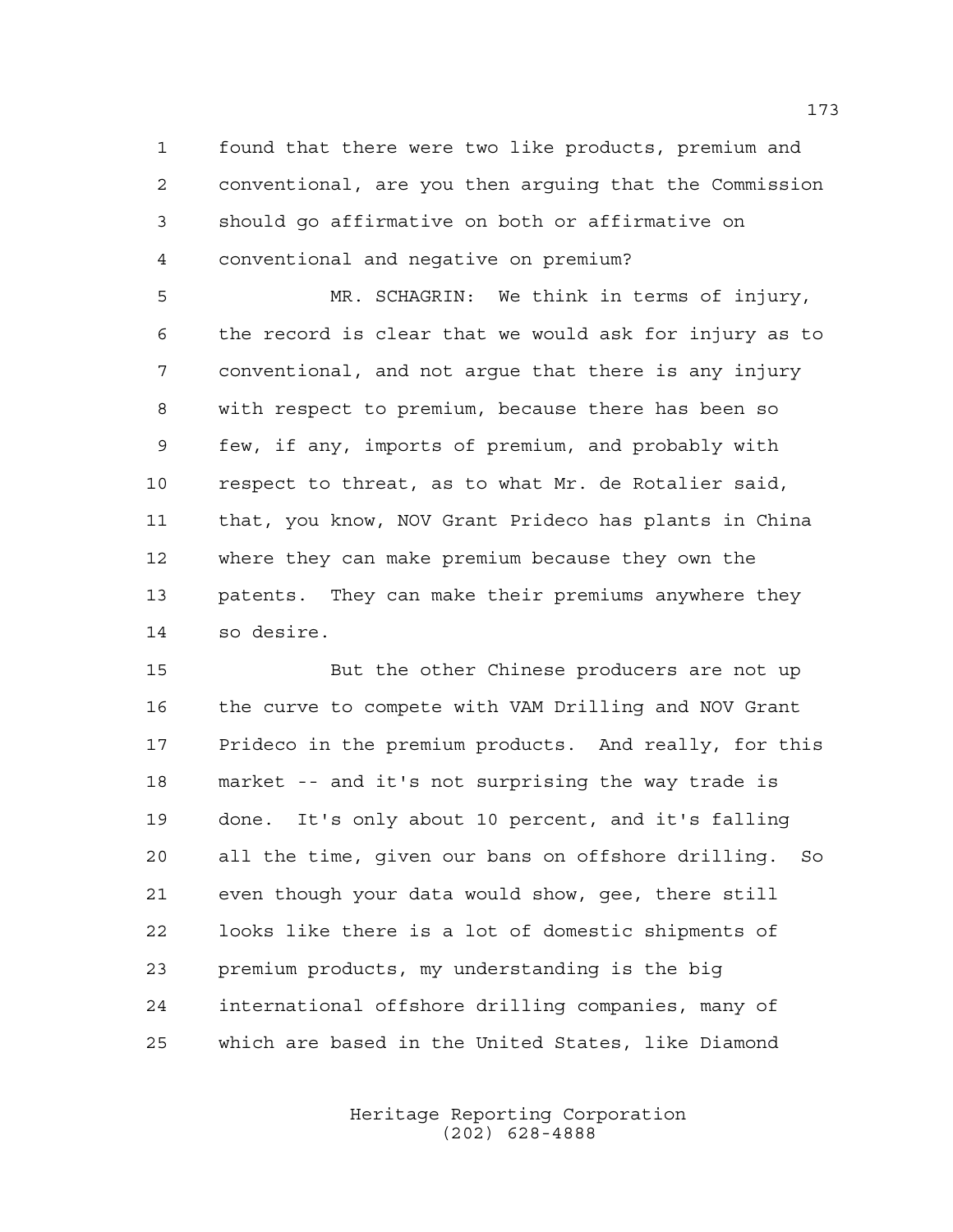Offshore and Transocean, they would take delivery of their products in Houston, which of course is a major seaport. So it would look like it's a domestic shipment. Then they decide, oh, we're going to ship it to this rig. We need a rig replacement off West Africa. We need a rig replacement in the North Sea.

 So really, in terms of use, probably 80 to 90 percent of what domestic producers sell in premium is being used offshore. And given that, we don't think the injuries for sales in the United States of premium product probably rise to the level of a threat of injury.

 COMMISSIONER LANE: Okay. One more quick question. Both in the preliminary and the final phase of these investigations, neither Petitioner nor Respondents appeared to contest the idea that drill pipe and drill collars should be part of the same domestic like product. Is that an accurate characterization of your position on this issue? MR. SCHAGRIN: Yes, that is, Commissioner Lane.

 COMMISSIONER LANE: Okay. So if drill pipe and drill collars form a continuum constituting a single domestic like product, what logic compels a finding that premium drill pipe is a separate like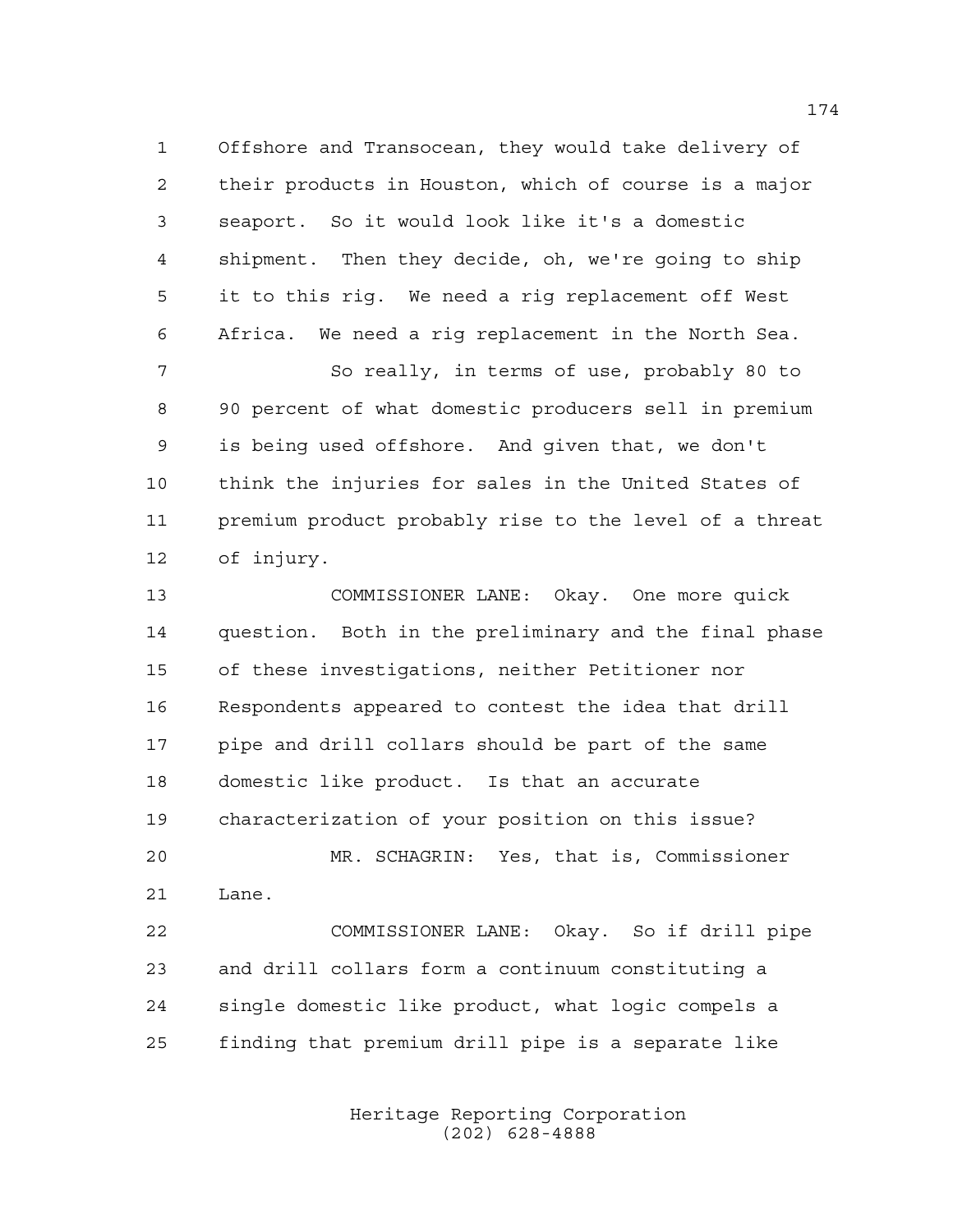product?

| MR. SCHAGRIN: The same six-factor test you             |
|--------------------------------------------------------|
| would apply because drill pipe and drill collars,      |
| whether they're used -- and there really isn't a       |
| premium drill collar, just premium drill pipe.         |
| They're used together as a continuum of products, and  |
| they share the same like product criteria anyways, and |
| some differences. But the main argument, to summarize  |
| quickly -- I see the red light is on -- is that there  |
| is totally different customer perceptions. There is    |
| no interchangeability.                                 |
| Interchangeability works one way. You can              |
| always use premium instead of non-premium, but you can |
| never use non-premium instead of premium. And then     |
| the pricing differences are huge. And then these are   |
| generally patented products.                           |
| So while there is some overlaps, we think on           |
| balance, given the six like product criteria, that     |
| there is more differences, which is why they should be |
| found to be a separate like product.                   |
| COMMISSIONER LANE: Okay. Thank you.                    |
| CHAIRMAN OKUN: Commissioner Aranoff.                   |
| COMMISSIONER ARANOFF: Thank you, Madame                |
| Chairman.                                              |
| We've established that there are a number              |
|                                                        |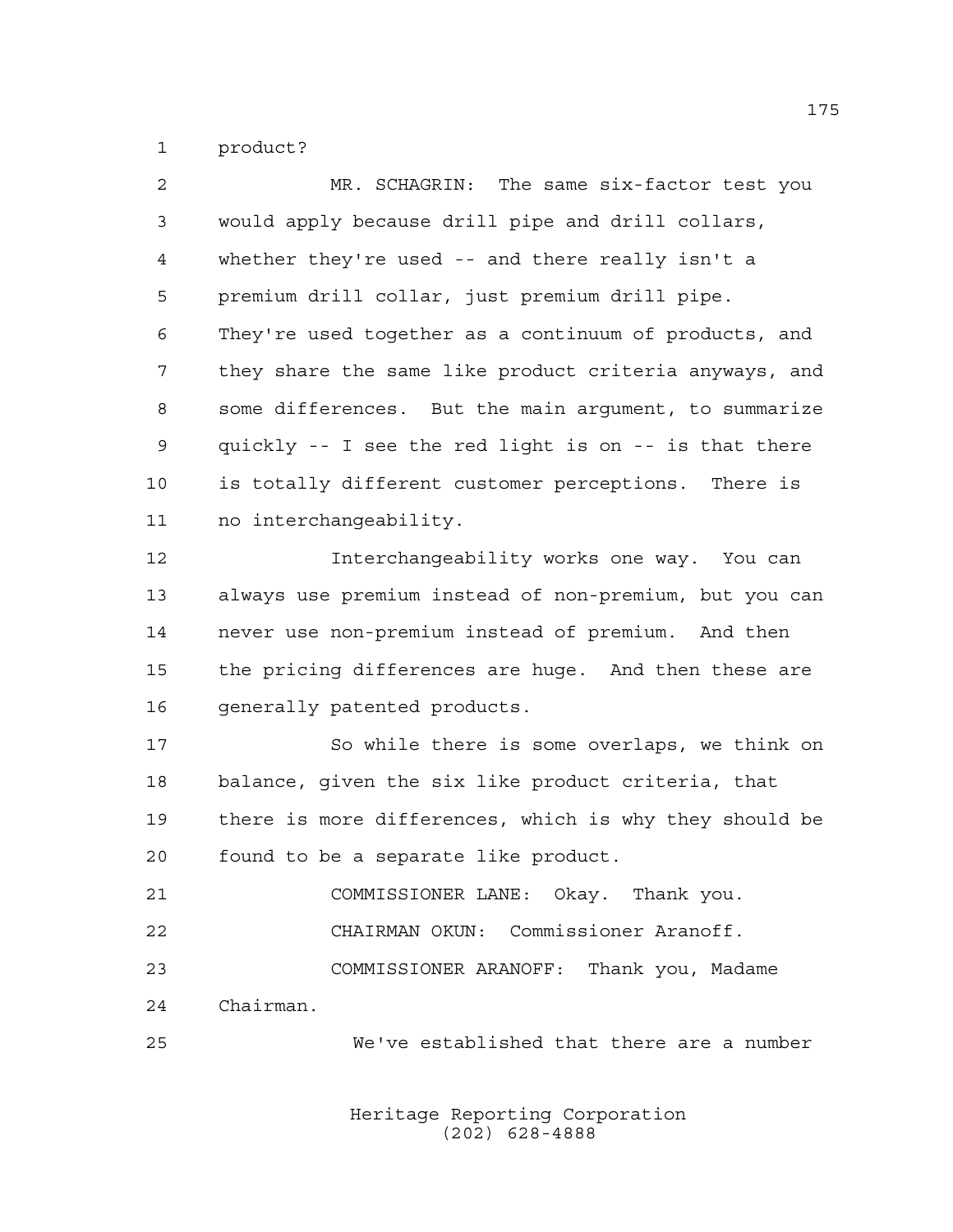of different piles of inventories of this product in the United States right now that importers are holding inventories, distributors are holding inventories, end users are holding inventories in the form of rigs they have that may not be operating right now and perhaps even drill pipe that they ordered but then didn't need.

 In light of that, Mr. de Rotalier, you gave us some evidence that there's a lot of available supply in China, but for that supply to enter the U.S. market in the future, someone would have to buy it. Who would have an incentive to buy that product if there are already these inventories in the market?

 MR. MORRIS: Well, I think what you're going to see is actually the distributors might not bring it into the country, but what you're going to see is the actual manufacturers, the Longbrights and the Hilongs are going to bring in their own pump, and they're not going to go through distribution, and they're going to start selling the pipe direct, and that is a real threat going forward.

 COMMISSIONER ARANOFF: I can understand why they would want to do that, but someone has to buy it from them. Who is going to buy it from them? MR. MORRIS: The drilling contractors, the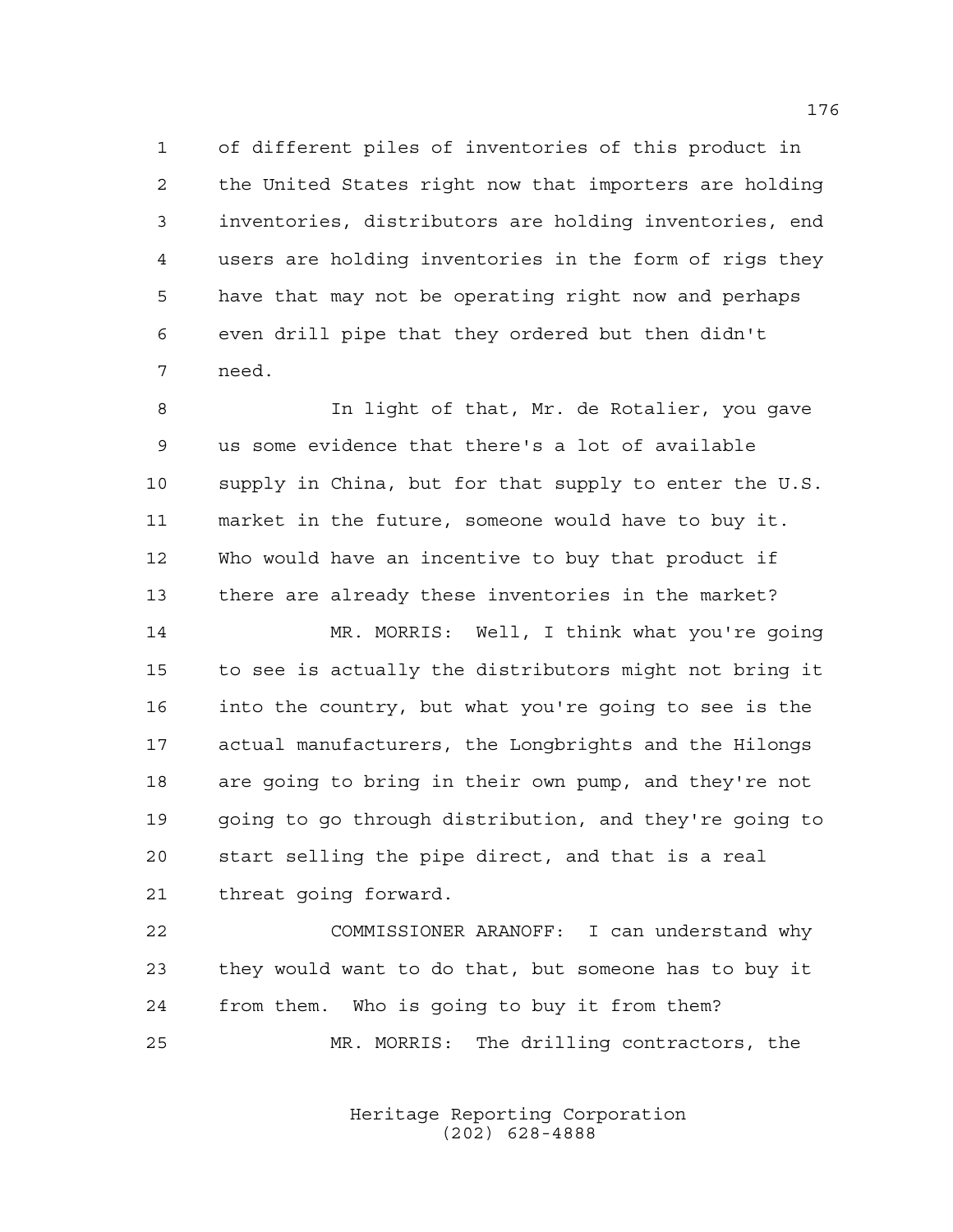rental companies and Dole, you know, all the people that use our products.

 COMMISSIONER ARANOFF: Even though they have rigs sitting around that are not in operation they would still buy new product?

 MR. MORRIS: Well, the product does wear out, so they do have to replace it, and they are constantly losing the stuff in the hole, downgrading it, so it does wear out, and they do replace it, not so much the bigger guys, but the small or medium-sized contractors. They don't have a capital like some of the bigger guys, so they only buy as needed type, so there's still a demand out there for these drilling products.

 MR. SCHAGRIN: And I would add, Commissioner Aranoff, I don't think the Commission should confuse declining demand with no demand. I mean, the first half of '10, demand was down 14 percent. There was still 75,000 tons of demand, so I guess the short answer to your question is who would buy Chinese at a much lower price than domestic?

 Anyone who wanted to buy product, and I would look as a threat issue, which I think is pretty consistent with this Commission's precedents that lower demand definitely makes an industry more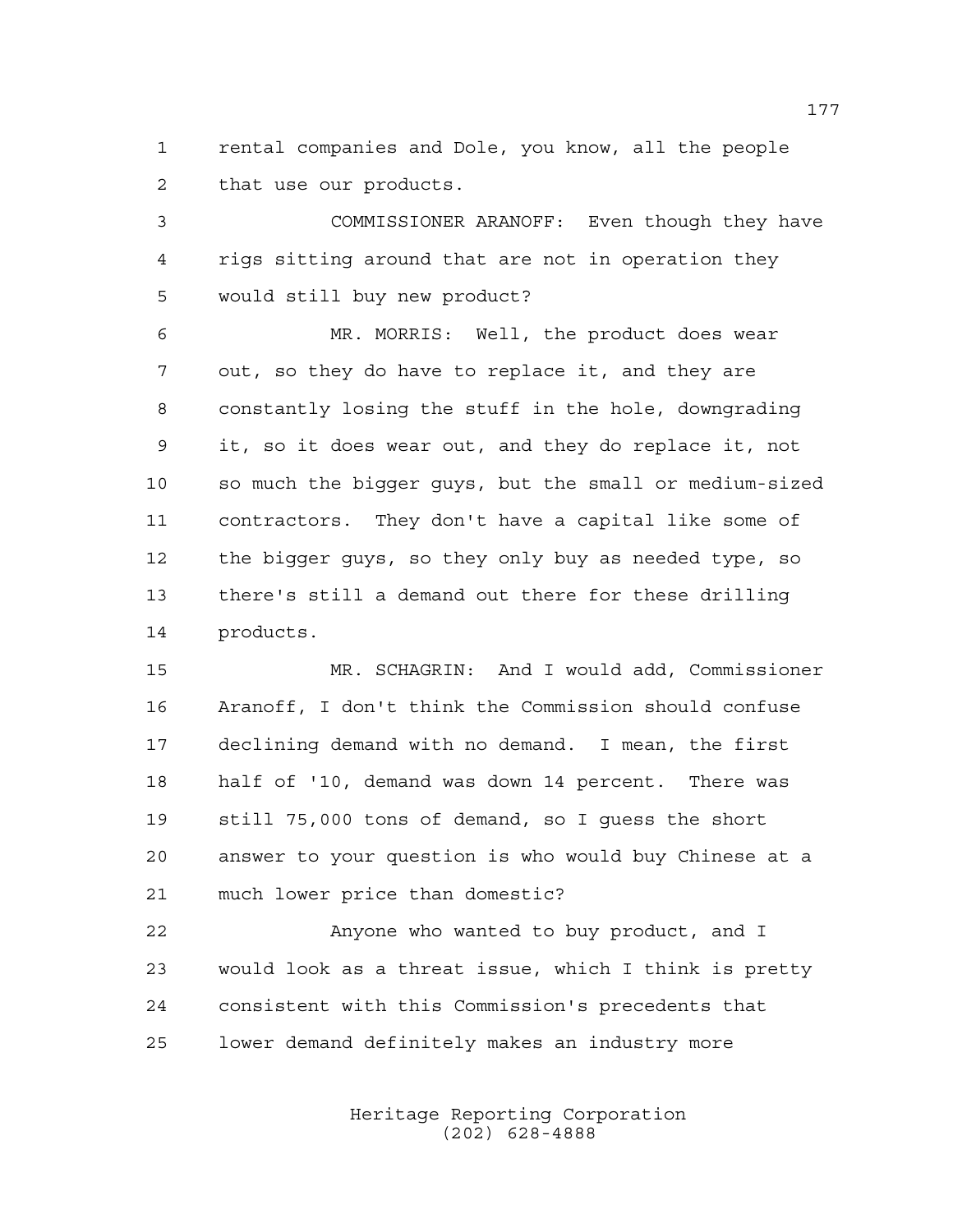vulnerable to a lower-level of imports because even though lower-level of imports will be injurious when everybody's chasing a very small pie.

 These folks are in a cyclical industry. I think you heard that. They recognize it's cyclical, but the idea of hanging in until things turn around, you do that buy supplying and reducing your operations and supplying the lower demand because this product wears out. Demand will come back. If imports take a bigger share of the smaller market, your chances of being around when the market comes back are infinitely smaller than without having to compete with the unfairly traded imports, and with all these folks, look at the Hilong Birkin statement that we put in.

 Probably, I think everyone at this table would agree, maybe August 2009 was probably the nadir of this market, and the largest producer in China sends emails to U.S. Customers and says we know your market doesn't need any more supply. We know it's over-saturated, but we just want you to know we're here ready to give you below-market prices whenever you think that you want to place an order, so I think their intent is clear.

 They know this market's bad. They know it's going to stay bad for another year or two, and they're

> Heritage Reporting Corporation (202) 628-4888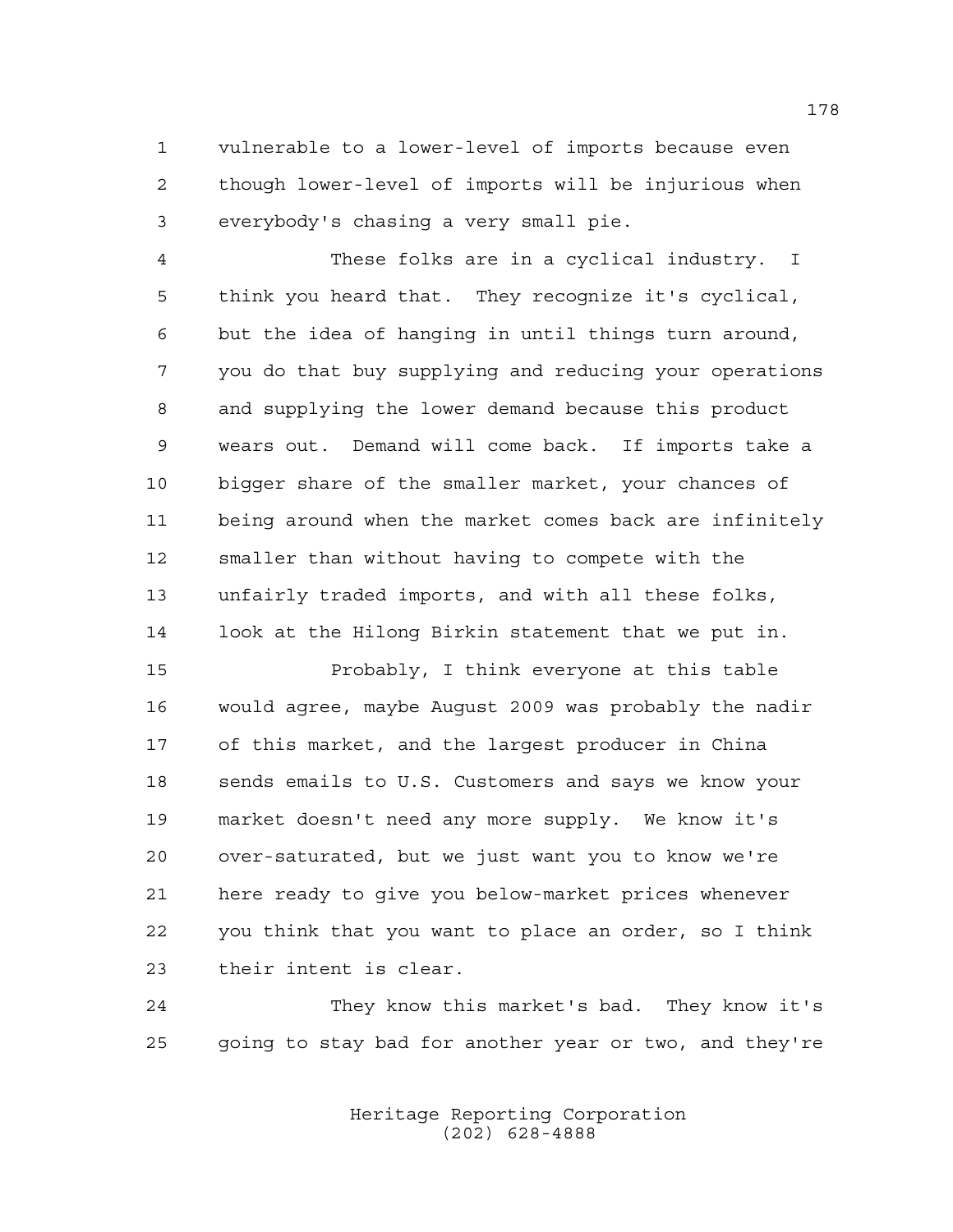ready to take as much of it as they can take because the alternative is lesser operations in China. The Chinese love to maintain employment.

 COMMISSIONER ARANOFF: All right. I understand the part about more supply chasing smaller demand. That's pretty much what we said in OCTG. What I'm trying to find out here, and I got some of it and supply more in the post-hearing if you want to. I understand that lower demand is not the same thing as no demand. I'm just trying to figure out if you're a distributor and you've already got product on hand, you maybe don't want to buy unless there's some grade or type that you ran out of.

 If an end user, and you have rigs that you're not operating even if the one you have runs out, you're going to try and use something else you have unless again you don't have the right grade, and then we've been told there are some small operators who actually just don't have anything on hand, and if they want to buy something, they're going to have a choice of buying it from a U.S. distributor who already has inventory on hand or a fresh supply maybe that's coming in from somewhere, and they're going to have to make that decision, so anyway that you could just sort of help me parse that out.

> Heritage Reporting Corporation (202) 628-4888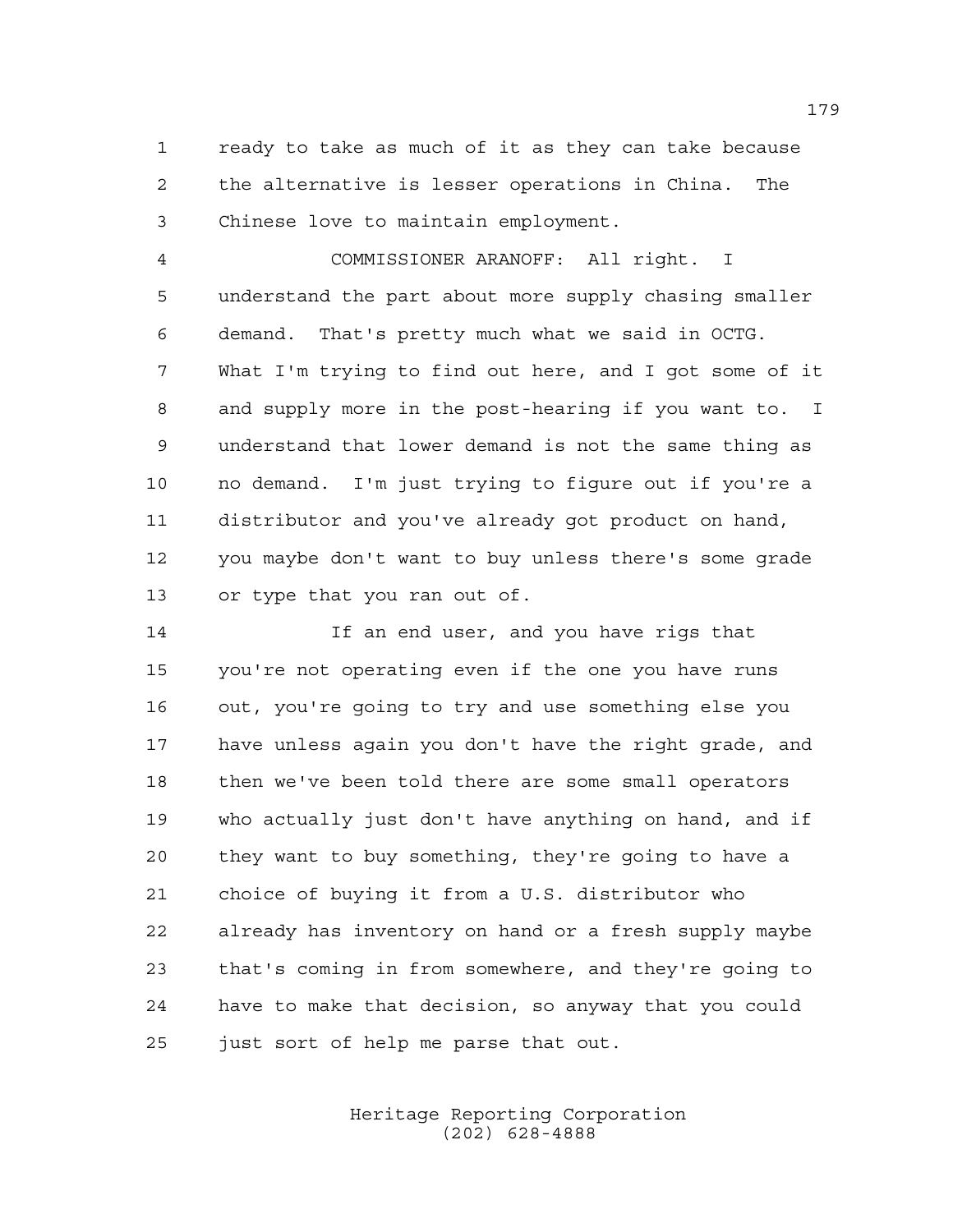MR. SCHAGRIN: Maybe Mr. de Rotalier wants to make a comment, but let me give you maybe the single best example, and it came out of Mr. Brand's testimony. The largest order for delivery in 2011 came from Command, some 75,000 feet of four-inch pipe. Now, I think as Mr. Morris said, right now there's some change in the drilling, which is good, meaning some people need some things they don't already have, so they have too much four and a half.

 These guys don't trade. As I guess you'll hear, maybe as they said in their final rebuttals that they do trade from the original staff conference, so that's a 75,000-foot order. Now, maybe can you can ask Command this afternoon if the duties hadn't been in place, would that 75,000-foot order have gone to Texas Steel Conversion, or would they buy Chinese? I think the answer if pretty clear, so, I mean, there's your demand.

 Distributors are buying. There's four or five distributors, some are the smaller drilling contractors, some are the bigger drilling contractors buying. I think Patterson-UTI and some others are going out with requests for this year, so there is demand, and it's low, but those people who are buying it, and they would buy Chinese instead of buying from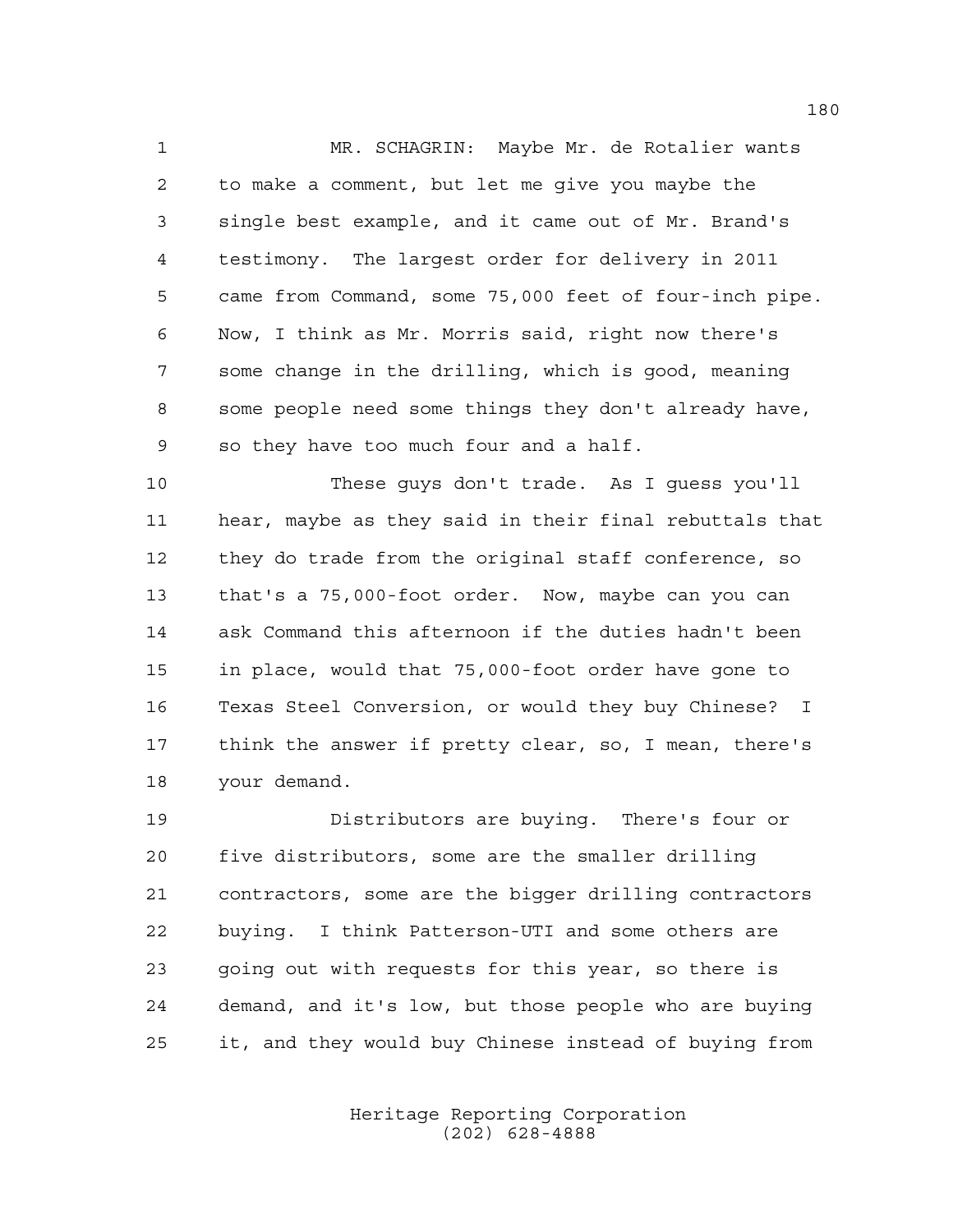Texas Steel Conversion but for the imposition of duties.

 COMMISSIONER ARANOFF: Okay. Mr. Barnes, did you want to add something?

 MR. BARNES: Just something to think about is that in addition to the fact that because there may be a mix chain, such as Mr. Morris mentioned earlier from four to four and a half inch, sometimes distributors will also buy at lower prices to average down their cost of their inventory, and that may or may not be what's happening here in some cases, but it does happen.

 COMMISSIONER ARANOFF: Okay. I guess that would be true if they thought they were going to sell the product in addition to what they're already holding, whereas if they think demand is really bad and then their carrying costs are going to exceed the benefit of getting down their average inventory costs. Then they wouldn't do it.

 MR. BARNES: Sometimes what they do is that they would be bidding on a new project, and in order to be able to give a more competitive bid, they'll try to average down the cost by buying some new and supplying some from inventory.

COMMISSIONER ARANOFF: Okay. Fair point.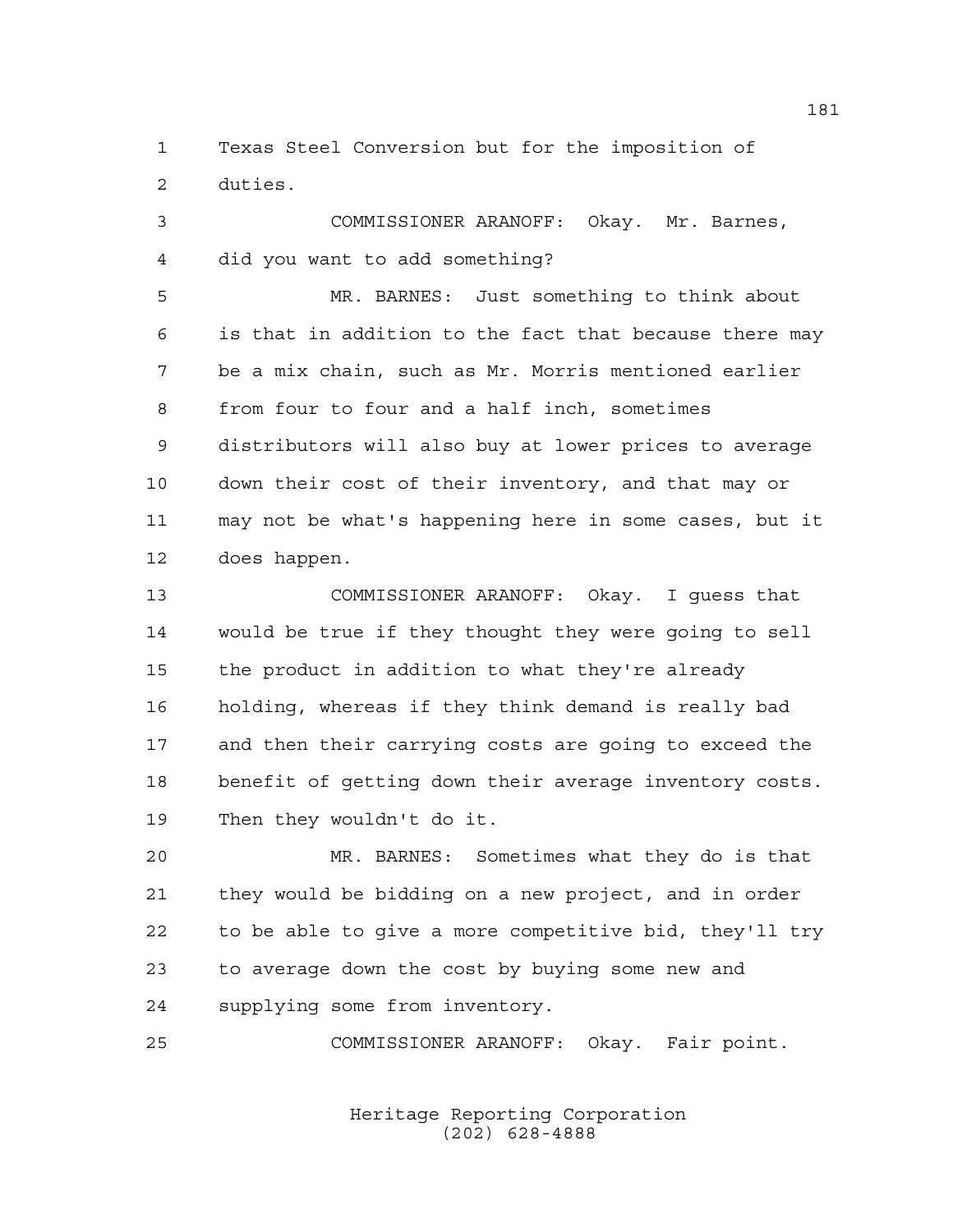Let me go to my last question, and this goes back to questions I was asking in the last round about availability of domestic supply during the tighter part of the market. I think in the committee or it was in the conference someone had said there was plenty of domestic supply if only buyers had called around instead of maybe calling one supplier who at that moment couldn't supply them and then turning to the Chinese product, and so my question is this:

 If a purchaser, particularly a fairly large one, is looking for a product at this point when the market was doing very well, would they typically put together pipe from multiple suppliers, or would they want to buy everything from one supplier? What would be the typical purchasing pattern?

 MR. PARKS: Several contractors that we work with, they don't want to put all of their supply into one manufacturer, so they'll have maybe an 80-percent or 75-percent favorable supplier and a backup source with another manufacturer.

 COMMISSIONER ARANOFF: Are you talking about an end user or a distributor?

 MR. PARKS: I'm talking about the end user. COMMISSIONER ARANOFF: Okay. Okay. And would they ever take pipe from two different suppliers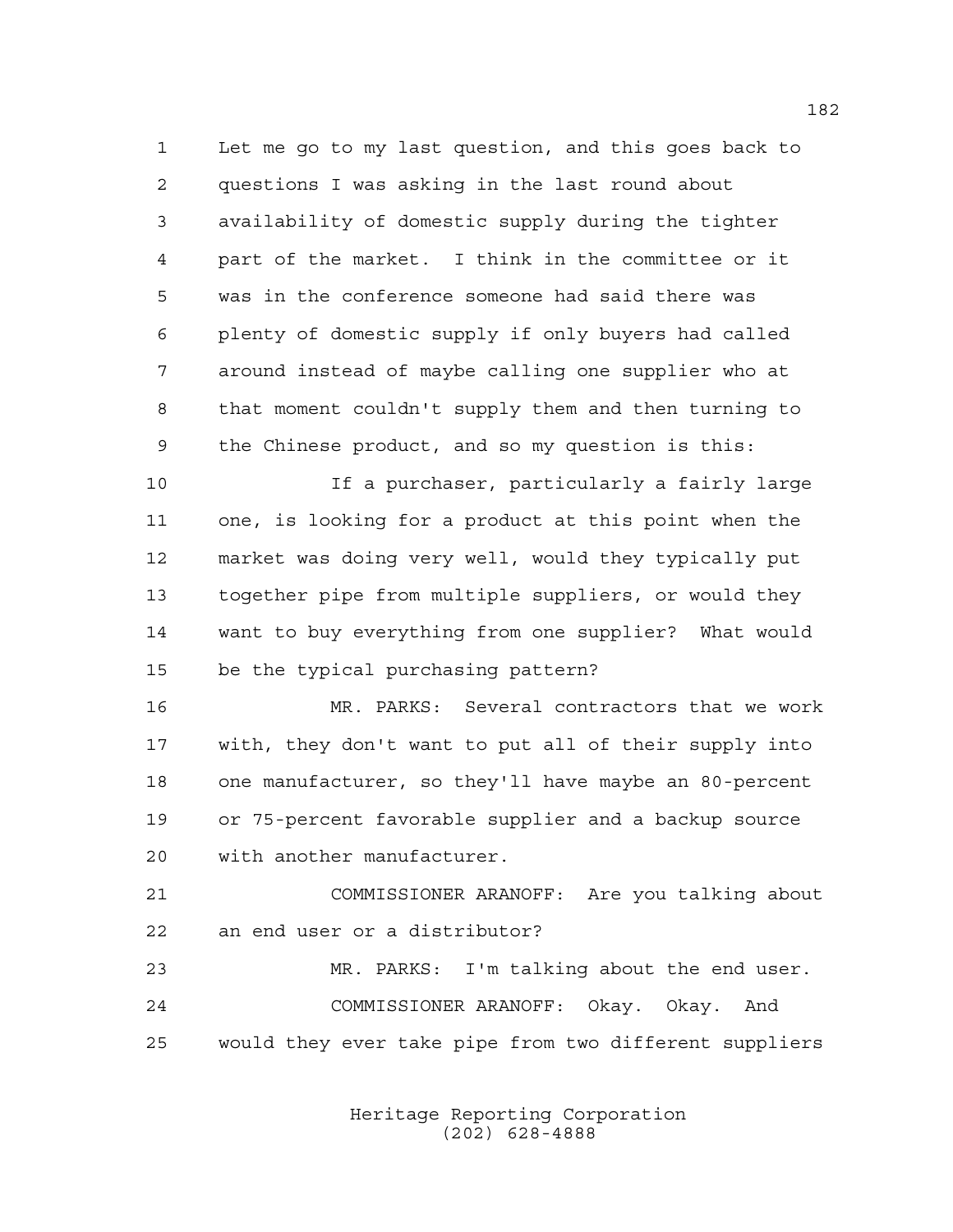and put it down the same well?

| $\overline{a}$ | MR. PARKS: On occasion they do, but at the            |
|----------------|-------------------------------------------------------|
| 3              | same time on some critical wells, they'll want the    |
| 4              | same manufacturer from the complete collar,           |
| 5              | heavyweight and drill pipe assembly.                  |
| 6              | COMMISSIONER ARANOFF: Because one of the              |
| 7              | things I'm trying to figure out is if maybe a number  |
| 8              | of domestic producers had some smallish amount of     |
| 9              | capacity available, but a purchaser couldn't get      |
| 10             | everything they wanted from one or even from two      |
| 11             | domestic suppliers, would it be realistic to expect   |
| 12             | them to kind of call around to five people and put    |
| 13             | that stuff together?                                  |
| 14             | MR. PARKS: Absolutely. Absolutely.                    |
| 15             | COMMISSIONER ARANOFF: That's something that           |
| 16             | would typically happen?                               |
| 17             | MR. PARKS: Absolutely.                                |
| 18             | COMMISSIONER ARANOFF: Okay.                           |
| 19             | MR. DE ROTALIER: A drill pipe and API are             |
| 20             | free interchangeable. I mean, you would be able to    |
| 21             | use a VAM Drilling drill pipe with RDT drill pipe and |
| 22             | even with Chinese drill pipe together to drill a well |
| 23             | and start pumping. They are interchangeable, and they |
| 24             | are calling to API specification.                     |
| 25             | COMMISSIONER ARANOFF: Well, that's                    |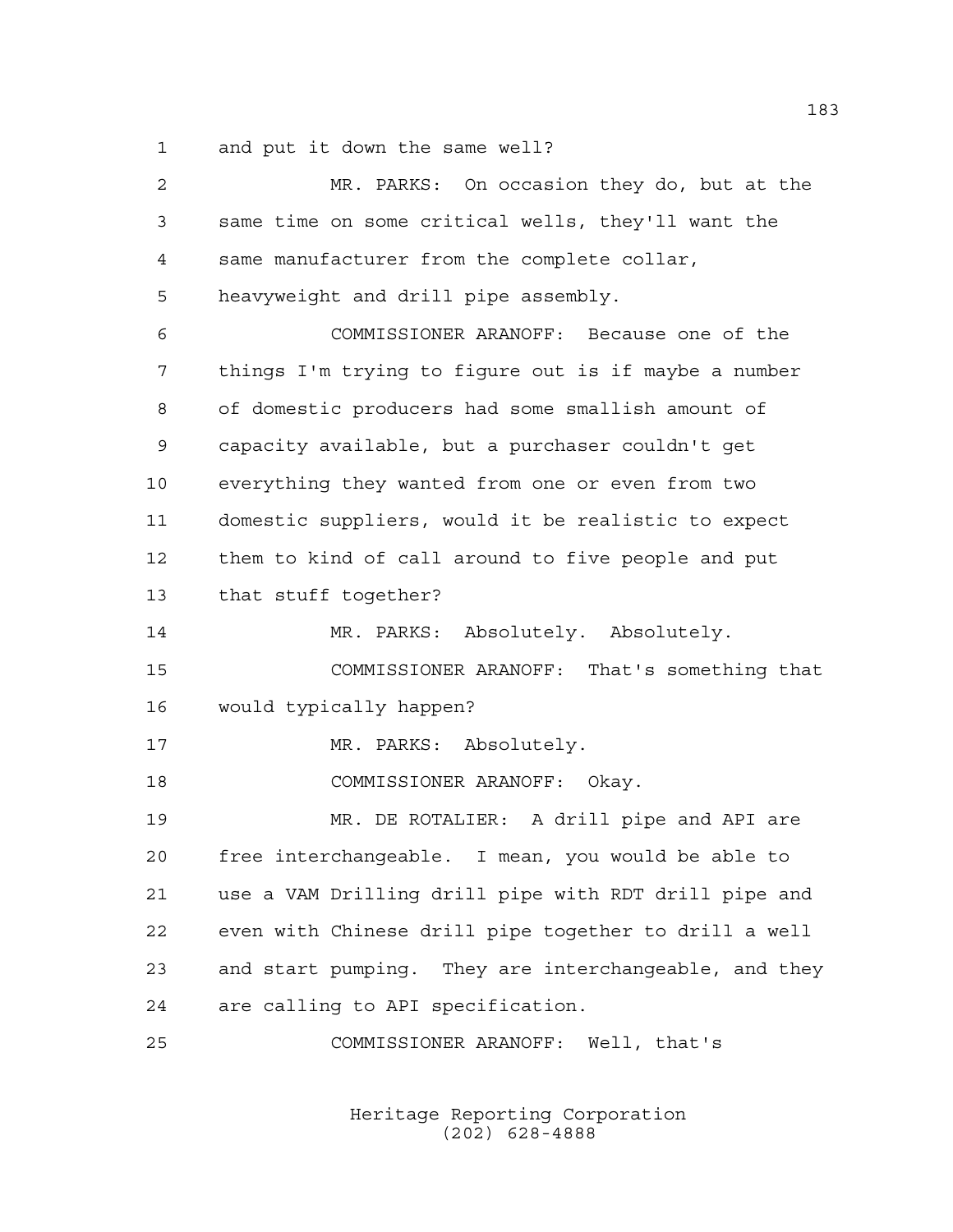interesting, Mr. de Rotalier because I seem to recall in the OCTG case that we asked a similar question, and I thought that what I heard at that point was you really wouldn't want to put pipe from two different suppliers down the same well at the same time unless you had to because that creates traceability issues in the even that there's any kind of a problem. Is that different for OCTG than for drill pipe, or was the person who told me that the last time around exaggerating? What's going on?

 MR. BRAND: I've been on both sides of the energy tubular business, that's supplying casing and tubing and that of drill pipe, and there is an interest depending upon the operator or oil company to keep the string of pipe in the well all one manufacturer because of the accountability in the event of a failure, but that's not to say all are like that. In the case of drill pipe, it may be even less than the case of the casing and tubing markets where blowouts can result in greater catastrophic events. Do you want to add to that?

 MR. SCHAGRIN: I mean, the other thing, Commissioner, and I know the red light's on, is that don't forget the drill pipe comes out after the well is drilled, so the casing and tubing stay in, so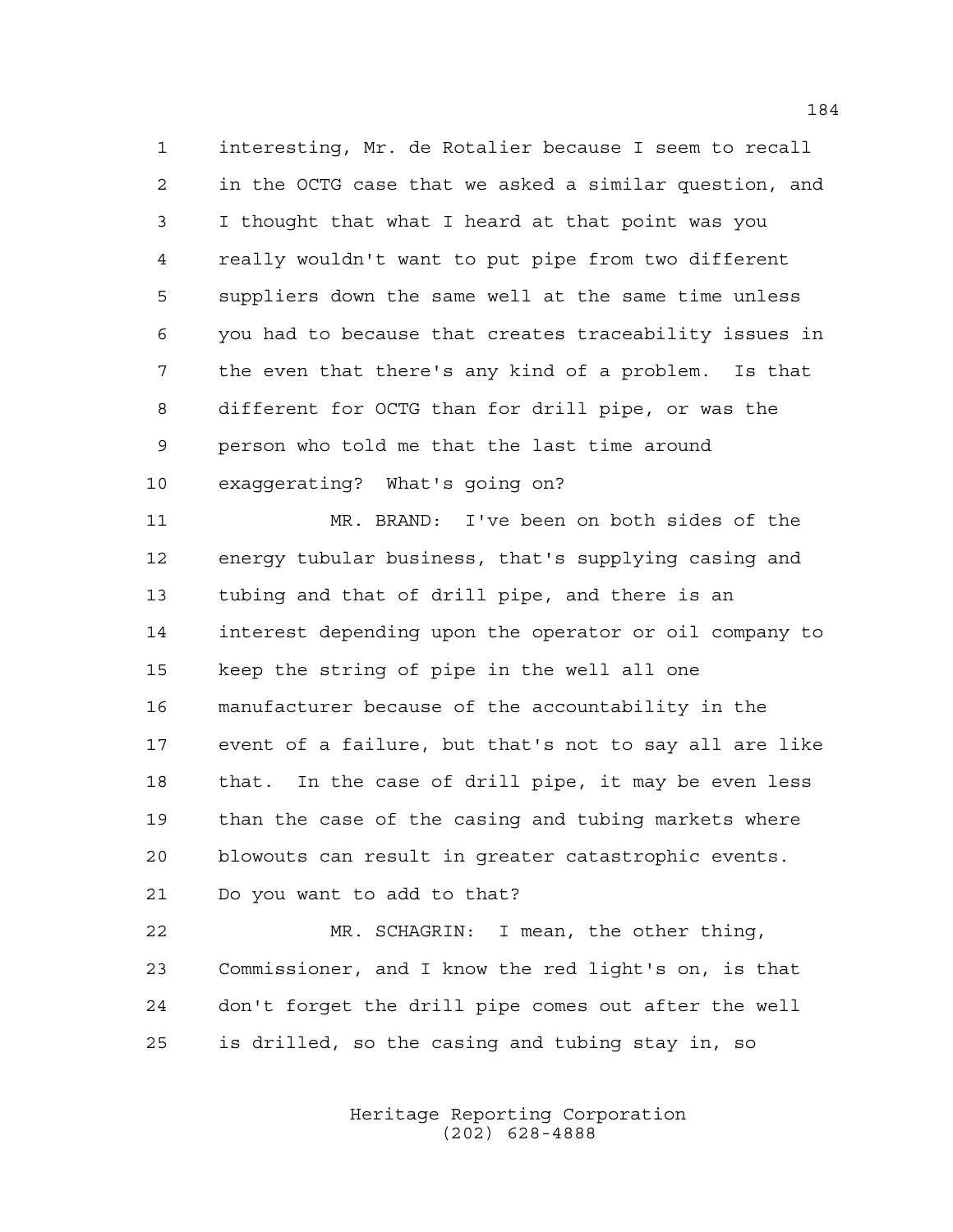usually the exploration company shows up after the drilling company has drilled, and their concerns in the well are what the casing and tubing allow. The Mikondo problem, I mean, we knows it's a problem with cement, but they were in the casing phase.

 The drill pipe was already gone, so I think the reusable nature and the fact that these rigs or the wells get drilled in five to 11 days and then the rig and the drill pipe move on is why there would be more interchangeability here versus six months down the line you've got a problem in your well. You want to know whose casing and tubing is that well. You're not going to say six months later what kind of drill pipe was used when they drilled that well six months ago, so I think that would explain a lot of the differences.

 COMMISSIONER ARANOFF: Okay. Thank you. MR. SCHAGRIN: I think you were told the truth by the way on the casing and tubing. They did tell --

 COMMISSIONER ARANOFF: This is the great thing about hearings is I always learn something that I didn't know before, so I appreciate that answer, and I apologize for going over time. Thank you, Madame Chairman.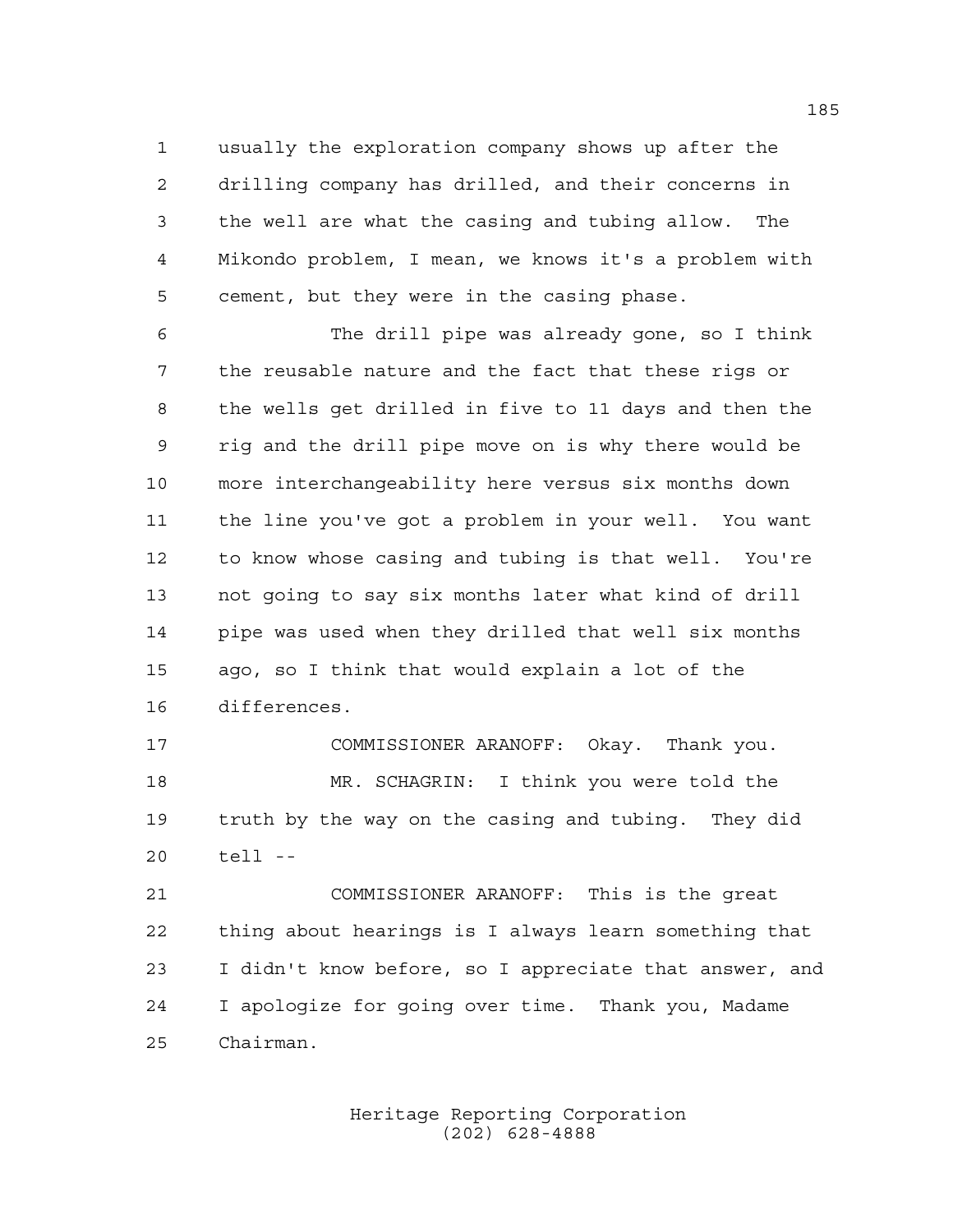CHAIRMAN OKUN: Commissioner Pinkert? COMMISSIONER PINKERT: Thank you, Madame Chairman. I want to ask you about a couple of the arguments that were made in Respondent's brief, and first this regards future demand increases. Would you say that future demand increases are likely to be limited to the premium and of the market?

 MR. FIELDS: No. I would say we're going to see more and more API. It's more onshore, less offshore where the premium is in high demand, so the demand that's coming, it is going to move more and more API. There may be some growth in premium as some more difficult, long and deviated wells are drilled, but primarily it's going to be API, especially as this shifts more to conventional oil drilling.

 MR. SCHAGRIN: Commissioner Pinkert, our witnesses didn't read the Respondent's brief like I did, so I think I probably know the source of that confusion, and it's a great followup to Commissioner Aranoff's questions because she was talking about casing and tubing versus drill pipe. I think, without doing any injustice to my learned opposing counsel, that they used a lot of information from Vallourec and from TMK IPSCO talking about premium casing and tubing.

> Heritage Reporting Corporation (202) 628-4888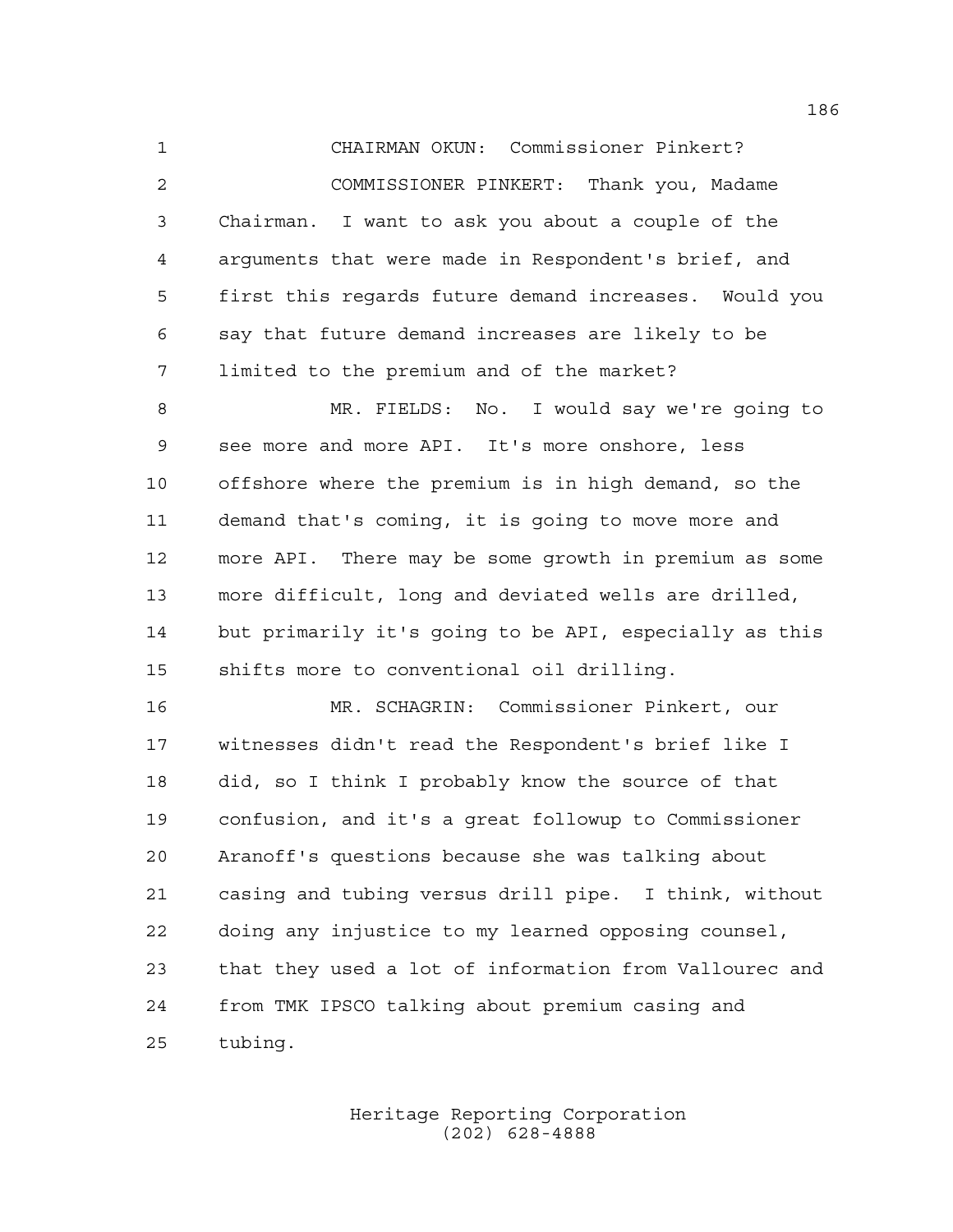I think because Vallourec and TMK IPSCO when they're talking about putting in new mills or putting in their finishing facility in Brookfield, they were saying, which is absolutely true, that in the Marcellus Shale, they're going to want premium product. They figured their audience were people in the energy industry, not Washington trade lawyers.

 They probably figured everybody knew that premium product meant casing and tubing with premium connections, premium threads, which is what TMK IPSCO just established a new facility in Ohio to do that, and that is the focus of the new V&M mill besides making green tub here, and I think that's the confusion. There is no doubt that on-land drilling, particularly for shale, is using more and more premium threaded casing and tubing.

 That same drilling is still using API-grade drill pipe, not premium drill pipe, and I think that's where the confusion was, and I'm sure it's an honest mistake, but we can clarify it that way, that they took comments that were really focused on casing and tubing, and they were right though about the shifting quantities as a share of total domestic production towards premium and away from API grade, but I believe that's because API grade just went down so much.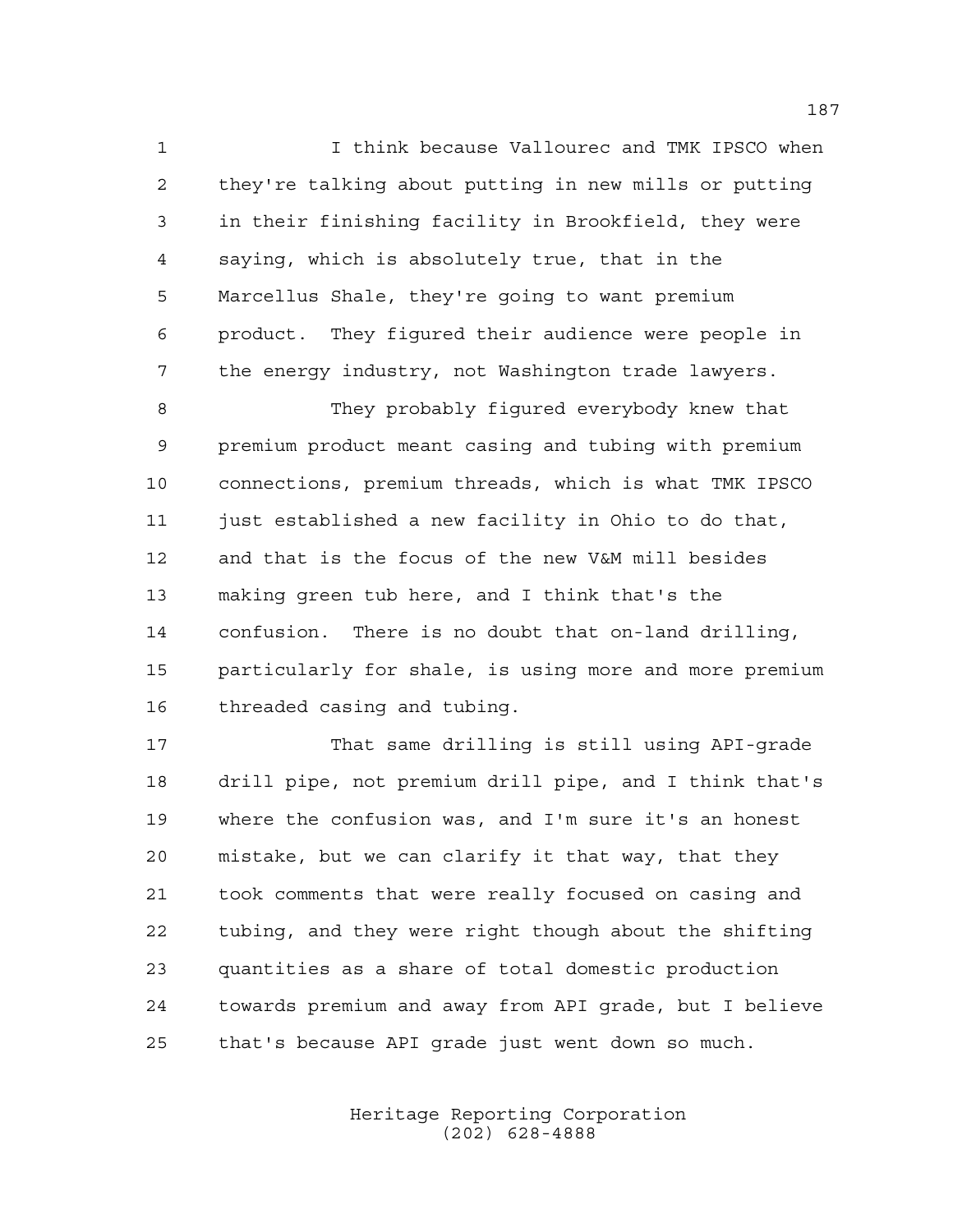That's why the shift, and still most of that premium is for the export market, even it were shipped to Houston, first.

 COMMISSIONER PINKERT: Thank you. Now turning to the reduction in net sales value in interim 2010 for the finished products, how do you respond to the claim that reflected reduced raw material costs? MR. SCHAGRIN: I don't think it's the same across in our own clients, because they did read the staff report very carefully, and they were like wow, this doesn't look like our profit margins, and this doesn't look like our raw material costs, so they did some of their own work that they told me about yesterday, and I'd ask Mr. Williamson to share that with you.

 MR. WILLIAMSON: Yes. Specifically, what he's talking about, this profitability, we're amazed --

 COMMISSIONER PINKERT: Microphone. MR. WILLIAMSON: Sorry my inexperience Commissioners. Steve Williamson with VAM Drilling. We're very amazed by this conclusion that the industry is operating at these profitability levels, and I'm absolutely confident it's not the case with VAM Drilling or with the other distinguished members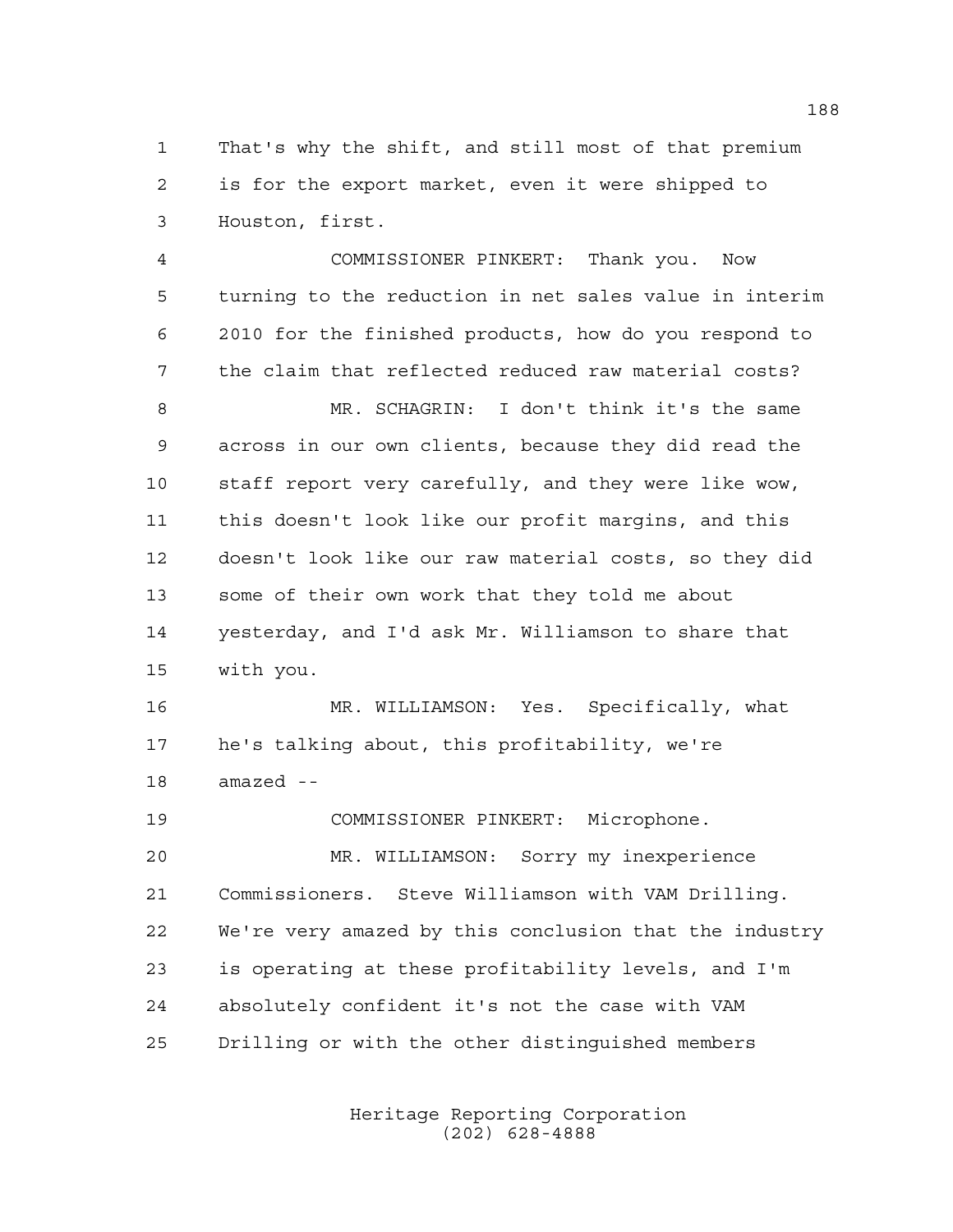around these tables, and so I don't have access to the confidential information, but we are led to believe that this might, or can imagine that this might be skewed because of Grant Prideco results.

 When we look a little deeper at the material cost, the material being a very significant portion of the aspects of profitability on these projects, we see unusual information coming from imports from Austria, which is where Grant Prideco has a joint venture in Post Alpine, and we find hundreds of dollars difference in what we pay for these raw materials than what we find in that Austrian information, and so we 13 just wonder if maybe some of this profitability is including profitability on green tubes, which we did not in our data.

 MR. SCHAGRIN: And we'll just supply you with what Mr. Williamson told me about yesterday, and we'll give you the data that he was looking at in the import statistics, comparing unfinished drill pipe, reported customs import values from Austria to the reported import values from say France and Germany. COMMISSIONER PINKERT: Thank you. That concludes my questions. I appreciate the tone of the answers in this particular set of questions, and I turn it over to the Chairman.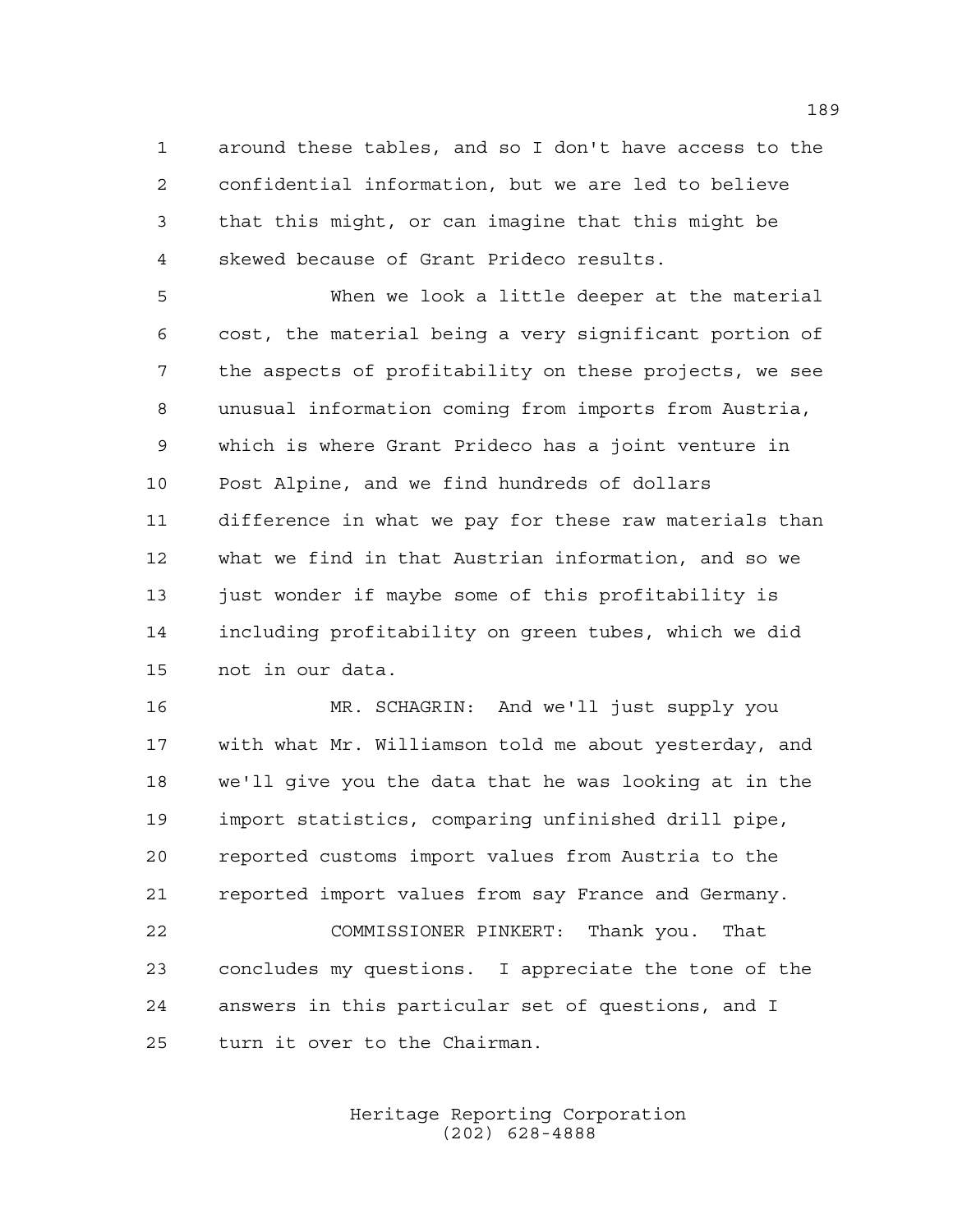CHAIRMAN OKUN: Let me check with my

colleagues. Commissioner Aranoff?

 COMMISSIONER ARANOFF: One last question. You've pointed to declining performance in 2009 by the domestic industry as evidence of present injury, and we've had some discussions about the effect of Grant Prideco and its inclusion in the industry on the data, and we've had some discussion about carry-over effects from orders that were placed in 2008 on the data, but if you look at the data for the domestic industry producing unfinished drill collars, you also see declining performance even though that part of the industry really faced little or no import competition that we're aware of from the subject product.

 What should we make of the fact that decline doesn't seem on a different order of magnitude or trajectory than what we see for the parts of the industry that were facing subject import competition at the time?

 MR. SCHAGRIN: I'll probably ask Ms. Rutledge if she would like to add, but I think certainly in the Sunbelt case, there's a combination of the impact certainly on finished drill collars on their business on unfinished drill collars because I think you haven't heard testimony they're making both,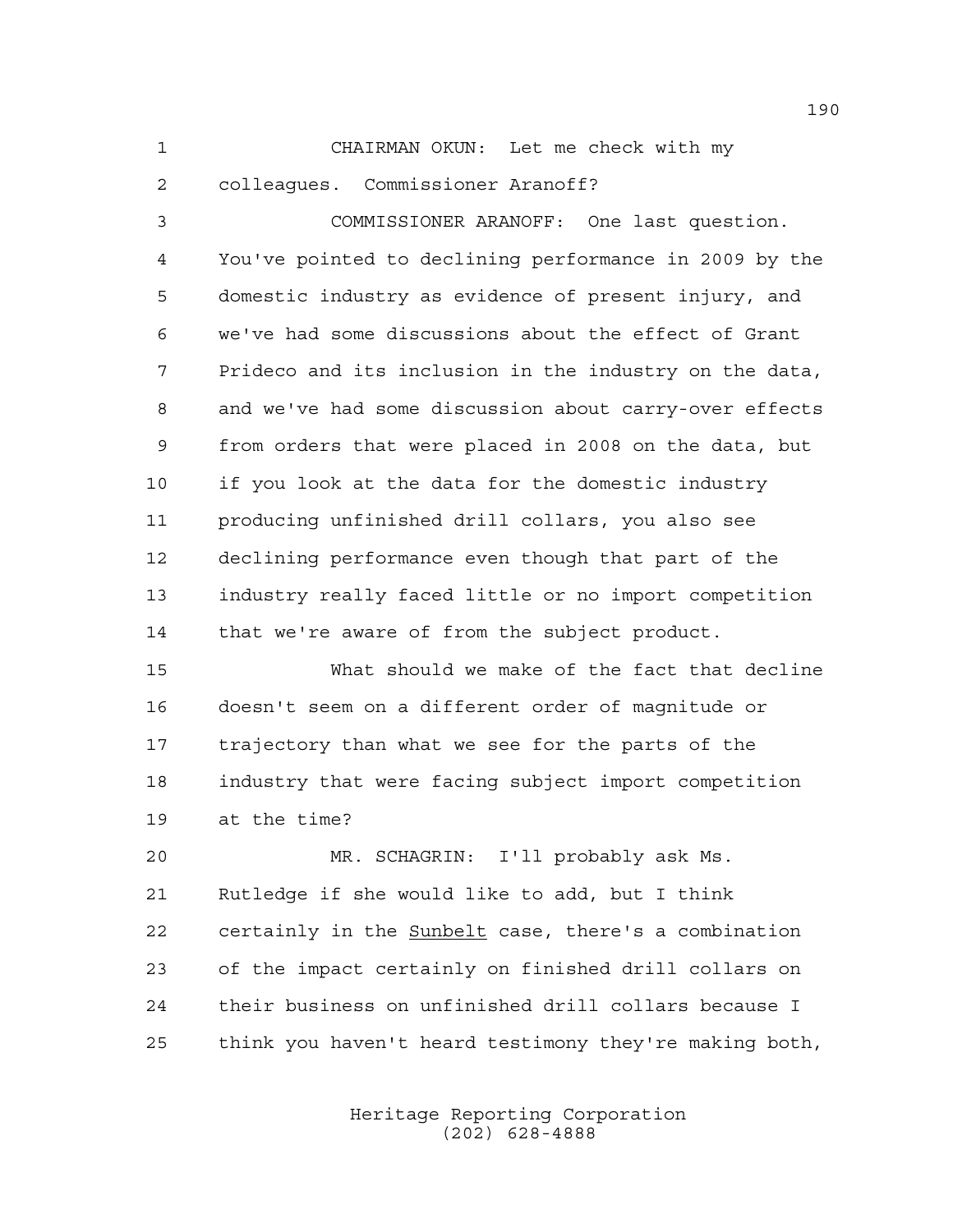but in terms of presenting information to the

 Commission, just because they're such a small company, they weren't able to segregate the data.

 I think she already addressed in their testimony and maybe would address it again in response to your question about the impact of the drill collar imports, not unfinished drill collar, but drill collar imports on their business of both unfinished and finished. Ms. Rutledge?

 MS. RUTLEDGE: Yes. Sunbelt is a small company. We do not have a sophisticated accounting system, and we were unable to distinguish between our unfinished drill collar sales and our finished drill collar sales, so we put it altogether under the category of unfinished drill collars, but what I can say about that is we sell both, and it's clear that for 2010 in particular, it's clear that our business has suffered because of the Chinese imports.

 I mean, the example that I gave you in my testimony of Command Energy in 2007, comparing that to 2010, we saw drill collar sales to them in '07 that was six times higher what it's been in 2010, and what we sold to them was primarily unfinished drill collars, but that's happening in the industry whether it's finished or unfinished drill collars.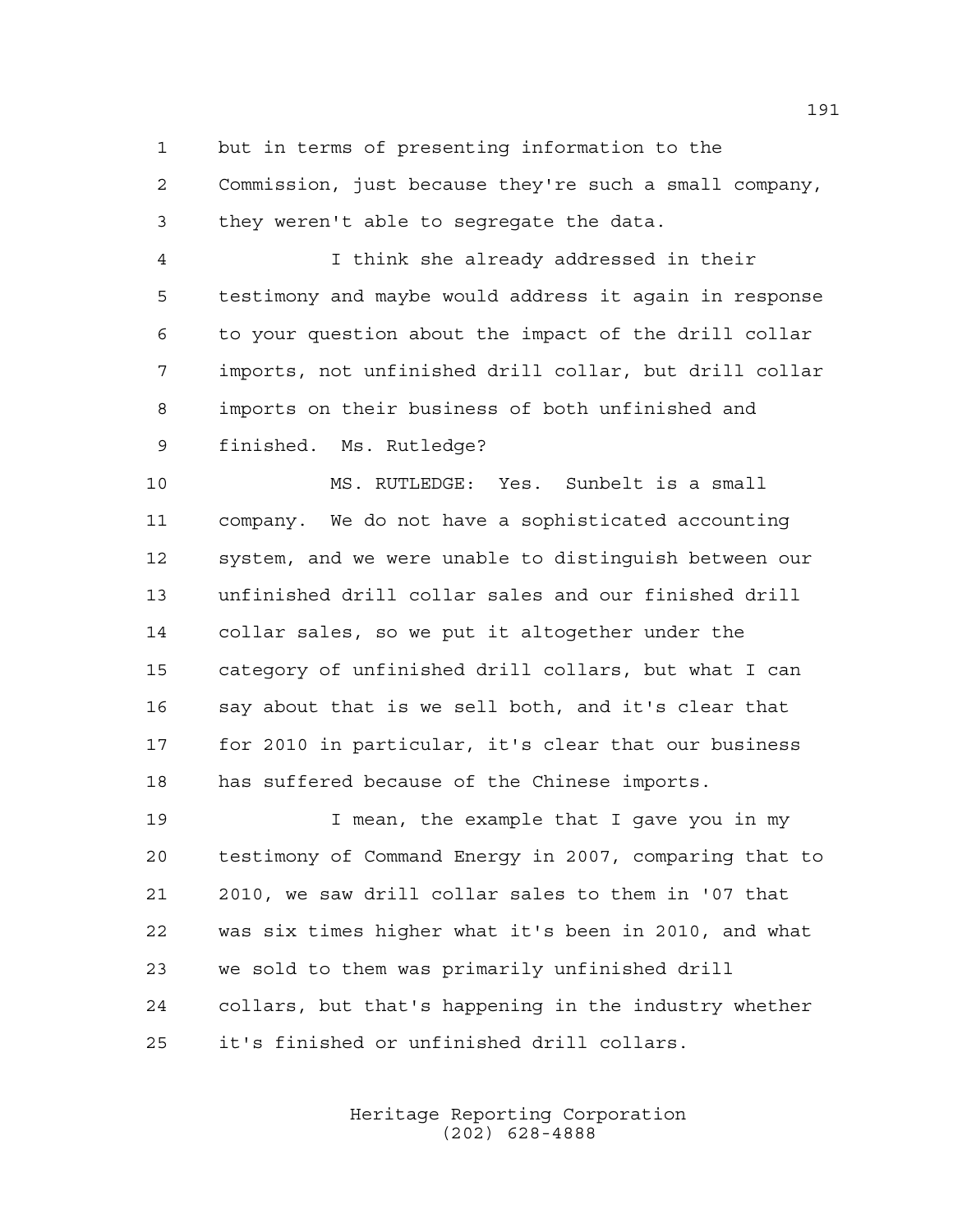COMMISSIONER ARANOFF: Okay. Thank you very much for those answers. With that, I have no further questions. Thank you, Madame Chairman. CHAIRMAN OKUN: I turn to staff to see if staff has questions of this panel? MR. CORKRAN: Douglas Corkran, Office of Investigations. Thank you, Madame Chairman. Staff has no additional questions. CHAIRMAN OKUN: Let me turn to Respondent's counsel to see if they have questions. MR. LEIBOWITZ: I can't use this microphone here. Lewis Leibowitz, no questions. CHAIRMAN OKUN: All right. For the court reporter, Mr. Leibowitz indicating no questions from Respondent's counsel. Before we take a break for lunch, let me take this opportunity to again thank all of you for being here today, for your many answers and for your continued cooperation as we finish this investigation, and with that, we will take an hour break for lunch, so we will return at 2:40. Just a reminder that the room is now secure, so please don't leave any confidential business information, and with that, this hearing is in recess. //

//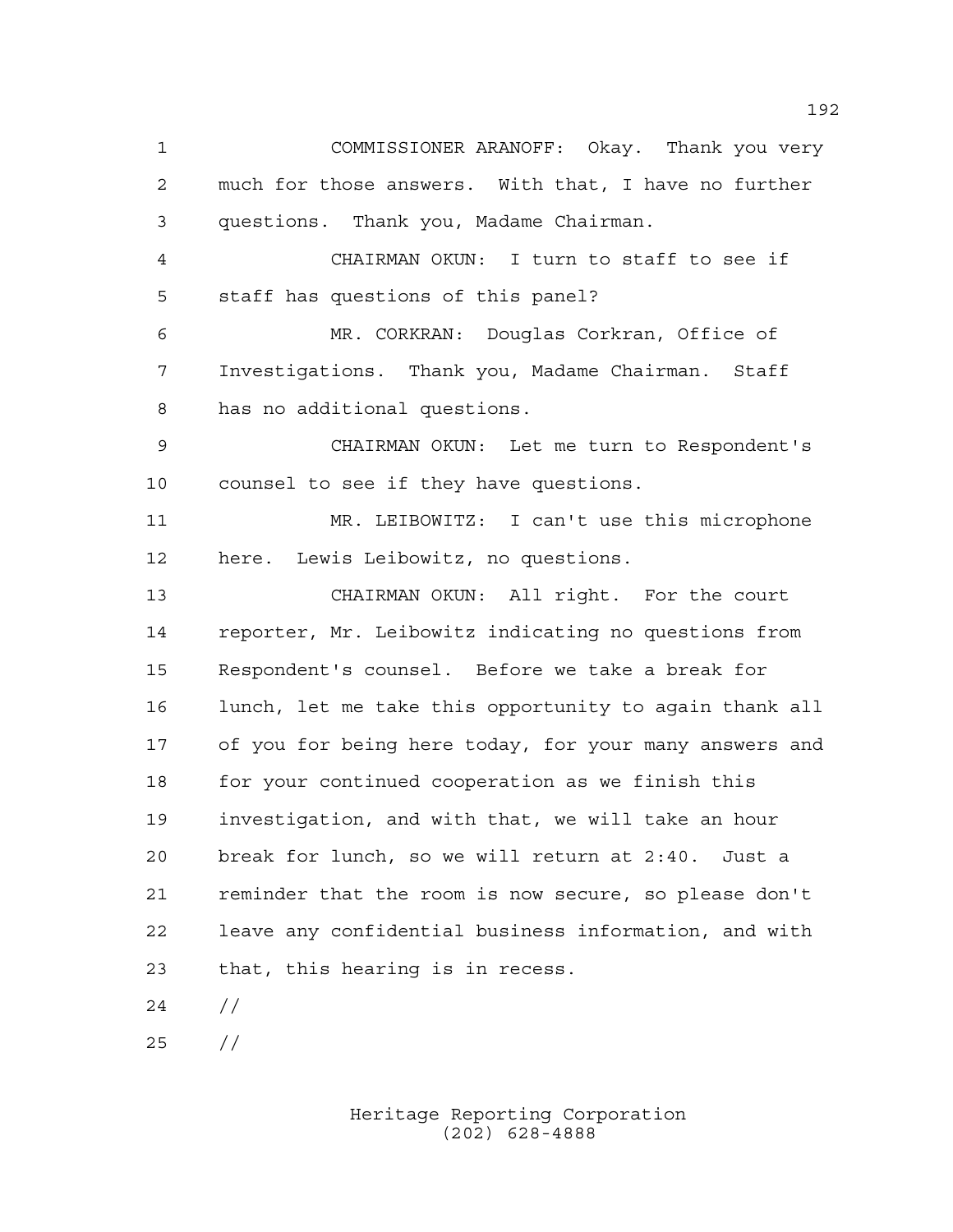| $\mathbf 1$      | (Whereupon, at 1:40 p.m., the hearing was          |
|------------------|----------------------------------------------------|
| $\mathbf{2}$     | recessed, to reconvene at 2:40 p.m. this same day, |
| $\mathfrak{Z}$   | Wednesday, January 5, 2011.)                       |
| $\,4$            | $\frac{1}{2}$                                      |
| 5                | $\sqrt{}$                                          |
| $\epsilon$       | $\frac{1}{2}$                                      |
| $\boldsymbol{7}$ | $\sqrt{}$                                          |
| $\,8\,$          | $\sqrt{}$                                          |
| 9                | $\frac{1}{2}$                                      |
| $1\,0$           | $\sqrt{}$                                          |
| $11\,$           | $\sqrt{}$                                          |
| $12\,$           | $\sqrt{}$                                          |
| $13$             | $\frac{1}{2}$                                      |
| 14               | $\sqrt{}$                                          |
| $15\,$           | $\sqrt{}$                                          |
| 16               | $\frac{1}{2}$                                      |
| $17$             | $\frac{1}{2}$                                      |
| $18\,$           | //                                                 |
| 19               | $\frac{1}{2}$                                      |
| $20$             | $\frac{1}{2}$                                      |
| $2\,1$           | $\!/\!$                                            |
| $2\sqrt{2}$      | $\frac{1}{2}$                                      |
| 23               | $\!/\!$                                            |
| $2\sqrt{4}$      | $\frac{1}{2}$                                      |
| 25               | $\!/\!$                                            |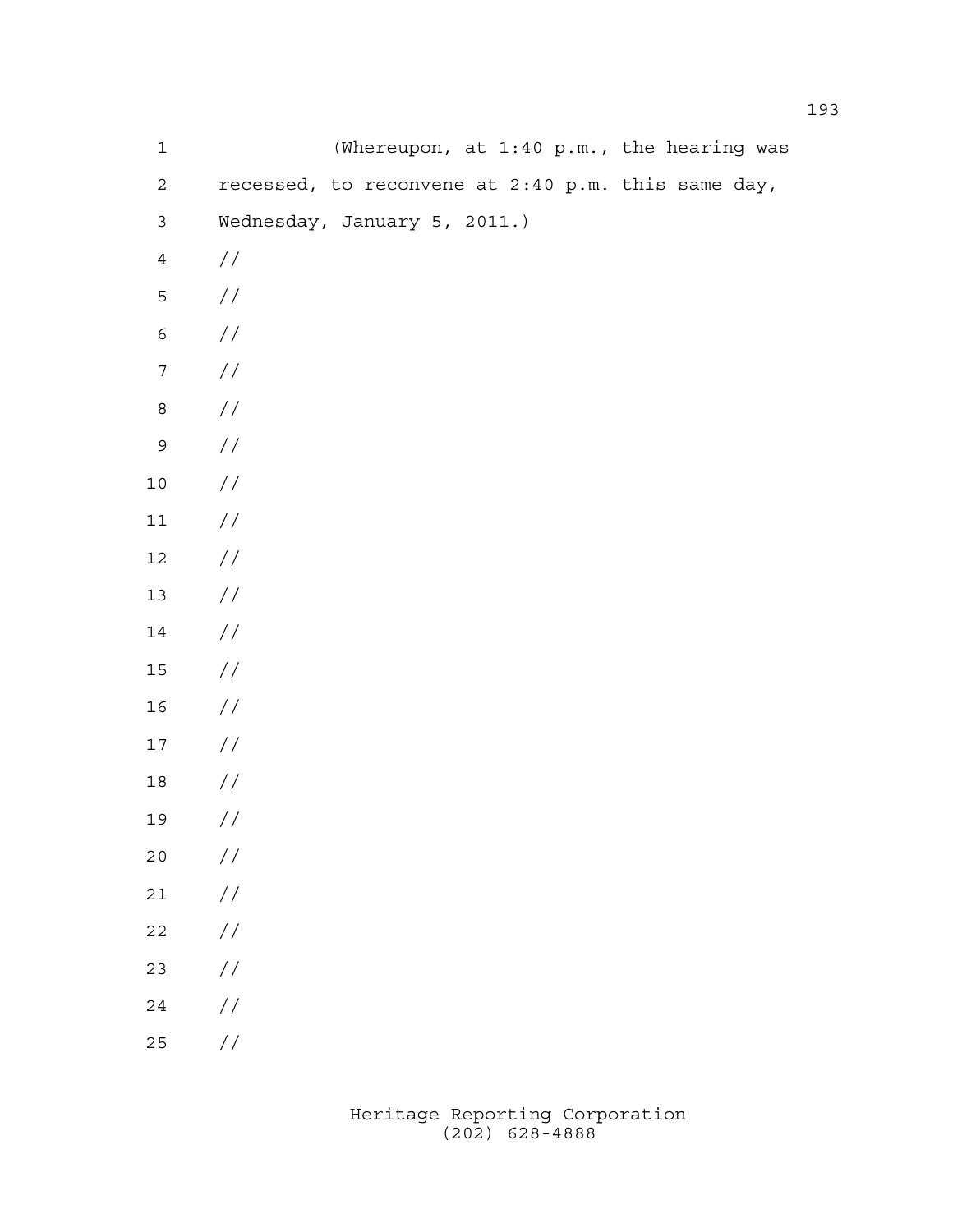A F T E R N O O N S E S S I O N  $(2:40 \text{ p.m.})$  CHAIRMAN OKUN: The panel is seated. Although, I apologize, but I'll let the court reporter get settled. I see that the panel is seated. Have all the witnesses been sworn? MR. BISHOP: Yes, Madame Chairman. Those in opposition to the imposition of anti-dumping and countervailing duty orders have been seated. All witnesses have been sworn. CHAIRMAN OKUN: Thank you. You may proceed, Ms. Leibowitz. MR. LEIBOWITZ: Thank you very much, Madame Chairman, members of the Commission, Commission staff. I'm Lewis Leibowitz. I'm co-counsel on behalf of Respondents Downhole Pipe and Command Energy in opposition to the imposition of duties on subject imports. In Respondent's view, this case virtually cries out for a negative determine. I'm glad to be here for the importers that bring significant competition to this unique market, and I say unique because this is not OCTG, not seamless line pipe. This is a very different industry as you'll hear today. I think Petitioners' presentation this morning, among other things, largely ignored the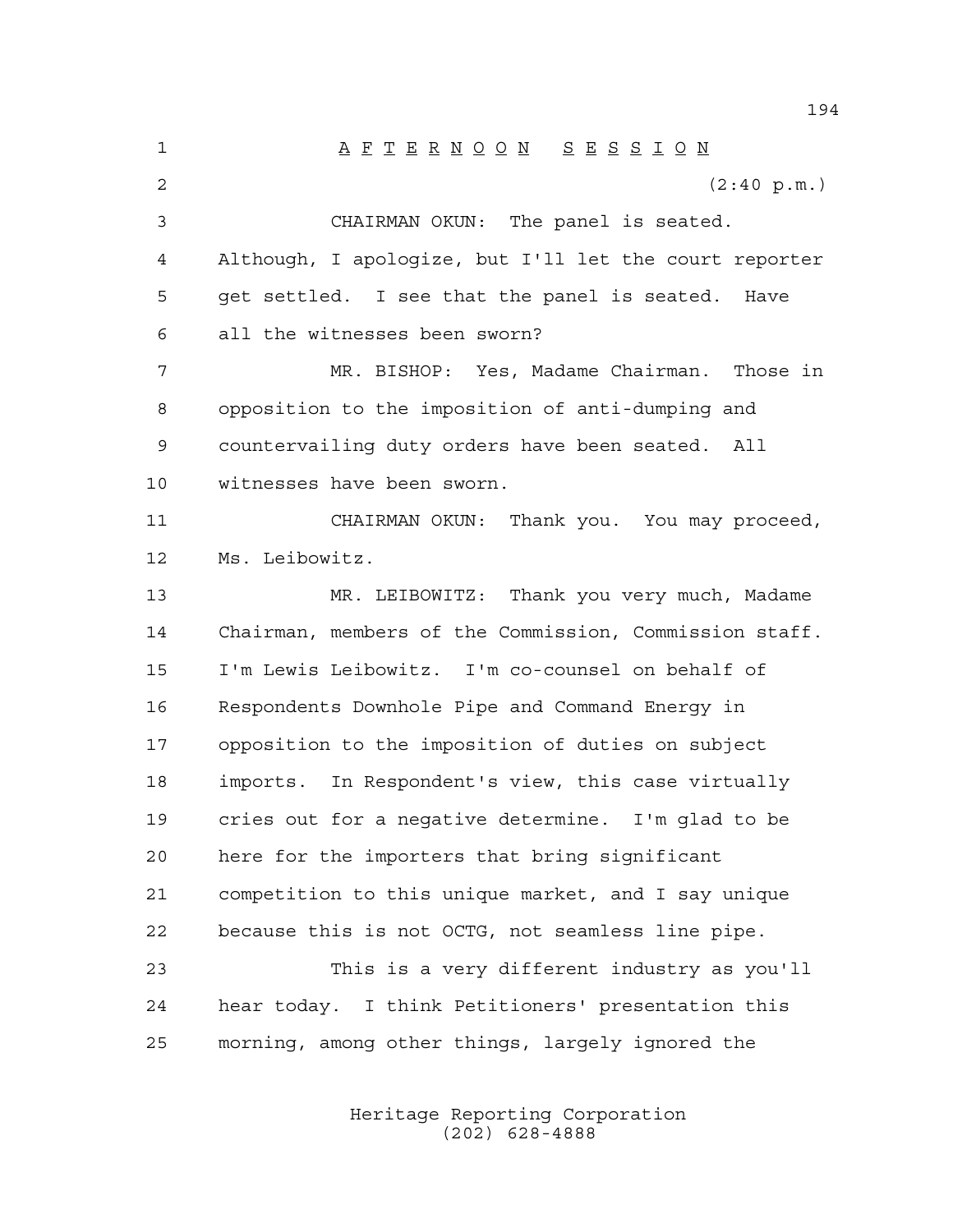statutory criteria the Commission has to apply. We do not intend to ignore those criteria. There is no present injury by reason of subject imports in this case. The Commission found that unanimously in the preliminary determination.

 The domestic industry is highly profitable in the face of the worst economic downturn since the Great Depression. Nor is there a real and imminent threat of material injury by reason of imports of subject imports from China. In the imminent future, the industry is likely to maintain its profitability. Now, there are many unusual aspects to this case, but I'll mention three of them at the outset.

 First, and it's especially unusual for cases involving products from China. Petitioners have attempted at the last moment to construct separate like products of premium and regular drill pipe. Now, this record doesn't support such an artificial distinction. We certainly agree with Petitioners that premium drill pipe doesn't compete with Chinese product, which is largely based on standard API grades. In many cases, Respondents attempt to carve out a separate like product, but it's unusual for Petitioners to do so because Petitioners can file a petition on anything they want.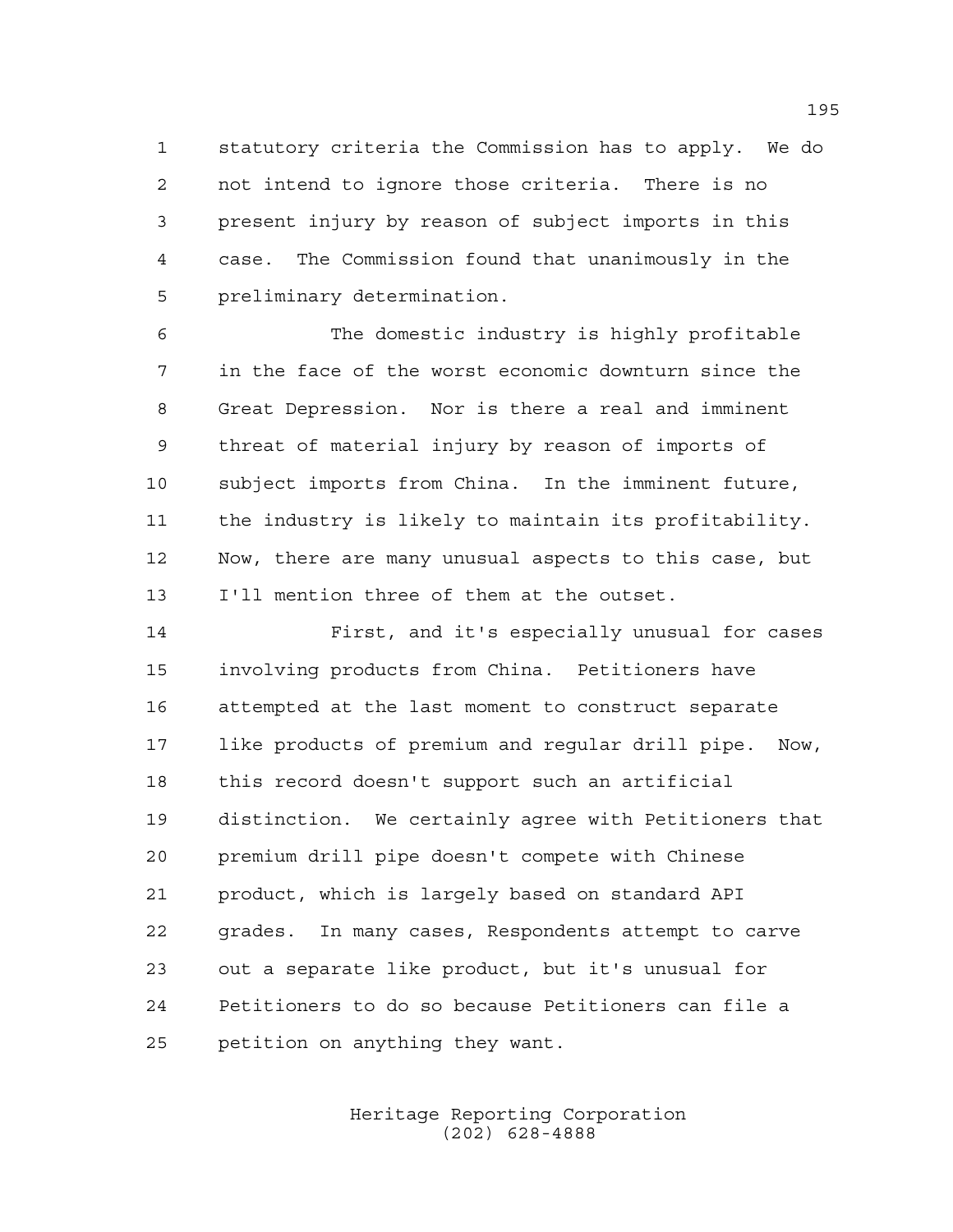They included this premium pipe in their petition, but obviously Petitioners now would like to exclude from the analysis the most profitable segment of the market. Now, there's no justification for two like products. There's no brightline. The Commission always looks for brightlines between like product classifications within the scope of a case. There's no gaps, no clear dividing lines. It's a classic continuum of specifications. I've had lots of cases, and you obviously have had more. If Petitioners had claimed separate like product status from the beginning, they might have excluded premium from the scope of the investigation. They didn't. We'll talk about that more.

 Second, in a very revealing departure from the norm, Petitioners have attempted to exclude one of the leading domestic manufacturers of drill pipe, Grant Prideco, from the domestic industry because this company also imports drill pipe, finished and unfinished from China, but under Commission precedent, the mere importation of subject merchandise isn't sufficient.

 That's the down payment on the related party issue, not the coup de grâce. Such an exclusion can't be based on this record. The company is too big.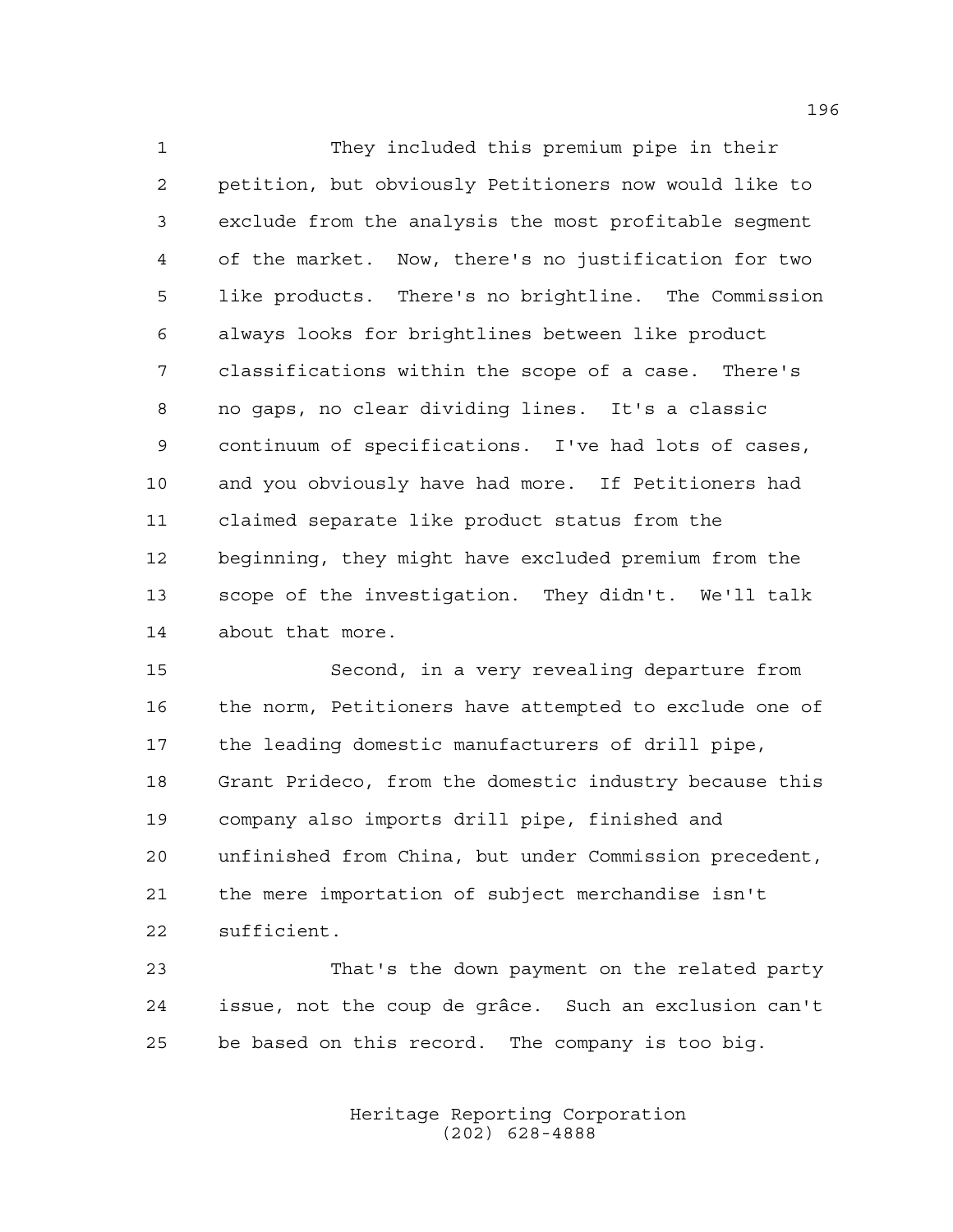It's too important. There is no comparison between the interest of Grant Prideco as an importer and their interest as a domestic producer. They, by their conduct, suggested as much by not participating even to the extent of getting a separate rate at the Commerce Department. Their imports from China, which if you believe Petitioners' assertions are the predominant reason for their success in the U.S. market, they're blocked. They have a 400 and some percent deposit rate effective as of yesterday, so this is very bizarre.

 Third is the data. The Petitioners don't like the data in the questionnaires, so they went to manufacture by adjusting the import data, which they agree is flawed, so they want to adjust it and turn it more to their liking.

 The questionnaire data has been verified by the Commission, and Petitioners still claim it's less accurate than the admittedly inaccurate import statistics. Now, due to Petitioners' actions, also as was discussed this morning, the scope is not quite settled. Mr. Schagrin indicated he was going to withdraw his OCTG scope request, but still, the data in this record doesn't track the difference between in-scope and out-of-scope unfinished drill pipe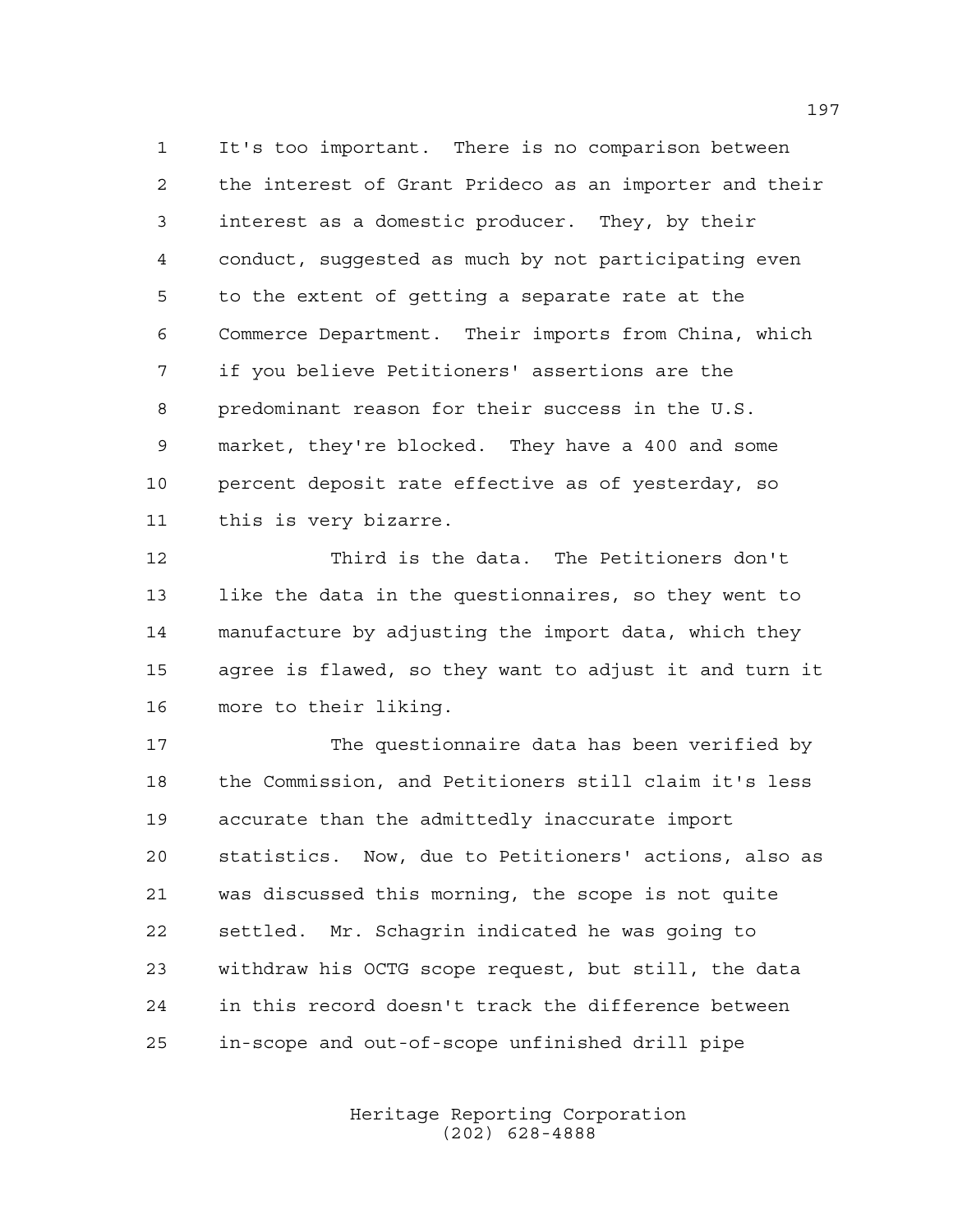because we have a new standard that was just articulated yesterday.

 Now, in addition to these blatant confessions of weakness in their case, Petitioners have other problems as well. We'll make the following points. The domestic industry is highly profitable. In 2009, the worst year of the POI, the domestic industry earned operating profits of 23 percent based on sales. In 2008, profitability was 33 percent, coinciding with a time of peak imports.

 Second, the conditions of competition tends to protect large producers of finished drill pipe. Favored large customers attained certainty of supply, nothing wrong with that. Producers obtained certainty of income since many contracts have a long-term take or pay provision. When demand for drill pipe surges, such as in 2007 and 2008, larger customers have the drill pipe supplies they need while smaller customers are left out in the cold. Here, again, Petitioners attempt as they must to rewrite the recorder arguing that lead times didn't increase. You'll hear a different view today.

 Third, there is no real and imminent threat of material injury by reason of subject imports. The imports of subject merchandise peaked in 2008 and were

> Heritage Reporting Corporation (202) 628-4888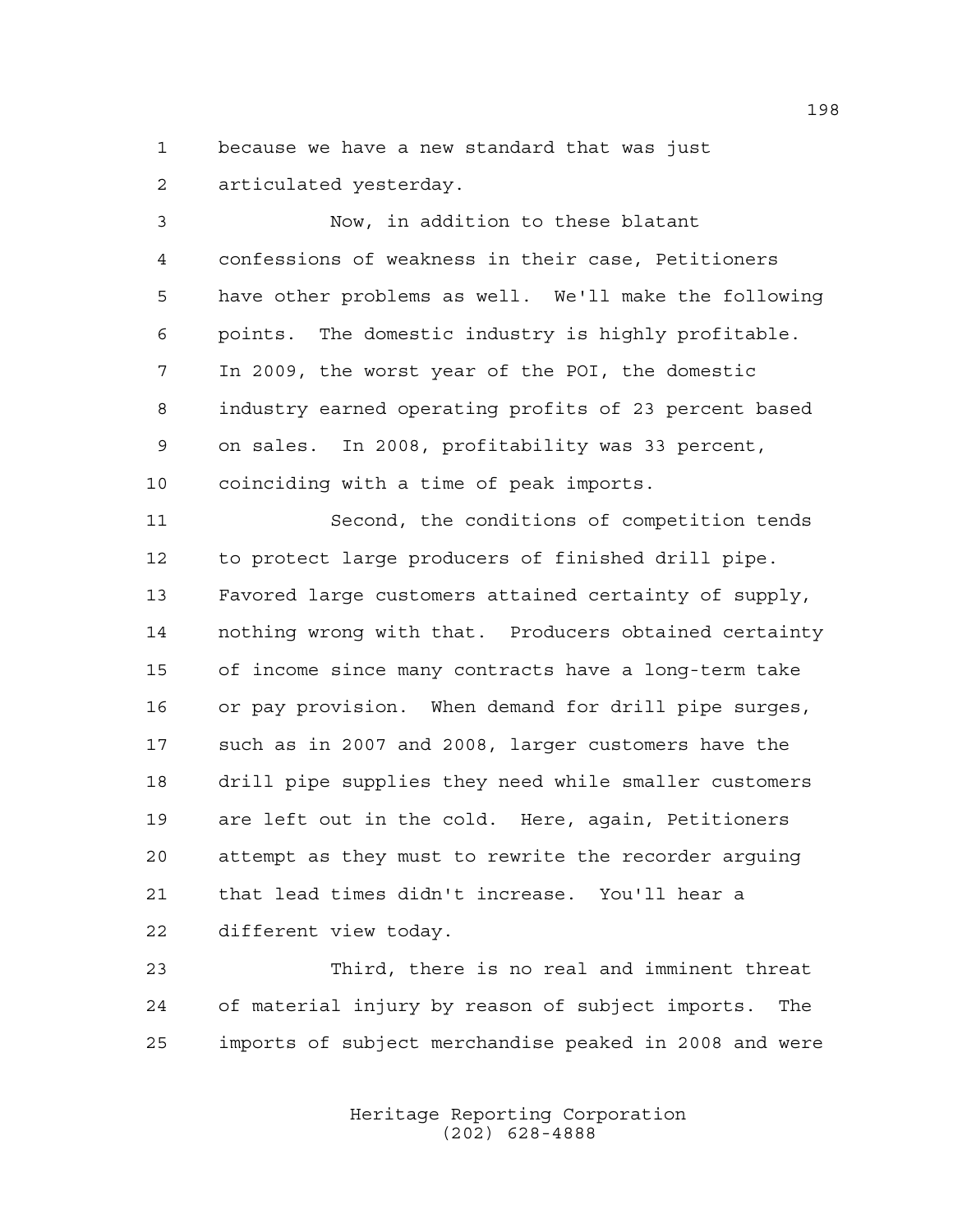accompanied by extremely high profits in the domestic industry. The future also looks bright. Oil prices are high. They are nearly \$90 per barrel as of yesterday, and everyone predicts that they will continue to go up. We'll also have some things to say about natural gas prices during the course of our presentation and the questions and answers.

 Now, under these conditions, imports of subject merchandise are very unlikely to rise to injurious levels within the imminent future, say a year or so. Chinese drill pipe is widely considered, as you'll hear, to be unsuitable for certain drilling environments. U.S. customers are unwilling to purchase product if it's untried and if domestic product is available. Subject imports are simply uncompetitive with the domestic product, even at the same API specification and certainly in the main growth areas of premium pipe.

 This is not a can where imports case compete based solely on price because so much can go wrong out in the field. Chinese capacity, fairly measured, is not capable of significantly increasing its penetration into the U.S. market. There are actually very few Chinese producers that are capable of supplying U.S. needs as is readily shown by the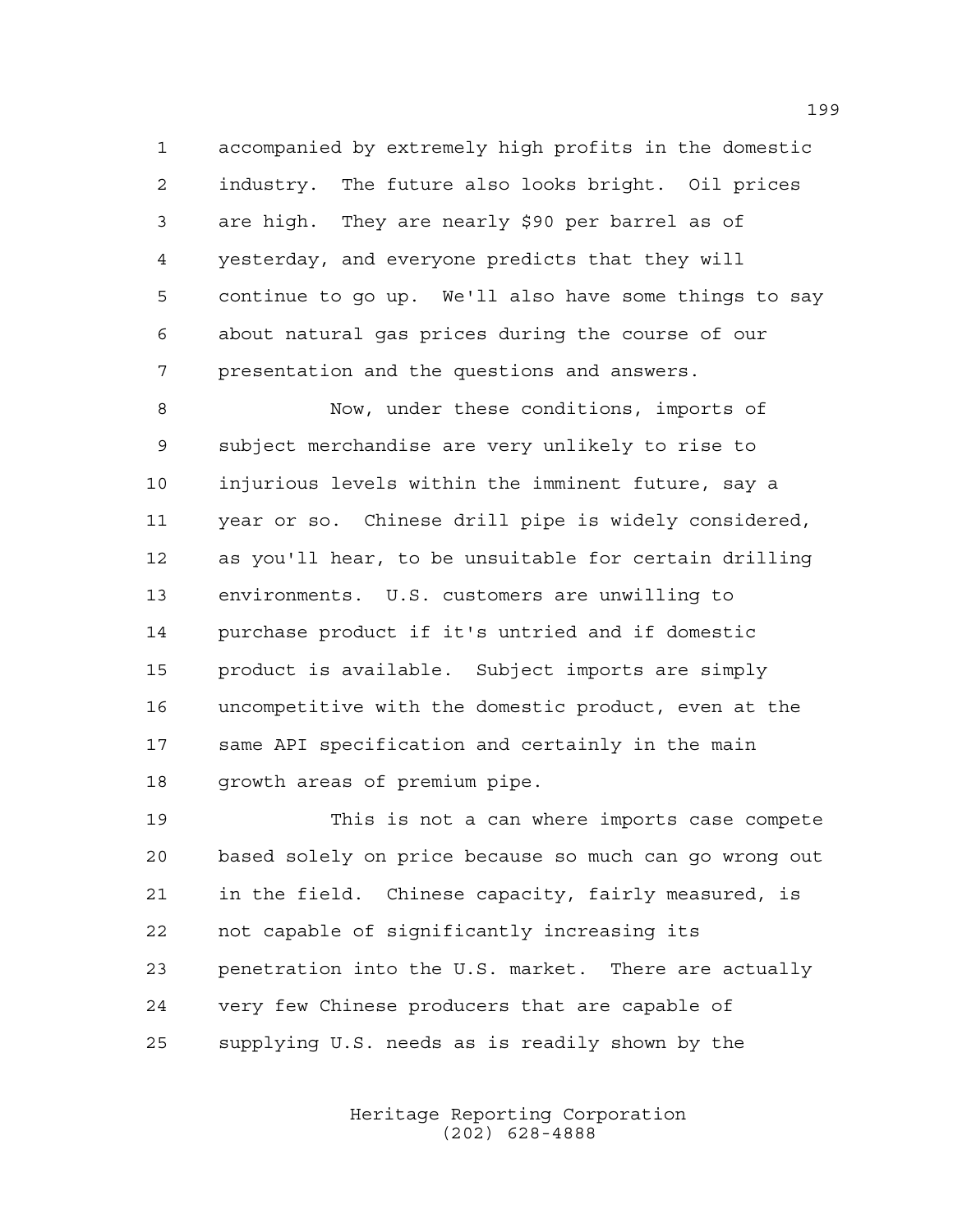imports of subject merchandise in this case.

 Moreover, demand for drill pipe is rising sharply in China itself and in several other international markets in Asia, Africa, Russia and the Middle East where drilling conditions are more in line with Chinese producers' capability. The U.S. is not the sole significant market for Chinese drill pipe, not by a longshot. Speculation about additional Chinese drill pipe producers by Petitioners is way off the mark, and you'll hear more about that this afternoon. There is no evidence of substantial additional capacity coming online in the immediate future.

 Now we're going to present testimony that reinforces these points. We have with us today two representatives of a leading Chinese producer of drill pipe, DP-Master, a company which has worked diligently to establish a reputation for quality in this industry. We also have witnesses from two of the major importers who've developed the U.S. market and have unsurpassed knowledge about market conditions and trends affecting the Commission's injury decision.

 Our first witnesses from DP-Master will be Patrick Murphy and Kitty Wu, in that order. Mr. Murphy traveled from Singapore. Ms. Wu traveled from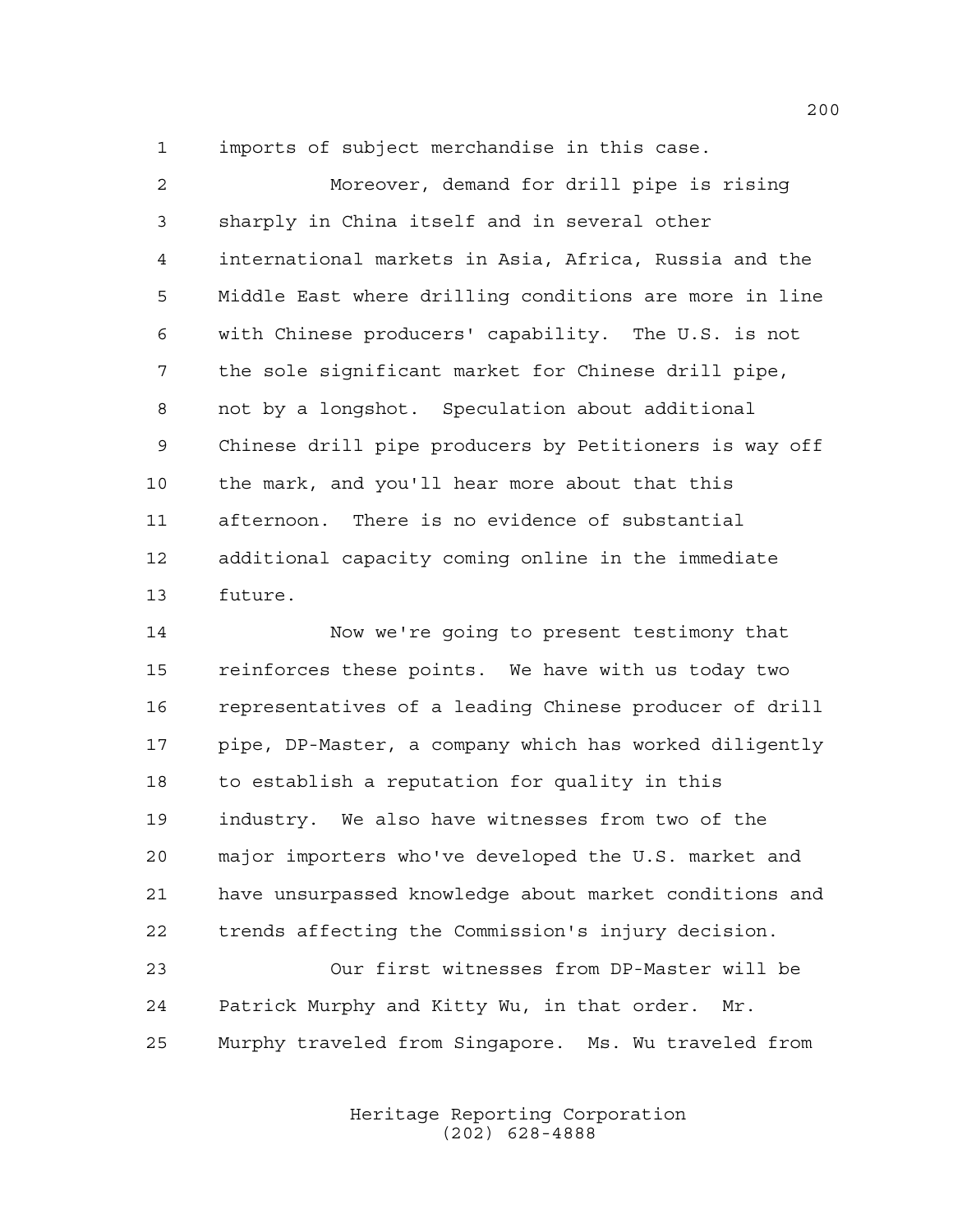China to be with us today, so we greatly appreciate their presence here. Mr. Murphy?

 MR. MURPHY: Madame Chairman, Commissioners, good afternoon. My name is Patrick Murphy. I am the director of sales and marketing at DP-Master Manufacturing Company. I began working for DP-Master four months ago. Prior to working for DP-Master, I worked for Command Energy Services, VAM Drilling and Grant Prideco in senior management positions. As a result of this diverse professional background, I'm intimately familiar with the operations of U.S. drill pipe producers, U.S. importers and Chinese producers.

 Today, I want to share my knowledge of drill pipe production and marketing in the United States and in China. I will first address how Grant Prideco and VAM use the cyclical nature of the business to their advantage. Building up production backlogs is a regular aspect of their business model. I will next discuss capacity, calculations and market conditions in China.

 In sum, Grant Prideco and VAM's business models combined with market conditions have destroyed most Chinese competition. Grant Prideco and VAM have the largest U.S. customers tied up in long-term contracts. Their customers are highly invested in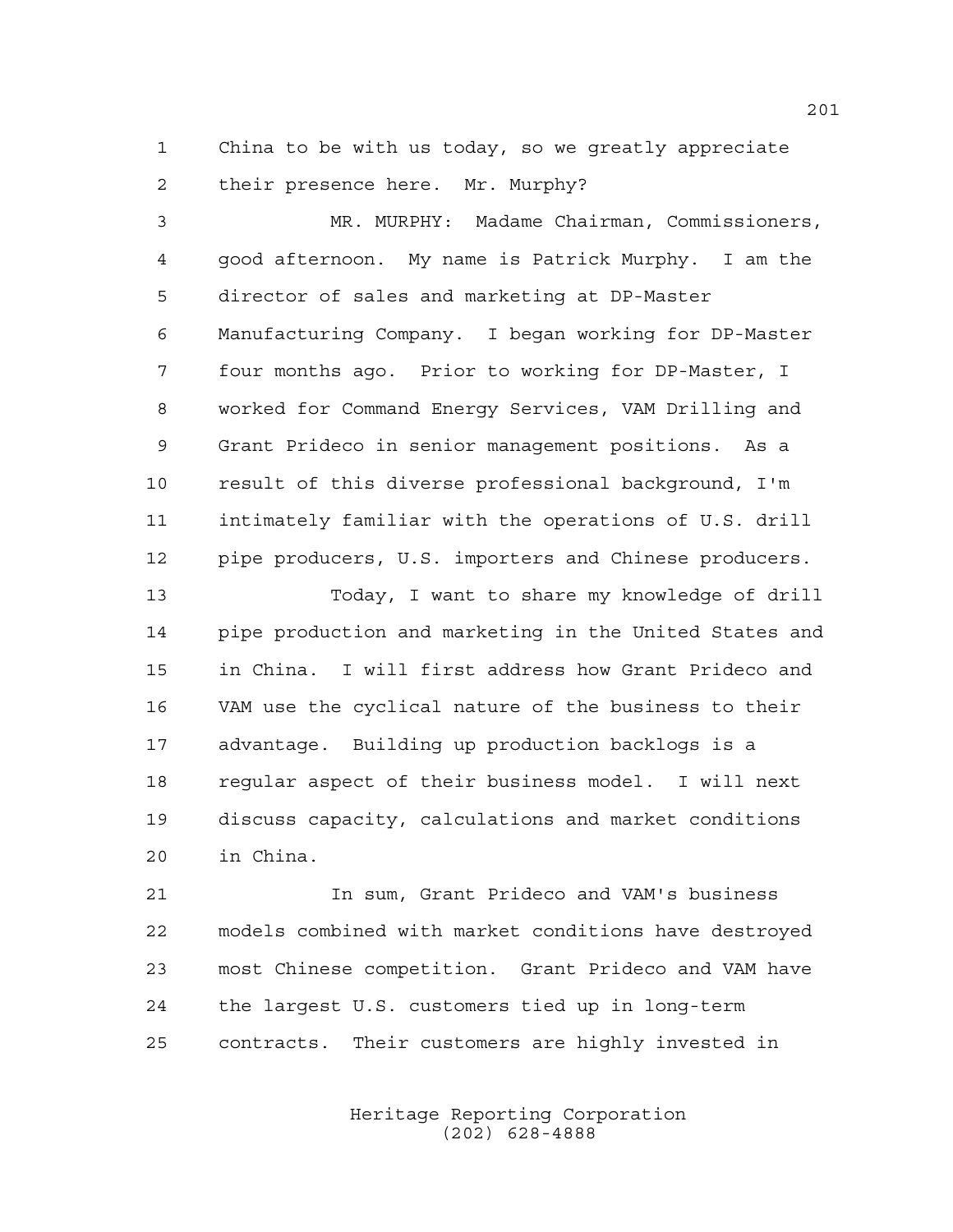Grant Prideco's and VAM's proprietary connections. Beyond the largest customers, many other drilling companies in the United States and in other international markets simply don't trust Chinese drill pipe manufactured by new, unproven producers.

 Because buyers generally do not trust Chinese drill pipe, remaining inventory in China is unlikely to move into international markets. Drilling companies around the world will not risk millions of dollars of investment in equipment and operating costs on unproven Chinese drill pipe. I believe that most Chinese drill pipe inventory will eventually wind up being used in the Chinese domestic market on shallow wells and water wells where the risks of using drill pipe have questionable or unknown quality are relatively lower.

 Drill pipe is a cyclical business that follows the booms and busts in the oil and gas industry. In the up cycle, the major U.S. manufacturers like to build a full backlog of 12 months or longer. Backlog for Grant Prideco and VAM gives the Wall Street analyst visibility on their earnings for several quarters ahead and also enables them to have pricing leverage. In the up cycle, Grant Prideco and VAM offer positions in their backlog to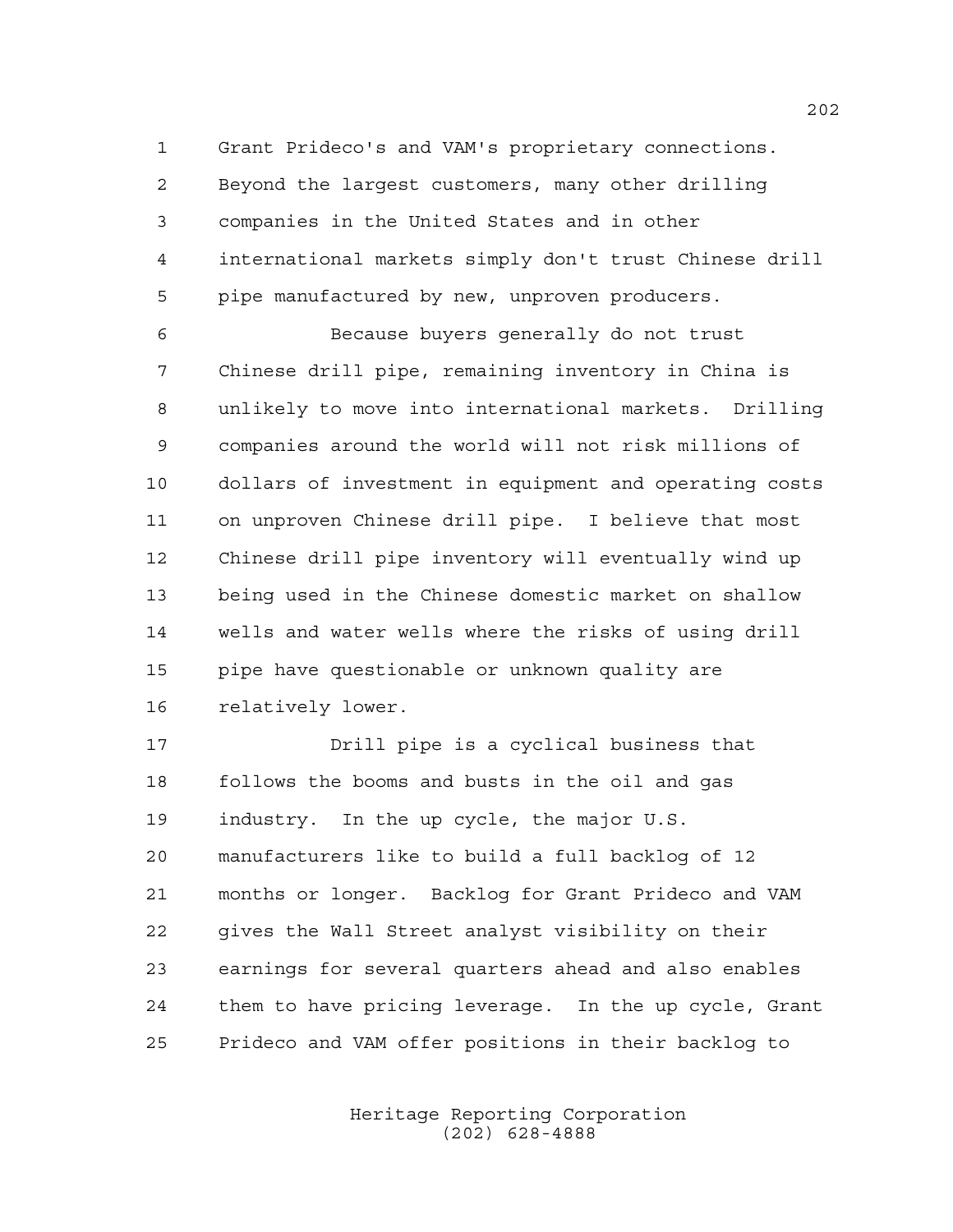their alliance partners like Nabors, Weatherford, Ensign, Champions Pipe, Patterson, H&P and so on.

 For example, in the last up cycle, Nabors had a 6,000 joint per month allocation, which is enough to replace the drill strings on nine to 12 drilling rigs per month. That allocation was at Grant Prideco. As the backlog grows, Grant Prideco and VAM tell their customers they better order now as the delivery is getting longer. Price is escalating and new quotations will have escalation clauses in them. Escalation clauses increase sales price for increases in raw material and energy costs.

 With a one-year delivery period, customers ordering at the end of the backlog are then ordering for projected needs one to two years out. When the market crashed in 2008, both VAM and Grant Prideco had at least 10-month backlogs. In addition, they had cancellation clauses in their sales agreements that exact significant penalties if orders are canceled, so as the rig count dropped, Grant and VAM were still making pipe and delivering to their customers.

 Customers had a huge inventory of pipe from idle rigs, and when the rig count dropped by over 50 percent, they still had new inventory coming in each month from their long-term contracts with Grant and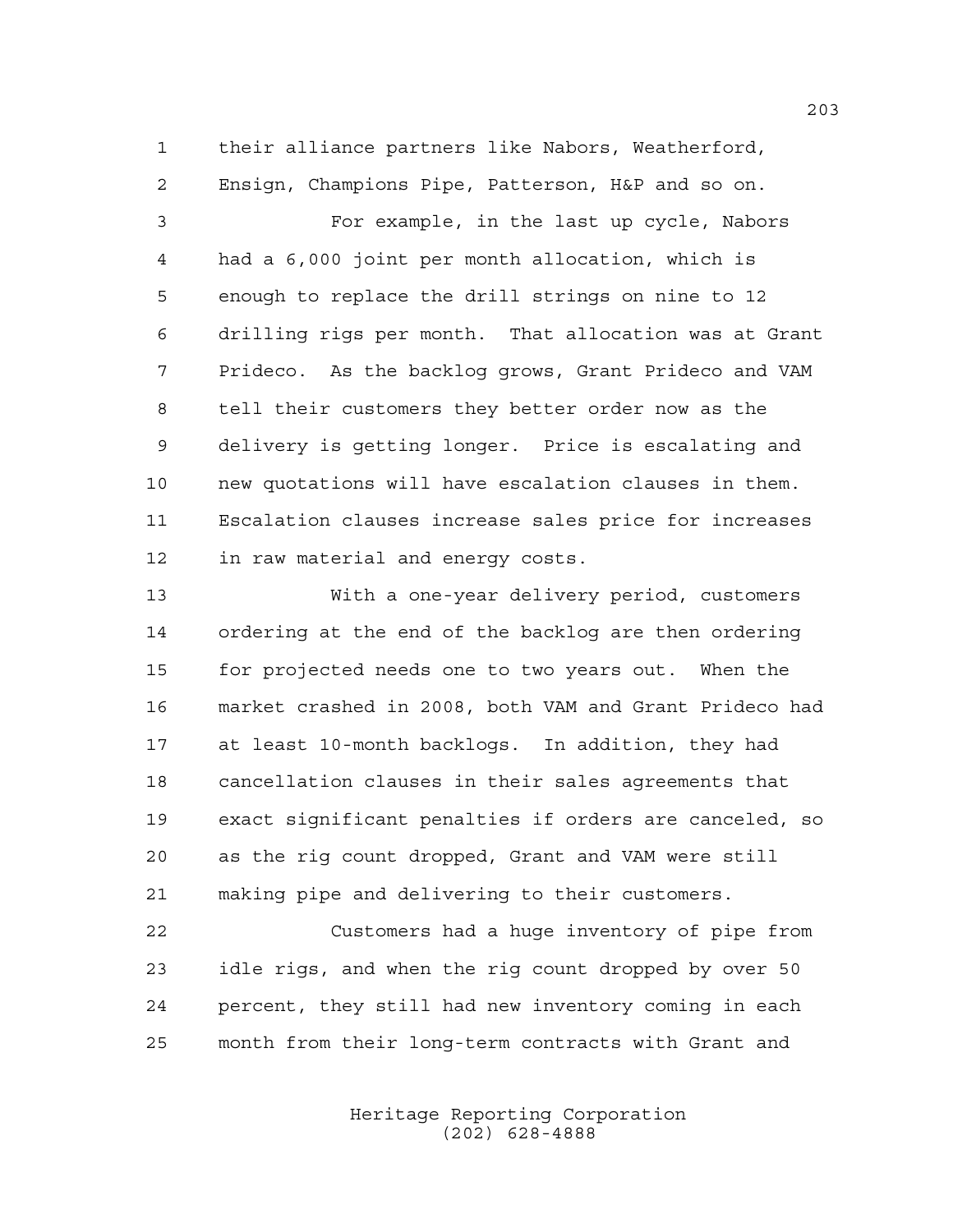VAM. VAM and Grant Prideco don't experience a real reduction in sales until well after the rig count has started to decline. When the rig count begins to recover, it takes a while to burn through the inventories stockpiled by customers. Therefore, the recovery for the drill pipe manufacturers lags the rig count recovery.

 We have now entered into a more steady market where rig count is stable, demand for drill pipe is more stable, no shortages, and to my knowledge, while backlogs are building, we are not yet anywhere near a 10- to 12-month backlog at the major manufacturers. Another aspect to consider strongly in all of this argument is how capacity is calculated. Grant Prideco is the benchmark. They can manufacture about 15,000 tons per year on one weld line running 24 hours per day with only holidays taken into account.

 Of course, they're extremely efficient, and their processes, as you would imagine, are perfected. When capacity calculations of other drill pipe manufactures are made by VAM and Grant Prideco, they use the same reference points, but this is just for internal statistics. It would be absurd to calculate the capacity of the new well lines in China on this basis because the well lines in China do not operate nearly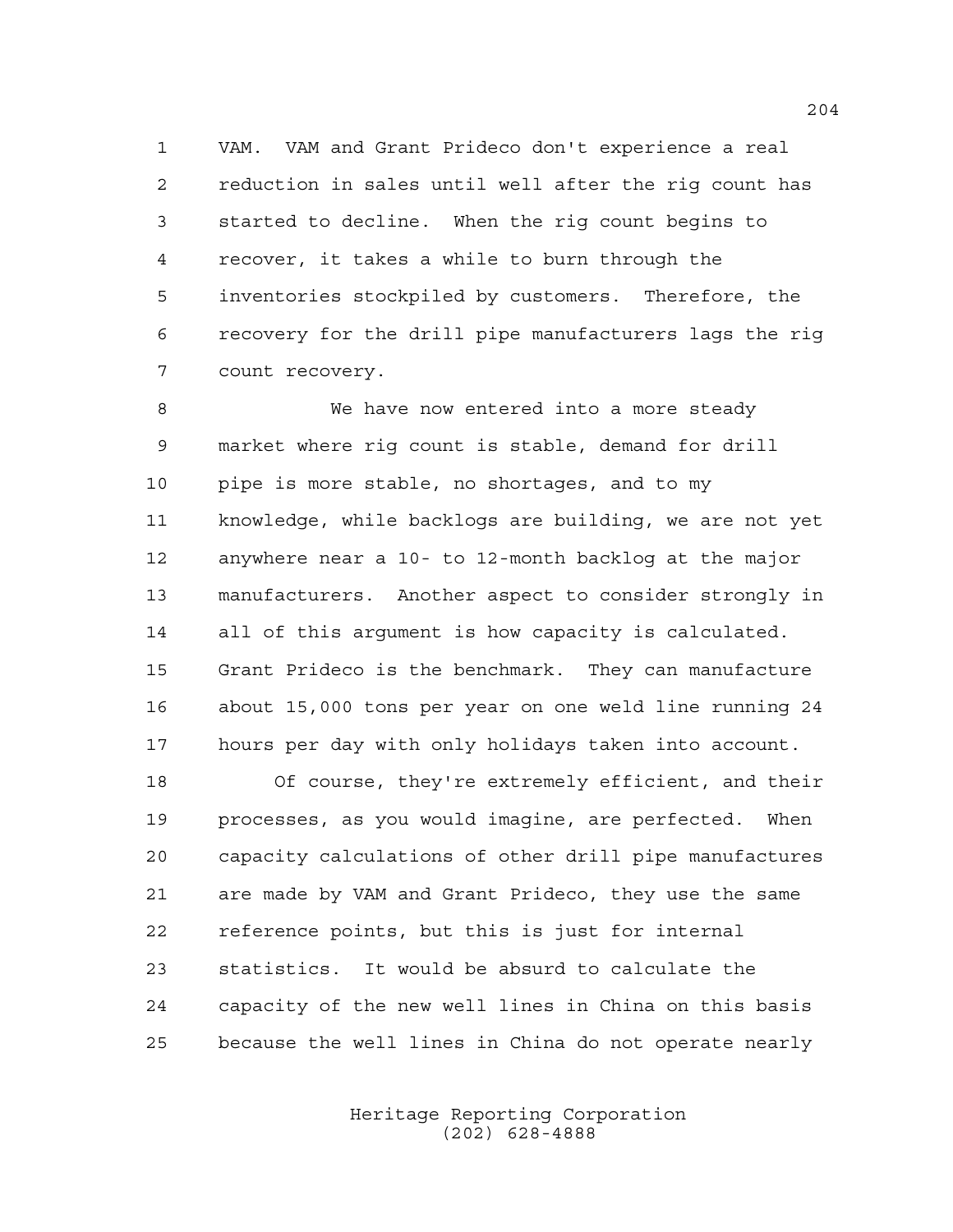as much or as efficiently.

| $\overline{2}$ | In my experience in China, Chinese                     |
|----------------|--------------------------------------------------------|
| 3              | manufacturers run on a standard eight-hour day, and    |
| 4              | most have efficiency problems. Thus, each weld line    |
| 5              | in China only puts out less than a third of Grant      |
| 6              | Prideco's or VAM's standard. Petitioners' internal     |
| 7              | capacity estimates regarding China most likely are not |
| 8              | realistic. Beyond capacity miscalculations, I believe  |
| 9              | the market conditions in China have been               |
| 10             | misrepresented.                                        |
| 11             | Although drill pipe manufacturing capacity             |
| 12             | increased in China from 2006 to 2009, there were many  |
| 13             | unqualified entrants into the market. For example,     |
| 14             | one of the new startup companies was set up by a       |
| 15             | property tycoon. These companies entered the market    |
| 16             | primarily in 2008 expecting instant success because of |
| 17             | soaring demand for drill pipe in the U.S.A. and China. |
| 18             | Some Chinese drill pipe producers built inventory on   |
| 19             | speculation. They believe that if you build            |
| 20             | inventory, like houses, it will sell.                  |
| 21             | This has not transpired for them. They                 |
| 22             | cannot sell their inventory. Lower demand conditions   |
| 23             | after 2008 highs choked off the newcomers in China,    |
| 24             | and they will never recover. The inferior quality of   |
| 25             | most Chinese drill pipe prevents these products from   |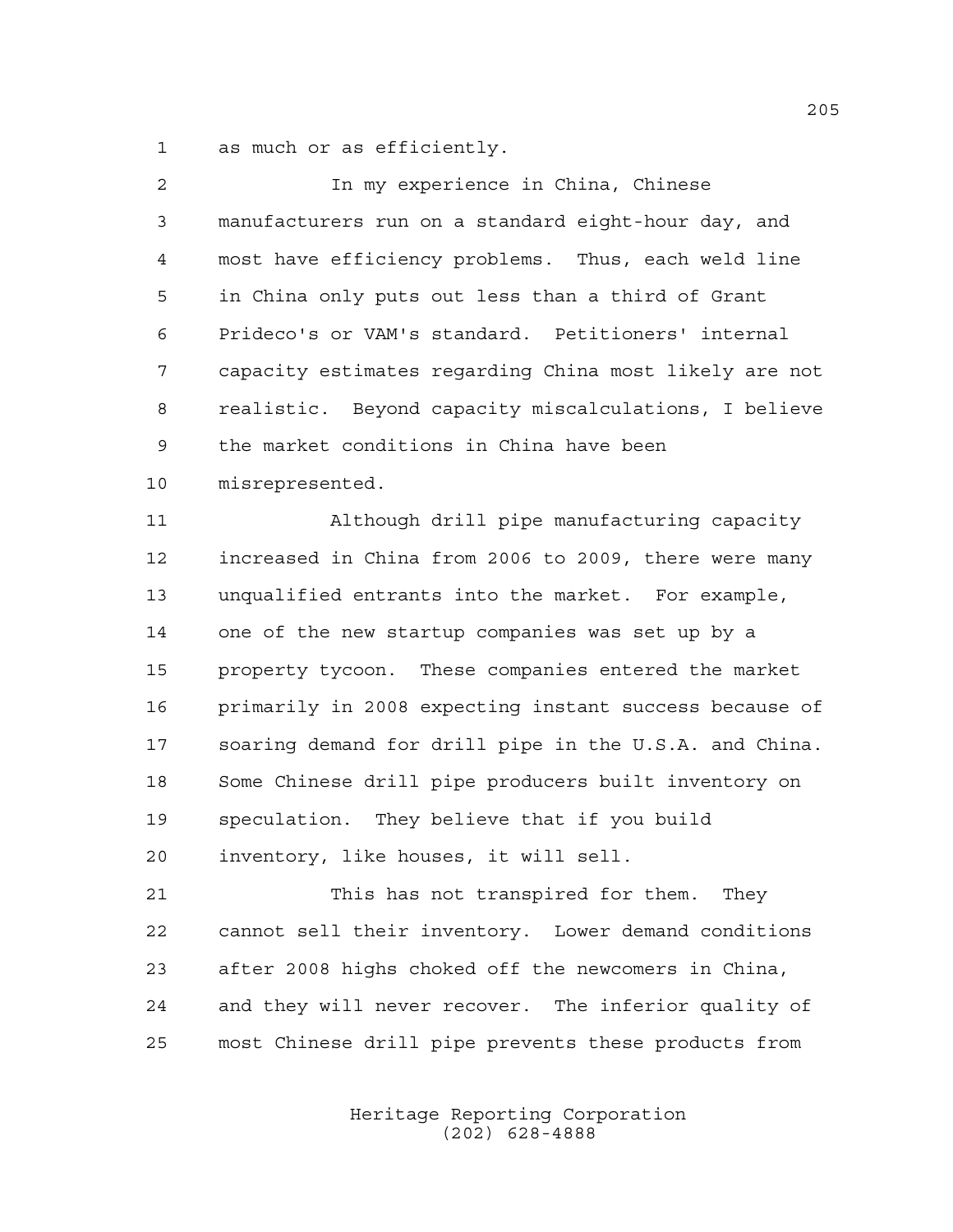being accepted around the world and shuts them out of any possibility in export markets. I believe that it's highly that there will be more inventory building in China on speculation. The market reality has caused credit to dry up. Interest rates have tightened. Building inventory on speculation is over.

 The few manufacturers that sell to export markets do not build inventory because they have to outlay money for tubes and tool joints up front. Plus, the specifications of all the orders are different. This is why we rely on distributors like Downhole and Command Energy Services to place orders with us. Regarding the domestic Chinese market, in DP-Master's experience, Chinese domestic customers Sinopec, CNPC and CNOOC buy primarily from Chinese 16 producers that produce the quality drill pipe, but are not limited in regards to sources.

 They buy low-quality drill pipe also, but only for use in shallow, low-risk wells. A recent bid document DP-Master has from one of the big three oil companies in China lists a total of 10 different domestic drill pipe producers that are approved suppliers for 2010 and 2011. These drill pipe producers named in the bid document are not the same as those named in similar bid documents from other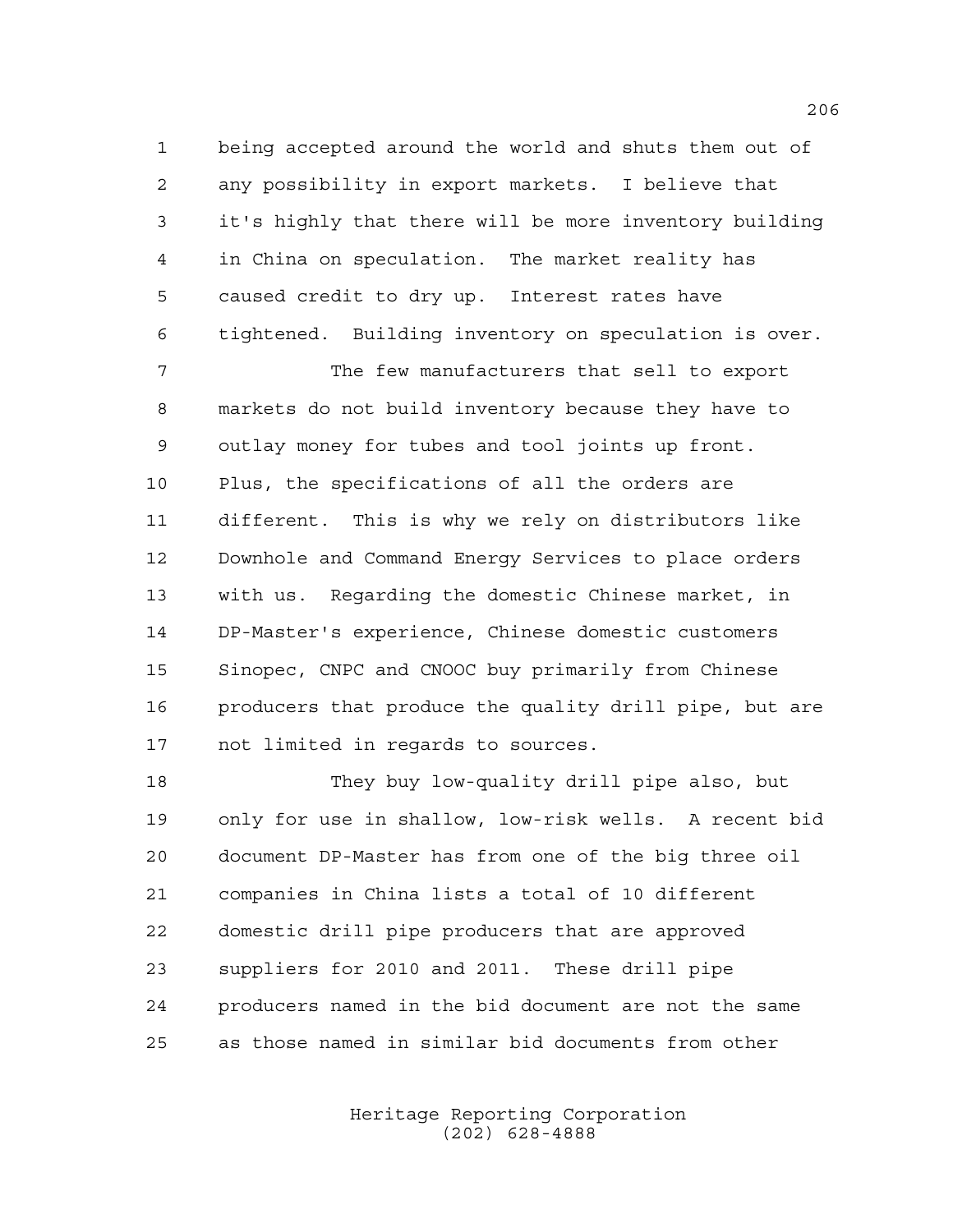Chinese drilling companies, but the quality drill pipe suppliers tend to be the same.

 China customers are as conservative as we are in the west. Nobody wants to risk buying drill pipe from a new, untried, non-field proven manufacturer. Only the few quality drill pipe suppliers have any real possibility of selling drill pipe into the U.S. market as U.S. purchasers are not likely to buy from low-quality drill pipe manufacturers.

 As for a company's considered low-quality drill pipe manufacturers, if the Chinese will only buy drill pipe for shallow wells or won't buy from them at all, you can bet that U.S. purchasers won't go near them. I believe that most of the Chinese inventory will find its way into domestic oil fields for shallow well drilling, and some will be used for water well drilling. You have to remember that customers buying drill pipe, no matter where in the world they are, are a fairly conservative bunch.

 Price is a consideration, but they will not just buy from any Johnny come lately new startup plant down the road because they can't accept risk presented by low-quality drill pipe. Many of the new drill pipe manufacturers in China will close down over the coming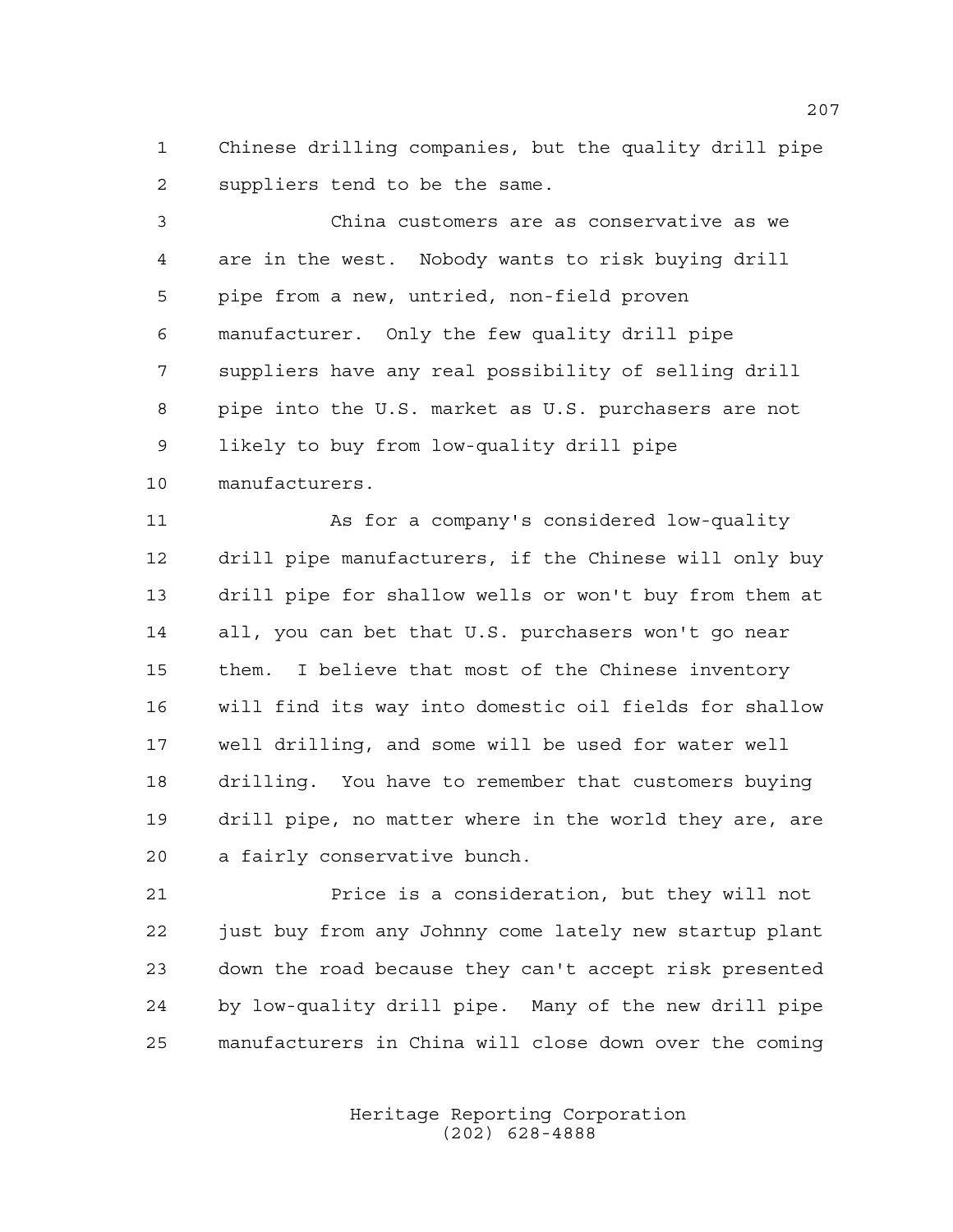year or two as they don't have domestic or international business. Many of the drill pipe producers that will produce that will survive are those that are owned by China oil fields, companies that drill and operate wells under the big three Chinese oil and gas companies.

 Some of these manufacturers include Dagang, Xinjiang, Shengli oil fields, all of which are owned by China oil companies. These manufacturers will keep their equipment for strategic reasons. In fact, it is not new that the China oil fields have invested in equipment to try and be self-sufficient. This has been a trend for decades in China in various products and services in the oil fields. For example, Shengli oil field has had its own drill pipe plant for many years, but it's not a serious producer.

 For example, Shengli makes some drill pipe for shallow wells, and they re-tool joint used pipe, but the oil field still buys all of its requirements from the Chinese market from the high-level producers because it knows the quality of its own production is substandard. The upshot of the China oil fields' attempt to become self-sufficient in various products and services is that they only have been able to do so to a certain level.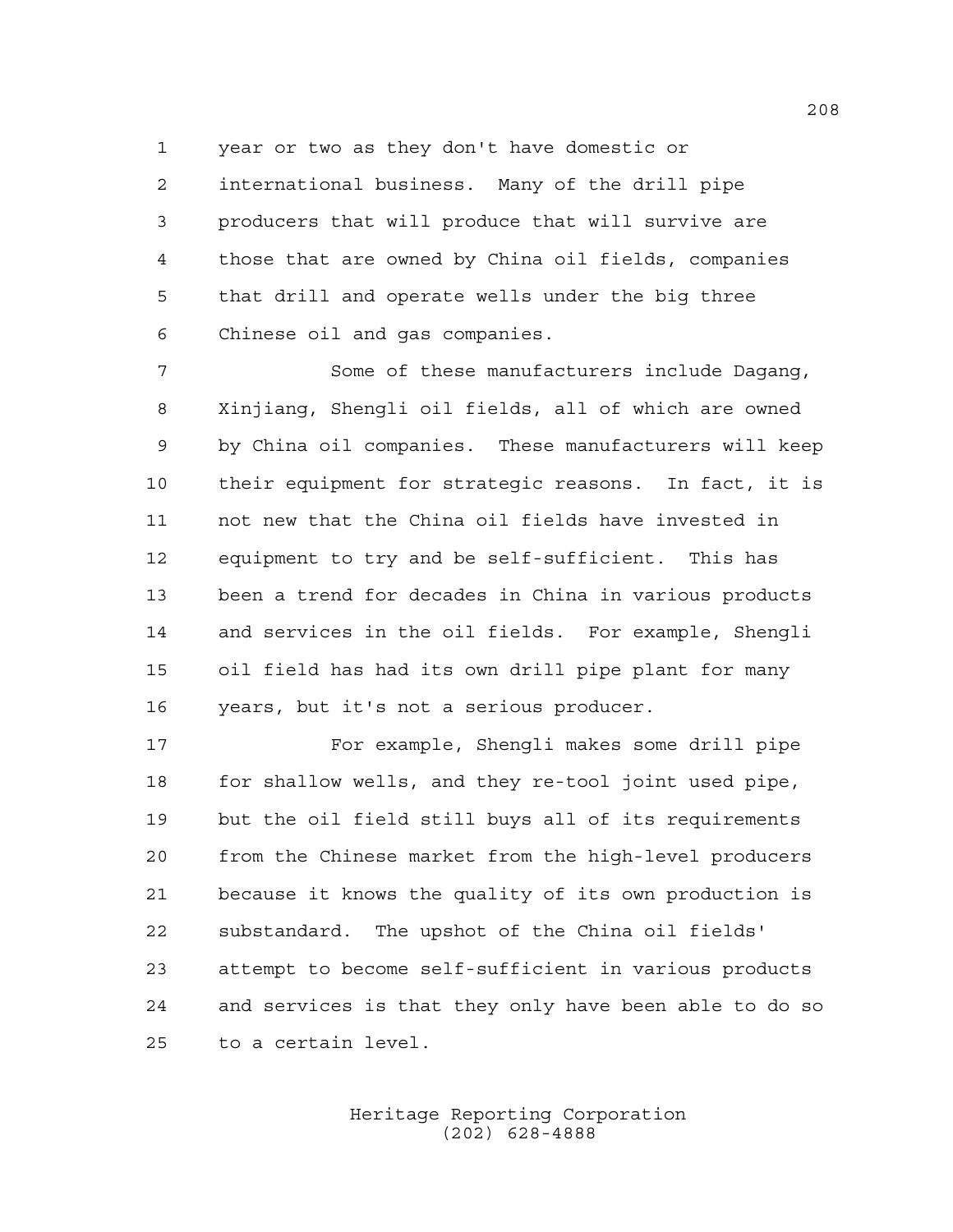Once wells get more challenging, that is deeper, extended reach drilling, sour gas, higher temperature, horizontal and directional, then the China oil fields have to call in expert foreign companies like Baker Hughes, Halliburton, Schlumberger and so on. Because of this, these China oil field- owned companies, which represent between 10 and 20 percent of the total Chinese producers are not serious players in the domestic nor the international markets. They rarely export, if at all. They typically produce only for limited internal consumption.

 Chinese producers have been looking at their options. It is well known in the market that Hilong is trying to diversify away from drill pipe and into services. Longbright is definitely for sale, and we know that VAM has been looking closely at them for some time. VAM has a stated goal that it is trying to become a domestic manufacturer in the Chinese market. In conclusion, in light of the decrease in demand based upon my years of work in China, the argument that Chinese drill pipe industry presents a threat to the U.S. market is not plausible. Thank you. MR. LEIBOWITZ: Thank you very much. Ms. Wu? MS. WU: Madame Chairman, Commissioners,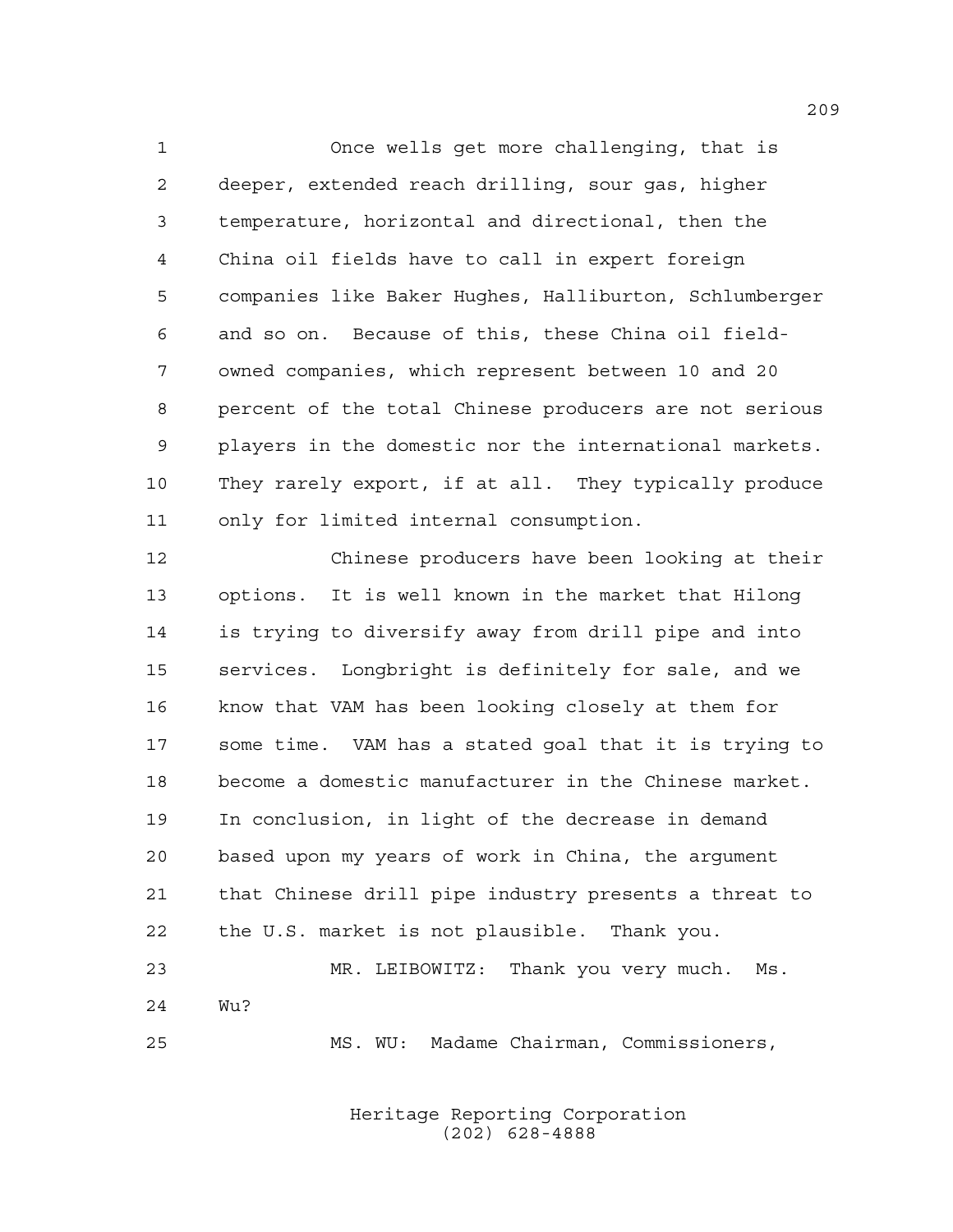good afternoon. My name is Kitty Wu. I am the import and export manager for DP-Master. I have submitted my testimony in writing as it addresses confidential information about our export capacity. I want to add only that Chinese production in China in follows the Chinese rigs in China, and Chinese rigs overseas. As the Chinese oil and gas companies expand overseas, the amount of drill pipe they buy in China also increases. We have seen this trend at DP-Master.

 As a premier producer of drill pipe in China, we expect a growth in the domestic Chinese market for DP-Master because of this. I will be able to answer any of the Commissioners' questions to the extent I can with public information and will be happy to provide other information with a post-hearing brief. Thank you.

17 MR. LEIBOWITZ: Now from Downhole Pipe, Mr. David Lesco.

 CHAIRMAN OKUN: I'm not sure your microphone is on.

21 MR. LESCO: I'm sorry.

CHAIRMAN OKUN: There you go.

 MR. LESCO: Good afternoon, Madame Chairman, Commissioners and staff. My name is David Lesco. I am a co-owner and general manager of Downhole Pipe and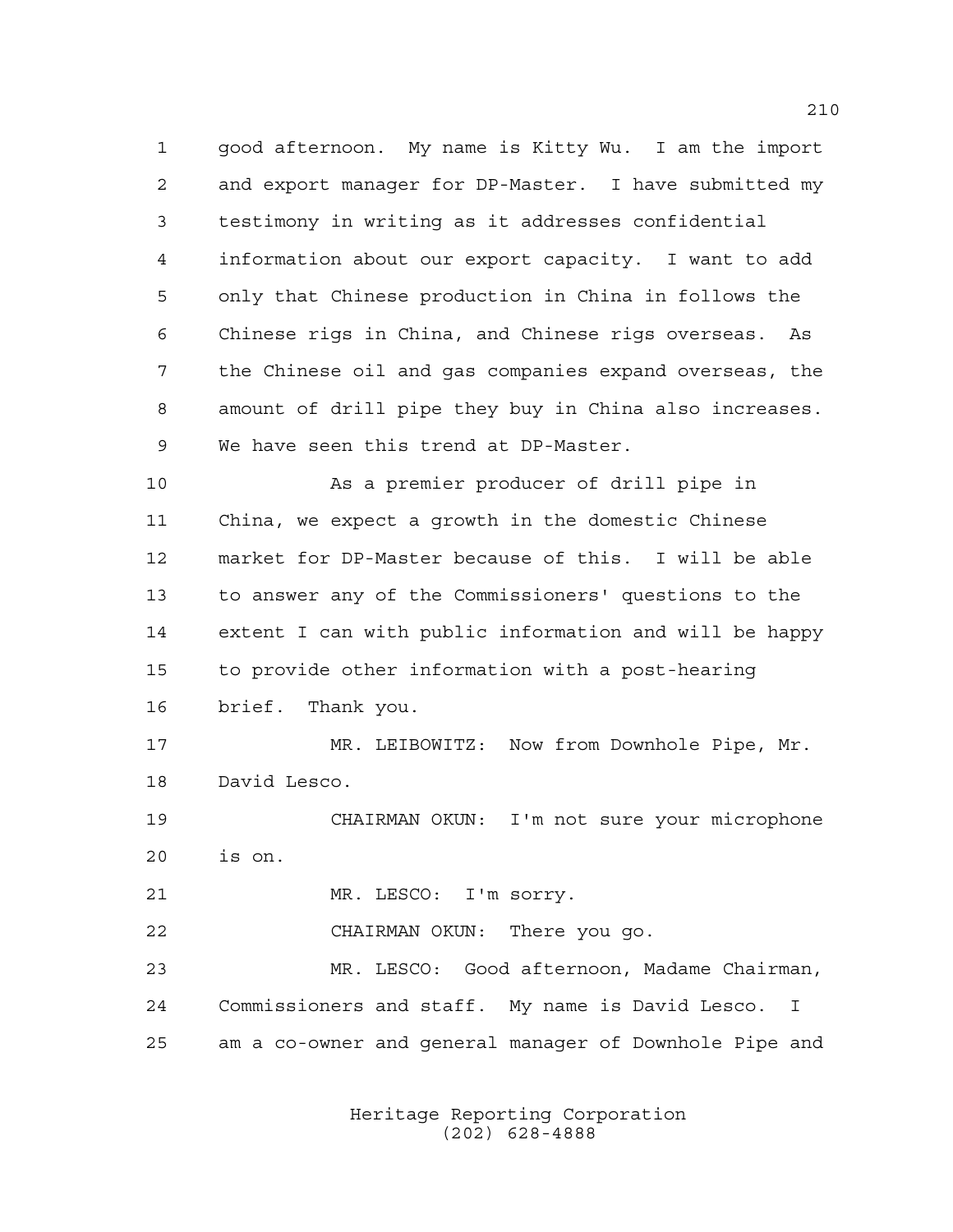Equipment Limited Partnership of Houston, Texas. Downhole Pipe has been an importer of record of Chinese drill pipe since 2006. We have been a supplier of used and new drilling equipment and tubular goods used by drilling contractors since 1974. Our expertise is directed solely to the drilling industry.

8 As we predicted last January, we feel that the downturn of 2009 had bottomed out, and the market has slowly improved throughout the year. Rig count currently stands at about 1,700, which is an increase of around 500 rigs since we testified in January. The price of oil is at its highest since 2008 before the recession. The outlook for 2011 remains optimistic for the drilling industry.

 Exploration companies previously oriented to natural gas production are now during their efforts towards the exploration of oil and have announced increases in their exploration budgets and individual rig counts. Rather than dwell on facts discussed or to be discussed by my fellow importer witnesses, I would choose to present from personal knowledge a rebuttal to some of the Petitioners' latest allegations in the public version of their recent prehearing brief.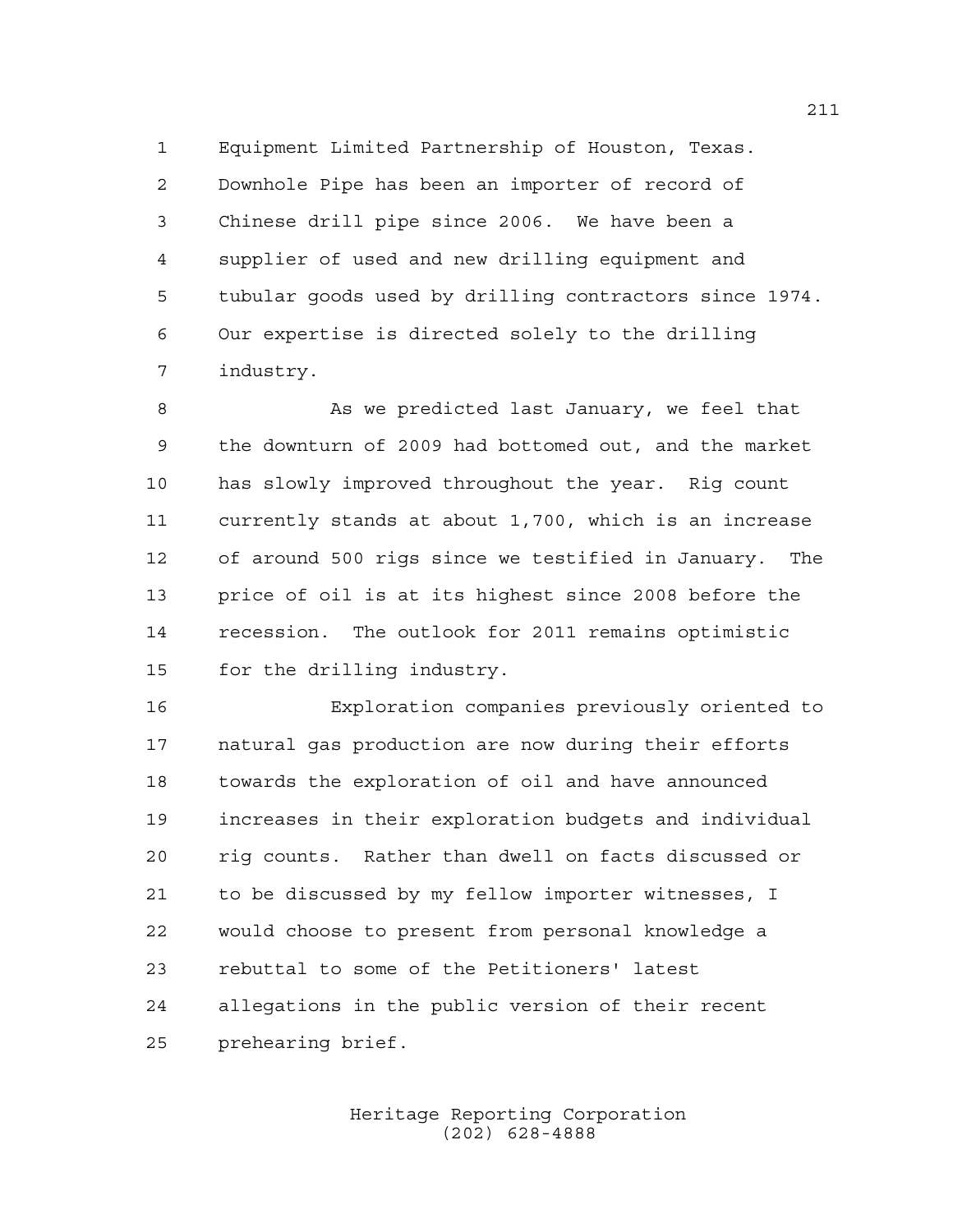In an effort to characterize an imminent Chinese threat to this Commission, Mr. Schagrin states clearly, "One Chinese producer alone, Hilong, has pledged to gain major market share with below-market prices and has the means to do it." He further refers and offers as evidence an email from a Birkin Pipe and Equipment, which he called "the U.S. distributor of Hilong Group."

 With all due respect to Mr. Schagrin, Birkin Pipe and Equipment is not the United States distributor of Hilong. As I myself had never heard of this company prior to reading the brief, I contacted Mr. Leonard Lu, who is a vice president of Hilong, and he was in Dubai when I contacted him, and I contacted Lu Song, who is the deputy manager of Hilong. Neither individual had ever heard of Birkin Pipe. Both of them told me the only U.S. distributor of Hilong is their own company, which is Hilong U.S.A.

 To my knowledge, Hilong U.S.A. has not imported any pipe since 2008, during which they imported approximately 2,000 tons of pipe, and they have gradually reduced this amount since then. Birkin Pipe, the supposed distributor, is not a stocking distributor at all. It has no real inventories. The email that they sent in August of 2009, I ran a check.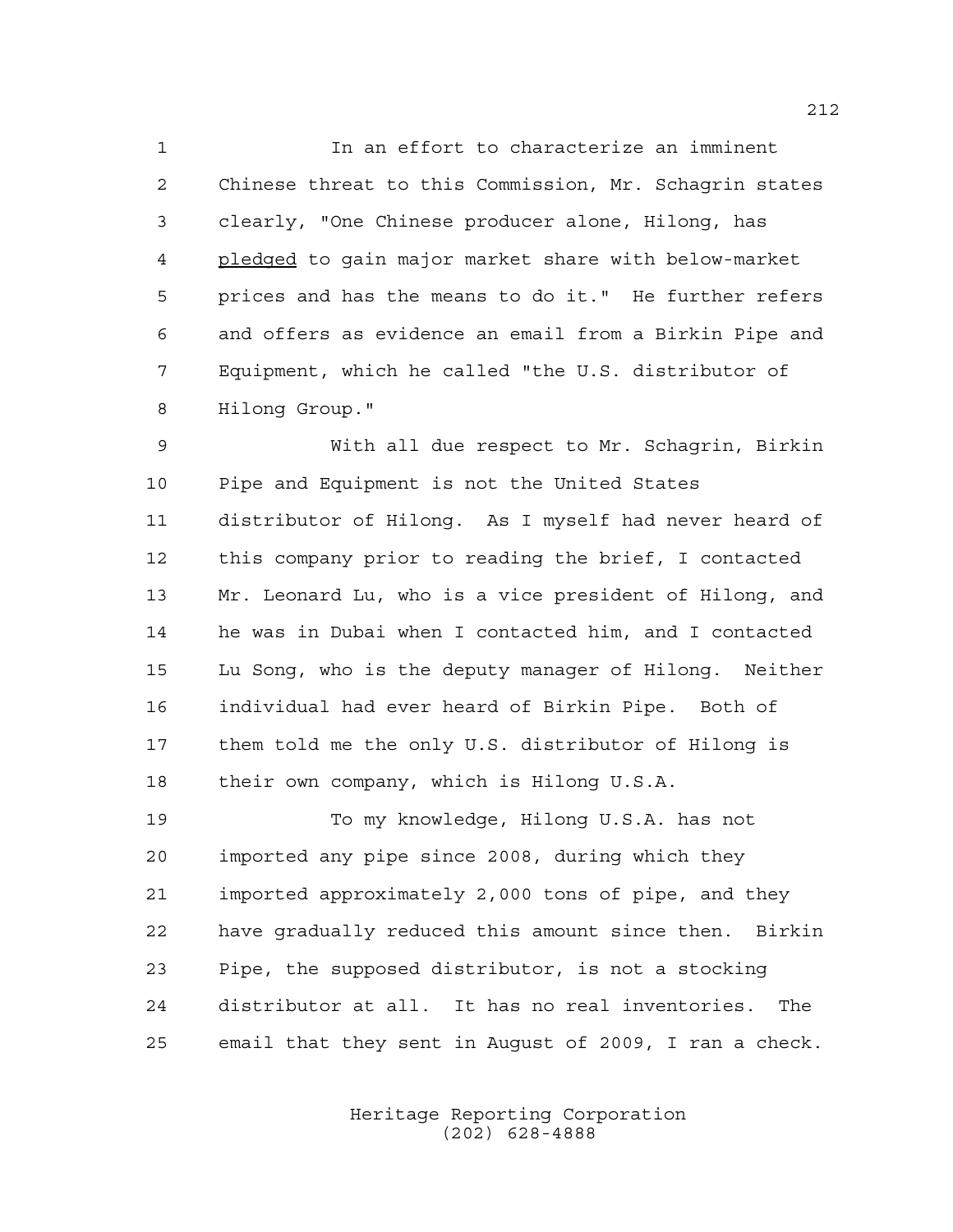They incorporated in Texas in September of 2009. It is one of a dozen of phantom traders that have been. It is a single person with a phone number and a fancy website who offers product it does not have and then tries to make deals after the fact with suppliers.

 Counsel also stated in reference to the questionnaires sent to the importers that "These reports of inventory are not complete" because Birkin Pipe did not file a questionnaire response, and its website supposedly reports inventories of 110,000 feet of pipe. He further states that Birkin and other Chinese drill pipe distributors "post their inventories on their websites." As noted, Birkin filed no importer questionnaire because it is not an importer, and it has no inventory at all.

 Another example cited by counsel, "Coastal Pipe, which did not file an importers questionnaire response, helpfully explains its current inventory of over 5,000 tons is from Baoshan." What counsel does not explain to the Commission is that, number one, Coastal is not an importer. They purchase their pipe from Baosteel U.S.A., who reported the import in 2008. Two, Coastal's published inventory in Exhibit 22 is exactly the same as listed in trade publications in the second quarter of 2009 with the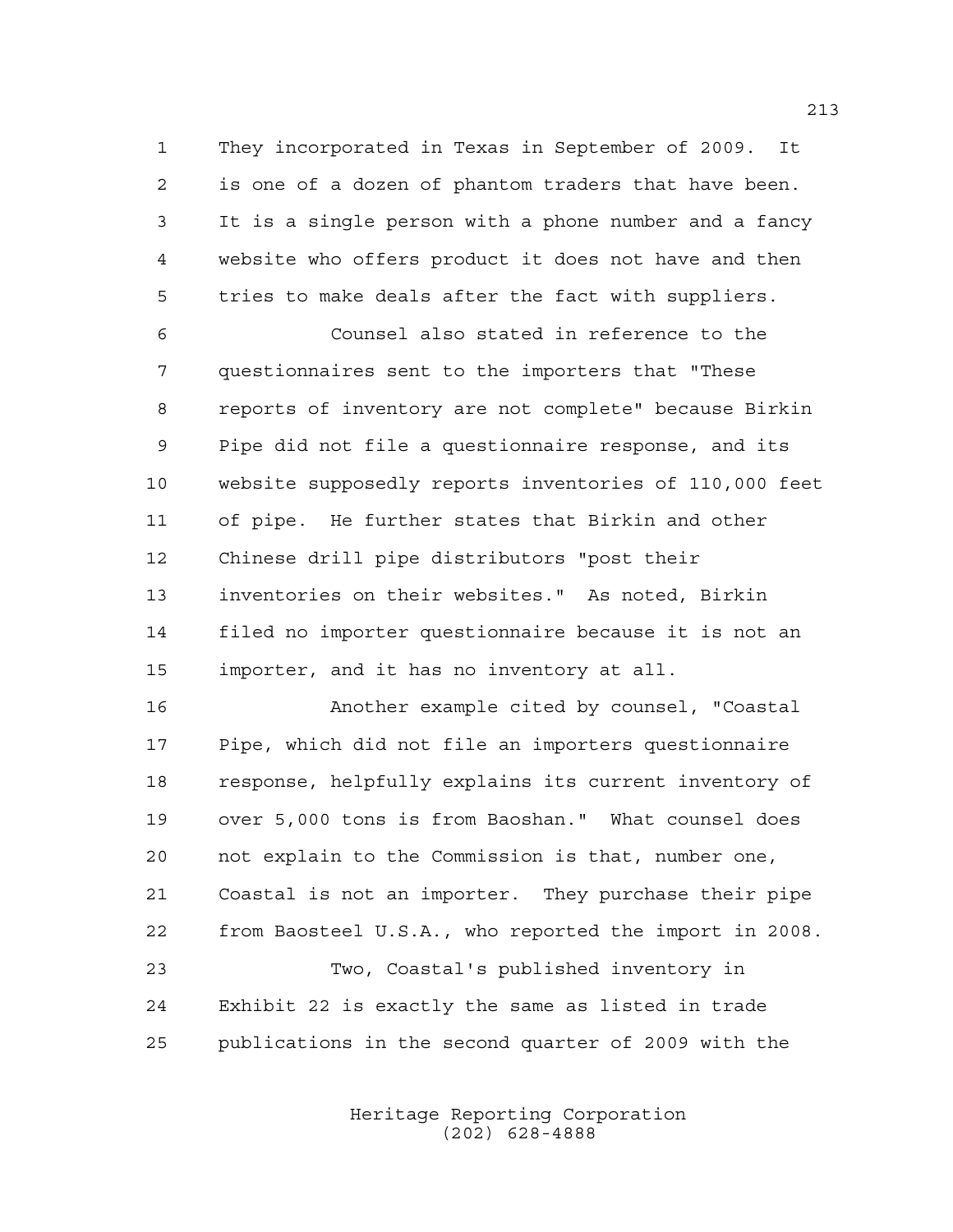exception of an addition of approximately 300 tons of four-inch drill pipe, which is not stored in the United States. It's in Canada. I personally confirmed this last night with Mr. Mike Sanders, owner of Coastal Pipe.

 Being in the business since 1974, we feel we know who are the real competitors in the U.S. market. We constantly try to keep up with the market in determining supply. We know who stocks pipe and what their inventory is. The only inventory of Chinese drill pipe in the United States is held by my company, Downhole Pipe, by Command Energy, by Coastal Pipe, by Hilong U.S.A. and Longbright U.S.A. Based on our understanding of the markets, inventory of Chinese drill pipe in the United States has decreased substantially over the last year.

 On the other hand, inventory produced by domestic producers far exceeds any Chinese produced inventories. We verified with officers of NOV Tuboscope last evening the current inventory owned by drilling contractors and distributors of the Petitioners, and stored in Tuboscope's facilities is approximately 50,000 tons in just one company storage facility, and this would not include domestically produced inventory held by drilling contractors in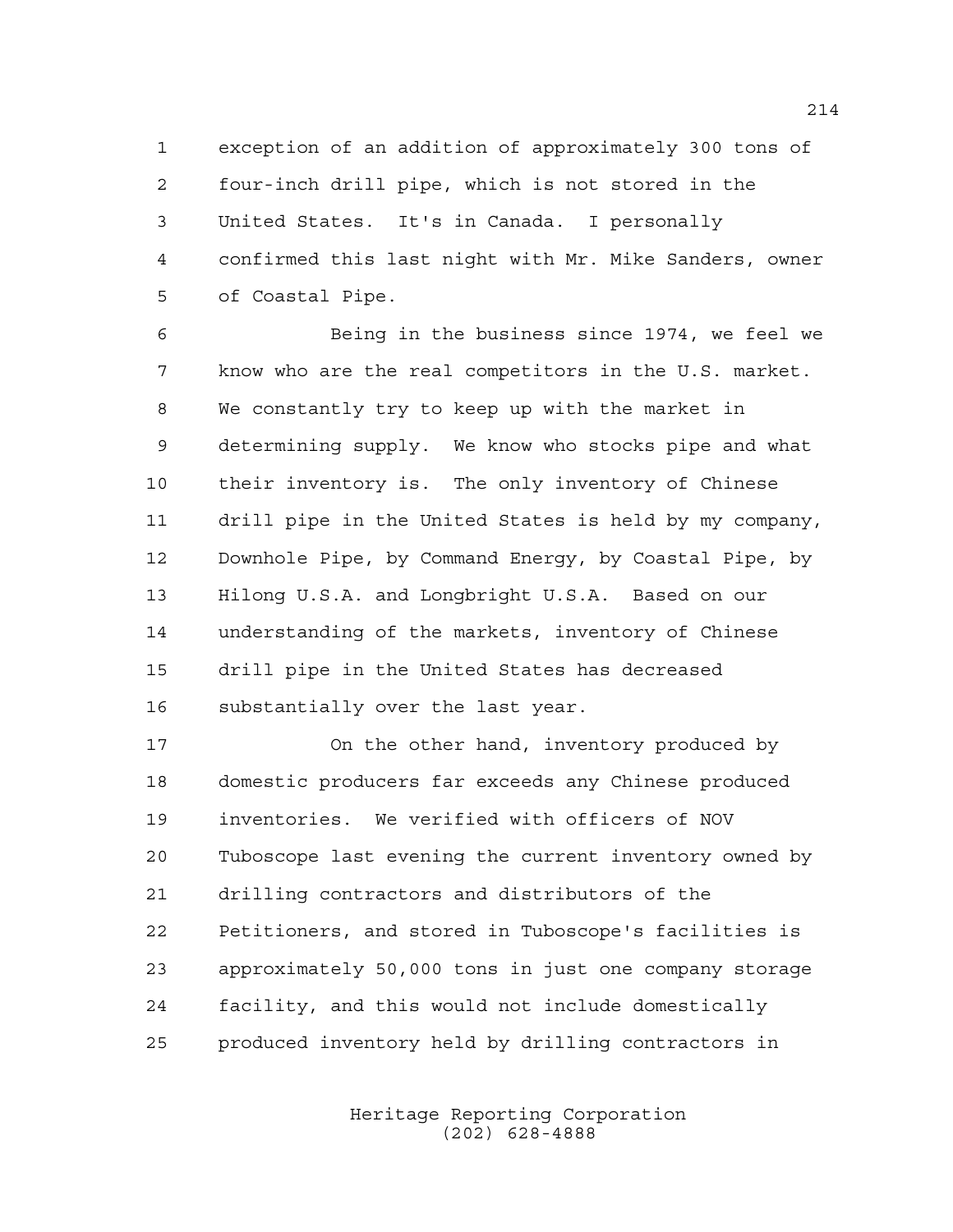their own facilities.

| $\overline{2}$ | We would emphasize that Chinese producers do           |
|----------------|--------------------------------------------------------|
| 3              | not represent a threat for another reason, the manner  |
| 4              | by which drill pipe is marketed in the United States.  |
| 5              | We dispute Mr. Schagrin's statement that "Chinese      |
| 6              | factories are managed to fund direct customer          |
| 7              | relationships." While this may apply to Diamond saw    |
| 8              | blades for which Mr. Schagrin has attached an exhibit, |
| $\mathsf 9$    | it simply does not equate to how drill pipe is         |
| 10             | imported and marketed into the United States.          |
| 11             | Drill pipe is purchased by China from only a           |
| 12             | very few companies such as DPE (Downhole Pipe and      |
| 13             | Equipment), and Command Energy. We must pay for the    |
| 14             | drill pipe in advance before it's shipped to the U.S.  |
| 15             | We have to tie up a lot of our capital just to get the |
| 16             | product into our hands. We are small companies. We     |
| 17             | do not have the fiscal capacity to purchase and import |
| 18             | massive amounts of drill pipe for inventory purposes.  |
| 19             | To use Mr. Schagrin's words, "Under the United States  |
| 20             | capitalist system, we are an entrepreneurial company   |
| 21             | who borrows from banks that we have to repay in order  |
| 22             | to invest in inventory."                               |
| 23             | We are cognizant of the golden rule of                 |
| 24             | marketing of supply and demand. We would not           |

intentionally create a surplus market even if we had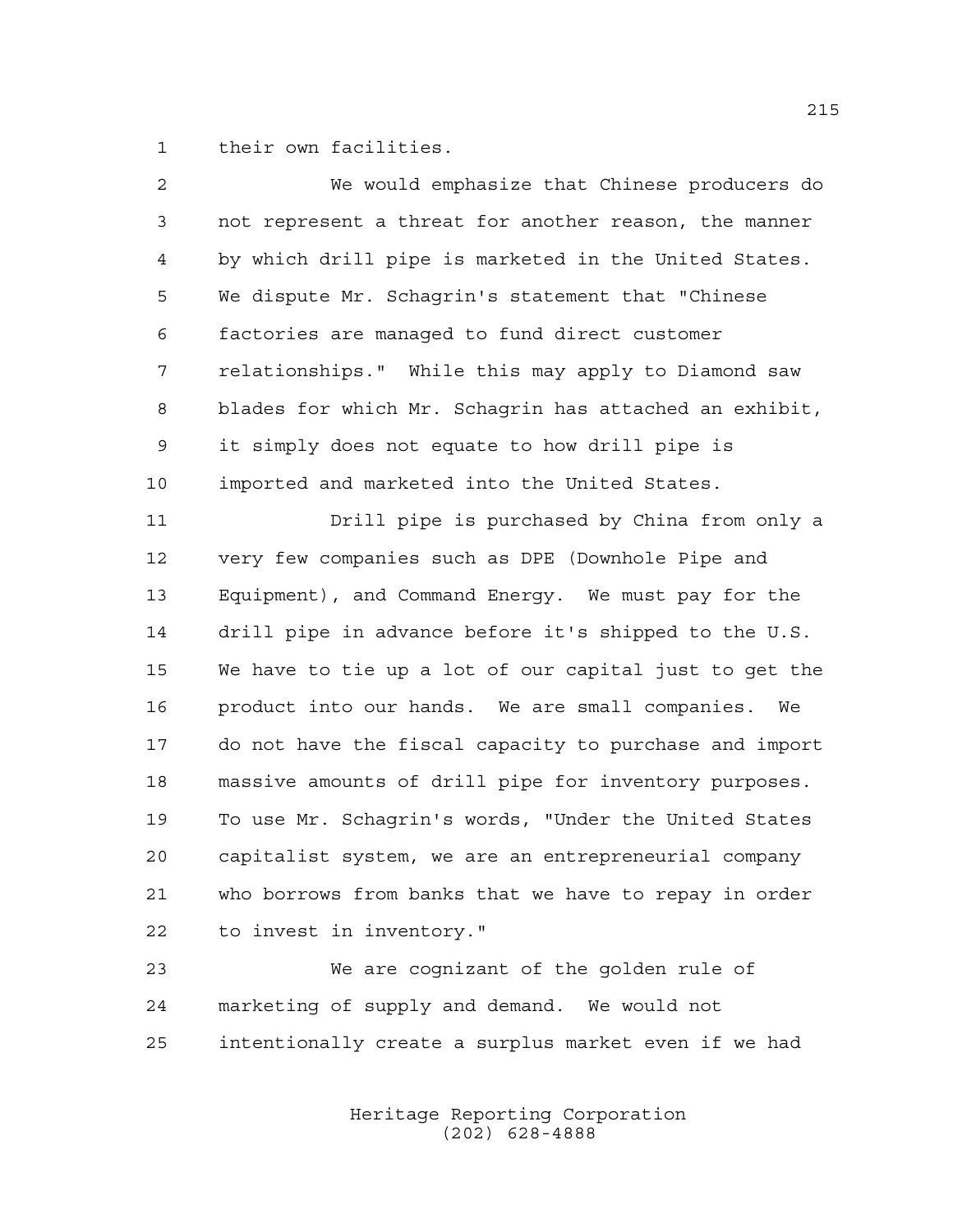the ability to. The Petitioners' brief also claims to contradict my own experience as I previously testified regarding the extremely long lead times that my customers have faced from U.S. producers. I previously stated, and I restate now for the record, that there are two grades of customers in the United States producers' eyes: the favored, the high-volume, long-term preferred customers and everybody else.

 The favored customers are assigned first priority to the U.S. producers' output, and everyone else must wait. Yet, Petitioners' counsel insinuates that we have misled the Commission by stating that would-be purchases face lead times during 2007 and 2008 of 12 to 18 months for deliveries from the U.S. producers. The Petitioners' briefs cites to public data on lead time compiled in the staff report showing the U.S. lead times of much less than the 12 to 18 months I reference.

**However, the data in the staff report are**  averages. Some U.S. customers did indeed get three- to four-month lead times. Those are the preferred priority customers, but the customers that I sell to are on the other end of the spectrum, and they did indeed wait 12 to 18 months for delivery from U.S. producers. Since that long of a wait is not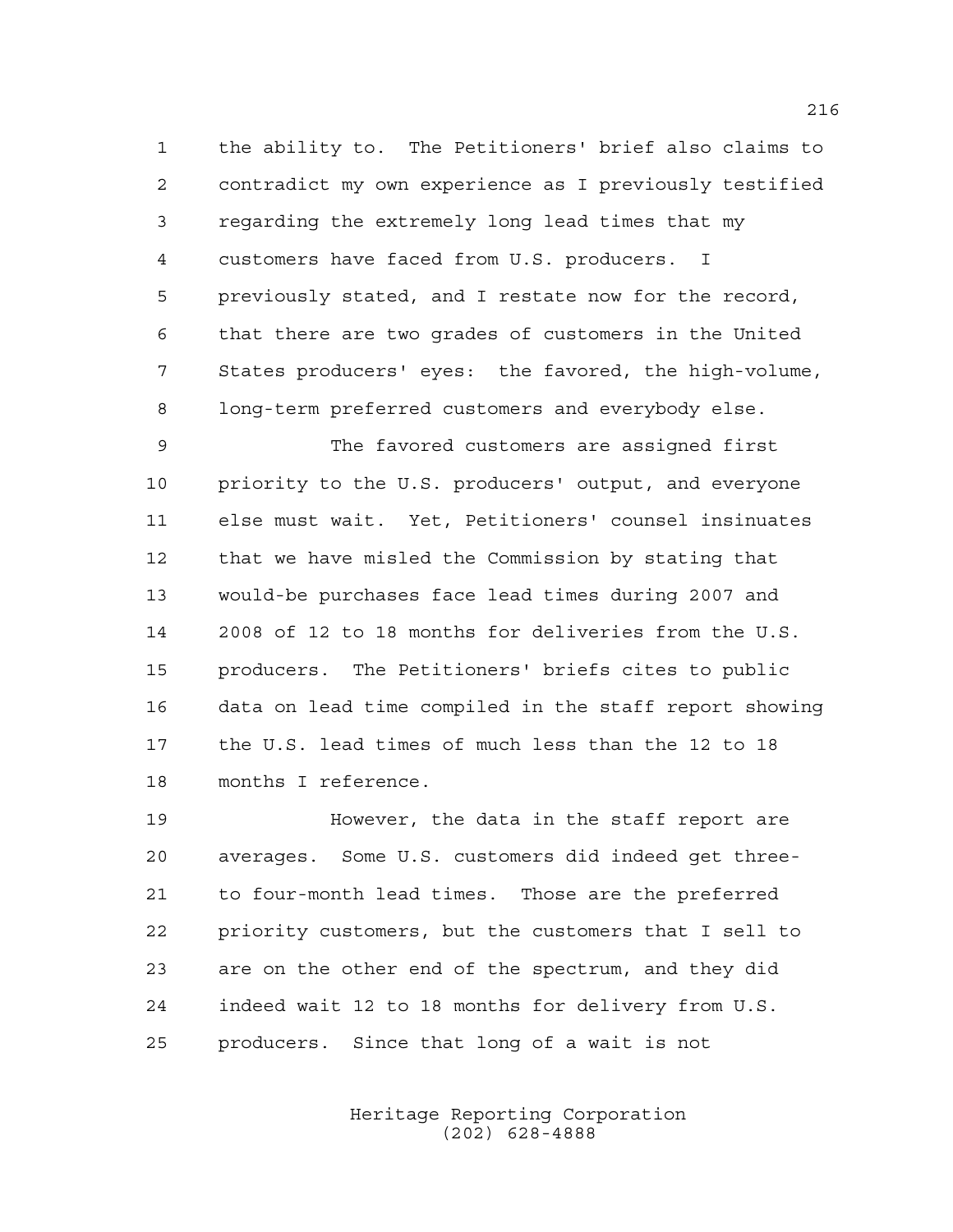economically or commercially viable for them, they find my alternative, imports from China, to be an important alternative.

 We hope we have been clear in our statements, and we urge you to find no injury. We have encouraged a vigorous defense of our stance from the very outset of this original filing. We are passionate in our belief that a ruling of anything other than no injury would be an injustice. Thank you for this opportunity to testify, and I do look forward to your questions.

 MR. LEIBOWITZ: Thank you very much, Mr. Lesco. Mr. Garvey and Mr. Mostoway from Command Energy Services are next in that order. Mr. Garvey? MR. GARVEY: Good afternoon. Good afternoon, Madame Chairman and members of the Commission. My name is Charlie Garvey. I'm the President of Command Energy Services, Ltd. I've been in the oil and gas industry for over 30 years. I began in the oil field inspection business inspecting drill pipe, tubing casing and drill collars. I owned an inspection company for 15 years with 250 employees in Canada. My drill pipe experience of both new and used is extensive.

In 1992, I founded, and I'm still the owner,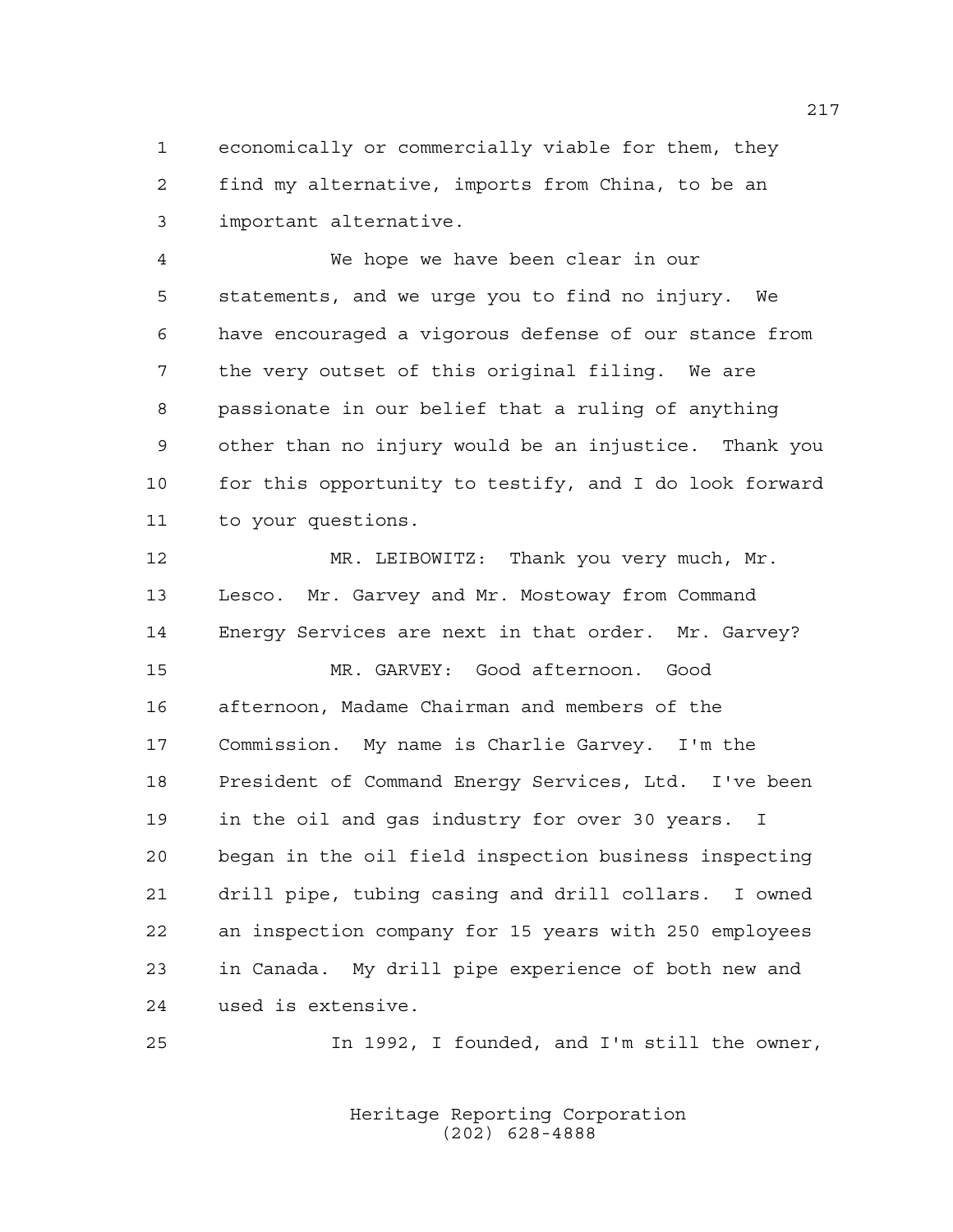of Command Energy Services, perhaps one of the industry's largest inventory holders of drilling tubular products, which include products made not only in China but also in the U.S. and Canada. We were one of five distributors for Grant Prideco, the leading products manufacturer for 14 years until 2007. We were also the sole distributor for VAM Drilling Products in 2008 and 2009.

 In this role as a distributor, we were able to assist these producers by buying inventory and having it readily available to meet short-term needs of our and their customers. Our customers generally are small, independently-owned companies in Canada and the United States. I'd like to discuss some important developments in the domestic market since I last appeared before the Commission at the preliminary phase.

 Demand conditions look very different from last January. As predicted in our testimony in January, due to rising oil prices, rig counts have increased about 40 percent over the last year. Overall demand for drill pipe has increased. However, spending for developing new fields and re-entry of existing fields as well as new drilling technologies and offshore drilling technologies have resulted in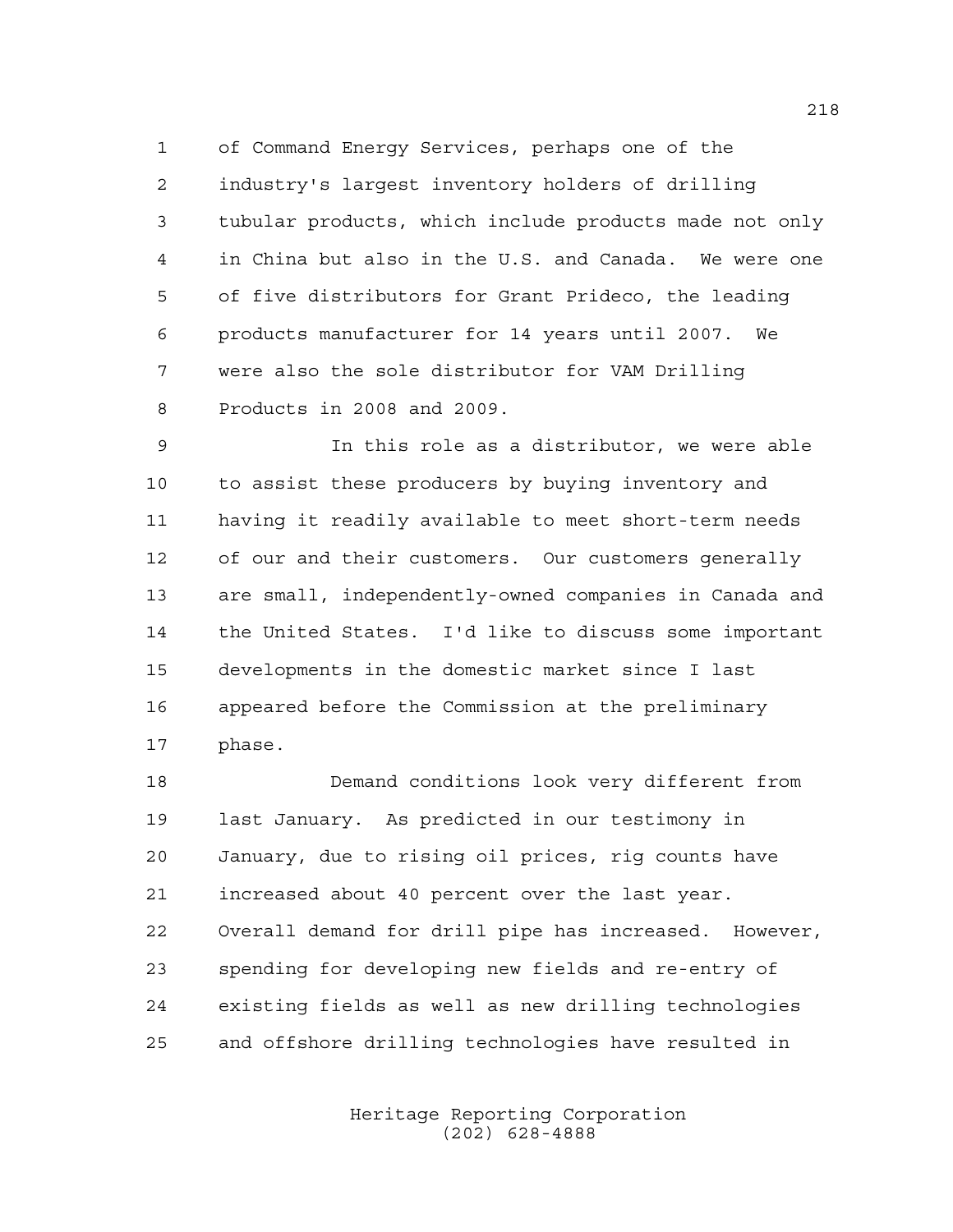increased demand in particular for premium drill pipe.

 A lot of this growth in high technology drilling practices have become more prevalent in the last year. Horizontal drilling plays like the plays in the Bakken oil play in North Dakota have increased demand for premium drill pipe. Unlike a vertical well where a drill string is drilling vertically down hole, horizontal drilling, the string will actually bend in the well going horizontal up to 10,000, 12,000 feet. This drilling yields more production to the operator.

 Because of the increased stress and wear on the drill pipe, higher torque, heavyweight drill pipe is needed for this application. Also, because drill collars do not fit in this type of drilling practice, drill collars generally aren't used here. This kind of drilling is approximately 50 percent more costly than a standard well, but the results in the well is two to three times more productive than a standard vertical well.

 Premium drill pipe is used especially in the deeper wells such as the 20,000-foot wells that are prevelent in the Bakken Oilfield play in North Dakota. Similar horizontal drilling plays are going on in recent oil and gas finds in Texas, Pennsylvania and Wyoming. Demand for this premium pipe is boosted by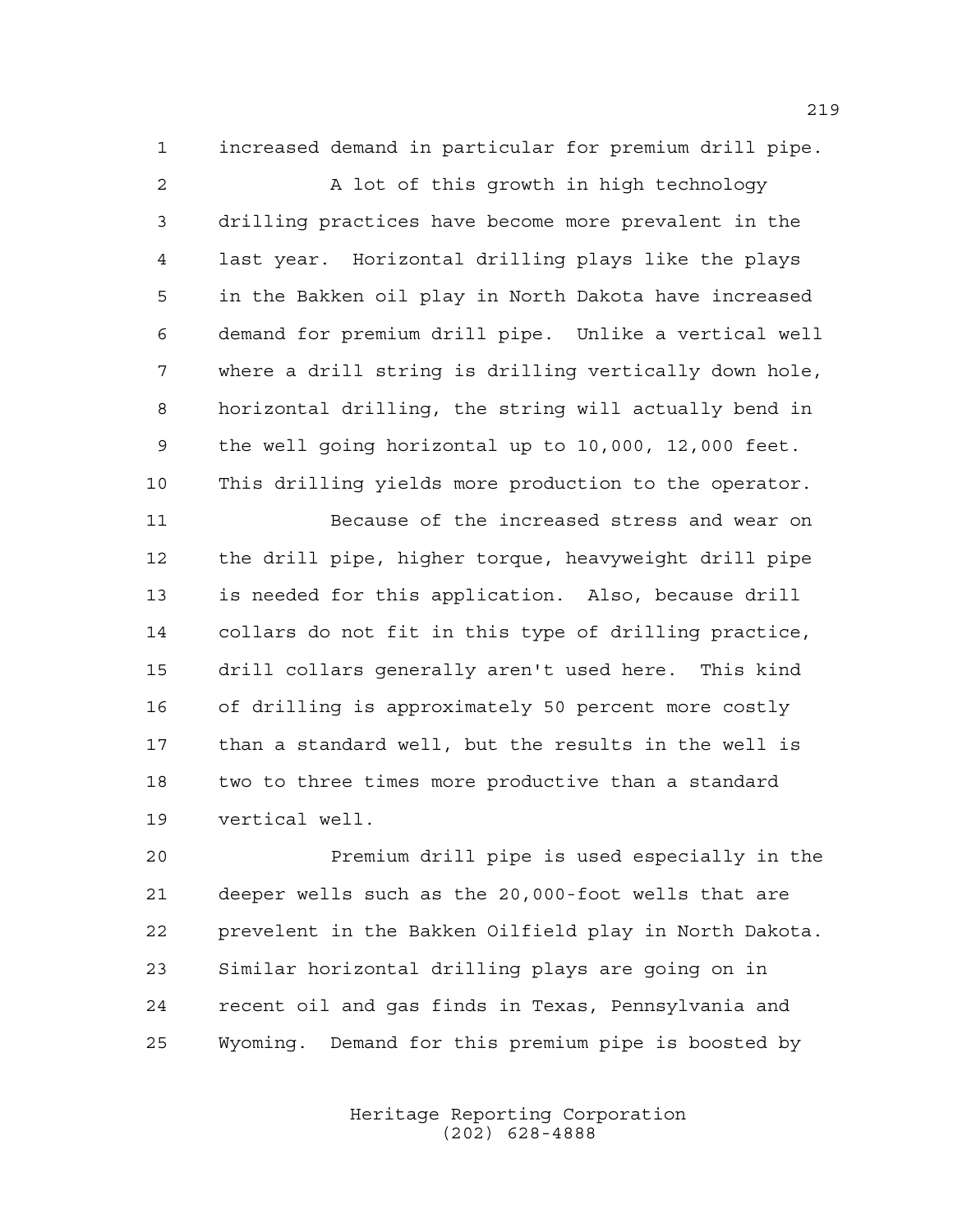the fact that premium pipe wears out more quickly than standard drill pipe for vertical use because it is laying horizontally on its side. Instead of the usual two- to three-year life expectancy for standard drill pipe, premium drill pipe wears out in one to two years. Therefore, customers need to order and replace premium pipe more frequently. Also, because of new drilling technology, drilling contractors have very little inventory of premium pipe to draw from.

 Therefore, they need to come to suppliers for repeated purchases.

 The growth, we see the growth in the premium market. The Chinese industry does not make this type of premium pipe. The domestic industry enjoys higher growth margins on premium pipe. It costs 10 to 15 percent more to manufacture than API, but they can charge 30 to 40 percent more.

 Based on our experience, the domestic industry is looking more to sales of premium pipe. Our orders that we just placed with domestic producers has at least 120 days lead time for delivery. Based on pricing of premium pipe in 2009 and '10, due to demand from emerging markets and offshore drillers, horizontal ultra-long-reach wells, high technology, and our premium pipe business source from the domestic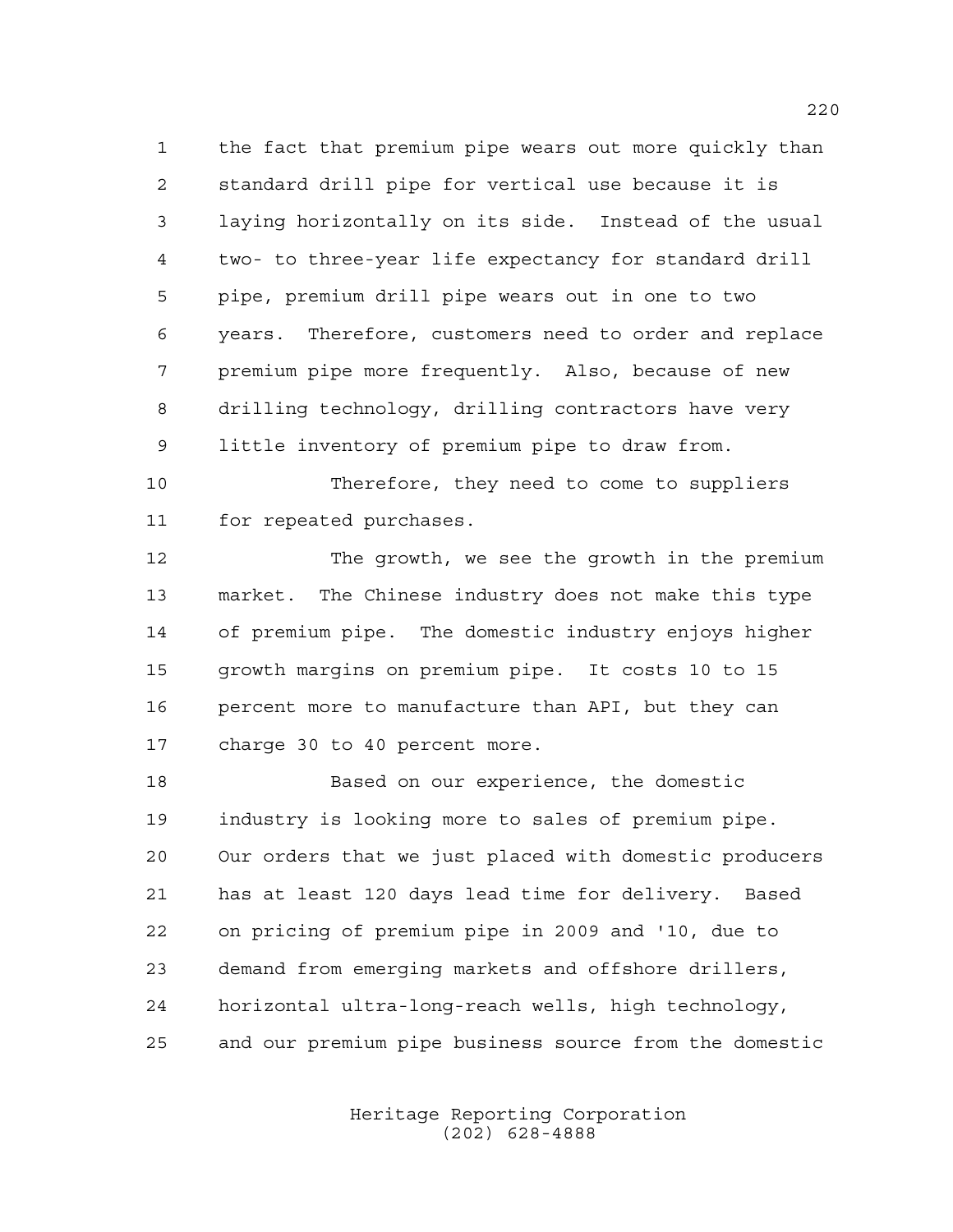industry, business looks quite good.

| $\overline{a}$ | I'd like to comment also on the Command                |
|----------------|--------------------------------------------------------|
| 3              | swaps for new and used product. We have a trade        |
| 4              | program with some of our customers. Basically, if a    |
| 5              | customer requests swap of products, Command will       |
| 6              | consider trading that product from a U.S. purchaser,   |
| 7              | whether it's new or used, and trade it for new         |
| 8              | product. And generally we're trading a dollar-for-     |
| 9              | dollar value.                                          |
| 10             | If we have an estimated value of \$100,000 of          |
| 11             | new or used product from the customer, I'll give him   |
| 12             | \$100,000 of the product that they're looking for.     |
| 13             | Because of my decades of experience in the             |
| 14             | inspection business and the sale of drill pipe         |
| 15             | products, I can appraise new or used pipe that has     |
| 16             | already been sold by a domestic or international       |
| 17             | producer, determine the market value for that pipe.    |
| 18             | On several occasions I have agreed to trade            |
| 19             | with purchases, used or even new domestic, not         |
| 20             | Chinese, pipe that was not being used, with pipe, with |
| 21             | new pipe that they can readily use. Customers have     |
| 22             | come to us after U.S. producers have refused to do     |
| 23             | this type of trade.                                    |
| 24             | The price we charge is not necessarily the             |
| 25             | lowest price, but because we're willing to do a swap,  |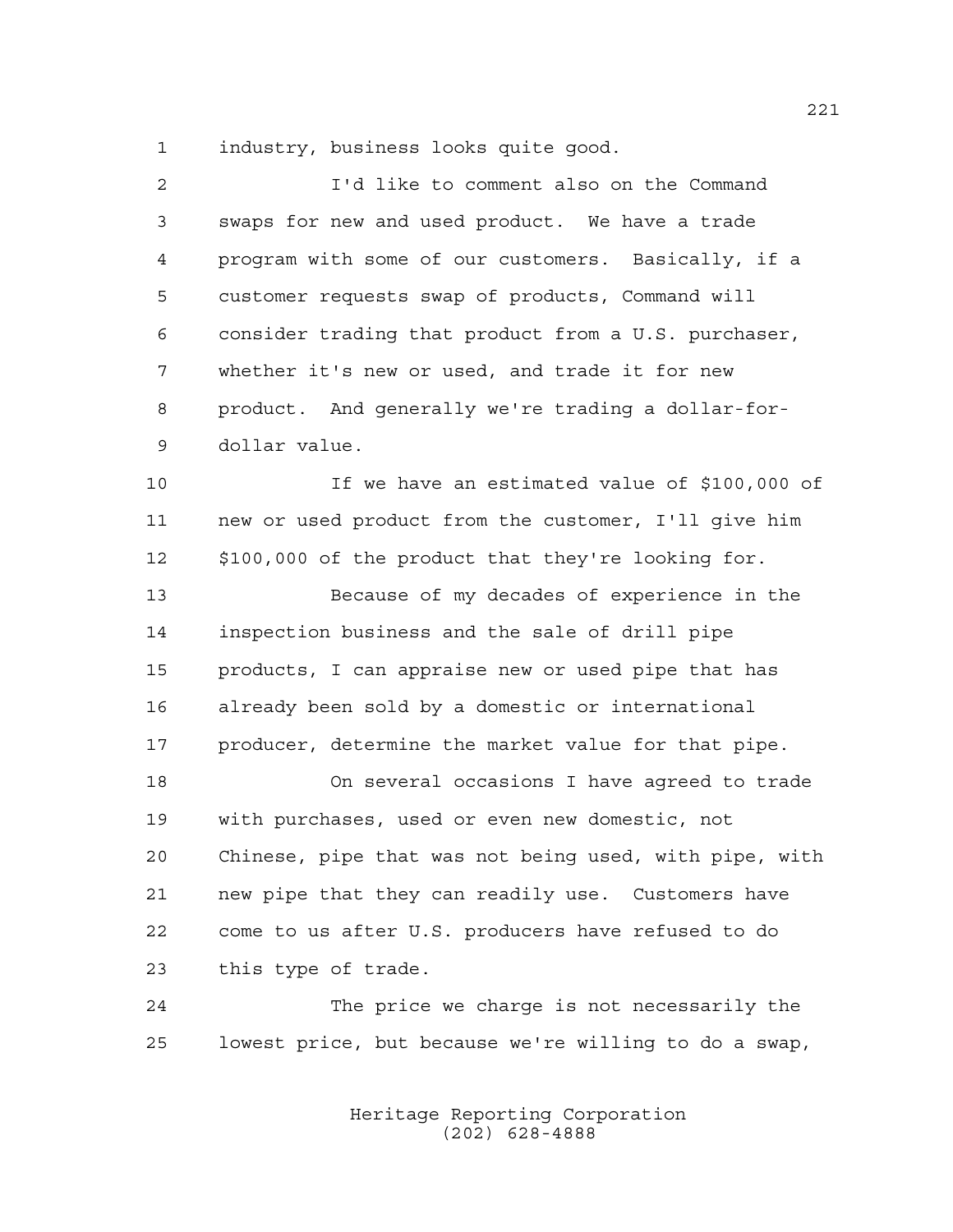the U.S. purchasers came to us and paid a higher price.

 I also wanted to add the point about the domestic industry lead times. In 2008 and 2009, as distributor for VAM, we received preferential lead times of five to six months for orders. Like other preferred large customers under high-volume, long-term contracts.

 For the smaller companies who do not receive preferential terms from producers, they recorded lead times of up to 12 months, which is why distributors like Command play an important role in the market. We can supply pipe to these smaller customers more quickly than domestic producers.

 In conclusion, the domestic industry is not threatened with material injury by Chinese imports. Demand trends are moving towards premium pipe for high technology, horizontal drilling, and ultra-deep drilling.

 For those reasons I urge the Commission not to find injury or threat of injury by reasons of imports from China. Thank you.

 MR. LEIBOWITZ: Thank you. Mr. Mostoway. MR. MOSTOWAY: Good afternoon, Madame Chairman and members of the Commission. My name is

> Heritage Reporting Corporation (202) 628-4888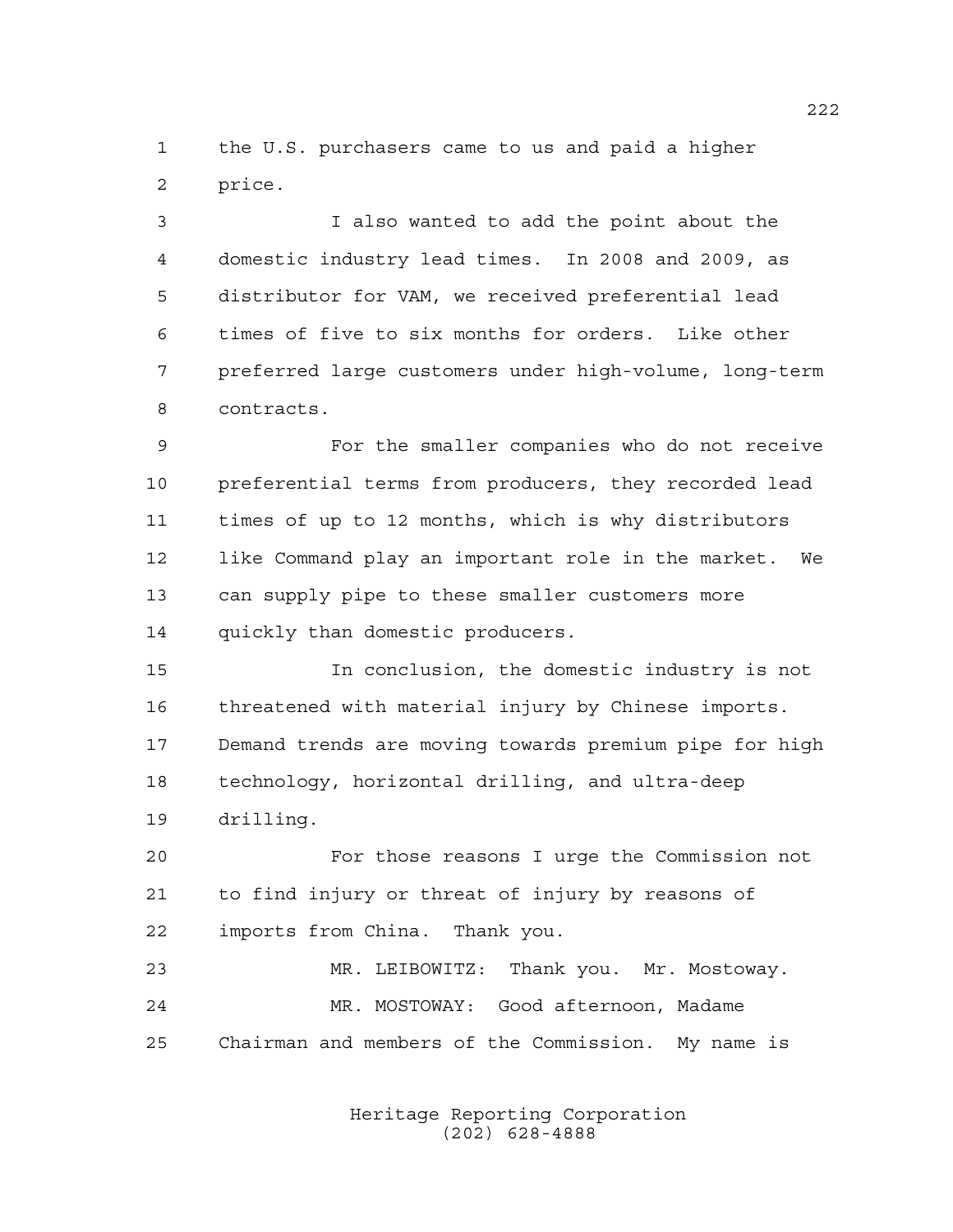Jim Mostoway. I am currently the Vice President,

 Product Control, of Command Energy Services. Prior to that I worked for Grant Prideco, at Cougar Tool and Superior Tube.

 At Grant Prideco, one of my roles was to negotiate long-term contracts with the larger customers and manage the backlog. My current responsibilities with Command is to ensure that we are ordering product to meet our customers' needs.

 My testimony today will be focused on current demand trends in the United States, and what we see, going forward.

 As a distributor, we have visibility to gauge what we see for needs of premium and API drill pipe in the market.

 Changes, there's been big changes since last year at this time, because the, as stated earlier, the rig count has increased from 1200 to 1700 rigs. And we see that that trend is going to keep growing as the price of oil and gas eventually will come back.

 We are also seeing a big trend to premium drill pipe being used, as Mr. Garvey has just discussed. And for the use of these long-reach horizontal gas or oil plays and also gas plays, and that these pipe are wearing out rather quickly.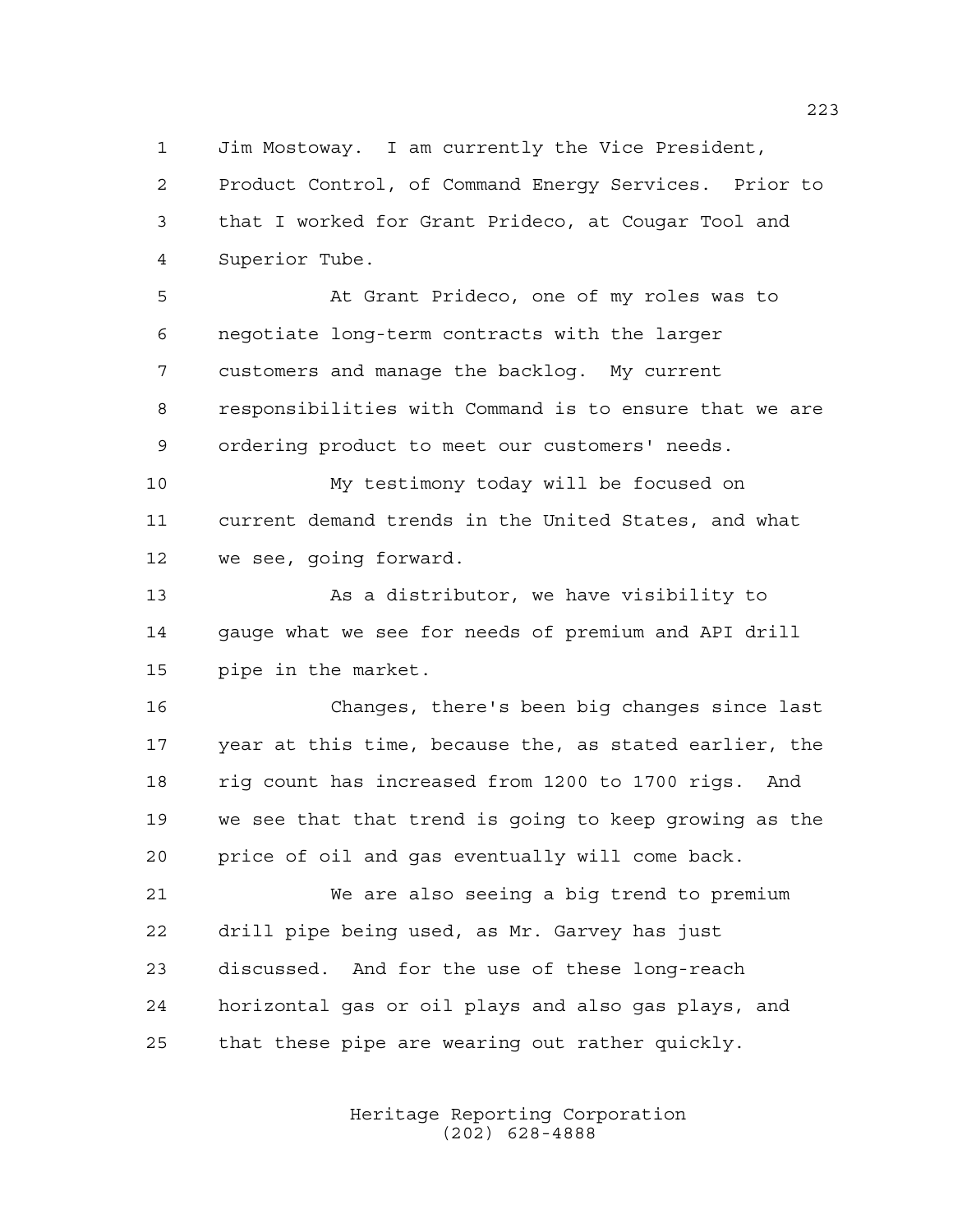We are getting calls constantly, daily almost, from customers in the U.S. looking for premium product that they need to drill these wells, that isn't readily available.

 Given the rising oil prices, we project companies like Grant Prideco to do very well next year. Because its customers, the largest drilling companies, are slated to ramp up, and spending for offshore and land exploration has gone up.

 As I alluded earlier about my experiences regarding purchasers' preferences for U.S.-made versus Chinese-made API pipe, we see about 60 percent of our customers will not purchase Chinese drill pipe for us, nor can we sell it to them, because Chinese do not manufacture a premium class of drill pipe.

 One of our customers can't overcome the perception that they have inferior quality, also. And I guess rightfully so, because there are a lot of Chinese mills that are inferior.

 Our customers, even at a premium, will buy U.S.-made product sooner than they buy Chinese product.

 The segments that we, that we serve more so are the smaller customers that have been shut out of doing business directly with domestic producers, who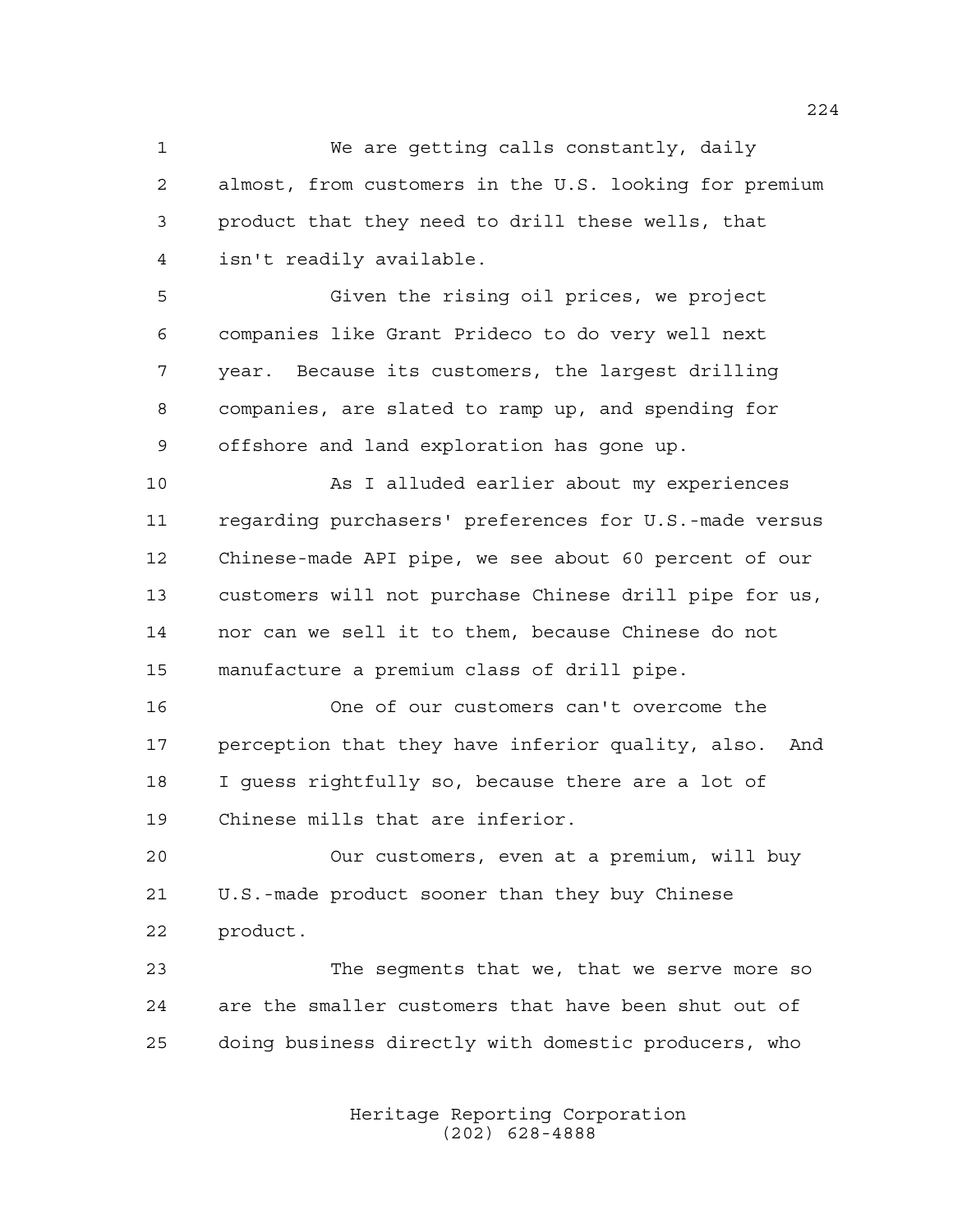make the high-volume, lower-priced sales to larger preferential customers under long-term contracts. During my time at Grant Prideco, preferential customers, otherwise known as alliance customers -- Nabors, H&P, Transocean -- made up more than half the production volume of Grant Prideco. Grant negotiates year-long contracts with these alliance customers. Because of the purchasing volume by Alliance customers, they receive preferential pricing and preferential delivery times. Smaller drilling customers are quoted published prices, which can be 25 to 50 percent over the larger customer's. With higher prices and longer lead times, these customers turn to us to source products for them. This was especially the case in 2008. However, due to lower supply constraints in 2009 and 2010, many of our smaller customers, when given a choice, buy U.S. pipe that's available. To summarize, rising oil prices and rig counts has resulted in increased orders for drill pipe. We are sourcing this product from the domestic industry and anywhere that we can get product to supply our customers, to meet their needs. The next 12 to 18 months look very robust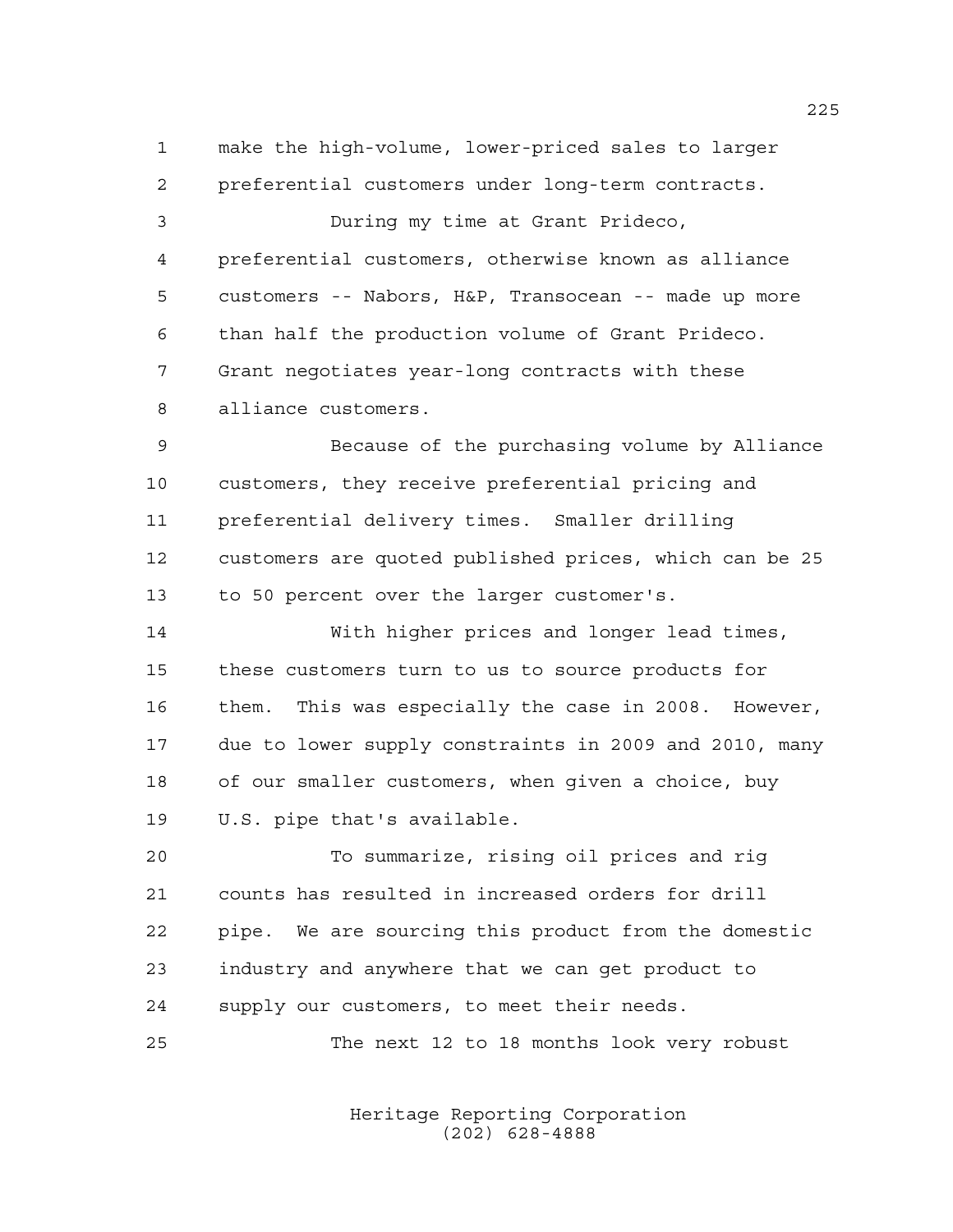for the U.S. industry. And for this reason, I urge the Commission not to find injury or threat of injury. Thank you.

 MR. LEIBOWITZ: Thank you, Mr. Mostoway. Our final witness, last but certainly not least, is Bruce Malashevich, our consulting economist, from Economic Consulting Services.

 MR. MALASHEVICH: Good afternoon, Madame Chairman, members of the Commission, and staff. I am Bruce Malashevich, President of Economic Consulting Services, LLC.

 My colleague, Alex Cook, and I submitted prepared statements three business days in advance of this hearing, because they necessarily contain BPI information, so as to rebut the principal economic arguments made in Petitioner's prehearing brief. I hope you have copies of our testimonies and the associated exhibits before you.

 So my public summary would be quite brief. There is no reason to change the Commission's preliminary determination that there was no current material injury to this industry as a consequence of subject imports. Any arguable case rests on threatened injury claimed.

And in this regard, I urge the Commission to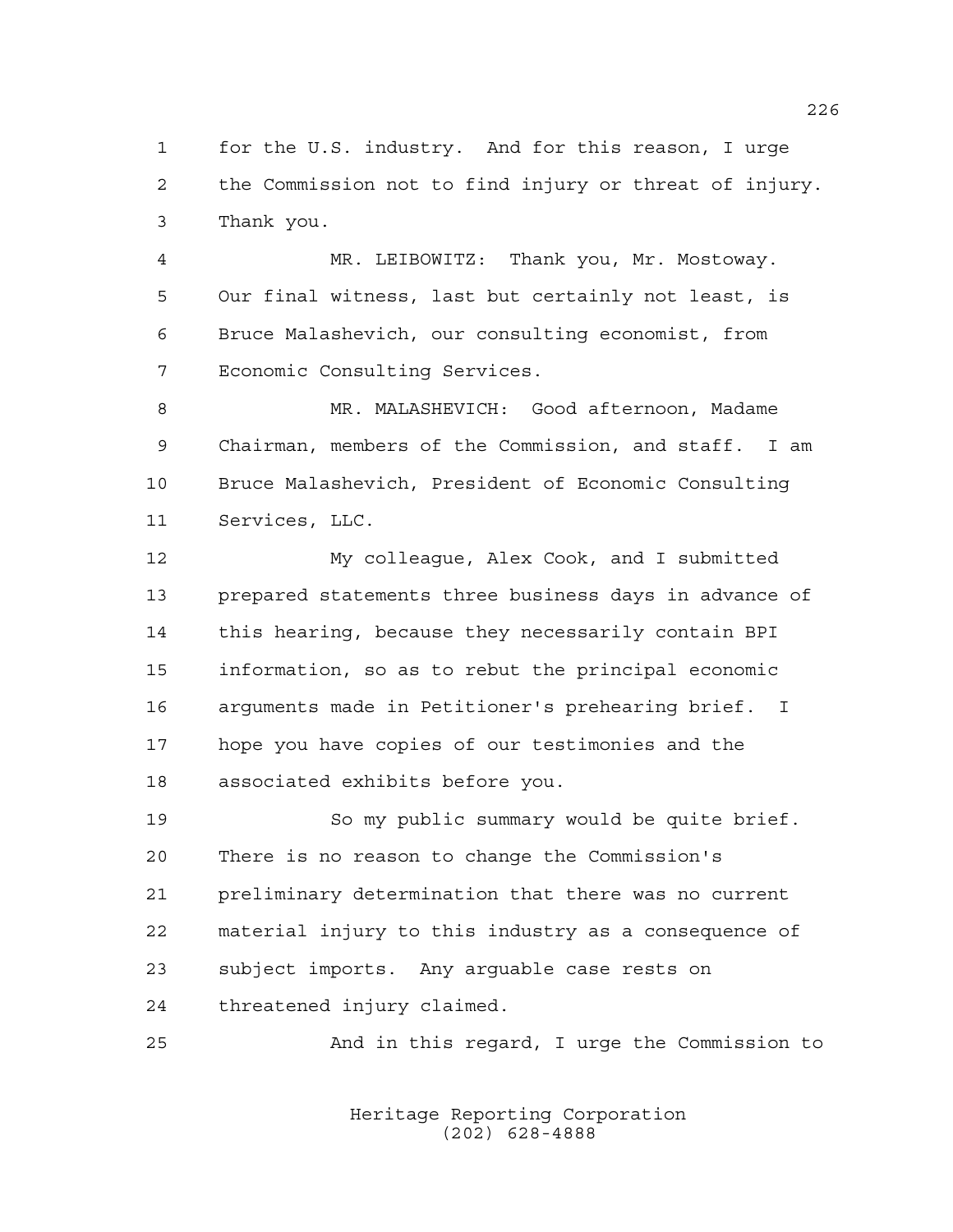consider the plausibility of Petitioner's arguments. For example, Petitioners fill many pages pursuing the time-worn argument that Chinese capacity is large and oriented to export to the United States.

 While perhaps correct in other cases, this case is unique. As I point out in my testimony, and as you heard from the industry witnesses just now, Chinese producers lack the capability and credibility to serve the so-called premium segment of U.S. demand, which is expected to serve, to account for nearly all the near-term net growth in that demand.

 They also have commitments to serve the strong demand in the home market, and in third countries. Indeed, the record shows that in general, the Chinese producers are constrained in bringing about any substantial increase in exports to the United States of the subject merchandise. The data of record, I believe, prove these points.

 You have read the BPI testimony of the Chinese producer, DP-Master, whose significance is obvious from the record. The constraints on its capability to expand exports to the United States are clear. Representatives obviously are here today to answer questions. Their presence is rather unusual in these kinds of cases, and I urge you to take advantage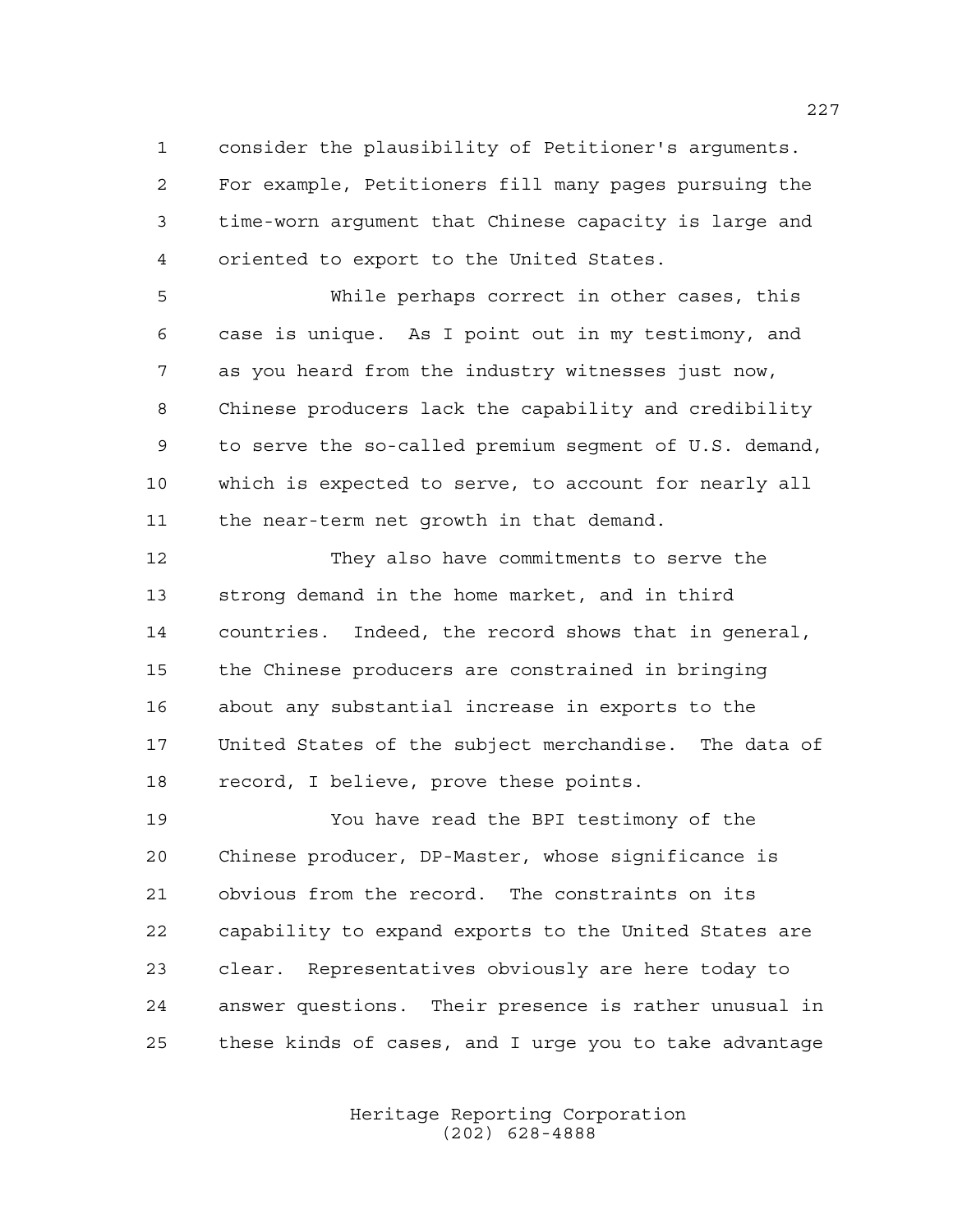of that in your questioning.

| $\overline{2}$ | Petitioners focus much attention on                    |
|----------------|--------------------------------------------------------|
| 3              | inventory levels. But as I point out in my BPI         |
| $\overline{4}$ | testimony, this attention is misplaced.                |
| 5              | I also understand that certain of the                  |
| 6              | statistical data concerning inventory in the           |
| 7              | prehearing report is subject to change in the coming   |
| 8              | days.                                                  |
| 9              | At this late date in this year-long inquiry,           |
| 10             | Petitioners' case for threatened injury rests on an    |
| 11             | assertion that the elasticity of Chinese supply, to    |
| 12             | use the term of art, is, in effect, infinite. But it   |
| 13             | is only an assertion, not supported by the record, and |
| 14             | should be dismissed.                                   |
| 15             | In a brief survey of the list of alleged               |
| 16             | producers passed out by Petitioners' witnesses this    |
| 17             | morning, I learned from the industry witnesses present |
| 18             | here that many of those companies' names no longer     |
| 19             | exist, and have been closed for a period of years, to  |
| 20             | make just one example.<br>Thank you.                   |
| 21             | MR. LEIBOWITZ: Thank you very much. That               |
| 22             | concludes Respondents' affirmative presentation.       |
| 23             | CHAIRMAN OKUN: Thank you. Before we begin              |
| 24             | our questioning, let me take this opportunity to thank |
| 25             | all the witnesses for being here. For those who        |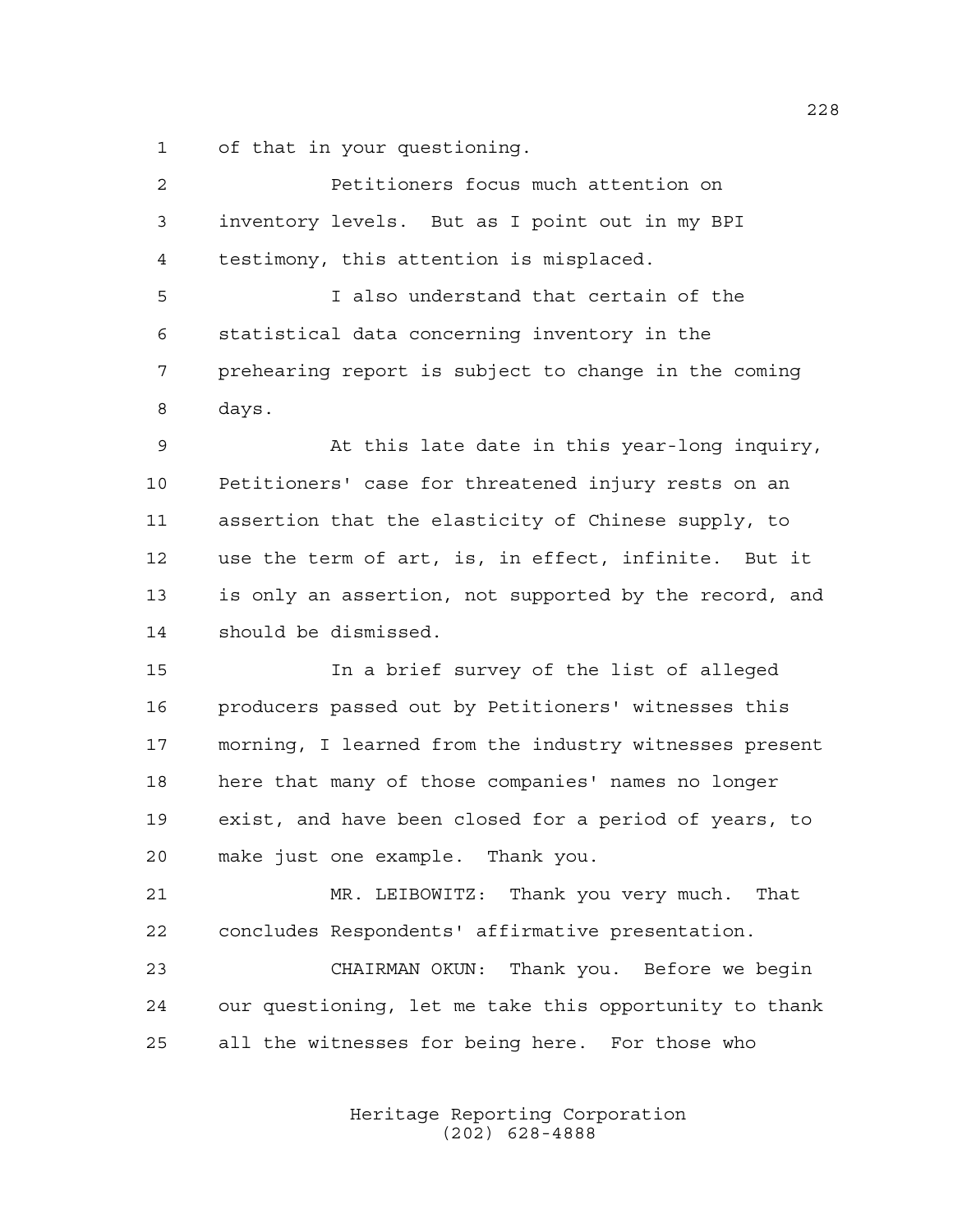traveled a great distance in particular, I appreciate you taking that extra time to be here, and to answer our questions.

 Just a reminder to repeat your names so the court reporter has it when you respond to questions. And we will start our questions this afternoon with Vice Chairman Williamson.

 VICE CHAIRMAN WILLIAMSON: Thank you, Madame Chairman. And I, too, want to express my appreciation 10 for, to the witnesses for coming today, and especially for those who've traveled across the Pacific to join us today. Thank you.

 It's hard to figure out where to start. We had, this morning, we had a discussion about demand, particularly about demand for natural gas versus oil prices, and the fact that natural gas prices have not, a diversion in recent months about the, between the natural gas and oil prices.

 And I don't think I heard you discuss that in your testimony. So I was wondering what are your views on that? And why this diversion has occurred.

 MR. GARVEY: Charles Garvey commenting. What we're seeing in that natural gas market is that long-term growth. Talking with some of our customers in both the oil companies and the drilling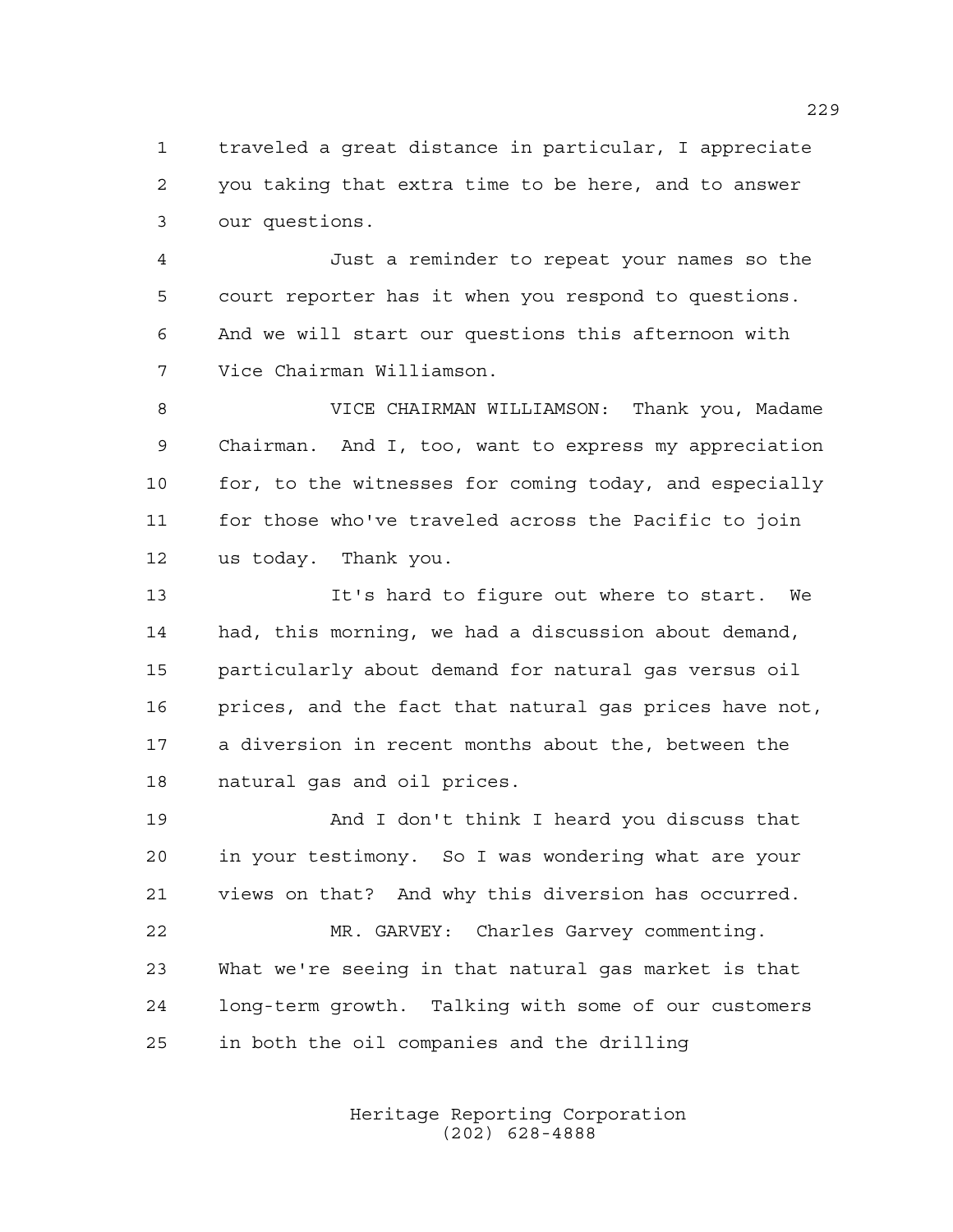contractors, planning ahead for 2012.

| 2  | We know it's flat today because there is a             |
|----|--------------------------------------------------------|
| 3  | gas bubble; there's no doubt about it, there's lots of |
| 4  | inventory. But going forward, they're all planning to  |
| 5  | see the prices actually increase, starting next year.  |
| 6  | VICE CHAIRMAN WILLIAMSON: So for 2012.                 |
| 7  | MR. GARVEY: Yes.                                       |
| 8  | VICE CHAIRMAN WILLIAMSON: Okay. And why                |
| 9  | has this, why is that going to, you know, there is a   |
| 10 | lag there? As opposed to what we see for gas, for      |
| 11 | oil.                                                   |
| 12 | MR. GARVEY: The lag really on the pricing              |
| 13 | today is more of a marketing issue. But there is a     |
| 14 | surplus. And the surplus is global. And the volumes    |
| 15 | right now are just, of consumption, are to the point   |
| 16 | where the numbers should run up yet.                   |
| 17 | Now, oil is another situation. The prices              |
| 18 | are high and strong, you know. The government here     |
| 19 | has got an energy policy to try to replace some of the |
| 20 | importing oil that they're bringing in, and try to     |
| 21 | domestically find their own. And it's, worldwide       |
| 22 | demand has driven up the prices of oil. So depending   |
| 23 | where the drilling is good these days.                 |
| 24 | VICE CHAIRMAN WILLIAMSON: Given the lag in             |
| 25 | the natural gas prices, and I assume that means the    |
|    |                                                        |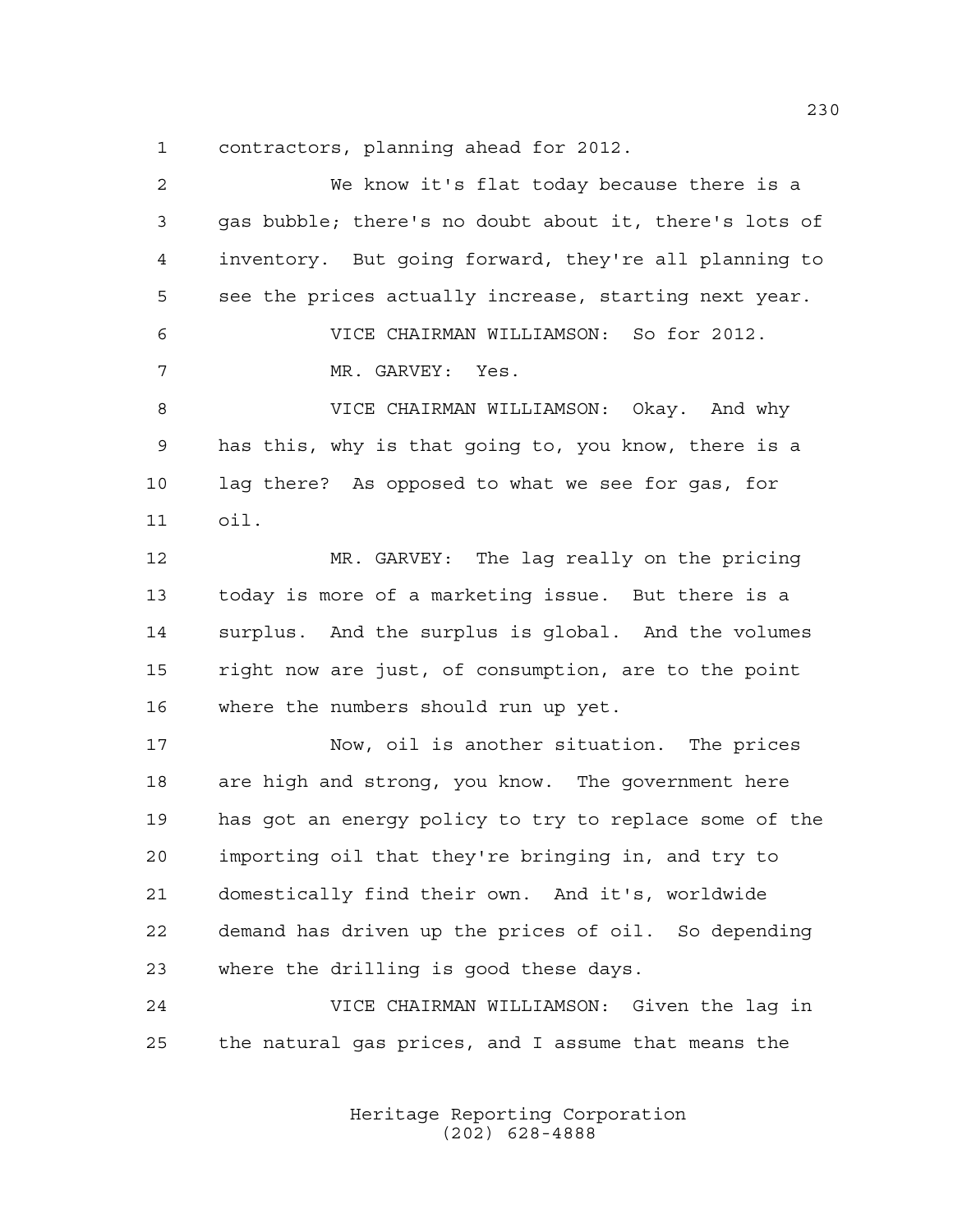lag in increased demand for it, isn't a large part of the -- what does that say about the demand for drill pipe? Given that there's so much more, you know, exploration for natural gas in the U.S. compared to other places.

 MR. GARVEY: Well, today, just as the Petitioners stated, it's about a 60-percent activity in drilling for oil, and there's about 40 percent for gas. There still is a demand for drilling for gas domestically, because self, you know, self-sufficiency going forward. Whether it's in Canada or the United States, it's quite similar.

 But you know, I just see, once the consumption comes back, manufacturing comes back on, like we mentioned, or they mentioned earlier, that we'll see the volume of gas decrease, and the prices start to rise with it.

 The drilling in some aspects is still continuing in the natural gas sector. There's been some good finds throughout the country, and activity is still going on.

 VICE CHAIRMAN WILLIAMSON: And what kind of, what kind of pipes are used for that type of drilling? Is it standard or premium?

MR. GARVEY: Generally when they're long-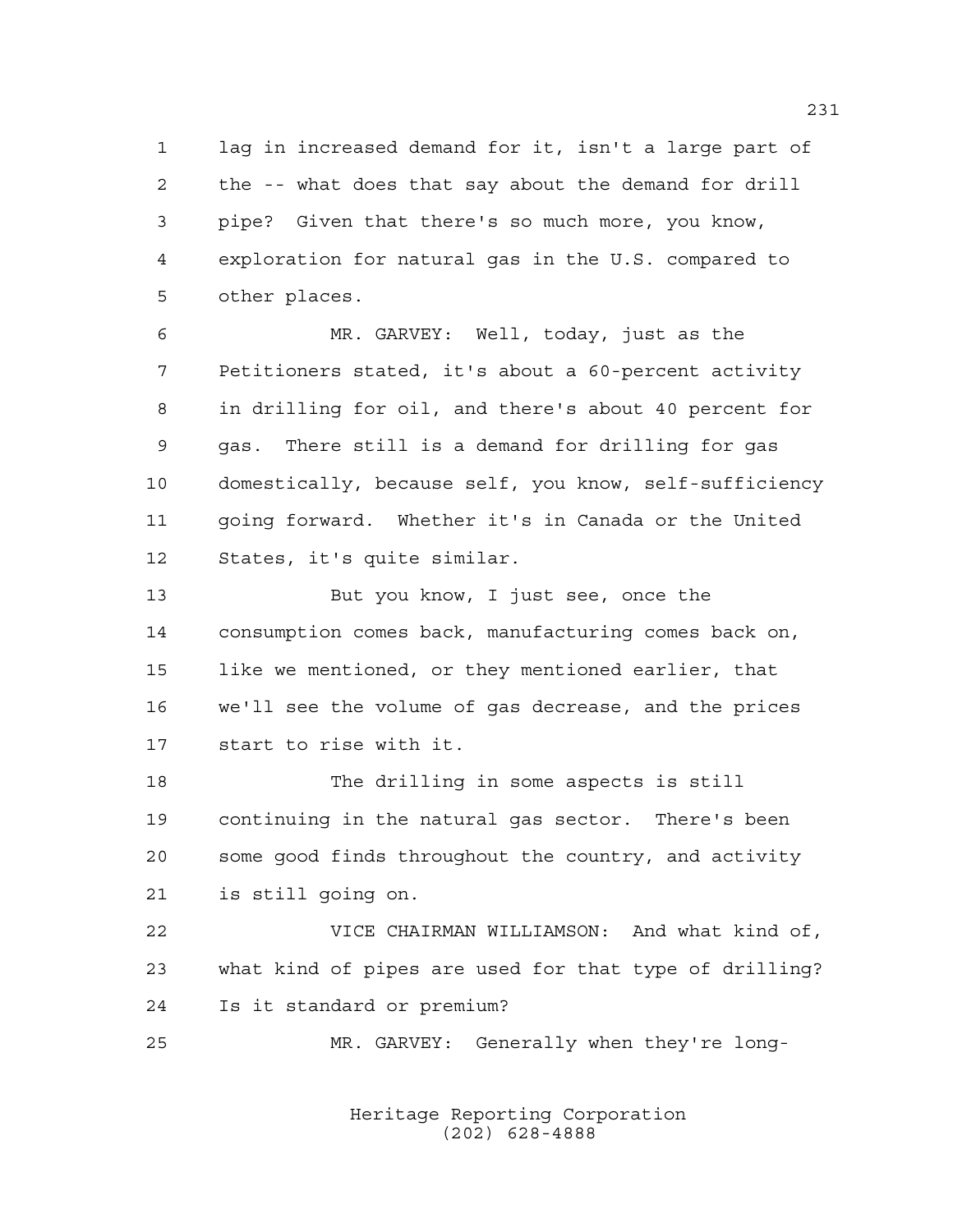reach in deeper wells exceeding 12,000 feet, which quite a bit of the gas drilling is, it's the premium-grade drill pipe that we've been talking about.

 VICE CHAIRMAN WILLIAMSON: So you heard the domestic industry this morning talking about the demand for premium versus regular pipe, particularly given the fact I guess a lot of the, the strongest demand, of course, is in off-shore. What would, do you want to comment on their, their comments this morning?

 MR. GARVEY: Yeah. Well, like Jim mentioned earlier in his testimony, we're getting daily calls for premium pipe, to go back into these long-reach horizontal three-inch U wells, which are primarily for gas. And there's quite a bit of oil, also.

 But there's a large demand for premium. And we see that, as a distributor, as being probably our 18 goal for 2011 is the increase in premium pipe sales. Stronger than API, definitely for ourselves.

 VICE CHAIRMAN WILLIAMSON: And this is for the U.S. --

 MR. GARVEY: Correct, correct. VICE CHAIRMAN WILLIAMSON: Domestic market. MR. GARVEY: Correct. VICE CHAIRMAN WILLIAMSON: I mean for

> Heritage Reporting Corporation (202) 628-4888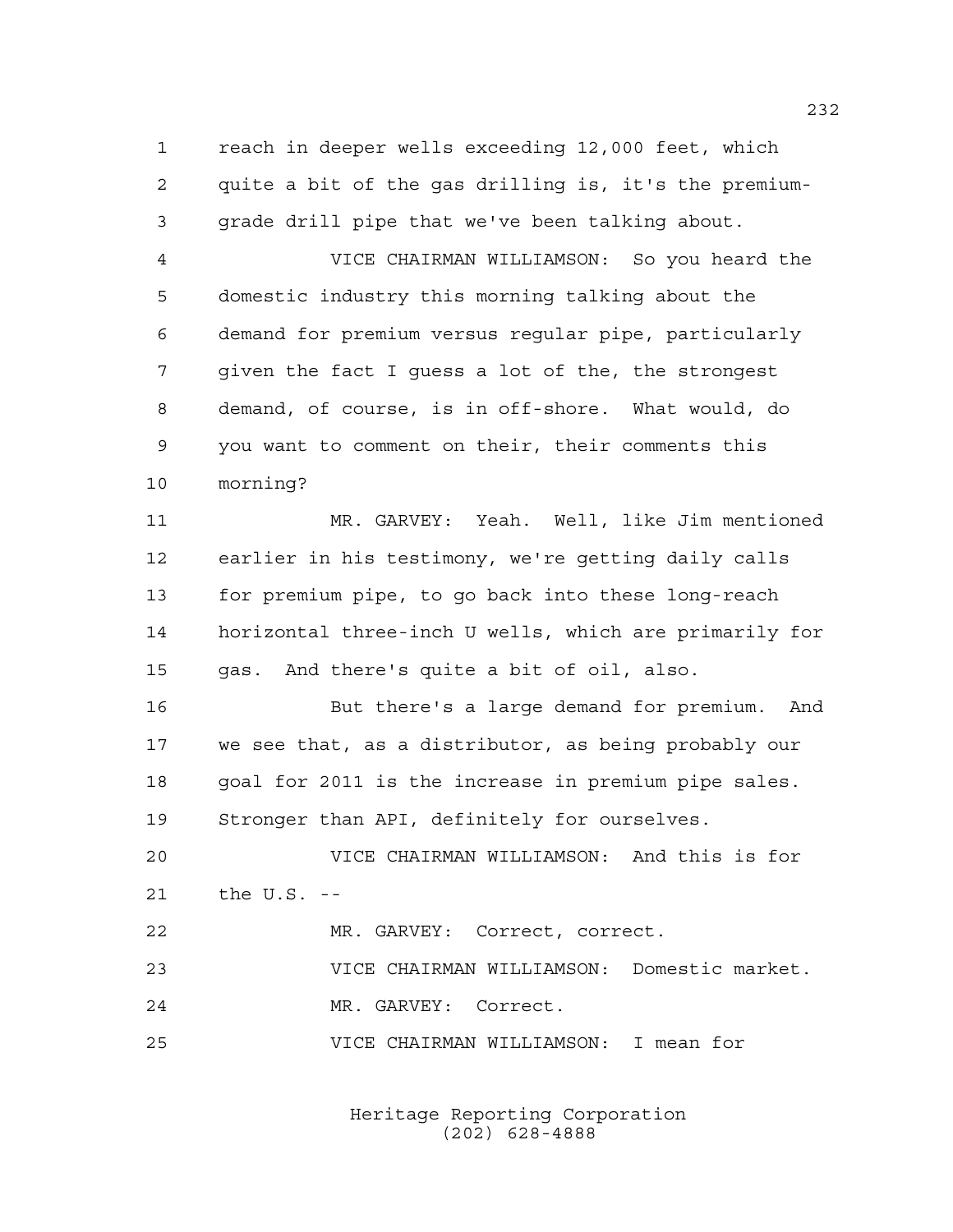consumption, for use in the U.S.

 MR. GARVEY: Correct, correct. VICE CHAIRMAN WILLIAMSON: As opposed to being shipped to Houston, then overseas. MR. GARVEY: Yes. And the industry leaders, they're in the same position today -- Grant Prideco -- they are booked out quite seriously on premium pipe to meet these needs, both heavyweight and drill pipe right now. MR. LEIBOWITZ: Mr. Vice Chairman, if I could just add a point of personal experiences in the legal issue. I spend a lot of time in northern Pennsylvania, and there is gas drilling galore in northern Pennsylvania. It's all anybody talks about up there. These are exploratory wells, but it's a formation called the Marcellus Shale formation, which extends through New York State, down through West Virginia into the southern United States. So the demand for gas has not caught up yet with these enormous supplies, which have just come on as proven reserves very recently. But the drilling is commencing, and it will continue. And it is primarily horizontal and fracking wells, which is the premium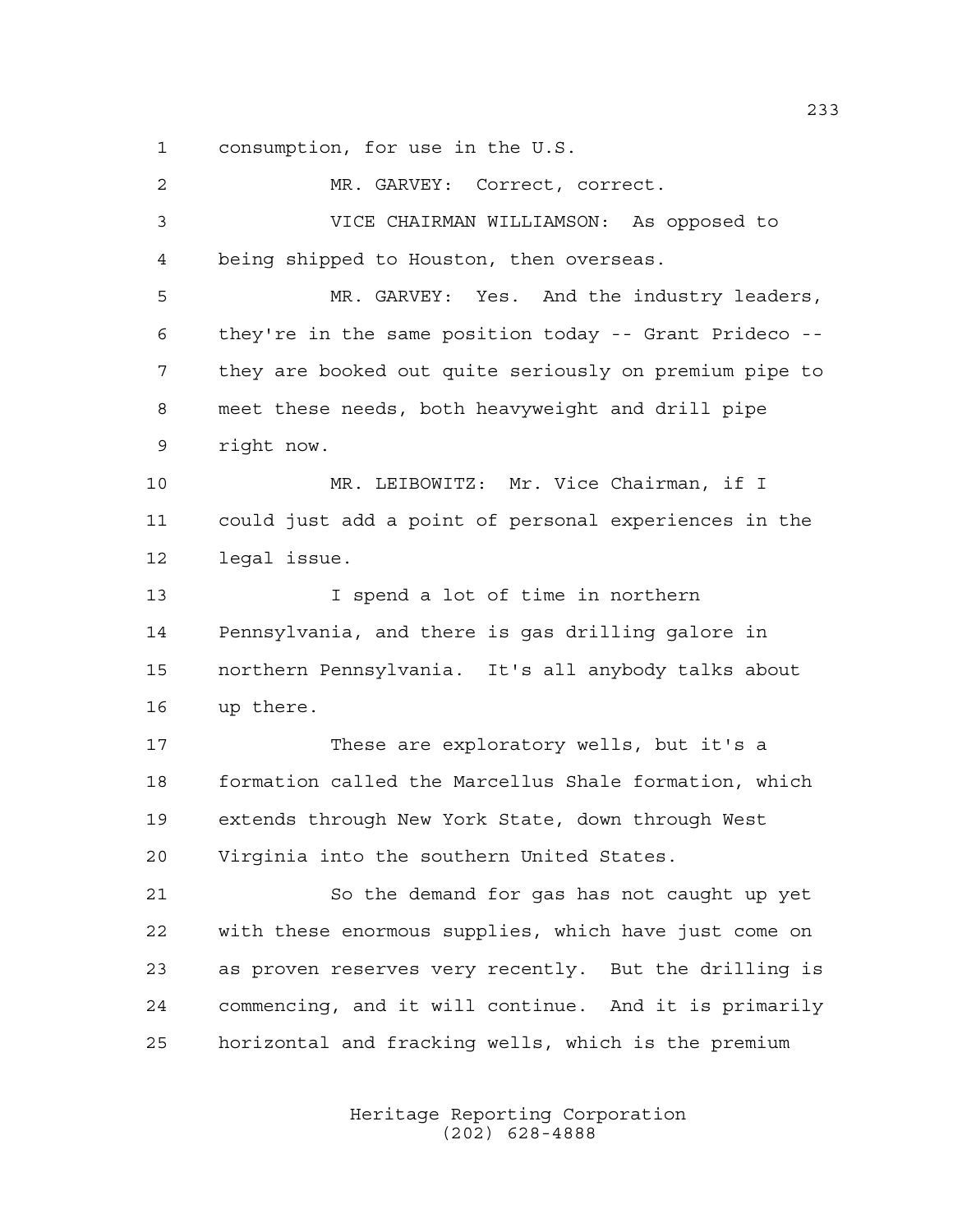pipe that, that Charlie is talking about.

 VICE CHAIRMAN WILLIAMSON: I don't know what's happening in Pennsylvania, but I think the Governor of New York had some problems with, the next six months or so, about how much frack utilization is going to go on.

 MR. LEIBOWITZ: Well, we'll see what the current Governor of New York has to say about that, but the former one certainly did have more problems than the former Governor of Pennsylvania did.

 VICE CHAIRMAN WILLIAMSON: Okay, thank you. Let's see. I guess you sort of disagreed, or sort of given a different cast on the staff report about orders never exceeding five months during the period of investigation. Is this, you know, it's a question of availability. And you talked about I guess mostly your smaller customers having to wait a long time.

 Now, is this, do we have, is this document on the record? What kind of, how do we sort of resolve these conflicting statements about

availability?

 MR. LEIBOWITZ: This is Lewis Leibowitz. Perhaps the post-hearing submission could supplement whatever there is on the record. But I'd invite the other witnesses to comment.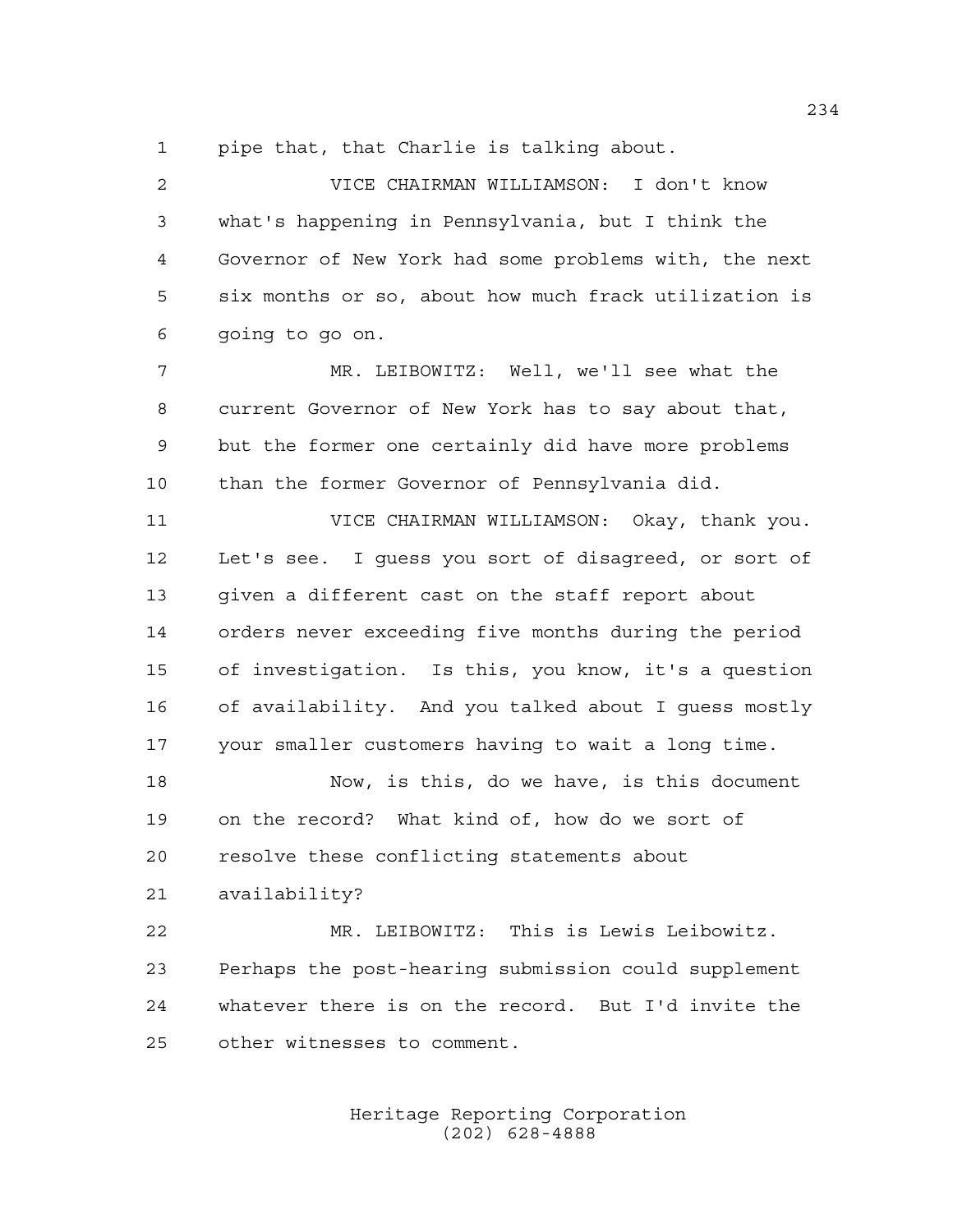MR. LESCO: I think I may be able to produce documents that would show 18-month delivery with price in effect at time of delivery. VICE CHAIRMAN WILLIAMSON: This is, for what period would these -- MR. LESCO: In the 2007/2008 time that I had stated and testified twice that there were 12- to 18- month delivery times, according to some of my customers. That's why I'm here. That's how I got in this business. Because I couldn't provide new pipe to some of my customers. VICE CHAIRMAN WILLIAMSON: Okay. What would, okay. And were those really short-term contracts, long-term contracts generally? MR. LESCO: I would call 12- to 18-month delivery time -- VICE CHAIRMAN WILLIAMSON: Delivery time, but did -- MR. LESCO: I mean, I listened to this, these testimonies this morning, and I'm trying to figure out in my mind. We have a gentleman here that says Grant Prideco can produce one line, 15,000 tons. Logically, and I like to think logically, let's say that I'm a customer, I'm Nabor Drilling. And I go get him an order for 15,000 tons. Now, that

> Heritage Reporting Corporation (202) 628-4888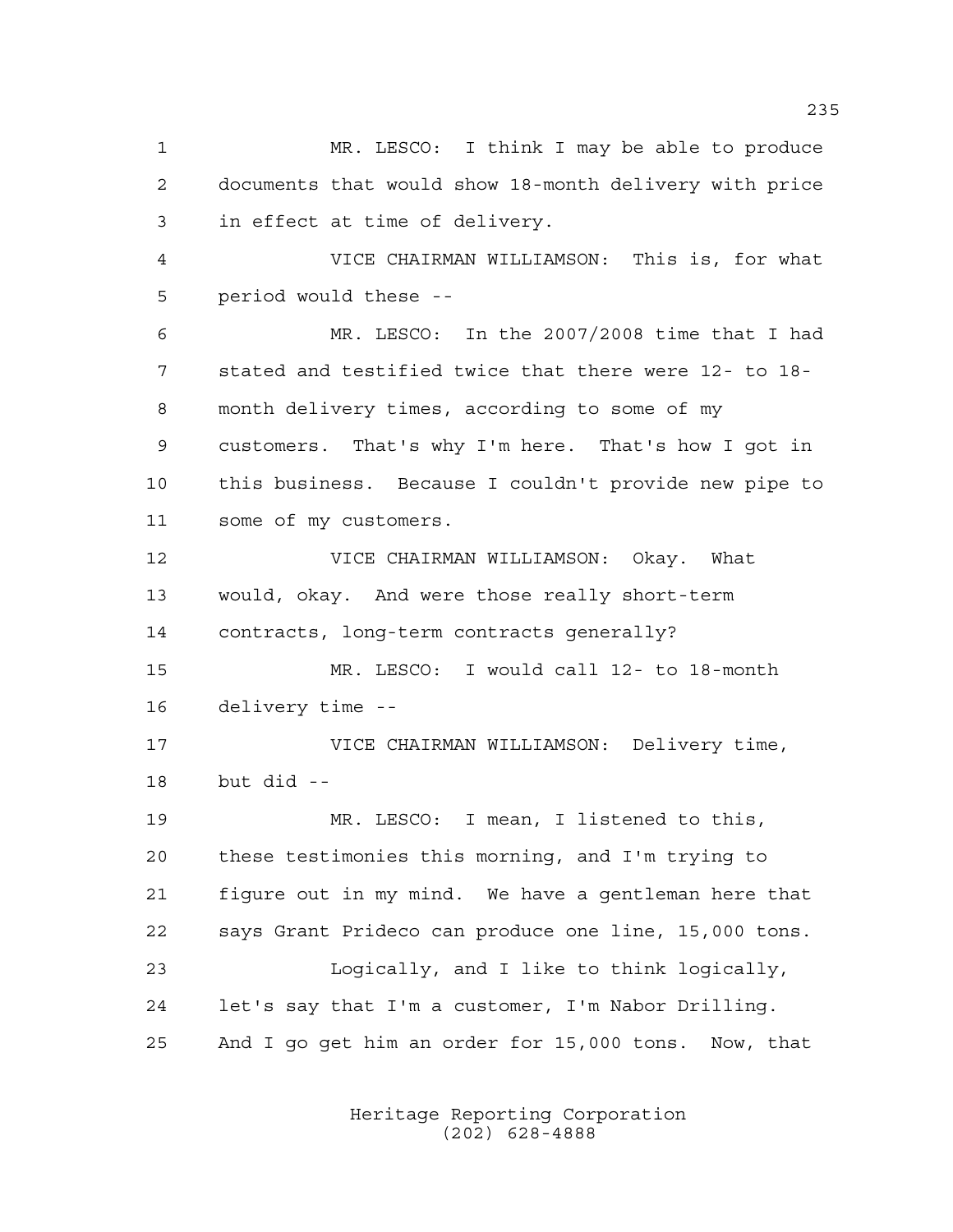ties up one year's production, right?

| 2  | VICE CHAIRMAN WILLIAMSON: Uh-huh.                      |
|----|--------------------------------------------------------|
| 3  | MR. LESCO: Now, let's say you own a                    |
| 4  | drilling company, and you go to him and say I'd like   |
| 5  | to order another 15,000 tons. Now, if he's only got    |
| 6  | one line, when is he going to be able to quote you?    |
| 7  | He's going to quote you 12 months. Because he's        |
| 8  | already got a whole year tied up in production.        |
| 9  | I can provide, I will --                               |
| 10 | VICE CHAIRMAN WILLIAMSON: You didn't have              |
| 11 | to listen. I had to listen to --                       |
| 12 | MR. LESCO: Well, I mean, I'm thinking,                 |
| 13 | because I've been through the cycle so many times.     |
| 14 | This happens every time in a down time, or a boom      |
| 15 | time, where the, the producers book up their well      |
| 16 | They can only produce so much.<br>lines.               |
| 17 | Now, if I'm a small contractor, and I can't            |
| 18 | afford to buy my pipe on a yearly budget, I have to    |
| 19 | wait until the last minute. And, and, in fact, Mr.     |
| 20 | Schagrin even says in here that, that it's a matter of |
| 21 | record that when you buy a drilling rig, you go ahead  |
| 22 | and order your pipe. Because you know when your -- I   |
| 23 | know of two drilling rigs coming out in Houston, Texas |
| 24 | that are coming out in April, the contractor still     |
| 25 | hasn't ordered the pipe. And he's asking me to quote.  |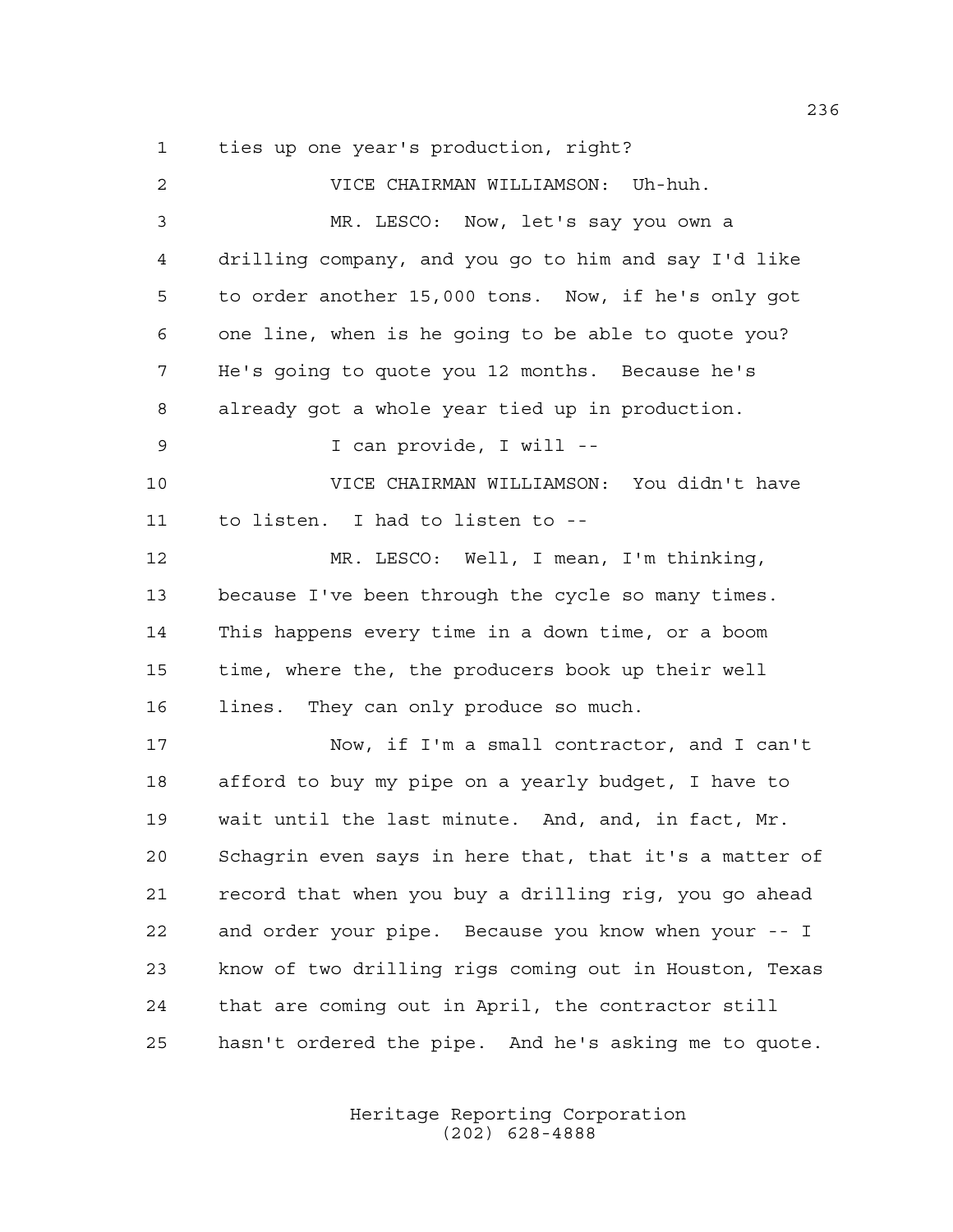And I said well, I'm leaning on what I have. But he's actually waiting, thinking the price is going to come down.

 Now, what happens if something happens, and that pipe's gone? And then Mr. Garvey down here has got the only string of pipe in town. Well, he's going to go up on price.

 The smaller contractors can't, they don't have the annual budgets that some of the bigger players have. They can't predict that far out into the future.

VICE CHAIRMAN WILLIAMSON: Okay.

 MR. LESCO: And historically, especially in times of, of what we call the boom, which happened in the years that we're talking about, the smaller contractors, they're left, they're left behind.

 VICE CHAIRMAN WILLIAMSON: Okay. My time has expired, but I would appreciate, post-hearing, the documentation that you have offered.

Thank you, Madame Chairman.

CHAIRMAN OKUN: Commissioner Lane.

 COMMISSIONER LANE: Thank you. Your brief in the appendix deals with green tube. How do you define green tube?

MR. LEIBOWITZ: I'm going to let someone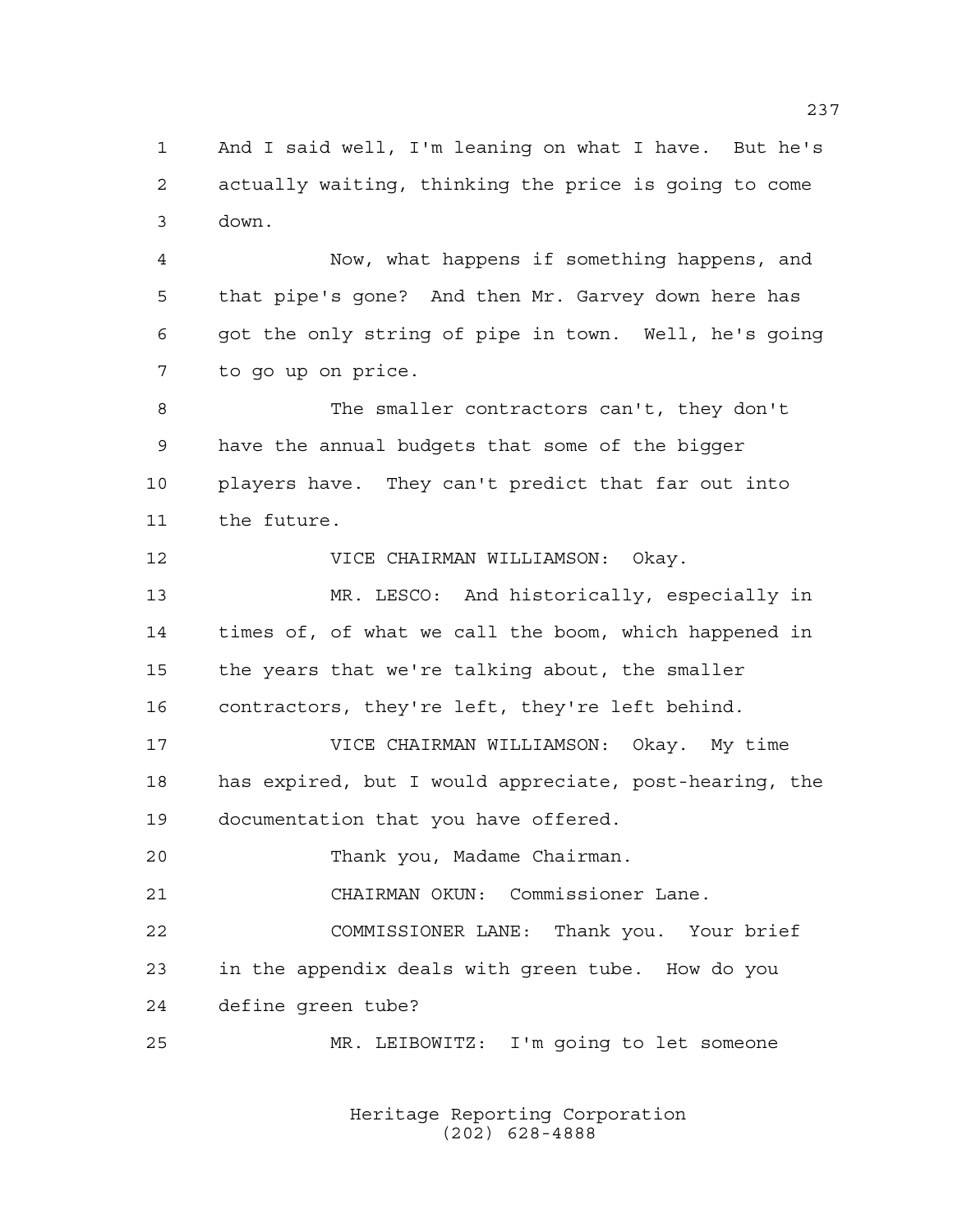else go first.

| $\overline{2}$ | MR. MURPHY: This is Patrick Murphy. Green              |
|----------------|--------------------------------------------------------|
| 3              | tube is the, is the as-rolled tube that comes out of   |
| 4              | the seamless rolling mill. Before any heat treatment,  |
| 5              | or up-setting, or any other added process is made to   |
| 6              | it. That's what green tube is.                         |
| 7              | COMMISSIONER LANE: Okay, thank you. What               |
| 8              | effect, if any, does the fact that there are limited   |
| 9              | imports of premium products into the United States     |
| 10             | from China, have on the Commission's analysis? If the  |
| 11             | Commission were to determine that premium drill pipe   |
| 12             | was not a separate like product, should the apparent   |
| 13             | lack of subject import competition for premium drill   |
| 14             | pipe nonetheless constitute a condition of             |
| 15             | competition?                                           |
| 16             | MR. LEIBOWITZ: We would argue yes, it                  |
| 17             | should. We think there definitely is, based on         |
| 18             | Commission precedent, a single like product here, with |
| 19             | a continuum of specifications. Many, many              |
| 20             | specifications. Dimensional, yield, yield strengths,   |
| 21             | thicknesses, and so forth.                             |
| 22             | At the end of the day, the high-end, what's            |
| 23             | been called the premium pipe, competes very little in  |
|                |                                                        |
| 24             | the applications that require. So we have a classic    |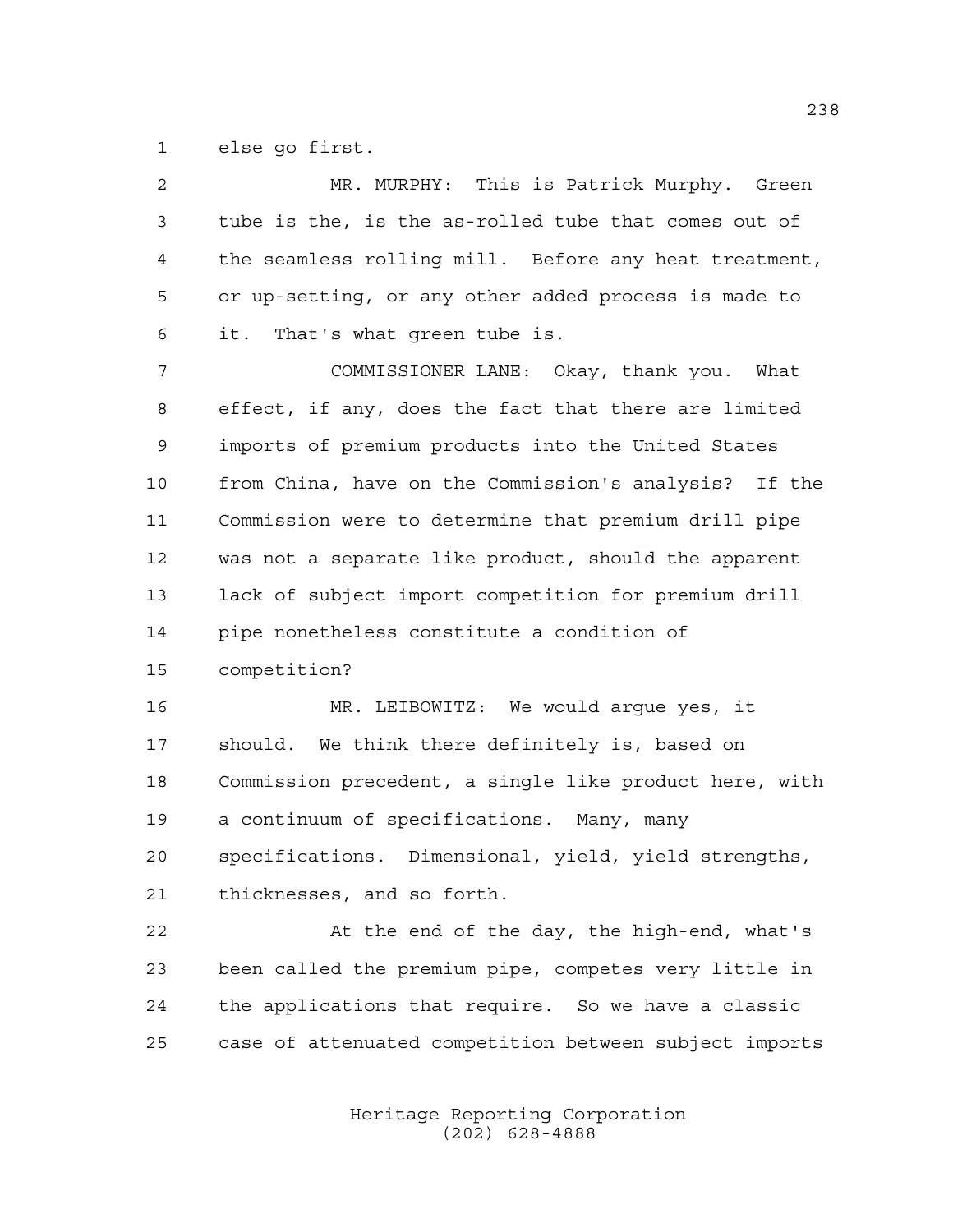and this, and this premium pipe.

| 2  | But if you look at the domestic industry as            |
|----|--------------------------------------------------------|
| 3  | a whole, as the statute indicates, the welfare of the  |
| 4  | domestic industry, taking into account all the         |
| 5  | conditions of competition, including the recession,    |
| 6  | showed that the domestic industry has not been         |
| 7  | injured, and is not threatened with future injury by   |
| 8  | reason of subject imports.                             |
| 9  | And it is all the more clear that that's               |
| 10 | true because the subject imports don't compete with    |
| 11 | this very important and highly profitable end of the   |
| 12 | market that the domestics dominate.                    |
| 13 | COMMISSIONER LANE: Dr. Malashevich.                    |
| 14 | MR. MALASHEVICH: Thank you, Commissioner.              |
| 15 | Just one point to add to Mr. Leibowitz's testimony.    |
| 16 | I think it definitely is an important                  |
| 17 | condition of competition, particularly when evaluating |
| 18 | whether or not there is threat. Because it provides a  |
| 19 | rather, an important barrier entry, if you will, that  |
| 20 | limits the ability, the capabilities of a subject      |
| 21 | import to gain market share in the United States.      |
| 22 | COMMISSIONER LANE: What is keeping the                 |
| 23 | Chinese from manufacturing premium drill pipe?         |
| 24 | MR. MURPHY: This is Patrick Murphy.<br>For             |
| 25 | premium drill pipe you need millions of dollars of     |
|    |                                                        |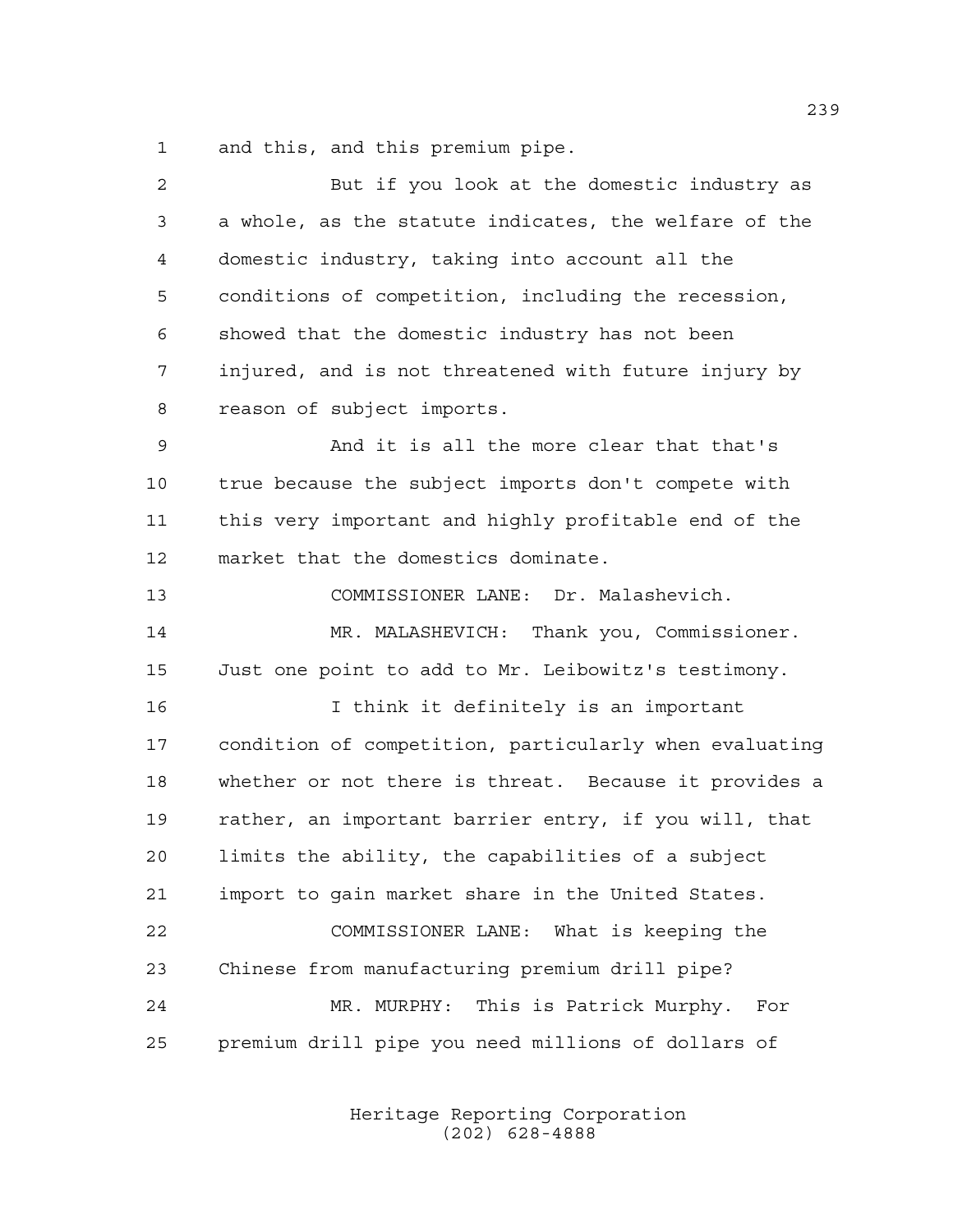investment in R&D to actually come up with the products that are required.

 For example, on the connection side, you need to find connections within high-torque capabilities. And this is, there's a very limited scope for development because of the patented areas that VAM and Grant Prideco have already done. So it's a question of R&D and investment. COMMISSIONER LANE: If the product coming in from China is to API standards, why, then, is there this issue that certain U.S. users will not use Chinese pipe, if it's all to the same API standard that the U.S. pipe has to adhere to? Mr. Lesco. MR. LESCO: Well, that's an interesting question. I wish all the contractors I dealt with were as, had your attitude. It would be -- COMMISSIONER LANE: It's not my attitude, it's my question. MR. LESCO: No, I understand. I went kind of blank there. We had to work very, very diligently to have DP-Master's accepted. Now, we have an advantage with DP-Master's in that they have an alliance with NOV Tuboscope, where all their product is inspected, prior to welding, by Tuboscope. It's the most recognized

> Heritage Reporting Corporation (202) 628-4888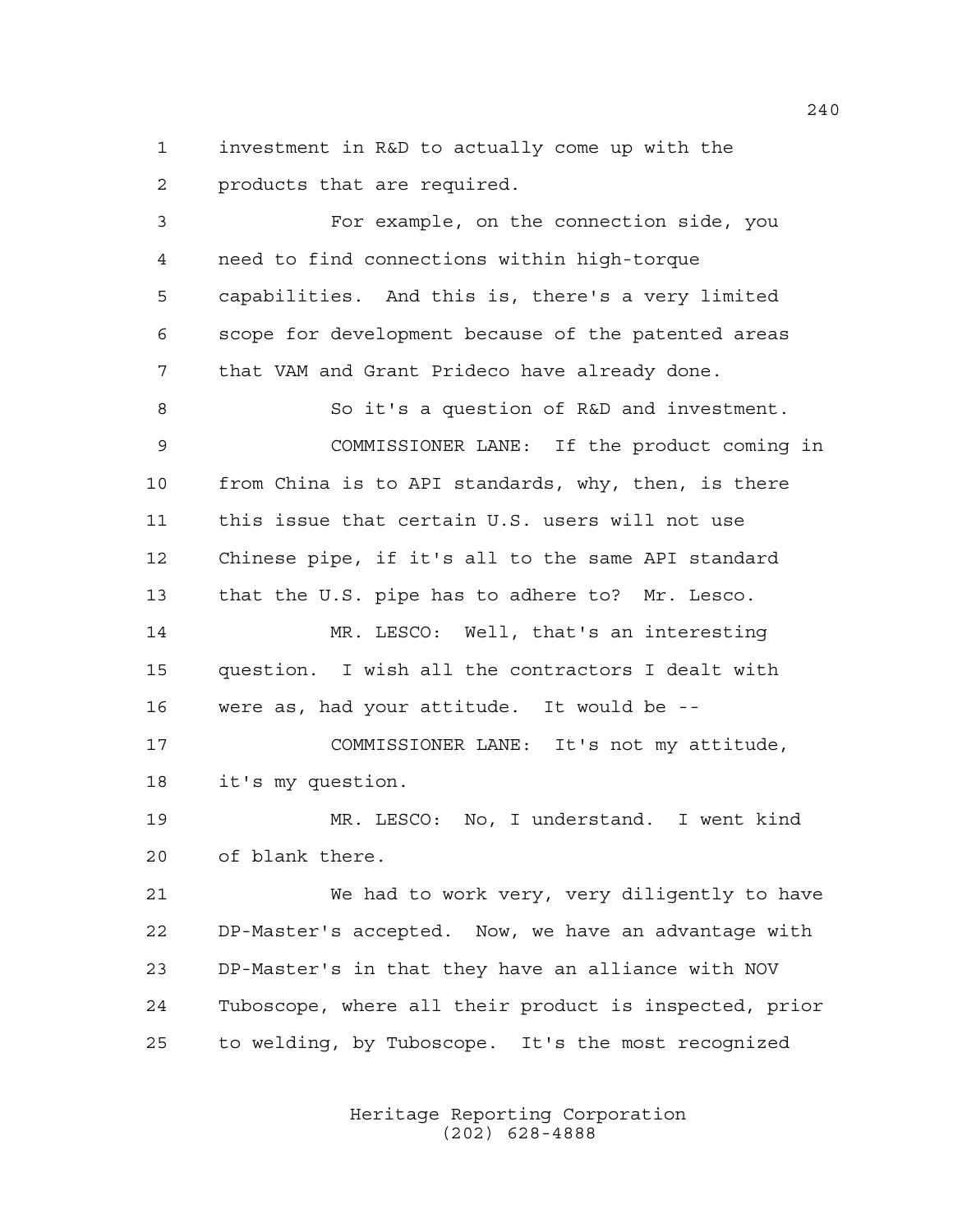inspector in the world.

| 2  | They're the only company in China that has             |
|----|--------------------------------------------------------|
| 3  | this. As in other products, Chinese are known for not  |
| 4  | producing a quality product. And, as previous          |
| 5  | testimony on both sides, my friends on the other side  |
| 6  | and we have testified, a contractor must have quality. |
| 7  | He's not going to risk losing the cost of the hole.    |
| 8  | If anything happens to that pipe and it's lost down    |
| 9  | the hole, he's lost millions of dollars, lost time,    |
| 10 | production, and in the replacement of the pipe.        |
| 11 | COMMISSIONER LANE: Okay. Are you saying                |
| 12 | that some pipe comes in from China that says it meets  |
| 13 | API standards, but it doesn't really?                  |
| 14 | MR. LESCO: Yes, ma'am.                                 |
| 15 | COMMISSIONER LANE: So whose fault is that?             |
|    |                                                        |
| 16 | MR. LESCO: I can't answer that, whose fault            |
| 17 | that is.                                               |
| 18 | COMMISSIONER LANE: Okay, thank you.                    |
| 19 | MR. MURPHY: This is Patrick Murphy,                    |
| 20 | Commissioner.                                          |
| 21 | COMMISSIONER LANE: Yes, yes, Mr. Murphy.               |
| 22 | MR. MURPHY: Yes. API grant their monogram              |
| 23 | to manufacturing facilities based on an audit, a one-  |
| 24 | time audit. And it's valid for three years, I think.   |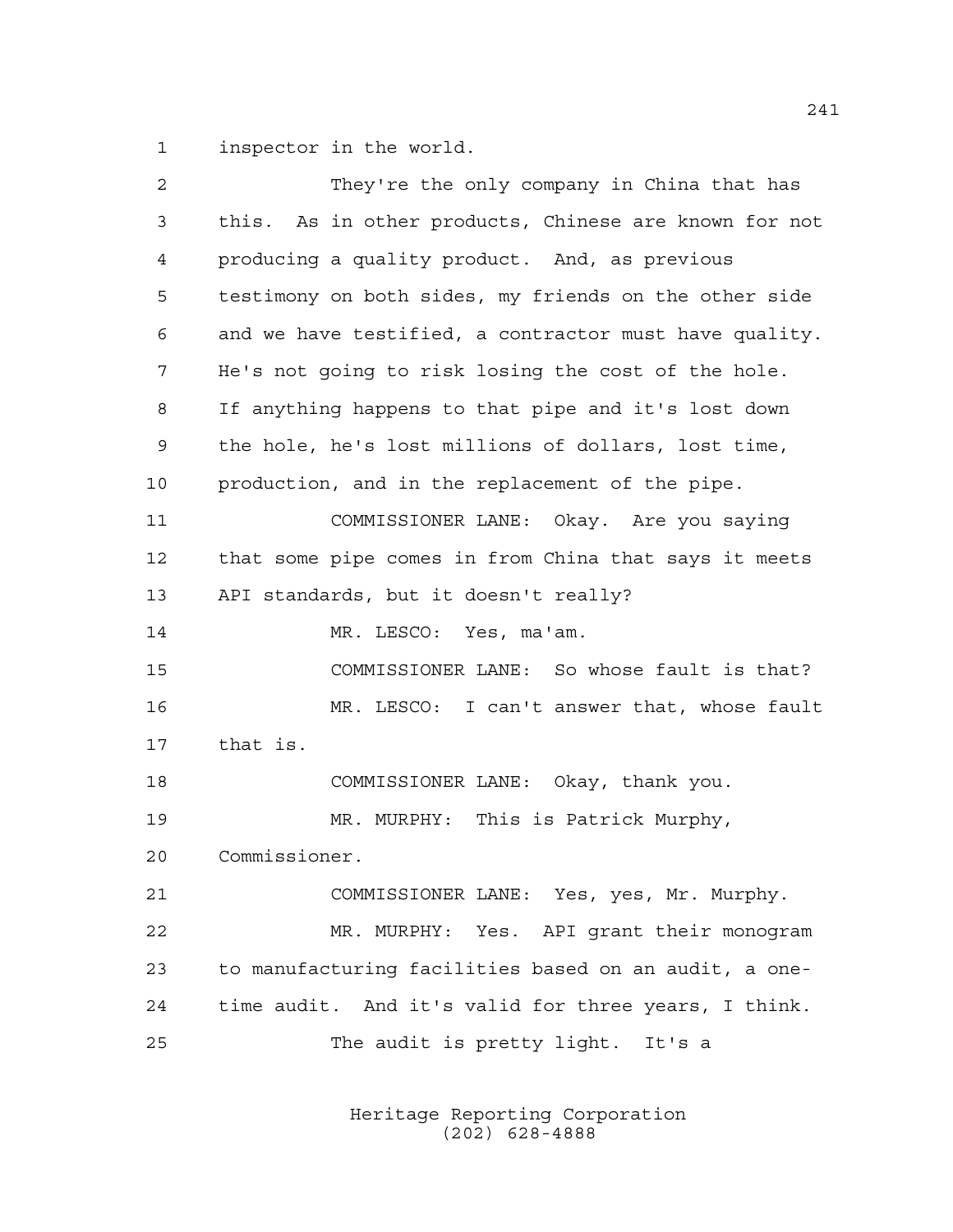generalization based on, they have processes in place and a quality system in place.

 What really matters for a quality product is that you have consistency in the processes in manufacturing over a period, a long period of time. Now, some of the larger customers today want more than an API certification for a plant before they'll buy their drill pipe. And DP-Master has held NS-1 qualification, which is a much higher level of certification, to allow to buy drill pipe. So this is the area where API, there are some dubious issues. COMMISSIONER LANE: Okay, thank you. MR. LESCO: Commissioner Lane, may I, one more thing? COMMISSIONER LANE: Yes, yes. Go right ahead. MR. LESCO: Drilling contractors are, are very particular about who they buy from. I would speculate that even RDT, Mr. Morris, my friend from the other side, when he first started his company, he has a lifelong reputation in our industry as having produced quality pipe. But there were customers initially that didn't, until his product became proven, that wouldn't even have bought his pipe.

> Heritage Reporting Corporation (202) 628-4888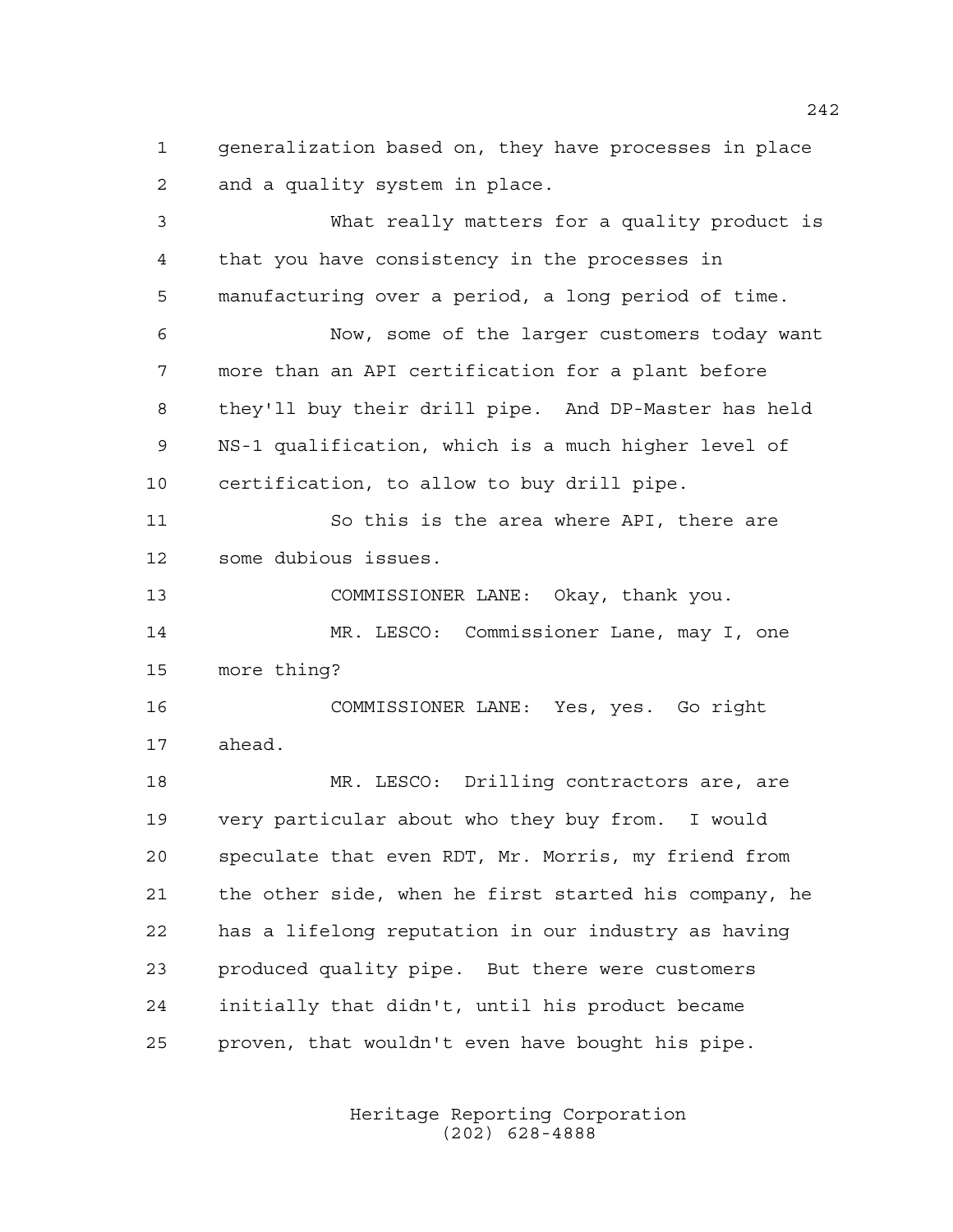Until it was proven that he could manufacture a quality string of pipe.

 Even the domestic people, you'll have a contractor that says well, I won't buy Grant Prideco pipe because I've had some problems with them. I'll only buy a VAM, or I'll only buy an RDT. You see what I'm saying?

 COMMISSIONER LANE: Yes. Yes, I understand. MR. LESCO: Now, in the United States, these are recognized companies. Now we're bringing in, they're trying to introduce a company from China nobody's ever heard of, it makes it even more difficult.

 COMMISSIONER LANE: Okay, thank you. Either now or in the post-hearing brief, could you please discuss the typical markup that importers make on their imports of subject merchandise from China, prior to reselling the merchandise to end users or distributors?

 And do you provide extra services along with that markup?

 MR. LEIBOWITZ: We'll be happy to address that in post-hearing.

 COMMISSIONER LANE: Okay, thank you. Okay. Well, I'll wait until the next round.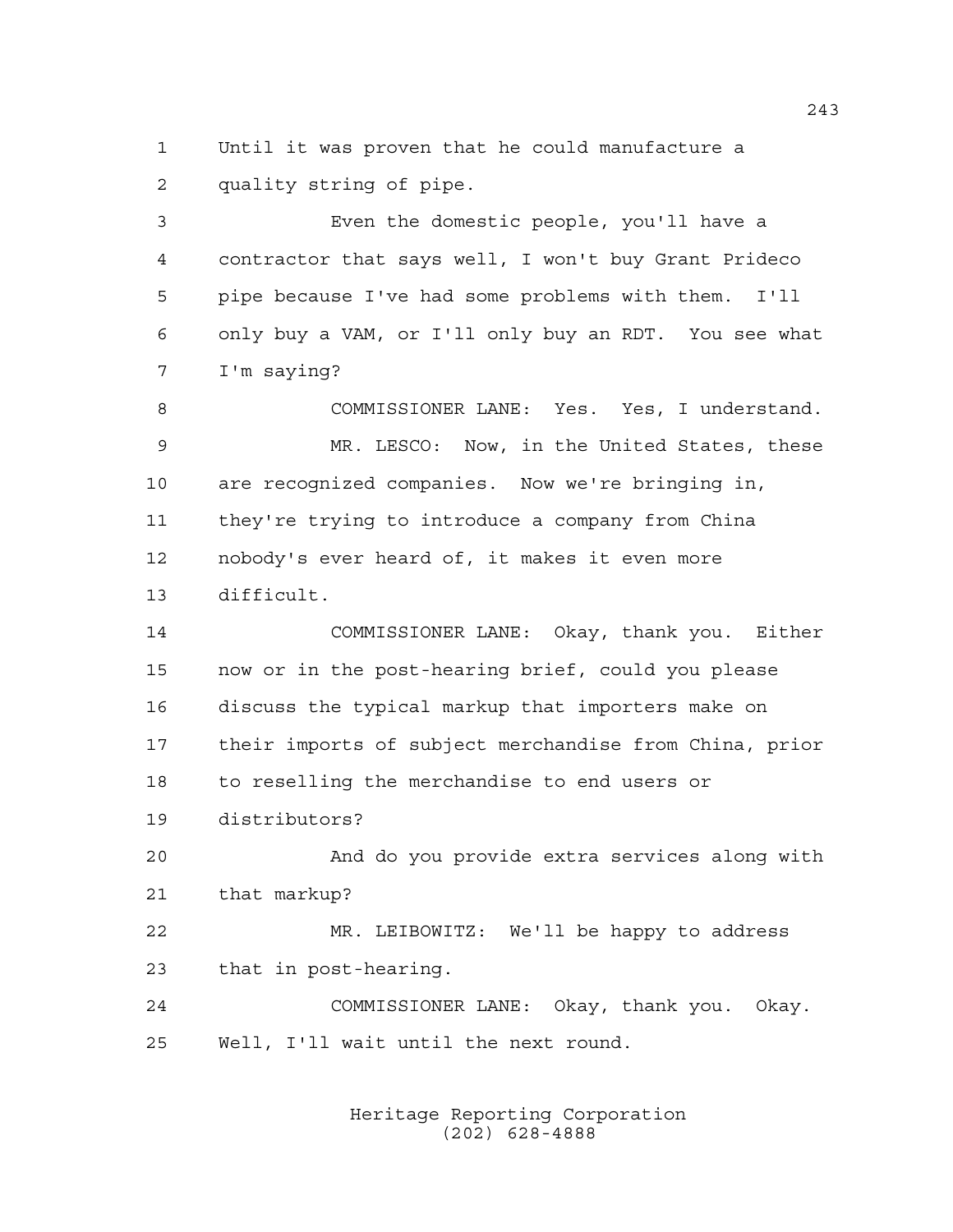CHAIRMAN OKUN: Commissioner Aranoff. COMMISSIONER ARANOFF: Thank you, Madame Chairman. I join my colleagues in welcoming all the witnesses here this afternoon. I appreciate your being here.

 There has been a lot of discussion, both this morning and among this panel, about whether premium drill pipe is the growth market, and how much does domestic demand account for.

 Do all of you agree with the domestic industry's assessment that premium pipe is about 15 percent of the domestic market? Or, I sense that you're saying it's more, at least right now.

 MR. MOSTOWAY: This is Jim Mostoway. My past experience at Grant Prideco would tend to differ from that, because I think our product mix -- and actually, Mr. Murphy could help -- I think our product mix was running probably about 60 or 70 percent API, and 30 or 40 percent premium. And that was four years ago.

 So I would tend to disagree with that. Because the drilling technique, the easy oil has been found. So your plays are a lot different, your drilling technology is deeper, horizontal, extended-reach.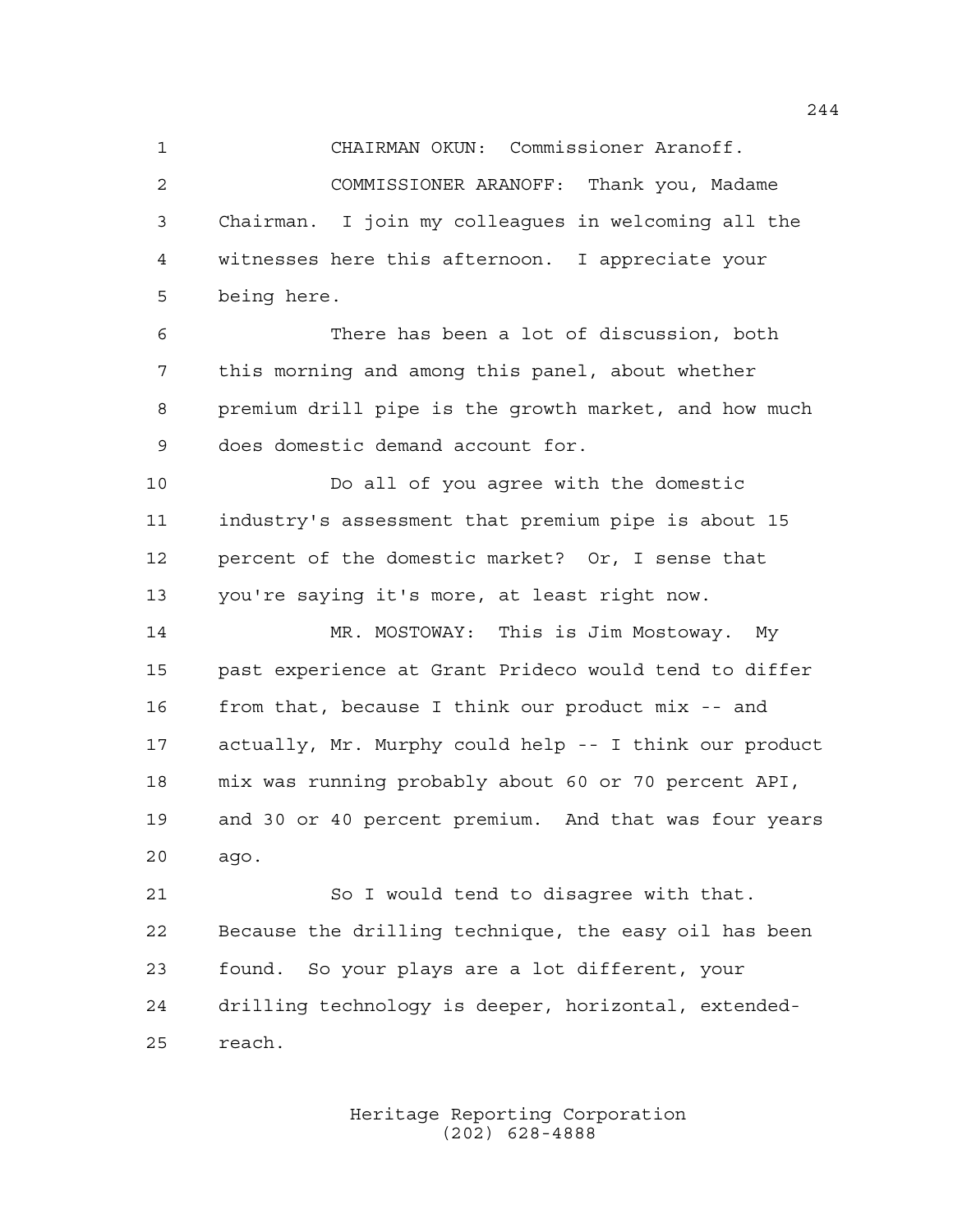So I would tend to disagree that it's only 15 percent.

 COMMISSIONER ARANOFF: Okay. Now, does anyone on this panel think that the reason why there's this disagreement is definitional? It is the way people are defining what premium pipe is? Or does everyone more or less agree on that, and really it's just a disagreement on where the, where the pipe is going?

 MR. GARVEY: Charles Garvey here. Three of the Petitioners don't produce the premium drill pipe. So that's a bit of an issue, because they would have no experience in the sales and really understand the market of it.

 Really, the only here that does is VAM. So you know, if they tell you that 15 percent of their sales today are premium drill pipe, then you could understand it. The others have really no experience in it, as they all stated earlier today.

 Our sales, Command as a distributor today, we're probably selling 25 percent of our sales in this premium-class drill pipe.

 COMMISSIONER ARANOFF: Okay. I've had a lot of testimony from both sides on this. I don't know if we have -- has anyone, you know, done an outside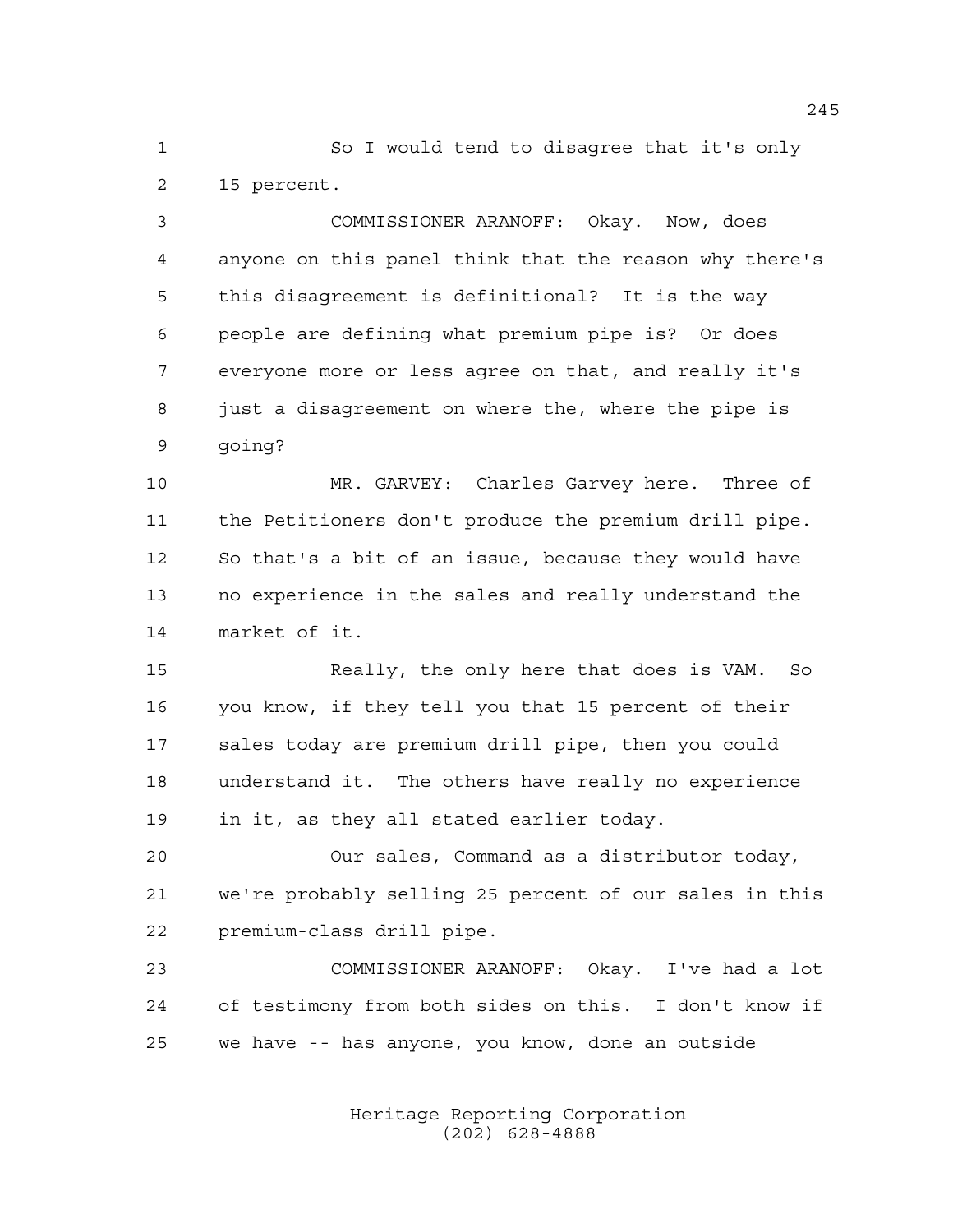study, or is there an objective source that's looked at relative demand in the U.S. market currently for premium versus API-grade? If anyone can find anything like that and put it on the record, that would be really helpful.

 MR. LEIBOWITZ: We'll take a look, Commissioner.

 COMMISSIONER ARANOFF: Thank you. Now, I seem to recall from, probably from the casing and tubing case that we finished in 2010, that there was a great deal of discussion in looking at future demand about what demand in the shale plays was going to be like, with some people asserting that there was this mini-surge because people needed to do some drilling to keep their leases current. And then it was going to drop off.

17 And I guess I want to ask for an update on that. Where people see demand particularly in the shale. And as I understand it, that's entirely a premium-pipe market?

 MR. GARVEY: Charles Garvey here. A, it's not primarily a premium-pipe market. Because the shallower wells in those shale plays don't require premium pipe. They can be drilled at API.

As a relation, I know, as you get into the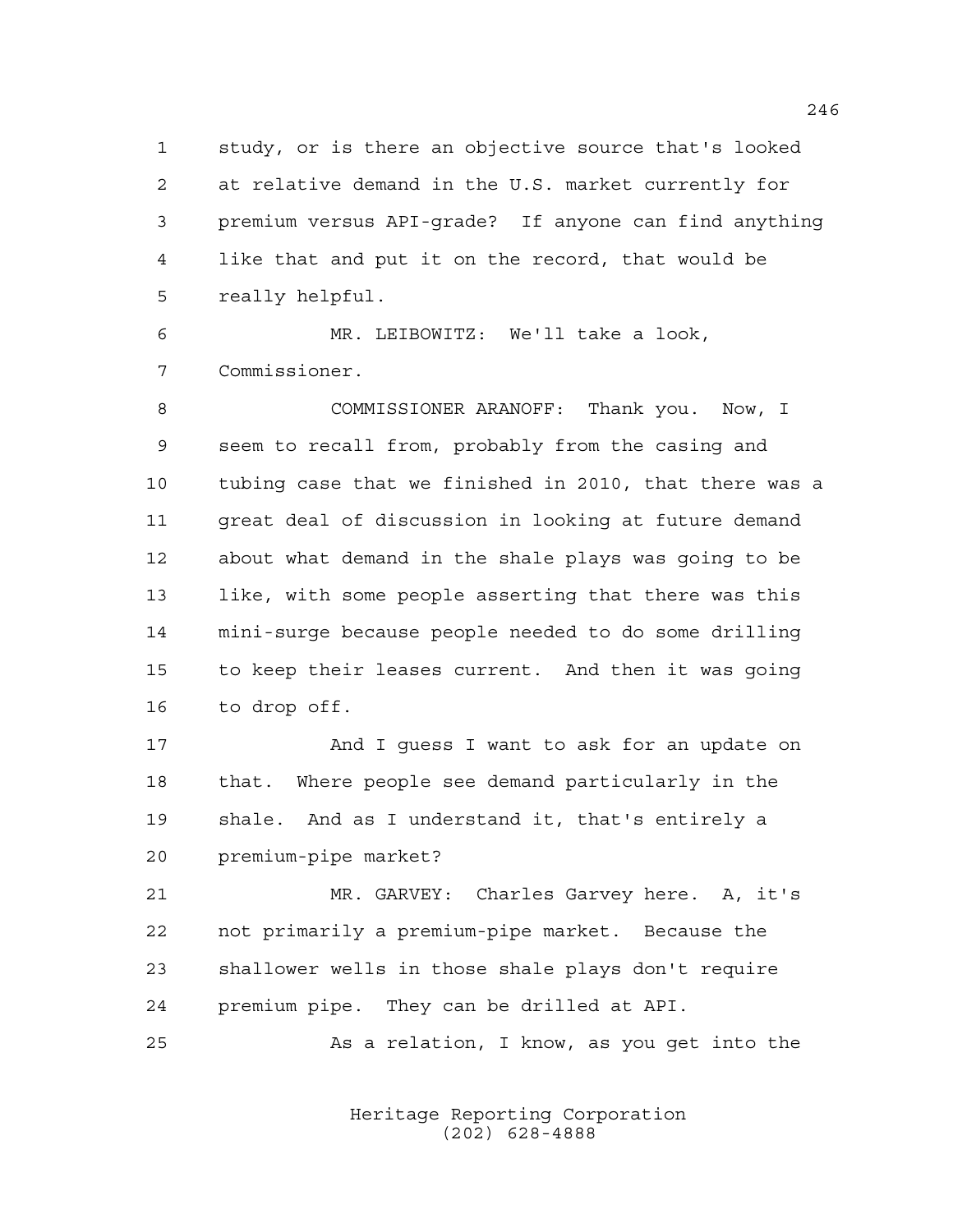deeper, exceeding 12,000 feet, generally the premium pipe starts to become an issue. So percentage-wise, it's may be half and half, or even less than that, for premium pipe at this time.

 The shale plays are still quite popular, Because the volume of gas recoverable is, is quite profitable. Even though today we've got a low price of gas, the drilling of these wells with new technology actually is making the cost of drilling instead of maybe five dollars an NCF to break even, it's more closer to three, three-and-a-half dollars. Because the technology is able to increase the volume and the production.

 COMMISSIONER ARANOFF: Okay. Mr. Garvey, you testified, and I think Mr. Lesco did too, that domestic producers give priority to certain large customers that they have these ongoing relationships with. And you testified that a lot of your customers are smaller purchasers who don't have those preferred relationships.

 And so I guess my question to you is, well, if you're such a large distributor, why don't you have that preferred relationship, and then are able to pass that benefit on to your customers purchasing domestic product?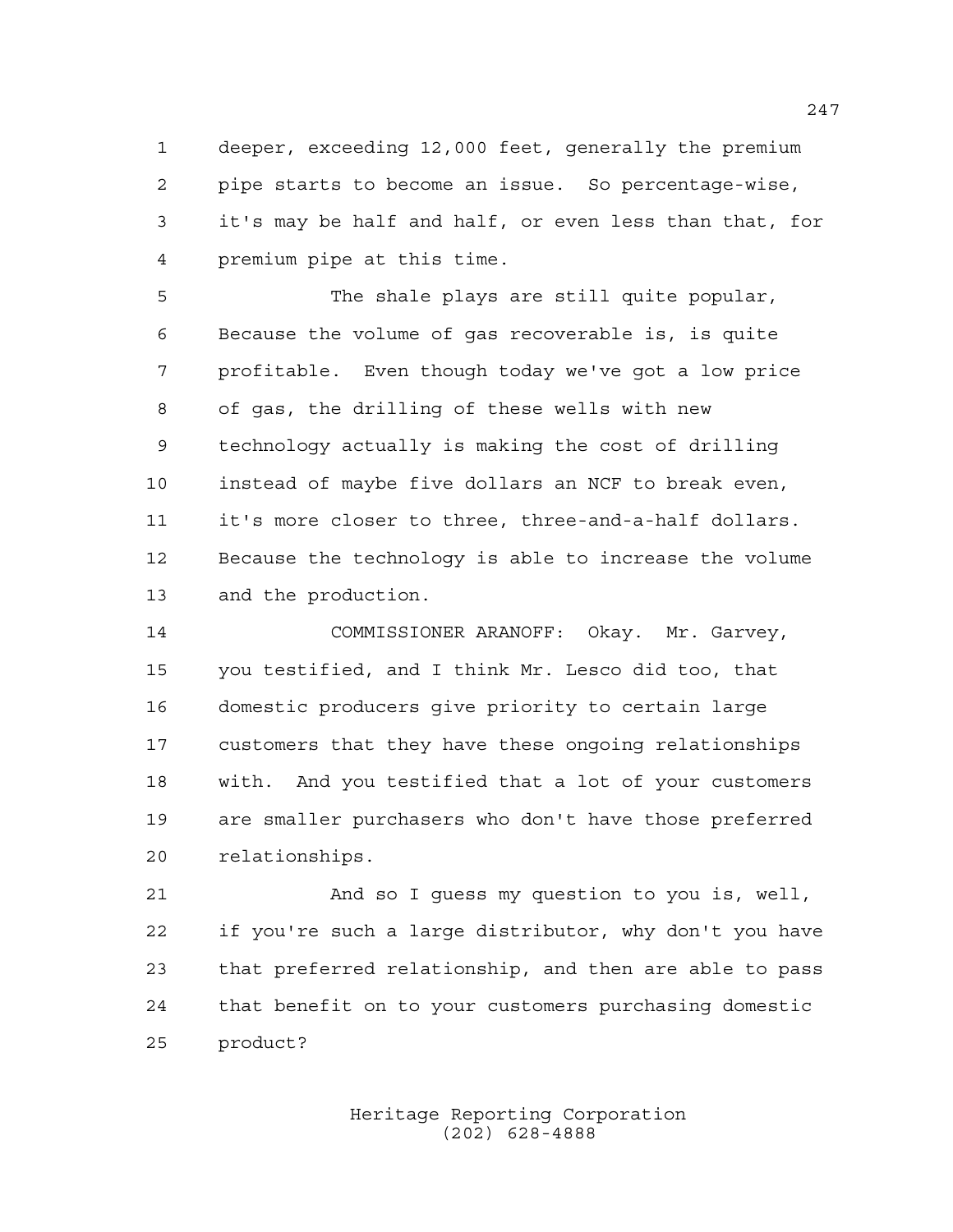MR. GARVEY: Some of our customers are on the larger side since last year. And we treat our customers similar to like Grant or VAM would do: the larger volume they buy from us, of course, the better pricing. Being a distributor, our deliveries are generally a little quicker. And generally, our biggest customers are, to a degree, taken care of. I'd say first come, first served. COMMISSIONER ARANOFF: Right. But in terms of your relationship with domestic producers, why don't they treat you as a large purchaser, the way they treat a large end-user purchaser? MR. GARVEY: It's an interesting question. I wish I could answer it.

 COMMISSIONER ARANOFF: But the answer is, they don't.

18 MR. GARVEY: They don't.

COMMISSIONER ARANOFF: No.

 MR. GARVEY: Well, Grant Prideco had some preferential pricing for us when we were one of the suppliers for them, for, you know, a 14-year run. We had a small benefit from them, but there were a lot of struggles in that relationship.

COMMISSIONER ARANOFF: And in terms of place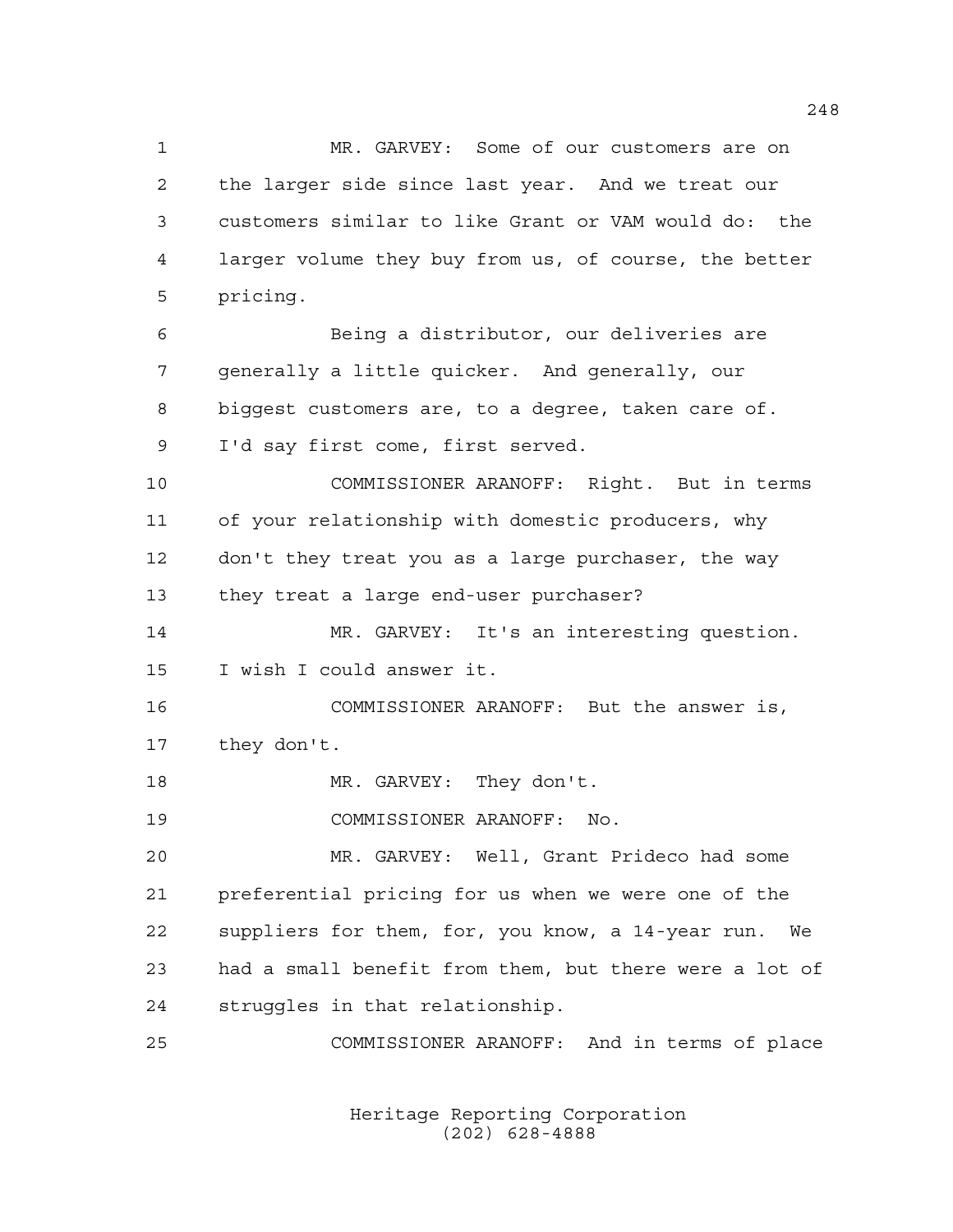in the queue when there's a backlog, the size of your potential purchase doesn't entitle you to, you know, go to the head of the line for delivery? MR. GARVEY: It hadn't, no. COMMISSIONER ARANOFF: Okay. Mr. Lesco, is that the same for you? MR. LESCO: Yes, ma'am. 8 COMMISSIONER ARANOFF: Okay. MR. LESCO: I've been in business since 1974. And I've tried on many occasions to become a distributor with the, quote-unquote, "majors" back before Grant Prideco was Grant Prideco and VAM was small benefit from VAM. We go way back, to back in -- a long time back. And I've tried on many occasions to become a stocking distributor. But at the times, I was denied. COMMISSIONER ARANOFF: Okay. Let me turn back to the, the quality issue. We've had a lot of discussion with Petitioners' panel this morning about the Commission's price comparison data that we have in the staff report, and how they tend to show over- selling for a good portion of the period. Now, the Respondents, in your brief you argue that U.S. purchasers will pay a premium for a better-quality product; and that they prefer the U.S.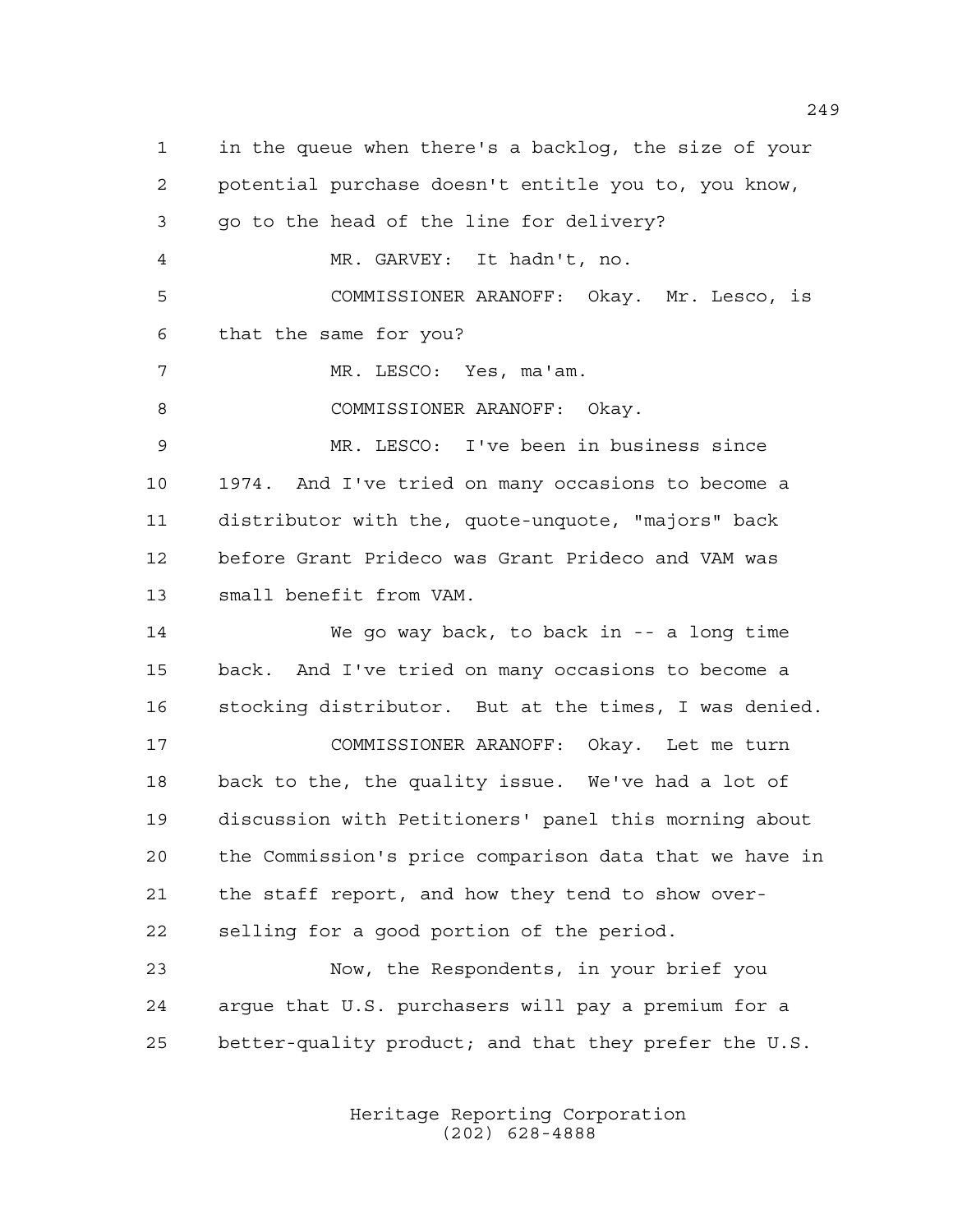product. And you testified that they don't trust a lot of things, products.

 And yet, our data show that Chinese imports were higher priced in the majority of comparisons. And I'm trying to reconcile those two. Does that mean that Chinese imports are actually higher quality than domestic product, or some purchasers perceive them that way? Or are you -- because I think your testimony would contradict that -- are you then forced to agree with the Petitioners that there is something wrong with our price comparison data? MR. MALASHEVICH: This is Bruce MALASHEVICH, Commissioner. Let me just take a stab at that.

 I'd like to -- I know the answer to your question. It necessarily relies on BPI data. But I think part of the answer, which would not be BPI, is a lot of those Chinese producers that do not have acceptable quality either do not participate in the U.S. market at all. Or their share -- and there is a particular page in the prehearing brief that's referenced in Respondent's prehearing brief, as well, looking at the distribution of exports to the United States by supplier.

 And you'll see, you'll see the lack of dynamism, and the way the percentages are spread, in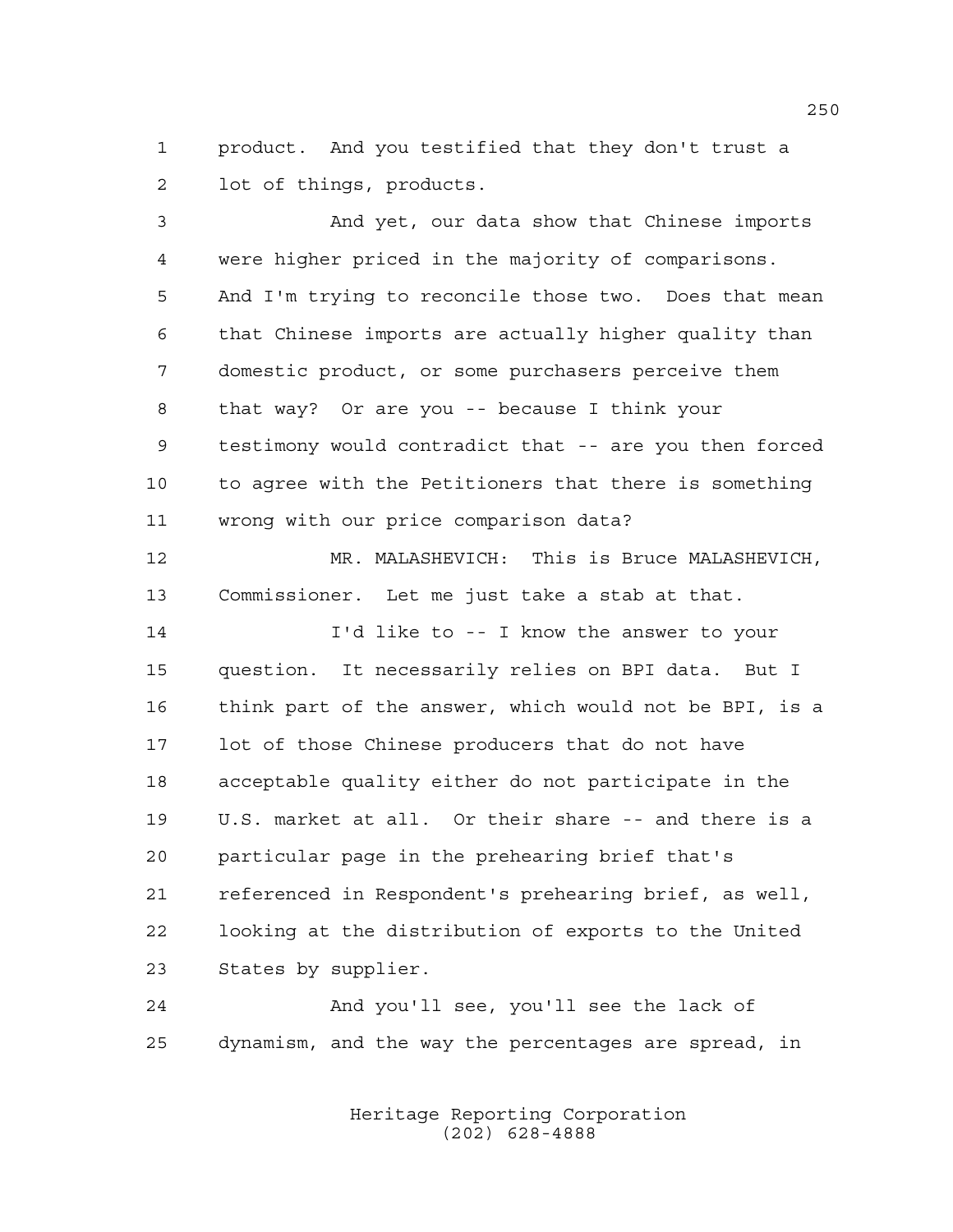light of the testimony you heard from the DP-Master witnesses. But I'd like to spin that out in greater detail, if I may, post-hearing.

 COMMISSIONER ARANOFF: Okay, okay. Yes, I really want to know how the over-selling that we see is consistent with the story on quality that we're hearing.

 MR. MALASHEVICH: I understand your question. And it is consistent, for reasons I have to elaborate on at a later time.

 COMMISSIONER ARANOFF: Okay, I appreciate that.

 MR. LEIBOWITZ: And if I might add, we do not find any fault with the methodology of the price comparison.

 COMMISSIONER ARANOFF: Okay, good. Well, I'm almost out of time, and I went over every time last round, so I will pass it back to the Chairman. Thank you.

 CHAIRMAN OKUN: Commissioner Pinkert. COMMISSIONER PINKERT: Thank you, Madame Chairman. And I thank all of you for being here to help us to understand what's happening and what's likely to happen in this industry.

You heard Mr. Schagrin earlier talk about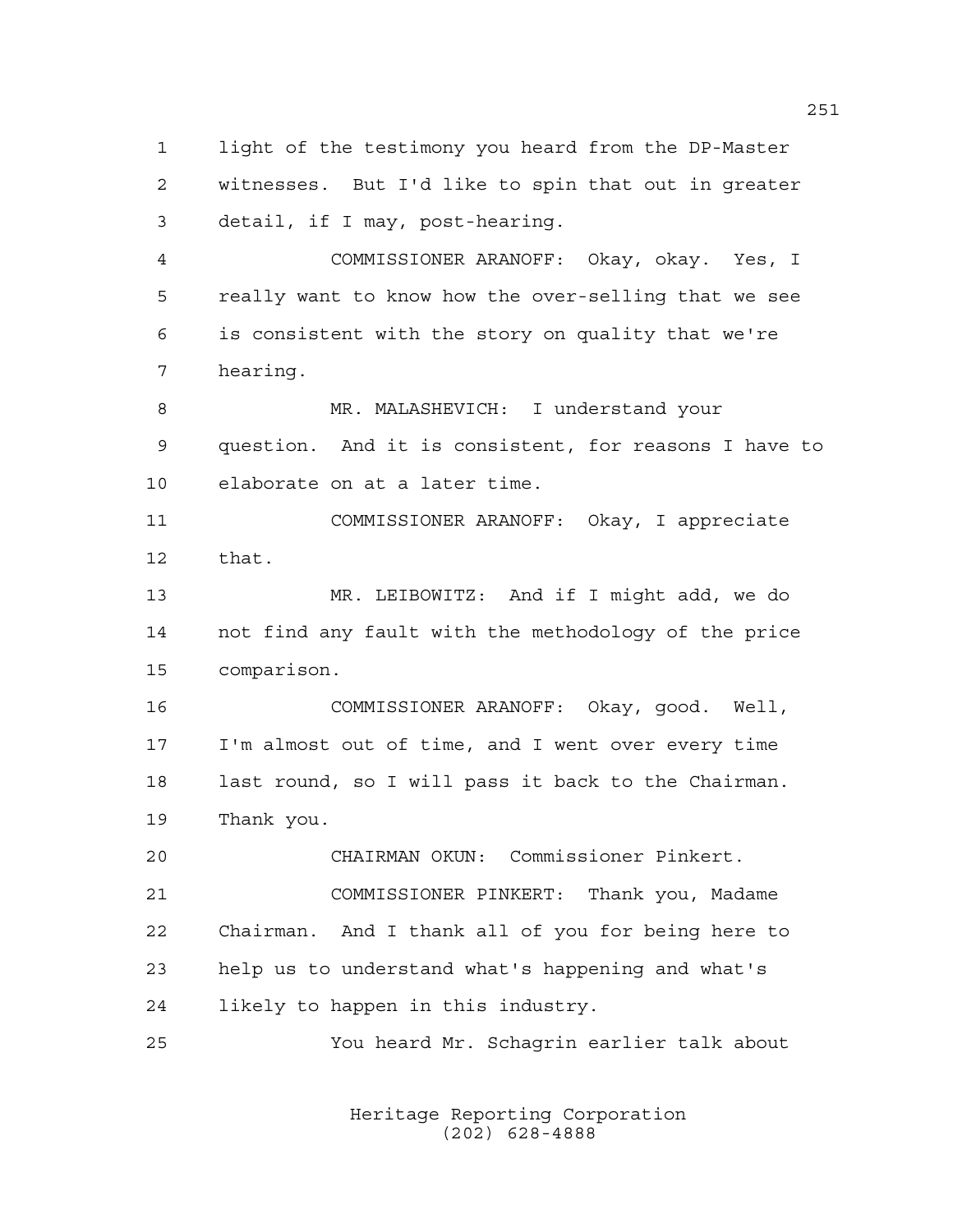why you pursued the scope issue with respect to the green tube, particularly at the Commerce Department. And I'm wondering if you can perhaps enlighten us as to what your reasons were for that.

 MR. LEHNARDT: This is Mark Lehnardt. We pursued that at the beginning, before initiation, in part because if green tube had been excluded, then -- CHAIRMAN OKUN: I'm sorry to interrupt, but can you just pull your microphone closer?

 MR. LEHNARDT: Oh, sure. In part because before initiation, there are questions of volume and industry standing, industry support and standing. And those were, the comments we filed at the Department of Commerce were directed at that issue.

 COMMISSIONER PINKERT: Thank you. Now, another sort of foundational question. Do you have a position with respect to the proper application of our semi-finished product analysis in this case?

 MR. LEIBOWITZ: Yes. This is Lewis Leibowitz. Before yesterday, I would have candidly found fault with the semi-finished product analysis that was done in the preliminary determination here. Because one of the linchpins of that analysis is that there is a limited or no alternative use of the semi-finished product, other than to make subject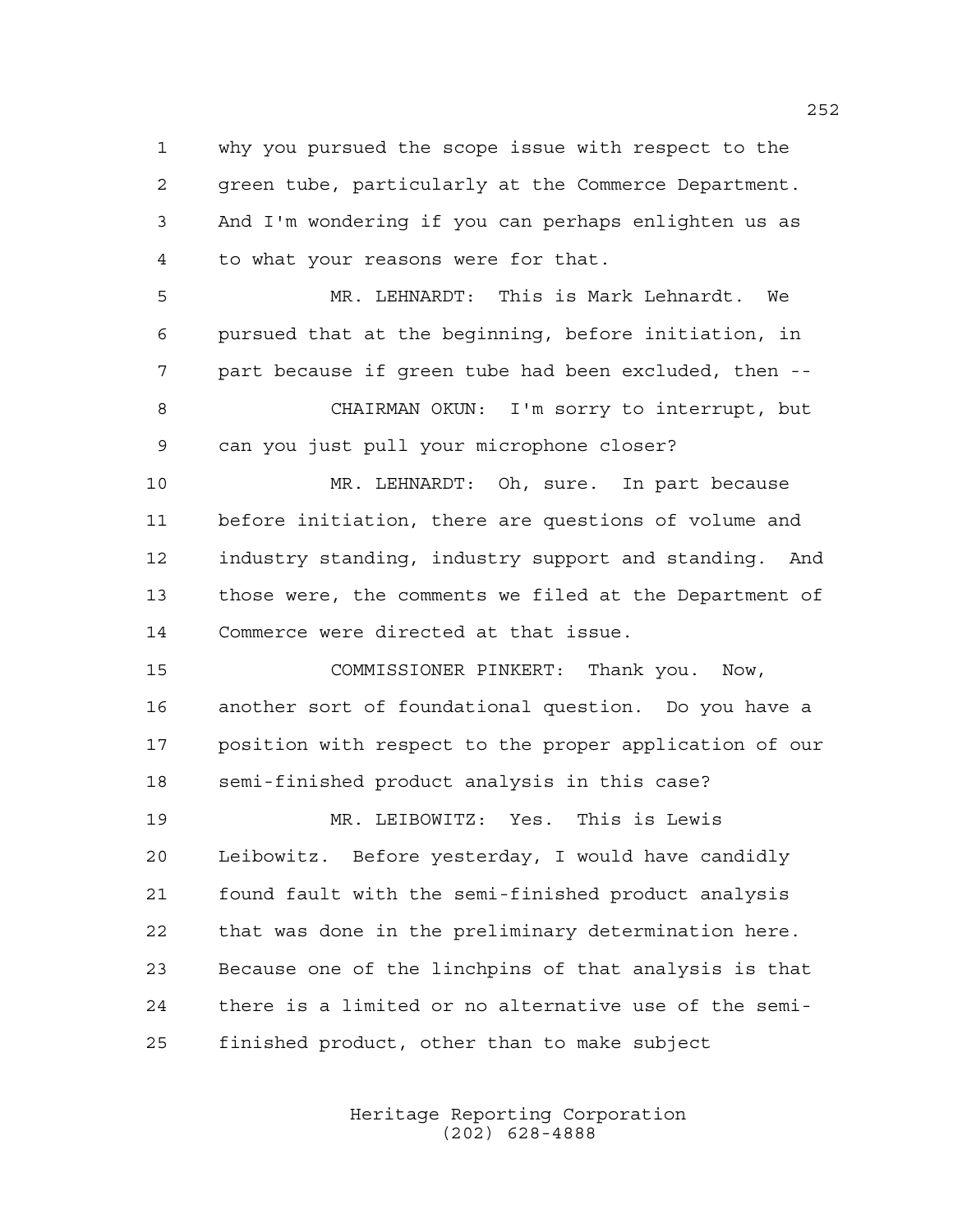merchandise. And, or the finished like product.

| $\overline{2}$ | And in this instance, green tube can be                |
|----------------|--------------------------------------------------------|
| 3              | used, and it's, in my view, at least until yesterday   |
| 4              | afternoon, in many cases indistinquishable. Whether    |
| 5              | green tube is going to be used for drill pipe or other |
| 6              | kinds of oil country tubular goods, casing and tubing, |
| 7              | or even some alternative uses than those, too.         |
| 8              | So that linchpin of the semi-finished                  |
| $\mathsf 9$    | product analysis doesn't fit, now that the Commerce    |
| 10             | Department has determined the scope of the             |
| 11             | investigation includes some green tube. And we         |
| 12             | haven't thoroughly analyzed it yet. So I'd like to     |
| 13             | kind of reserve judgment on what it means for the      |
| 14             | semi-finished product analysis until post-hearing,     |
| 15             | because I just have to, have to get my head around     |
| 16             | those issues.                                          |
| 17             | But it complicates the issue, because there            |
| 18             | may or may not be significant alternative uses for the |
| 19             | green tube that isn't within the scope at this point.  |
|                |                                                        |

 But the green tube that is outside the scope, green tube that is not used for drill pipe and doesn't have these chemical signatures, we think is not a part of the same like product.

 COMMISSIONER PINKERT: You'll expound on that in the post-hearing?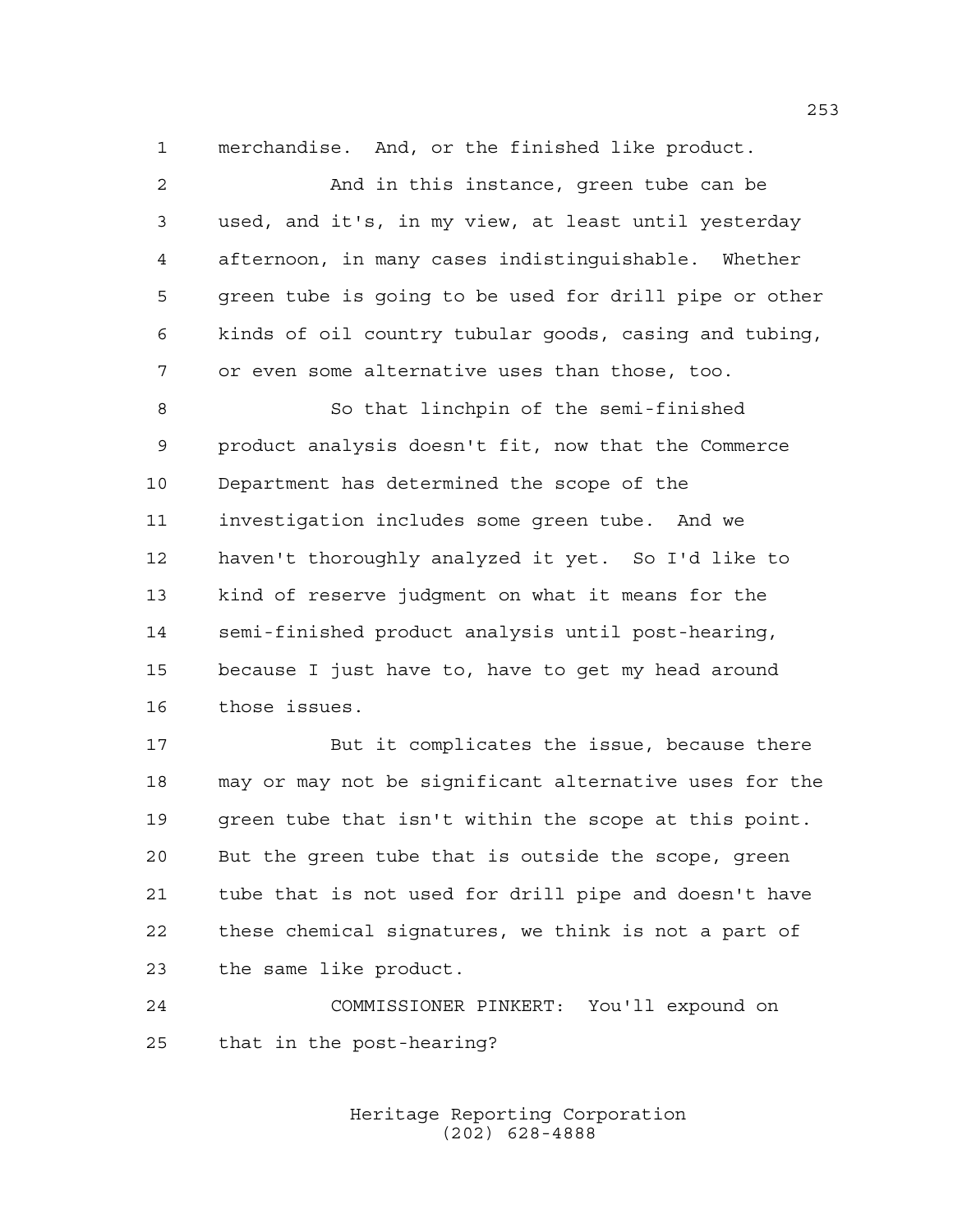1 MR. LEIBOWITZ: With pleasure.

 COMMISSIONER PINKERT: Thank you. Now, focusing specifically on the unfinished product subject to this investigation. Why did subject import market share jump in 2009? You heard me ask that question this morning, and I wanted you to have an opportunity to comment on that.

 MR. LEIBOWITZ: This is Lewis Leibowitz. I think when you look at a singular situation like 2009, there was a mammoth spurt in demand in 2007/2008. And then import orders were placed. By the time the imports got here, you know, the market had crashed.

 So the import market share can increase, even though the imports are old. They were ordered, they were pre-ordered, and they were arriving after the fire was out, so to speak. And I think that's what happened.

 In addition, demand plummeted, so that the market-share percentages shoot upward because the, the leftover imports that had been previously ordered are weighed against the denominator, that is shrinking. So, plain and simple, I think that's what happened. COMMISSIONER PINKERT: Thank you. This next question is probably better answered in the post-

hearing. But I wanted to ask you what the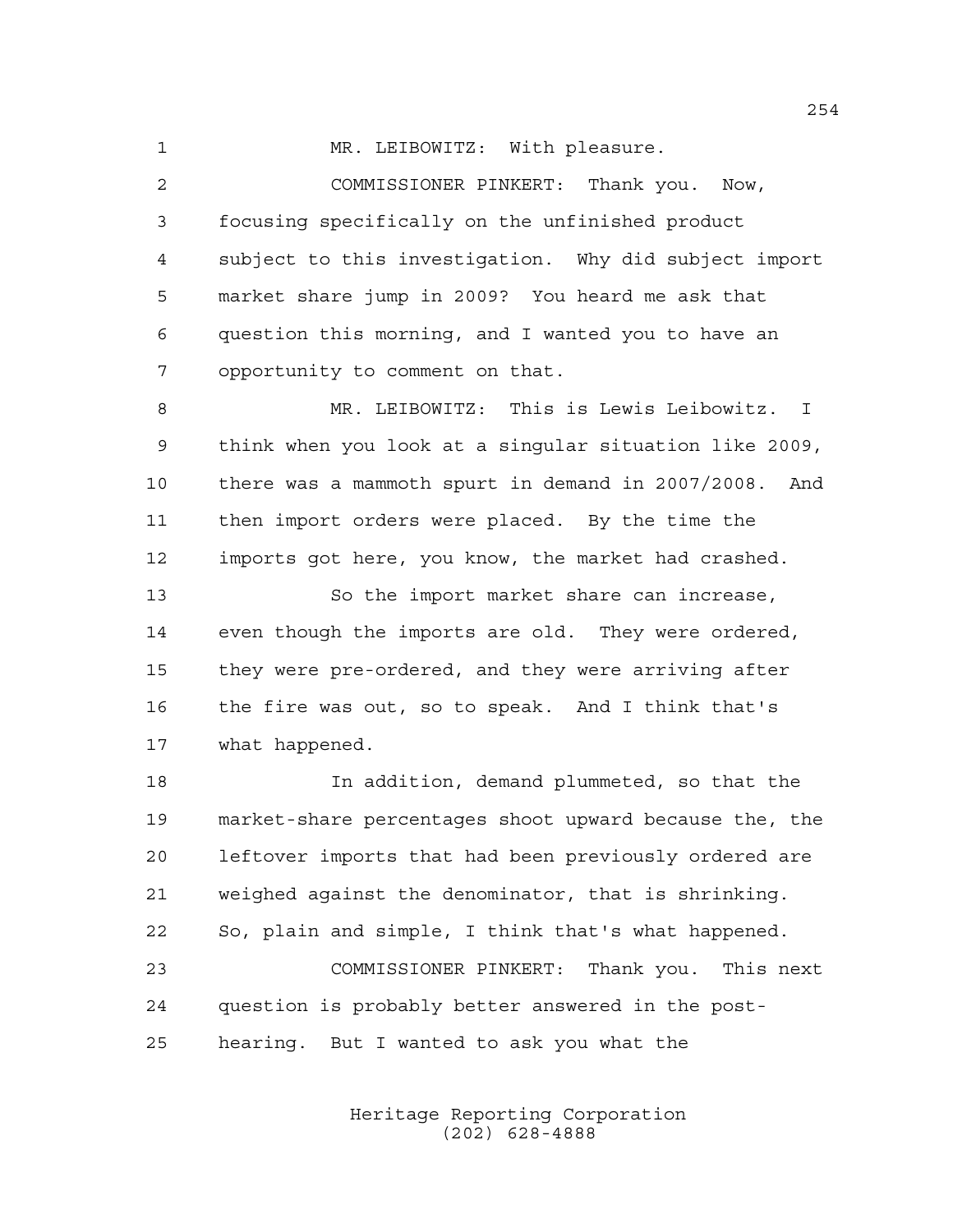relationship between the subject and non-subject imports of the unfinished products are. What the relationship is, if any.

 And in particular, if the, if the subject unfinished products had exited the market during the period under examination, what would have happened with the non-subject imports of the unfinished?

 MR. LEIBOWITZ: We'll be happy to address that in post-hearing. I think let's move on right now.

 COMMISSIONER PINKERT: Thank you. Now, the petitions in this case were filed on New Year's Eve, 2009. And this question is directed to Mr.

Malashevich.

 Why didn't the domestic industry producing finished drill pipe and drill collars perform better in 2010, after the petition was filed?

 MR. MALASHEVICH: As we mentioned in the prehearing brief of Respondents, the staff performed the variance analysis, as it usually does. And the variance analysis shows that over the period as a whole, volume effects predominated in affecting, in affecting with an A, the domestic industry's performance.

And that's significant because after 2008,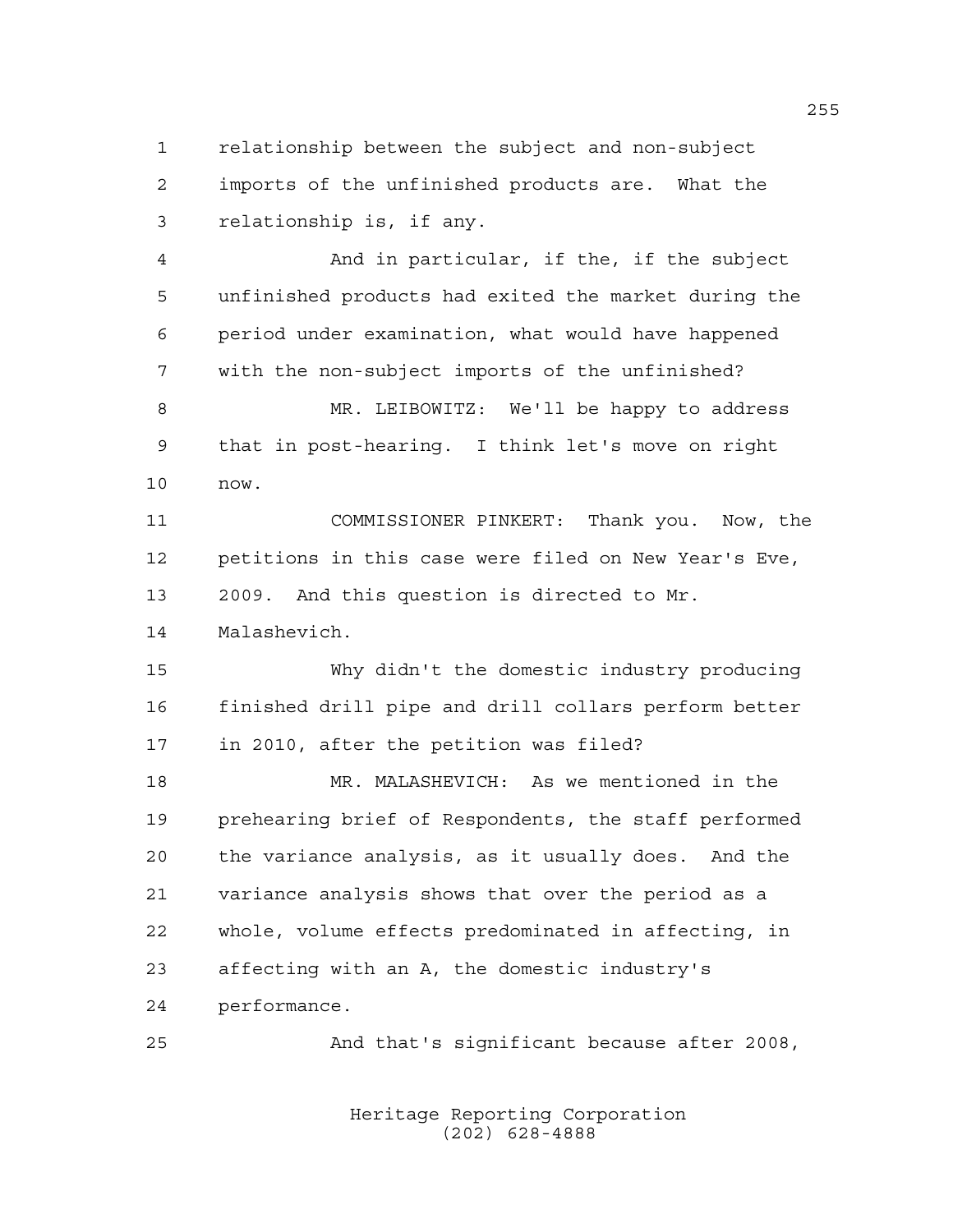the trend in subject imports was distinctly downward. So the volume effects could not have been caused by the subject imports. It had to have been as a consequence of changes in demand.

 And as for 2010, I think that the answer is found in the testimony of the importing gentleman, who said there is a natural lag between when the market turns around, and when the drill-pipe producers enjoy improved health. They are probably in a better position to expound on it than I am. That's my understanding.

 COMMISSIONER PINKERT: Please do expound on that, other members of the panel.

 MR. MURPHY: Yes, this is Patrick Murphy. I worked for many years as a vice president at Grant Prideco. And the lag effect of the boom and bust was always a major talking point.

 As we explained earlier on, when the rig count crashes -- and it always does, very quickly, within a few months -- the customers have excess inventory from the idled rigs. They have new inventory coming in from the orders which have been placed in the backlog with the majors.

 So if you, if you add these together, they have enough pipe for the next two or three years at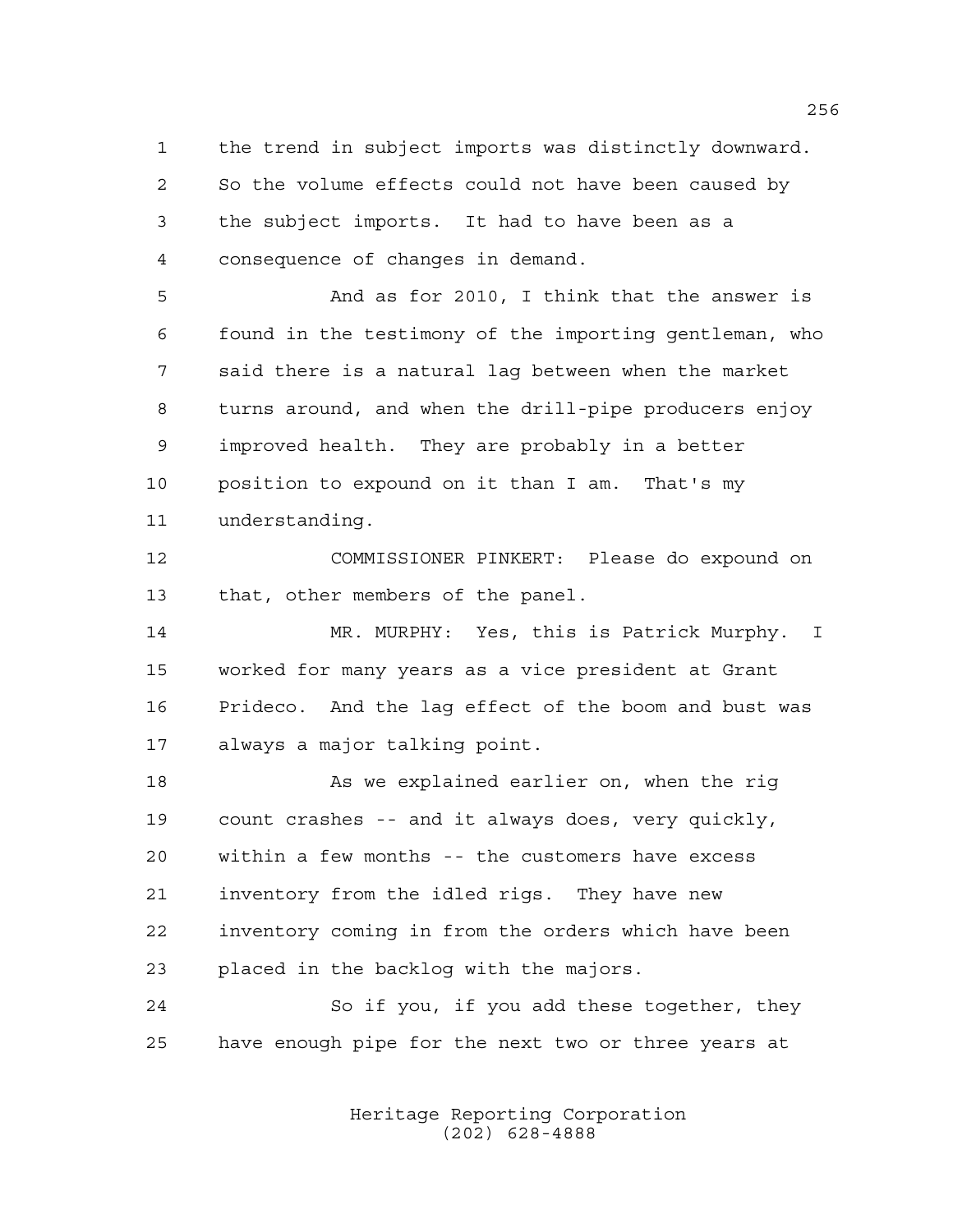the rig count that they're working at. So it's a demand issue.

 COMMISSIONER PINKERT: But you're talking now about the rig count, and I understand that. I'm just wondering if you, we observe a situation where the, in the first part of 2010, the market share of the subject finished products declines; should we attribute that to impact of the petition? And then also, if we cede that, and we attribute it to the impact of the petition, why doesn't the domestic industry benefit more in terms of its performance? It's really more of an economic question than it is a question of, of the lag time 14 that you're referring to, Mr. Murphy. Mr. Malashevich, or Mr. Leibowitz? MR. MALASHEVICH: Yes, I could, I could help in part on that. I think, as Mr. Leibowitz has said in his opening remarks, in the Commission's parlance, it shows a lack of correlation, a lack of a necessary causal link between the behavior of subject imports and the condition of the domestic industry, broadly defined.

 After all, it did its best, when the imports were at its highest level. And it goes without saying that if domestic industry did improve with substantial

> Heritage Reporting Corporation (202) 628-4888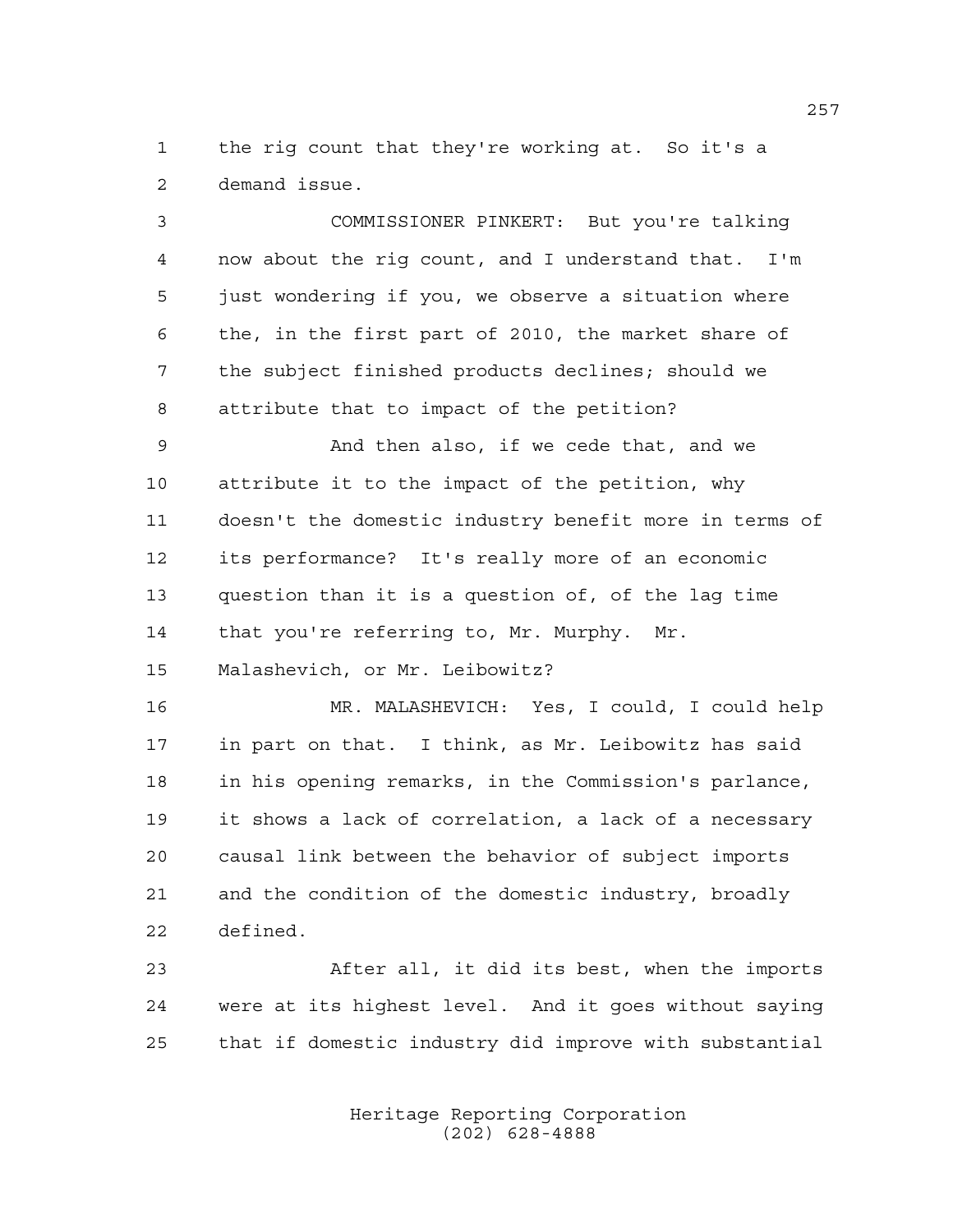preliminary duties in place, and a decline in subject imports market share, to me, that's sort of icing on the cake in pulling together the argument we've made from the beginning of this case, that the causal link is simply missing.

 COMMISSIONER PINKERT: Mr. Leibowitz? MR. LEIBOWITZ: Yes. I would only add that there is, there is little evidence that imports, that import volumes correlated with the worsening of conditions in the boom times, and there is little correlation in the condition of the domestic industry when imports went down, the forces of the domestic industry went down, as well. There's just no, there's no correlation on either end. I think it's a fairly clear case, as these things go.

 COMMISSIONER PINKERT: Thank you. Thank you, Madame Chairman.

 CHAIRMAN OKUN: Thank you again to all the witnesses. As I have listened to this panel and our prior panel, obviously a long history, long years of experience in the drilling business, and among the different companies. So it's very helpful to have you here to answer our questions.

 Mr. Murphy, maybe I'll start with you, to talk a little bit more about the impact of long-term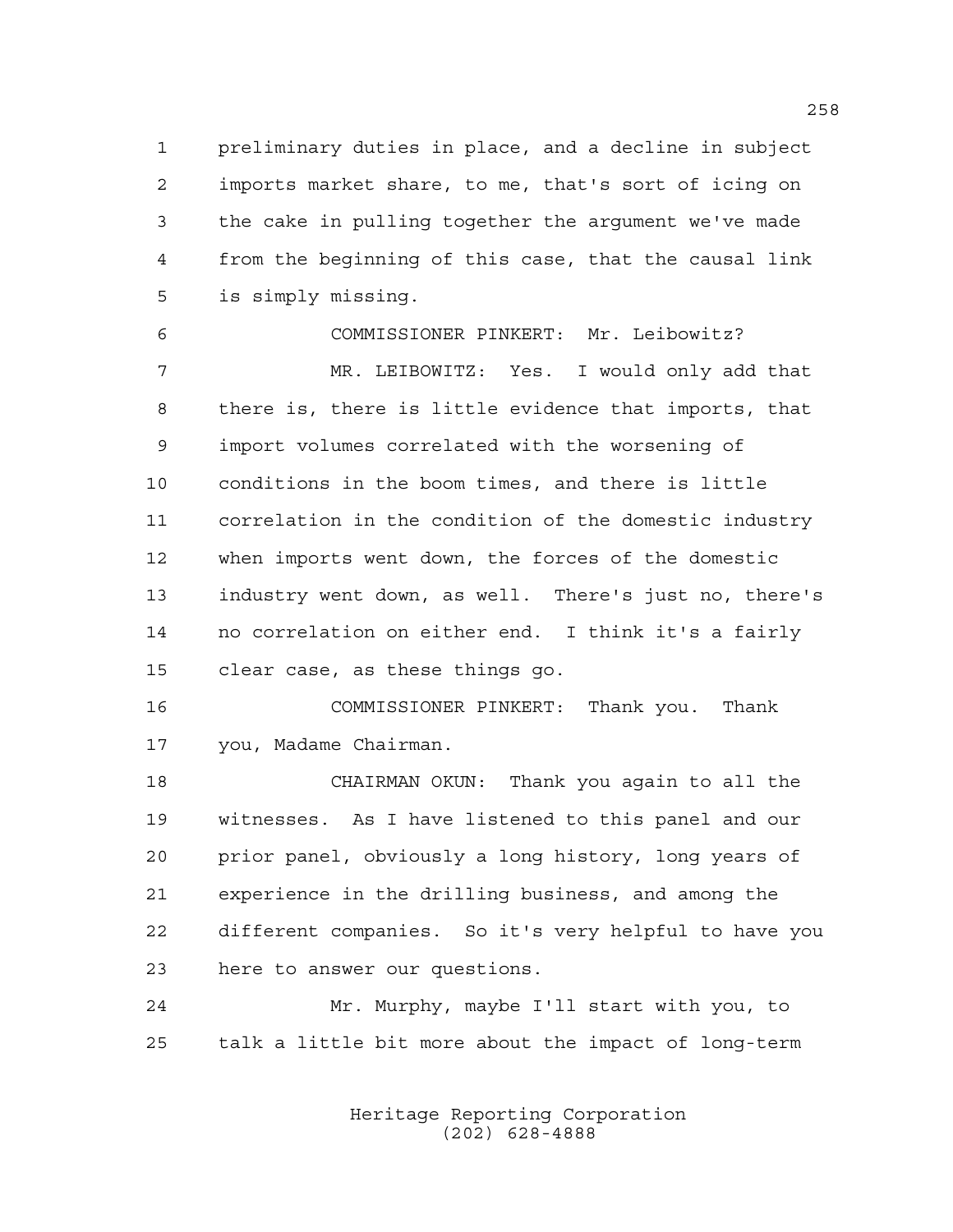contracts. Because we look at what's collected in the staff report, I wouldn't view this as an industry that has a lot of long-term contracts. And so I guess I take from what you were saying, is that it might be primarily Grant Prideco who is able to operate under long-term contracts. I just want to see if that's an accurate observation of this market.

 MR. MURPHY: I think Grant Prideco would be the leader in long-term contracts with our alliance partners. I think with VAM the size they are, they probably have a few long-term contracts, as well, with major international drilling contractors.

 CHAIRMAN OKUN: Okay. And so that -- I'm just trying to think about that in terms of the information we have on the record, with respect to both this lead-time issue, which I think you've testified to in great detail -- and obviously I need to go back and look at the breakout of what was actually in the question, as opposed to the averages that we have in the staff report, to understand that better.

 But I'm also trying to understand that with respect to what that may or may not mean for pricing data or other information we have here. So maybe Mr. LEIBOWITZ, I'll go back to you, Mr. Malashevich, just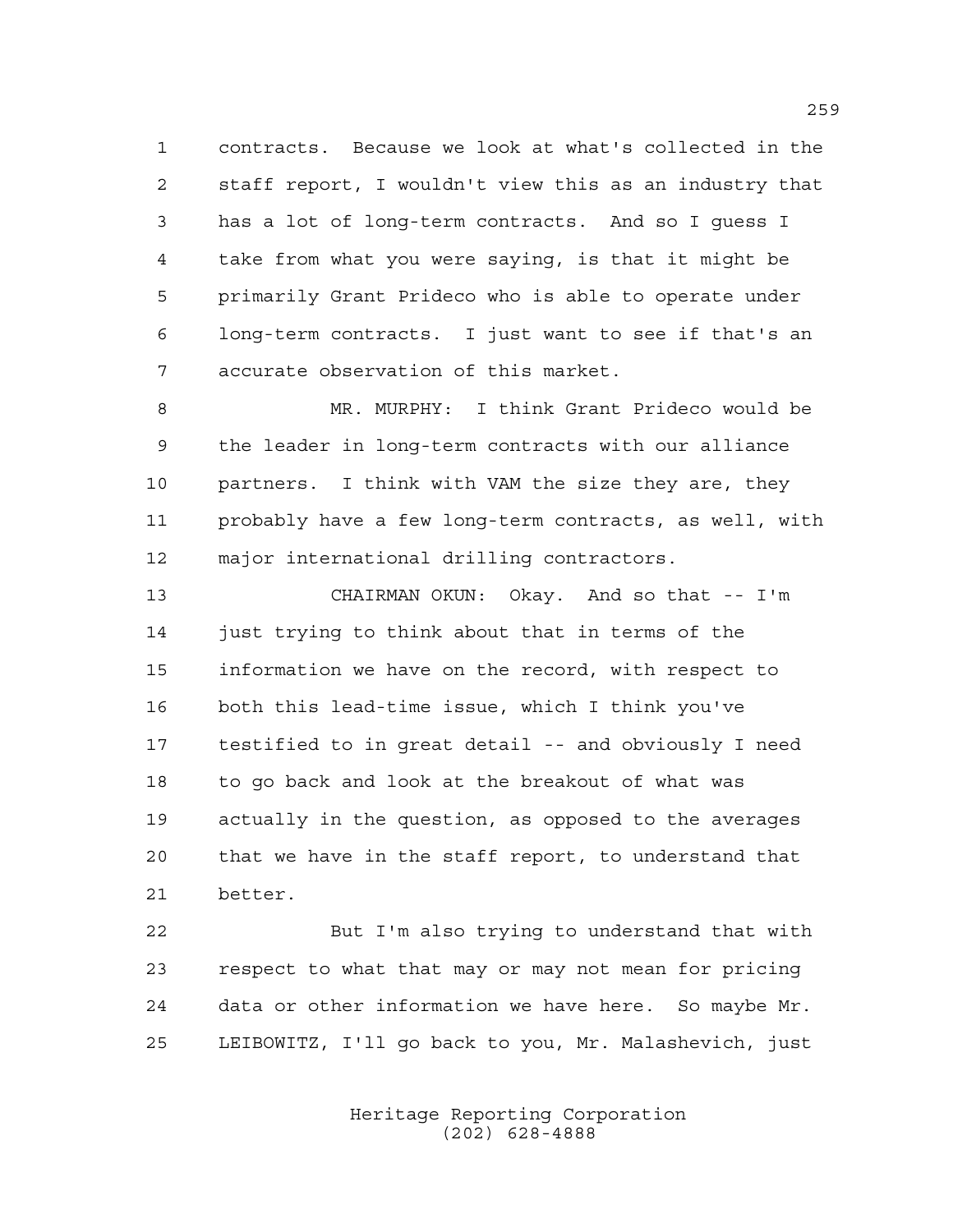to get some further thoughts from you on the pricing data. I know that Commissioner Aranoff has talked about what could be a disconnect between, you know, some perception of low-quality Chinese product versus our pricing data.

 Petitioners obviously take a great deal of issue with who is selling to whom, and what prices we collected. So if I could just have you elaborate a little more on, both on what should give us confidence about the pricing data; and then also just to get your further thoughts on, if we were to use AUV as an alternative, what the problems are with that in this particular record.

 MR. LEIBOWITZ: Certainly -- this is Lewis Leibowitz. Certainly we will do that in the post-hearing brief.

17 17 If I could, I want to tie together a couple points. Because Commissioner Lane and Commissioner Aranoff and you also raised these issues. And Mr. Murphy spoke about long-term contracts, and there are undoubtedly long-term contracts.

 But I think the testimony indicates that there is more at work than simply contracts, offer, acceptance, and consideration. There is, this is an industry that is governed by relationships, and by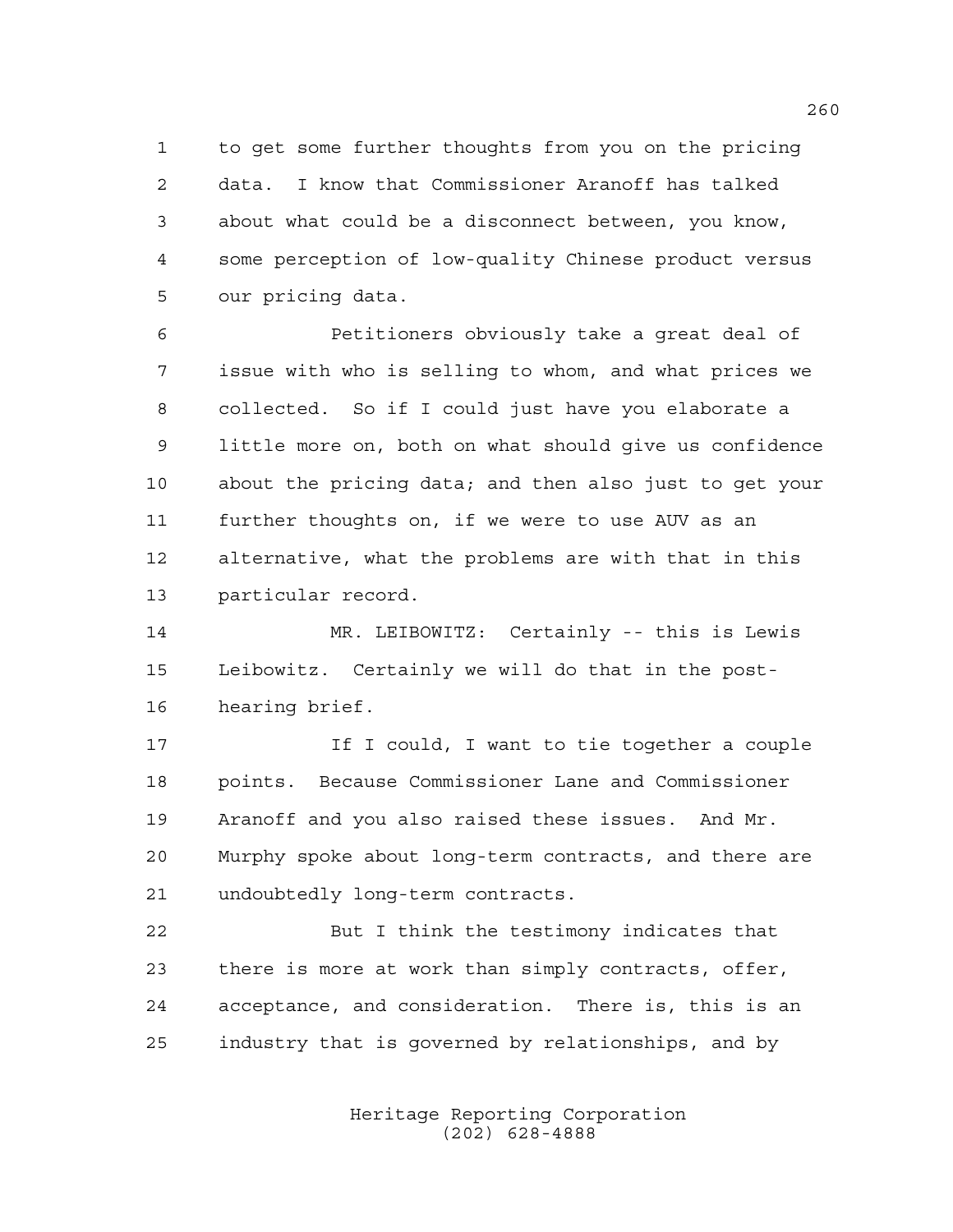reputation, and by course of dealing. And it may be that some companies, without long-term contracts, will nevertheless treat customers as favored, because they are priority customers for them. They want a long- term symbiotic relationship with them, and they will deal with them differently than people that aren't on their priority list, whether they have long-term contracts or not. There are quite a few industries like that.

 MR. MALASHEVICH: Madame Chairman, just to answer the latter part of your question of a moment ago on the subject of AUVs.

CHAIRMAN OKUN: Mr. Malashevich?

 In my experience, with very limited exceptions, the Commission invariably relies on exactly the methodology shown in the prehearing report. And the exception that is -- all parties had an opportunity to comment on the questionnaire, comments were received and considered by staff.

 The staff did nothing different from what it normally does in comparing prices. I don't see any reason to change that. And in the past, AUVs have been relied on in only two circumstances that I can think of. One where there is very little pricing data reported, and there is nothing else to look at.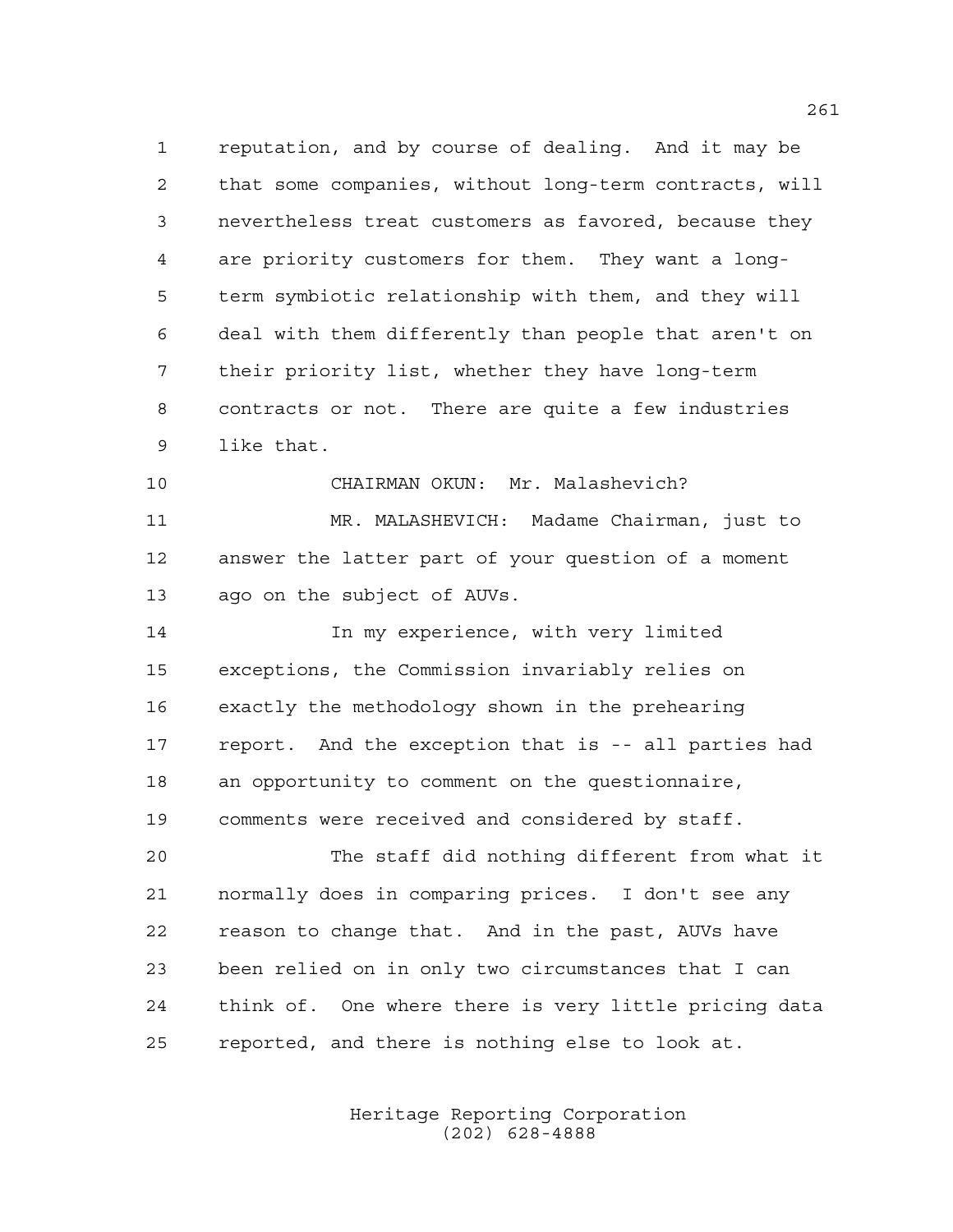And/or you have a high degree of homogeneity in the mix of the products at issue. And in the latter case, I throw out certain hydraulic cement as an example of such a case.

 In this case, the Commission has very good coverage volume-wise through the products it surveyed. It received very robust, as I would call it, pricing data for the products surveyed. I just don't see any need to resort to the blunt instrument of AUVs, when you have reasonably complete and comprehensive, in terms of coverage, pricing data in the individual pricing products.

 CHAIRMAN OKUN: Okay, I appreciate all those comments. And coming back to you, Mr. Murphy. You had, I believe, in your testimony commented on the charts that had been provided by VAM Drilling today with respect to companies operating in China. And that it was, I believe, your testimony that a number of these maybe were not operating any longer. Was that, am I correct?

 MR. MURPHY: Yeah, I would say some of them are, the plants are still existing, but there's nobody, there's no production coming out of those production lines.

CHAIRMAN OKUN: Okay. And for purposes of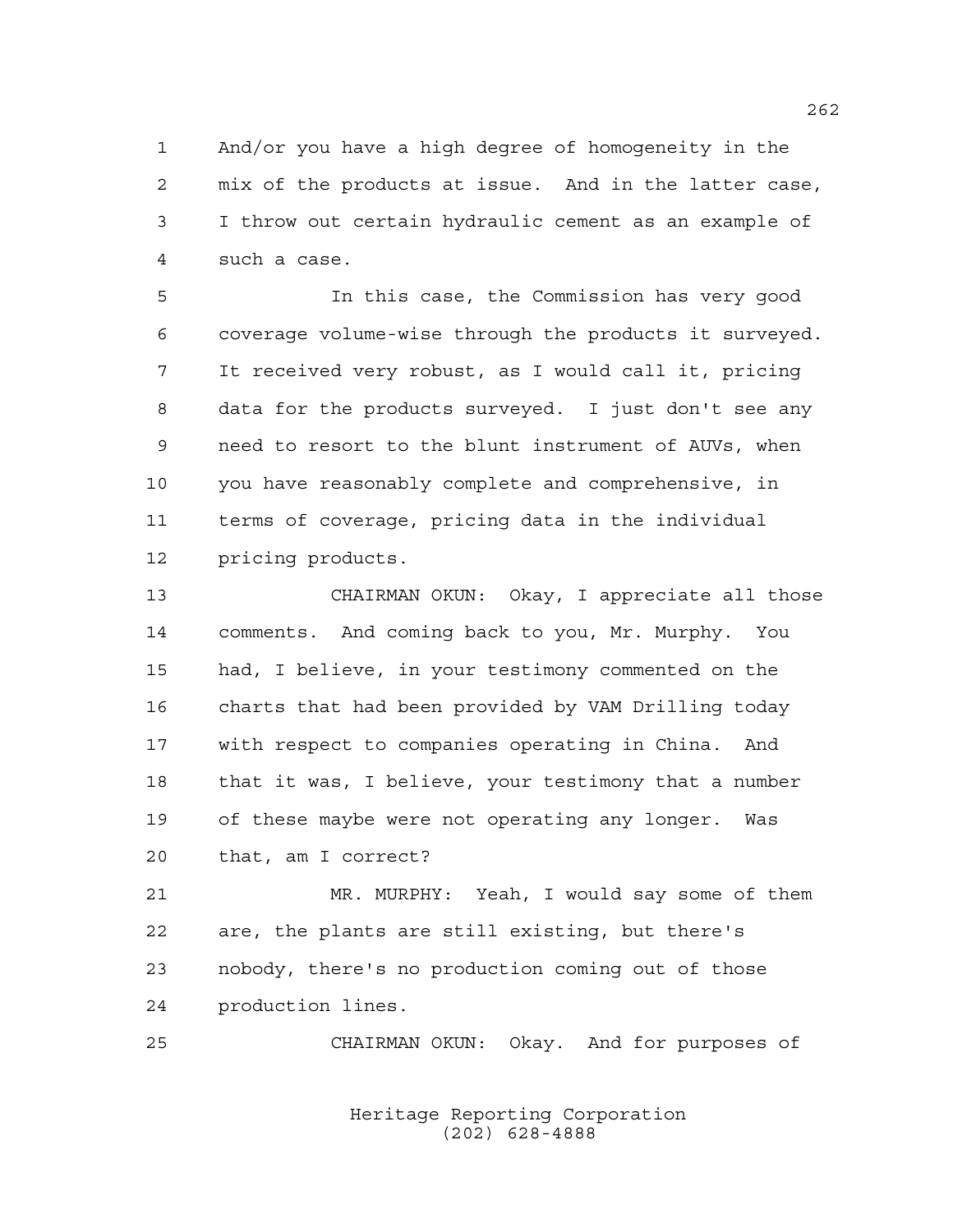post-hearing and completeness of understanding the Chinese capacity export, if you could go through and provide whatever record of it you can with respect to these particular companies.

 And I think that anything else we've had discussion, I think you testified to it as well, of these companies, who would be primarily serving the home market because of their qualifications. And whether those are also exporters. I was a little bit unclear on that. If they would, if they're qualified, would they also be serving an export market? Whatever information you could provide on that.

 MR. MURPHY: Yes, Madame Chairman, we would provide it on post-hearing.

 CHAIRMAN OKUN: Okay. And there's a question for all the folks here, which is, in terms of the data provided, data provided in the staff report, as well as the additional information that will be put on the record with regard to Spears's estimates. Do you take any issue, do you look at anything else to say where demand is going to be? Mr. Murphy.

 MR. MURPHY: Yes. The Spears rig count is very famous. We have all used it for many years, for calculating demand going forward, projections and so on.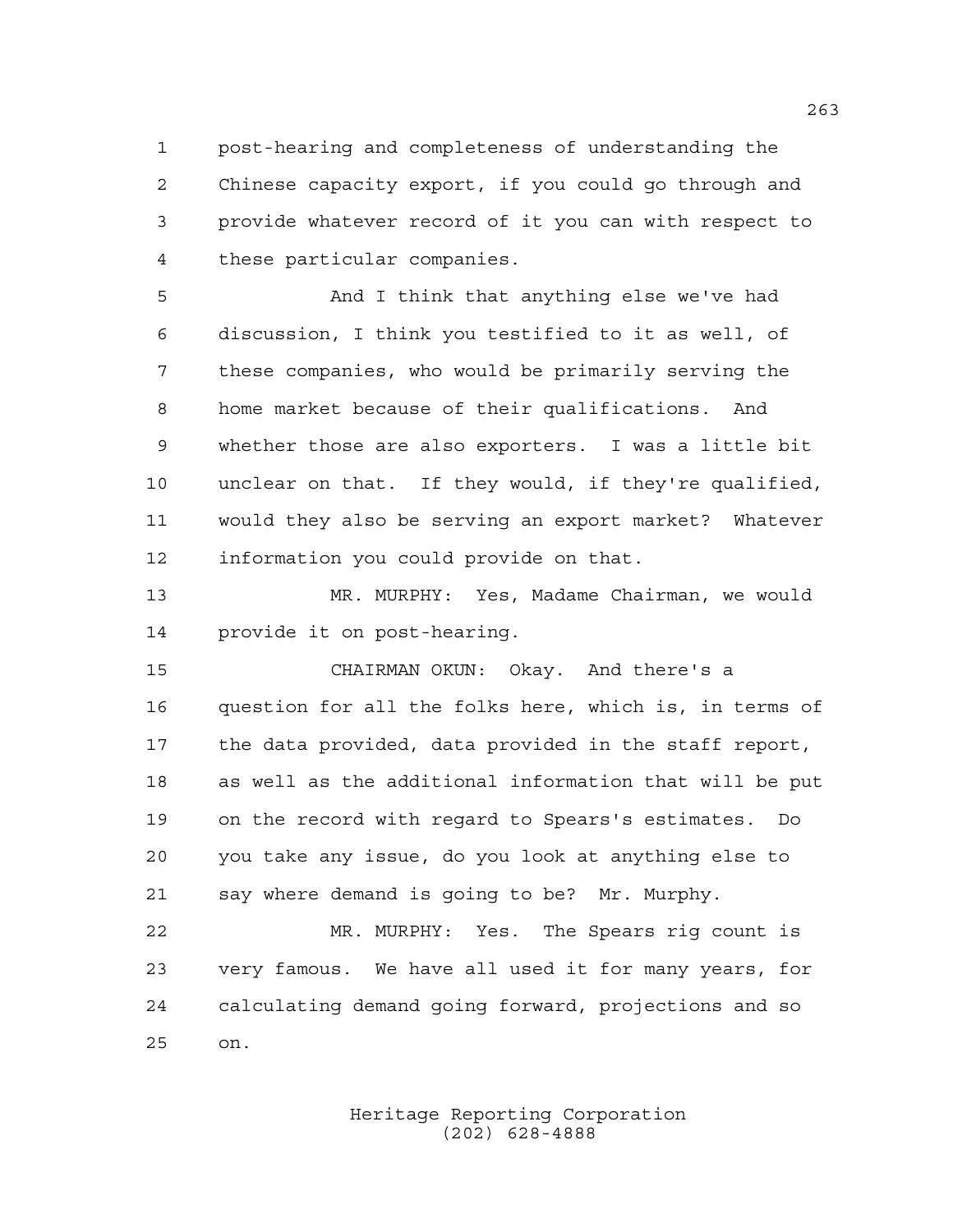However, they're very conservative. They are more accurate for the U.S. domestic market Because there is more data available from Baker Hughes and from other surveys, on a weekly or monthly basis. However, for the international market, they've always understated the rig count substantially. They're more difficult to track, especially when you get to Russia and China. These are notoriously difficult to track, because there's no public information.

 When I was in China as Operations Manager for Grant Prideco, we had salespeople in all of the oil fields who reported back to us what the actual rig counts were. And during the period that I was there, 1995 to 1997, our estimated rig count for China was 1,500 rigs drilling.

 CHAIRMAN OKUN: Okay. All right. Well, if there's anything else post-hearing that you would suggest we put in the record, as far as looking at alternative measures of consumption and demand in overseas markets, I'd be particularly interested in looking at that.

 And Mr. Garvey, let me turn to you, or Mr. Mostoway, I'm not sure. Obviously there was a great deal of, quite a bit of discussion about Command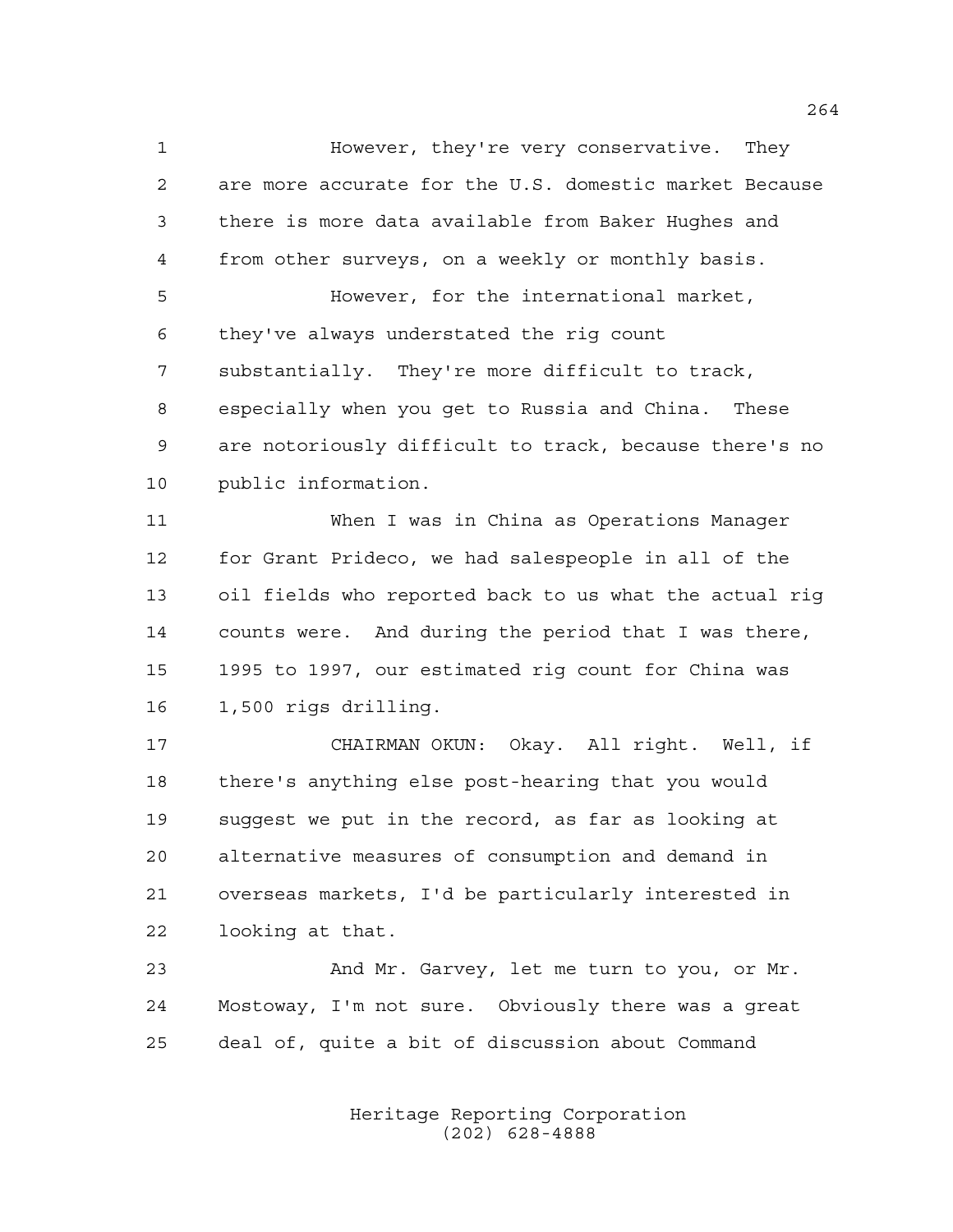Energy and your operations in the market, and what impact it did or didn't have.

 I know that there is information submitted in the prehearing brief. But I wasn't sure if there was anything else specifically that you could testify to with respect to some of the allegations made. I've got a couple here, but there may be others. The 75,000 feet of, of the order for Texas Steel. How you, I think you talked about why you're ordering domestic now, but if you could elaborate on that further.

 MR. GARVEY: Basically, the order was awarded to them because of delivery being the first issue, and price being the second issue.

 CHAIRMAN OKUN: Okay. And would you have -- in order for us to evaluate whether the story is that the order, that having a case filed means that you would be buying more domestic, and would have been buying more domestic. I mean, I guess I'm trying to understand better how you look at this market, and how we should evaluate your, your buying patterns.

 MR. GARVEY: I'd probably just prefer to give that in your post-hearing brief.

 CHAIRMAN OKUN: Okay, I appreciate that. I'll come back in my next round and ask some more, ask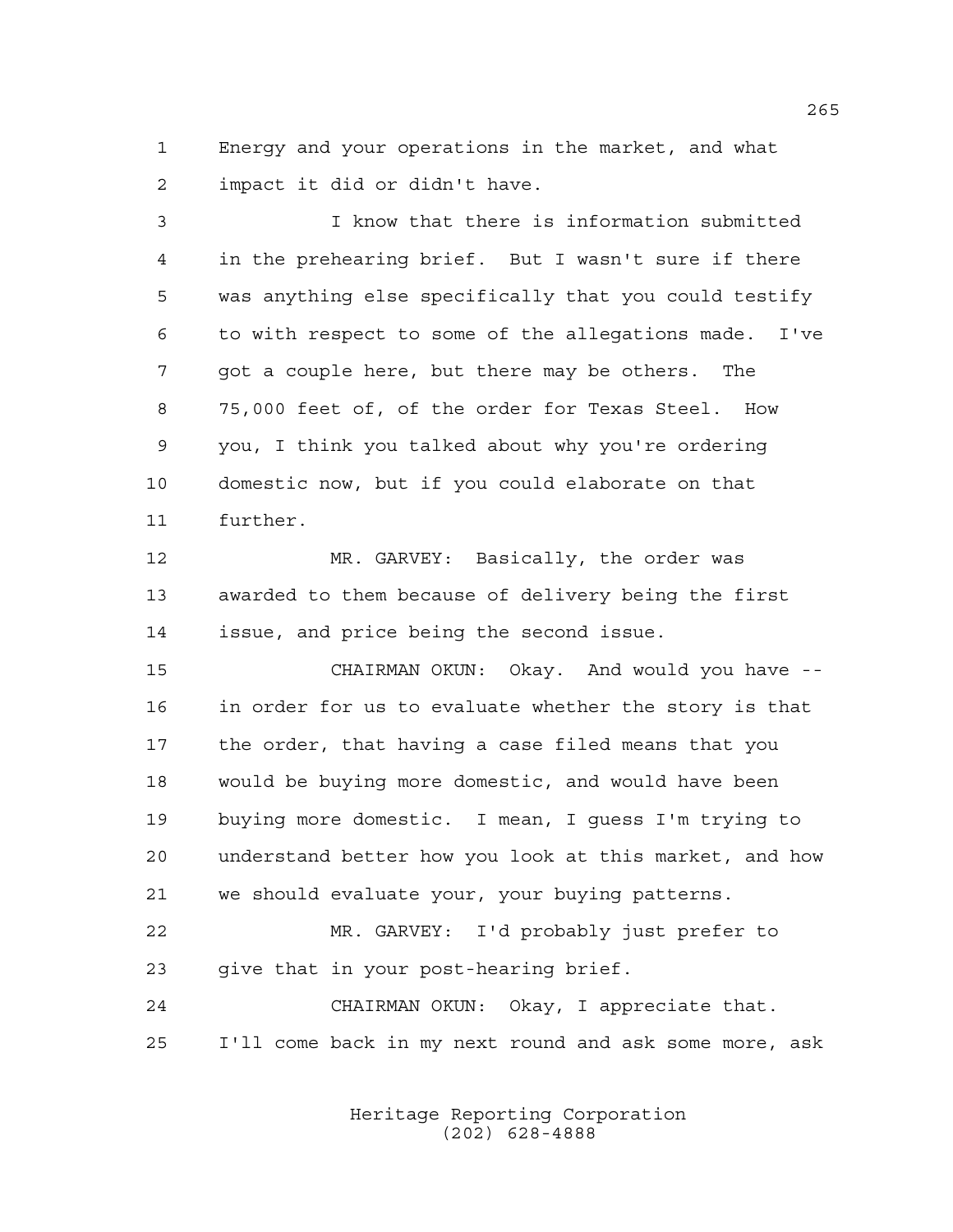some other specific questions that also might require a post-hearing response. But I appreciate that. And now I will turn to Vice Chairman Williamson. VICE CHAIRMAN WILLIAMSON: Thank you, Madame Chairman. Mr. Murphy, you indicated that the downturn of left -- left inventories -- purchases on inventories that may take several years to work off. And I was wondering, does this mean that the domestic industry is vulnerable because of depressed and current future demand? MR. MURPHY: Because of what, sir? VICE CHAIRMAN WILLIAMSON: Because of current demand and future and depressed future demand? I mean, if it's going to take several years to work off these inventories, what does that say for the domestic industry? MR. MURPHY: It says that until the rig count goes back to where it was, yes, that there will be some inventory available to those drilling contractors who will purchase less for a couple of years. VICE CHAIRMAN WILLIAMSON: Okay. So that means, in a sense, the domestic industry is going to be in a kind of a vulnerable state, I would think.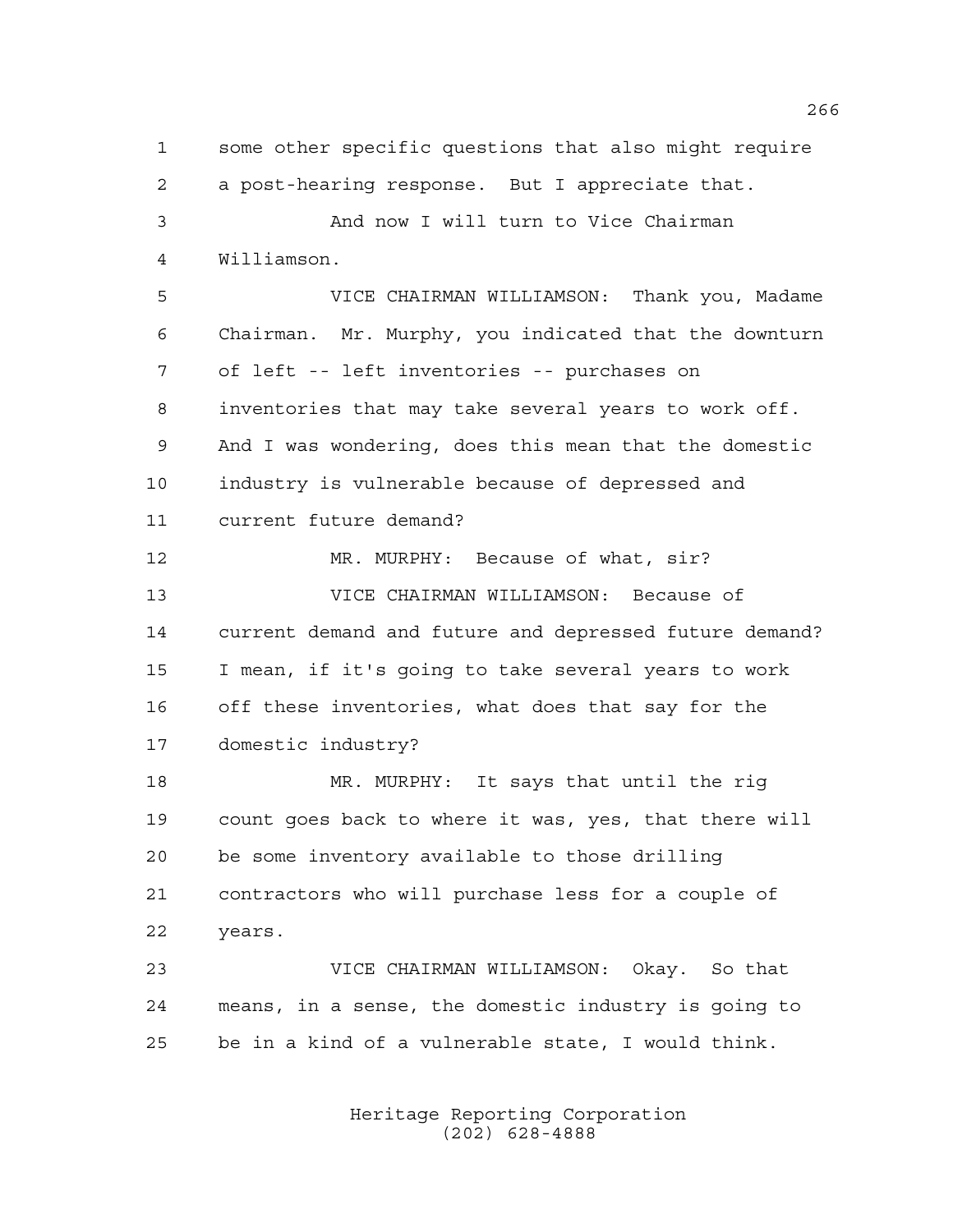MR. MURPHY: Unless of course there's a shift to some different products, as well. Which, you know, if there's more of a shift to the premium side, then there will be more demand in that type.

 VICE CHAIRMAN WILLIAMSON: I think this morning we heard some testimony about that even as the rig count goes back or goes back up, that with new technology and all, that there may be less, demand wouldn't necessarily respond. Do you agree with that? Or does anyone want to comment on that testimony?

 MR. MOSTOWAY: Yes. This is Jim Mostoway. The life expectancy of drill pipe's always been a kind of a hard one to predict because of the different applications of drilling.

 But right now with the shale plays, with the extended-reach drilling, and even I think it was actually Pete Miller on NOV on one of its conferences was saying that they're really liking what's happening now, because they're wearing out drill pipe in under two years.

 So by saying that, you would expect that the demand is going to be quite good. And with the shift of product mix also with these extended-reach horizontal wells and wearing out that pipe that quick, and I think, what was it, 250 rigs are scheduled to be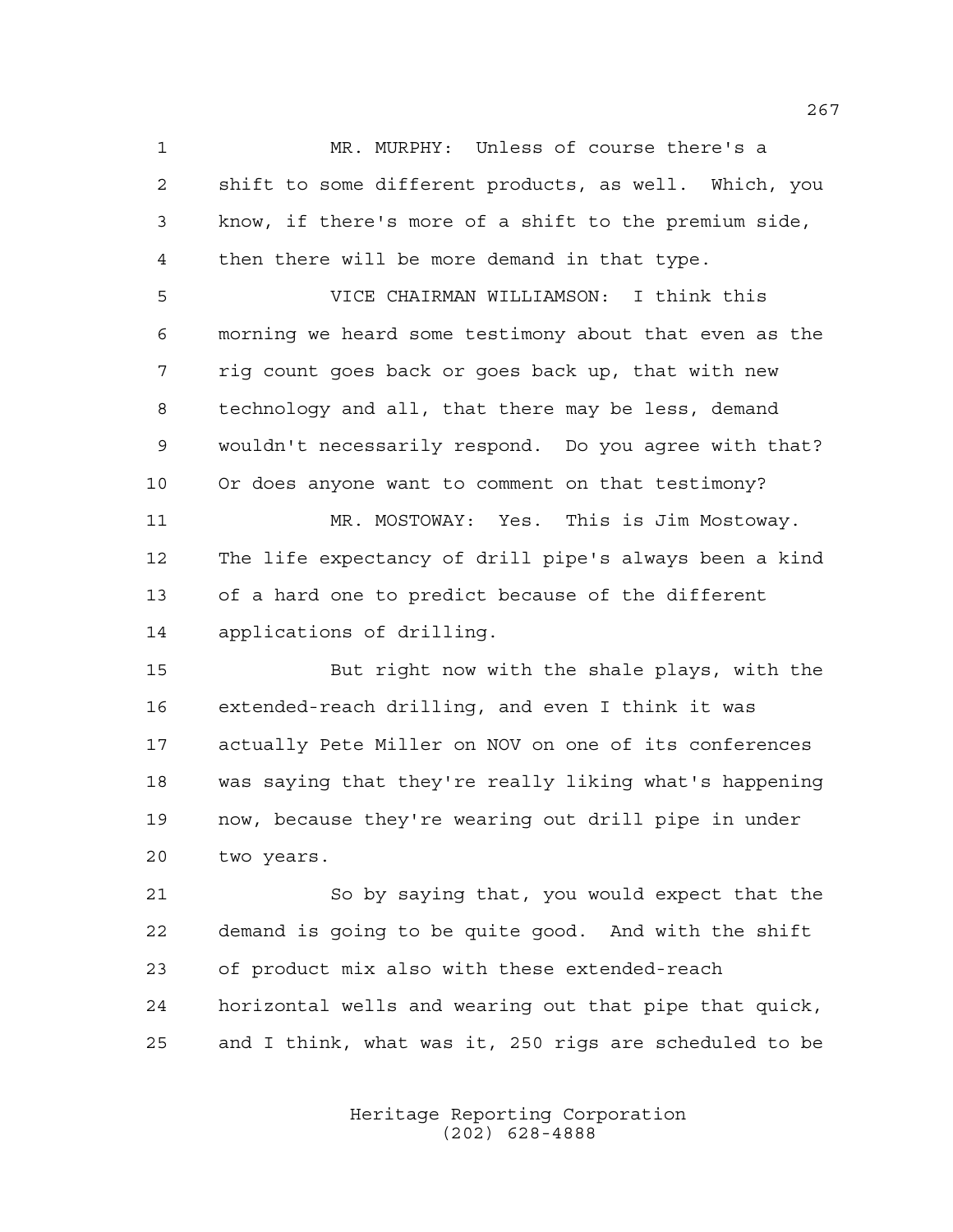working in the North Dakota area; you should see a pretty good spike in drill pipe sales. VICE CHAIRMAN WILLIAMSON: Now, who was -- you cited a person, I wasn't sure who that was. MR. MOSTOWAY: Peter Miller is Chairman of NOV. VICE CHAIRMAN WILLIAMSON: Okay. 8 MR. MOSTOWAY: Grant Prideco. VICE CHAIRMAN WILLIAMSON: Okay, okay. I 10 just wanted to get that clarified. So in other words, you're suggesting that maybe there will be, that demand will pick up faster than we heard this morning. MR. MOSTOWAY: We're seeing, I mean our phones are ringing pretty steadily. So personally, for Command, we are seeing that there has been a 16 pretty decent demand pickup in the last especially four months. VICE CHAIRMAN WILLIAMSON: And you may have already said. For what types of applications? MR. MOSTOWAY: Well, we're seeing both. I mean, we do sell API product, and we also sell premium product. But in both applications in the shale and gas plays, and the horizontal premium plays. We've seen a pickup all around. Especially heavyweight drill pipe, also.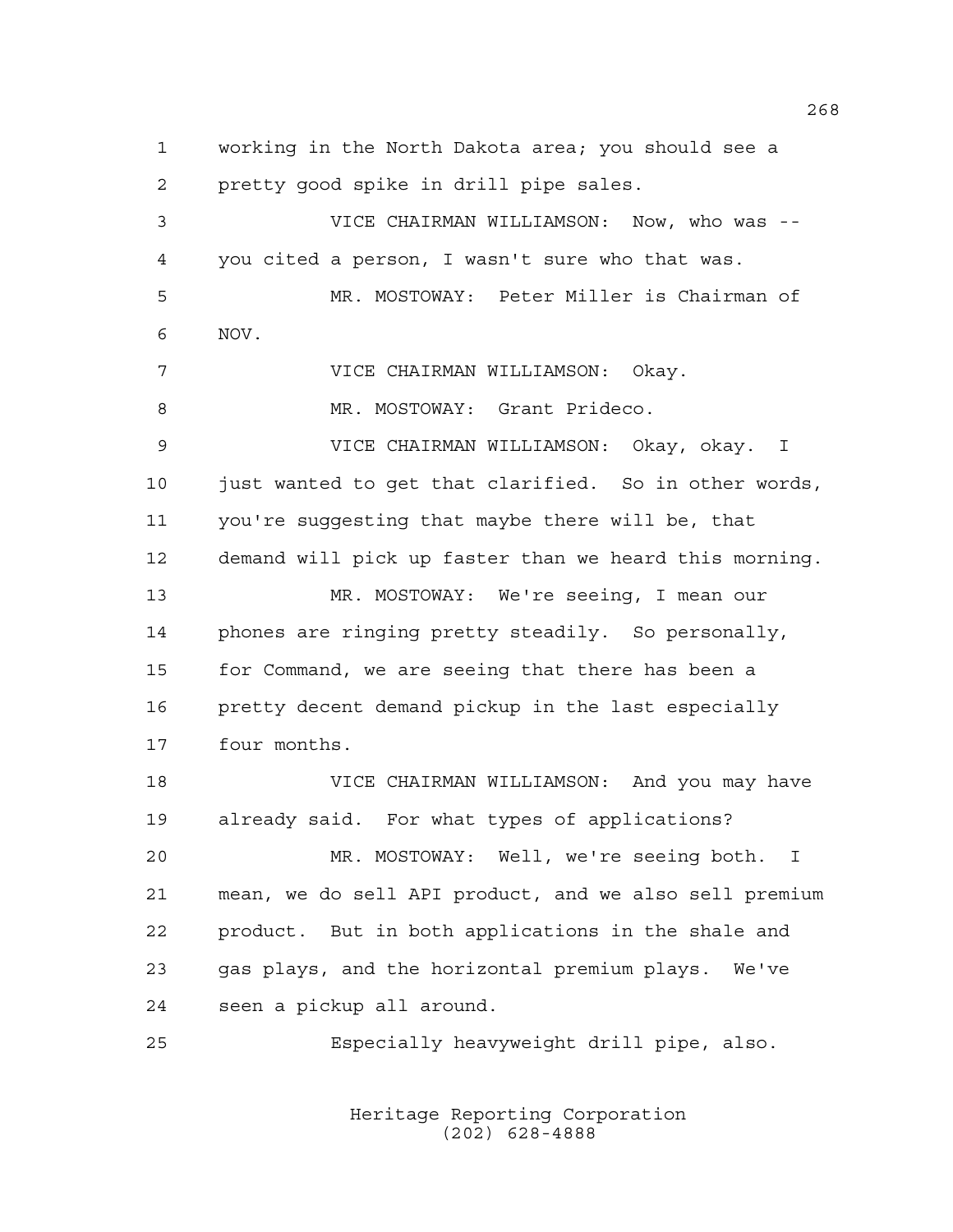With this product shift and the technology shift, what we're seeing is we're not seeing many drill collars being used. So there's a higher demand of more drill pipe, I'd like to say heavyweight drill pipe, especially with the premium connection. And less drill collars used, as they were saying earlier today, about conventional wells.

 Well, the shift of the different drilling is using sort of a different product mix. So you know, hearing the statement earlier today, the drill collar sales were, you know, slow; we're seeing the same thing. And that's just because of the different technology in drilling today.

 VICE CHAIRMAN WILLIAMSON: Okay, thank you. Mr. Garvey, with the discussion about the, the record contains some evidence of transactions that include the seller taking used inventory drill pipe from the buyer. And I asked this question this morning.

19 10 I was wondering what your view is how these transactions work, how common are they. And how can the Commission evaluate them.

 I'm particularly thinking about if the, most of the domestic firms aren't interested in doing this, or do you do this more than the domestic firms are willing to do this? And how do, are you like, in a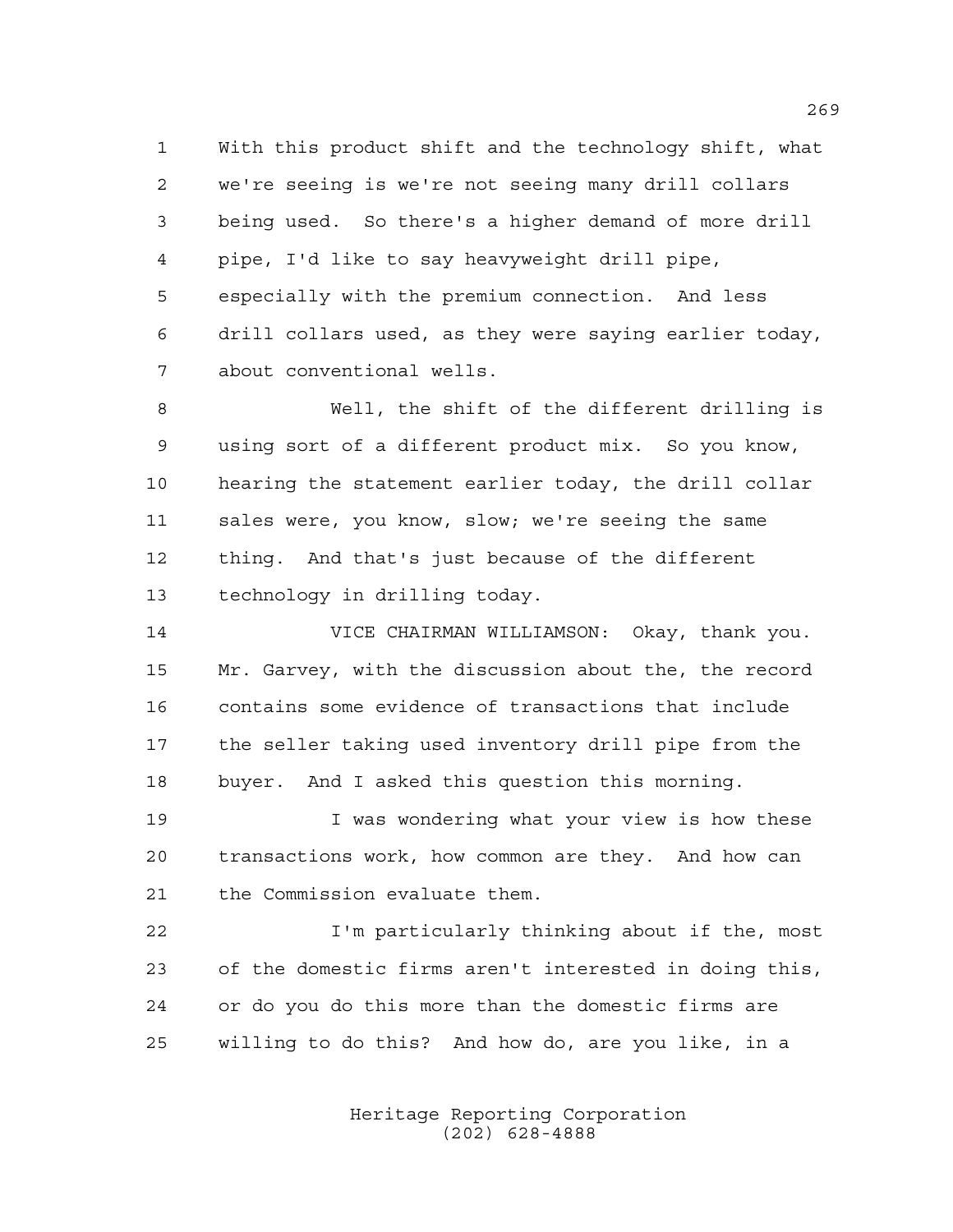sense are you giving the customer a discount, because you're doing something that, providing that service?

 MR. GARVEY: Okay. Number one, it's not a large part of the business, but is it, in fact, part of the business. No, we don't give a discount on it.

 It depends on the item that we're trading. Sometimes we trade new goods. An example, let's say five-inch drill pipe for new four-and-half-inch drill pipe. There's a market value of both. We calculate that out to the net dollar value that we're trading: 100, 200, 300 thousand dollars.

 For us, it's quite common. I know the, some of the Petitioners this morning said they wouldn't do it because it wouldn't take other manufacturers' drill pipe. Being a distributor, I carry two or three different manufacturers' drill pipe, and I have no fear of taking one or the other.

 So as far as API processes and qualities and our history of the manufacturing process this year, we're quite confident in most of the ones that we trade on the new side.

 On used, it's a bit like buying a used car. I have an extensive experience in drill pipe, both new and used, to the inspection history. And it's a question of evaluating the product that they have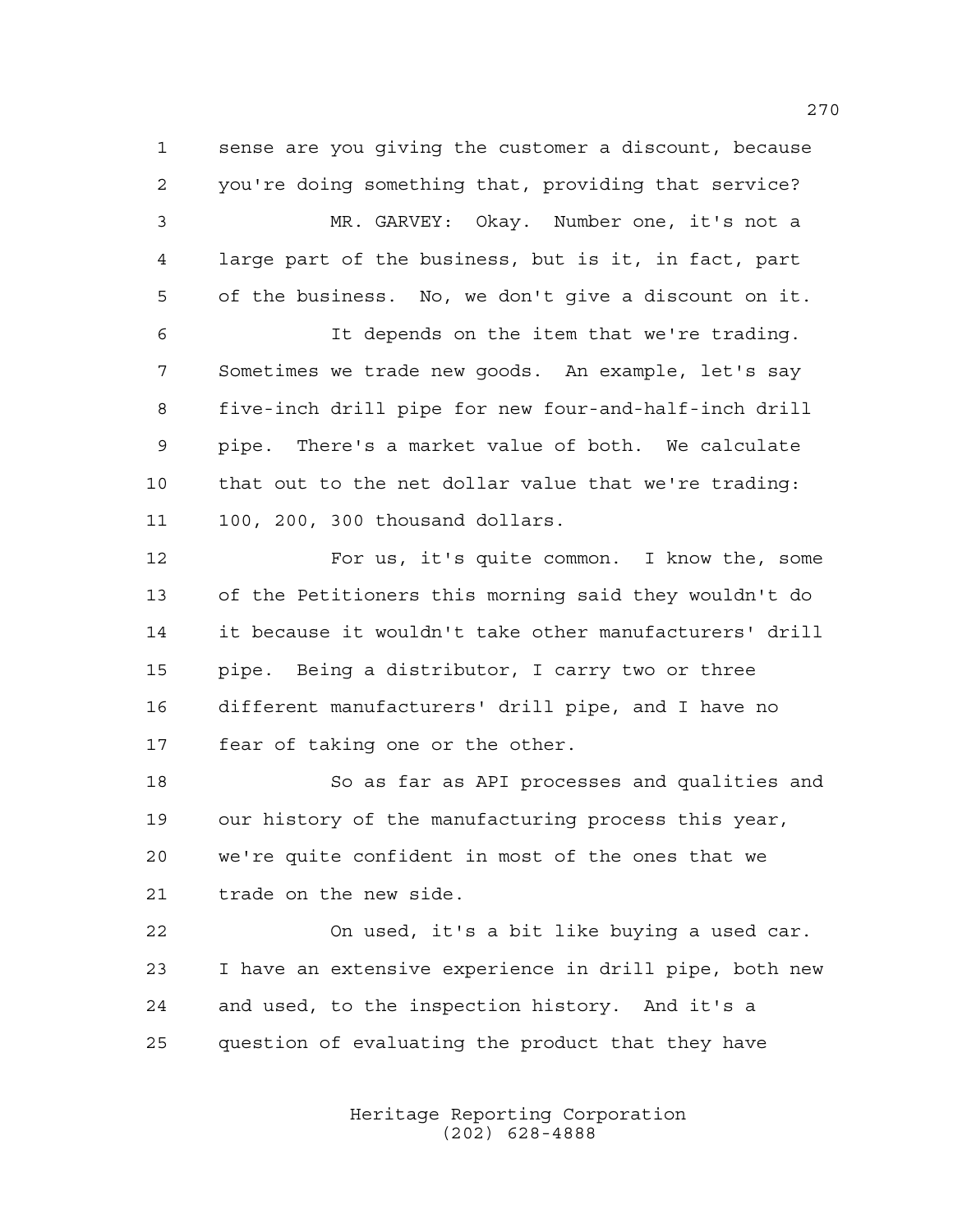available, that they are not going to use it because it's become redundant, and give them a value for it. And then we turn around and trade an equal dollar value for whatever product they may be searching for at that time.

 VICE CHAIRMAN WILLIAMSON: Okay. How should we evaluate -- in addition to all that inventory that was talked about earlier, Mr. Murphy mentioned, does the fact that this service is out there, does that mean there is reduced demand for new drill pipe?

 MR. GARVEY: Not necessarily. I don't think the volumes are quite as large as maybe others have let on.

VICE CHAIRMAN WILLIAMSON: Okay.

 MR. GARVEY: I don't think it's a significant impact on inventory.

 VICE CHAIRMAN WILLIAMSON: Okay. Thank you. This is probably for post-hearing. The financial data for the finished drill pipe is striking for how one company stands out in 2009, and for half of 2010. And it's the petitioners' claim this is because of the company's ties to the Chinese industry.

 And I was wondering if you, post-hearing, could analyze the performance of this company, and why it has such a different experience.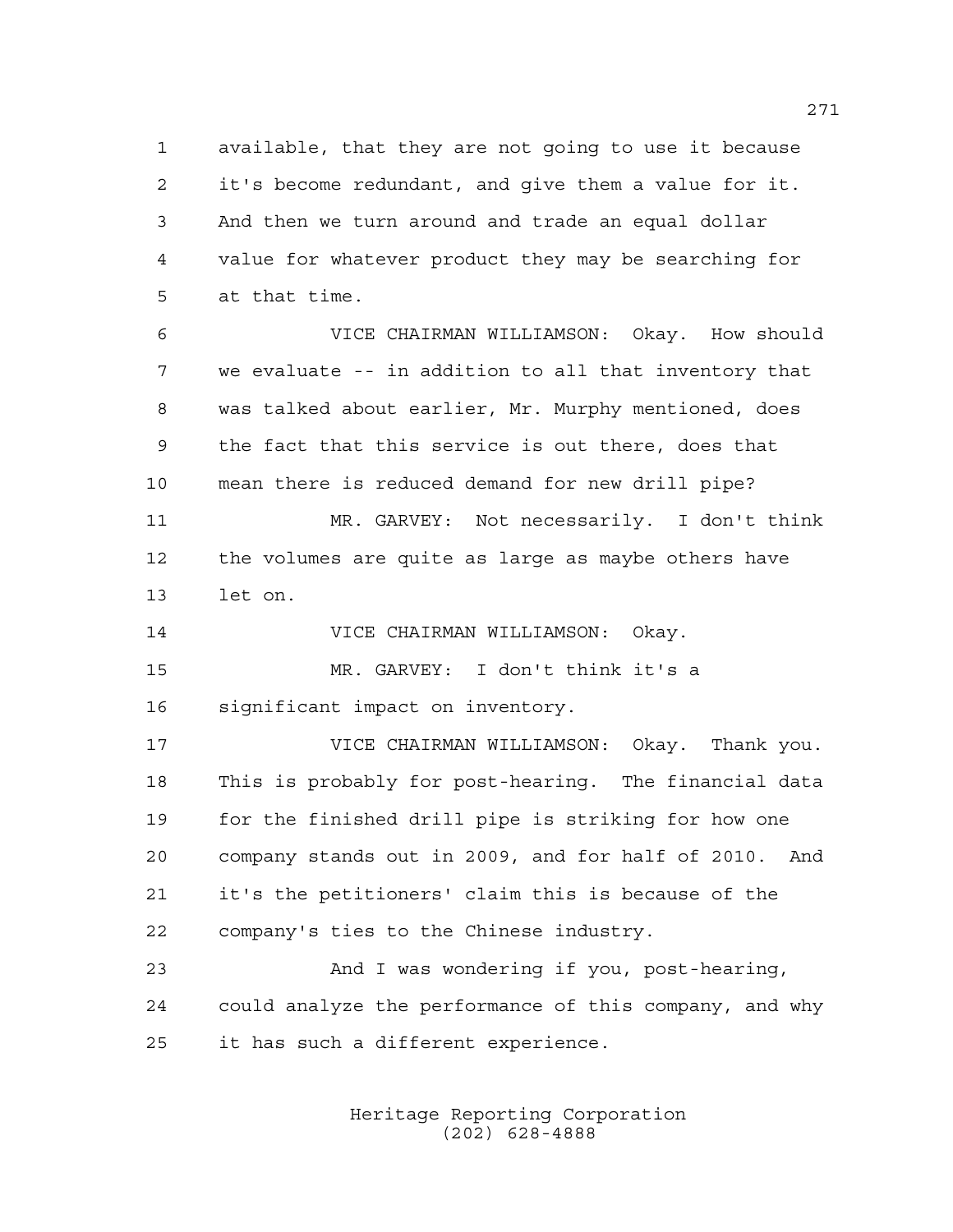Also for post-hearing, could you please respond to Petitioners' argument on pages 53 to 57 of their brief, concerning how the Commission should evaluate certain production involving steps that occur in the United States and Mexico?

 MR. LEIBOWITZ: This is Lewis Leibowitz. We'd be happy to do so.

 VICE CHAIRMAN WILLIAMSON: Good. Okay, thank you. I was wondering how you respond to the Petitioners' argument, on page 12 of their brief, that imports have access to, access to both small and large drilling contractors, as evidenced by actual sales during the period for which the data were, our period of investigation.

 MR. LEIBOWITZ: Lewis Leibowitz. We'll certainly address that in the, in the post-hearing submission. I would say I'm not sure how much in the way of sales went to which companies. One company might be buying a trial order, and another company might be buying a year's supply. And I think the way it was presented is pretty much the same.

 VICE CHAIRMAN WILLIAMSON: Okay. And you might get into whether, Command might want to address their ability to sell to large companies, as well as to small ones.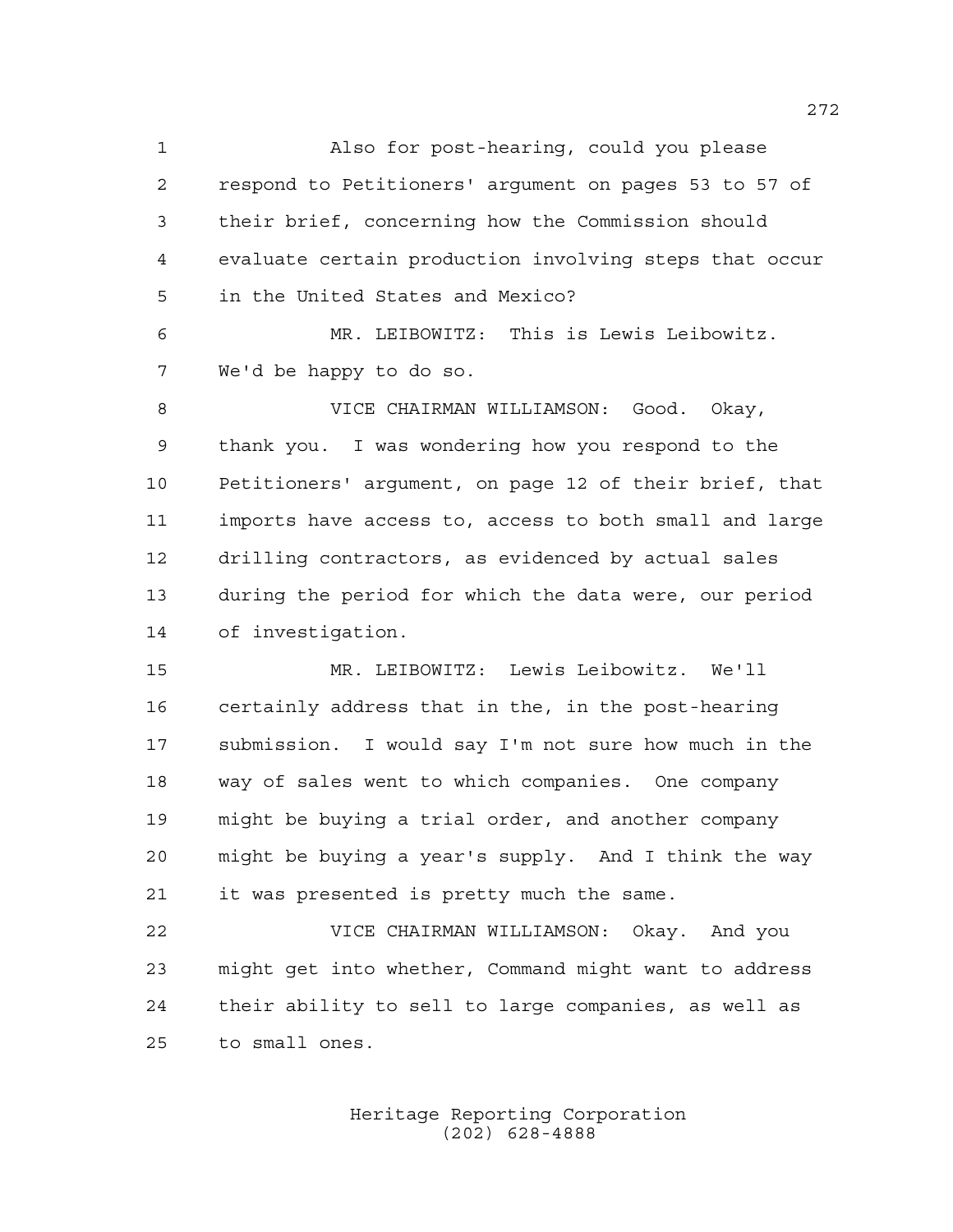MR. LEIBOWITZ: Yeah, we'll reply in the post-hearing.

 VICE CHAIRMAN WILLIAMSON: Okay, thank you. I don't know if anyone has asked this. What is your view of how has the Deepwater Horizon oil spill affected the demand, or the types of products that might be demanded? Anyone want to offer views on that?

 MR. GARVEY: Charles Garvey again from Command. I really can't comment on that. We don't have a lot of customers in the off-shore business at this time, so we can't really comment.

 MR. MALASHEVICH: Excuse me, Vice Chairman. It's an exhibit, and it's all public information, an exhibit to Respondents' prehearing brief that contains a large stack of literature prepared by third parties, analyzing the industry. And there were studies performed concerning the impact on the demand for drilling equipment, let's say, because of the Gulf problem and the moratorium.

 And all the studies say the impact was small. Because the number of rigs affected was small. As sad and as major as the environmental effects were. VICE CHAIRMAN WILLIAMSON: Okay. Okay, thank you for that response. My time is about to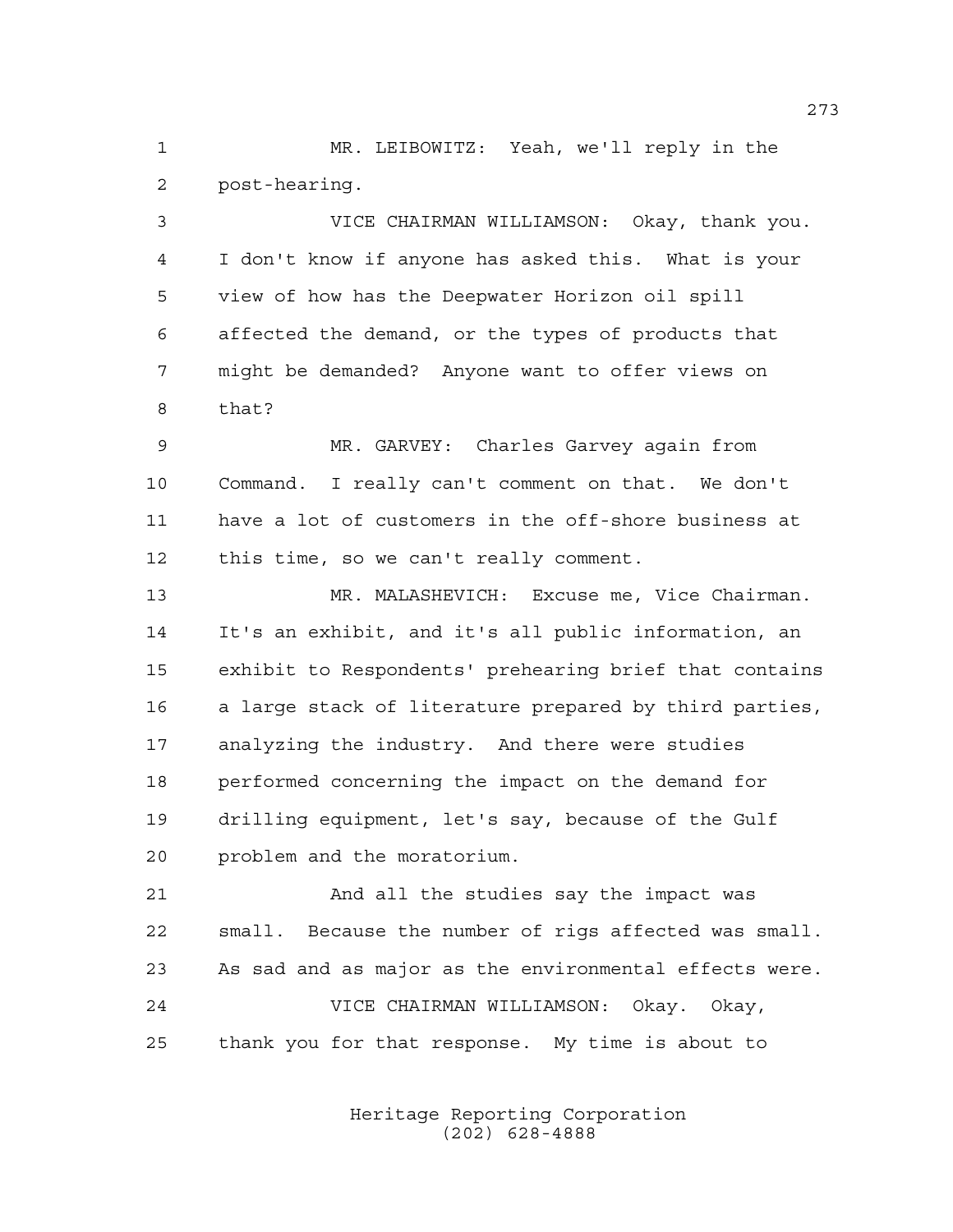expire. Thank you for your testimony. CHAIRMAN OKUN: Commissioner Lane. COMMISSIONER LANE: Thank you. Mr. Leibowitz, Mr. Schagrin said this morning that Respondents would concede material injury to the domestic industry by reason of subject imports if Grant Prideco were excluded. Is that true? 8 MR. LEIBOWITZ: Not today. COMMISSIONER LANE: Okay. I just thought I would ask that. Now, Mr. Mostoway, you said, in answer to prior questions, that you handle both API pipe and premium pipe. 14 MR. MOSTOWAY: That's correct. COMMISSIONER LANE: Now, is that API pipe both Chinese and domestic? 17 MR. MOSTOWAY: Yes. COMMISSIONER LANE: Okay. Why don't you refresh my memory, then, about how that plays into the testimony that we heard earlier, that nobody wants to buy Chinese pipe, even if it's API, because of the quality? MR. MOSTOWAY: I really didn't -- well, I don't know who said nobody wants to buy. COMMISSIONER LANE: Well, they said there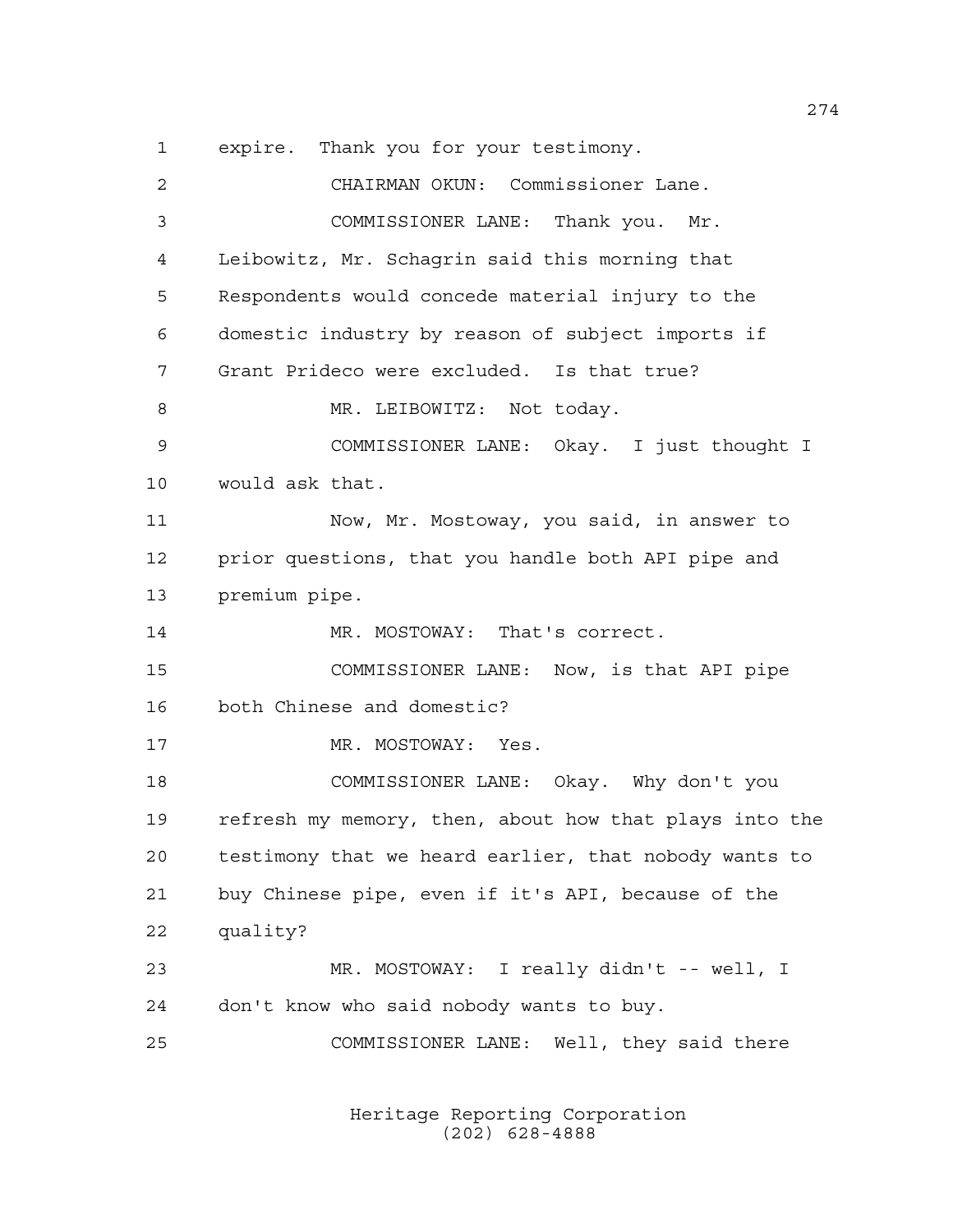wasn't much demand for it, because people didn't want to deal with people they didn't know. And even though it had API standards.

 MR. MOSTOWAY: That is, how should I answer that, that really only comes into play if the supply side is so tight that it opens up, you know, more doors for customers to look at options. In my testimony I said that typically, if U.S. customers can be provided and supplied with U.S. pipe, they would rather take the U.S. pipe, even at a premium price. And some U.S. customers, they just want to support U.S. manufacturers.

 COMMISSIONER LANE: Okay, thank you. At pages 8 and 9 of the prehearing brief, Petitioners allege that imports from China began appearing in the U.S. market beginning around 2006. When did imports from China first become available in the U.S. market, as far as you remember? And why did these products become available? Mr. Lesco?

 MR. LESCO: Yes, ma'am, David Lesco. I imported our first product in the first quarter of 2006. To the latter part of your question, why, why did I --

 COMMISSIONER LANE: Yes, why did you do that?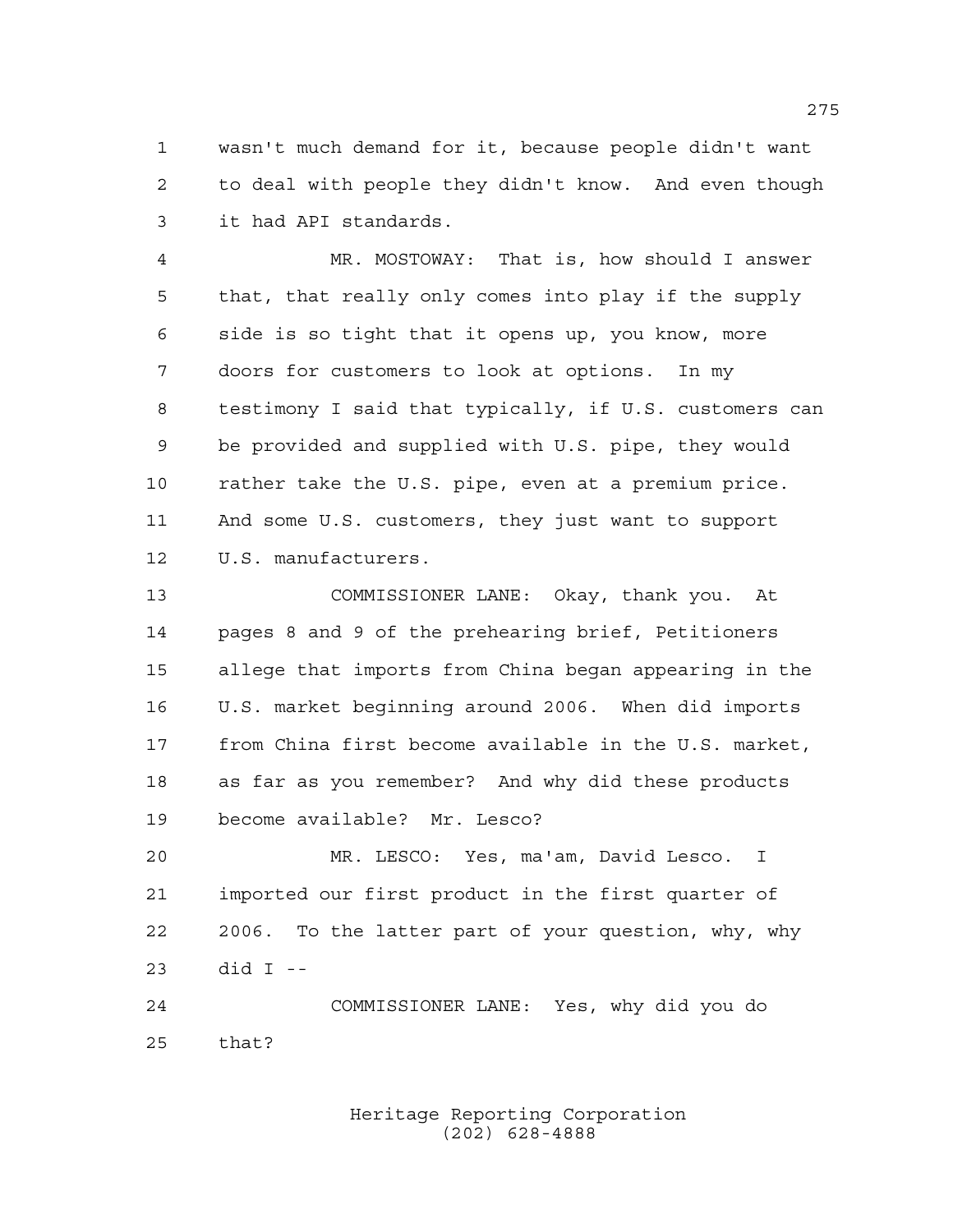MR. LESCO: Actually, I first had DP-Masters at the request of a drilling contractor customer of mine, who was having, once again, had been quoted 18- month delivery from the domestic producer. He had increased his rig production, rig count. He was, he couldn't find pipe.

 We ran out of good-quality used pipe to sell him. He said I've got to have a source for new pipe, or I got to have a source for better used pipe. I actually flew to DP-Masters in the summer of 2005. And I took two highly qualified inspectors, recognized third-party inspectors there.

 We left DP-Masters with a list of upgrades to their procedures that we would need for them to do, for us to enter an order. They contacted me and asked me to come back, and that they had put these required suggestions in force and wanted us to verify them.

 We did, and we placed our first order. And I believe I placed the order actually in, in November of 2005, and took delivery in February of 2006. So that's how I began with DP-Master.

 COMMISSIONER LANE: That was a little over a three month lead time.

MR. LESCO: Yes, Ma'am.

COMMISSIONER LANE: And has it been your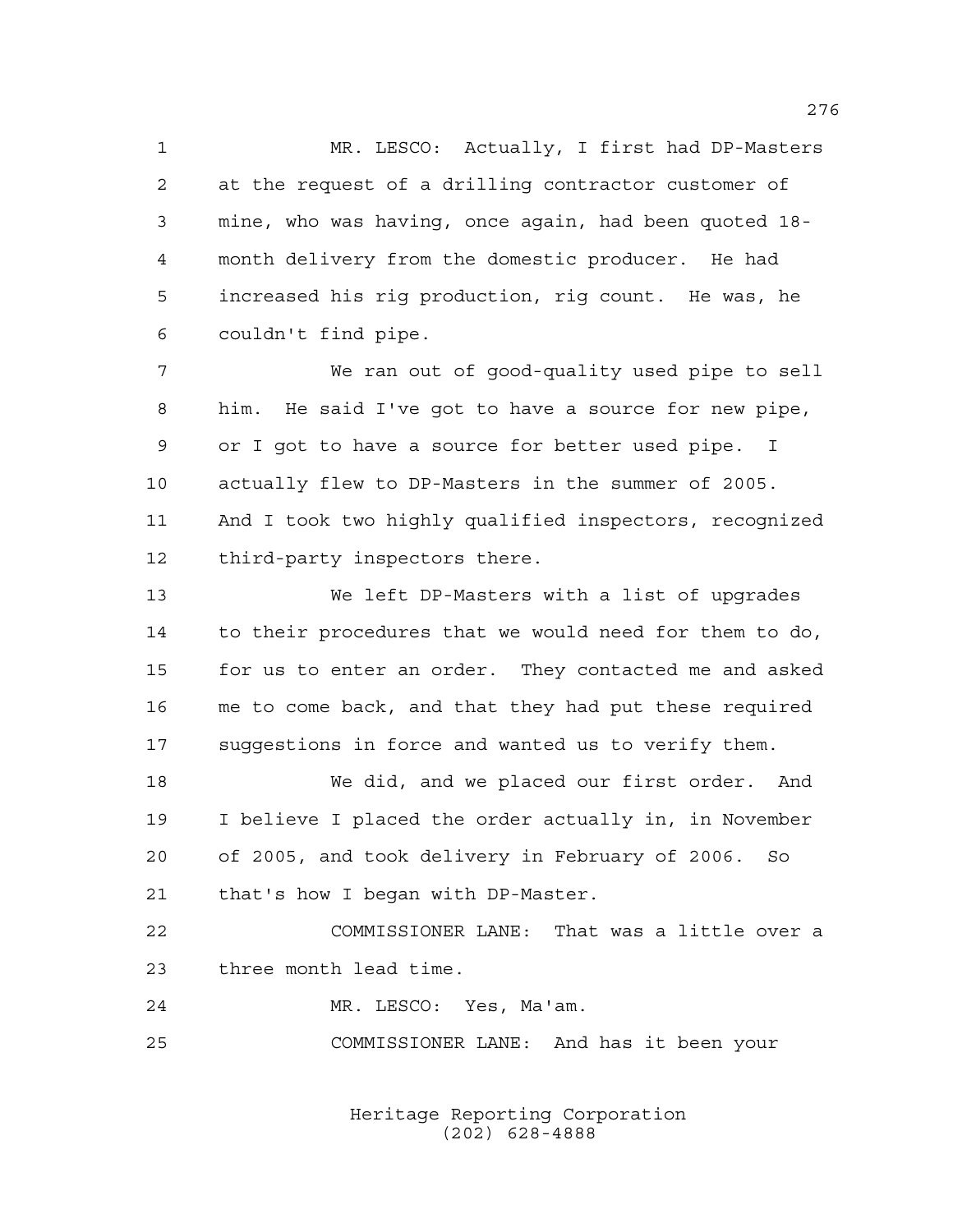experience that that lead time has continued since that time?

 MR. LESCO: Well, once we became very comfortable with our relationship with DP-Master, as far as the quality, we increased our orders for stock purposes. So, I mean, I would order certain amounts for every month delivery. And I believe that they probably -- I would probably suggest -- I just don't know what their lead time was back then. I mean, I was 60 days, and including 30 days for shipment. COMMISSIONER LANE: And did you maintain that relationship today with that company that you got the pipe from? MR. LESCO: Excuse me? I'm sorry. COMMISSIONER LANE: Do you still have a relationship with that same company? 18 MR. LESCO: DP-Master? COMMISSIONER LANE: No, in China, the one where you got the pipe. MR. LESCO: DP-Master is it. I am sitting here with -- COMMISSIONER LANE: Yes, okay. And so is your lead time today still 30 to 60 days? MR. LESCO: Well, I don't know what it would

> Heritage Reporting Corporation (202) 628-4888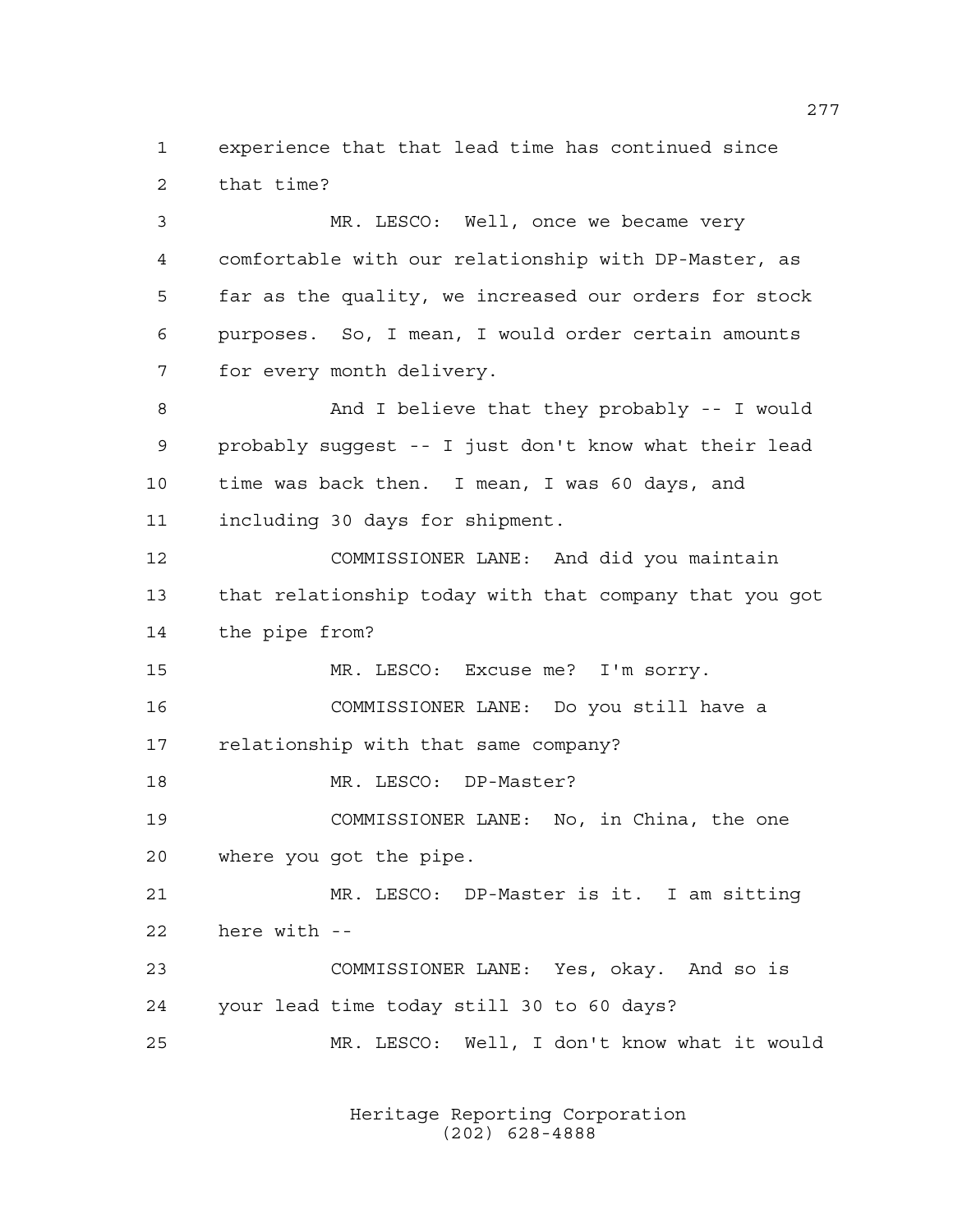be today quite seriously because of the actions taken at the first of the year, and I haven't ordered any pipe lately from them. COMMISSIONER LANE: Okay. MR. LESCO: Historically, I -- well, let me go back. I do, quote, international staff. I think that if they do not have something in stock, and if they have to buy the green tubes from the mills, and heat treat that tool joint is 60 days. MR. MURPHY: Yes, and, Madam Commissioner, if I could clarify. It is 90 days for standard products for our delivery today. COMMISSIONER LANE: Okay. Thank you. MR. GARVEY: Charles Garvey here. May I

comment on that question also?

COMMISSIONER LANE: Yes.

 MR. GARVEY: Ourselves, we started bringing in DP-Master pipe into the United States also around in 2006. We were bringing Baoshan drill pipe actually in earlier 2002, and the main reason why we went offshore to China to get drill pipe was that we were a distributor at the time for Grant Prideco. Lead times were quite long, and there are price escalation clauses in there also. My customers asked me what alternative do we have. I have a rig being built in 3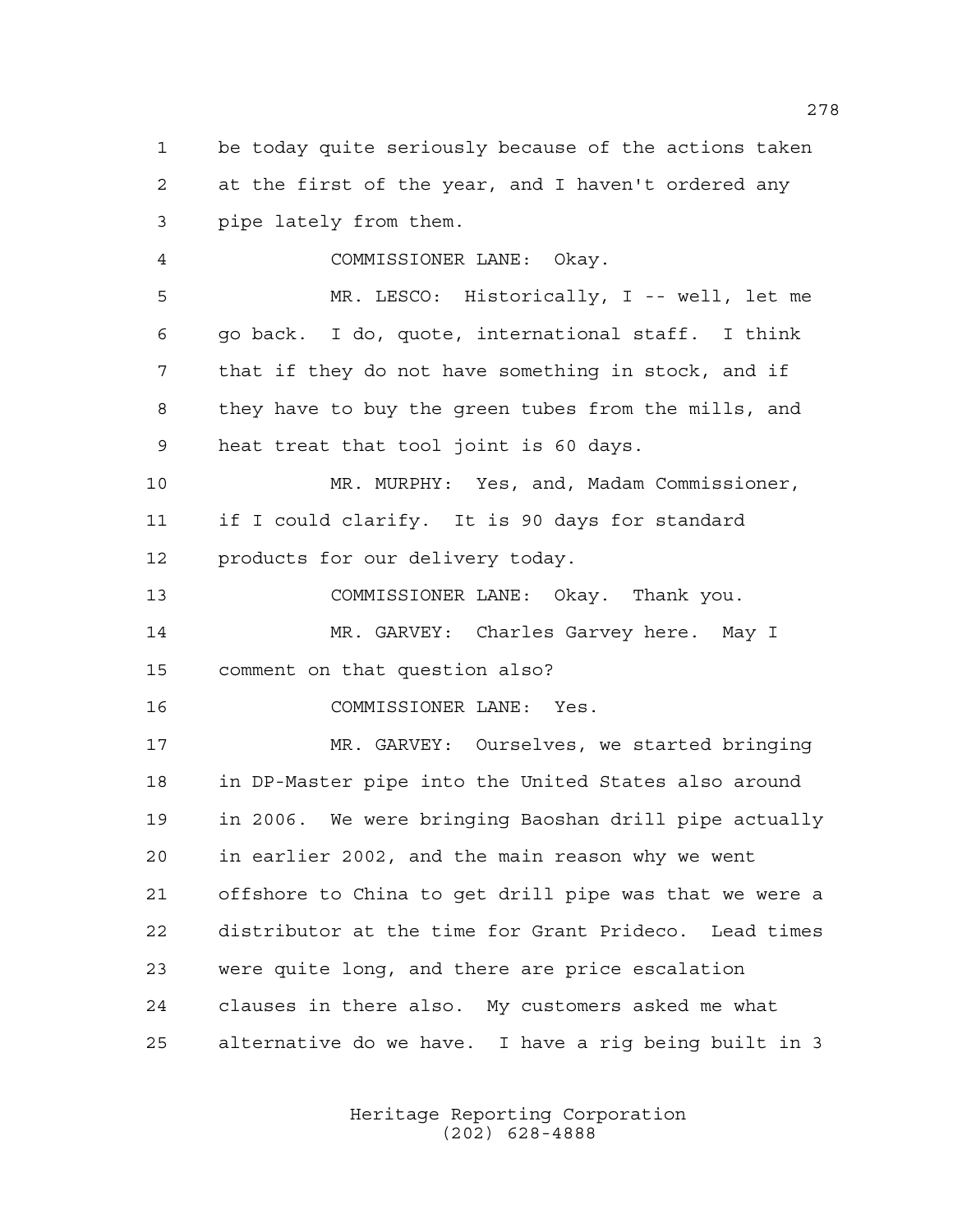to 4 months, and I can't get pipe for 6 or 7 months, number one.

 And, number two, you are telling me that it is going to be approximately \$40 a foot, but until it is delivered, I can't have a firm price, and that was due to Grant Prideco's escalation clauses at the time. So we needed to find an alternative for our customers, but the main thing was quicker delivery, and that's why we went offshore ourselves. COMMISSIONER LANE: Okay. Thank you. At pages 11 and 12 of the pre-hearing brief the Petitioners assert that Command gave false testimony at the preliminary staff conference regarding its apparent inability to compete for sales to a large purchaser. Would you please respond to that allegation? MR. MOSTOWAY: This is Jim Mostoway. I don't think that we gave any false information about time, because we weren't during -- well, roughly this time last year, we weren't dealing with any really large customers. After the hearing of last year, we started to deal with one of the larger customers, yes. MR. GARVEY: Charles Garvey here. COMMISSIONER LANE: Go right ahead. MR. GARVEY: It was actually at this hearing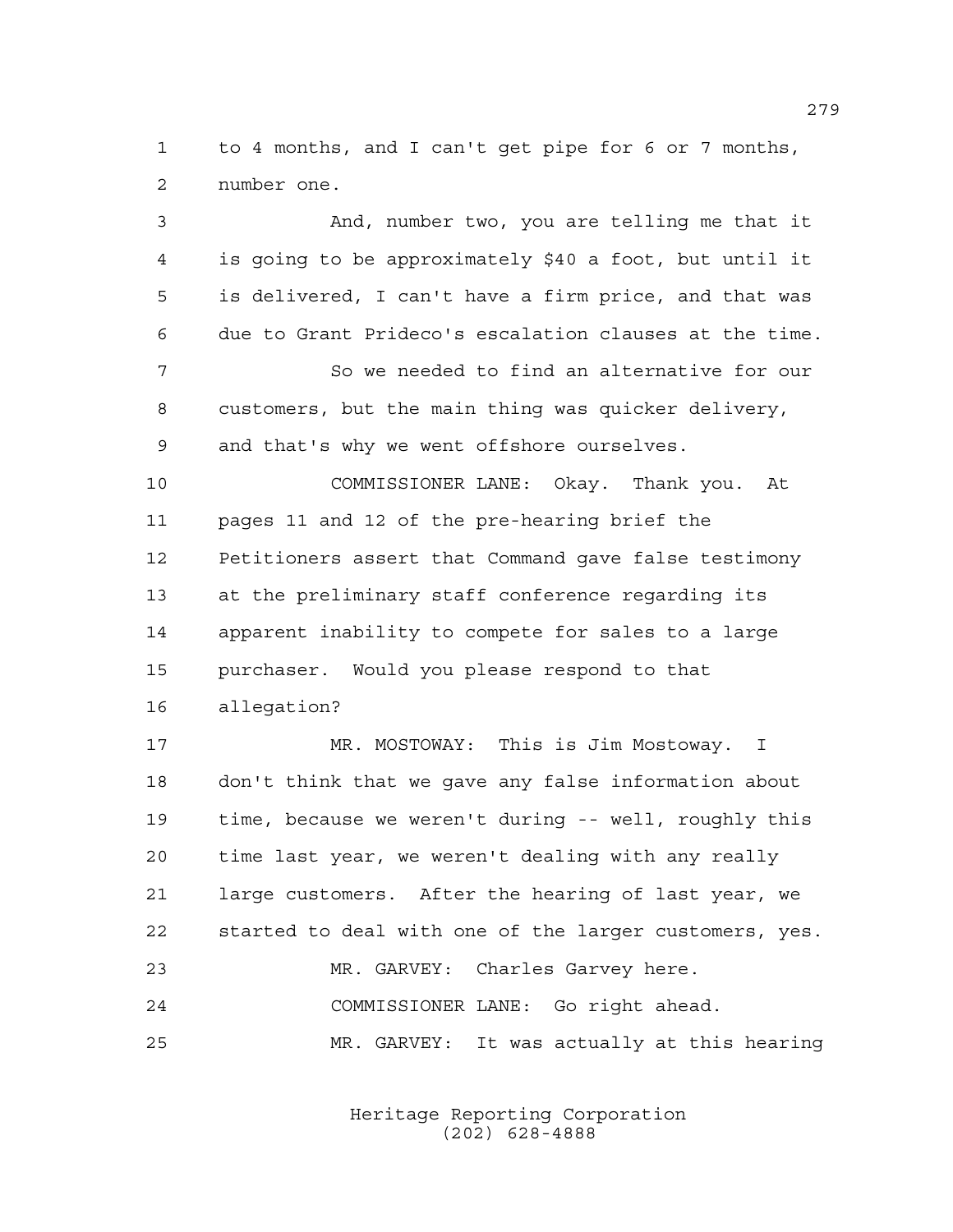last year that one of the Petitioners told us that we were awarded a large contract by a large drilling contractor. Approximately three weeks after that date, we received a purchase order. So at the time of the hearing, we had not received any orders, number one; and, number two, they had told us that it was a three thousand ton order,

 where in fact our first initial order from them was a one thousand ton order.

 So, yes, we did after the hearing, we received an order from a large drilling contractor, but at the point of the hearing, we had not received it, and had not received a purchase order.

 COMMISSIONER LANE: Okay. Thank you. Thank you, Madam Chairman.

CHAIRMAN OKUN: Commissioner Aranoff.

 COMMISSIONER ARANOFF: I want to address a number of questions following somewhat on what Commissioner Pinkert was asking regarding things that have happened since the filing of the petition in this investigation.

 On page 21 of the Respondent's brief, you point to improvements in the domestic industry's order books in 2010 as evidence that the industry is not threatened with injury. Now, normally the statute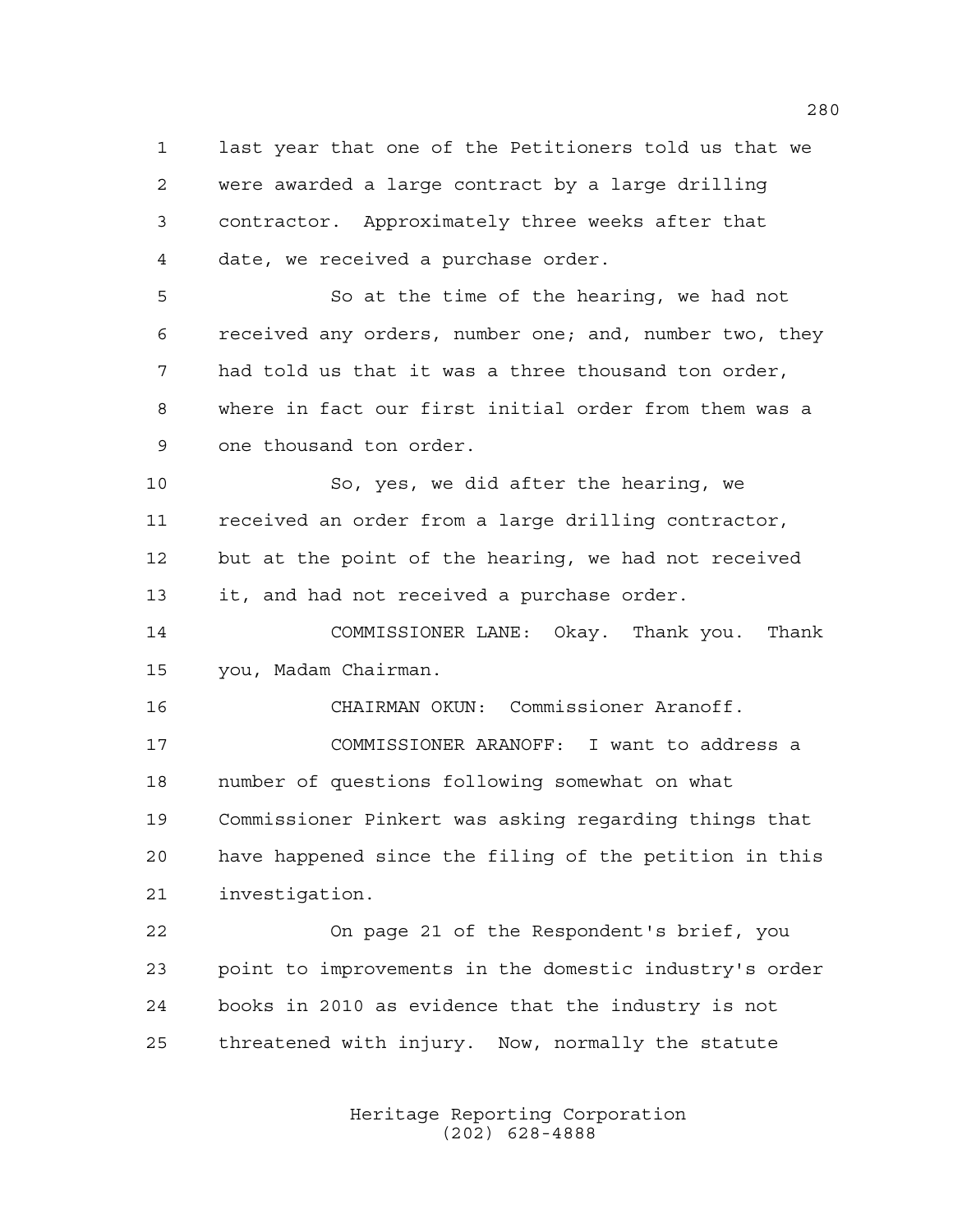states that the Commission is entitled to presume that improvements in the condition of the domestic industry after the filing of a petition may be due to the pendency of the investigation, unless there is evidence to the contrary.

 I understand that improvements in demand would not be the result of the pendency of the investigation, but that wouldn't account for gains in market share made by the domestic industry. So can you explain that part to me with respect to what we see on domestic producers order books, and whether I should really be weighing those improvements as evidence of lack of injury or threat?

 MR. LEIBOWITZ: We would be happy to address that issue in the post-hearing submission if we may. COMMISSIONER ARANOFF: Okay. I guess that's

what I get.

 Another question along the same lines. If I can which keys I put it on. You also argued in your brief that the record does not show price suppression by subject imports by relying entirely on post-petition data from 2010, demonstrating a reduction in the industry's cost of goods sold to net sales ratio for certain products. So again the statute says that we can

presume that such improvements in the industry's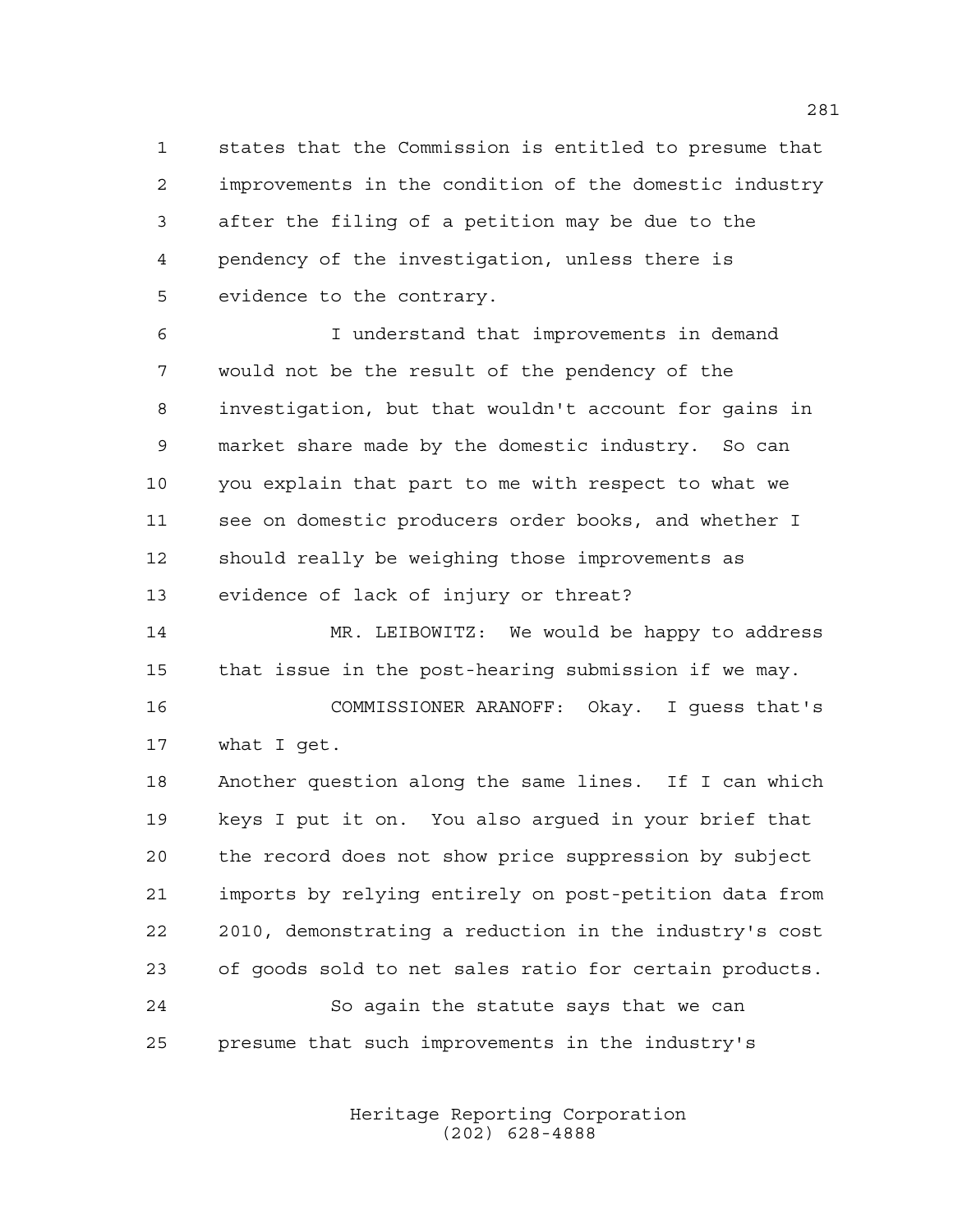condition are a consequence of the pendency of the investigation. Can you offer any evidence to rebut that presumption, and lead the Commission to give the weight that you are suggesting that we should to these data?

 MR. LEIBOWITZ: I would certainly be happy to address that in post-hearing.

8 COMMISSIONER ARANOFF: Okay.

 MR. MALASHEVICH: Excuse me, Commissioner, but I just wanted to add that just following the Commission's normal practice, there is an unusual amount of bracketed information, even in many of the statistics, and so that puts a limit on how we can answer a question like that in an opening hearing.

 COMMISSIONER ARANOFF: Don't worry, I am not mad at you. I would just encourage you to answer the questions fully and completely. One often finds that when one can't follow up in an open hearing, one does not always get exactly the answer that one is looking for.

 But I understand that there are constraints here, and so of course I will work with that. This morning, I asked the Petitioners panel to respond to the argument in the Respondents' pre-hearing brief that the underselling, that the price comparison data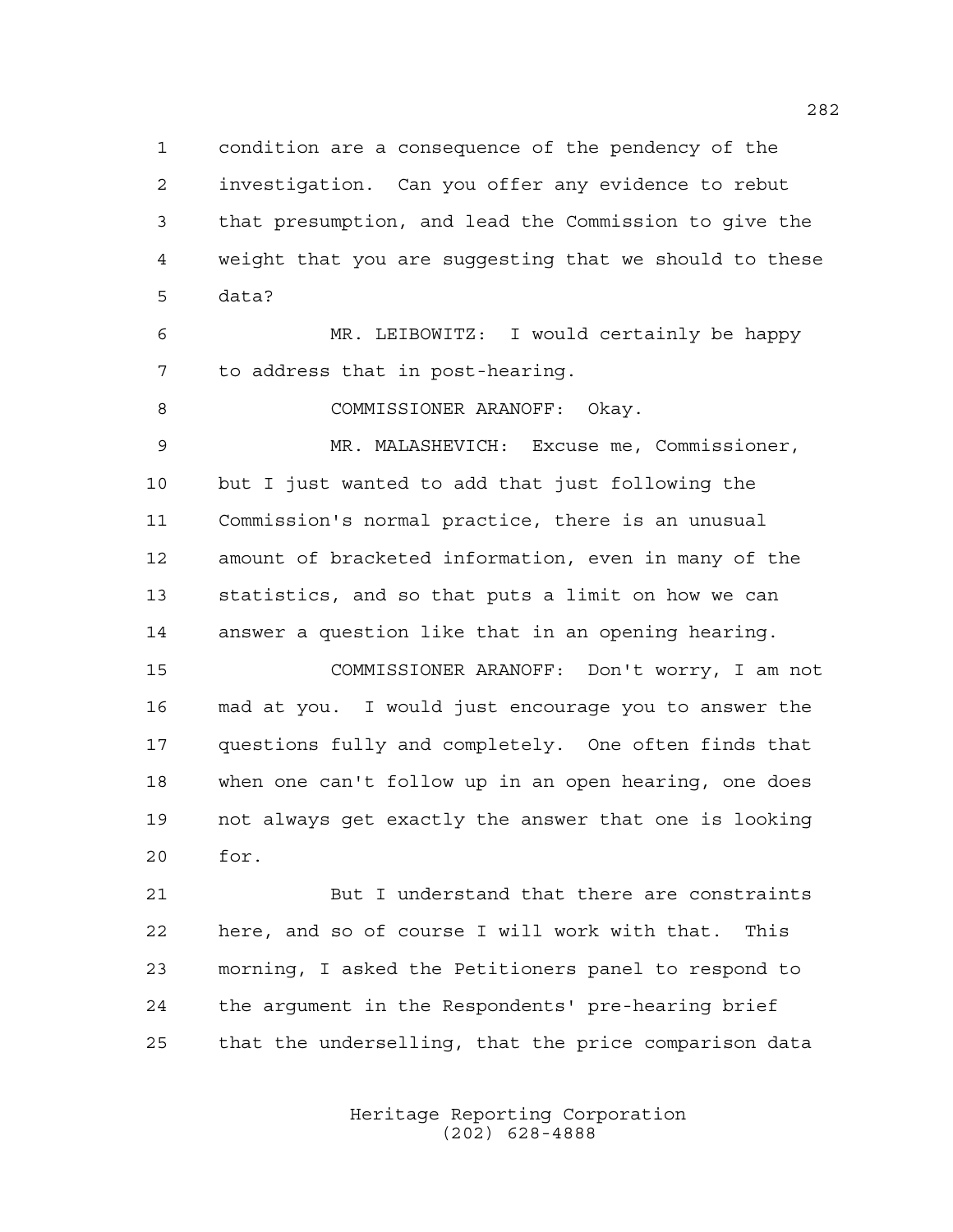shows for the end of the period of investigation is reflective of a change in product mix for the domestic industry, and they argued quite emphatically that that was not true, because they didn't report any premium product under our various pricing categories.

 Do you still want to make the argument that that underselling in that data is reflective of changes in product mix, or do you want to offer another explanation and disavow the arguments, or none of the above?

 MR. MALASHEVICH: This is Bruce Malashevich. That I can answer in an open hearing, and it is addressed in our brief, but I will mention it again. First of all, I would characterize the instances of underselling late in the POI as sporadic, as opposed 16 to constituting any particular trend.

 It varies quite considerably among the products surveyed. Secondly, I think that it actually helps to prove our case on the subject of no injury or threatened injury, because if you examine or if you accept the Petitioners' argument that this is a commodity product, and that there is underselling, and whereby subject imports displace domestic production, I don't agree with it, but let's accept that as a working hypothesis.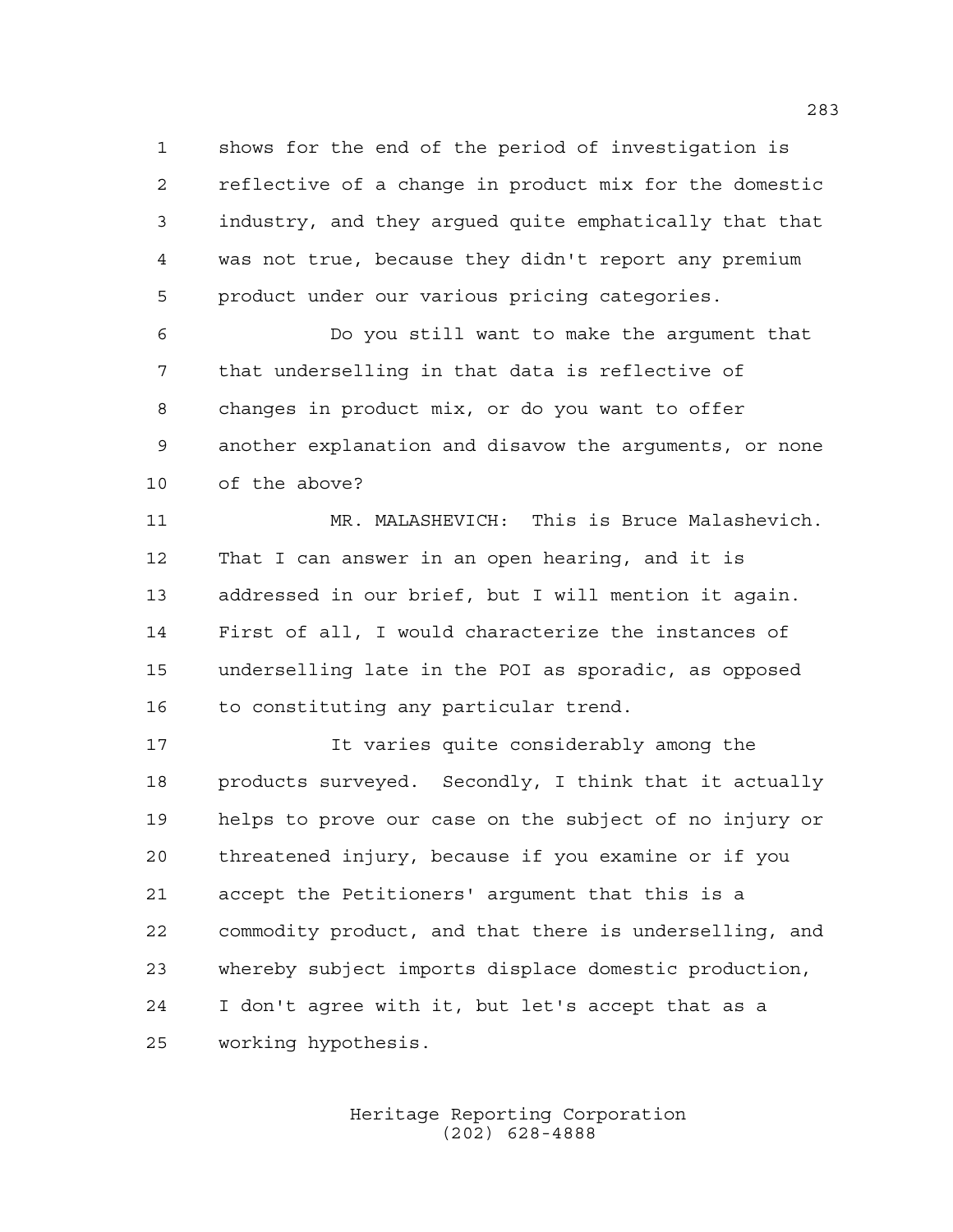It helps to prove our case on causation, because at the very time when supposedly there was a trend towards increased underselling like in the POI, if pricing mattered, and if there was a lot of overlap in competition, you would have expected the Chinese market share to go up.

 In fact, it went down. So we make the point that it is another of the various types of evidence presented showing essentially that the domestic industry and subject imports have been sold essentially to different classes of customers, with very limited competitive overlap.

 COMMISSIONER ARANOFF: Well, okay, with all things being equal, I would understand that argument, but the time period that you are talking about is after the filing of the case, and so then we also have this petition effect that could change the dynamic figure you are describing.

 MR. MALASHEVICH: I understand your point, Commissioner, but I think what matters in my own view speaking as an economist, and I am not a lawyer as you know, is that it doesn't matter what the effect of the petition was.

 The fact that the -- let's assume increased trends of underselling did not produce an increase in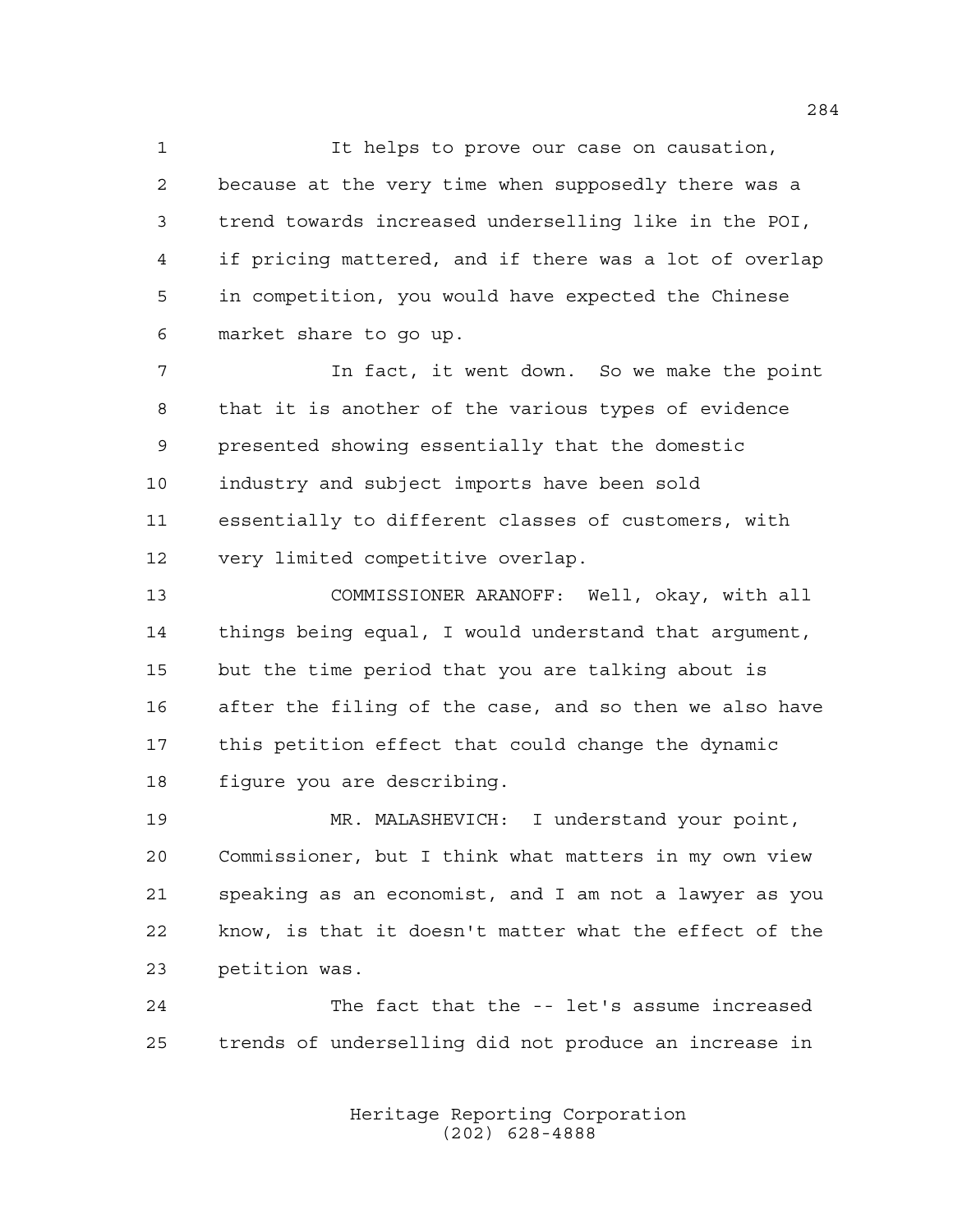subject market share makes whether or not the decline was owing to the petition filing essentially a moot point, and that is consistent with what we have argued in the brief.

 COMMISSIONER ARANOFF: Okay. Fair enough. One more question for post-hearing, because I know that you can't answer this one in the public hearing. On page 16 of the Respondents' prehearing brief, you argue that the top customer lists of U.S. producers and U.S. importers don't overlap.

 I find that somewhat hard to reconcile with the information that is contained on page 2-6 of the staff report, and so I was going to ask you to take a look at that and give me some response.

 MR. MALASHEVICH: Speaking for ESC, we will do that.

 COMMISSIONER ARANOFF: Thank you. MR. LEIBOWITZ: We would be happy to. Commissioner Aranoff, if I may just add to Mr. Malashevich's argument about -- or points about the price comparisons. I think that one of the fundamental differences about this case is that this is decidedly not a commodity product. And I suspect that the varied sales comparison figures, especially late in the period,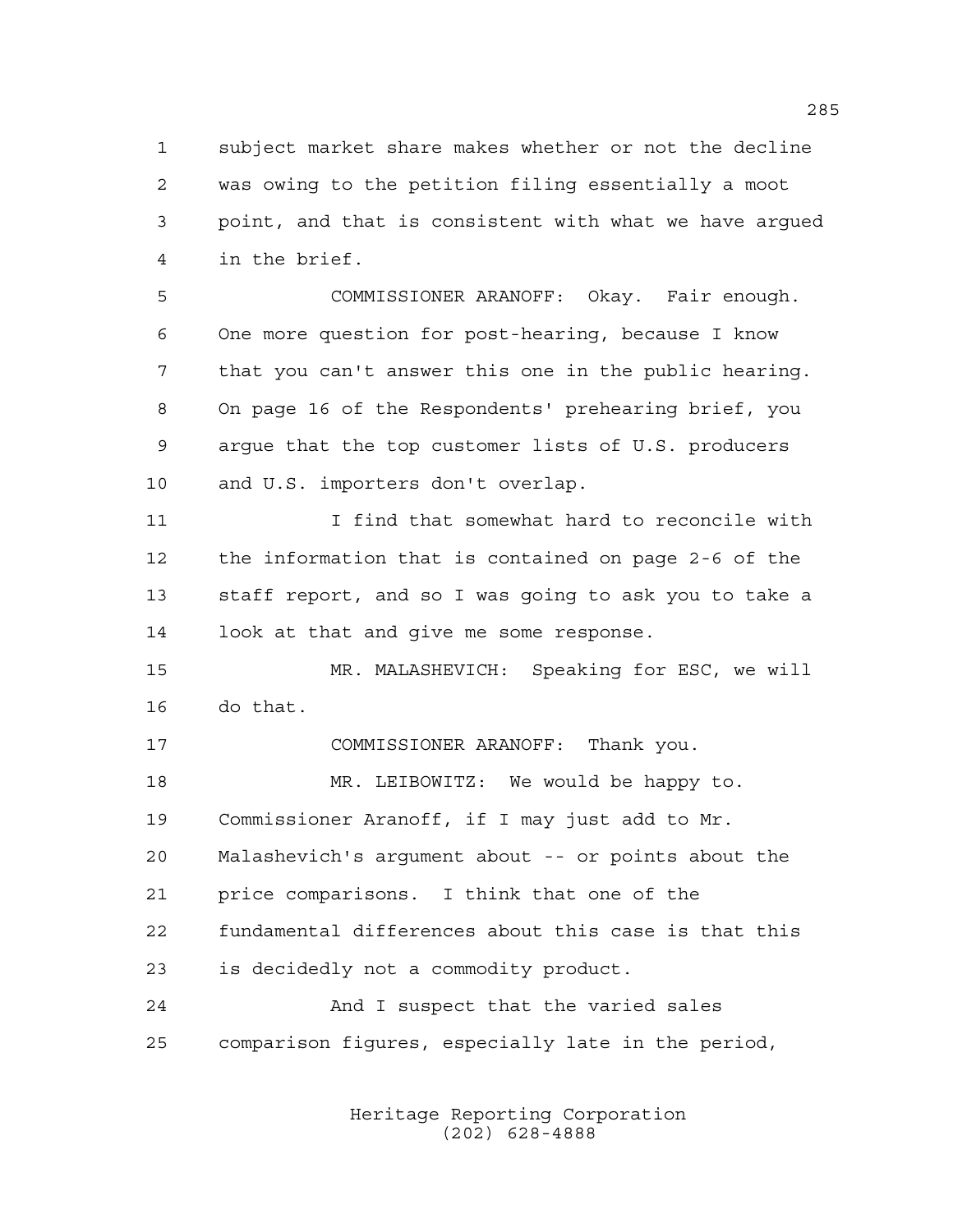probably have a story with respect to each sale, because the products are very different and the

circumstances are very different in each case.

 And when I see a mixed bag like that, it suggests to me that there are stories that aren't reflected in the table.

 COMMISSIONER ARANOFF: Okay. Well, I would be interested in what you have to say, because I asked that same question yesterday. Let me ask Mr. Garvey and Mr. Lesco a question that I asked domestic producers this morning about cancellation policies, and whether customers can cancel orders, and just not take them.

 What are your policies on that with your customers, and what was your experience in the fourth quarter of 2008 when the demand dried up in the market?

 MR. GARVEY: Charles Garvey here. Regarding cancellation, API products which are generally a little more flexible for us to possibly move on to another customer. If a customer wants to cancel that, we are generally a little more lenient.

 Special orders, with range three pipe, would generally be a little longer in length, or premium pipe, are generally what we call special order, and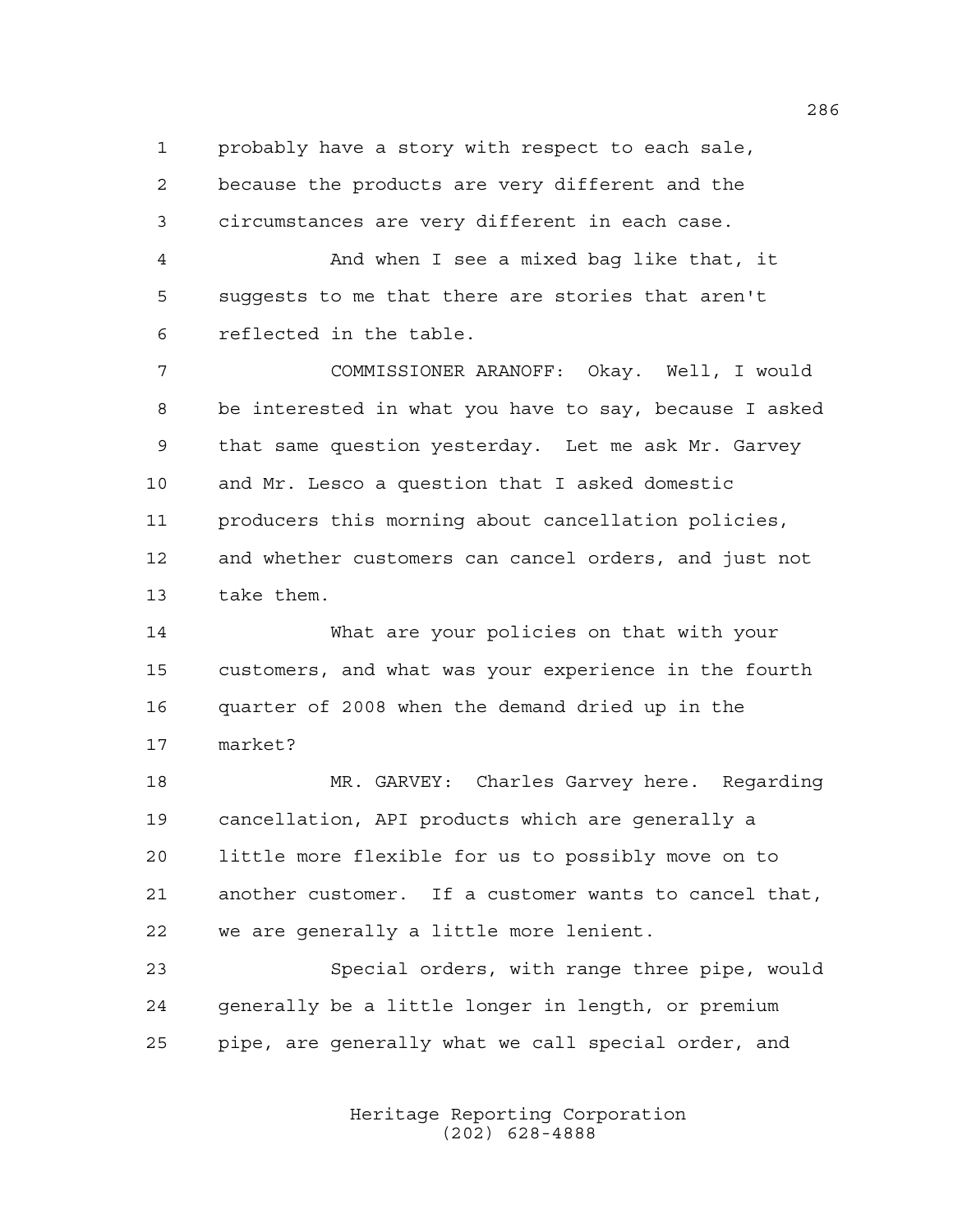those are non-cancelable. We usually get a deposit for those orders, and ensure that the customer takes them.

 COMMISSIONER ARANOFF: Okay. And some of the domestic producers were telling me this morning that even though they had orders that were technically non-cancelable, but the customers were simply not paying and not taking the product, and basically they could sue them.

MR. GARVEY: Yes.

 COMMISSIONER ARANOFF: Or they could just do nothing and hold on to the product. Did you have that experience?

14 MR. GARVEY: No.

COMMISSIONER ARANOFF: Okay. Mr. Lesco.

 MR. LESCO: No, Ma'am. A smaller company like ourselves, we would normally try to work as much as we can with my customers. I concur with Mr. Garvey's statement on special order products. In

 those cases, I have customers who put up a deposit before I would even order them.

 COMMISSIONER ARANOFF: Did you have anybody  $23 - -$ 

 MR. LESCO: I didn't have any -- COMMISSIONER ARANOFF: -- forfeit their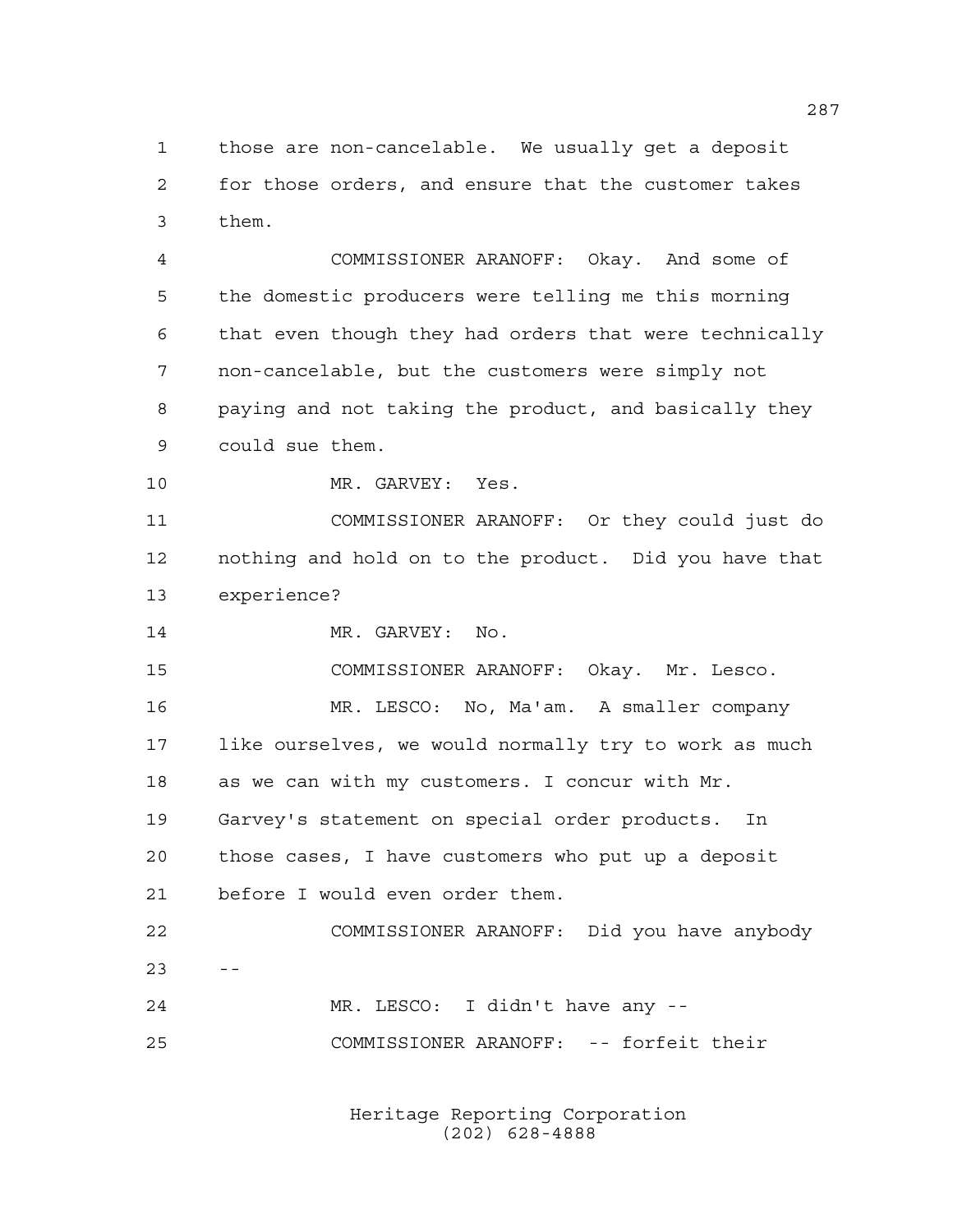deposit?

 MR. LESCO: I didn't have any cancellations. COMMISSIONER ARANOFF: Interesting. Okay. With that, I think I have concluded my questions. So a thank you to all the witnesses. Thank you, Madam Chairman. CHAIRMAN OKUN: Commissioner Pinkert. COMMISSIONER PINKERT: Thank you, Madam Chairman. Mr. Malashevich, as a follow-up to my question about what happened in interim 2010, I would like you to look at demand in interim 2009, and compare it with demand in interim 2010, and tell me whether that had something to do with the performance of the industry in 2010 relative to interim 2009. MR. MALASHEVICH: I don't have that information with me, but if you don't mind, I certainly will address it post-hearing. COMMISSIONER PINKERT: Not only don't I mind, but I would appreciate it if you would do that. Now, with respect to the threat issue, I am wondering what this panel thinks we should do in considering the impact of trade measures in the European Union and Russia. Will those trade measures potentially have an impact on future Chinese exports to the U.S.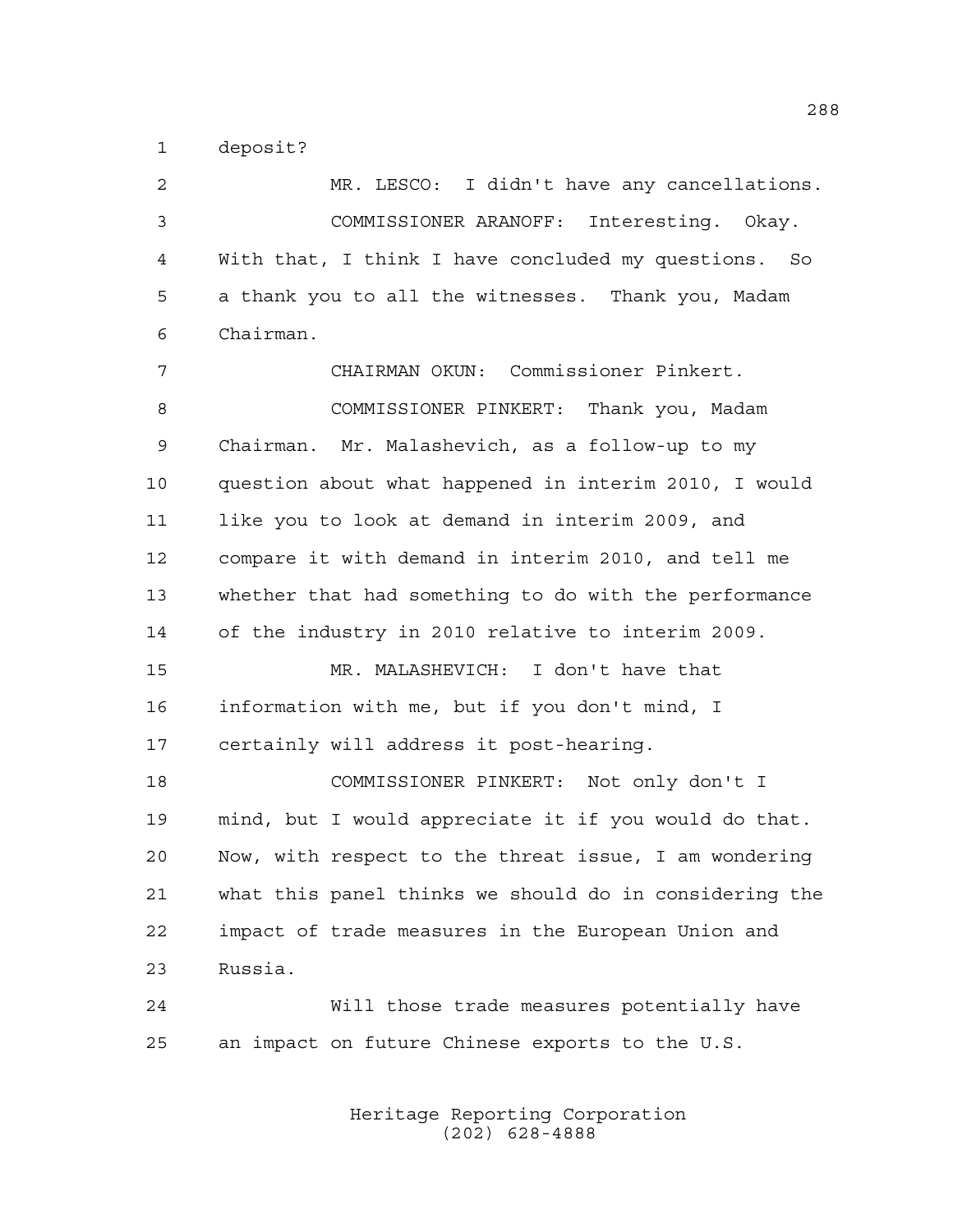market?

| $\overline{a}$ | MR. LEIBOWITZ: Well, we would certainly                |
|----------------|--------------------------------------------------------|
| 3              | like to address that in more detail in the post-       |
| 4              | hearing submission if that is all right. I think that  |
| 5              | this is one of the issues that the Commission is       |
| 6              | supposed to look at in assessing threat.               |
| 7              | Just remember that it is a real and imminent           |
| 8              | threat. It is a relatively short time horizon, and     |
| 9              | the status of those measures is not yet determined.    |
| 10             | Keep in mind that unlike the United States, most       |
| 11             | countries that have anti-dumping and countervailing    |
| 12             | duty measures have a prospective system.               |
| 13             | So the duties are set in advance, and                  |
| 14             | companies can still participate in the market without  |
| 15             | fear of getting huge liabilities after the fact. So    |
| 16             | that has to be taken into account in determining       |
| 17             | whether exports from China would be diverted from      |
| 18             | those markets to the United States.                    |
| 19             | COMMISSIONER PINKERT: To the extent that               |
| 20             | you can in the post-hearing, it would be worthwhile if |
| 21             | you could give us an update on the status of those     |
| 22             | trade measures.                                        |
| 23             | MR. LEIBOWITZ: Certainly.                              |
| 24             | COMMISSIONER PINKERT: Thank you. And along             |
| 25             | these same lines, I am sure that you have seen         |
|                |                                                        |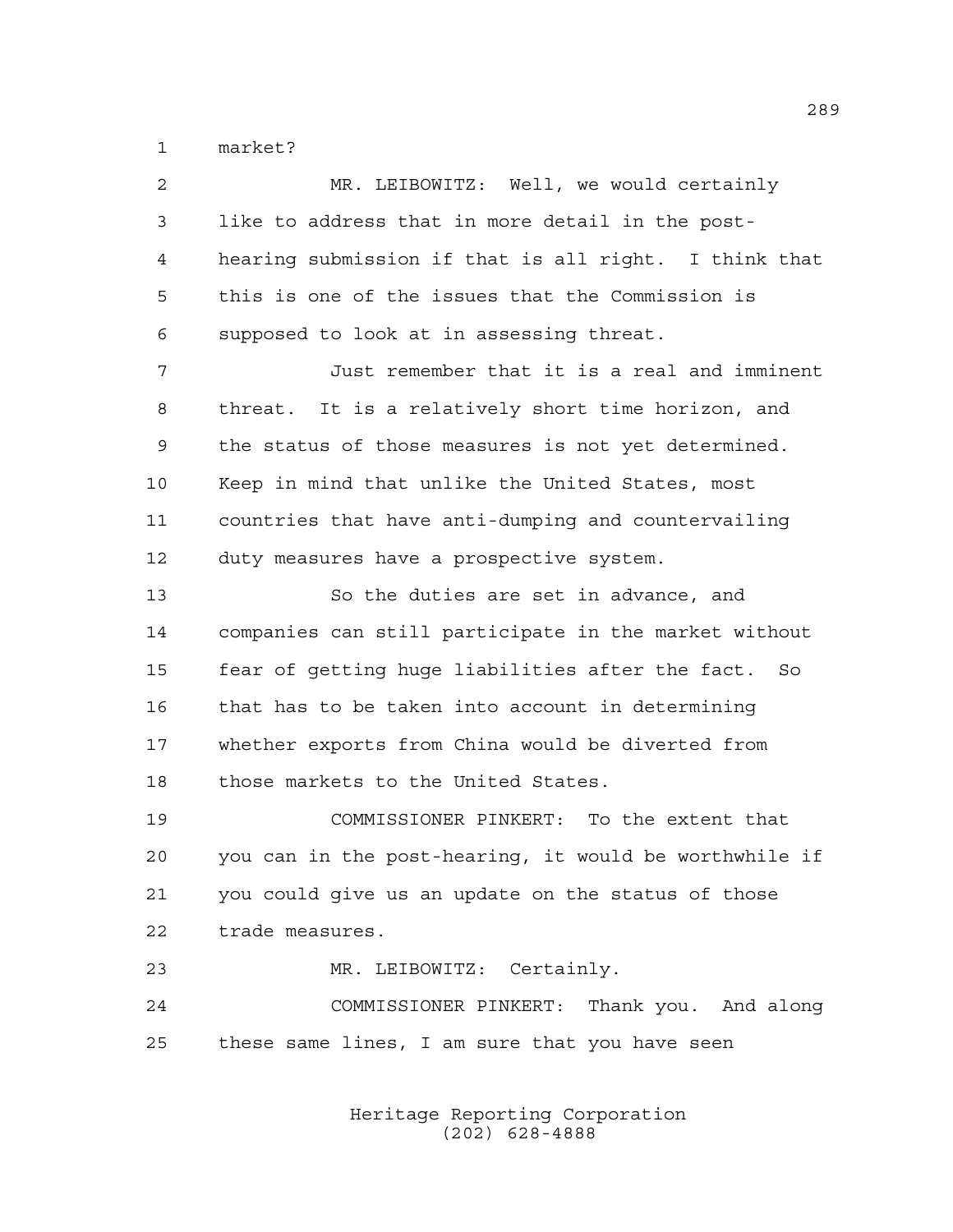allegations of potential product shifting in China from other products to the production of drill pipe. How should we weigh those allegations in the context of a threat issue?

 MR. LEIBOWITZ: I'll go first. This is Lewis Leibowitz. I do understand your question to be that there is some evidence on the record that alleges that producers in China of pipe products are shifting from other pipe products into drill pipe, and how should we measure that as a condition of threat.

 My detailed knowledge of the conditions in the Chinese market is limited. Mr. Murphy on my right has more knowledge, and so I would like him to address that.

 MR. MURPHY: Yes. I am not fully aware of any companies in particular that are shifting from making one sort of pipe to drill pipe. To make drill pipe requires quite a different set of equipment and manufacturing processes, compared to just making OCTG or the seamless, and just threaded tubing and casing.

21 So I am not totally aware of anybody in particular that is doing that.

 COMMISSIONER PINKERT: Any other comments on the panel on that issue? I have a follow-up, but I wanted to give you a chance to explore that question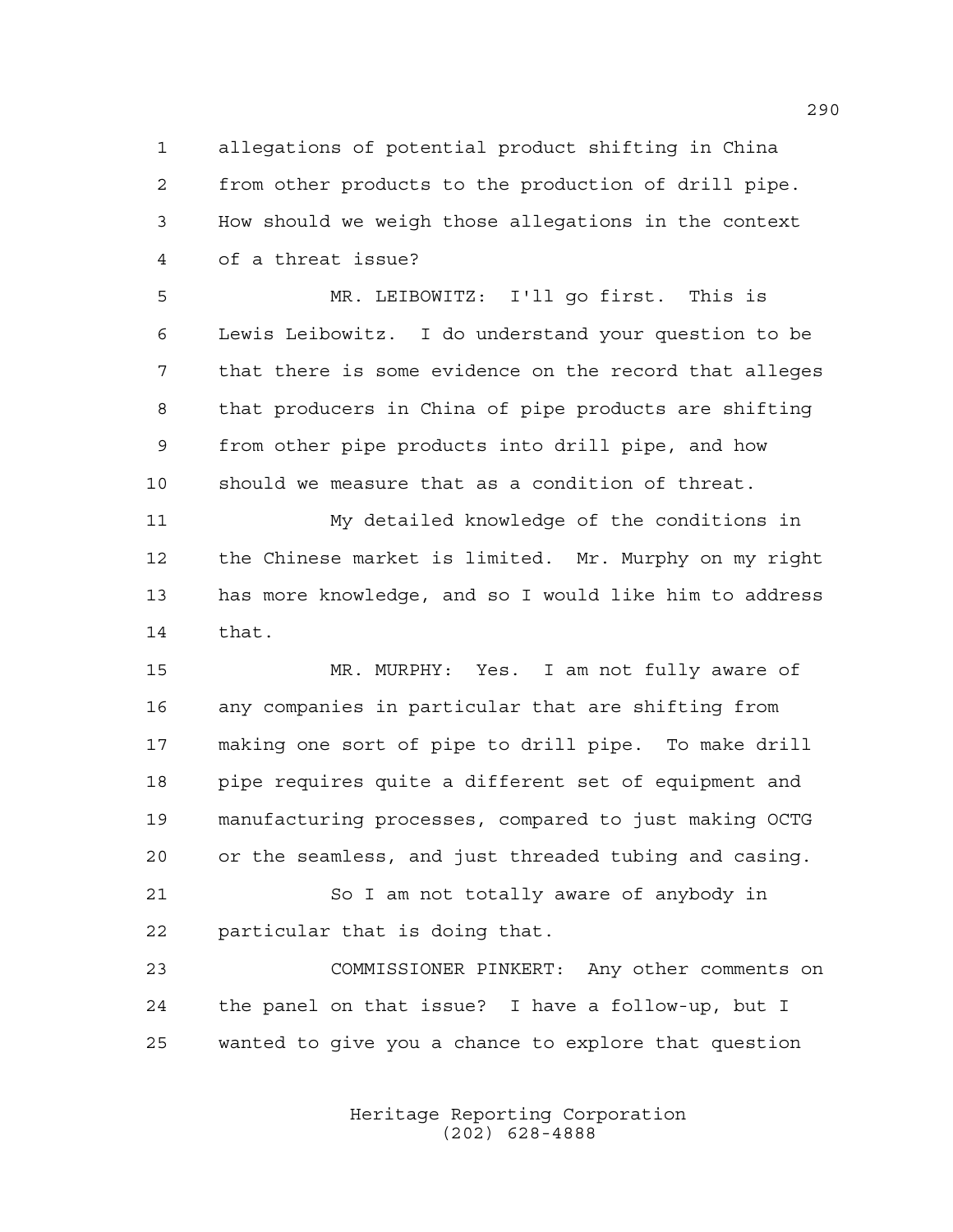first.

 (No response.) COMMISSIONER PINKERT: No? Okay. MR. LEIBOWITZ: Would it be possible to do the follow-up first, and then we can come back to Ms. Wu? COMMISSIONER PINKERT: I think Ms. Wu has answer. MR. LEIBOWITZ: Okay. MS. WU: Thank you. As far as I know, even now most of the manufacturers of drill pipe, except for like DP-Master, are not qualified to manufacture. Like manufacturers that are manufacturers of tubing and casing, they set up some lines for drill pipes to actually have the capacity of those several manufacturers of drill pipe, because as far as I know, they shut down their facilities, and are stopping their lines already, and the total year or the whole year in 2010. So according to the experience and no one --

 I mean, the other manufacturers of tubing or casing will shift their lines to make drill pipe. There is also other manufacturers like DP-Master, and it seems that they did some inventory, but actually without any exact contracts, and cannot meet the Chinese domestic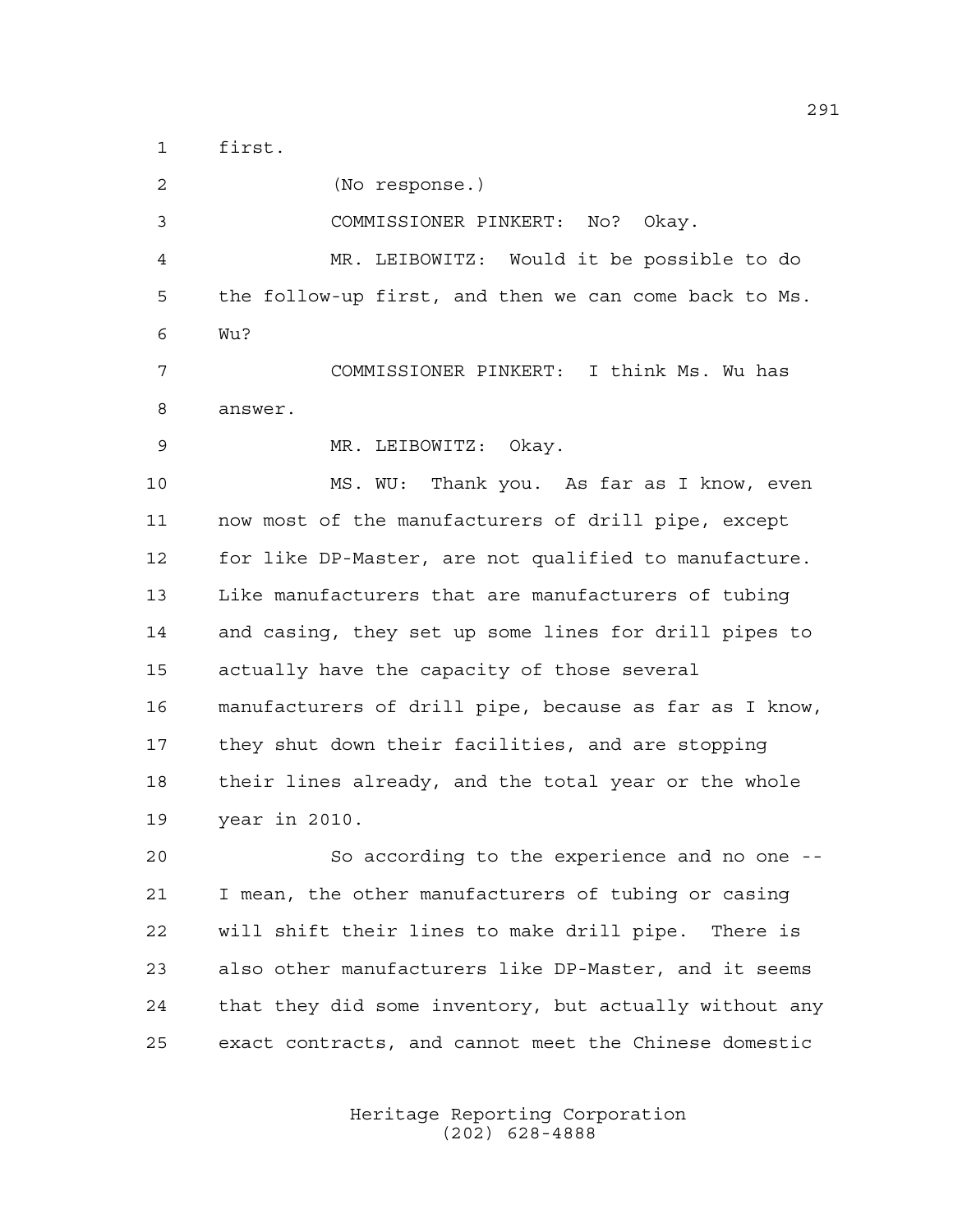requirements.

| $\mathcal{L}$ | So they also shut down the facilities for            |
|---------------|------------------------------------------------------|
| $\mathbf{3}$  | the whole year of 2010. I received many e-mails from |
| 4             | our domestic or Chinese manufacturers of drill pipe, |
| -5            | and they text and send e-mails, and they send me     |
| 6             | inquiries because they put their specifications and  |
| 7             | prices on websites, and got some inquiries from      |
| 8             | overseas.                                            |
| 9             | But they don't produce the drill pipe by the         |

 end of 2009, or 2010, and so they have to buy drill pipe from DP-Master and send inquiries to me, and some of them came from DP-Master once they set up their facilities to offer positions, and salaries, and organize a bid team to make drill pipe, because they think making drill pipe can make big profits when they establish their business.

 But finally they don't have any orders and they can't be approved by Sinopec or CNPC in China, and so there can be no exports if you are overseas, and cannot be exported to the end-user in the USA because the end-user will not order any drill pipe from those new manufacturers who are not qualified even for China's oil fields, like Sinopec or CNPC. So as far as I see it, most of those new manufacturers, they don't produce any drill pipe in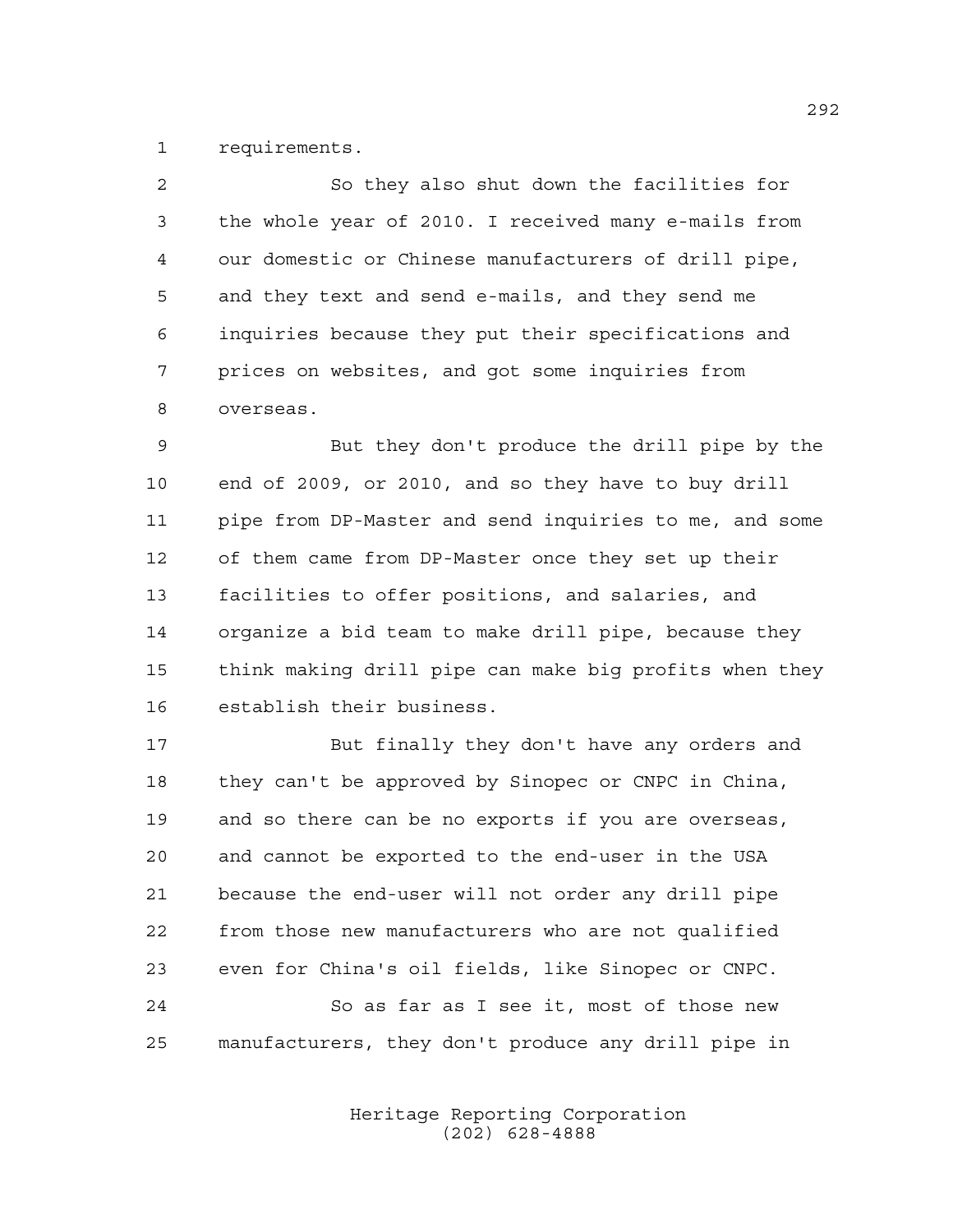2010, and know that others would do that for sure. Thank you.

 COMMISSIONER PINKERT: I think you anticipated my follow-up, Ms. Wu, but let me try to shift the focus of the follow-up a little bit. You talked about these new producers, and we had testimony about how quickly the new producers were able to add capacity.

 Now, if one can add capacity quickly, or create capacity quickly, does it stand to reason that one could also shift product mix quickly, or is that 12 just a misunderstanding of the way that the production can unfold?

 MR. MURPHY: This is Patrick Murphy. If you are talking about shifting product mix from OCTG to drill pipe?

COMMISSIONER PINKERT: Yes.

 MR. MURPHY: Okay. Yes, there is a lead time on the equipment. It used to be about 12 months to set up a plant. Yes, there is an investment, and there is an investment of about \$10 million per weld line, and a lead time of 12 months.

 So it is feasible to do it, but I think the OCTG companies in China are fully aware of the situation with the drill pipe market. So I don't see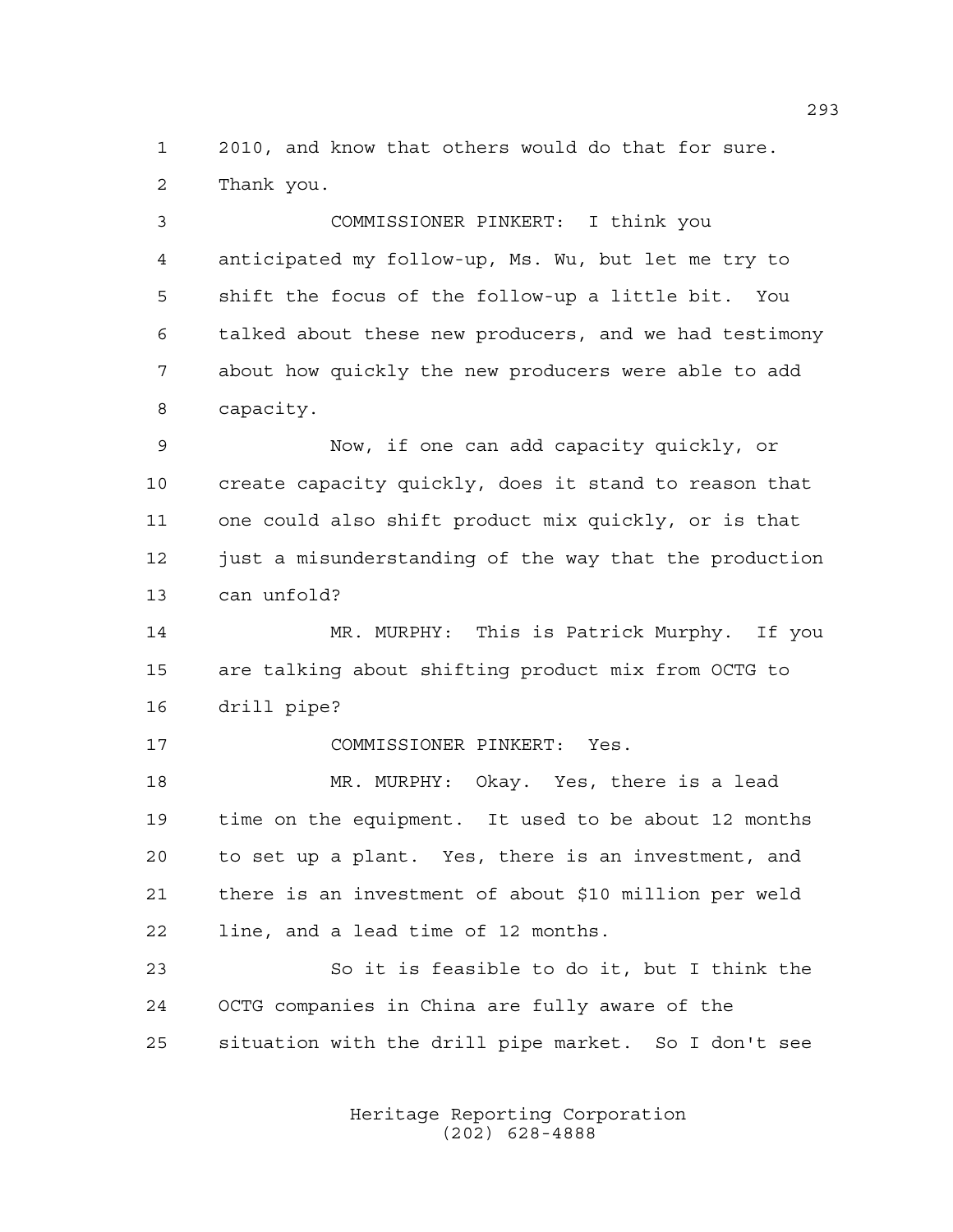any of them shifting product mix from OCTG over to drill pipe.

 COMMISSIONER PINKERT: Thank you. Ms. Wu, go ahead. I have one more minute.

 MS. WU: I am asking about those new manufacturing -- and excuse me for my English, but I was asking if they would have the capacity to come up soon if the demand of drill pipe is coming up, and making drill pipe. We need green tubes, but there are not many good suppliers of green tubes in China.

 And as far as our other facilities, like in the USA, those manufacturers of drill pipe should know that in China, only like TPCO can supply good green tubes. But TPCO will not sell good green tubes to all the manufacturers of drill pipes, except for like DP- Master, or like TPCO's own manufacturers, and maybe they can buy the green tubes.

 And also without good cash flow, you are not buying any green tubes from TPCO. They have very strict payment terms for their green tubes, and secondly, because they have shut down their facilities for like one year, or even longer, one-and-half years, it is very difficult for them to have laborers back. It is not difficult for Chinese people to

have jobs in China right now, and the third thing, I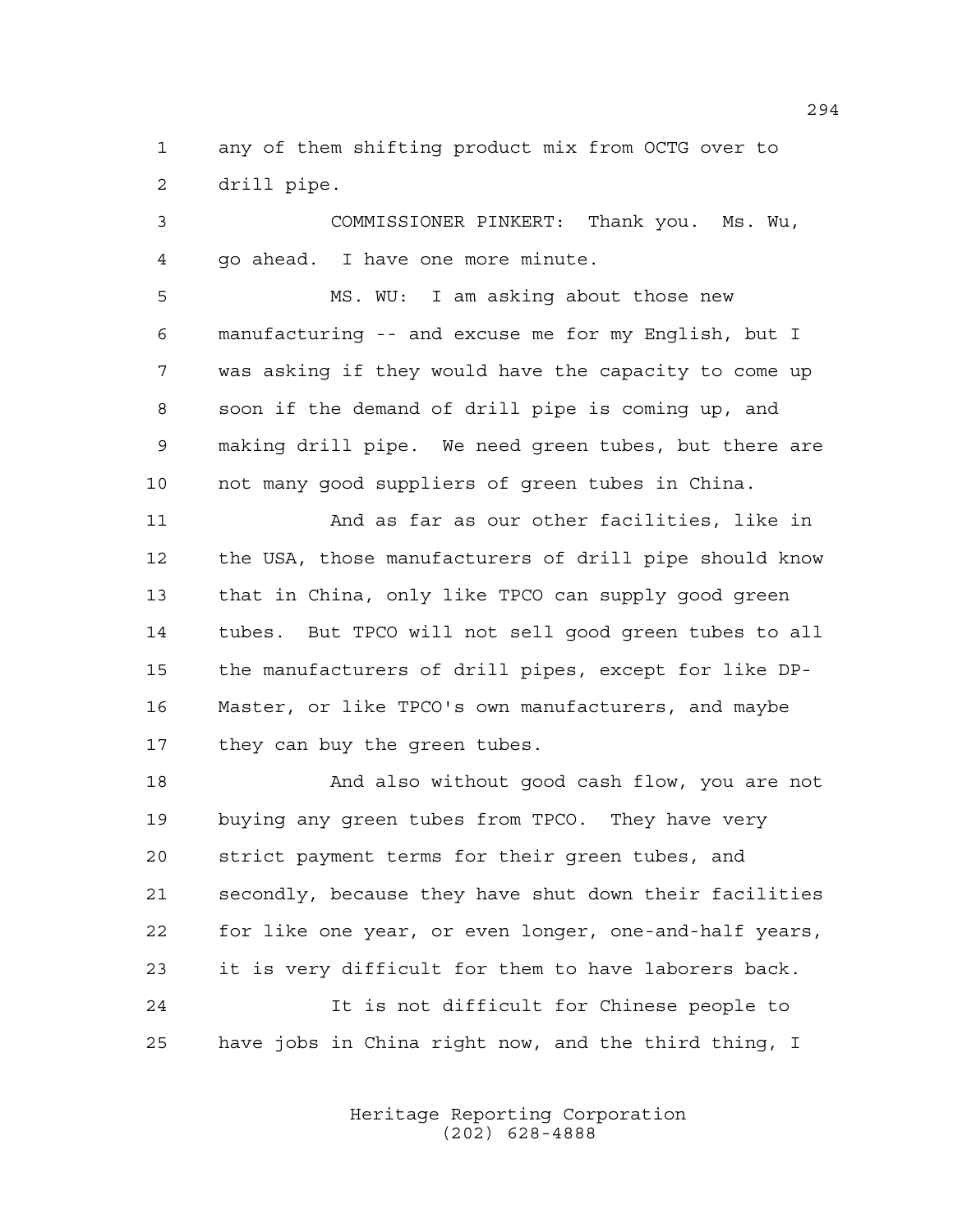don't think that those manufacturers will produce qualified drill pipes in a short time because overseas markets, or even Chinese domestic markets requirements for drill pipes will be higher and higher on the specifications.

 So they need to have more certificates, and like API, they need to renew in like three years, or like other certificates, and also it is very difficult for them to be approved by Sinopec and CNPC.

 You will find out that there will always be those five to six suppliers approved, and are always the same, and you will never see any new manufacturing to enter into CNPC or Sinopec supplier lists.

 COMMISSIONER PINKERT: Thank you very much. Thank you, Madam Chairman.

 CHAIRMAN OKUN: If I could just follow up with I think a similar request that I made to Mr. Murphy with respect to the Chinese companies listed by VAM Drilling in their charts, which is any specific information that you can provide that would indicate plants or lines have closed down through correspondence or anything else obviously would help us evaluate whether these are lines that are ready to just turn on the light and start producing again, versus lines that don't have the possibility of doing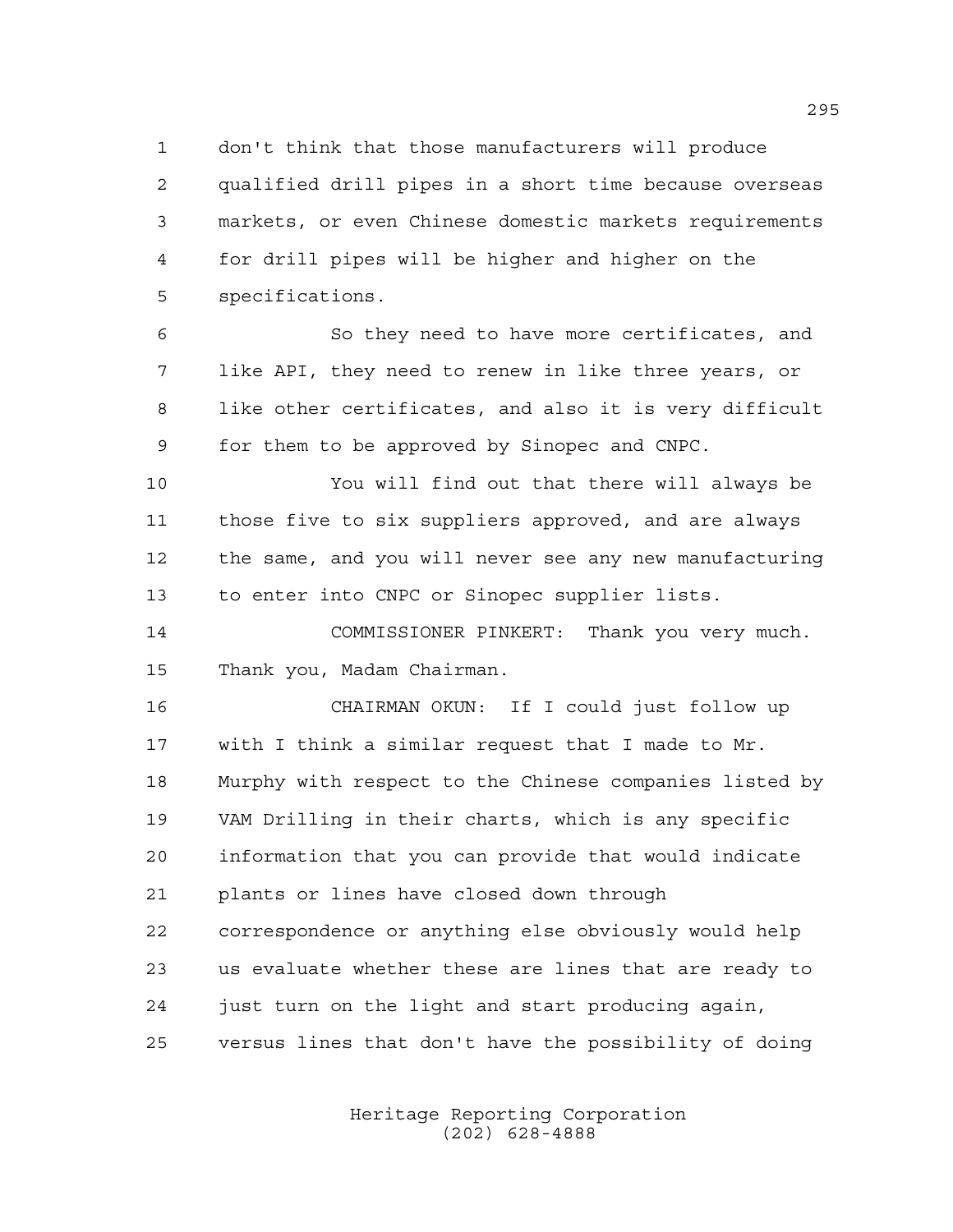that.

 MR. LEIBOWITZ: Yes, Madam Chairman, we will provide that in the post-hearing brief.

 CHAIRMAN OKUN: Okay. And then I am not sure if this information was provided, but related to whether we would see products shifting out of those OCTG and seamless pipe. Are you aware of whether Chinese exports of those products found other markets outside of -- you know, products that had gone to the United States, and whether that product is going elsewhere, or whether it is not being produced.

 MR. LEIBOWITZ: It is not being produced. CHAIRMAN OKUN: Okay. And again any information that is on the record, which might already be there, I think it would be important for us to see as well. Then I am not sure, and I know that there has been some discussion about inventories with this panel, but just with respect to the threat factor, Mr. Leibowitz, I wondered if you wanted to comment on how the Commission should evaluate inventories in this particular case.

 MR. LEIBOWITZ: Yes, I would be glad to, Chairman Okun. The statute provides virtually no guidance. We all know that. The Commission has a great deal of discretion in determining the role that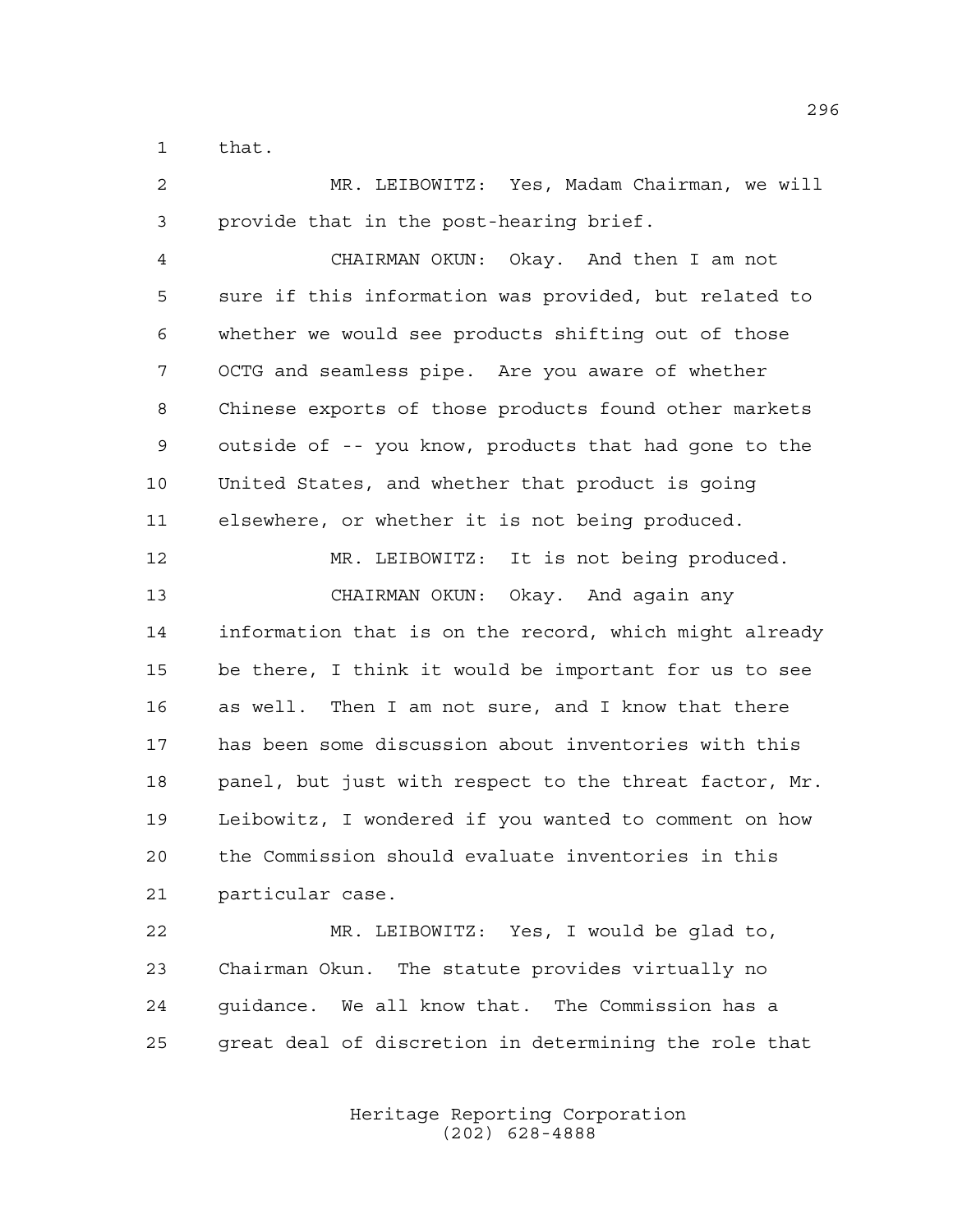inventories play.

| $\overline{a}$ | The specific legal question that was                   |
|----------------|--------------------------------------------------------|
| 3              | commented on earlier was whether inventories that are  |
| 4              | sitting in the United States are a legitimate subject  |
| 5              | of inquiry for threat of injury. An interesting        |
| 6              | question. One wonders why an anti-dumping or           |
| 7              | countervailing duty order would benefit the domestic   |
| 8              | industry with respect to inventories that had already  |
| 9              | entered.                                               |
| 10             | It is not like a 337 case, where you have              |
| 11             | the power to issue a cease and desist order, as well   |
| 12             | as an exclusion order. There is no cease and desist    |
| 13             | order in trade remedies, and so the inventories that   |
| 14             | are here are, I think, arguably not the subject of the |
| 15             | injury analysis, because the remedy doesn't address    |
| 16             | the problem.                                           |
| 17             | Those are an issue that I would like to                |
| 18             | expound further in the post-hearing submission, of     |
| 19             | course, but that is my comments this afternoon.        |
| 20             | CHAIRMAN OKUN:<br>Okay. I appreciate you               |
| 21             | expanding on that in the post-hearing with reference   |
| 22             | to the statute, and any court cases that might give us |
| 23             | further guidance. And then just for post-hearing, Mr.  |
| 24             | Leibowitz, if you could look at the OCTG and seamless  |
| 25             | cases, and I think that you have done this some, but   |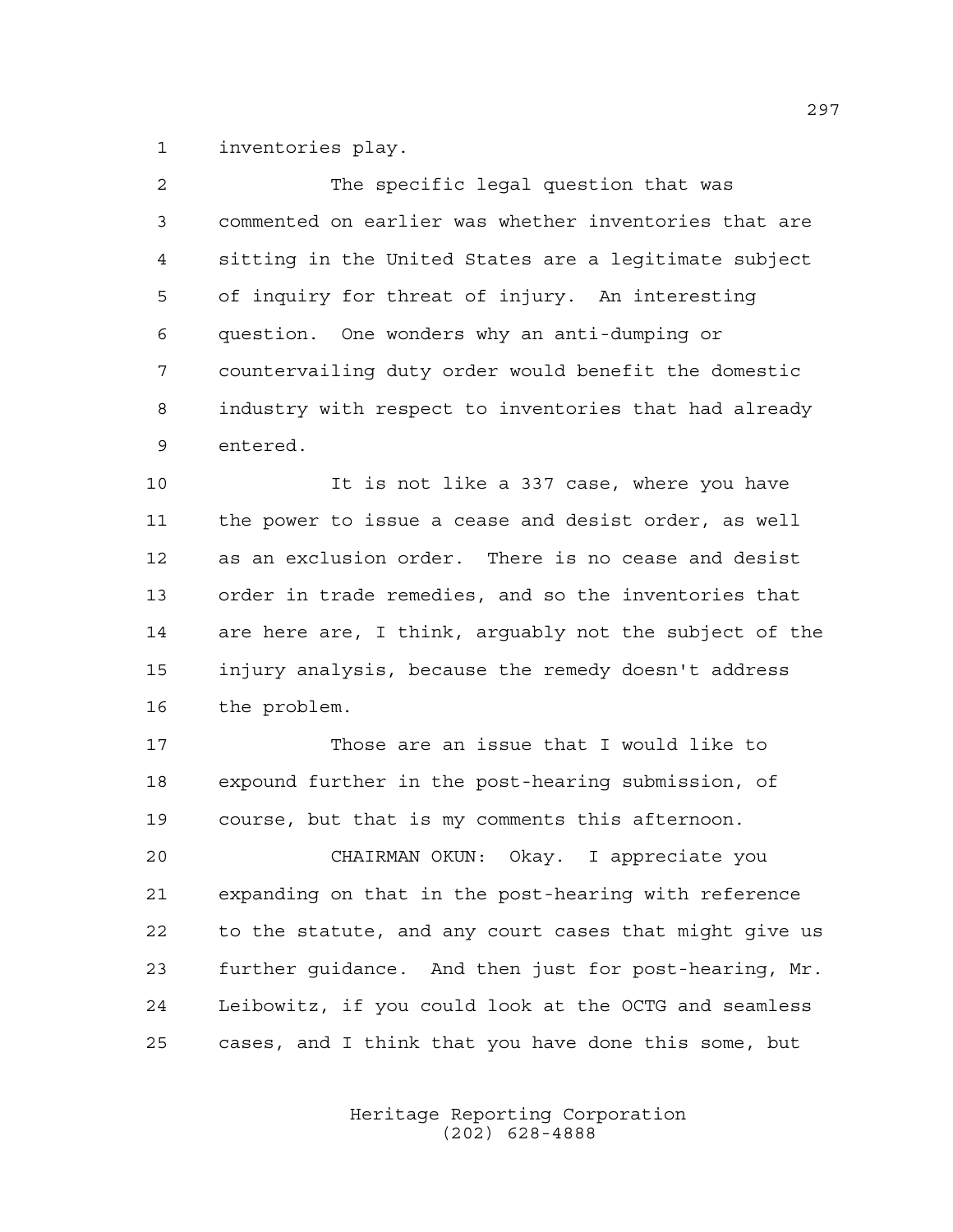just in a concise manner give me your thoughts about what is different about those cases with respect to threat, the threat factors that we looked at in those cases, versus this case.

 MR. LEIBOWITZ: We would be happy to do that. I think that I would start with the fact that the product at issue is very different from those cases.

 CHAIRMAN OKUN: Okay. I appreciate it, and I will look at that. Mr. Murphy, I'm not sure, or Mr. Garvey, whether this is relevant given what you have testified to today, but one question is when evaluating whether there is likely to be additional volume, and again looking at potential threat factors from Chinese product.

 With respect to contracts that your companies, Mr. Lesco, and I guess I would put you in this as well, is there anything that is not on the record with respect to the import volume or order books that we should be aware of evaluating what amount of Chinese product is likely to come in? MR. LESCO: Would you mind repeating the question? CHAIRMAN OKUN: Well, again, we are post-petition, and so I don't want to say that this has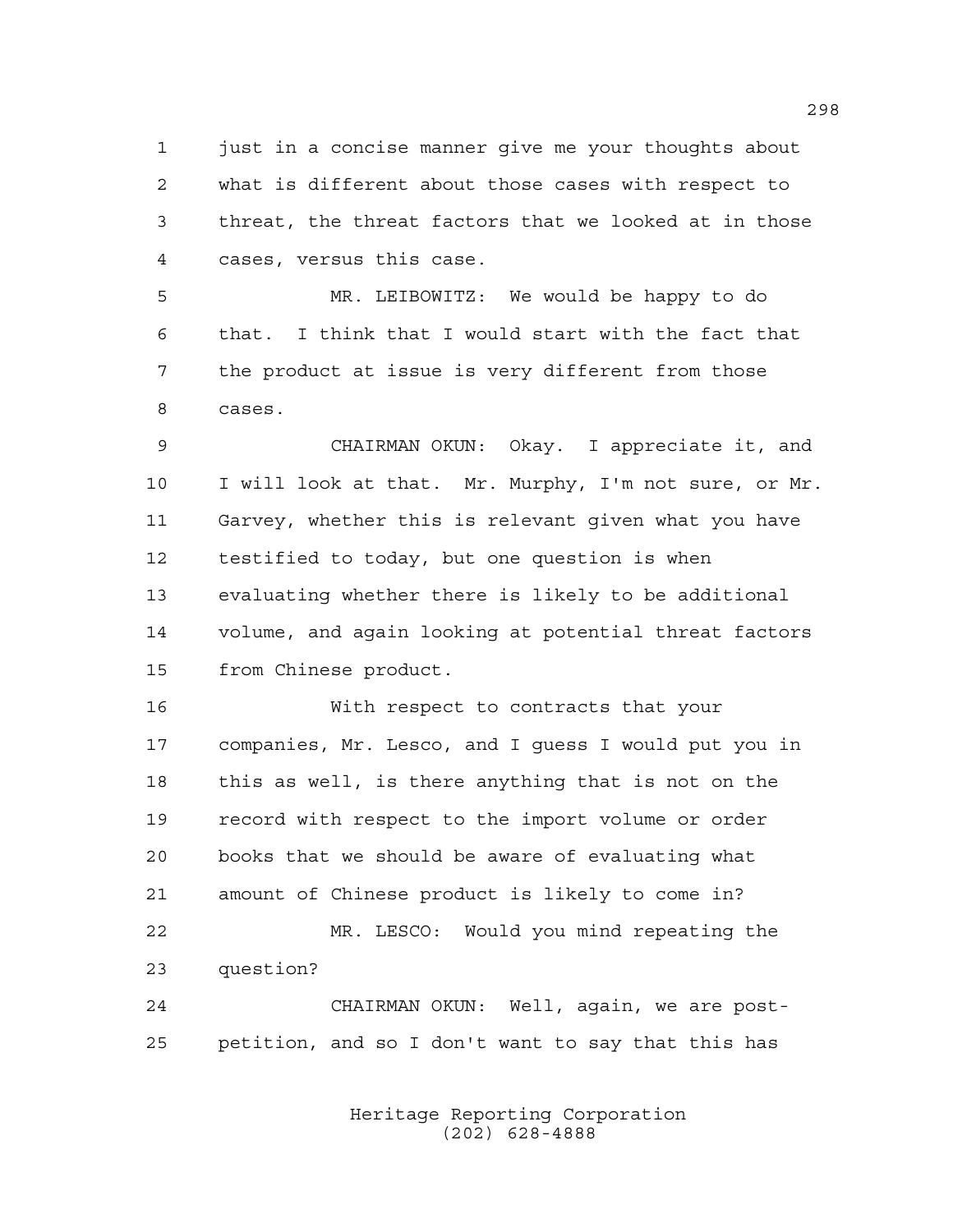lots of weight, but I am just trying to in some cases where we are looking at threat factors, there are instances where the companies are able to demonstrate what contractual commitments they have, and therefore there is either an upper limit on volume, or we could see what is likely to happen.

 I don't think we have that in this case, but I am trying to make sure that I understand the folks sitting in front of us, and whether there is any information that we don't have that would be relevant and create an unlikely volume of Chinese product.

 MR. LESCO: David Lesco here. If you are asking if Downhole have any contractual obligations with DP-Master at this point, or any orders in place to bring to the United States, no. Is that what you are asking?

 CHAIRMAN OKUN: Yes, and I don't want to put words in your mouth, but in your position that is because of the preliminary order?

MR. LESCO: Well, yes, Ma'am.

 CHAIRMAN OKUN: Okay. That's all I wanted to know. Anything else with respect to whether Chinese product is heading, if not to the United States?

MR. GARVEY: Charles Garvey here. We have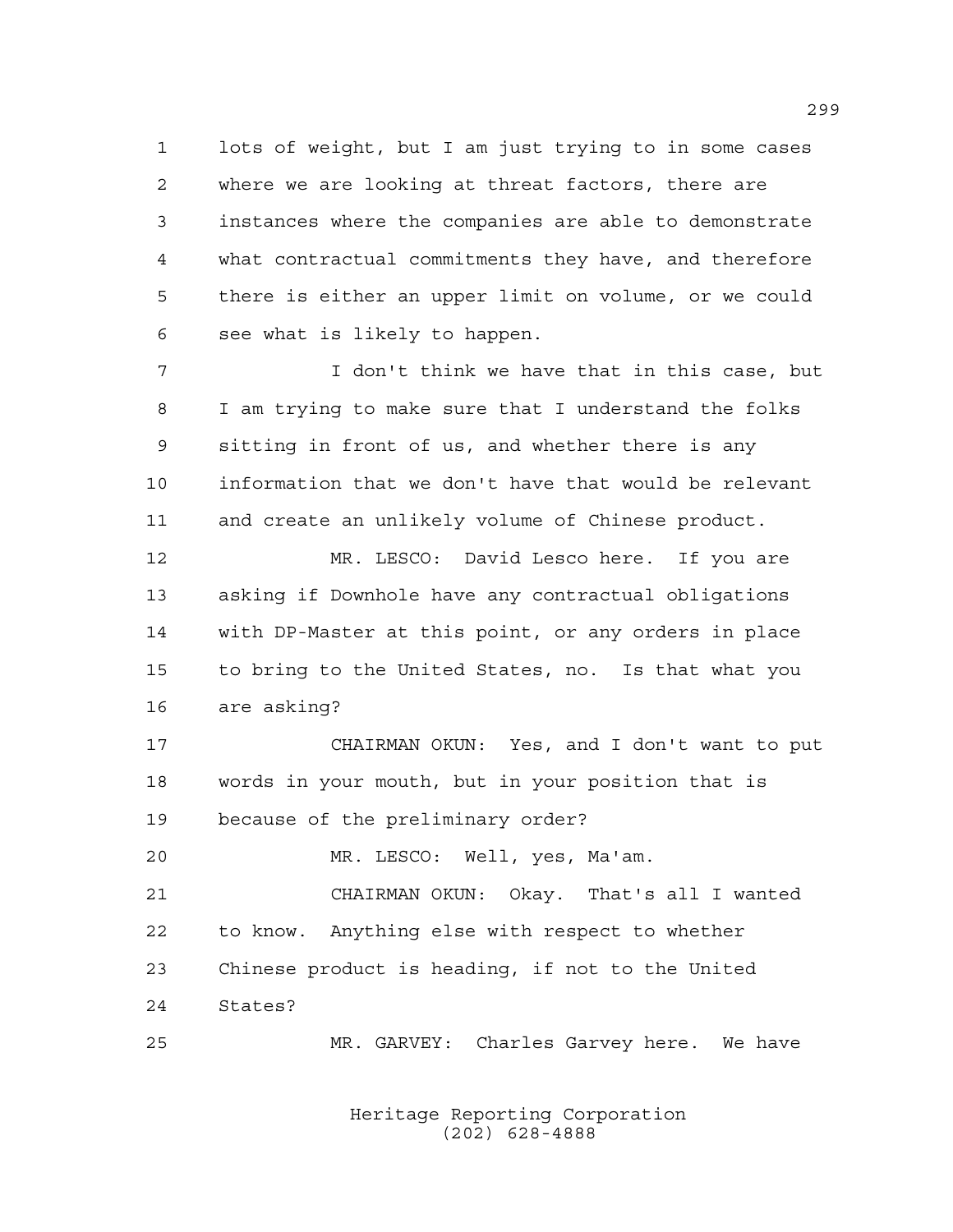no outstanding orders for Chinese product coming to the States like David just said. And with Canada, yes, we have ongoing business there. Not a significant volume, but we have some. CHAIRMAN OKUN: Okay. MR. MURPHY: Madam Chairman, this is Patrick Murphy. CHAIRMAN OKUN: Yes. MR. MURPHY: Yes, we have -- DP-Master has opened an international sales and marketing office in Asia Pacific, and we are increasing our sales and shipments to Asia Pacific, to the Middle East, and to Africa, and we see growing business opportunities in these areas. Also for the fact that there are more Chinese oil companies taking up leases and drilling in these areas with more Chinese drilling rigs, and also being exported to these areas to drill. CHAIRMAN OKUN: Okay. If that information is not already on the record, and if you can make sure that is done with some specificity on whether there has been -- or where there were increases and with respect to specific companies, that would be helpful. Mr. Leibowitz, did you want to add something? MR. LEIBOWITZ: We would be very glad to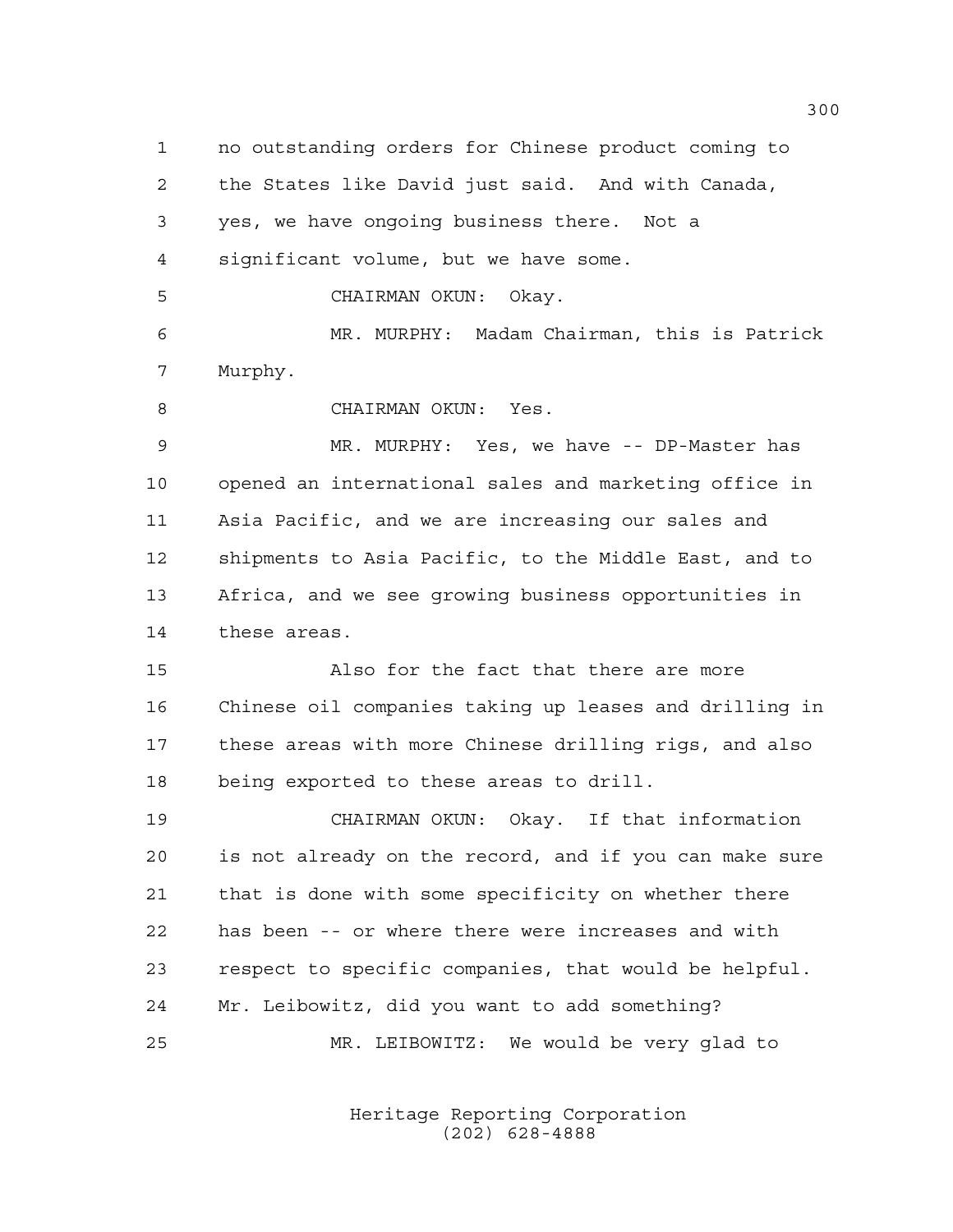supplement that.

| 2  | CHAIRMAN OKUN: Okay. And then just a                   |
|----|--------------------------------------------------------|
| 3  | question, and I don't know if it is fair to put to     |
| 4  | you, but for those few -- and I will mention Grant     |
| 5  | Prideco, either because you worked there, or they used |
| 6  | to be a customer, or a client, but has the role of     |
| 7  | Grant Prideco in the market changed over the period of |
| 8  | investigation, and if so, why?                         |
| 9  | What role do they play in the U.S. market,             |
| 10 | whether it is with respect to prices, volumes,         |
| 11 | customers?                                             |
| 12 | MR. MURPHY: Shall I take a stab at an                  |
| 13 | answer to that question?                               |
| 14 | CHAIRMAN OKUN: Sure.                                   |
| 15 | MR. MURPHY: I still have a lot of friends              |
| 16 | at Grant Prideco, and my understanding is that they    |
| 17 | are still the price leader, and they are very busy.    |
| 18 | Their factories are quite busy, and they have not      |
| 19 | suffered very much in the downturn because of their    |
| 20 | product mix, and their customer base.                  |
| 21 | You have to understand that during the                 |
| 22 | downturn in the U.S., there is still an ongoing boom   |
| 23 | in manufacturing of off-shore rigs, which are being    |
| 24 | manufactured in Singapore, and Korea, and China, and   |
| 25 | Grand Prideco and VAM obviously supplied their premium |
|    |                                                        |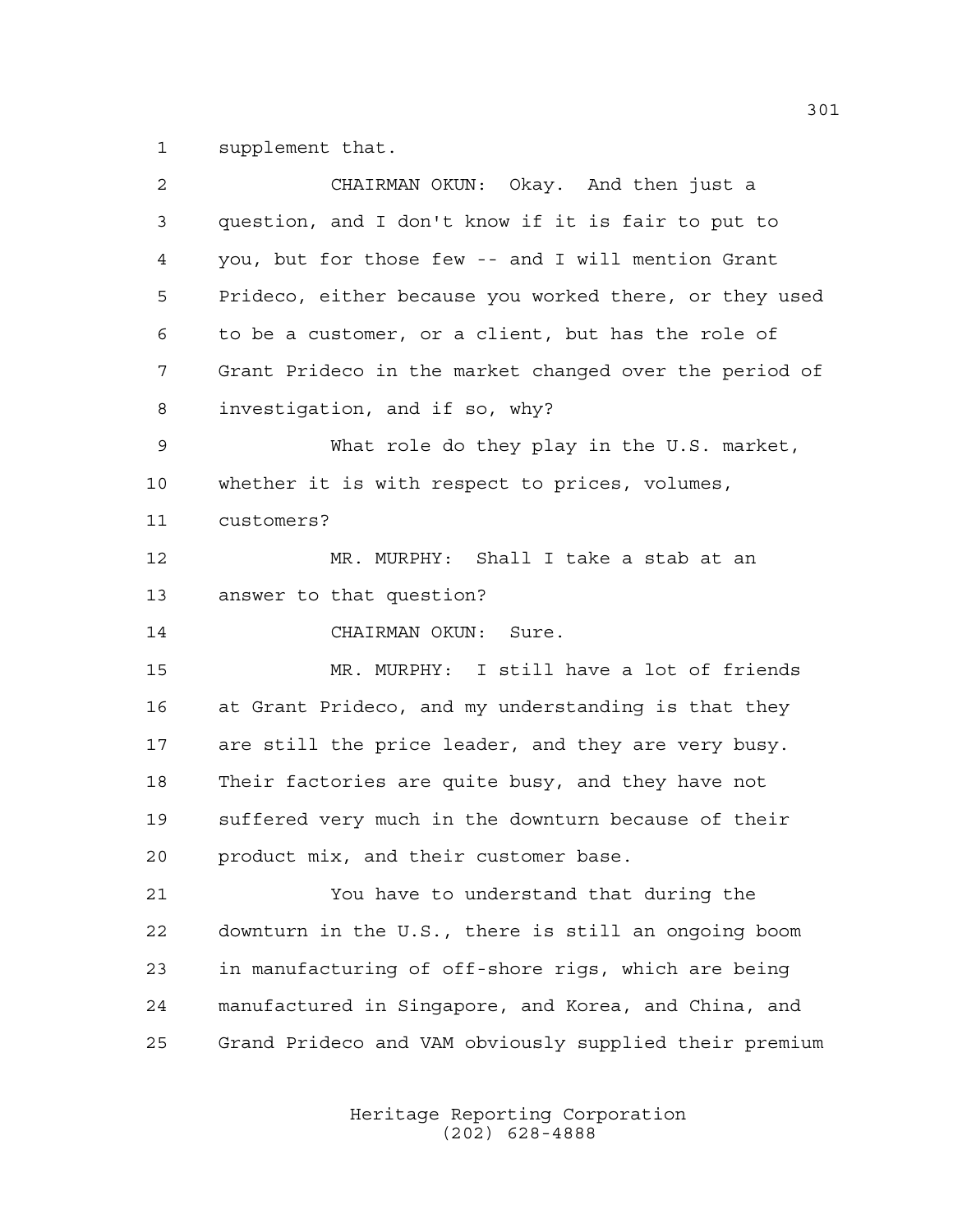products to these companies. So my information is that they are doing well.

 CHAIRMAN OKUN: Okay. I appreciate those comments. And I don't know if we went back to this, but in discussion with producers, domestic producers today with respect to the premium market, and this discussion about whether customers want a dual source, or want a single source, and I think a distinction being made between casing and tubing, and drill pipe, because drill pipes are move, and there is not the same liability concerns.

 Is that your impression as well on how the market operates, or how contractors operate? If you could comment on that, Mr. Murphy.

 MR. MURPHY: Yes. I think that the major contractors, like Nabors, is one, and they have a very close relationship with Grant Prideco because of the significant volumes that they need. So they tend to place 100 percent of their business.

 And this is pretty true of most of the majors. Some for strategic reasons, like Weatherford, for example, which is a very large drilling and rental company, will probably have two suppliers just for strategic reasons.

But certainly the top two or three drilling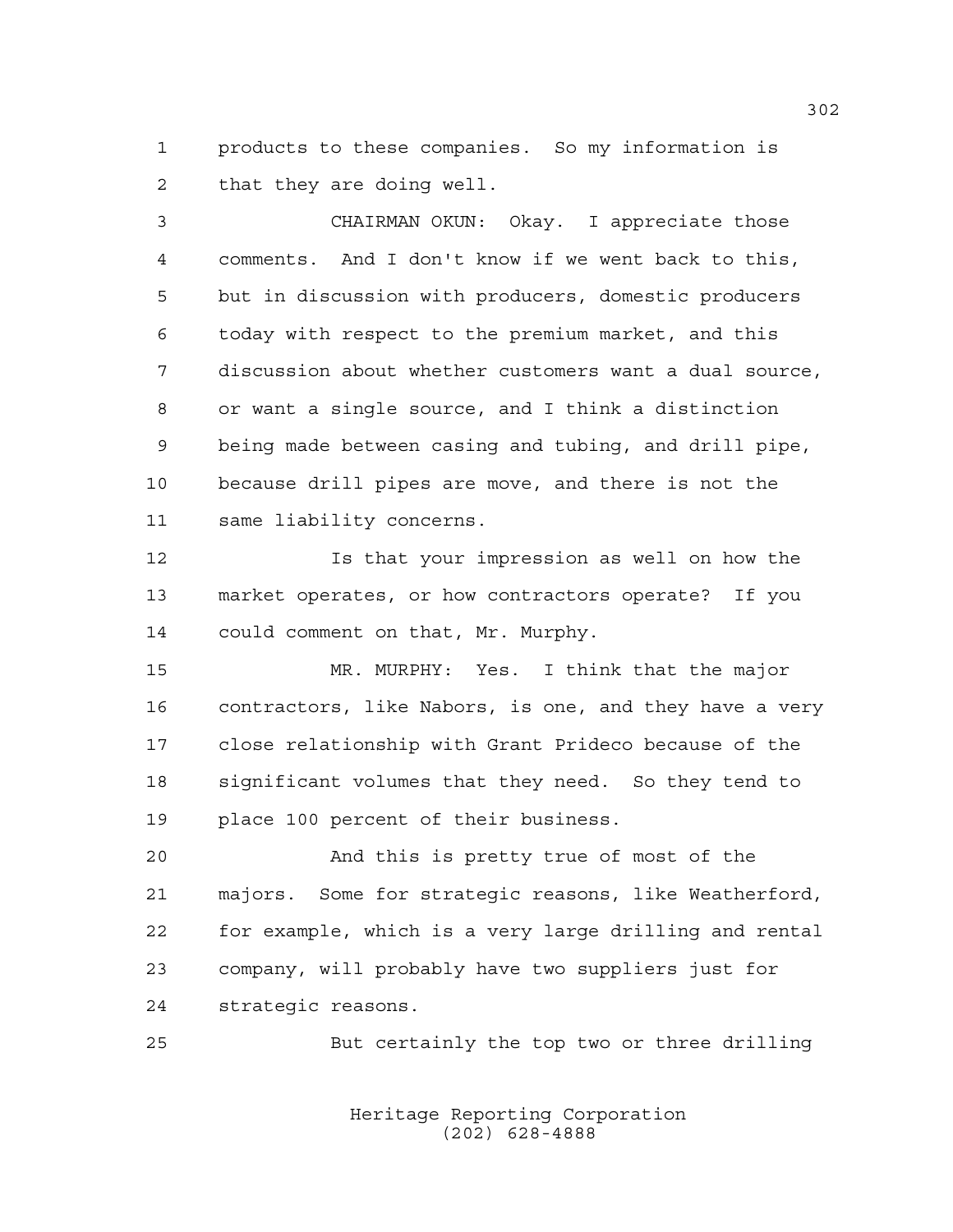contractors will tend to stick with Grant Prideco or whatever.

 CHAIRMAN OKUN: Okay. I appreciate all of that, and I don't think I have any additional questions, and I want to thank you for all those responses, and we will look forward to post-hearing submissions. Let me turn to Vice Chairman Williamson. VICE CHAIRMAN WILLIAMSON: Just a couple of questions. Mr. Garvey, you had mentioned I guess that you had had some problems in terms of the status of some of your customers because Grant Prideco had escalation clauses in their contracts, which made it hard for you to tell your customers what the price would be.

 I was wondering whether or not if that is a fairly common practice among other domestic producers, or is that something that they had at a particular time? How significant is this?

 MR. GARVEY: No, we experienced that with another manufacturer also, and what it was, is that when lead times were out at some length, demand was high, and prices were rising in an almost monthly, and for sure quarterly, and to protect themselves going forward, the deliveries were so long that they put the escalation clauses in, and you were subject to pay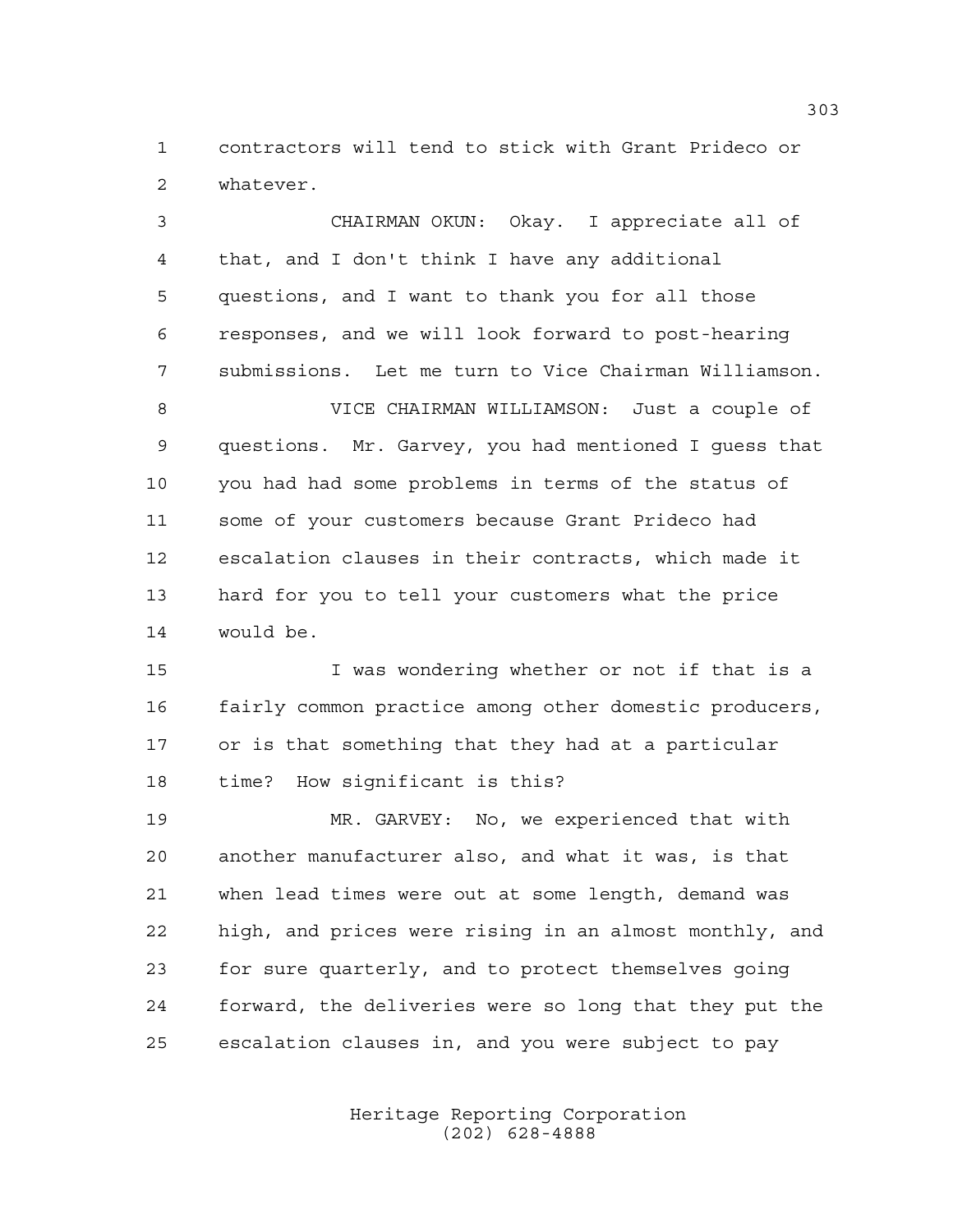them upon delivery.

 VICE CHAIRMAN WILLIAMSON: Are those still common, or was that --

 MR. GARVEY: No, with the lack of demand today, we don't see them.

 VICE CHAIRMAN WILLIAMSON: Okay. Thank you. Thank you for the clarification. Mr. Leibowitz, you had mentioned that because the Office of Investigation didn't think there was injury, I was wondering what should we make of the employment numbers in this case, and how should we take that into account in considering whether or not there is injury to the domestic industry?

 MR. LEIBOWITZ: I think the employment numbers are relevant, but I think attributable largely to the recession. I think in point of fact that it sounds complicated, but it is actually quite simple.

 If imports of subject merchandise were devastating to the U.S. market, it would be because as the Petitioners put it, this is a commodity product, and everybody cares just about price. I think this afternoon that we have established that, or I hope we have, that that is not true.

 But let's assume that it is true. Then the profitability would be the first thing that you would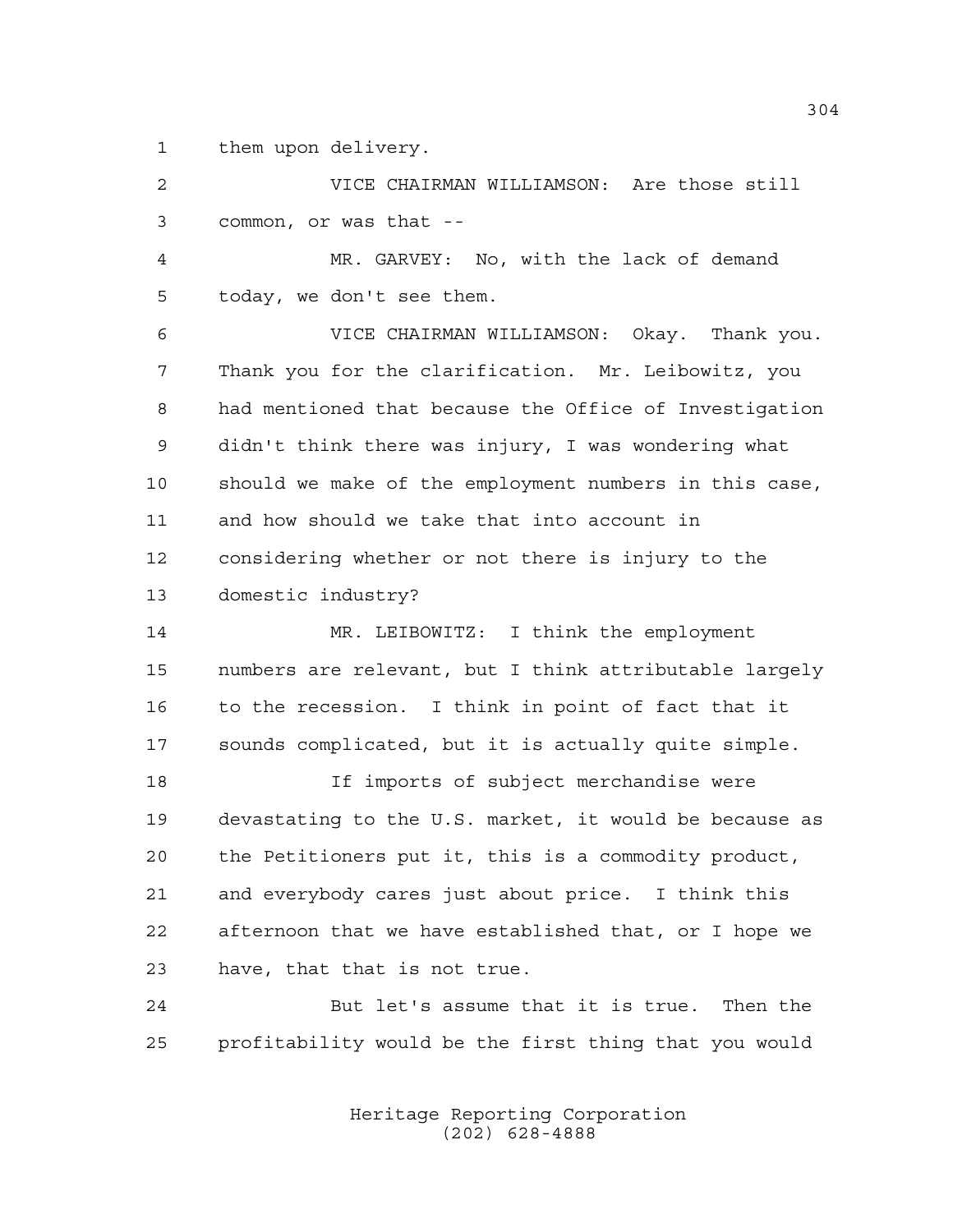see happening. The prices would go down, and the profits would go down with it. Employment is not so sensitive. There is something else going on. I think that would be my take on the employment numbers.

 And we don't have to look very far to see what is going on. It is the downturn.

 MR. GARVEY: Charles Garvey here. If I may comment. Going back to the preliminary hearing and when we were sitting in here, some of the Petitioners explained how they ramped up production in 2006, and 2007, and 2008, and added lines, and added staff, and everything.

 And so to a degree I think on the employment side, they have created some of their own problems. Sure, it was a busy time, and they all attempted to 16 ramp up for capacity, and to of course manufacture as much drill pipe, and get the larger share of the market.

 But with that ramp up, it will also affect where they hired staff and that, and I think the numbers are a little skewed, because when you go back to laying them off later, you have done a significant run up in '06, '07, and '08, and now you turn around and lay off a lot of that stuff. I think that threw the numbers off a little bit also.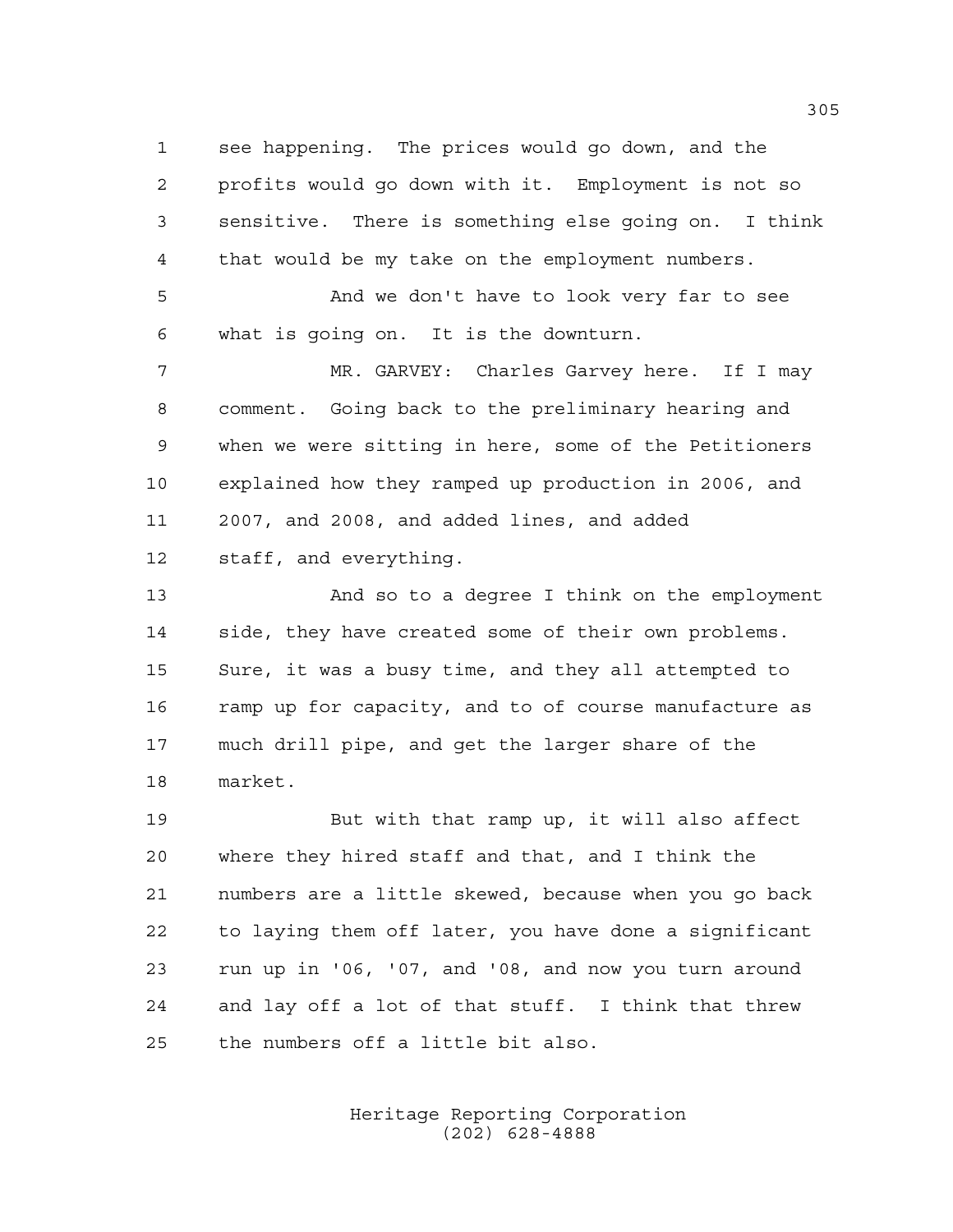VICE CHAIRMAN WILLIAMSON: Okay. I was just wondering about that, because we have seen in other cases where the fall in employment was much more dramatic than changes in profitability, and so it made me wonder maybe the employment is more sensitive than the profits. Okay. Thank you. I was just wondering

 about that, because you had mentioned the possibility, but had not talked about employment. And I think with that, that I have no further questions, and I also want to thank the panel for their testimonies this afternoon.

 MR. LEIBOWITZ: Thank you, Mr. Vice Chairman.

 CHAIRMAN OKUN: Commissioner Lane. COMMISSIONER LANE: Yes, thank you. Do importers of subject merchandise arrange for adders once the product has arrived in the United States, but before a sale to a particular customer?

 For example, do importers of subject merchandise perform internal coding or arrange for internal coating of imported products from China in the United States prior to the sale of the products to the U.S. market?

MR. LESCO: David Lesco.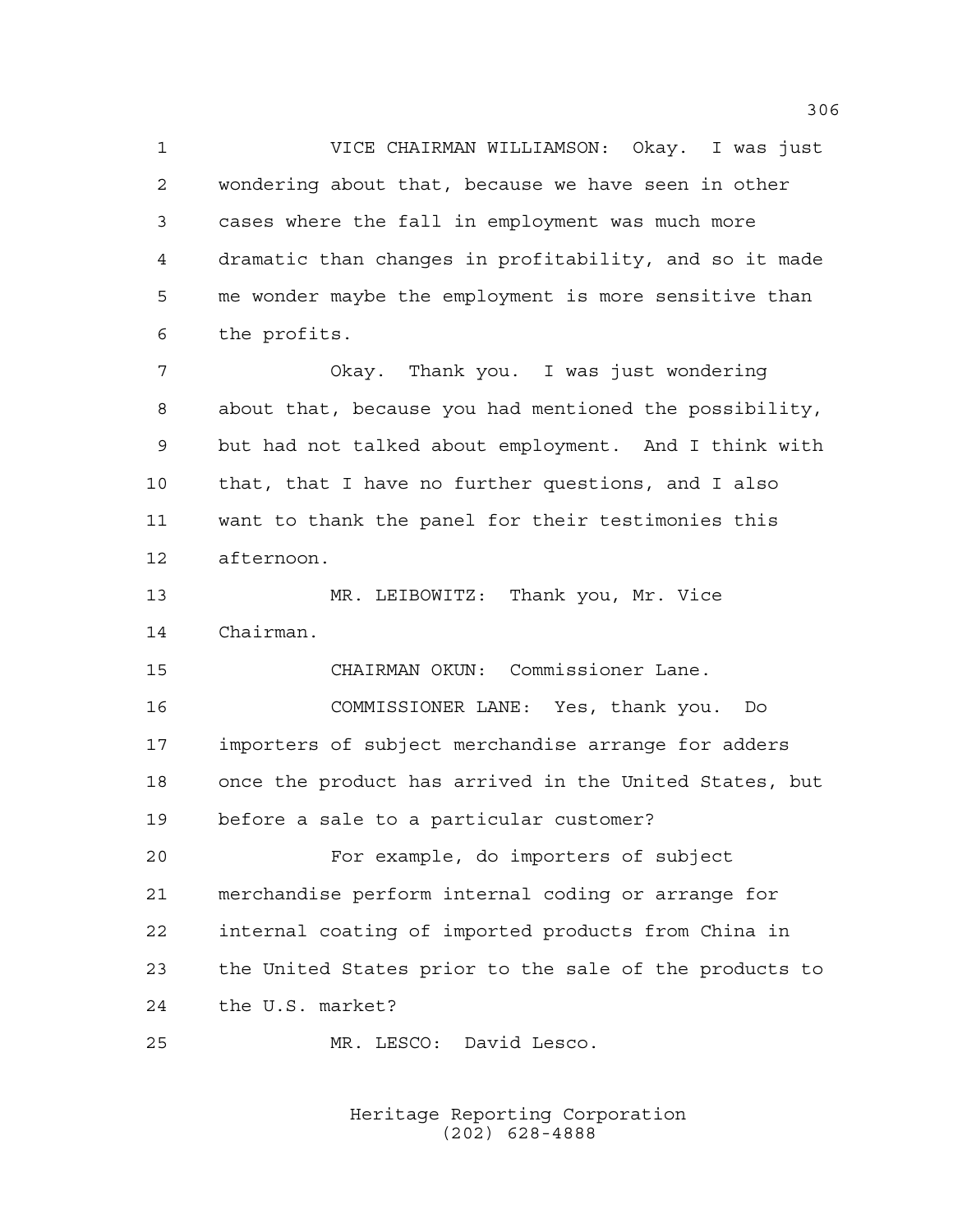## COMMISSIONER LANE: Yes.

 MR. LESCO: I do both. Tuboscope put up a plant in China that I do have adders put on it. Many times for stock, I prefer to just bring to the United States without adders because sometimes I will have a customer that doesn't want anything, and then I have another customer that just wants to add hard banding, or then I will have a customer that wants to add hard banding and interior coating, and which Tuboscope does all these things. COMMISSIONER LANE: So you say that you have the adders put on while it is still in China? MR. LESCO: Sometimes. COMMISSIONER LANE: And sometimes you -- MR. LESCO: It depends if I am -- well, most of my stock that I order when I ordered pipe just for inventory purposes, I would not have adders put on over there. COMMISSIONER LANE: Okay. Do you put adders on some of your product once you get it to the United States? MR. LESCO: Yes, Ma'am, but it depends on what the customer wants. COMMISSIONER LANE: Okay. Why do purchasers consider different combination of adders for drill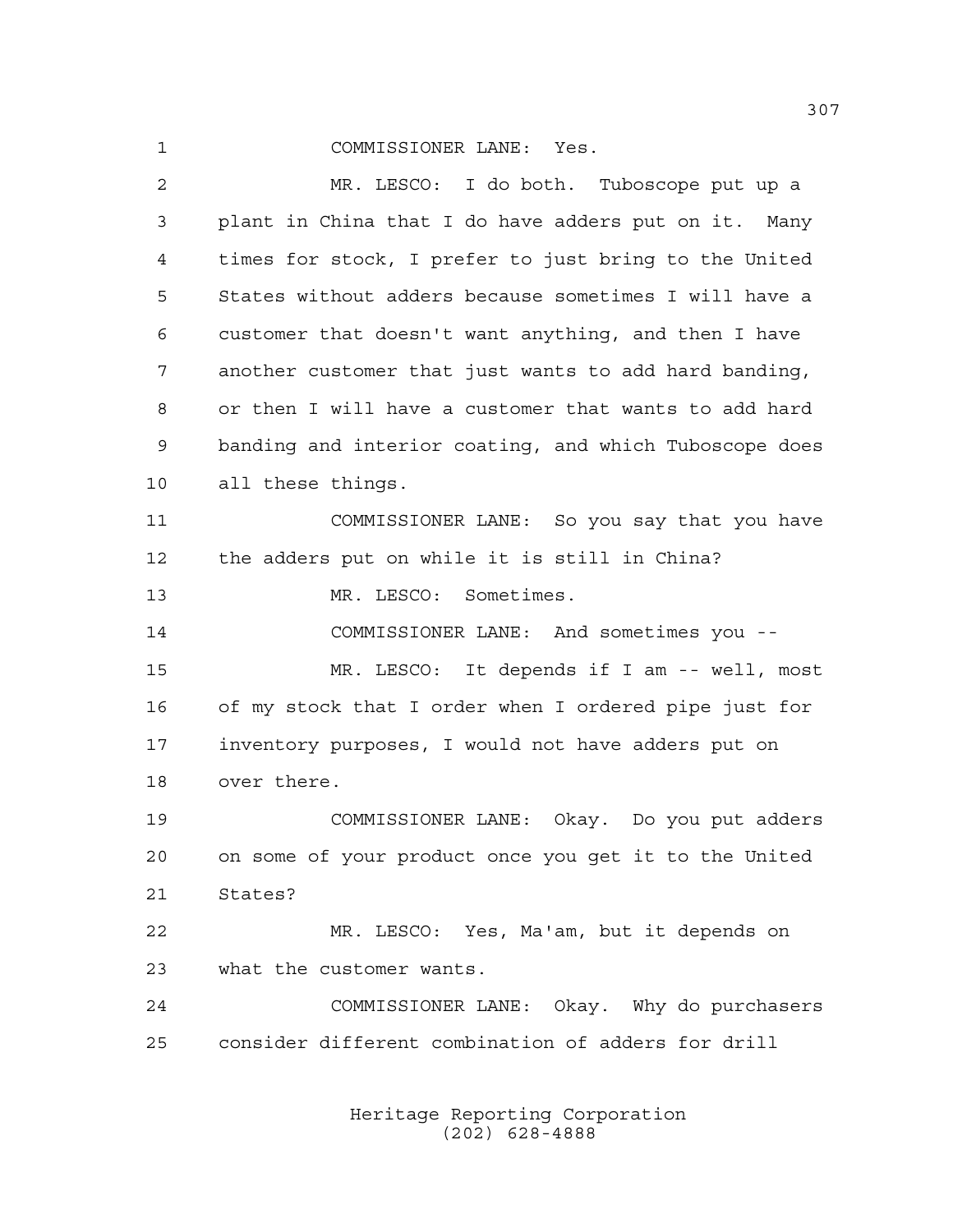pipe?

| $\overline{2}$ | MR. LESCO: David Lesco again. Various                  |
|----------------|--------------------------------------------------------|
| 3              | customers will not drill with internal pipe coating,   |
| 4              | for example, because of costs, but also because of the |
| 5              | type of drilling where they are drilling at.           |
| 6              | I have one particular customer that wants              |
| 7              | plastic coating, but he doesn't want hard banding, and |
| 8              | he wants to run it for a while, and then he will hard  |
| 9              | band it. So everybody has different reasons,           |
| 10             | depending upon the type of application.                |
| 11             | COMMISSIONER LANE: Okay. Thank you.<br>Does            |
| 12             | anybody else want to add to that?                      |
| 13             | MR. GARVEY: Yes, Charles Garvey. The                   |
| 14             | majority of our pipe brought into the United States,   |
| 15             | the adders are done here. A lot of times, you like to  |
| 16             | roll the dice, and try to anticipate what your         |
| 17             | customer wants.                                        |
| 18             | But generally it is preferred for us to have           |
| 19             | the adders done here so we are consistent with what    |
| 20             | the customer wants, and generally it varies as per     |
| 21             | each customer, like David just mentioned. They all     |
| 22             | want something a little different.                     |
| 23             | COMMISSIONER LANE: Okay. Thank you. And I              |
| 24             | want to thank all of you for your answers, and Madam   |
| 25             | Chair, that is all that I have.                        |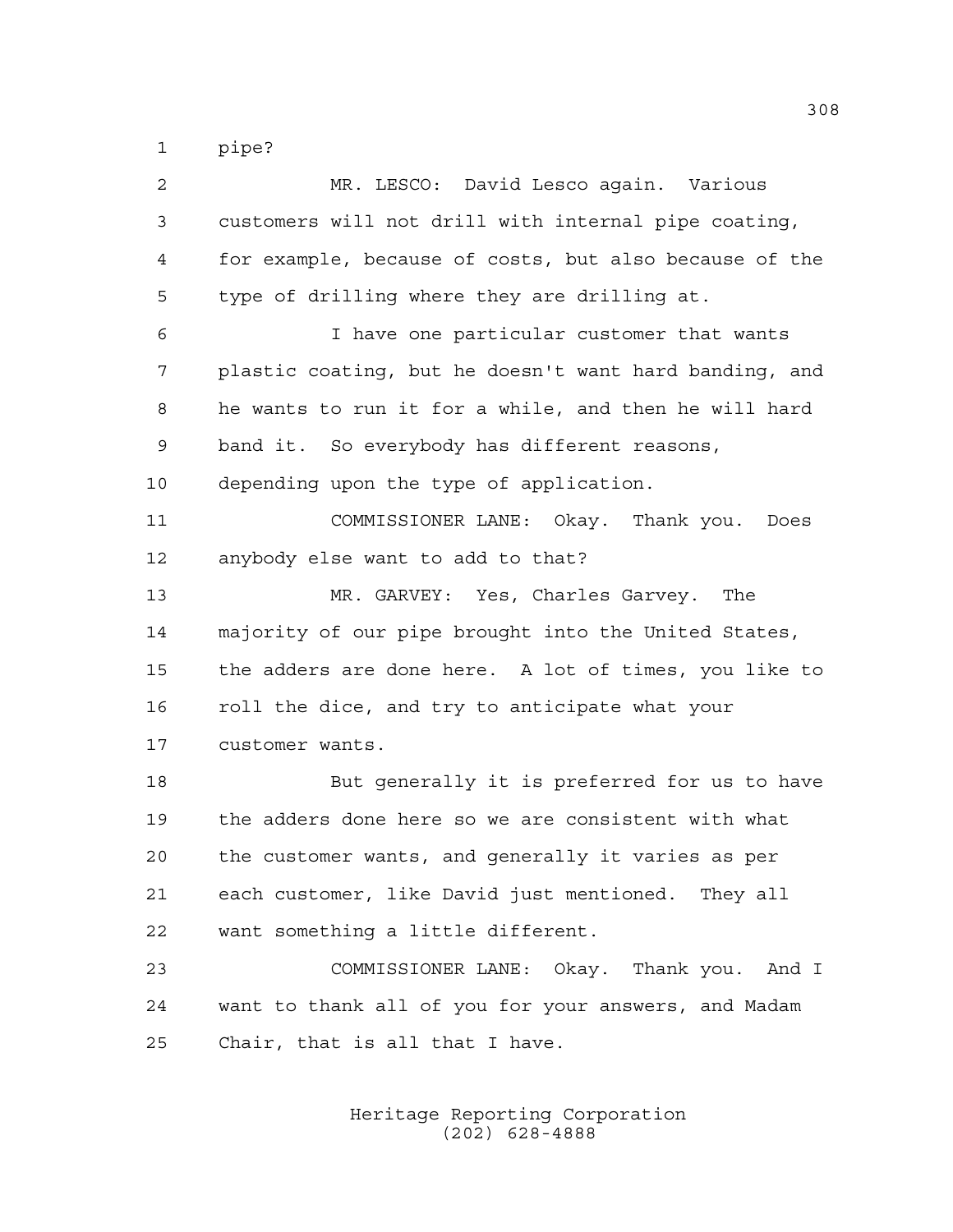CHAIRMAN OKUN: Commissioner Aranoff? Commissioner Pinkert? I don't think there are any other questions from myself or my colleagues. Let me turn to the staff and see if the staff has questions of this panel.

 MS. ALVES: Thank you, Madam Chairman. Mary Jane Alves from the General Counsel's Office. I have just one final question. This morning there was some discussion of what production activities would you consider to be a definitive finishing activity for the drill pipe.

 If you could comment what types of activities you consider to be definitive, or that provide some sort of a substantial transformation.

 MR. MURPHY: Yes, this is Patrick Murphy. We would consider friction welding as being a definitive finishing activity for drill pipe. Would you like some more?

MS. ALVES: Yes, please.

 MR. MURPHY: Yes, friction welding adds the tool joints to the tube, and the tool joint is threaded as well, and that is a finishing activity. So these would be two critical finishing activities. MS. ALVES: Okay. Any others? MR. MURPHY: Well, if you want to take a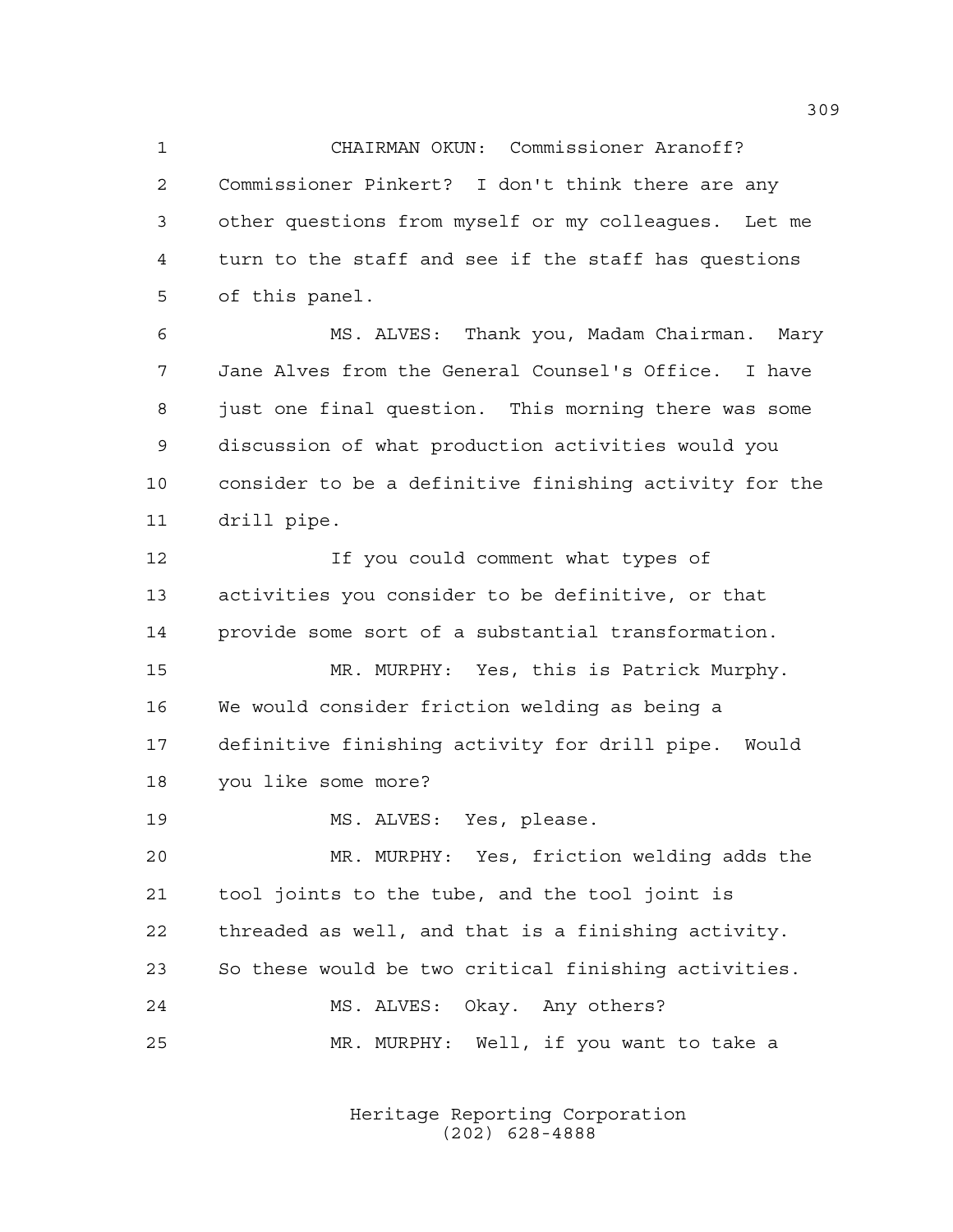step back, in the process from the green tube, after the green tube is produced, you upset it. You make the ends bigger in preparation for friction welding, and then there is the heat treatment of the tube. So these are the various processes upsetting the heat treatment, and friction welding, threading, finish. MS. ALVES: Okay. Thank you. And if I could ask both Petitioners' counsel and Respondents' counsel to comment on this issue further in their post-hearing briefs, that would be helpful. Thank you. Madam Chairman, those are all the questions that I have at this point. CHAIRMAN OKUN: Okay. Thank you. Let me turn to Mr. Schagrin and see if the Petitioners have any questions for this panel. MR. SCHAGRIN: Madam Chairman, the Petitioners have no questions of this panel. We thank them for their participation as well.

 CHAIRMAN OKUN: Thank you. Let me before I return to our closing statements, let me again take the opportunity to thank this panel for appearing here and answering our questions, and we look forward to the information that you will provide post-hearing. And then I am just going to go through the

> Heritage Reporting Corporation (202) 628-4888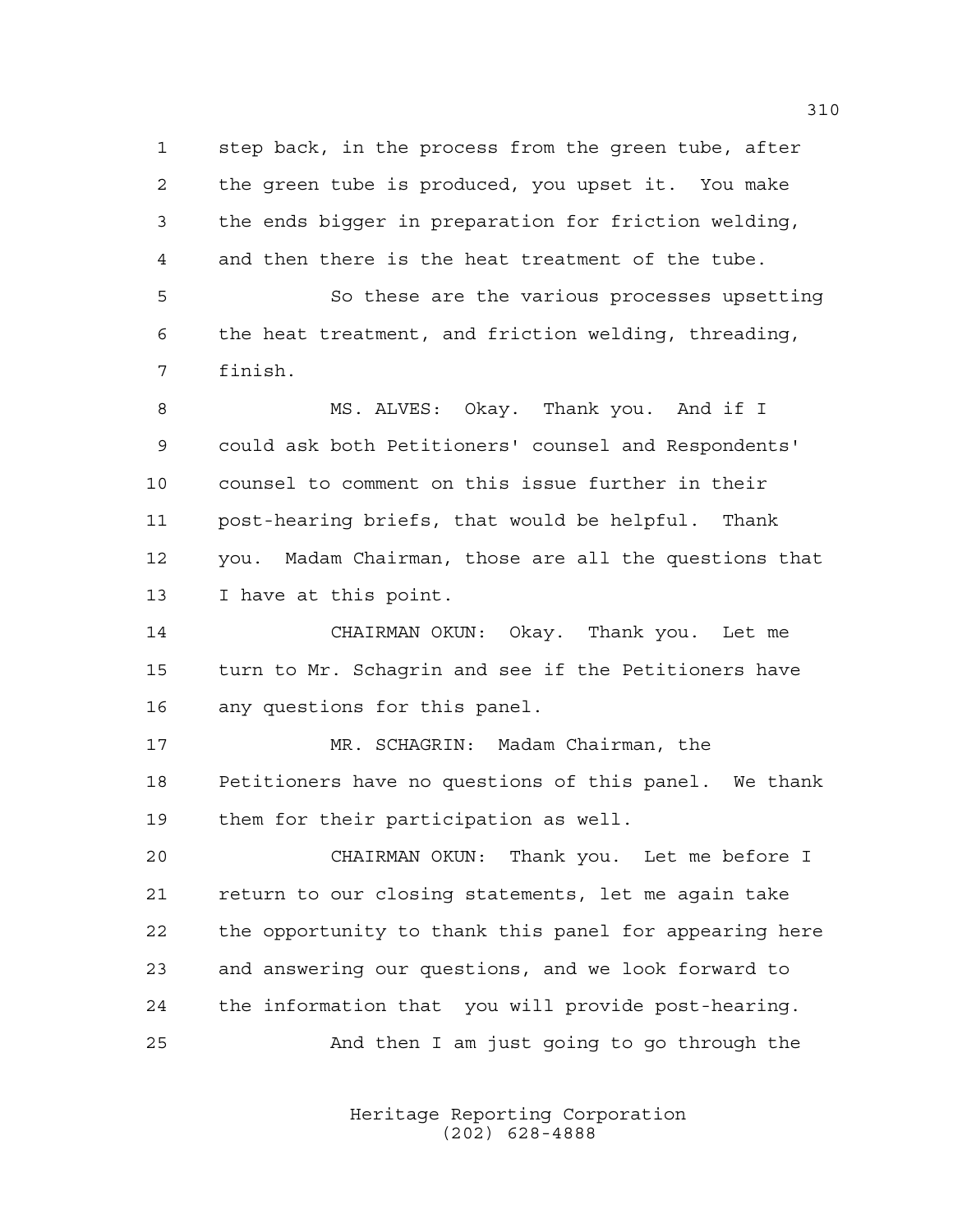time allocations, and then we will go ahead and finish. The Petitioners have a total of seven minutes remaining from their direct and five for closing. The Respondents have a total of 18 minutes remaining, 13 from their direct, and five for closing. If there is no objection, we can go with our regular practice of having those times combined, and

 we will take just a few moments to bring Mr. Schagrin up for his closing.

 MR. LEIBOWITZ: Thank you, Madam Chairman. CHAIRMAN OKUN: Thank you, and thank you again to this panel.

13 MR. LEIBOWITZ: Thank you.

(Pause.)

 MS. ABBOTT: If the room will come to order. CHAIRMAN OKUN: Mr. Schagrin, you may

proceed.

 MR. SCHAGRIN: Thank you, Chairman Okun, and Members of the Commission. Let me begin first before I get into some of the rebuttal points, by apologizing to my opposing counsel, and to the Members of the Commission for any aspersions or sort of ad hominem context this morning.

 I went out of my way in preparing for this hearing, saying that I would refrain from any of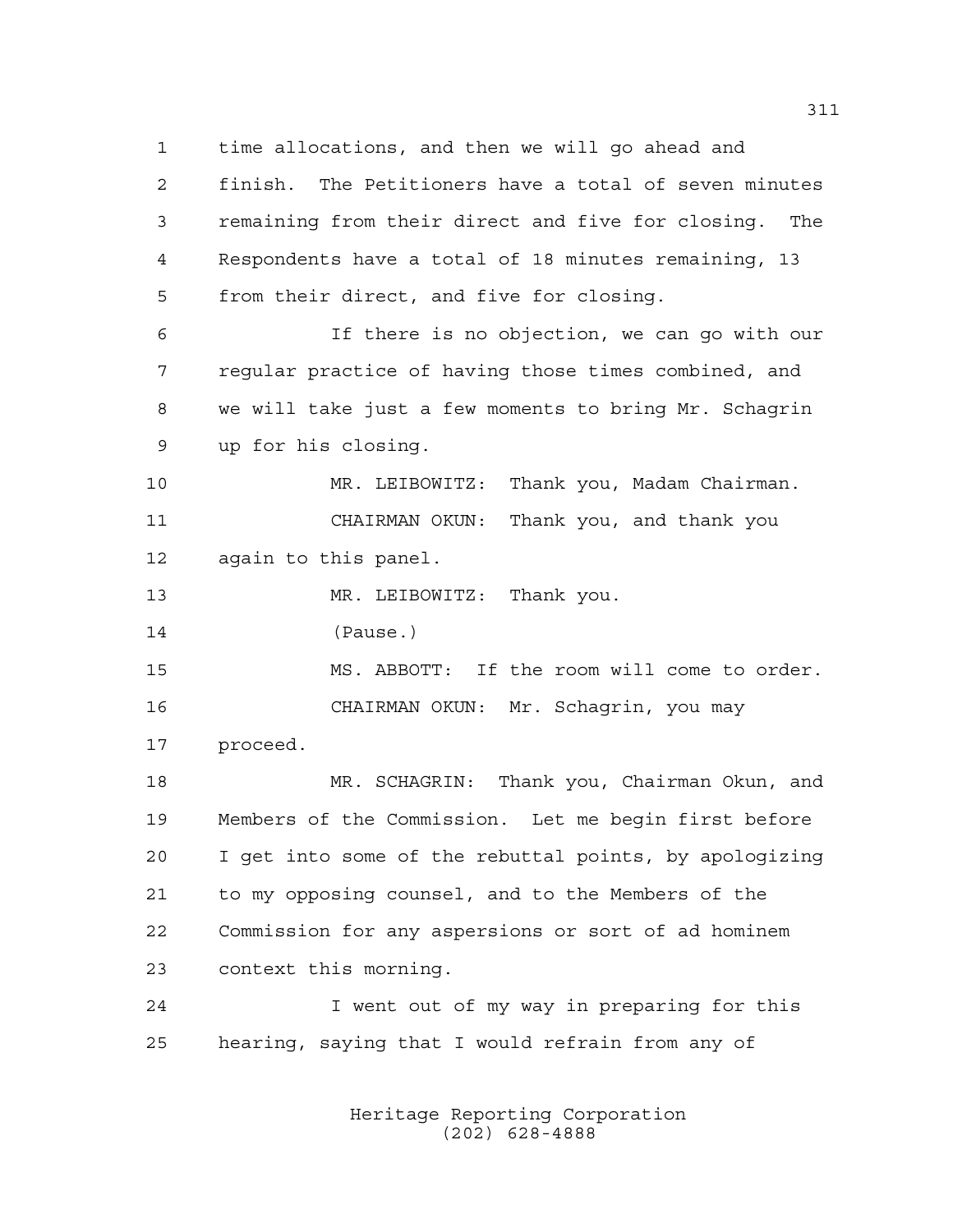those, and if I slipped in spite of my preparations, I apologize. I learned a long time ago that I am not a mistake-free practitioner.

 I have made many mistakes in my 30 years of practicing here. I remember that I actually did the first hearing in this new hearing room. I hope to do a few more, and hang in there physically, and mentally, and keep fighting to keep the manufacturing jobs in the U.S.

 And I learned a long time ago in my career that if I made a mistake, or if I mis-spoke, either correct it at the end of the hearing, or in the post-hearing brief, and I intend to continue with that.

 Now, it seemed like everyone on both panels today, whether they were the Petitioners' panel, or the Respondents' panel, has worked for Grant Prideco. They obviously are the big company internationally in this industry, and they have trained a lot of very excellent people.

 Of course, it is a pity that nobody working for Grant Prideco now was here today, because I think that they could have given you a lot of information about this industry, and what is going on now.

 But I think both the Petitioners and the Respondents greatly agree that Grant Prideco is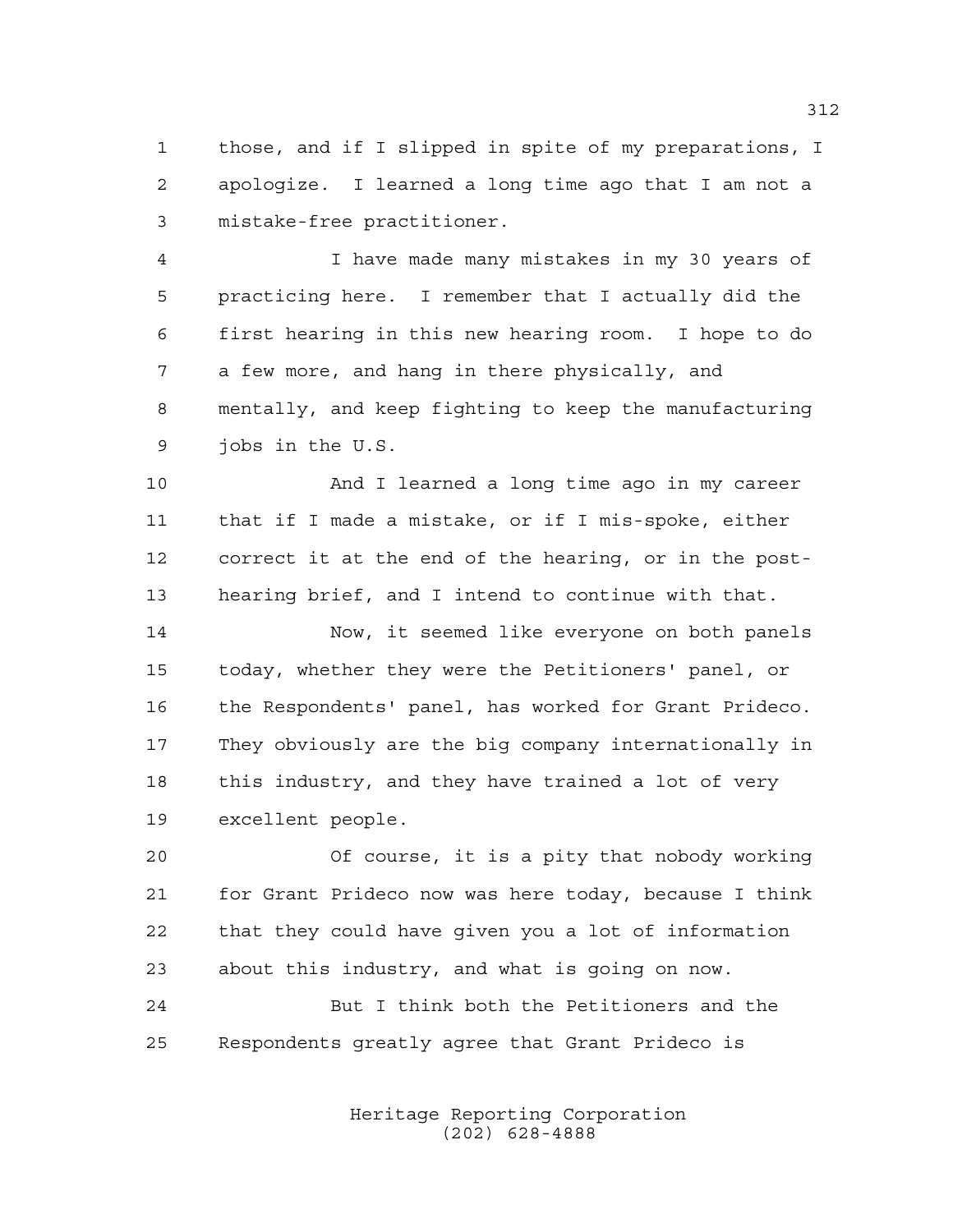different from everyone else in this industry. The Respondents said that Grant Prideco has lots of long term contracts with major producers.

 That does not appear to be true of anyone else in this industry, with the exception of VAM Drilling having an agreement with major international oil companies not doing business in the United States.

 That Grant Prideco has had allegedly 12 to 18 months lead times. We are not aware of any other domestic producer having those kinds of lead times. That Grant Prideco has a 60-40 mix between API grade products and premium.

 Other than Grant Prideco, only NOV makes that, and I suspect that most of Grant Prideco's, because it is right in there 10Ks and 10Qs, that most of their premium products are exported, and I still believe, and will demonstrate it to you in the final, that demand in this market is about 15 percent and 85 percent API grade.

 So as we have maintained, not only is Grant Prideco very different, but Grant Prideco is also a major Chinese producer, and we believe that their relationship with their Chinese production facilities has granted them a substantial benefit, and we will address that again in our post-hearing.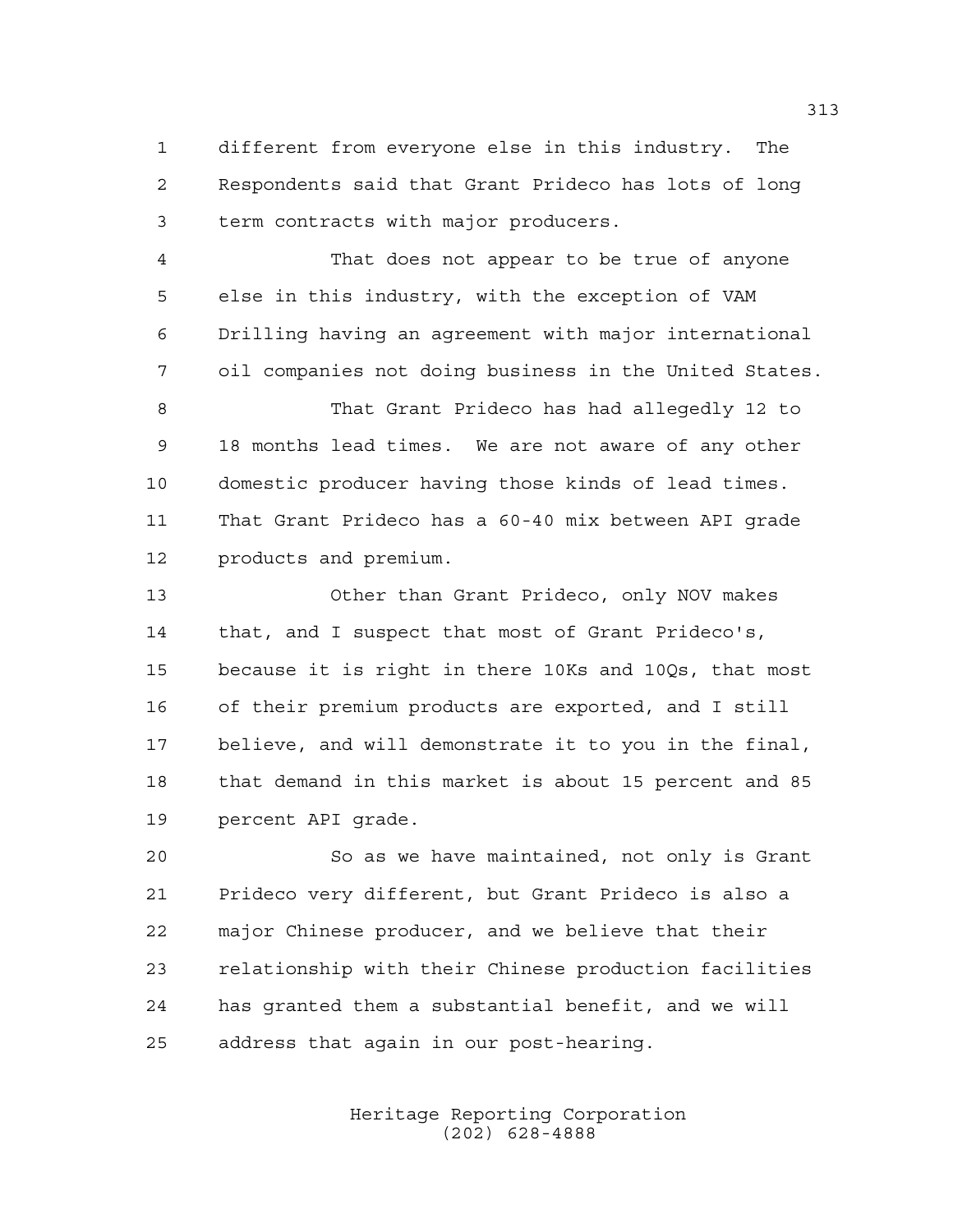But at the very least certainly the condition of competition, they are so different from everyone else in the industry, that certainly that can itself be a condition of competition, because as we stated in our opening comments, for this industry to be denied relief because of Grant Prideco, and then to have Grant Prideco be the only remaining members of industry, seems to be irony compounded.

 As the injury itself to this industry, we believe injury has occurred. Just as in a recent case on light wall rectangular tubing, where the Commission found that the fact that as U.S. prices were falling the most in the last year of the POI, the fact that underselling increased at the time when U.S. prices were falling the most, was evidence of material injury.

 We have the same thing here. As prices were plummeting in the first half of 2010, underselling increased to its highest levels of the POI. It just seems that the importers got hungrier to both move their inventories, as well as to move new imports. We agree with Mr. Malashevich on the robustness of the coverage for pricing products. That is why we are so amazed that when you have such

coverage of these commodity products that you wouldn't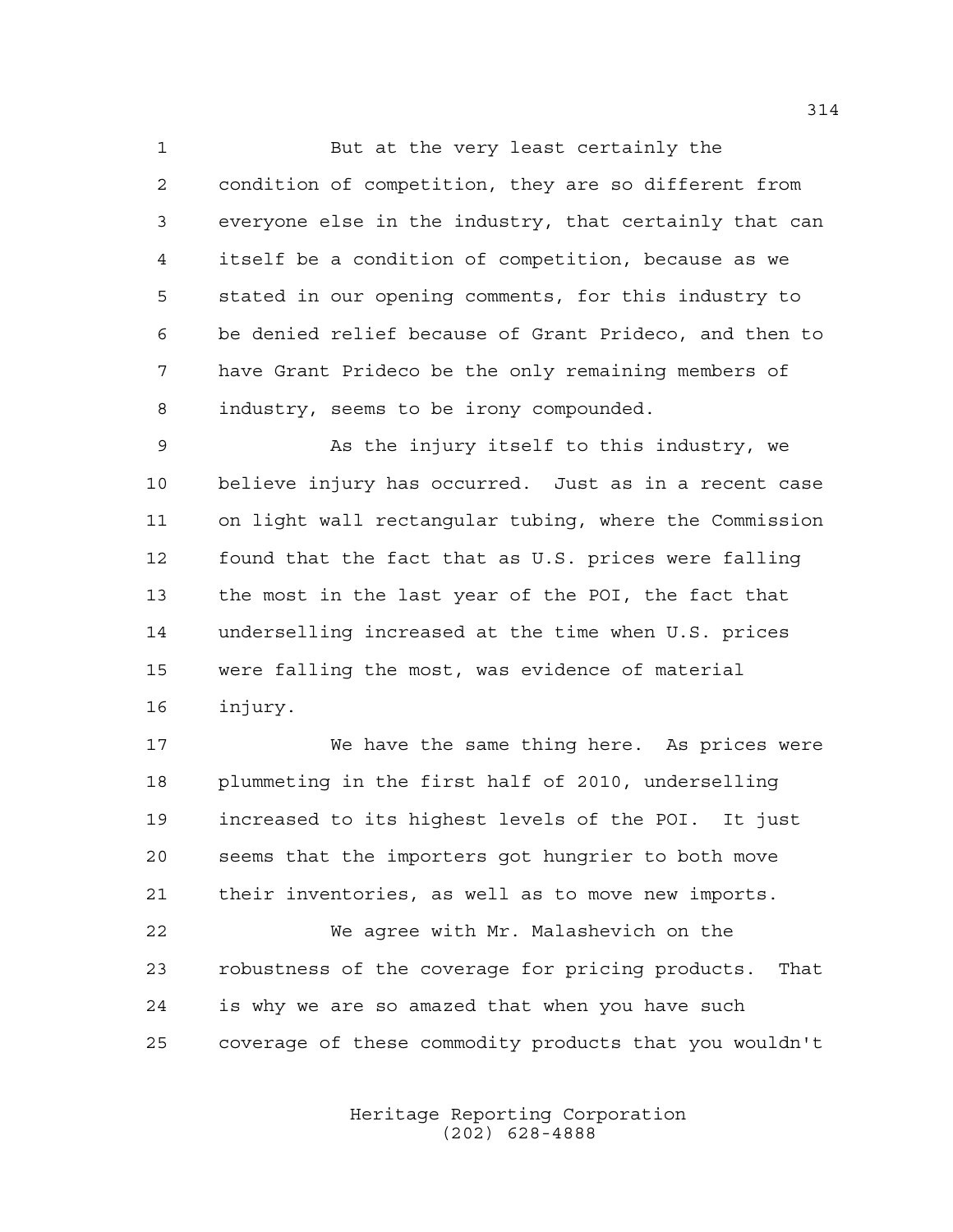have a correlation between the pricing products and the average unit values.

 Now, they claim that imports have declined basically continuously since 2008, but the record shows, including your staff report, and I believe it is Table 4-2, and that is confidential, shows a major increase between the second half of '09 and the first half of '10.

 And, of course, the Commerce Department found that as to Drill Pipe-Masters, there was a huge increase, over 200 percent, between the second half of '09, and the first half of '10 imports.

How is that affecting the marketplace?

 Well, Command basically to our knowledge bought no domestic products between early-to-middle 2009, and January of 2011. Now they have admitted here, and obviously PFC stated in their testimony that 18 they are buying domestic products.

 We think that is great. We do not want to put Command, Downhole, or anyone else out of business. I don't want any of these law firms to go out of business. I mean, obviously these guys are kind of like the Midases of the business world.

 They could afford five law firms, including Hogan Lovells, and because I am not representing Grant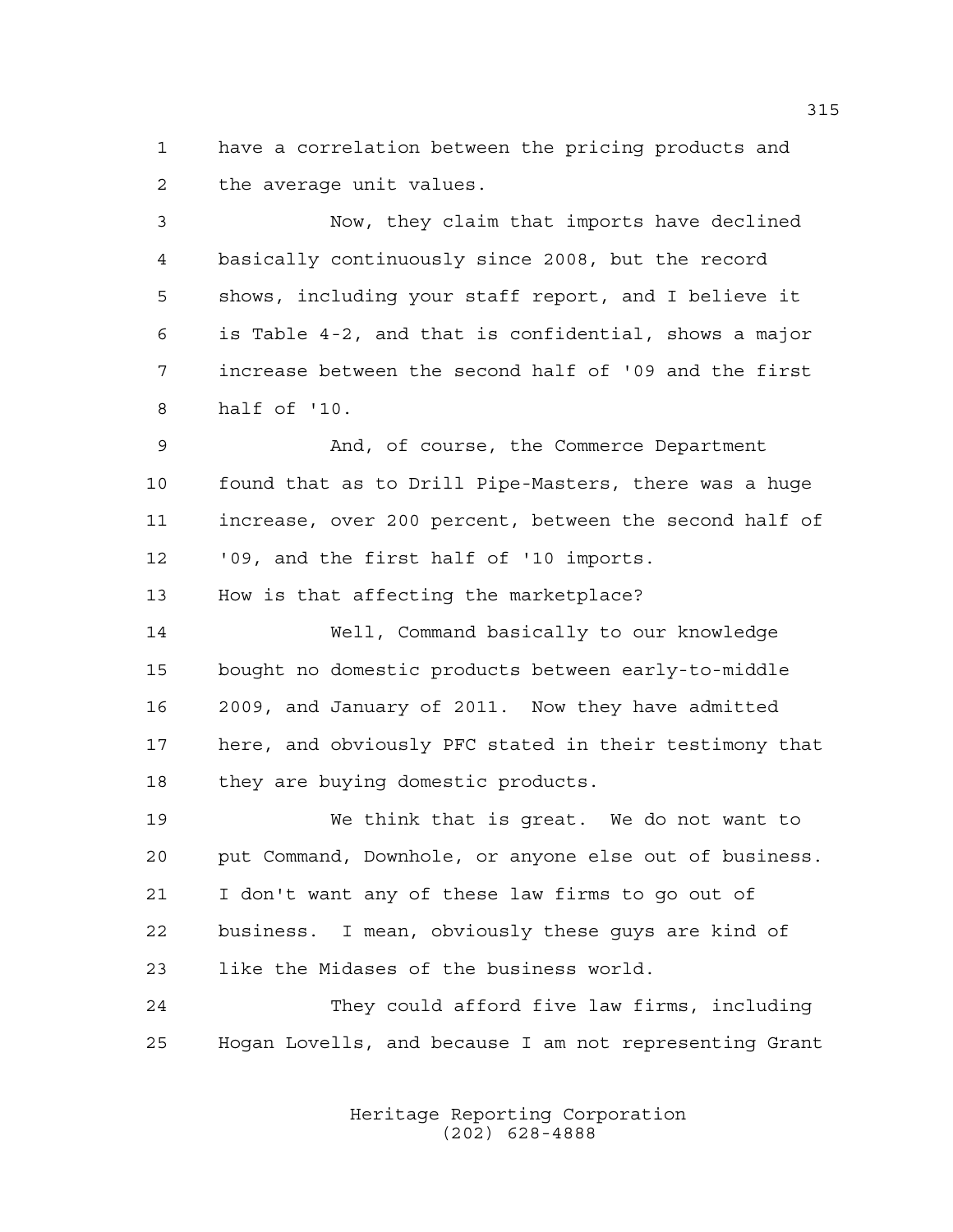Prideco, my clients can barely afford me. But we don't want to put anybody out of business.

 This industry is operating at one-third capacity utilization, and they may say, well, we understand Grant Prideco is flat out. Well, your data is not wrong. My clients are barely operating one shift out of four.

 They can supply Command, and they can supply Downhole, and they can triple their production without there being any problems. They deserve that opportunity in a fair marketplace, and we do believe when you look at market share based on non-premium products that the Chinese market share has increased between '09 and '10.

 As to some threat arguments. First, I do believe that Mr. de Rotalier was very much conservative in his estimates. Even Hilong -- besides this Hilong/Birkin, said their own capacity was 60 thousand tons, and he has it at 55 thousand.

 Those producers who are considered the top producers in China, who are qualified to sell in China, their capacity alone is over 300 thousand tons. That's the size of the world market. So the best of the Chinese industry, and you heard that even the Chinese drilling companies are very careful.

> Heritage Reporting Corporation (202) 628-4888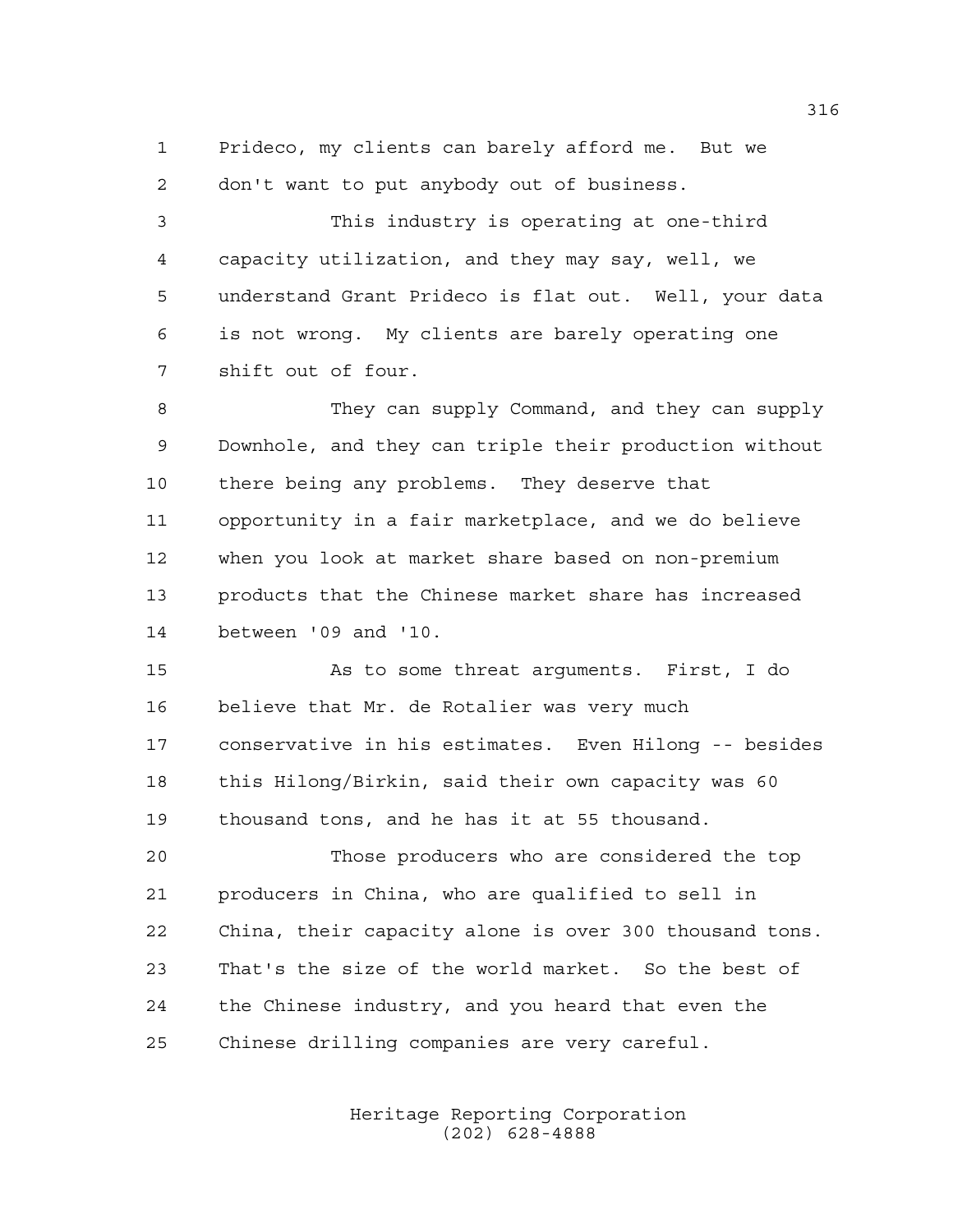They can supply the world market, and there is plenty of other producers there. I don't know the situation with Birkin. I mean, we took this off their website, and Coastal, a couple of days before the briefs. So if people put on their websites that they have inventory of Chinese product, I would hope that we could believe it.

 One final comment, and that is that Mr. Morris asked me at lunch, and he said if we lose on February 7th, and imports start coming in, are we allowed to file again, or do we have to shut down, and I said, Sealy, I would just hang it up.

 Because let's say that you say imports are coming in, but I don't see any import data, because instead of coming in as drill pipe, it comes in as widgets. We can't fight this fight over again.

 So I ask you that there is seven or eight other producers besides Grant Prideco. They can easily be pushed out of business. Please keep those mills and their workers working. They deserve it. Thank you very much.

 CHAIRMAN OKUN: Thank you. MR. LEIBOWITZ: Good afternoon. I want to thank the Commission and the Staff for its indulgence today, and their attentiveness, and the great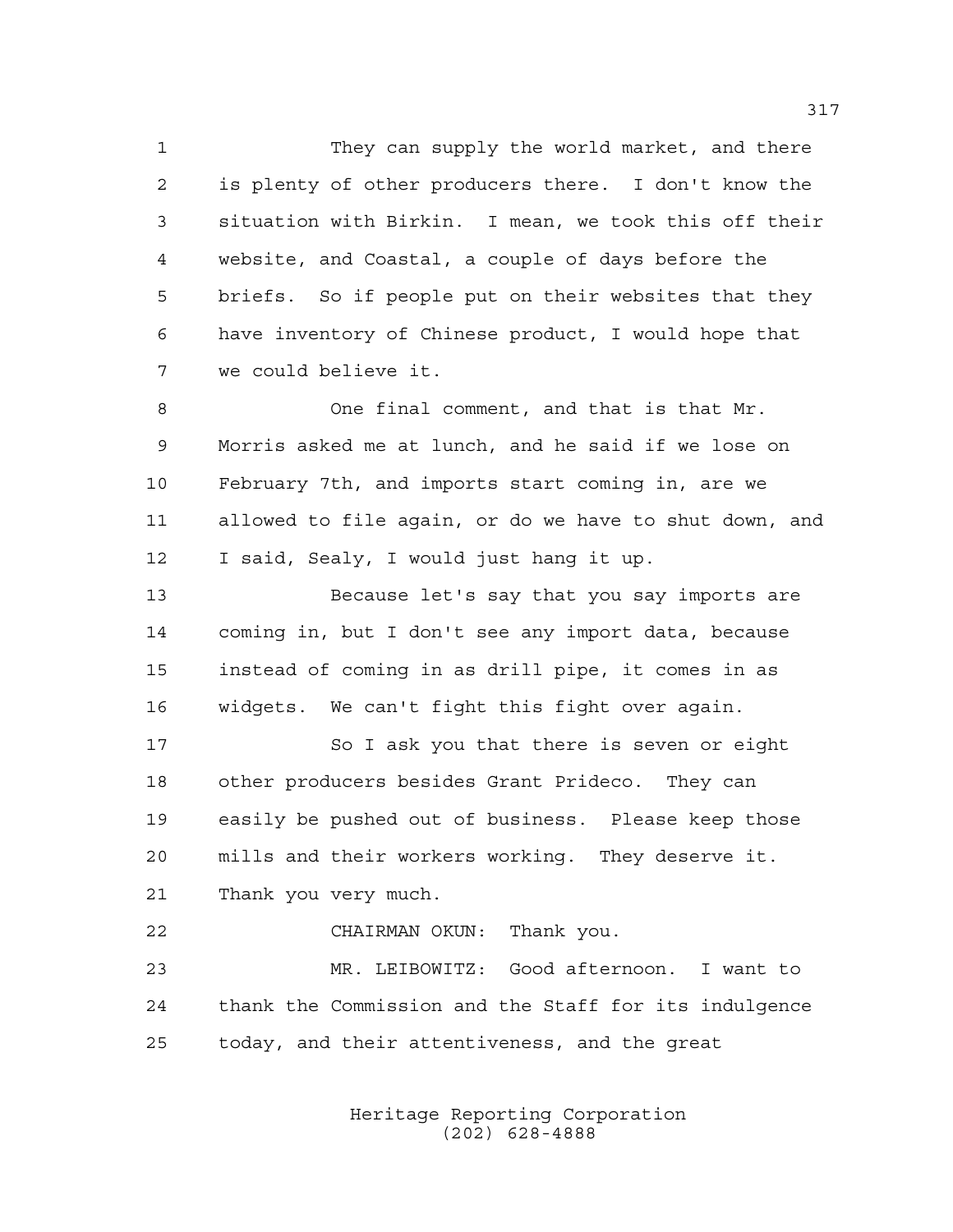questions and dialogue that we have had.

 I am happy to inform you that I do not intend to use my entire 18 minutes. I think we have again a very different case here, and there are a lot of factual disputes. The Commission has an enormous record, but there are some relatively irreconcilable points to be made.

 We are going to do our best in answering your questions in the post-hearing brief to reconcile them as we can. But I think that there are some basic points here that are very clear and need to be resolved.

 First, this is a different product. I appreciate that Mr. Schagrin -- well, apology accepted certainly. Mr. Schagrin has done many, many cases involving price on tube, but drill pipe is different because it is reusable, because it is not a commodity product, and because the risk of using pipe that may fail, or may not last as long as it needs to, is too great.

 So price is not the driver in this product, and that needs to be kept in mind. There also is the relationships that are involved, and the tie-in to energy prices that drive drilling activity.

Now, 2011 is advertised by every projection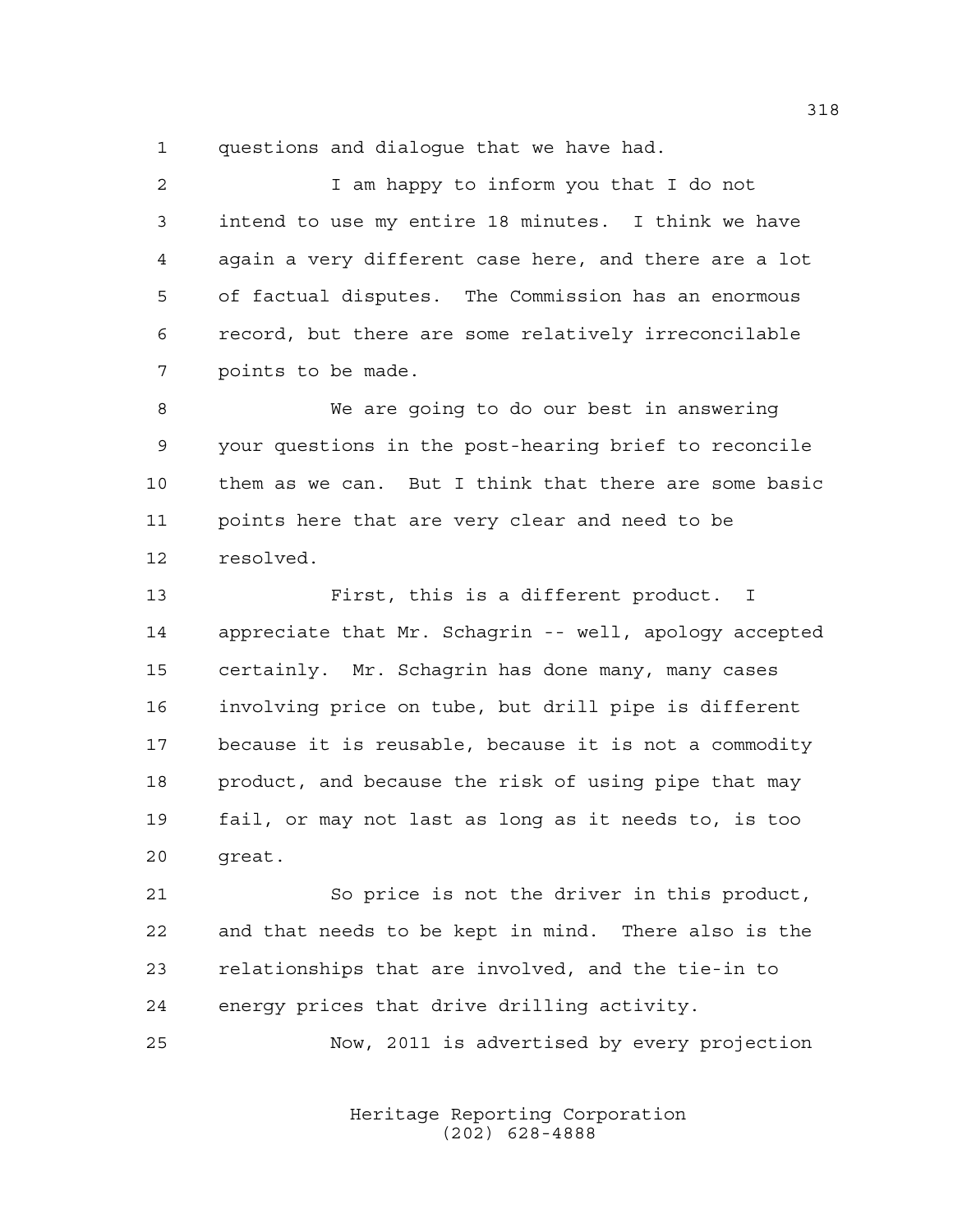service that I have seen as a good year, and so this industry is not going to collapse. It is not going to disappear. And I certainly don't wish that on anybody that appears here.

 Anti-dumping and countervailing duties are not a right. They have to be earned, and they have to be earned in this agency, because the normal competitive activity benefits everyone in the U.S. economy, and that cannot be taken away without a showing of material injury or real and imminent threat of material injury.

 There are a number of threat issues that we have discussed, and some of them involve discretion, and I appreciate very much the questions that were asked about that, including trade restrictions that may be present in other markets, some of which may be major.

 We are going to look into that, and the issue of inventory, and I would only say this. When the Commission has discretion, it has it because Congress understands that these issues require agency expertise, and the agency should not think of itself as pushing the envelope to do the absolute worse that it can do without being overturned in court.

The Commission should take its discretion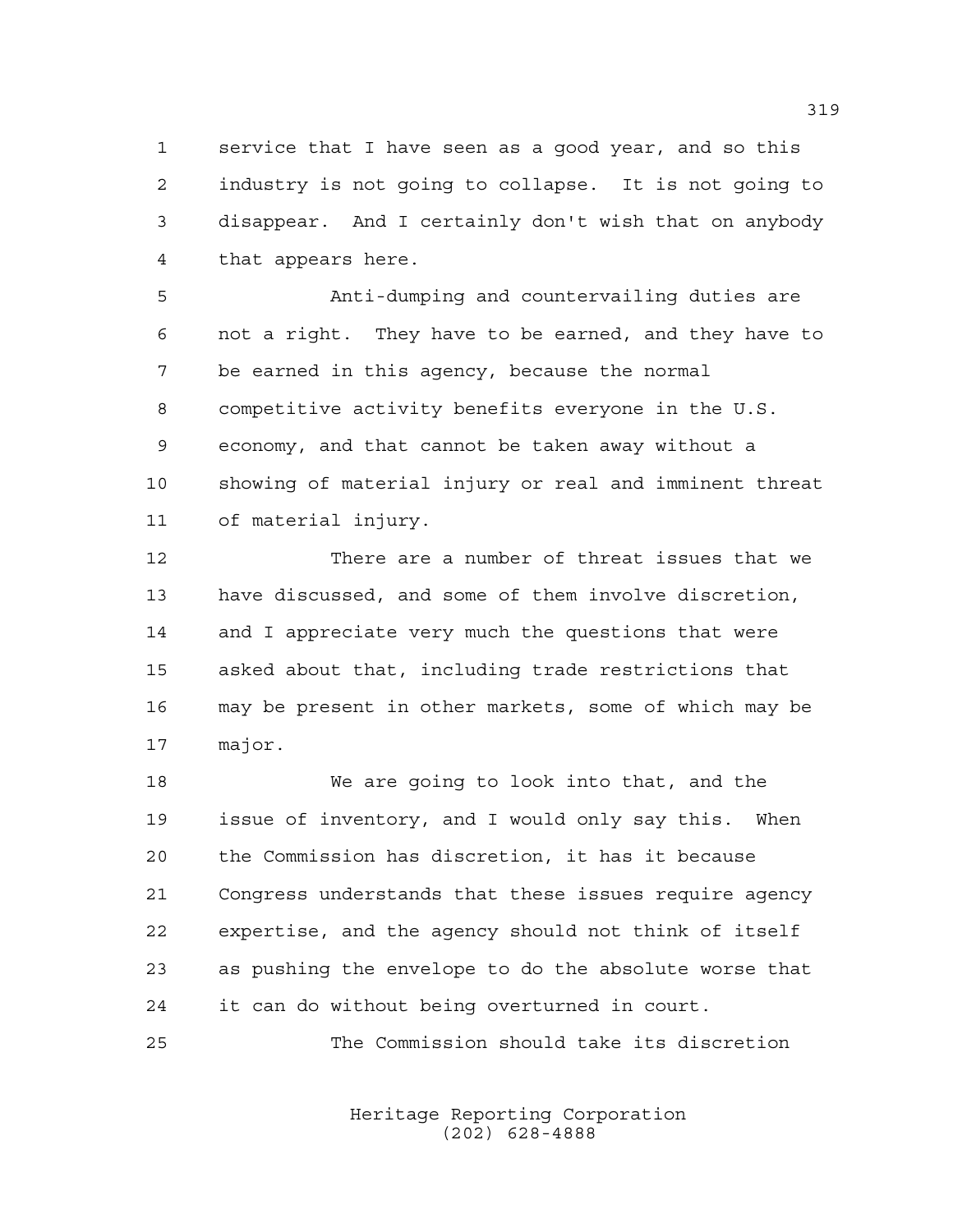seriously. We expect that they will do that in this case as they always do. It has to be exercised wisely, and with attention to the statutory factors and the other economic factors that are present in this case.

 Now, in that context, we have the inventory issue. We have the issue of exclusion of one of the large domestic producers, Grant Prideco. As I pointed out before, Grant Prideco chose not to be here.

10 I don't know why they chose not to be here, but it certainly cannot be the case that they are more interested in importing product from China than they are in producing it in the United States, or they would have fought to continue to be able to bring imports of drill pipe from China, and that they didn't do that.

 They didn't even do the relatively trivial steps of requesting a separate rate for some of its subsidiaries. Now, I think as far as the domestic industry is concerned, we very much believe, and we strongly urge the Commission to find one domestic industry, and not to exclude Grant Prideco from that industry.

 They are competing in this market because they are able to do so. They are a global player, and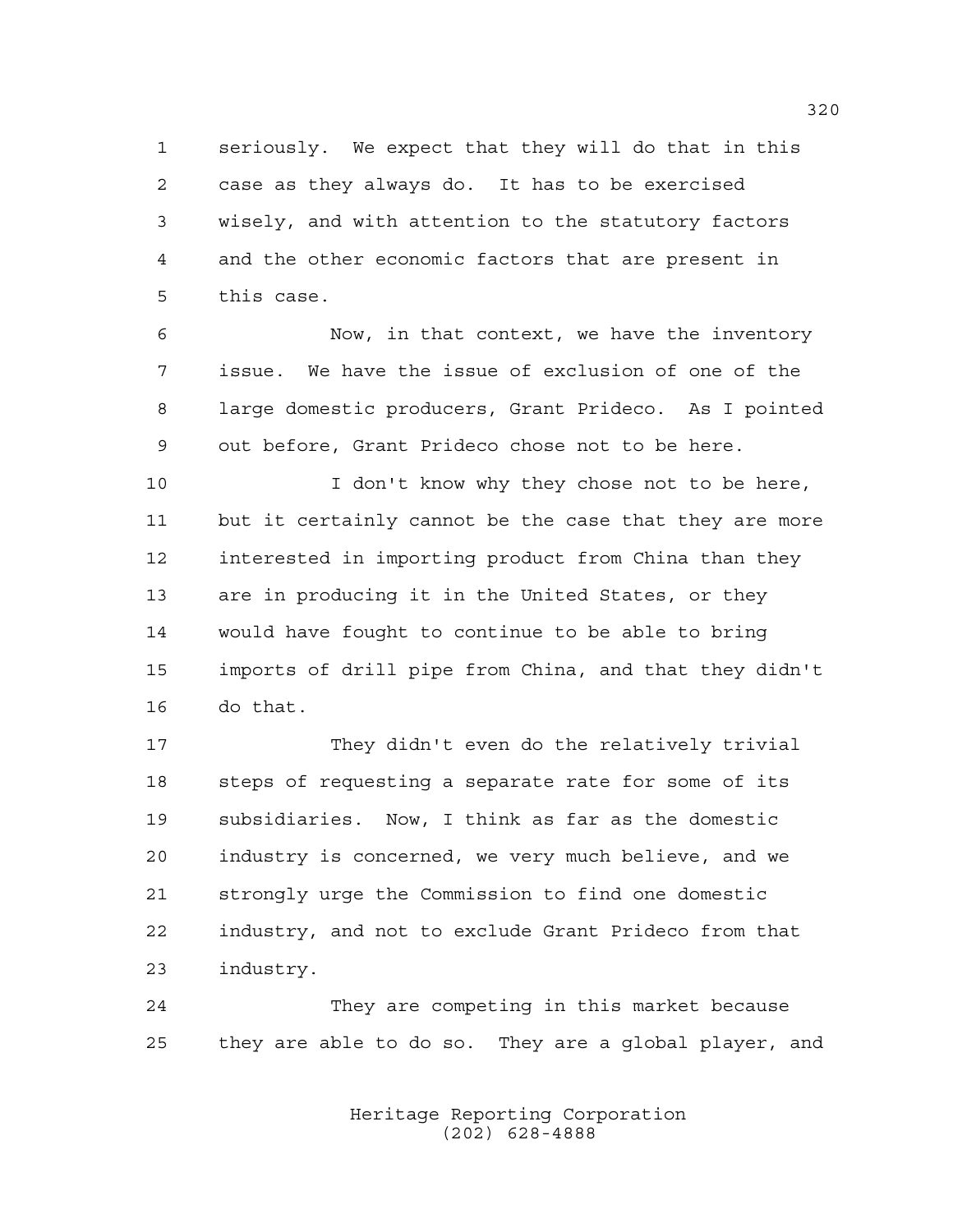they operate in the global market, and so do all of the petitioners in this case. That is a fact of life, and it is too late to change it.

 This petition was too broad. This petition included high end or premium drill pipe, and now they want to in effect amend the petition. We heard that the high end pipe is neither -- that industry is neither injured or threatened with material injury.

 And they want to circumscribe the scope, and I think they should go back and file another petition if they want to have it on a smaller universe of product. We would like to keep some oil and gas drilling in the United States and not circumscribe it by elevating prices artificially, or by restricting supply.

 We think that can be done safely without worrying about an avalanche of imports. So, let's look at what we learned in China. The Chinese market is not chomping at the bit to send everything they can find to the United States market. The United States is a big market, and it is an important market, but it is not the only market.

 And we have heard some evidence today, and I think we will supply some additional evidence in the post-hearing brief, that the other international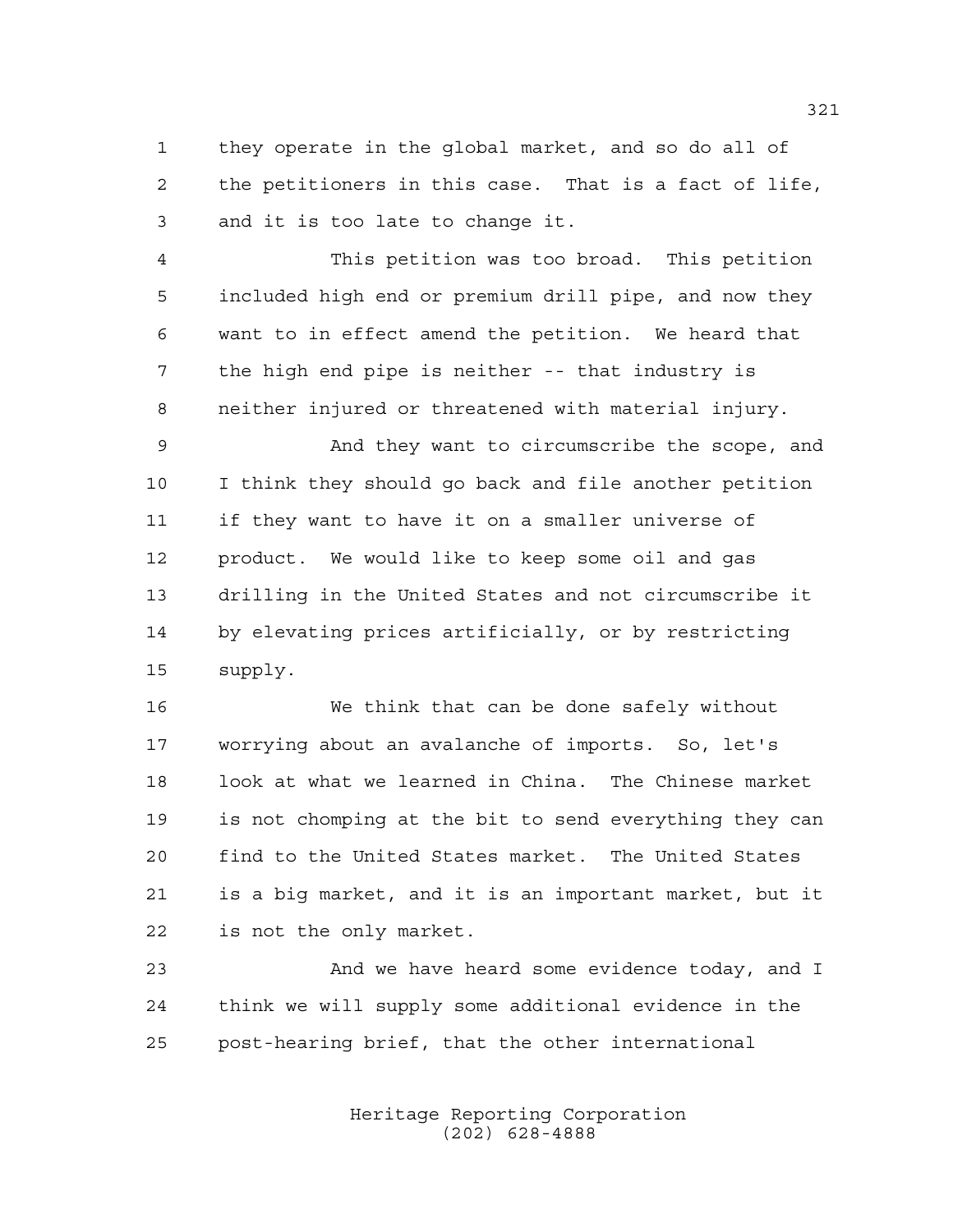markets in which China is interested, not only as an outlet for drill pipe, but as an investment for energy companies in company, is much bigger than it appears on the Spears data.

 We will be looking at that and provide you with all the information regarding -- that we can find regarding actual Chinese production, and actual Chinese capacity, and other international markets.

 And it is a very nice sound bite to hear that if you don't do what we want you to do, we are going to dry up and blow away. The facts on the record don't support that, and I would dismiss that.

 We look forward to addressing the other issues that the Commissioners proposed to us. They are again very interesting questions. I think I would 16 just like to make two final points. On the capacity utilization, that is routinely a very difficult issue in cases, what is the capacity.

 In one market, it might be using the same machinery. You might be able to produce twice as much in another market, as in other markets, due to energy constraints. China is well known for having energy constraints due to the inability or the inexperience of the workforce to get the most out of the machinery that is available due to raw material supplies, and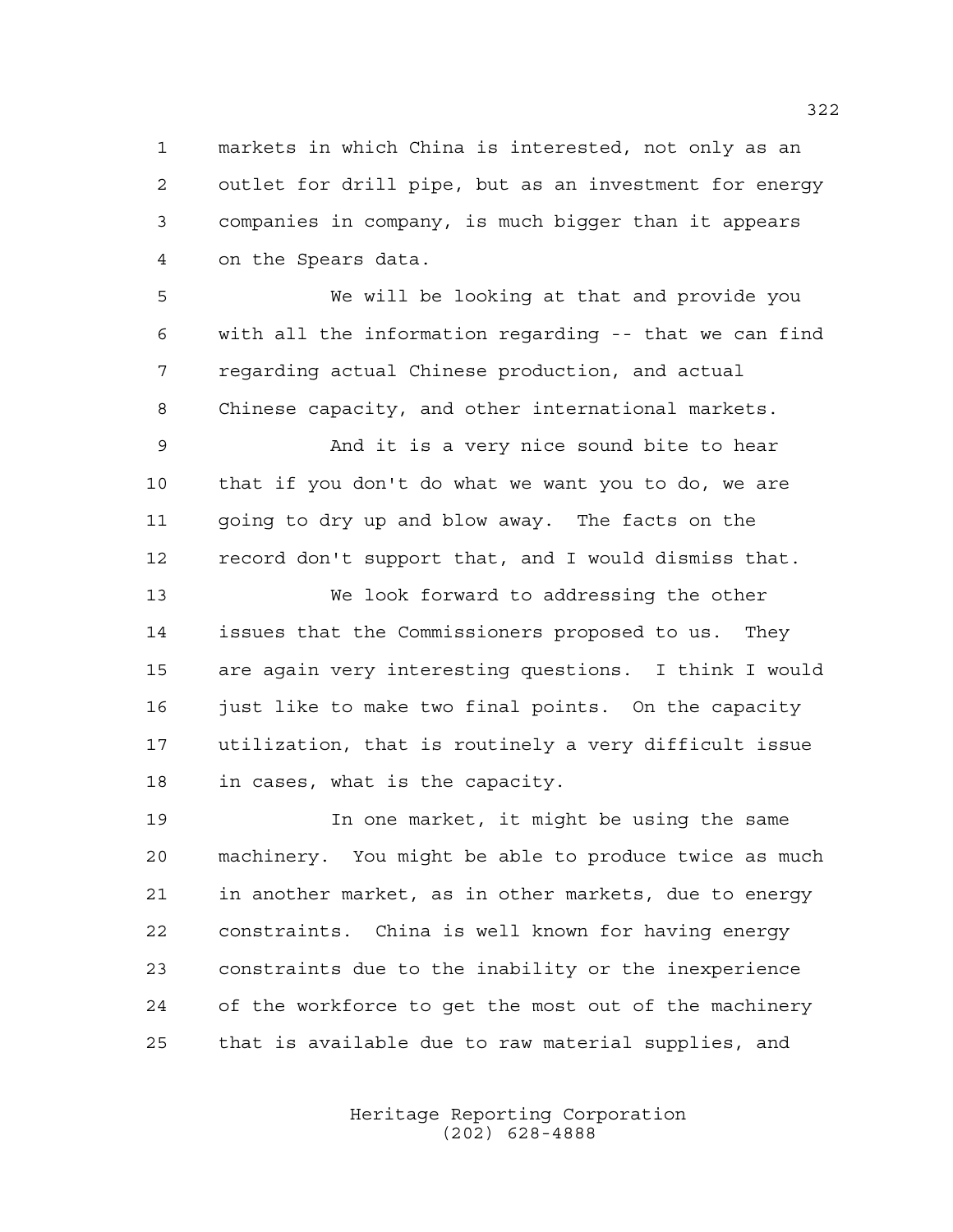due to roads, bridges, other logistics.

| $\overline{2}$ | So be very careful about capacity issues,             |
|----------------|-------------------------------------------------------|
| $\mathfrak{Z}$ | and the Chinese producers, such as they are, have not |
| 4              | figured out something that American producers can't   |
| 5              | figure out. Their role is going to be some more       |
| 6              | information about capacity utilization.               |
| 7              | Now, on threat. I noted that Mr. Schagrin             |
| 8              | actually subtracted the ones that were not qualified  |
| 9              | even to supply the Chinese energy markets from Mr. de |
| 10             | Rotalier's list, and it does go down by about half,   |
| 11             | but even that capacity utilization as I have said, or |
| 12             | that capacity rather, is highly suspect and needs to  |
| 13             | be treated very carefully.                            |
| 14             | In point of fact, as we have established              |
| 15             | today, there is no threat of injurious levels of      |
| 16             | Chinese imports in the imminent future as a result of |
| 17             | a negative determination in this case, and we think   |

that the evidence amply supports a negative

determination in this case.

 I think that it is inappropriate for the Commission to look at this record, and this product, and this industry, and determine that there is a real and imminent threat of material injury by reason of imports that are not going to come in. With that, I thank the Commission and the Staff.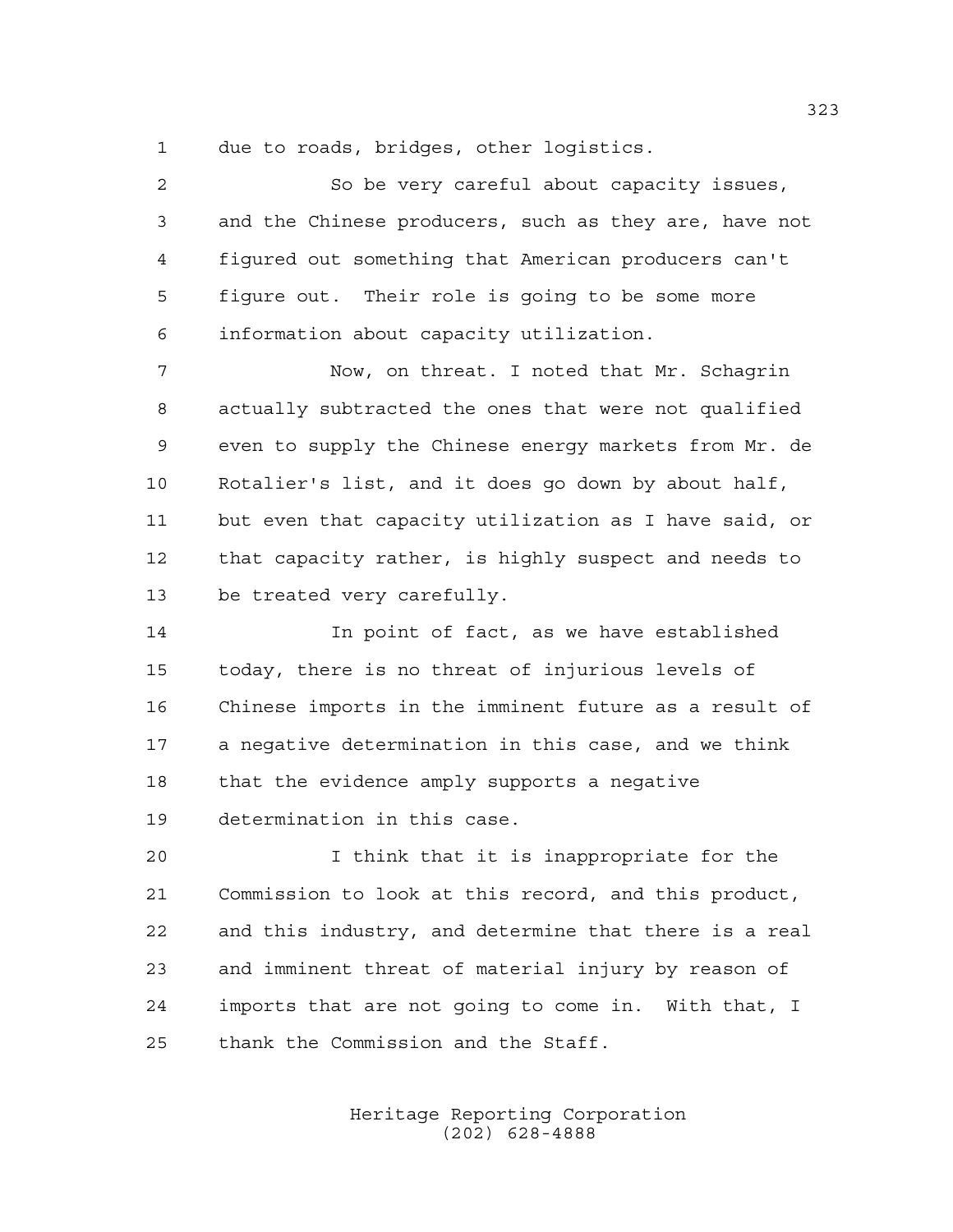CHAIRMAN OKUN: Thank you. Posthearing briefs, and statements responsive to questions, and requests by the Commission, and corrections to the transcript, must be filed by January 12th, 2011. Closing of the record and final release date to the parties is January 31, 2011, and final comments are due February 2, 2011. With no other business to come before the Commission, this hearing is adjourned. (Whereupon, at 5:41 p.m., the hearing in the above-entitled matter was concluded.)  $11 /$  // //  $14 /$  // //  $17 /$  // //  $20 /$  $21 /$  $22 / /$  //  $24 /$  $25 / /$ 

> Heritage Reporting Corporation (202) 628-4888